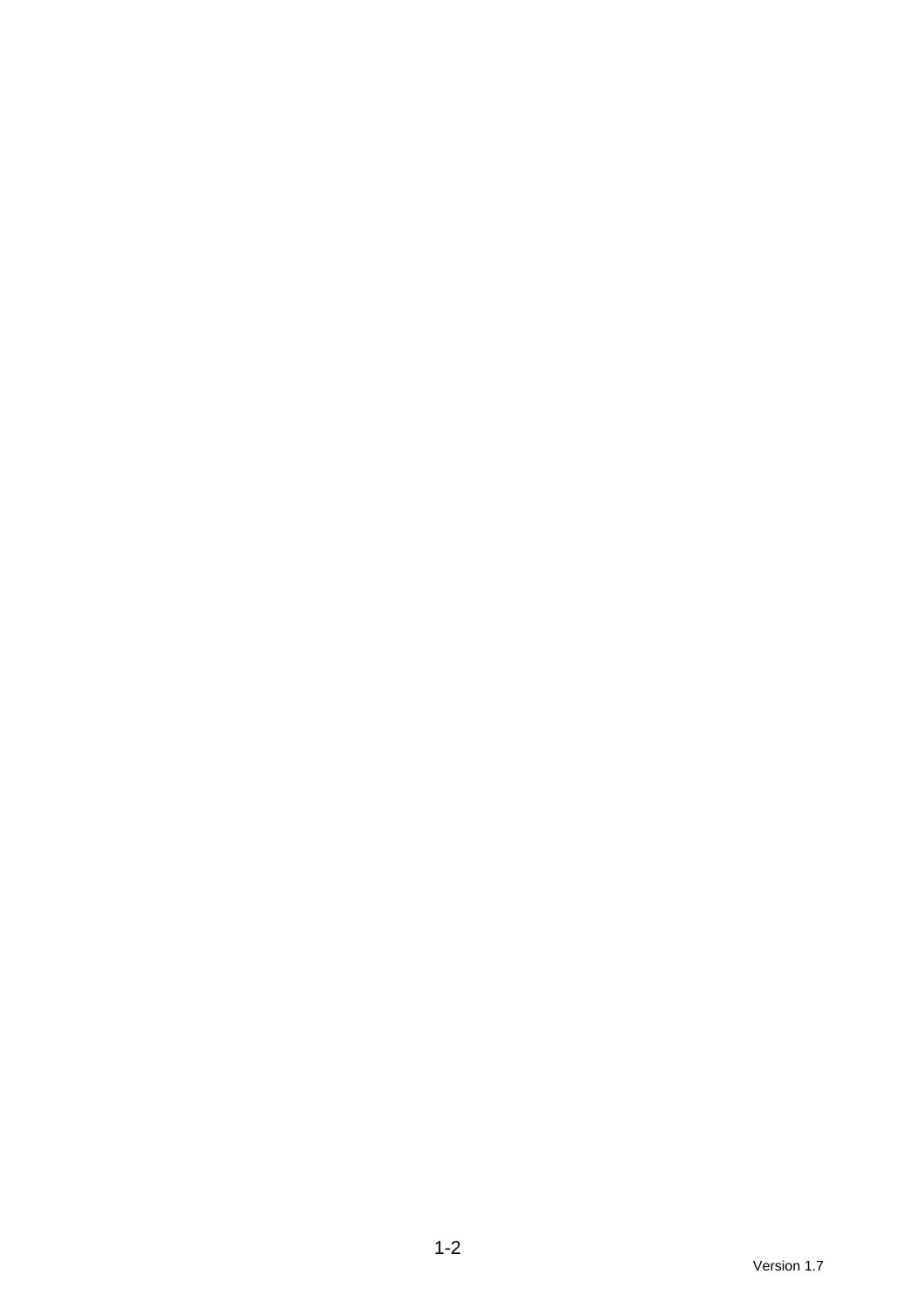| THE COUNCIL'S DECISION-MAKING STRUCTURE 1-11           |  |
|--------------------------------------------------------|--|
|                                                        |  |
|                                                        |  |
|                                                        |  |
|                                                        |  |
|                                                        |  |
|                                                        |  |
|                                                        |  |
|                                                        |  |
|                                                        |  |
|                                                        |  |
|                                                        |  |
|                                                        |  |
|                                                        |  |
|                                                        |  |
|                                                        |  |
|                                                        |  |
| PUBLIC ACCESS TO DOCUMENTS AFTER THE MEETING  3-3      |  |
| CIRCUMSTANCES WHERE THE PUBLIC ARE EXCLUDED FROM       |  |
|                                                        |  |
|                                                        |  |
|                                                        |  |
|                                                        |  |
|                                                        |  |
|                                                        |  |
|                                                        |  |
|                                                        |  |
|                                                        |  |
|                                                        |  |
|                                                        |  |
|                                                        |  |
|                                                        |  |
|                                                        |  |
| GRANT AID SUB-COMMITTEE - TERMS OF REFERENCE  4-6      |  |
| ADULT SOCIAL CARE AND HEALTH COMMITTEE - TERMS OF      |  |
|                                                        |  |
| CHILDREN AND YOUNG PEOPLE'S COMMITTEE - TERMS OF       |  |
|                                                        |  |
| CORPORATE PARENTING SUB-COMMITTEE - TERMS OF REFERENCE |  |
|                                                        |  |
| COMMUNITY SAFETY COMMITTEE - TERMS OF REFERENCE  4-9   |  |
| CULTURE COMMITTEE - TERMS OF REFERENCE  4-10           |  |
| ECONOMIC DEVELOPMENT COMMITTEE - TERMS OF REFERENCE    |  |
|                                                        |  |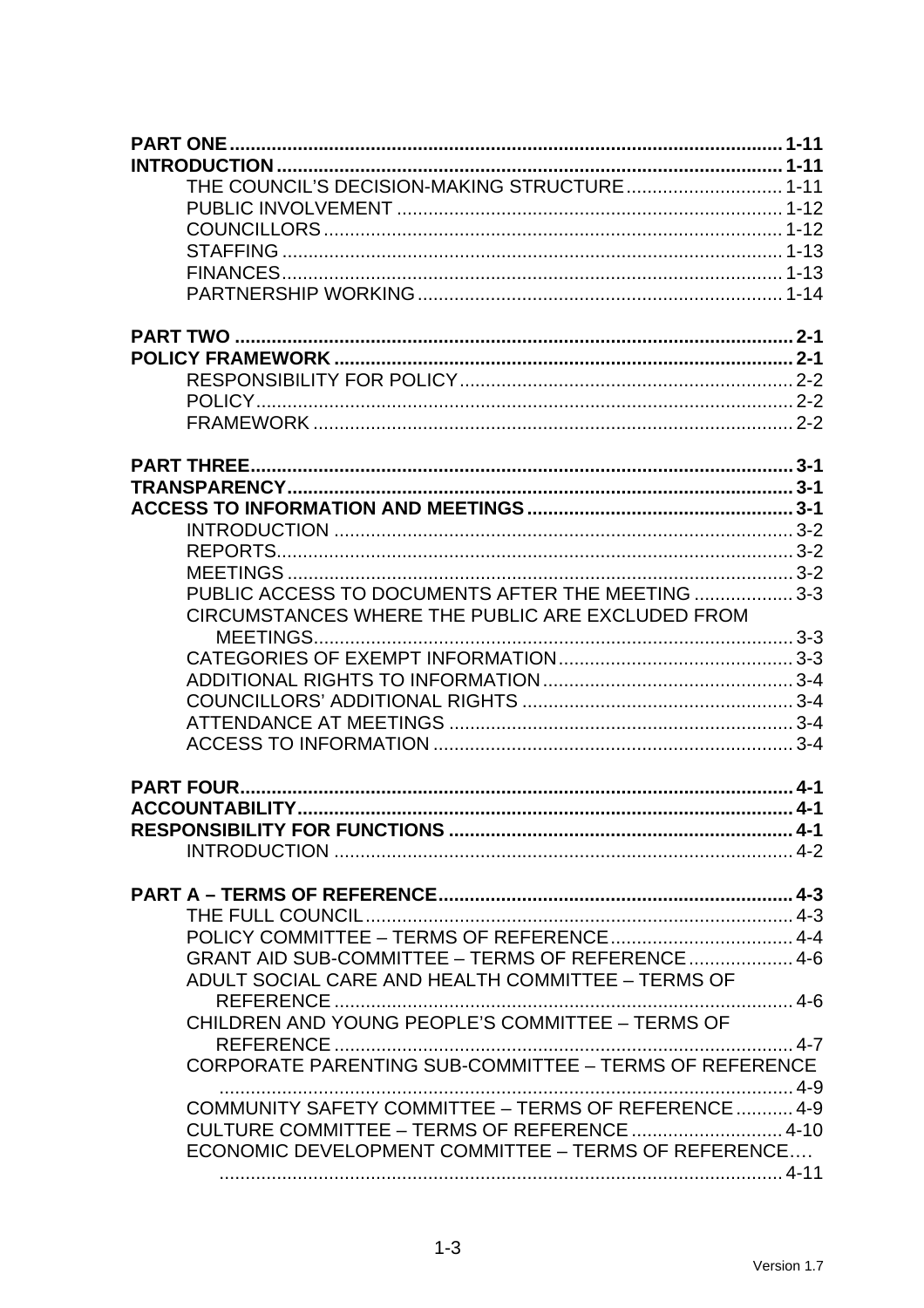| <b>ENVIRONMENT AND SUSTAINABILITY COMMITTEE - TERMS OF</b>    |  |
|---------------------------------------------------------------|--|
|                                                               |  |
| HEALTH AND WELLBEING BOARD - TERMS OF REFERENCE  4-13         |  |
| HEALTH SCRUTINY COMMITTEE - TERMS OF REFERENCE 4-13           |  |
| JOINT COMMITTEE FOR STRATEGIC PLANNING AND                    |  |
| TRANSPORTATION - TERMS OF REFERENCE 4-13                      |  |
| JOINT CITY/COUNTY HEALTH SCRUTINY COMMITTEE - TERMS OF        |  |
|                                                               |  |
| LOCAL JOINT RESOLUTIONS COMMITTEE - TERMS OF                  |  |
|                                                               |  |
| PLANNING AND LICENSING COMMITTEE - TERMS OF REFERENCE4-14     |  |
| PUBLIC HEALTH COMMITTEE - TERMS OF REFERENCE  4-14            |  |
| RIGHTS OF WAY COMMITTEE - TERMS OF REFERENCE  4-15            |  |
| <b>TRANSPORT AND HIGHWAYS COMMITTEE - TERMS OF REFERENCE.</b> |  |
|                                                               |  |
|                                                               |  |
|                                                               |  |
| FINANCE AND PROPERTY COMMITTEE - TERMS OF REFERENCE. 4-17     |  |
| NOTTINGHAMSHIRE PENSION FUND COMMITTEE - TERMS OF             |  |
|                                                               |  |
| PENSIONS INVESTMENT SUB-COMMITTEE - TERMS OF REFERENCE        |  |
|                                                               |  |
| PENSIONS SUB-COMMITTEE - TERMS OF REFERENCE  4-20             |  |
| PERSONNEL COMMITTEE - TERMS OF REFERENCE 4-20                 |  |
| APPEALS SUB-COMMITTEE - TERMS OF REFERENCE  4-21              |  |
| SENIOR STAFFING SUB-COMMITTEE - TERMS OF REFERENCE 4-21       |  |
|                                                               |  |
|                                                               |  |
| CORPORATE DIRECTOR ADULT SOCIAL CARE, HEALTH AND PUBLIC       |  |
|                                                               |  |
| CORPORATE DIRECTOR CHILDREN, FAMILIES AND CULTURAL            |  |
|                                                               |  |
| CORPORATE DIRECTOR ENVIRONMENT AND RESOURCES 4-26             |  |
| CORPORATE DIRECTOR POLICY, PLANNING AND CORPORATE             |  |
|                                                               |  |
|                                                               |  |
|                                                               |  |
|                                                               |  |
|                                                               |  |
|                                                               |  |
|                                                               |  |

| <b>PART A – PROCEDURE RULES FOR MEETINGS OF THE FULL COUNCIL 5-2</b> |  |
|----------------------------------------------------------------------|--|
|                                                                      |  |
|                                                                      |  |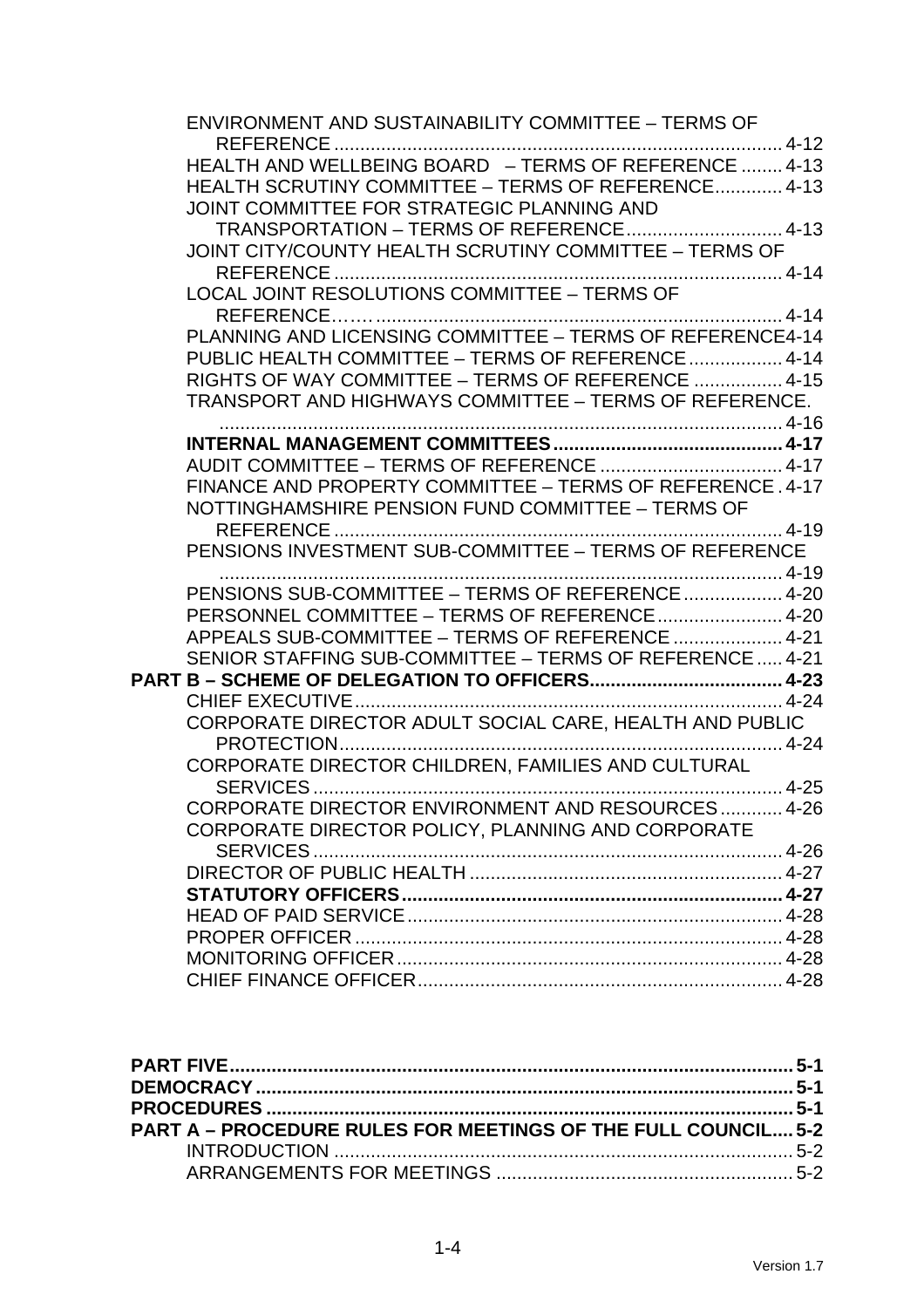| QUESTIONS REQUIRING A WRITTEN RESPONSE  5-6           |  |
|-------------------------------------------------------|--|
|                                                       |  |
| CONSIDERATION OF REPORTS FOR DECISION BY COUNCIL  5-6 |  |
| CONSIDERATION OF INDIVIDUAL MOTIONS TABLED BY         |  |
|                                                       |  |
| MOTIONS NOT REQUIRING PRIOR WRITTEN NOTICE  5-7       |  |
|                                                       |  |
| POINTS OF ORDER AND PERSONAL EXPLANATIONS  5-8        |  |
| AMENDMENTS TO RECOMMENDATIONS AND MOTIONS  5-8        |  |
|                                                       |  |
|                                                       |  |
|                                                       |  |
|                                                       |  |
|                                                       |  |
|                                                       |  |
|                                                       |  |
|                                                       |  |
|                                                       |  |
|                                                       |  |
|                                                       |  |

# **PART B – PROCEDURE RULES FOR COMMITTEE AND**

| OTHER POINTS REGARDING THE ORDER OF BUSINESS  5-14 |  |
|----------------------------------------------------|--|
|                                                    |  |
| CONSIDERATION OF RECOMMENDATIONS IN REPORTS  5-15  |  |
| MOTIONS NOT REQUIRING PRIOR WRITTEN NOTICE  5-15   |  |
|                                                    |  |
| POINTS OF ORDER AND PERSONAL EXPLANATIONS  5-16    |  |
| AMENDMENTS TO RECOMMENDATIONS AND MOTIONS  5-16    |  |
|                                                    |  |
|                                                    |  |
|                                                    |  |
|                                                    |  |
| ATTENDANCE OF OTHER COUNTY COUNCILLORS  5-18       |  |
|                                                    |  |
|                                                    |  |
|                                                    |  |
|                                                    |  |
|                                                    |  |
|                                                    |  |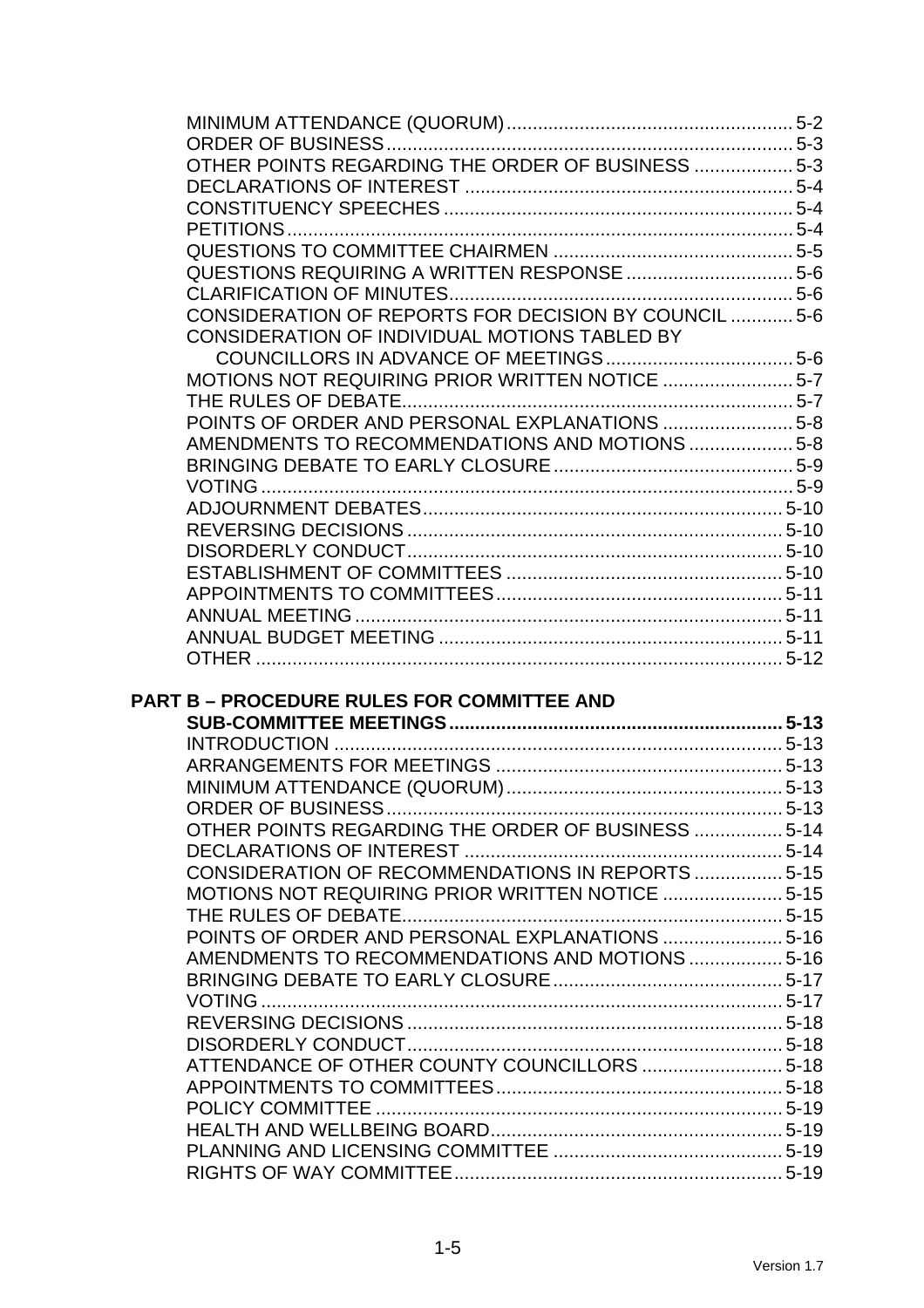| PART C - THE PROCEDURE FOR TAKING URGENT DECISIONS  5-21 |  |
|----------------------------------------------------------|--|
|                                                          |  |
|                                                          |  |
| OPTION C - DECISION BY THE CHIEF EXECUTIVE 5-22          |  |
|                                                          |  |
|                                                          |  |
|                                                          |  |
|                                                          |  |
|                                                          |  |
|                                                          |  |
|                                                          |  |
|                                                          |  |
|                                                          |  |
|                                                          |  |
|                                                          |  |
|                                                          |  |
|                                                          |  |
| 2. FINANCIAL PLANNING AND BUDGETARY CONTROL  6-3         |  |
|                                                          |  |
| 4. CAPITAL EXPENDITURE AND OTHER MAJOR PROJECTS  6-3     |  |
|                                                          |  |
| 6. MANAGEMENT, RETENTION, SECURITY AND DISPOSAL OF       |  |
|                                                          |  |
|                                                          |  |
|                                                          |  |
| 9. PROCUREMENT OF GOODS, SERVICES AND WORKS 6-3          |  |
| 10. PAYMENT FOR GOODS, SERVICES AND WORKS 6-3            |  |
| 11. INCOME, BANKING AND IMPREST ACCOUNTS  6-3            |  |
|                                                          |  |
|                                                          |  |
|                                                          |  |
|                                                          |  |
|                                                          |  |
|                                                          |  |
|                                                          |  |
|                                                          |  |
|                                                          |  |
|                                                          |  |
|                                                          |  |
|                                                          |  |
|                                                          |  |
|                                                          |  |
|                                                          |  |
|                                                          |  |
|                                                          |  |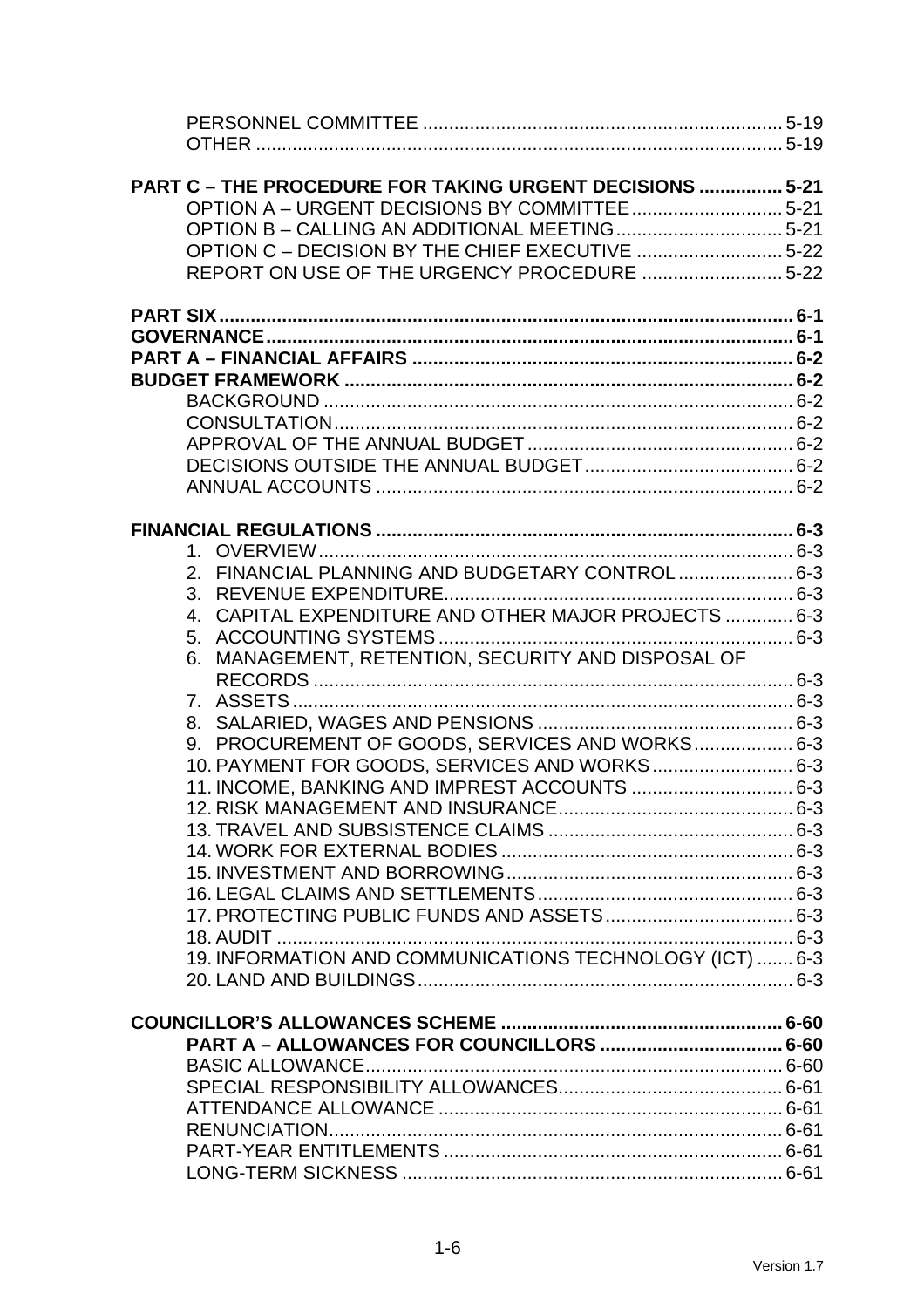| PART B - ALLOWANCES FOR STATUTORY CO-OPTEES 6-62              |  |
|---------------------------------------------------------------|--|
| <b>PART C - ALLOWANCES FOR EDUCATION APPEAL PANEL</b>         |  |
|                                                               |  |
|                                                               |  |
|                                                               |  |
|                                                               |  |
|                                                               |  |
|                                                               |  |
|                                                               |  |
|                                                               |  |
|                                                               |  |
|                                                               |  |
| APPROVED DUTIES (TRAVELLING AND SUBSISTENCE                   |  |
|                                                               |  |
|                                                               |  |
| FOR STATUTORY CO-OPTEES AND OTHER CO-OPTED MEMBERS OF         |  |
| THE COUNCIL'S COMMITTEES AND SUB-COMMITTEES  6-70             |  |
| FOR MEMBERS OF EDUCATION APPEALS PANELS 6-70                  |  |
|                                                               |  |
|                                                               |  |
|                                                               |  |
|                                                               |  |
|                                                               |  |
|                                                               |  |
|                                                               |  |
|                                                               |  |
|                                                               |  |
|                                                               |  |
|                                                               |  |
|                                                               |  |
|                                                               |  |
|                                                               |  |
| TRAVEL TO NORTHERN IRELAND/REPUBLIC OF IRELAND/OUTSIDE        |  |
|                                                               |  |
|                                                               |  |
|                                                               |  |
| WITHIN THE UK (INCLUDING NORTHERN IRELAND)  6-75              |  |
|                                                               |  |
|                                                               |  |
|                                                               |  |
|                                                               |  |
| <b>PART B - CODES OF CONDUCT AND GUIDANCE FOR COUNCILLORS</b> |  |
|                                                               |  |
| CODE OF CONDUCT FOR COUNCILLORS AND CO-OPTED MEMBERS 6-79     |  |
|                                                               |  |
|                                                               |  |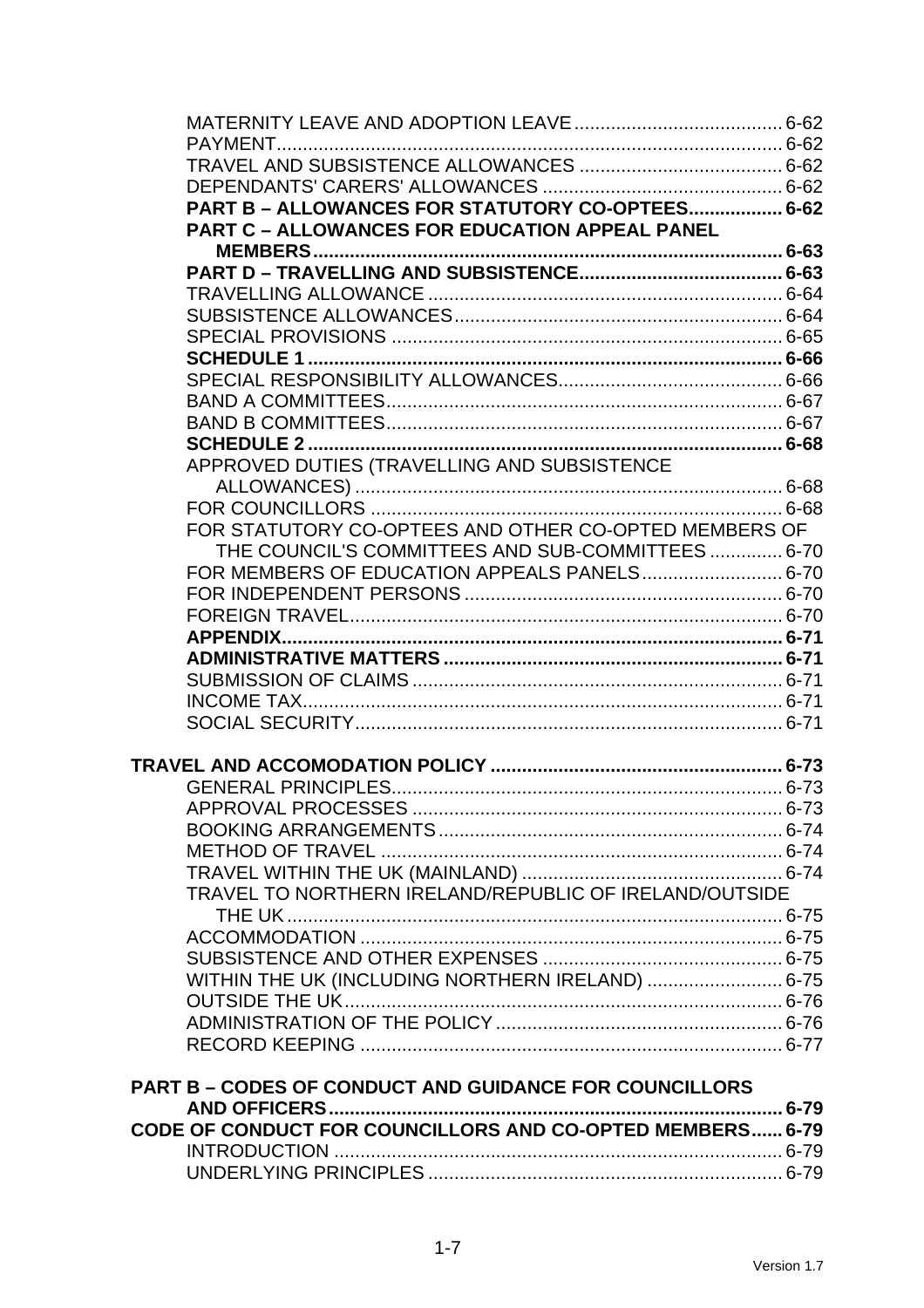| REGISTERING AND DECLARING PECUNIARY AND NON-PECUNIARY         |  |
|---------------------------------------------------------------|--|
|                                                               |  |
|                                                               |  |
|                                                               |  |
|                                                               |  |
|                                                               |  |
|                                                               |  |
|                                                               |  |
|                                                               |  |
|                                                               |  |
|                                                               |  |
|                                                               |  |
|                                                               |  |
|                                                               |  |
|                                                               |  |
| THE RELATIONSHIP BETWEEN OFFICERS AND COUNCILLORS  6-87       |  |
| THE RELATIONSHIP BETWEEN OFFICERS AND THE PUBLIC  6-87        |  |
| THE RELATIONSHIP BETWEEN OFFICERS AND CONTRACTORS 6-87        |  |
| APPOINTMENT AND OTHER EMPLOYMENT MATTERS 6-87                 |  |
|                                                               |  |
| USE OF COUNCIL PREMISES OR FACILITIES FOR WORK NOT            |  |
|                                                               |  |
|                                                               |  |
|                                                               |  |
|                                                               |  |
|                                                               |  |
| <b>PROTOCOL FOR COUNCILLOR AND OFFICER RELATIONSHIPS 6-90</b> |  |
|                                                               |  |
|                                                               |  |
|                                                               |  |
| THE RELATIONSHIP BETWEEN EMPLOYEES AND COUNCILLORS  6-91      |  |
|                                                               |  |
| EMPLOYEES TO KEEP COUNCILLORS INFORMED ABOUT LOCAL            |  |
|                                                               |  |
|                                                               |  |
|                                                               |  |
|                                                               |  |
|                                                               |  |
|                                                               |  |
| PROTOCOL FOR INVOLVEMENT IN OUTSIDE BODIES 6-94               |  |
|                                                               |  |
| SUPPORT FOR REPRESENTATIVES ON OUTSIDE BODIES 6-94            |  |
| RESPONSIBILITIES OF COUNTY COUNCIL REPRESENTATIVES ON         |  |
|                                                               |  |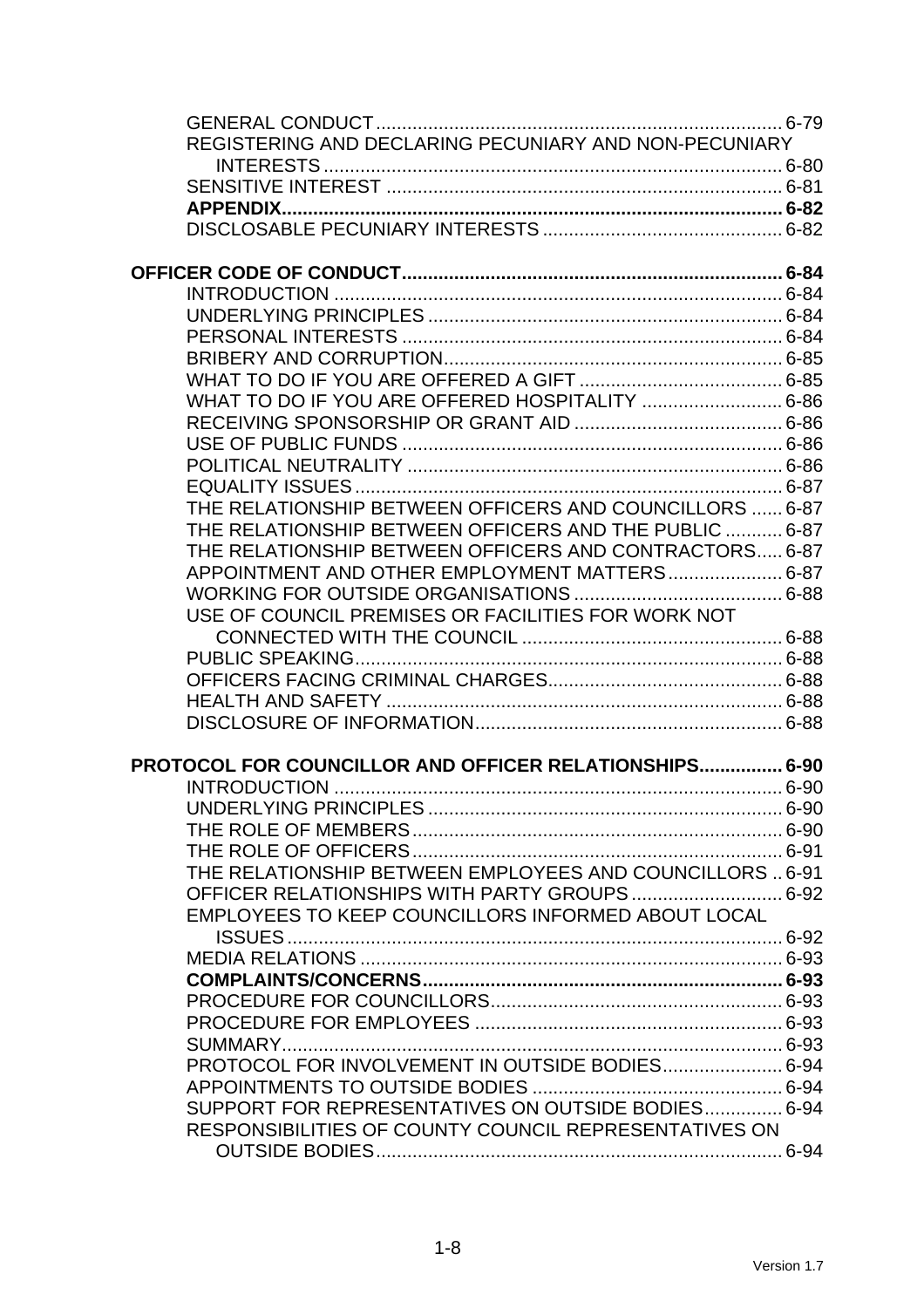| APPOINTMENT AND DISMISSAL - SENIOR EMPLOYEES 6-97   |  |
|-----------------------------------------------------|--|
|                                                     |  |
|                                                     |  |
| APPOINTMENT OF ASSISTANTS TO POLITICAL GROUPS  6-98 |  |
| APPOINTMENT, DISMISSAL AND MANAGEMENT OF ALL OTHER  |  |
|                                                     |  |
|                                                     |  |
|                                                     |  |
| CHANGES TO STAFFING AND STRUCTURE RECORDS 6-100     |  |
|                                                     |  |
| RESOLUTION OF DISPUTES UNDER THE EMPLOYMENT         |  |
|                                                     |  |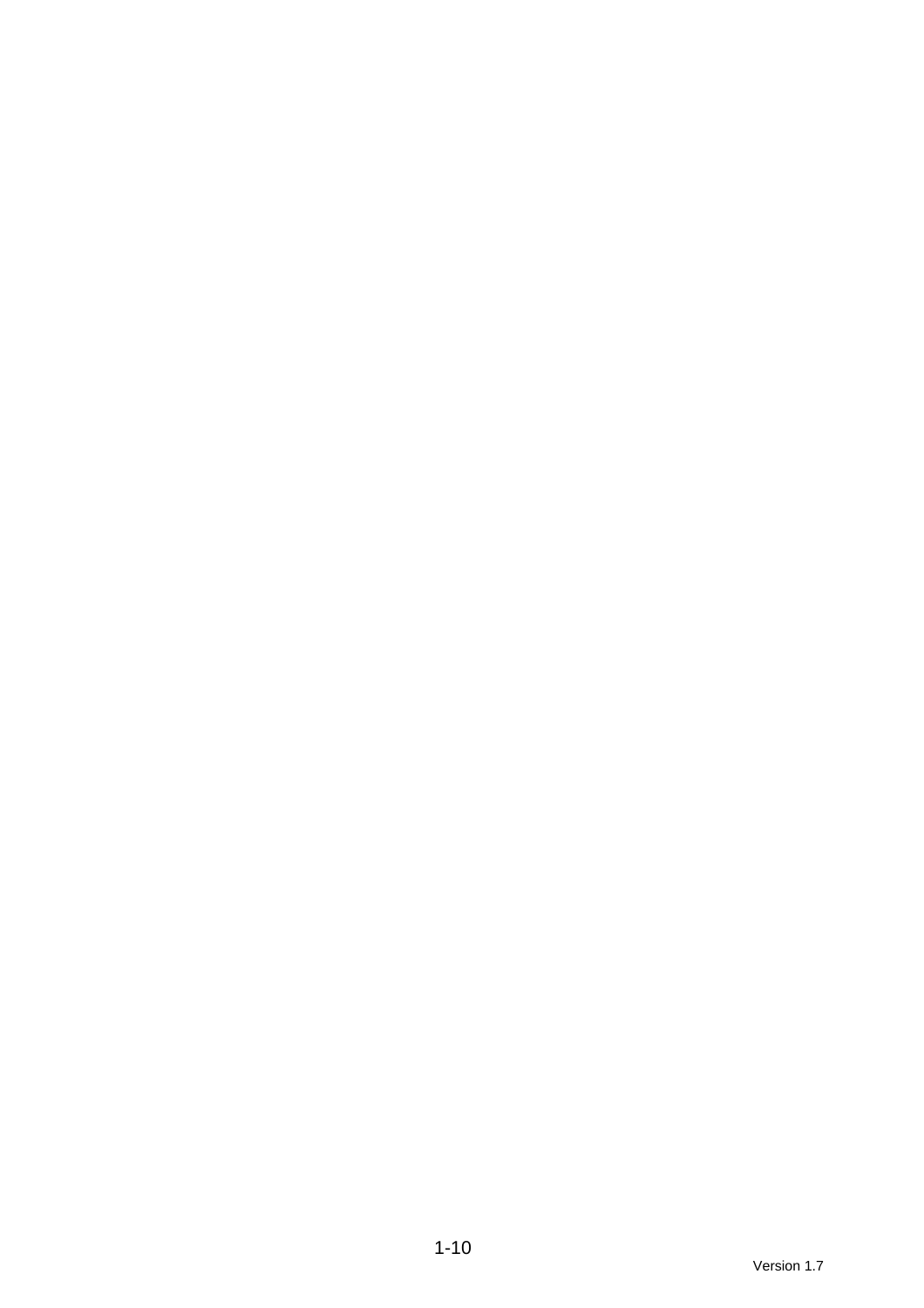# **PART ONE**

# **INTRODUCTION**

1. This Constitution sets out how Nottinghamshire County Council is governed including how decisions are made.

# **THE COUNCIL'S DECISION-MAKING STRUCTURE**

- 2. The Council and its committees and officers will make decisions in accordance with the Authority's governing principles which are as follows:
	- a. Creating and implementing a strategic vision for Nottinghamshire
	- b. Focusing on outcomes for the people of Nottinghamshire
	- c. Councillors and staff working together to achieve the Council's common purpose
	- d. Upholding high standards of conduct and behaviour
	- e. Taking informed and transparent decisions
	- f. Engaging with local people and other stakeholders to ensure robust public accountability and putting the customer at the heart of everything we do
	- g. Ensuring the effectiveness of Councillors and staff through appropriate support.
- 3. With the exception of day-to-day operational matters, all decisions of the Council are taken either at Full Council involving all 67 County Councillors, or by committees. Committees are comprised of councillors, to reflect the political balance of the Council.
- 4. The Council has appointed the following committees:

| <b>Adult Social Care and Health</b><br>Committee | <b>Culture Committee</b>                           |
|--------------------------------------------------|----------------------------------------------------|
| <b>Appeals Sub-Committee</b>                     | <b>Economic Development Committee</b>              |
| <b>Audit Committee</b>                           | <b>Environment and Sustainability</b><br>Committee |
| <b>Children and Young People's</b><br>Committee  | <b>Finance and Property Committee</b>              |
|                                                  | <b>Grant Aid Sub-Committee</b>                     |
| <b>Community Safety Committee</b>                | <b>Health Scrutiny Committee</b>                   |
| <b>Corporate Parenting Sub-Committee</b>         | <b>Planning &amp; Licensing Committee</b>          |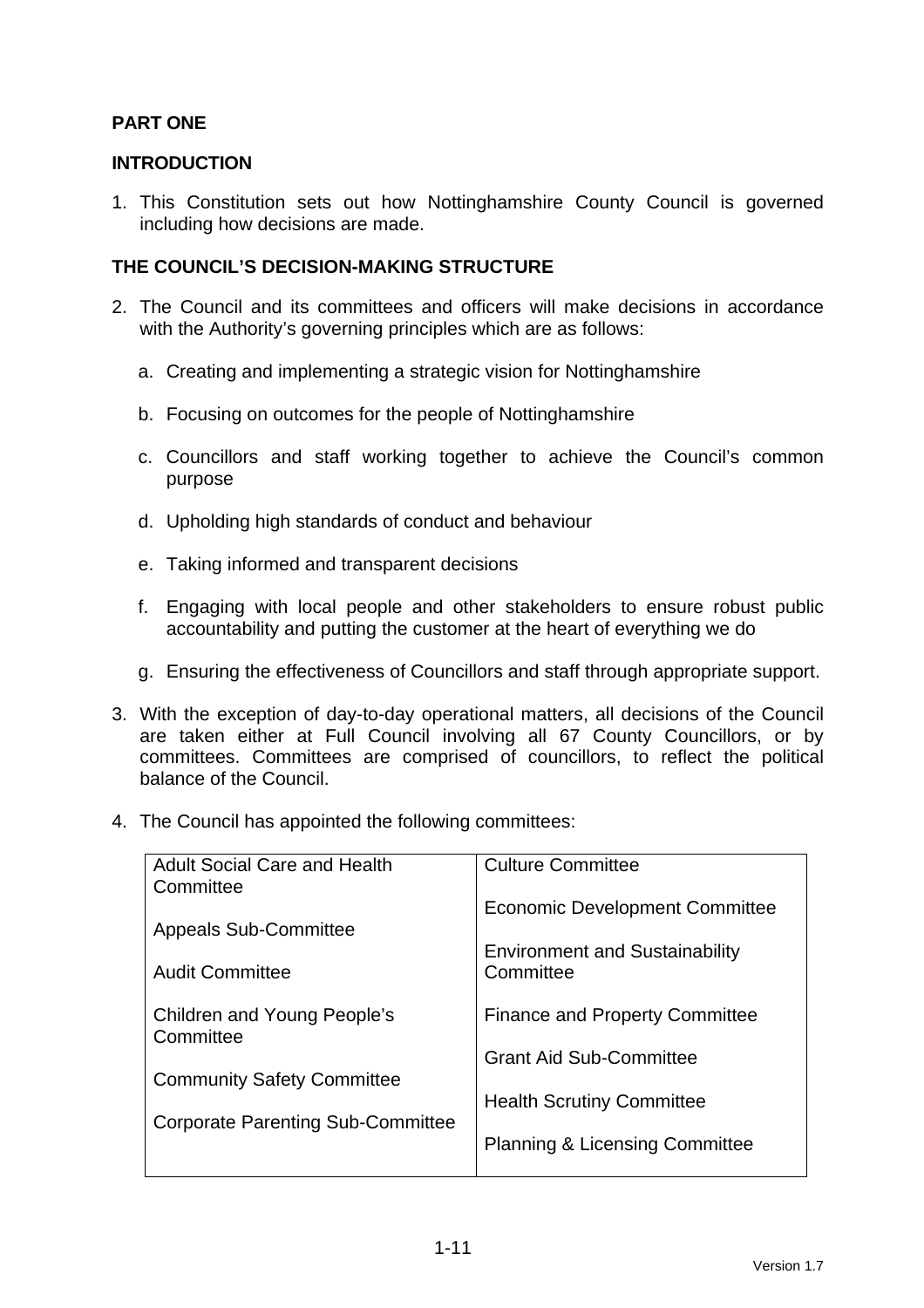| Joint Committee on Strategic<br>Planning & Transport | <b>Personnel Committee</b>              |
|------------------------------------------------------|-----------------------------------------|
| Joint City/Council Health Scrutiny<br>Committee      | <b>Policy Committee</b>                 |
|                                                      | <b>Public Health Committee</b>          |
| <b>Local Joint Resolutions Committee</b>             |                                         |
|                                                      | <b>Rights of Way Committee</b>          |
| Nottinghamshire Pension Fund<br>Committee            | <b>Senior Staffing Sub-Committee</b>    |
| <b>Pensions Investment Sub-Committee</b>             | Health and Wellbeing Board              |
| <b>Pensions Sub-Committee</b>                        | <b>Transport and Highways Committee</b> |
|                                                      |                                         |

- 5. Part Four of this Constitution sets out Council, committee and employee responsibilities in detail.
- 6. All Council and committee decisions are taken following consideration of a report which gives background information, any alternative options available and other relevant considerations such as the potential impact on equalities, crime and disorder and human rights. The procedure for committee meetings where decisions are taken is set out in Part Five.

# **PUBLIC INVOLVEMENT**

- 7. The Council encourages the public of Nottinghamshire to get involved in local democracy and decision-making.
- 8. The public elects County Councillors every four years. They also have the right to submit petitions. More information on petitions is available in Part Five of this Constitution.
- 9. Access to the right information is essential if the public is to be properly involved; Part Three of this Constitution explains how information is made available. In particular, the public has the right to attend all meetings of Council and its committees, and to see reports and background papers. The Council's diary of meetings and reports are available on the Council's website: www.nottinghamshire.gov.uk
- 10. The Council operates complaints procedures which are overseen by the Local Government Ombudsman.

# **COUNCILLORS**

11. Councillors collectively are the ultimate policy makers. The Council's Policy Framework is set out in Part Two of this Consitution. Their role is to act in the interests of the whole county of Nottinghamshire, and also to represent the communities which elected them, bringing their views to the decision-making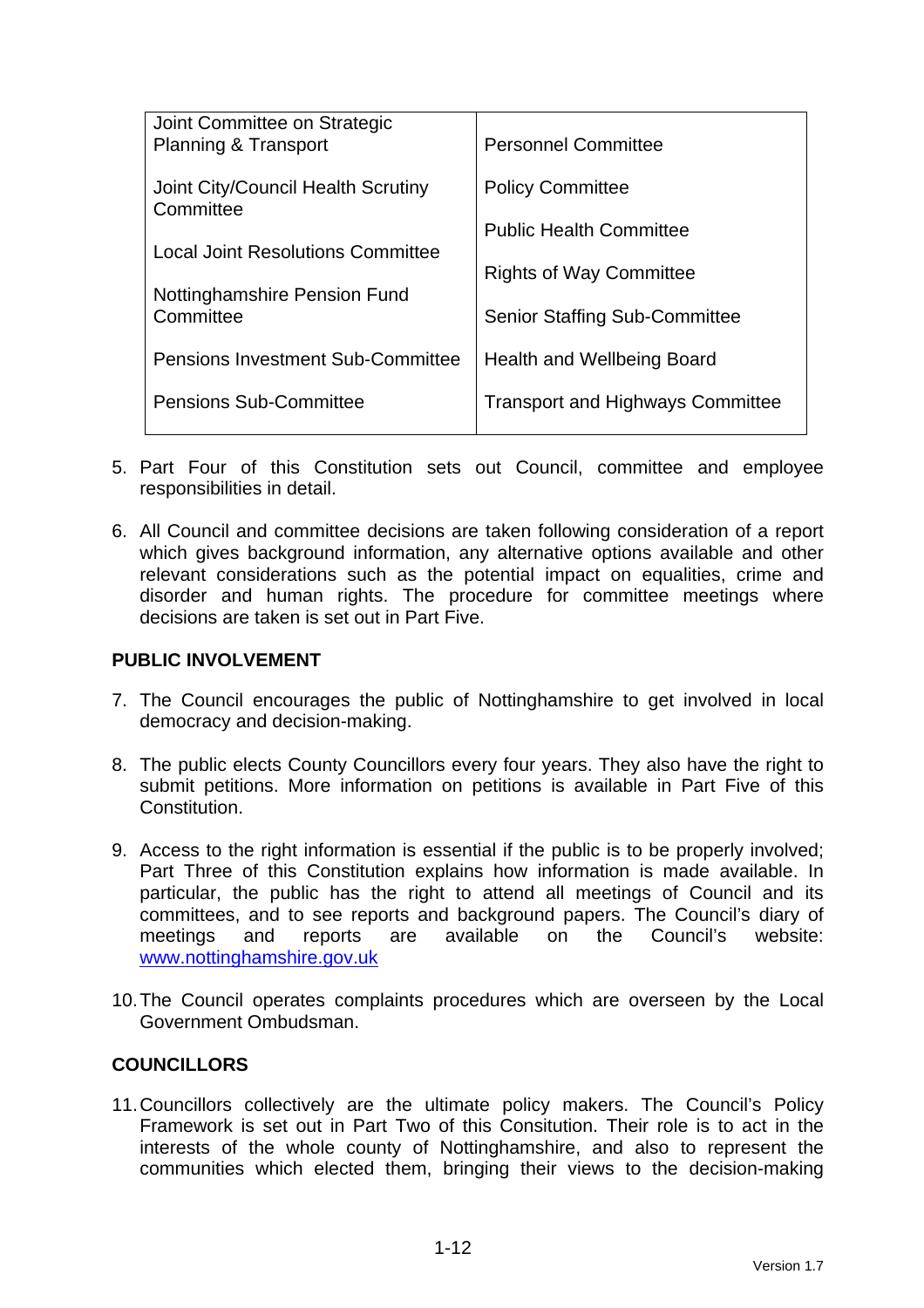process. In addition they deal with individual casework and act on behalf of constituents in resolving particular problems.

- 12. Nottinghamshire County Councillors have adopted a Code of Conduct to ensure the highest standards are maintained. This is set out in Part Six of this Constitution.
- 13. The Council elects a Chairman and Vice-Chairman of the Council annually. They will carry out the formal and ceremonial duties of the Council, chairing meetings of Full Council and representing the Authority at civic functions.
- 14. The Chairman of Policy Committee will be the Council Leader and the Vice-Chairman will be the Deputy Leader.

# **STAFFING**

- 15. The Council employs staff to carry out its functions and decides every year how many are required. The Staffing Procedure Rules [see Part Six of this Constitution] set out how decisions relating to staffing issues will be taken.
- 16. The Council has also adopted a Code of Conduct to ensure the highest standards are maintained. This is set out in Part Six of this Constitution.
- 17. There is a legal requirement to allocate some specific responsibilities to officers and the Council has designated the following posts:

| <b>Chief Executive</b>                                   | Head of Paid Service & Proper Officer |
|----------------------------------------------------------|---------------------------------------|
| Corporate Director Policy, Planning   Monitoring Officer |                                       |
| and Corporate Services                                   |                                       |
| <b>Service Director Financial Services</b>               | Chief Finance Officer (also known as  |
|                                                          | <sup>I</sup> Section 151 Officer)     |

18. These post holders' specific responsibilities are set out in Part Four of this Constitution.

#### **FINANCES**

- 19. To ensure transparency and propriety in how the Council spends taxpayers' money, the Council has adopted Financial Regulations which are set out in Part Six of this Constitution. The Council sets its budget annually; the framework for the process is set out in Part Six of this Constitution.
- 20. It has also adopted a Scheme of Councillor Allowances and Travel and Accommodation Policy regarding expenses, both of which are set out in Part Six.
- 21. The Council publishes its annual statement of accounts and all individual items of expenditure over £500 on its website, and approves and publishes senior officer pay.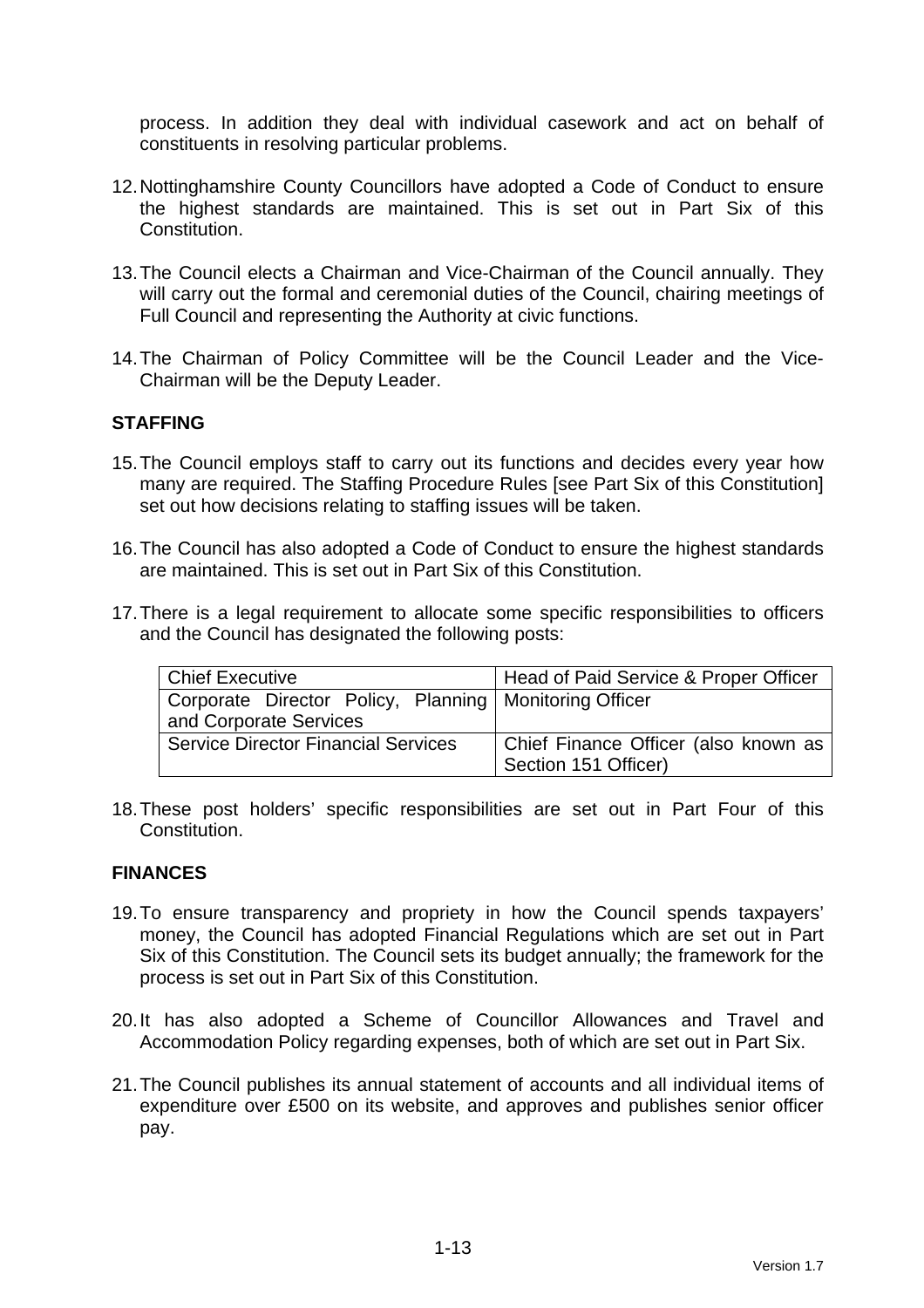# **PARTNERSHIP WORKING**

- 22. The Council is committed to working with its partners such as the City Council, district and borough councils, parish councils, the Health Service, the voluntary sector and other public bodies, to deliver services in the most effective way. The Council has adopted a protocol for councillors and officers involved with outside bodies. This is set out in Part Six of this Constitution.
- 23. The Council may also contract-out functions to other bodies or organisations where considered appropriate.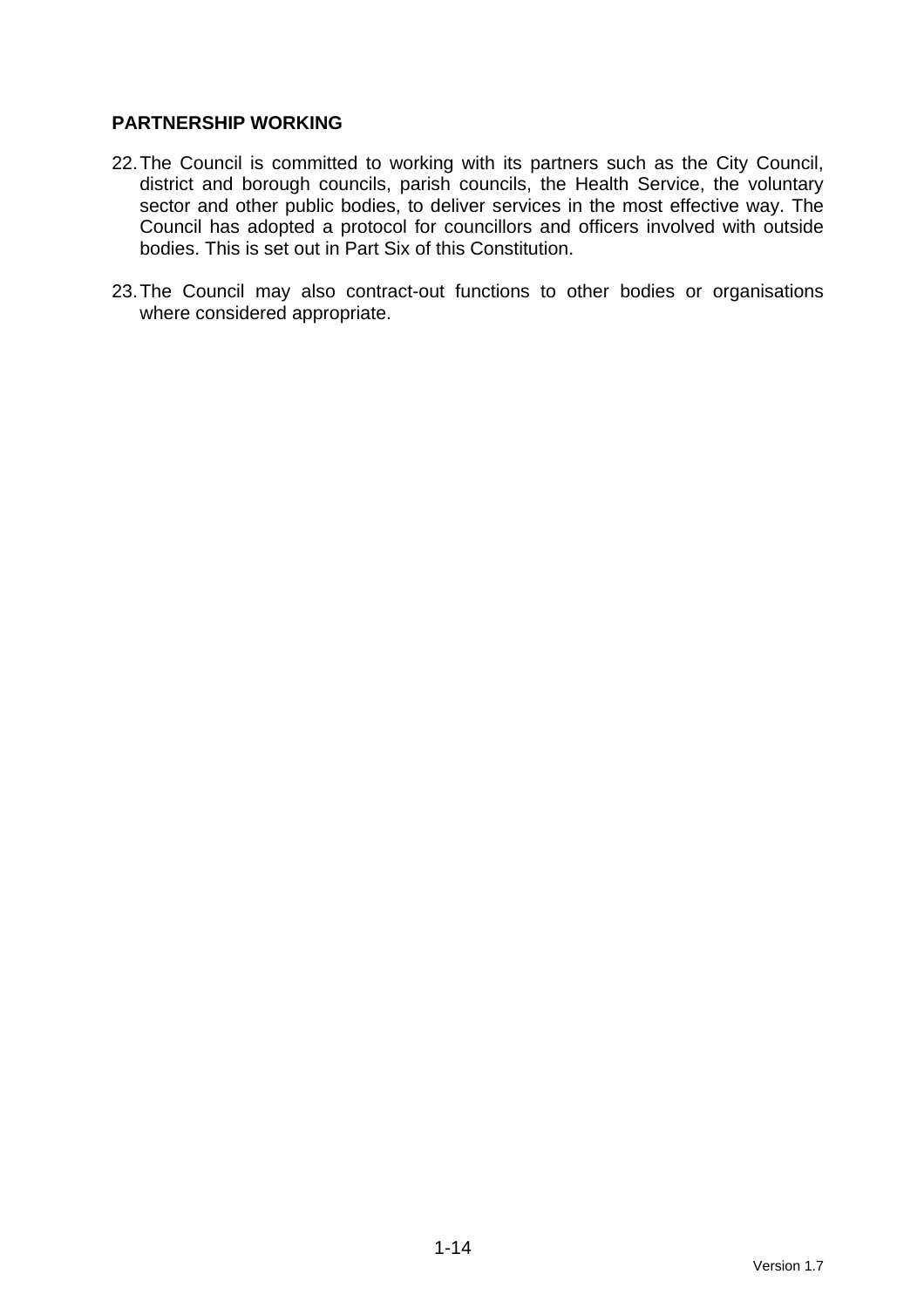# **PART TWO**

# **POLICY FRAMEWORK**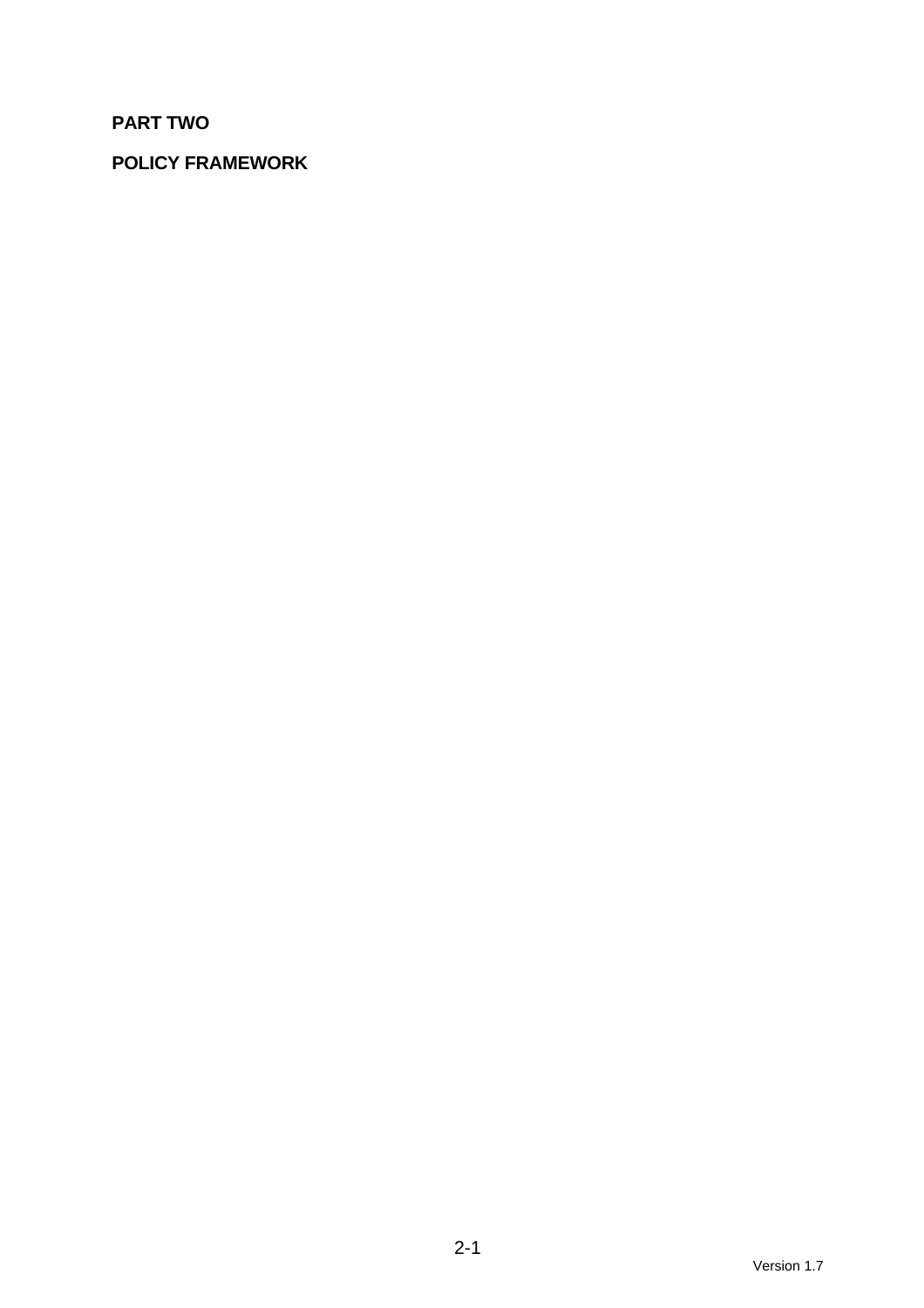# **RESPONSIBILITY FOR POLICY**

1. Councillors are collectively the ultimate policy makers for the County Council. The Council's policies are set by Councillors as set out in the responsibility for functions of the Full Council and the Policy Committee.

# **POLICY**

- 2. The Council's policies establish the principles that the organisation will follow in
	- a. according with the Council's governing principles
	- b. implementing the strategic vision for Nottinghamshire
	- c. all decision making
	- d. developing, improving, commissioning and providing services
	- e. representing the views of the Council and Nottinghamshire.
- 3. The council's ambitions, values and priorities will be set out in a strategic vision for Nottinghamshire.
- 4. The strategic vision for Nottinghamshire will be delivered through a Plan. The council will report progress and achievements against the Plan.

# **FRAMEWORK**

- 5. The Council's policies and strategies will be informed by the strategic vision for Nottinghamshire, the ambitions, values and priorities set out in the vision and the Plan to deliver it.
- 6. The Council's policies and strategies will be supported by a plan for implementation of the policy or delivery of the strategy. The council will report progress and achievements against these Plans.
- 7. The Council's policies and strategies will be accessed from a single policy library and will be subject to review.
- 8. The development and review of policy will be led by Councillors. The Council will usually set one policy with service specific considerations if appropriate.
- 9. The Council may develop procedures and issue guidance in accordance with its policies.
- 10. Within the responsibility for functions of the Full Council and the Policy Committee Policy is a collective term which includes the Council's policies, strategies and statutory plans.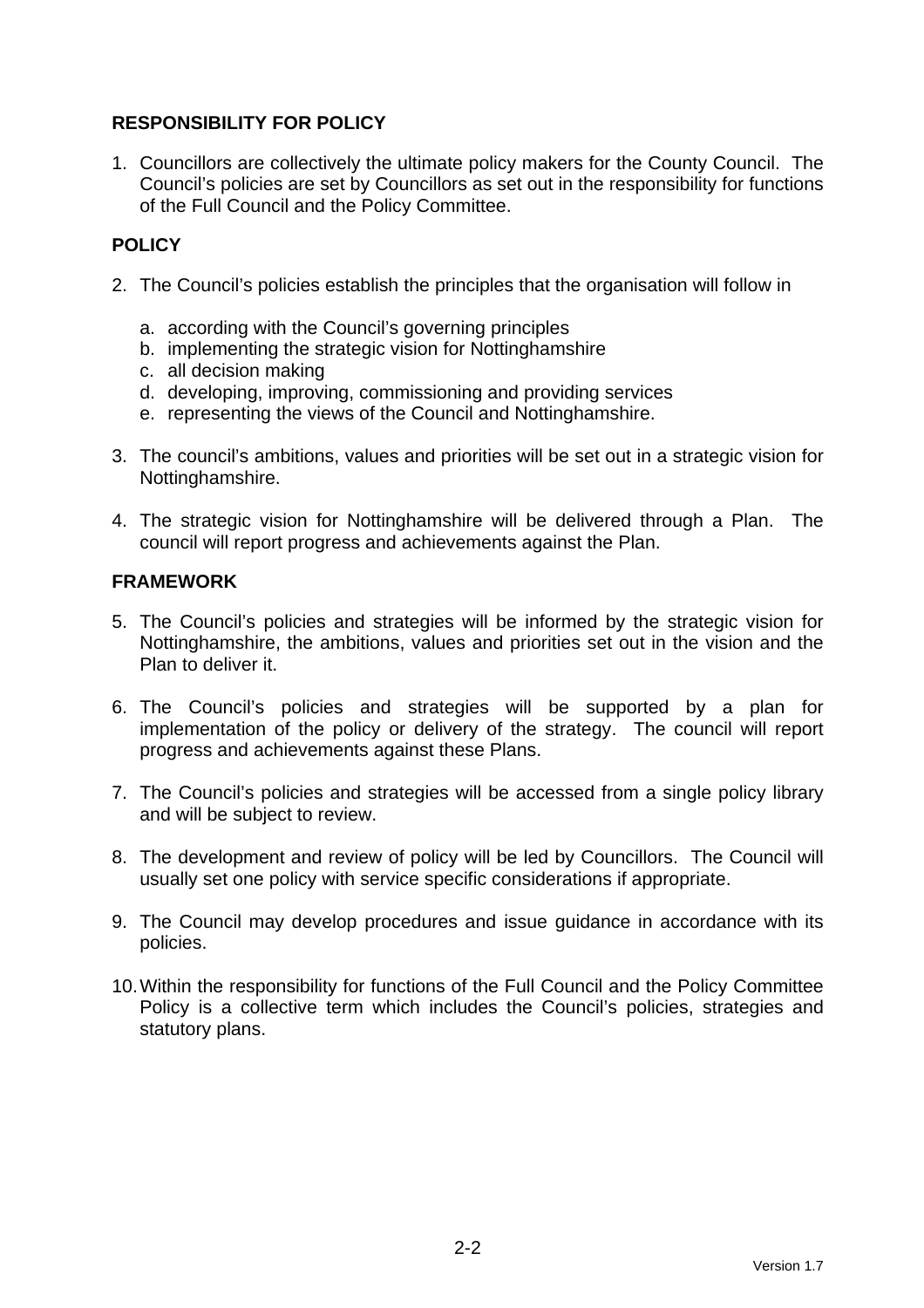**PART THREE** 

**TRANSPARENCY** 

**ACCESS TO INFORMATION AND MEETINGS**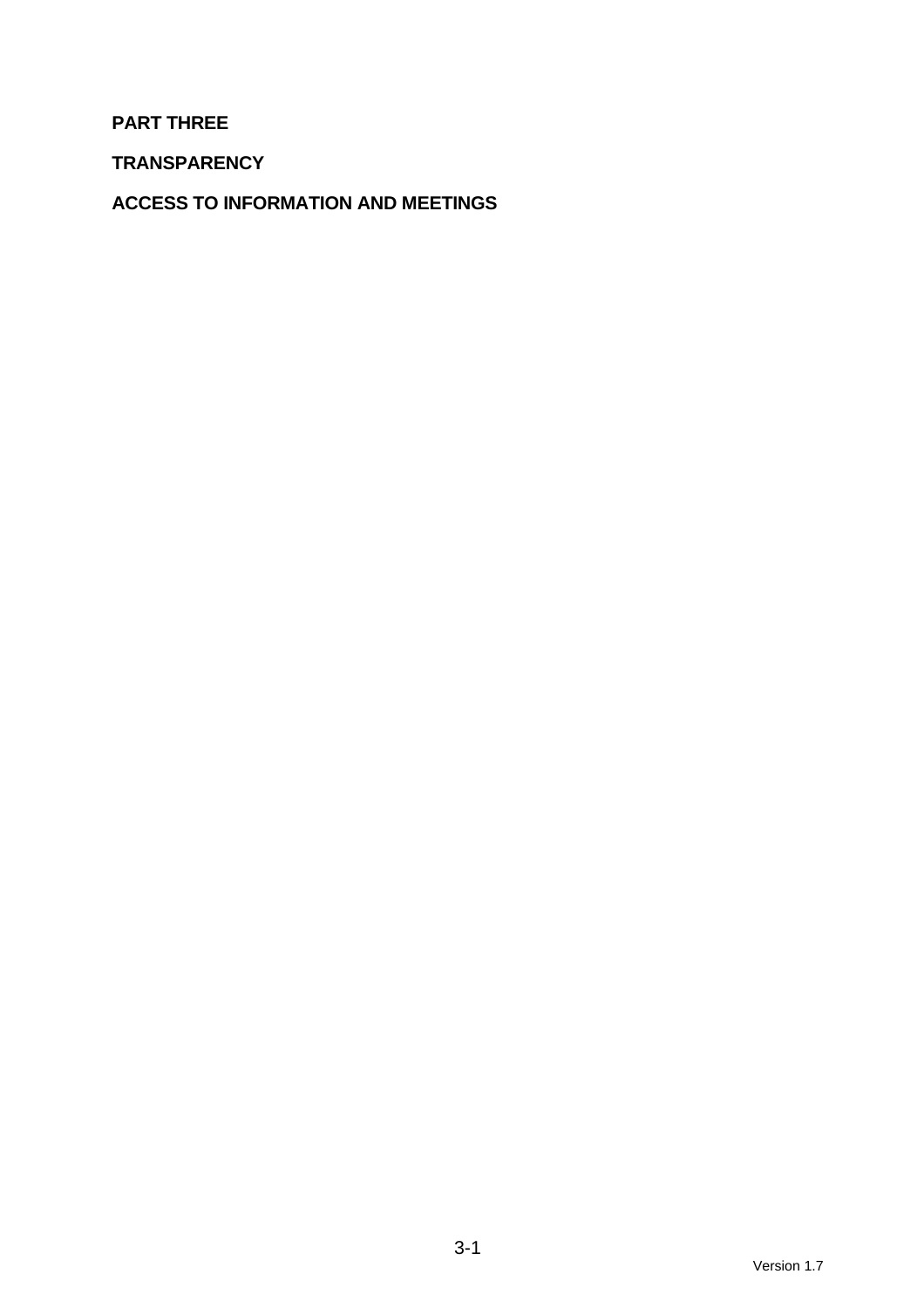# **INTRODUCTION**

- 1. Nottinghamshire County Council is committed to the principles of openness and accountability and encourages the public to attend meetings and take an active interest in how the Council works.
- 2. The Council is committed to making available minutes, agendas and reports for public inspection.
- 3. Councillors have additional rights to access information which they need to assist them in fulfilling their responsibilities.
- 4. These rules apply to all meetings of the Council, committees and sub-committees and set out the rights of individuals to attend meetings and access information.

# **REPORTS**

- 5. Committee reports will normally be available to the public. However if exempt information is required to enable a proper decision to be taken, it will be placed in an appendix to the report. Categories of exempt information are set out below.
- 6. Reports which include exempt information will set out the reason for this exemption and in the body of the report explain why it is not in the public interest to make that information available at that time.
- 7. On rare occasions it may be necessary for a whole report to be exempt and not publicly available due to the nature of the information it contains.
- 8. All reports will include a list of background papers (if any) relating to the subject matter of the report which:
	- a. have been relied on in preparing the report (e.g. a consultant's report);
	- b. disclose any facts or matters on which the report or an important part of the report is based;
- 9. Reports may also include a list of any previous reports on the same issue and other published information that is relevant
- 10. Anyone requiring a copy of background papers for any report should contact Democratic Services. The list of background papers should indicate whether any papers include exempt or confidential information which cannot be disclosed.

# **MEETINGS**

- 11. The Council will give at least five clear working days' notice of all meetings. Details of all meetings will be posted on the notice board at County Hall and the Council's website: www.nottinghamshire.gov.uk.
- 12. Copies of the agenda and reports for meetings will be made available to the public for inspection at County Hall and will also be available on the Council's website. These documents will be made available: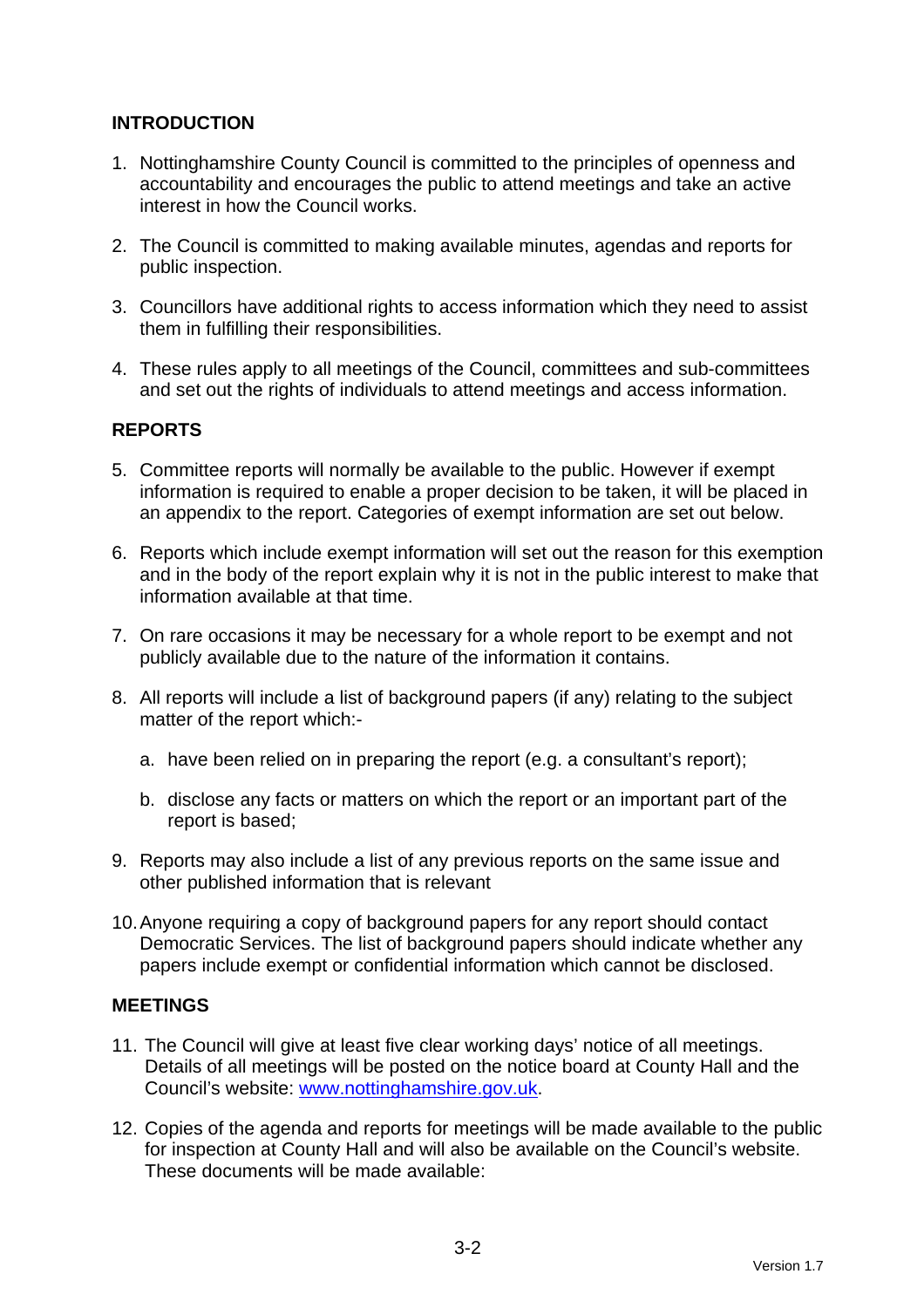- a. five clear working days before the meeting; or
- b. in the case of an urgent item or additional information, as soon as possible.
- 13. Members of the public may attend all meetings of the Council and its committees and will only be excluded when exempt information is discussed.

# **PUBLIC ACCESS TO DOCUMENTS AFTER THE MEETING**

- 14. Copies of meeting documents will be publicly available for 6 years following the date of the meeting unless they relate to exempt or confidential information.
- 15. The Council will supply copies of the publicly available documents to any person who requests them but may make a charge for costs incurred such as postage and photocopying.

# **CIRCUMSTANCES WHERE THE PUBLIC ARE EXCLUDED FROM MEETINGS**

- 16. Members of the public may be excluded from a meeting where exempt information as set out below is being discussed.
- 17. Members of the public must be excluded from a meeting where confidential information is being discussed. Confidential information for these purposes is:
	- a. information given to the Council by a Government Department on terms which do not permit its public disclosure; or
	- b. information which cannot be publicly disclosed by virtue of any enactment or by Court Order.

# **CATEGORIES OF EXEMPT INFORMATION**

- 1. Information relating to any individual, such as names, addresses, telephone numbers, or job titles
- 2. Information which is likely to reveal the identity of an individual, such as names, addresses, telephone numbers, or job titles
- 3. Information relating to the financial or business affairs of individuals or organisations (including the Council). This could include contemplated as well as past or current activities
- 4. Information relating to any consultations or negotiations on employee relations
- 5. Information to which legal professional privilege applies
- 6. Information which discloses the Council's intention to issue a formal legal notice or make a formal legal order or direction
- 7. Information relating to any action taken or to be taken in connection with the prevention, investigation or prosecution of crime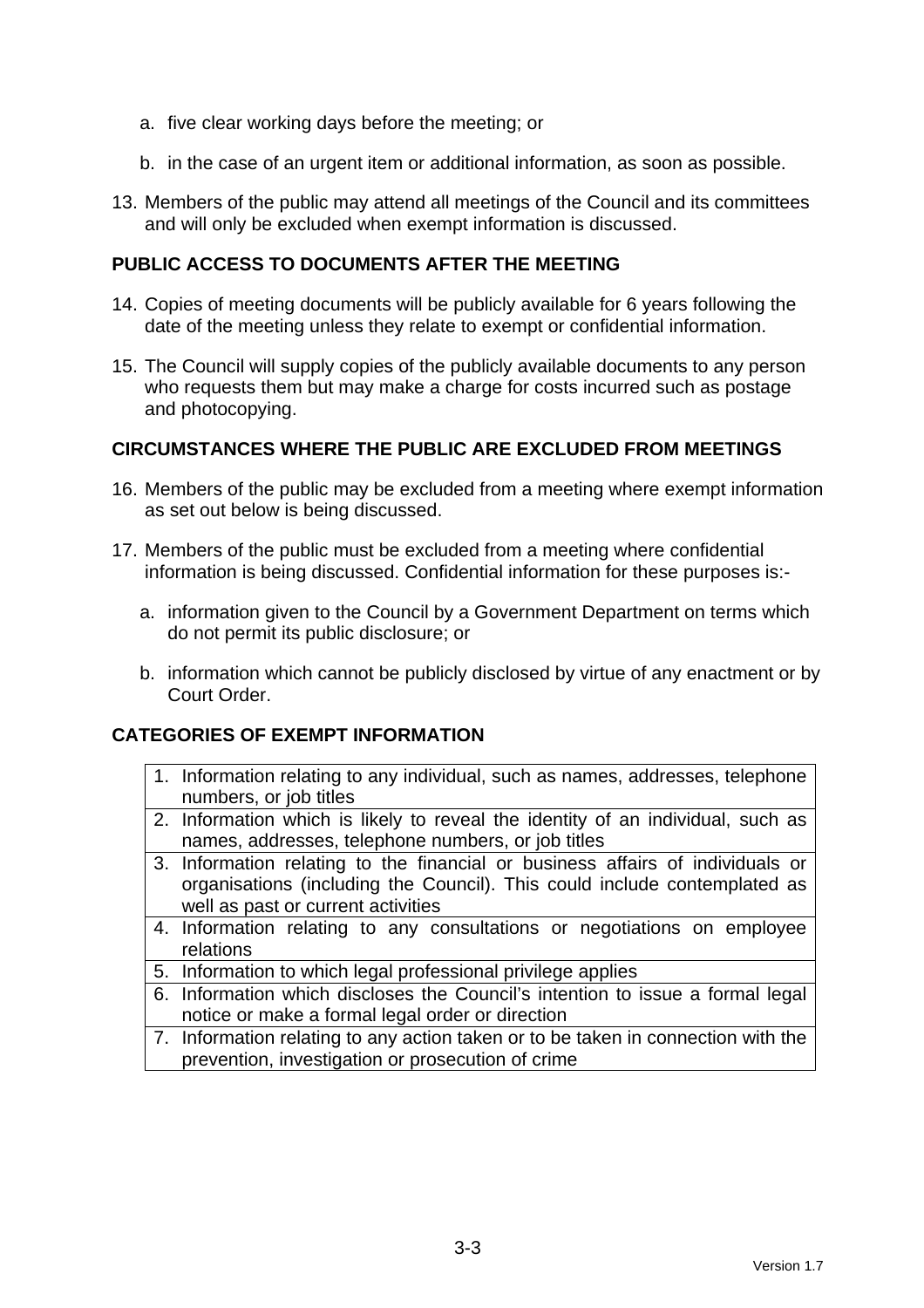- 18. General Conditions for all categories of exempt information:
	- a. Information **is not** exempt information if it relates to proposed development for which the Council as local planning authority may grant itself planning permission.
	- b. Information **is not** exempt if it is required by law to be publicly available.
	- c. Information can be exempt if it falls within one of the categories above and the public interest in maintaining the exemption outweighs the public interest in disclosing the information.

# **ADDITIONAL RIGHTS TO INFORMATION**

- 19. The provisions in this section of the Constitution do not affect any specific rights relating to the access of information which are contained elsewhere in this Constitution or the law; for example the Freedom of Information Act and the Data Protection Act
- 20. Previously exempt information may subsequently be made available if the reason for exemption no longer applies.

# **COUNCILLORS' ADDITIONAL RIGHTS**

# **ATTENDANCE AT MEETINGS**

21. The PART B – PROCEDURE RULES FOR COMMITTEE AND SUB-COMMITTEE MEETINGS set out the provisions that apply to Councillors who wish to attend meetings of which they are not a member.

# **ACCESS TO INFORMATION**

22. Councillors may request officers to provide them with any information they need to assist them in fulfilling their responsibilities as elected representatives. However, Councillors may not be able to access information which in the opinion of the Monitoring Officer is in draft form, contains confidential or exempt information as defined in this section, or where disclosure would breach the provisions of the Data Protection Act.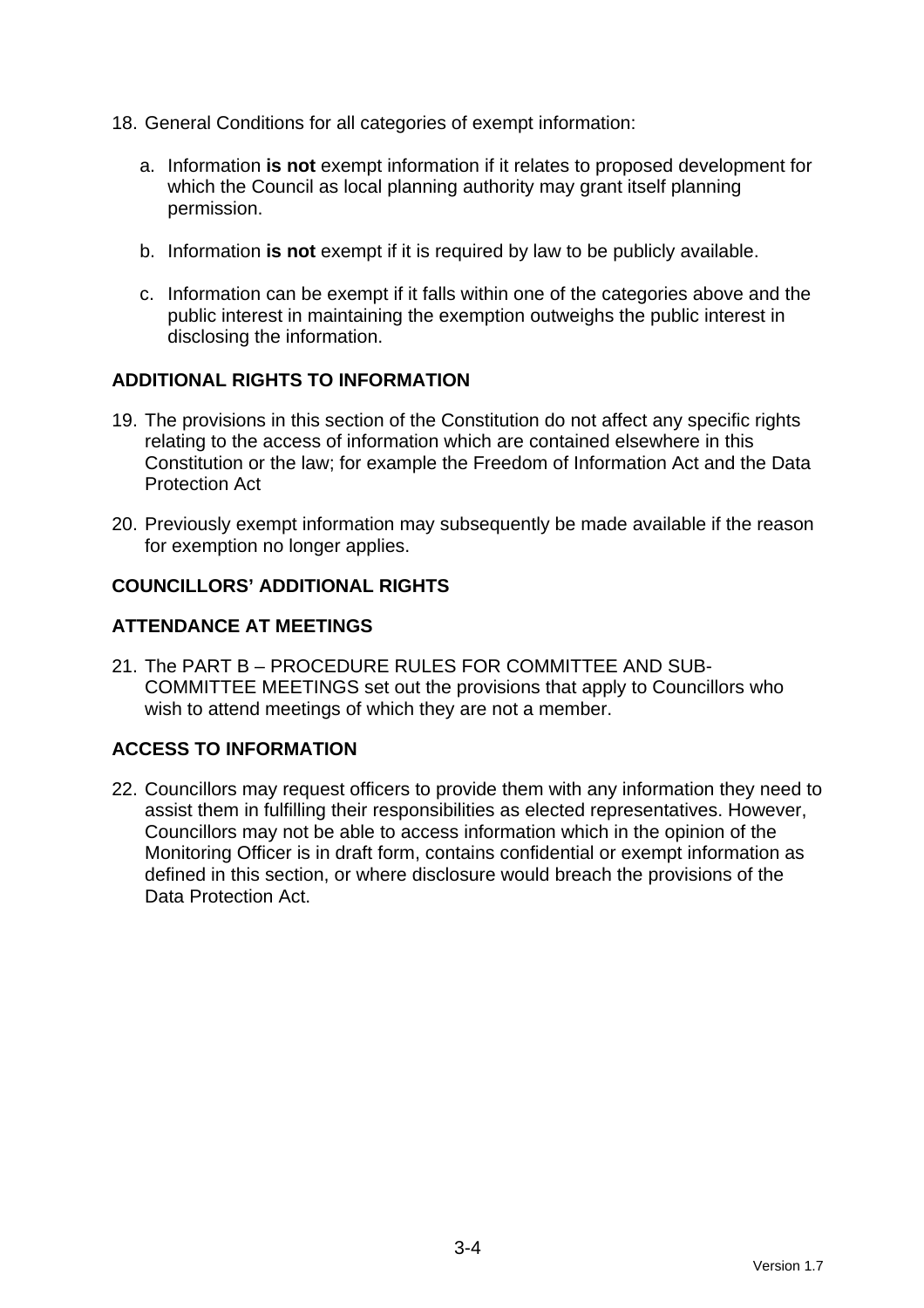**PART FOUR** 

**ACCOUNTABILITY** 

# **RESPONSIBILITY FOR FUNCTIONS**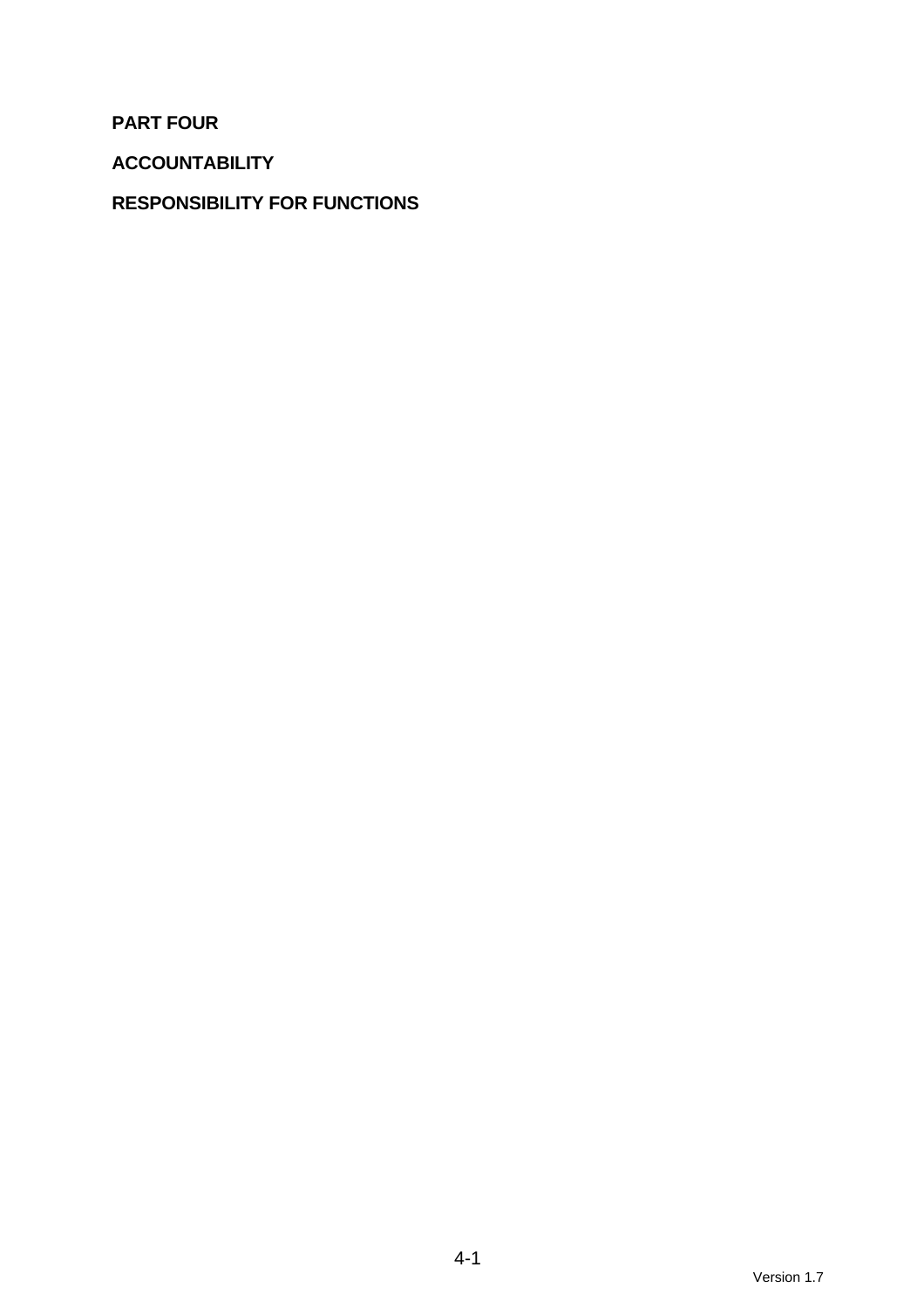# **INTRODUCTION**

- 1. This part of the Constitution sets out the responsibilities of Full Council, its committees and officers.
- 2. In the absence of the relevant committee chairman, the vice-chairman will substitute.
- 3. All Councillors are encouraged to undertake regular training and for the following committees there is a specific training requirement:
	- a. Appeals Committee
	- b. Planning and Licensing Committee
	- c. Rights of Way Committee
	- d. Senior Staffing Sub-Committee
- 4. The Council has established scrutiny committees to deal with health matters; other statutory scrutiny functions will be carried out by the Policy Committee and Community Safety Committee.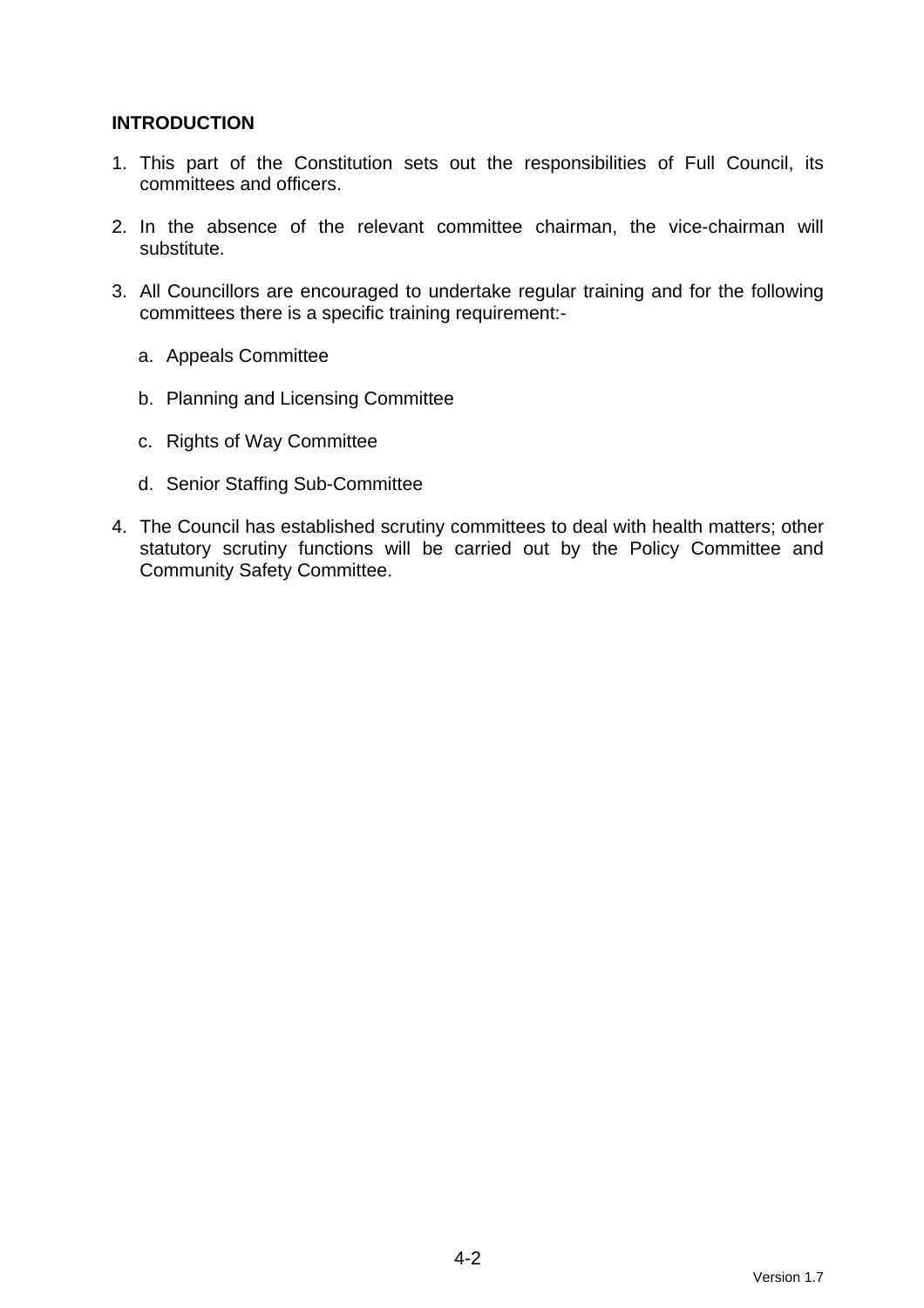# **PART A – TERMS OF REFERENCE**

# **THE FULL COUNCIL**

- 1. The functions listed below are reserved to the Full Council and can only be discharged by the Full Council:
	- a. Determining all policies and plans statutorily reserved to the Full Council including:
		- Annual library plan/strategy
		- Crime and disorder reduction strategy (Community Safety Agreement)
		- Local transport plan
		- Plans and alterations which together comprise the Development Plan
		- Sustainable community strategy
		- Youth justice plan (Youth Crime Strategy)
	- b. The approval or adoption of a plan or strategy for the control of the Council's borrowing, investments or capital expenditure, or for determining the Council's minimum revenue provision; the Budget
	- c. The approval of any of the above documents in the event they, or part of them, need to be submitted to the Secretary of State or any Government Minister for final approval, including where they are to be submitted in draft form
	- d. The approval of changes to any plan or strategy referred to above, unless:
		- that change is required by the Secretary of State or any Government Minister where the plan or strategy has been submitted to them for approval, or
		- Full Council specifically delegated authority in relation to these functions when it approved or adopted the plan or strategy
	- e. Adopting and changing the Constitution
	- f. Establishing committees and deciding their terms of reference and size
	- g. Appointing and removing chairmen and vice-chairmen
	- h. Authorising appointments to any joint committees
	- i. Authorising appointments to the Nottinghamshire and City of Nottingham Fire Authority
	- j. Approving a Members' Allowances Scheme including any provision for Chairman's and Vice Chairman's expenses
	- k. Approving the annual Senior Officer Pay Policy Statement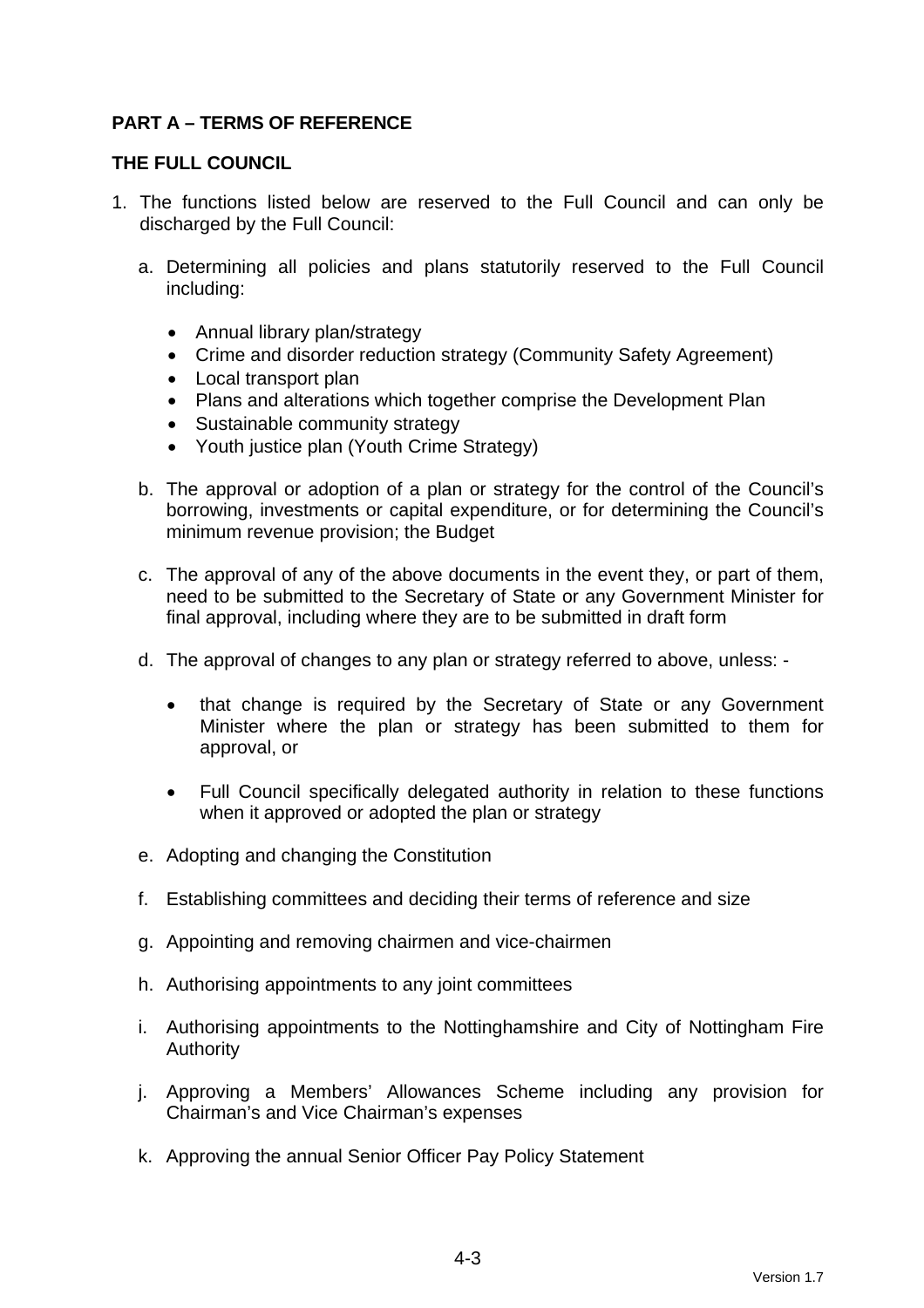- l. Confirming the appointment of, and dismissing, the Head of Paid Service, the Monitoring Officer and the Chief Finance Officer
- m. Making any request to the Local Government Boundary Commission for England for single-member electoral areas
- n. The passing of a resolution to change the County's electoral scheme
- o. Making an order to give effect to recommendations made in a community governance review
- p. In relation to any overview and scrutiny committees, permitting a co-opted member to vote at meetings of that committee
- q. Changing the name of the County
- r. Conferring the title of honorary alderman
- s. Making, amending, revoking, re-enacting and adopting bye-laws and promoting and opposing the making of local legislation and personal bills in Parliament
- t. Any other function which, by law, must be reserved to the Full Council

#### **POLICY COMMITTEE – TERMS OF REFERENCE**

- 2. The powers and functions set out below are delegated by the Full Council:
	- a. All decisions within the control of the Council including but not limited to those listed in the Table below
	- b. Policy development and approval except on matters reserved for the Full **Council**
	- c. Review of performance on at least a quarterly basis
	- d. Review of day to day operational decisions taken by Officers
	- e. Approval of consultation responses relating to the Committee's areas of responsibility except for responses to day-to-day technical consultations which will be agreed with the Chairman and reported to the next available Committee following their submission.
	- f. Approval of relevant staffing structures as required
	- g. Approving all Councillor attendance at conferences, seminars and training events including any expenditure incurred, within the remit of this Committee and to receive quarterly reports from Corporate Directors on departmental officer travel outside the UK within the remit of this Committee.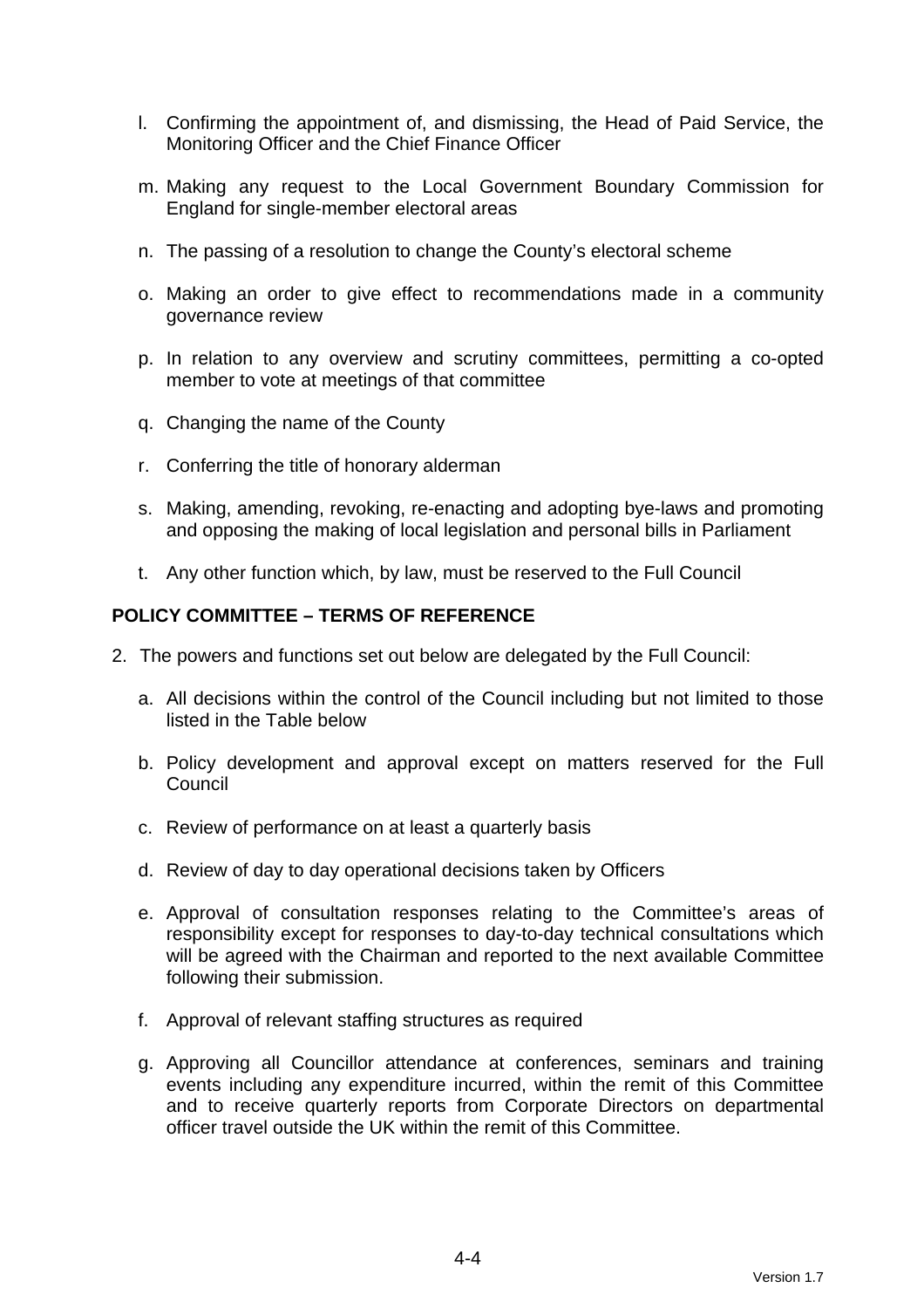- 3. If any report comes within the remit of more than one committee, to avoid the report being discussed at several committees, the report will be presented and determined at the most appropriate committee. If this is not clear, then the report will be discussed and determined by the Policy Committee.
- 4. As part of the detailed work programme the Committee will receive reports on the exercise of powers delegated to Officers.
- 5. The Committee will be responsible for its own projects but, where it considers it appropriate, projects will be co-ordinated by a cross-committee project steering group that will report back to the relevant Committee.

| Table                                                                                                                            |
|----------------------------------------------------------------------------------------------------------------------------------|
| Responsibility for ensuring that committees operate under the policy direction of                                                |
| the County Council and for determining policies not reserved to the Full Council                                                 |
| Responsibility for the discharge of all functions and exercise of all powers of the                                              |
| County Council not expressly reserved to the Full Council or to any other part of                                                |
| the County Council by statute or by this Constitution                                                                            |
| Responsibility for monitoring and reviewing the overall performance of the<br>Council                                            |
| Responding to any consultations within the remit of more than one committee as                                                   |
| and when required                                                                                                                |
| Responsibility for those functions relating to elections and local democracy                                                     |
| which are not reserved to the Full Council                                                                                       |
| Responsibility for the Council's internal and external communications policy and                                                 |
| its implementation                                                                                                               |
| Responsibility for Information Governance including but not limited to Data                                                      |
| Protection and Freedom of Information                                                                                            |
| Responsibility for monitoring and reviewing the Council's customer strategy and                                                  |
| any matters dealt with by the Business Services Centre                                                                           |
| Responsibility for ensuring the Council meets its equalities duties                                                              |
| Responsibility for ensuring high standards of conduct by the County Council, its                                                 |
| Councillors, co-opted members and Officers                                                                                       |
| Responsibility for dealing with all matters relating to alleged breaches of the                                                  |
| Code of Conduct for Councillors and Co-opted Members                                                                             |
| Responsibility for the implementation of and revision to all codes of conduct and                                                |
| practice of the County Council                                                                                                   |
| Responsibility for all remaining statutory overview and scrutiny powers except                                                   |
| those delegated to a health scrutiny committee and Community Safety                                                              |
| Committee                                                                                                                        |
| Responsibility for the Council's risk management strategy                                                                        |
| Responsibility for reviewing annual reports and inspection reports not within the                                                |
| remit of another committee                                                                                                       |
| Responsibility for approving the recruitment process for any independent<br>members of committees and panels required by statute |
| Responsibility for the Council's Improvement Programme                                                                           |
| <b>Responsibility for Legal and Democratic Services</b>                                                                          |
| Responsibility for resolving any issues arising from the Members' Allowances                                                     |
| <b>Scheme</b>                                                                                                                    |
|                                                                                                                                  |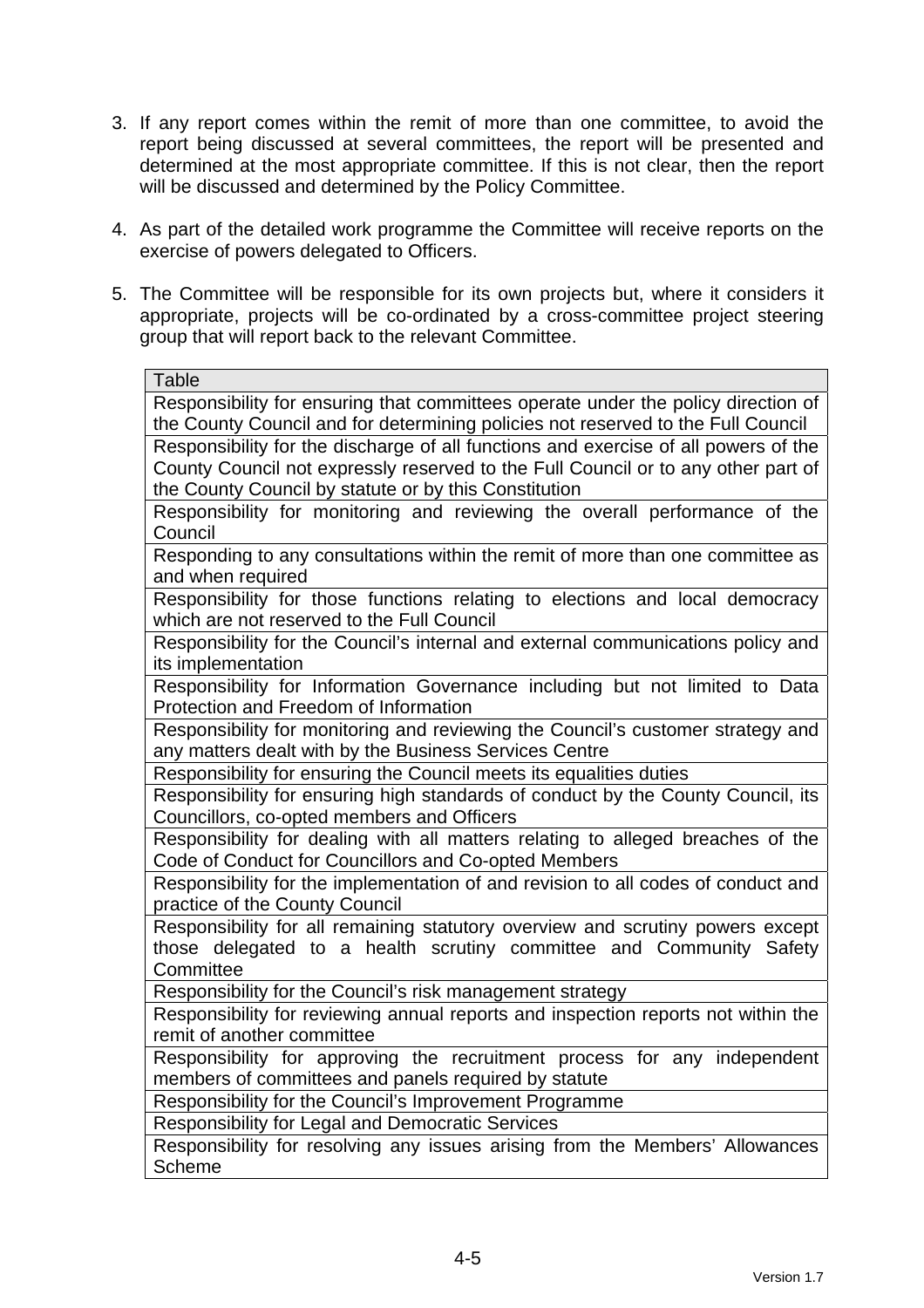**Table** 

Responsibility for authorising hospitality to be offered by the County Council except where the cost is to be covered by the Chairman of the County Council's individual budget

Responsibility for making changes to the organsiations on the list of Outside Bodies

# **GRANT AID SUB-COMMITTEE – TERMS OF REFERENCE**

- 6. This is a sub-committee of the Policy Committee.
- 7. The exercise of the powers and functions set out below are delegated in relation to grant aid and voluntary sector liaison:
	- a. All decisions within the control of the Council including but not limited to those listed in the Table below
	- b. Policy development in relation to grant aid and voluntary sector liaison, subject to approval by the Policy Committee or the Full Council
	- c. Review of performance on at least a quarterly basis
	- d. Review of day to day operational decisions taken by Officers
	- e. Approval of consultation responses except for responses to day-to-day technical consultations which will be agreed with the Chairman and reported to the next available Committee following their submission.
	- f. Approving all Councillor attendance at conferences, seminars and training events including any expenditure incurred, within the remit of this Committee and to receive quarterly reports from Corporate Directors on departmental officer travel outside the UK within the remit of this Committee.
- 8. As part of the detailed work programme the Sub-Committee will receive reports on the exercise of powers delegated to Officers.
- 9. The Sub-Committee will be responsible for its own projects but, where it considers it appropriate, projects will be considered by a cross-committee project steering group that will report back to the Policy Committee.

**Table** Responsibility for Grant Aid as defined in the grant aid strategy Responsibility for strategic engagement with the voluntary sector

# **ADULT SOCIAL CARE AND HEALTH COMMITTEE – TERMS OF REFERENCE**

10. The exercise of the powers and functions set out below are delegated by the Full Council in relation to adult social care and health: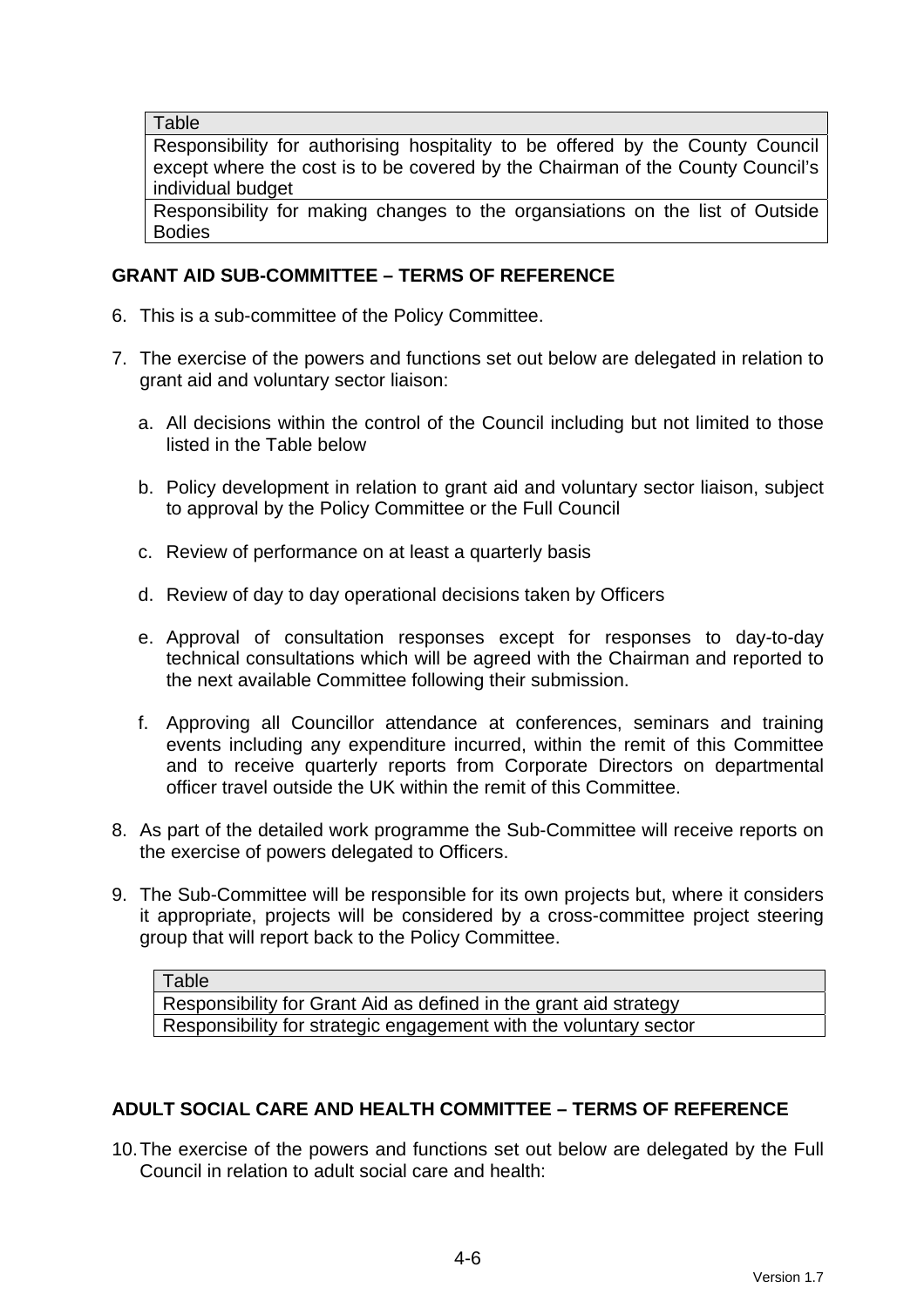- a. All decisions within the control of the Council including but not limited to those listed in the Table below
- b. Policy development in relation to adult social care and health, subject to approval by the Policy Committee or the Full Council
- c. Review of performance in relation to the services provided on at least a quarterly basis
- d. Review of day to day operational decisions taken by Officers
- e. Approval of relevant consultation responses except for responses to day-to-day technical consultations which will be agreed with the Chairman and reported to the next available Committee following their submission.
- f. Approval of relevant staffing structures as required
- g. Approving all Councillor attendance at conferences, seminars and training events including any expenditure incurred, within the remit of this Committee and to receive quarterly reports from Corporate Directors on departmental officer travel outside the UK within the remit of this Committee.
- 11. If any report comes within the remit of more than one committee, to avoid the report being discussed at several committees, the report will be presented and determined at the most appropriate committee. If this is not clear, then the report will be discussed and determined by the Policy Committee.
- 12. As part of the detailed work programme the Committee will receive reports on the exercise of powers delegated to Officers.
- 13. The Committee will be responsible for its own projects but, where it considers it appropriate, projects will be considered by a cross-committee project steering group that will report back to the most appropriate Committee.

#### Table

Responsibility for adult social care matters (eg. people aged 18 or over with eligible social care needs and their carers)

Responsibility for promoting choice and independence in the provision of all adult social care

Responsibility for promoting good health, health improvement and individual and community wellbeing and the reduction of health inequalities

# **CHILDREN AND YOUNG PEOPLE'S COMMITTEE – TERMS OF REFERENCE**

14. The exercise of the powers and functions set out below are delegated by the Full Council in relation to children and young people to the Committee and its Sub-Committee.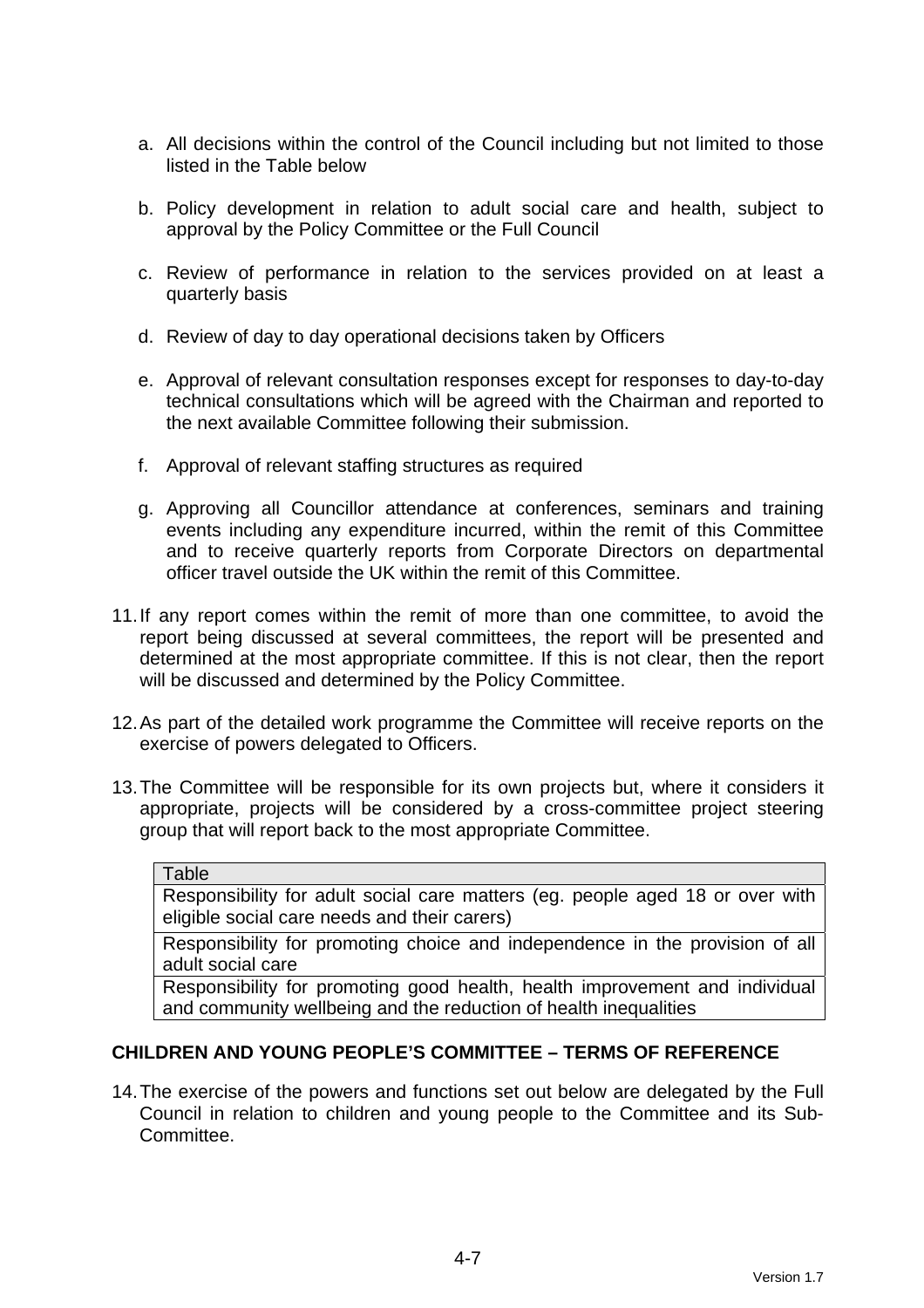- a. All decisions within the control of the Council including but not limited to those listed in the Table below
- b. Policy development in relation to children and young people, subject to approval by the Policy Committee or the Full Council
- c. Review of performance in relation to the services provided on at least a quarterly basis
- d. Review of day to day operational decisions taken by Officers
- e. Approval of consultation responses except for responses to day-to-day technical consultations which will be agreed with the Chairman and reported to the next available Committee following their submission.
- f. Approval of departmental staffing structures as required
- g. Approving all Councillor attendance at conferences, seminars and training events including any expenditure incurred, within the remit of this Committee and the Corporate Parenting Sub-Committee and to receive quarterly reports from Corporate Directors on departmental officer travel outside the UK within the remit of this Committee and the Corporate Parenting Sub-Committee.
- 15. If any report comes within the remit of more than one committee, to avoid the report being discussed at several committees, the report will be presented and determined at the most appropriate committee. If this is not clear, then the report will be discussed and determined by the Policy Committee.
- 16. As part of the detailed work programme the Committee will receive reports on the exercise of powers delegated to Officers.
- 17. The Committee will be responsible for its own projects but, where it considers it appropriate, projects will be considered by a cross-committee project steering group that will report back to the most appropriate Committee.

| Table                                                                          |
|--------------------------------------------------------------------------------|
| Responsibility for services to children and young people in relation to their  |
| care, wellbeing, education or health                                           |
| Responsibility for the functions and powers conferred on or exercisable by the |
| County Council as Local Authority in relation to education                     |
| Responsibility for working with all schools including academies in relation to |
| raising standards of attainment and developing opportunities                   |
| Responsibility for environmental education                                     |
| Responsibility for arts education                                              |
| Responsibility for the Young People's Service                                  |
| Responsibility for Early Years and the Early Years Intervention Service        |
| including Children's Centres                                                   |
| Responsibility for Young People's Sports and Arts Services                     |
| Responsibility for the Targeted Support and Youth Justice Service              |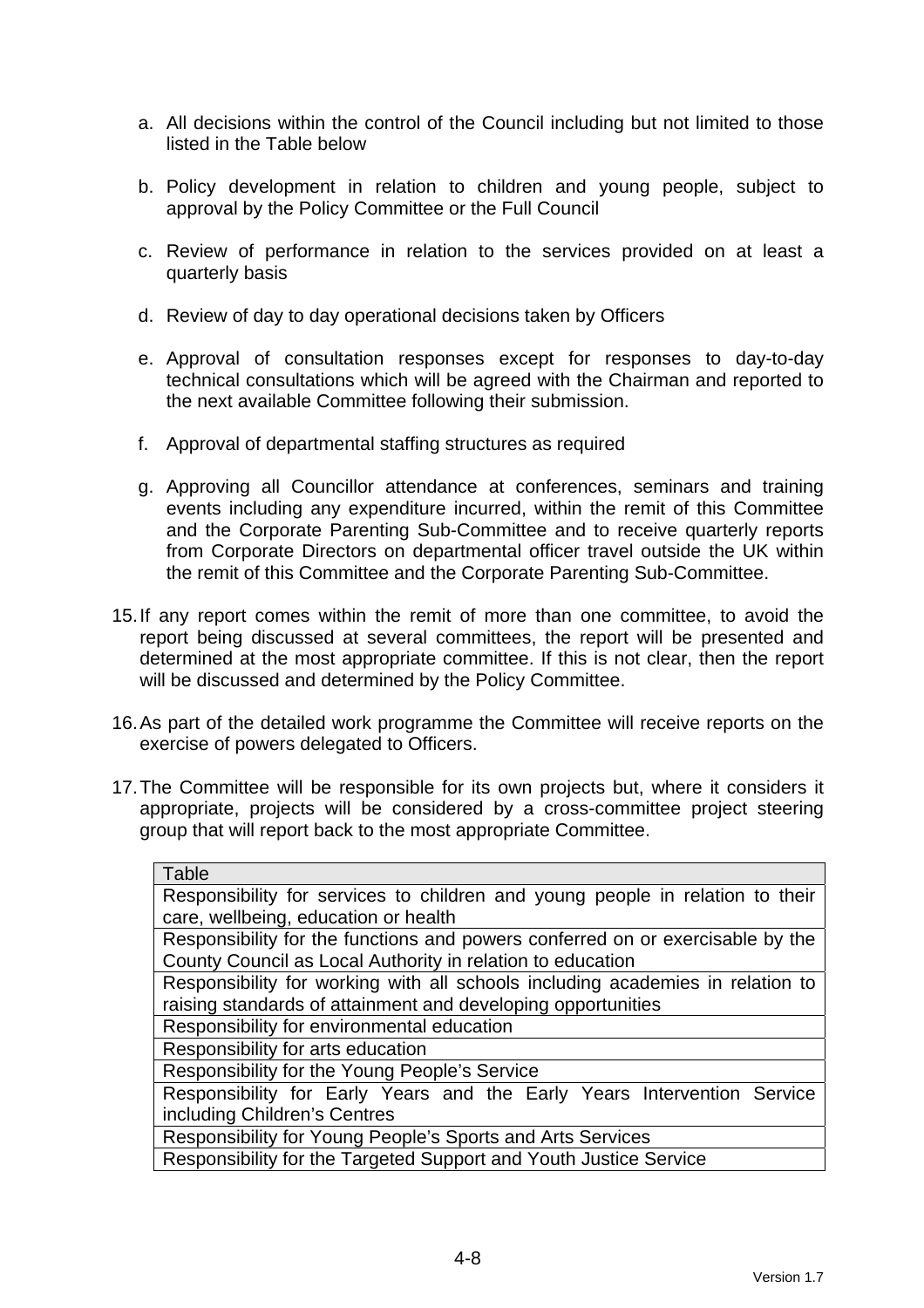18. The Chairman of the Children and Young People's Committee will be designated the lead Councillor for Children and Young People's Services in accordance with Section 19 of the Children Act 2004.

# **CORPORATE PARENTING SUB-COMMITTEE – TERMS OF REFERENCE**

- 19. This is a sub-committee of the Children and Young People's Committee
- 20. The Sub-Committee is responsible for the following:

**Table** Responsibility for overseeing the County Council's responsibilities as the corporate parent of children and young people in care Responsibility for championing the interests of children and young people in care

# **COMMUNITY SAFETY COMMITTEE – TERMS OF REFERENCE**

- 21. The exercise of the powers and functions set out below are delegated by the Full Council in relation to community safety:
	- a. All decisions within the control of the Council including but not limited to those listed in the Table below
	- b. Policy development in relation to community safety, subject to approval by the Policy Committee or the Full Council
	- c. Review of performance in relation to the services provided on at least a quarterly basis
	- d. Review of day to day operational decisions taken by officers
	- e. Approval of consultation responses except for responses to day-to-day technical consultations which will be agreed with the Chairman and reported to the next available Committee following their submission.
	- f. Approval of departmental staffing structures as required
	- g. Approving all Councillor attendance at conferences, seminars and training events including any expenditure incurred, within the remit of this Committee and to receive quarterly reports from Corporate Directors on departmental officer travel outside the UK within the remit of this Committee.
- 22. If any report comes within the remit of more than one committee, to avoid the report being discussed at several committees, the report will be presented and determined at the most appropriate committee. If this is not clear, then the report will be discussed and determined by the Policy Committee.
- 23. As part of the detailed work programme the Committee will receive reports on the exercise of powers delegated to Officers.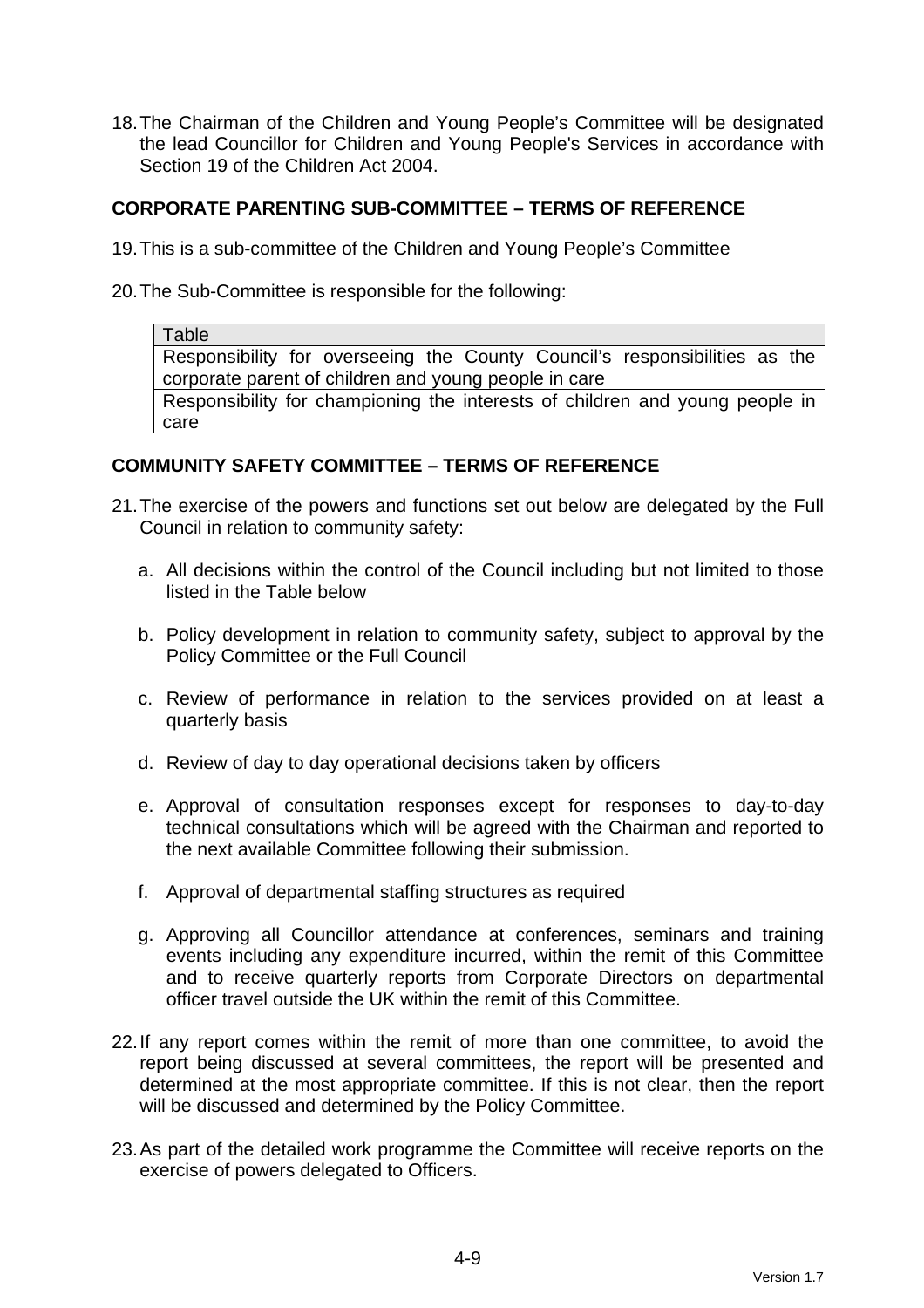24. The Committee will be responsible for its own projects but, where it considers it appropriate, projects will be considered by a cross-committee project steering group that will report back to the most appropriate Committee.

# **Table**

Responsibility for the following statutory duties:-

- community safety
- as a Food Authority
- as a Weights and Measures Authority
- as a Trading Standards Authority and in relation to consumer protection and advice
- the Coroner's Service

Responsibility for civil defence and emergency planning

Responsibility for the registration services for births, deaths and marriages Responsibility for the safety of sports grounds

Responsibility for statutory crime and disorder and flood risk management scrutiny

# **CULTURE COMMITTEE – TERMS OF REFERENCE**

- 25. The exercise of the powers and functions set out below are delegated by the Full Council in relation to culture:
	- a. All decisions within the control of the Council including but not limited to those listed in the Table below
	- b. Policy development in relation to culture, subject to approval by the Policy Committee or the Full Council
	- c. Review of performance in relation to the services provided on at least a quarterly basis
	- d. Review of day to day operational decisions taken by officers
	- e. Approval of consultation responses except for responses to day-to-day technical consultations which will be agreed with the Chairman and reported to the next available Committee following their submission.
	- f. Approval of departmental staffing structures as required
	- g. Approving all Councillor attendance at conferences, seminars and training events including any expenditure incurred, within the remit of this Committee and to receive quarterly reports from Corporate Directors on departmental officer travel outside the UK within the remit of this Committee.
- 26. If any report comes within the remit of more than one committee, to avoid the report being discussed at several committees, the report will be presented and determined at the most appropriate committee. If this is not clear, then the report will be discussed and determined by the Policy Committee.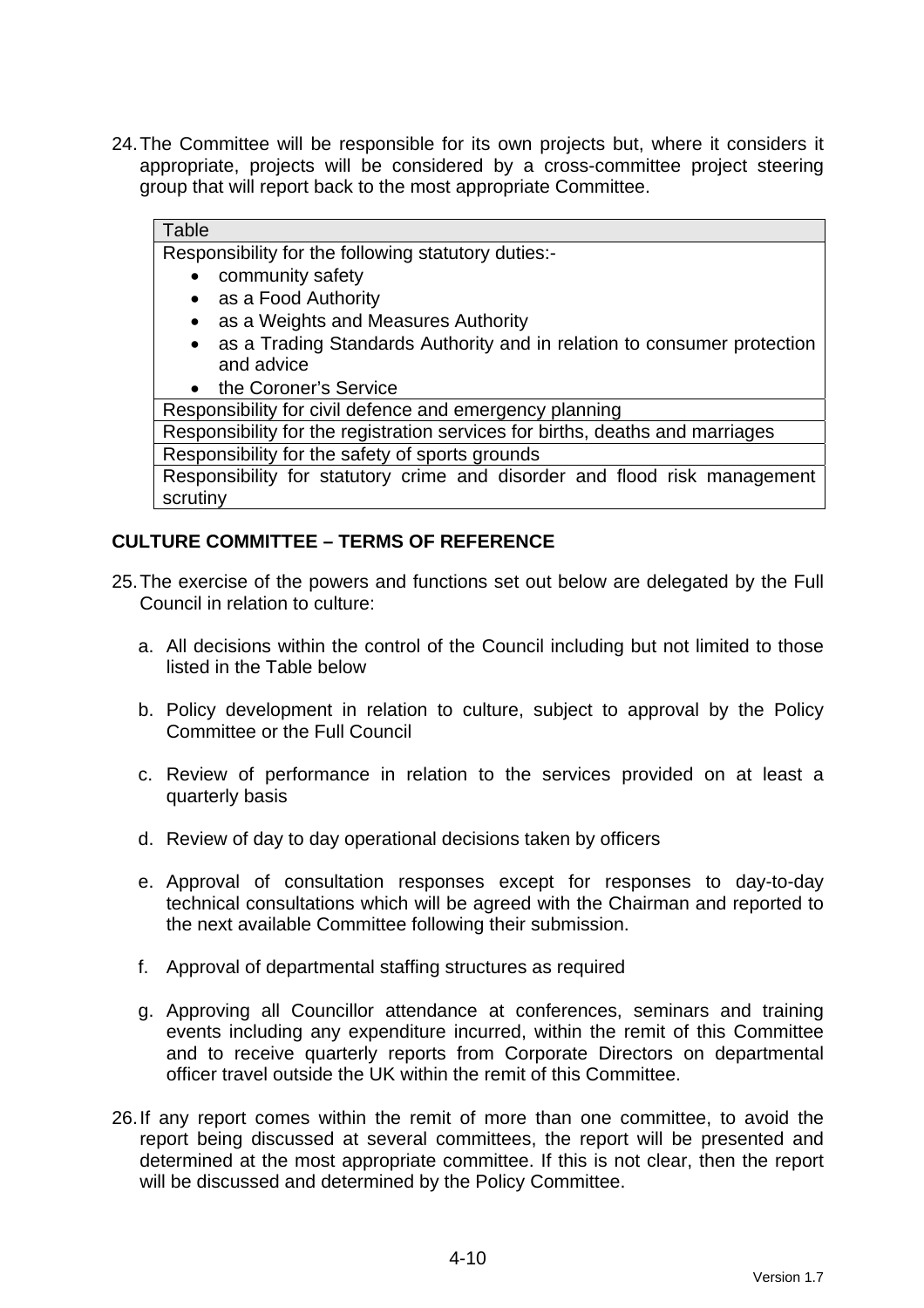- 27. As part of the detailed work programme the Committee will receive reports on the exercise of powers delegated to Officers.
- 28. The Committee will be responsible for its own projects but, where it considers it appropriate, projects will be considered by a cross-committee project steering group that will report back to the most appropriate Committee.

| Table                                                                        |
|------------------------------------------------------------------------------|
| Responsibility for libraries and archives                                    |
| Responsibility for adult learning                                            |
| Responsibility for strategic development of the arts                         |
| Responsibility for development of cultural and heritage activities           |
| Responsibility for support for sports development and sports facilities      |
| throughout the County                                                        |
| Responsibility for country parks, open spaces and other countryside services |
| Responsibility for promotion and development of tourism in the County        |
| Responsibility for conservation and archaeology                              |

# **ECONOMIC DEVELOPMENT COMMITTEE – TERMS OF REFERENCE**

- 29. The exercise of the powers and functions set out below are delegated by the Full Council in relation to economic development:
	- a. All decisions within the control of the Council including but not limited to those listed in the Table below
	- b. Policy development in relation to economic development, subject to approval by the Policy Committee or the Full Council
	- c. Review of performance in relation to the services provided on at least a quarterly basis
	- d. Review of day to day operational decisions taken by officers
	- e. Approval of consultation responses except for responses to day-to-day technical consultations which will be agreed with the Chairman and reported to the next available Committee following their submission.
	- f. Approval of departmental staffing structures as required
	- g. Approving all Councillor attendance at conferences, seminars and training events including any expenditure incurred, within the remit of this Committee and to receive quarterly reports from Corporate Directors on departmental officer travel outside the UK within the remit of this Committee.
- 30. If any report comes within the remit of more than one committee, to avoid the report being discussed at several committees, the report will be presented and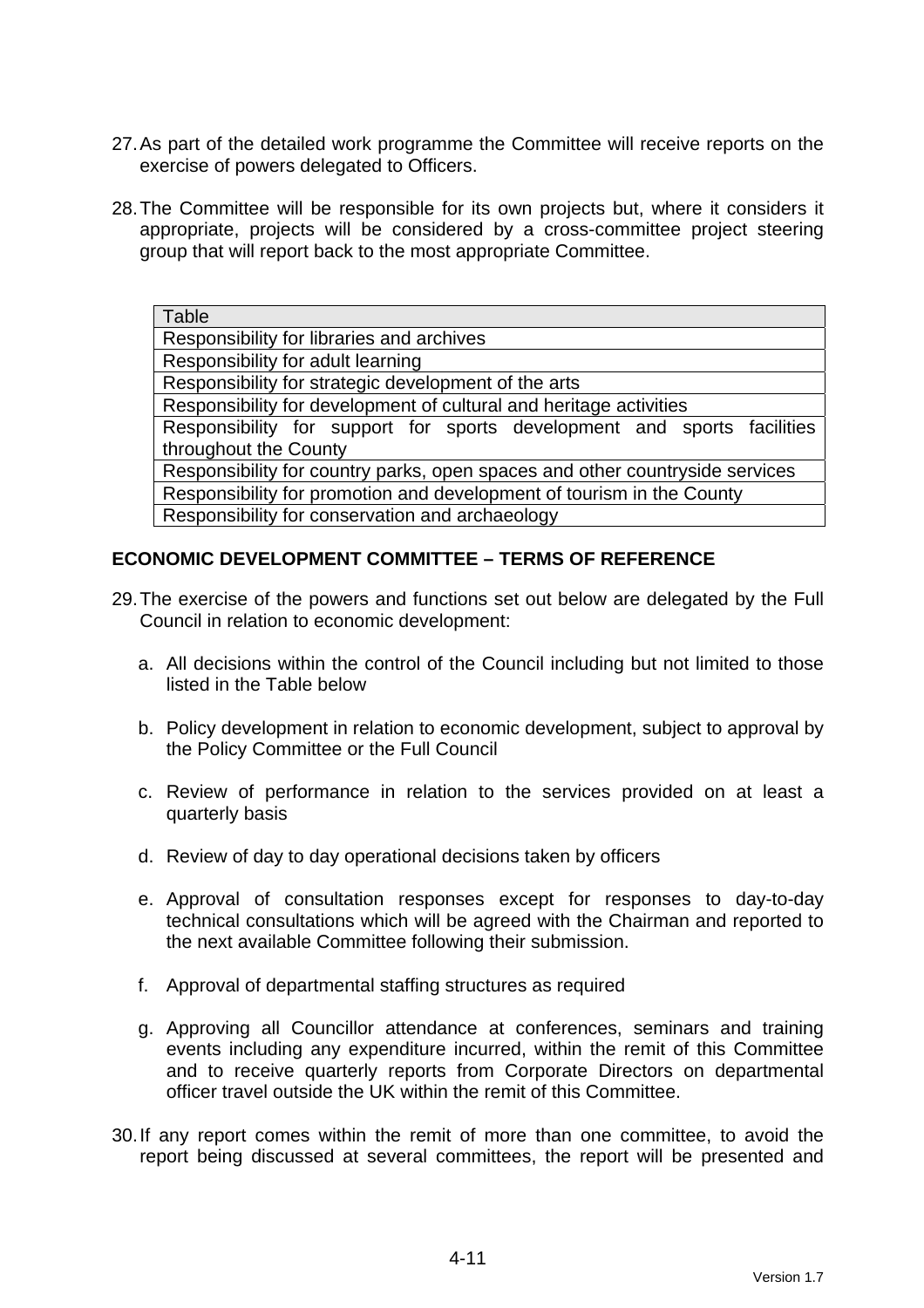determined at the most appropriate committee. If this is not clear, then the report will be discussed and determined by the Policy Committee.

- 31. As part of the detailed work programme the Committee will receive reports on the exercise of powers delegated to officers.
- 32. The Committee will be responsible for its own projects but, where it considers it appropriate, projects will be considered by a cross-committee project steering group that will report back to the most appropriate committee.

#### **Table**

Responsibility for promoting economic development, regeneration and associated activities

Responsibility for liaising with business clubs in the County

#### **ENVIRONMENT AND SUSTAINABILITY COMMITTEE – TERMS OF REFERENCE**

- 33. The exercise of the powers and functions set out below are delegated by the Full Council in relation to environment and sustainability:
	- a. All decisions within the control of the Council including but not limited to those listed in the Table below
	- b. Policy development in relation to environment and sustainability, subject to approval by the Policy Committee or the Full Council
	- c. Review of performance in relation to the services provided on at least a quarterly basis
	- d. Review of day to day operational decisions taken by officers
	- e. Approval of consultation responses except for responses to day-to-day technical consultations which will be agreed with the Chairman and reported to the next available Committee following their submission.
	- f. Approval of departmental staffing structures as required
	- g. Approving all Councillor attendance at conferences, seminars and training events including any expenditure incurred, within the remit of this Committee and to receive quarterly reports from Corporate Directors on departmental officer travel outside the UK within the remit of this Committee.
- 34. If any report comes within the remit of more than one committee, to avoid the report being discussed at several committees, the report will be presented and determined at the most appropriate committee. If this is not clear, then the report will be discussed and determined by the Policy Committee.
- 35. As part of the detailed work programme the Committee will receive reports on the exercise of powers delegated to officers.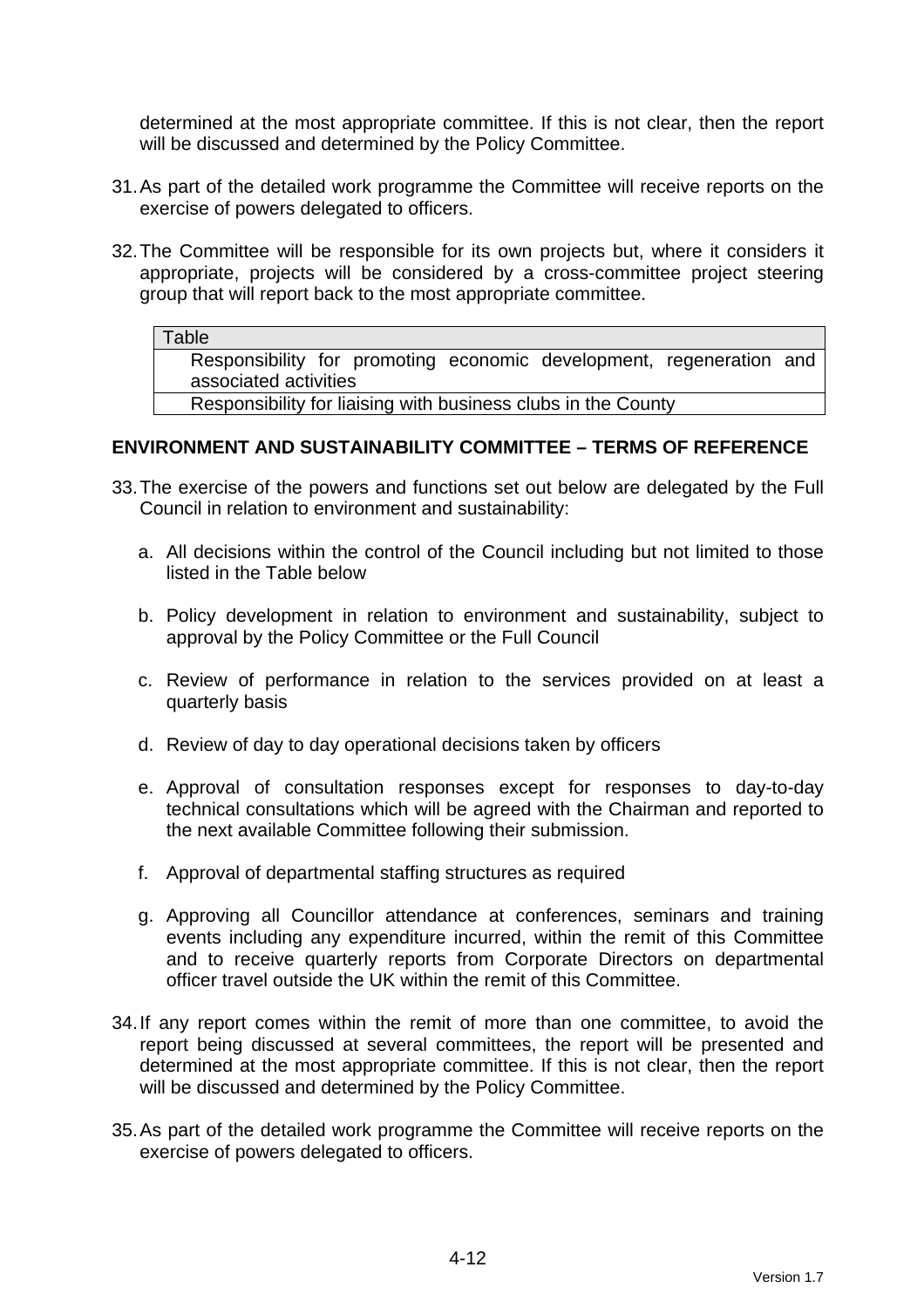36. The Committee will be responsible for its own projects but, where it considers it appropriate, projects will be considered by a cross-committee project steering group that will report back to the most appropriate Committee.

#### Table

Responsibility for all matters relating to minerals and waste planning not falling within the delegation of any other committee.

Responsibility for all matters relating to Council's role as Waste Disposal Authority.

Responsibility for the Local Improvement Scheme

Responsibility for making observations on planning matters on which the County Council is consulted, in accordance with the agreed protocol

Responsibility for all matters relating to environmental awareness and sustainability

Responsibility for any matter relating to the control of pollution or the management of air quality

#### **HEALTH AND WELLBEING BOARD – TERMS OF REFERENCE**

37. To prepare and publish a joint strategic needs assessment.

- 38. To prepare and publish a health and wellbeing strategy based on the needs identified in the joint strategic needs assessment and to oversee the implementation of the strategy.
- 39. Discretion to give Nottinghamshire County Council an opinion on whether the Council is discharging its statutory duty to have due regard to the joint strategic needs assessment and the health and wellbeing strategy.
- 40. To promote and encourage integrated working including joint commissioning in order to deliver cost effective services and appropriate choice. This includes providing assistance and advice and other support as appropriate, and joint working with services that impact on wider health determinants.

# **HEALTH SCRUTINY COMMITTEE – TERMS OF REFERENCE**

41. Responsibility for scrutinising health matters in the areas covered by the Clinical Commissioning Groups for Ashfield, Bassetlaw, Mansfield and Newark and Sherwood.

#### **JOINT COMMITTEE FOR STRATEGIC PLANNING AND TRANSPORTATION – TERMS OF REFERENCE**

42. To advise the County Council and the City Council on strategic planning and transport matters taking account the best interests of the whole of Greater Nottingham.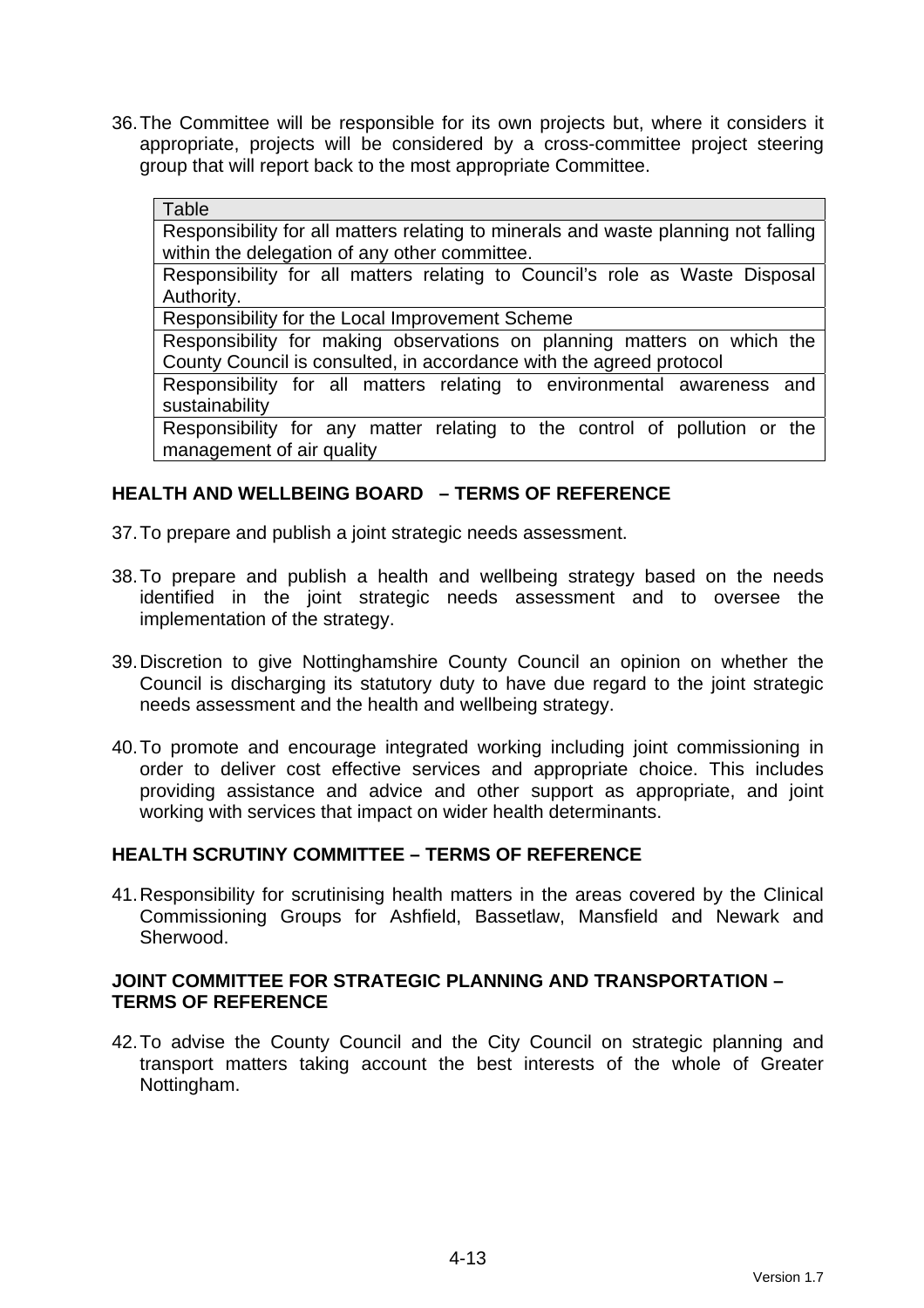# **JOINT CITY/COUNTY HEALTH SCRUTINY COMMITTEE – TERMS OF REFERENCE**

- 43. To scrutinise health matters which impact on the areas covered by Nottingham City Council and the Broxtowe, Gedling, Hucknall and Rushcliffe areas of Nottinghamshire.
- 44. Where an NHS Trust operates in a wider area than above, to scrutinise any health matter which affects that area with the proviso that it will defer to the relevant City or County Health scrutiny body as requested.

# **LOCAL JOINT RESOLUTIONS COMMITTEE – TERMS OF REFERENCE**

- 45. The exercise of the powers and functions set out below are delegated by the Full Council:
	- a. Responsibility for considering any issues where agreement cannot be reached between management and the trade unions.

**NOTE:** The Committee will have no delegated authority; any recommendations will be referred either to the Personnel Committee or to the Full Council for approval. This Committee will meet only as and when required.

# **PLANNING AND LICENSING COMMITTEE – TERMS OF REFERENCE**

- 46. The exercise of the powers and functions set out below are delegated by the Full Council:
	- a. Responsibility for the regulatory functions of the Council in relation to planning, monitoring, enforcement and licensing.
	- b. Responsibility for all licensing functions given to the Authority by law, except safety of sports grounds.
	- c. Receiving reports on the exercise of powers delegated to officers in relation to functions for which this Committee is responsible.
	- d. Approval for consultation responses relating to the Committee's functions except for responses to day-to-day technical consultations which will be agreed with the Chairman and reported to the next available Committee following their submission.
	- e. Approving all Councillor attendance at conferences, seminars and training events including any expenditure incurred, within the remit of this Committee and to receive quarterly reports from Corporate Directors on departmental officer travel outside the UK within the remit of this Committee.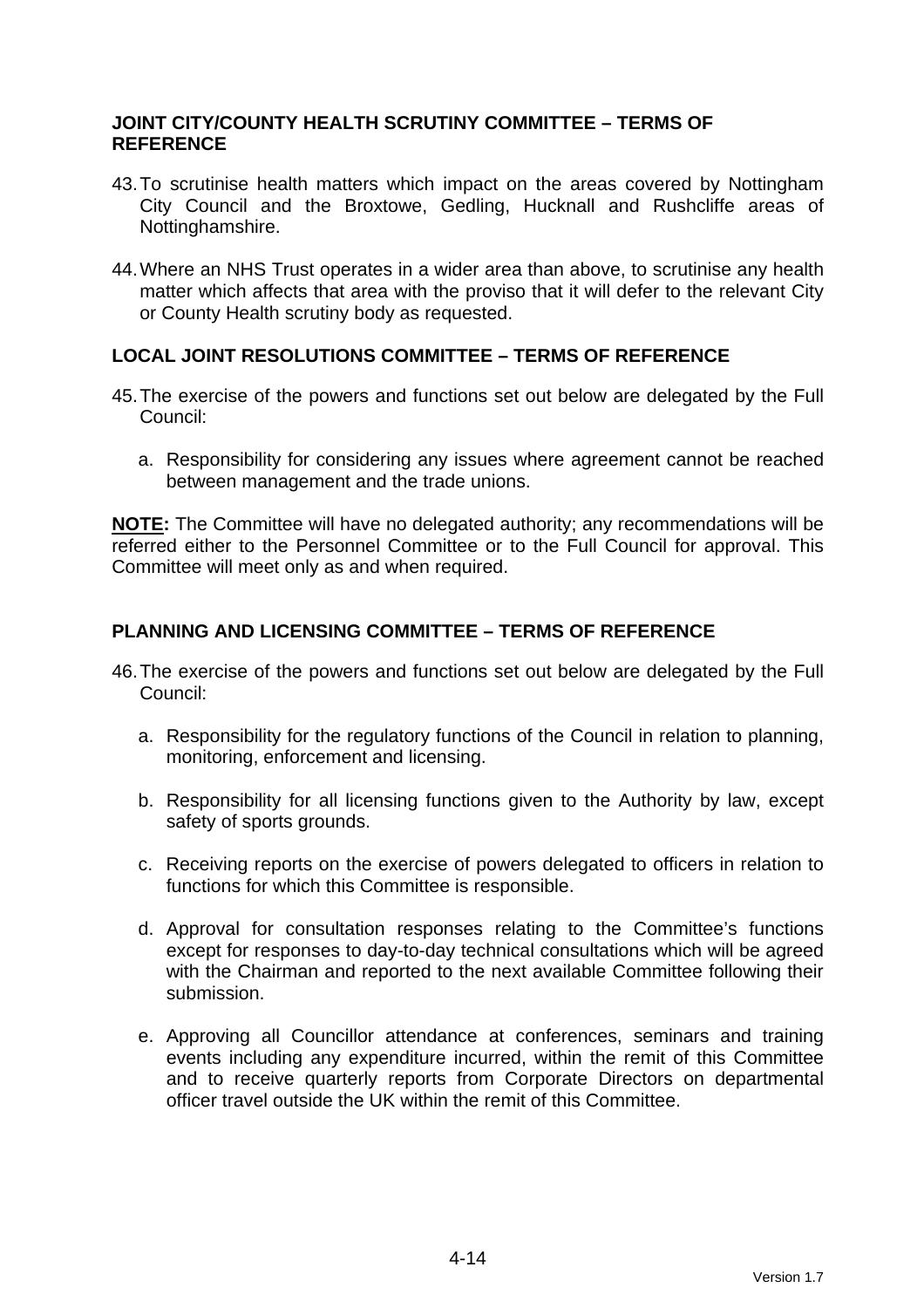# **PUBLIC HEALTH COMMITTEE – TERMS OF REFERENCE**

- 47. The exercise of the powers and functions set out below are delegated by the Full Council in relation to public health:
	- a. All decisions within the control of the Council including but not limited to those listed in the Table below
	- b. Policy development in relation to Public Health, subject to approval by the Policy Committee or the Full Council
	- c. Review of performance in relation to the services provided on at least a quarterly basis
	- d. Review of day to day operational decisions taken by officers
	- e. Approval of consultation responses except for responses to day-to-day technical consultations which will be agreed with the Chairman and reported to the next available Committee following their submission.
	- f. Approval of relevant staffing structures as required
	- g. Approving all Councillor attendance at conferences, seminars and training events including any expenditure incurred, within the remit of this Committee and to receive quarterly reports from Corporate Directors on departmental officer travel outside the UK within the remit of this Committee.
- 48. If any report comes within the remit of more than one committee, to avoid the report being discussed at several committees, the report will be presented and determined at the most appropriate committee. If this is not clear, then the report will be discussed and determined by the Policy Committee.
- 49. As part of the detailed work programme the Committee will receive reports on the exercise of powers delegated to officers.
- 50. The Committee will be responsible for its own projects but, where it considers it appropriate, projects will be considered by a cross-committee project steering group that will report back to the most appropriate committee.

**Table** 

Responsibility for Public Health with the exception of functions reserved to the Health and Wellbeing Board

# **RIGHTS OF WAY COMMITTEE – TERMS OF REFERENCE**

- 51. The exercise of the powers and functions set out below are delegated by the Full Council:
	- a. Responsibility for discharging the Council's regulatory powers relating to: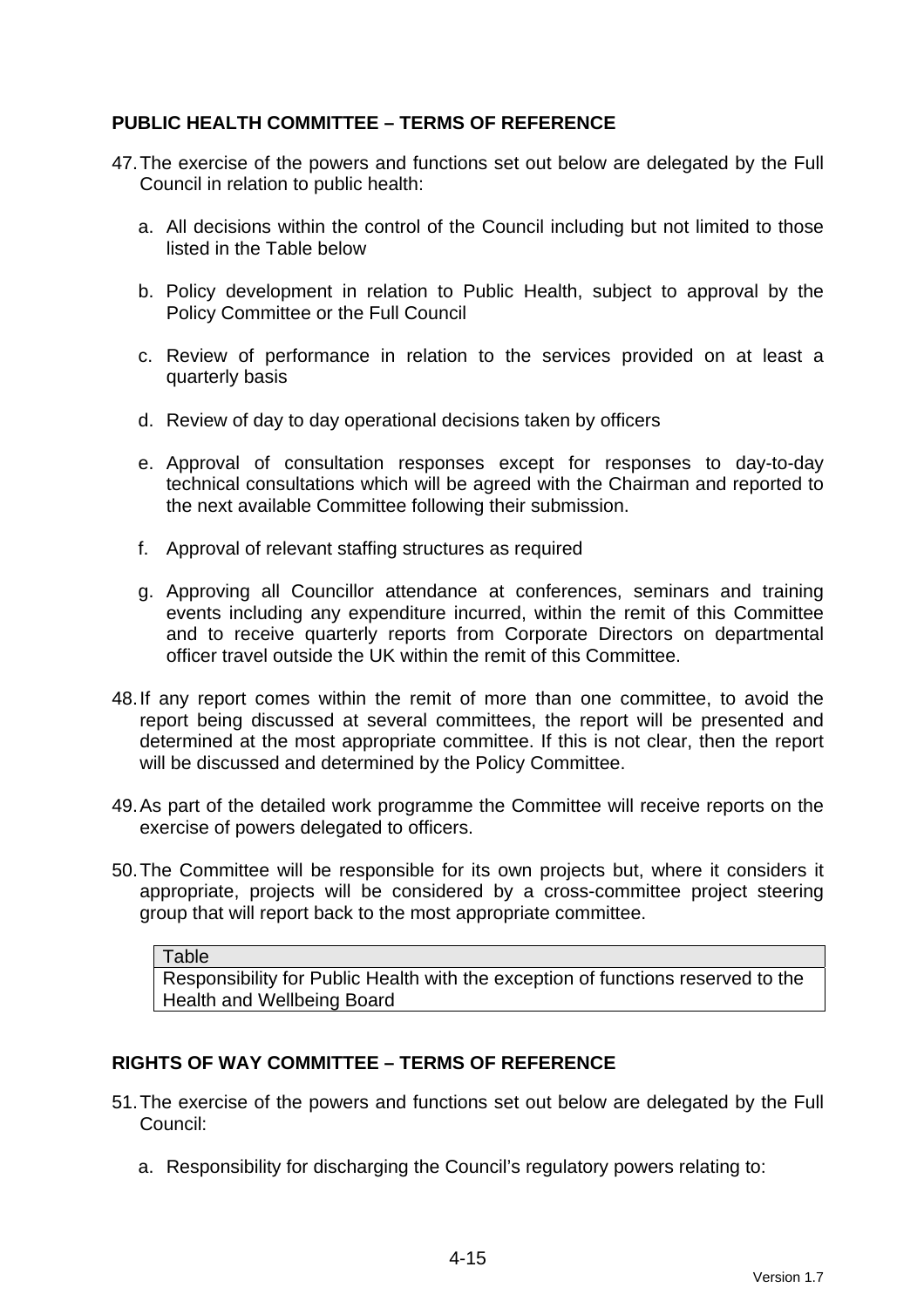- public rights of way
- cycle tracks
- gating orders on recommendation from the relevant committee or as necessary
- common land
- town and village greens
- non-statutory public access routes
- land management agreements
- permissive paths
- b. Receiving reports on the exercise of powers delegated to officers in relation to functions for which this Committee is responsible
- c. Approval of consultation responses relating to the Committee's functions except for responses to day-to-day technical consultations which will be agreed with the Chairman and reported to the next available Committee following their submission.
- d. Approving all Councillor attendance at conferences, seminars and training events including any expenditure incurred, within the remit of this Committee and to receive quarterly reports from Corporate Directors on departmental officer travel outside the UK within the remit of this Committee.

# **TRANSPORT AND HIGHWAYS COMMITTEE – TERMS OF REFERENCE**

- 52. The exercise of the powers and functions set out below are delegated by the Full Council in relation to transport and highways:
	- a. All decisions within the control of the Council including but not limited to those listed in the Table below
	- b. Policy development in relation to transport and highways, subject to approval by the Policy Committee or the Full Council
	- c. Review of performance in relation to the services provided on at least a quarterly basis
	- d. Review of day to day operational decisions taken by officers
	- e. Approval of consultation responses except for responses to day-to-day technical consultations which will be agreed with the Chairman and reported to the next available Committee following their submission.
	- f. Approval of departmental staffing structures as required
	- g. Approving all Councillor attendance at conferences, seminars and training events including any expenditure incurred, within the remit of this Committee and to receive quarterly reports from Corporate Directors on departmental officer travel outside the UK within the remit of this Committee.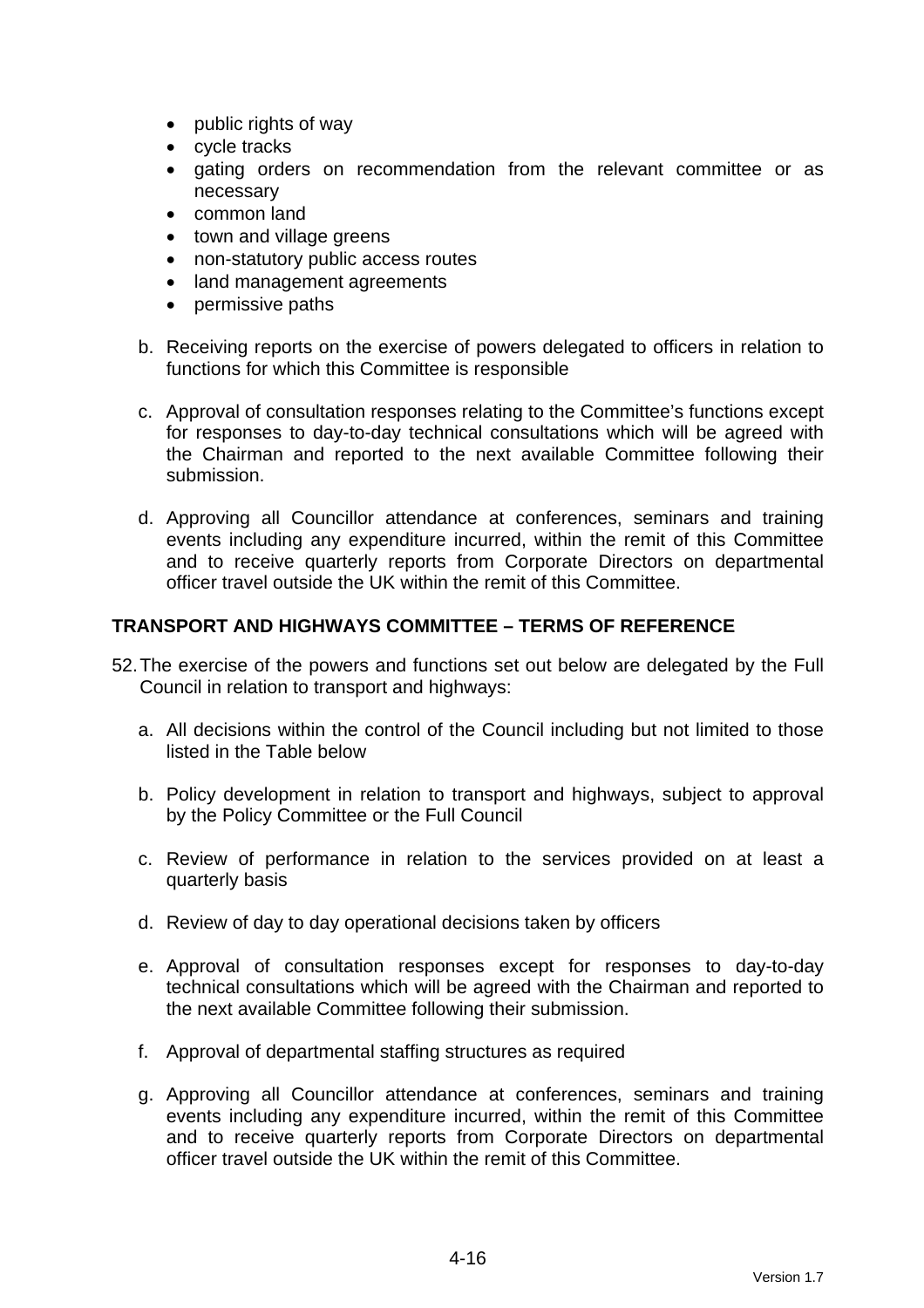- 53. If any report comes within the remit of more than one committee, to avoid the report being discussed at several committees, the report will be presented and determined at the most appropriate committee. If this is not clear, then the report will be discussed and determined by the Policy Committee.
- 54. As part of the detailed work programme the Committee will receive reports on the exercise of powers delegated to officers.
- 55. The Committee will be responsible for its own projects but, where it considers it appropriate, projects will be considered by a cross-committee project steering group that will report back to the most appropriate Committee.

#### Table

Responsibility for transport and highways (except those which are delegated to other committees) including:

- the planning, management and maintenance of highways including traffic management and residents' parking schemes
- the development of integrated transport systems
- road safety

Responsibility for making highways observations relating to planning applications, on which the County Council is consulted as required by the agreed protocol

Responsibility for the provision of passenger transport services, including bus and rail initiatives

Responsibility for the Council's highways internal trading organisations

## **INTERNAL MANAGEMENT COMMITTEES**

## **AUDIT COMMITTEE – TERMS OF REFERENCE**

- 56. The exercise of the powers and functions set out below are delegated by the Full Council:
	- a. Responsibility for advising Council on the adequacy of the Council's systems of internal control and overseeing the external auditor's annual audit of the accounts
	- b. Responsibility for maintaining an overview of the Council's Financial Regulations and anti-fraud and anti-corruption strategies

#### **FINANCE AND PROPERTY COMMITTEE – TERMS OF REFERENCE**

- 57. The exercise of the powers and functions set out below are delegated by the Full Council in relation to finance and property:
	- a. All decisions within the control of the Council including but not limited to those listed in the Table below
	- b. Policy development in relation to finance and property, subject to approval by the Policy Committee or the Full Council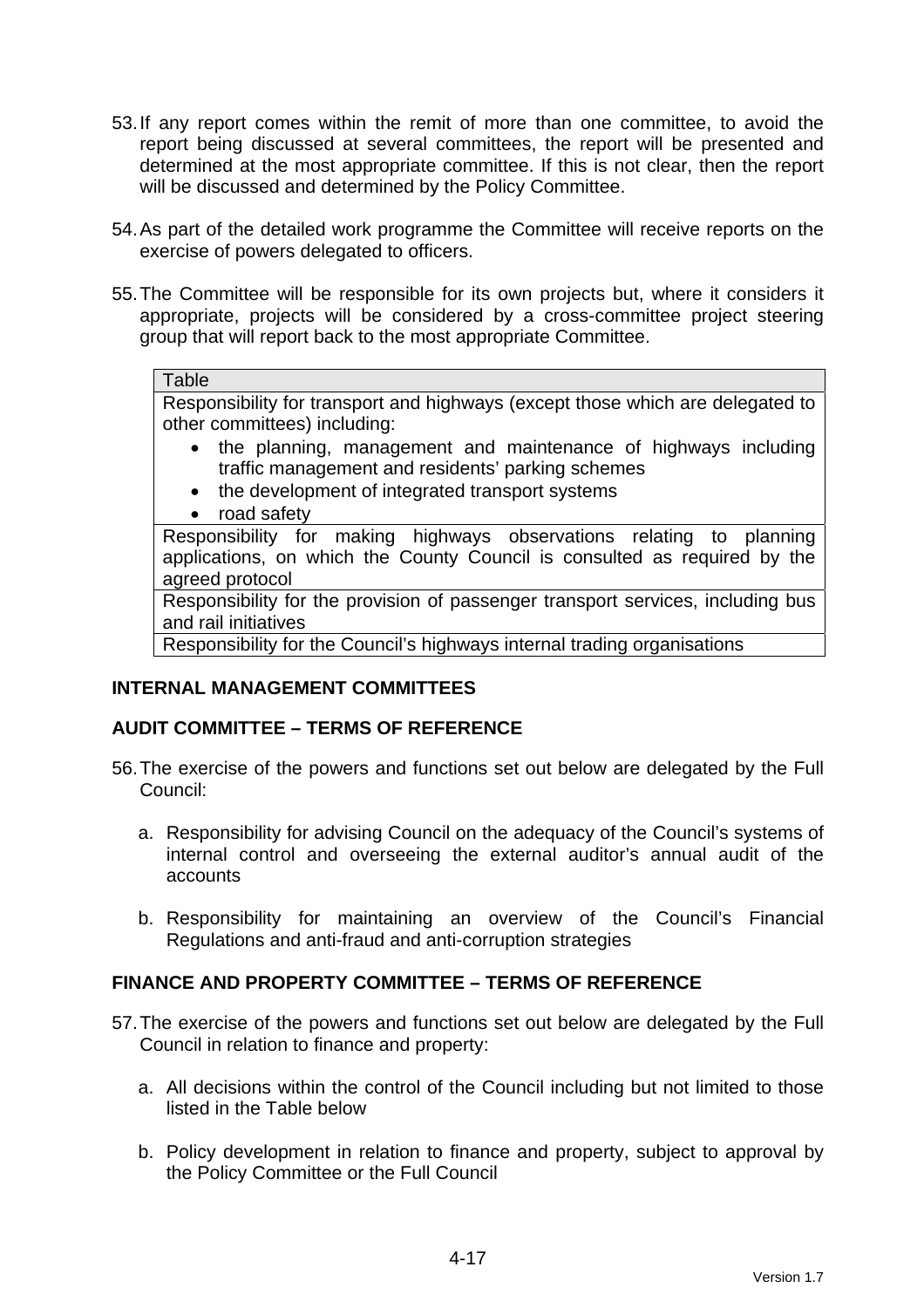- c. Review of performance in relation to the services provided on at least a quarterly basis
- d. Review of day to day operational decisions taken by officers
- e. Approval of consultation responses except for responses to day-to-day technical consultations which will be agreed with the Chairman and reported to the next available Committee following their submission.
- f. Approval of departmental staffing structures as required
- g. Approving all Councillor attendance at conferences, seminars and training events including any expenditure incurred, within the remit of this Committee and to receive quarterly reports from Corporate Directors on departmental officer travel outside the UK within the remit of this Committee.
- 58. If any report comes within the remit of more than one committee, to avoid the report being discussed at several committees, the report will be presented and determined at the most appropriate committee. If this is not clear, then the report will be discussed and determined by the Policy Committee.
- 59. As part of the detailed work programme the Committee will receive reports on the exercise of powers delegated to officers.
- 60. The Committee will be responsible for its own projects but, where it considers it appropriate, projects will be considered by a cross-committee project steering group that will report back to the most appropriate Committee.

| Table                                                                          |
|--------------------------------------------------------------------------------|
| Responsibility for the financial management of the Authority including         |
| recommending to Council the financial strategy, annual revenue budget,         |
| annual capital budget, asset management plan and precept on billing            |
| authorities                                                                    |
| Responsibility for the monitoring, reviewing and development of the financial  |
| framework of the Council including its audit, investments, budgeting and       |
| accounting functions                                                           |
| Responsibility for corporate procurement                                       |
| Responsibility for all property related functions including acquisitions and   |
| disposals                                                                      |
| Responsibility for property design and construction and related consultancy    |
| services                                                                       |
| Responsibility for the Council's information and communication technology      |
| (ICT) strategy                                                                 |
| Responsibility for monitoring the Councillors' Divisional Fund                 |
| Responsibility for the Council's County Supplies internal trading organisation |
| Reviewing and recommending Financial Regulations to the Council for            |
| adoption                                                                       |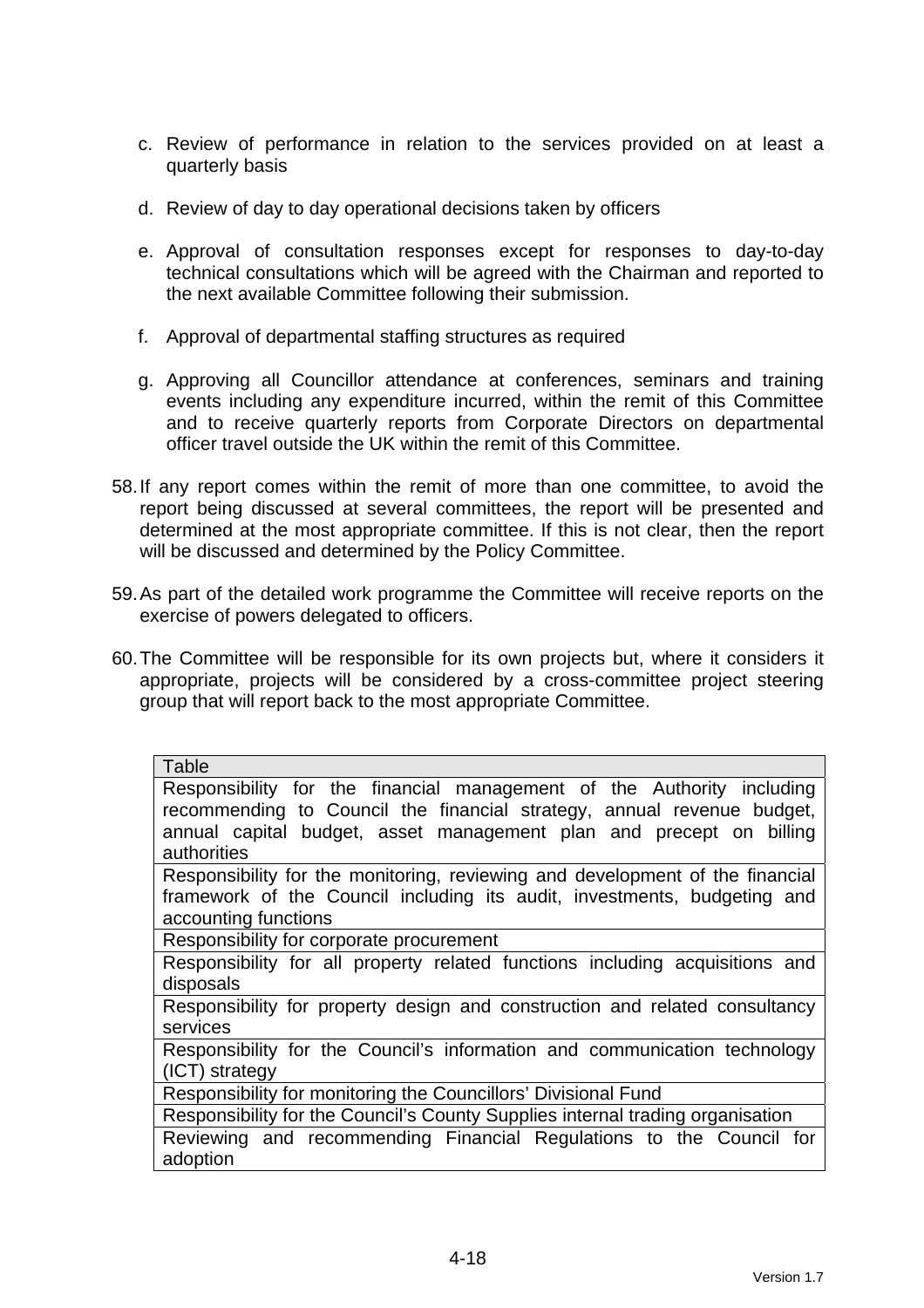## **NOTTINGHAMSHIRE PENSION FUND COMMITTEE – TERMS OF REFERENCE**

- 61. The exercise of the powers and functions set out below are delegated by the Full Council in relation to pensions:
	- a. All decisions within the control of the Council including but not limited to those listed in the Table below
	- b. Policy development in relation to pensions, subject to approval by the Policy Committee or the Full Council
	- c. Review of performance in relation to the services provided on at least a quarterly basis
	- d. Review of day to day operational decisions taken by officers
	- e. Approval of consultation responses except for responses to day-to-day technical consultations which will be agreed with the Chairman and reported to the next available Committee following their submission.
	- f. Approving all Councillor attendance at conferences, seminars and training events including any expenditure incurred, within the remit of this Committee and to receive quarterly reports from Corporate Directors on departmental officer travel outside the UK within the remit of this Committee.
- 62. If any report comes within the remit of more than one committee, to avoid the report being discussed at several committees, the report will be presented and determined at the most appropriate committee. If this is not clear, then the report will be discussed and determined by the Policy Committee.
- 63. As part of the detailed work programme the Committee will receive reports on the exercise of powers delegated to officers.
- 64. The Committee will be responsible for its own projects but, where it considers it appropriate, projects will be considered by a cross-committee project steering group that will report back to the most appropriate Committee.

**Table** Administering the Nottinghamshire Pension Fund, including investments by and management of pension funds

**NOTE:** The County Council administers this Pension Fund on behalf of Nottinghamshire County Council, Nottingham City Council, the District and Borough Councils and other admitted bodies in Nottinghamshire.

## **PENSIONS INVESTMENT SUB-COMMITTEE – TERMS OF REFERENCE**

65. This is a sub-committee of the Nottinghamshire Pension Fund Committee

66. The exercise of the powers and functions set out below are delegated: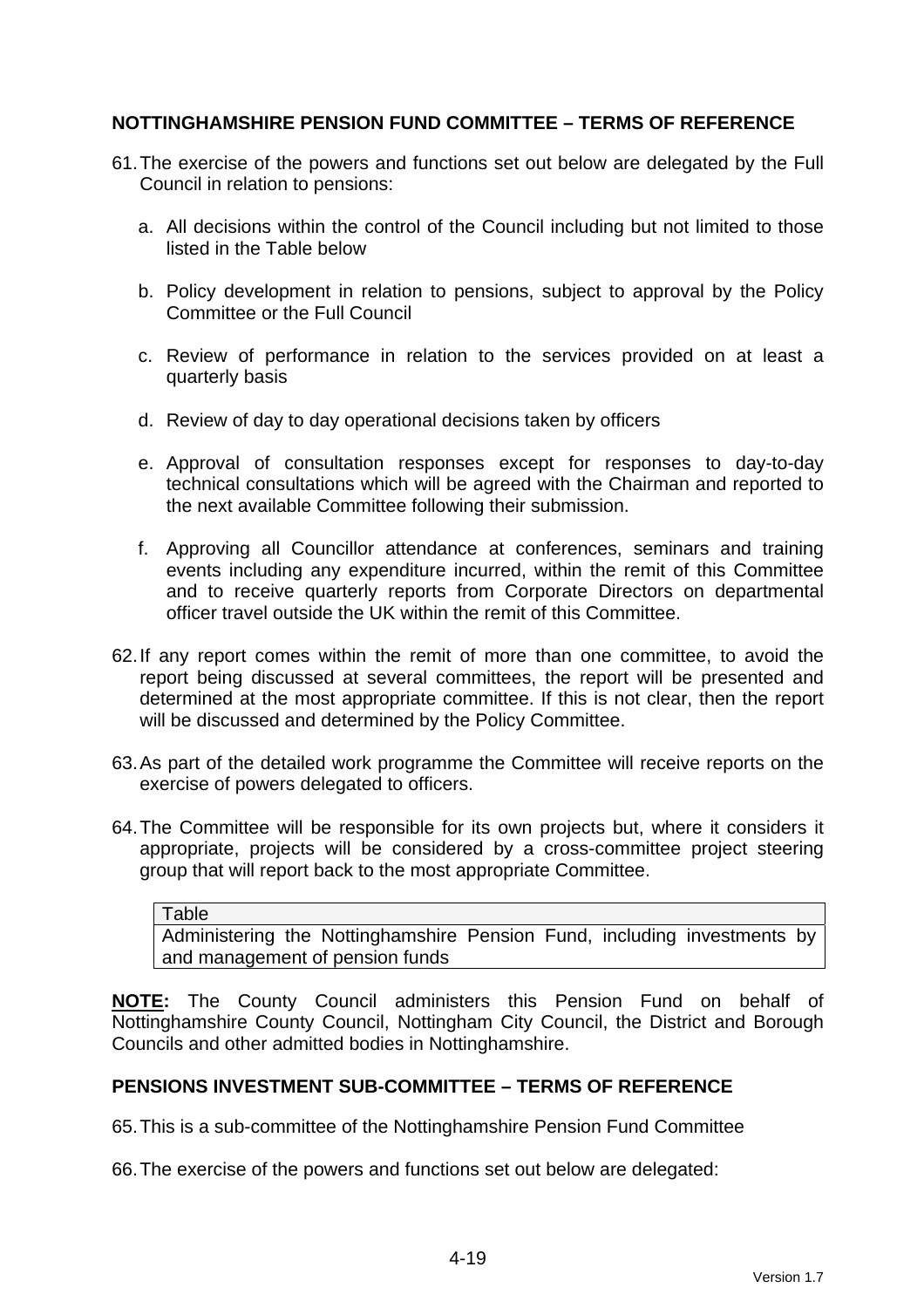a. Responsibility for investment performance management of the Fund Managers and making appropriate recommendations to the Nottinghamshire Pension Fund Committee.

#### **PENSIONS SUB-COMMITTEE – TERMS OF REFERENCE**

- 67. This is a sub-committee of the Nottinghamshire Pension Fund Committee
- 68. The exercise of the powers and functions set out below are delegated:
	- a. Responsibility for making recommendations to the Nottinghamshire Pension Fund Committee on matters relating to the administration and investment of the Pensions Fund.

#### **PERSONNEL COMMITTEE – TERMS OF REFERENCE**

- 69. The exercise of the powers and functions set out below are delegated by the Full Council in relation to personnel:
	- a. All decisions within the control of the Council including but not limited to those listed in the Table below
	- b. Policy development in relation to personnel, subject to approval by the Policy Committee or the Full Council
	- c. Review of performance in relation to the services provided on at least a quarterly basis
	- d. Review of day to day operational decisions taken by officers
	- e. Approval of consultation responses except for responses to day-to-day technical consultations which will be agreed with the Chairman and reported to the next available Committee following their submission.
	- f. Approving all Councillor attendance at conferences, seminars and training events including any expenditure incurred, within the remit of this Committee and to receive quarterly reports from Corporate Directors on departmental officer travel outside the UK within the remit of this Committee.
- 70. If any report comes within the remit of more than one committee, to avoid the report being discussed at several committees, the report will be presented and determined at the most appropriate committee. If this is not clear, then the report will be discussed and determined by the Policy Committee.
- 71. As part of the detailed work programme the Committee will receive reports on the exercise of powers delegated to officers.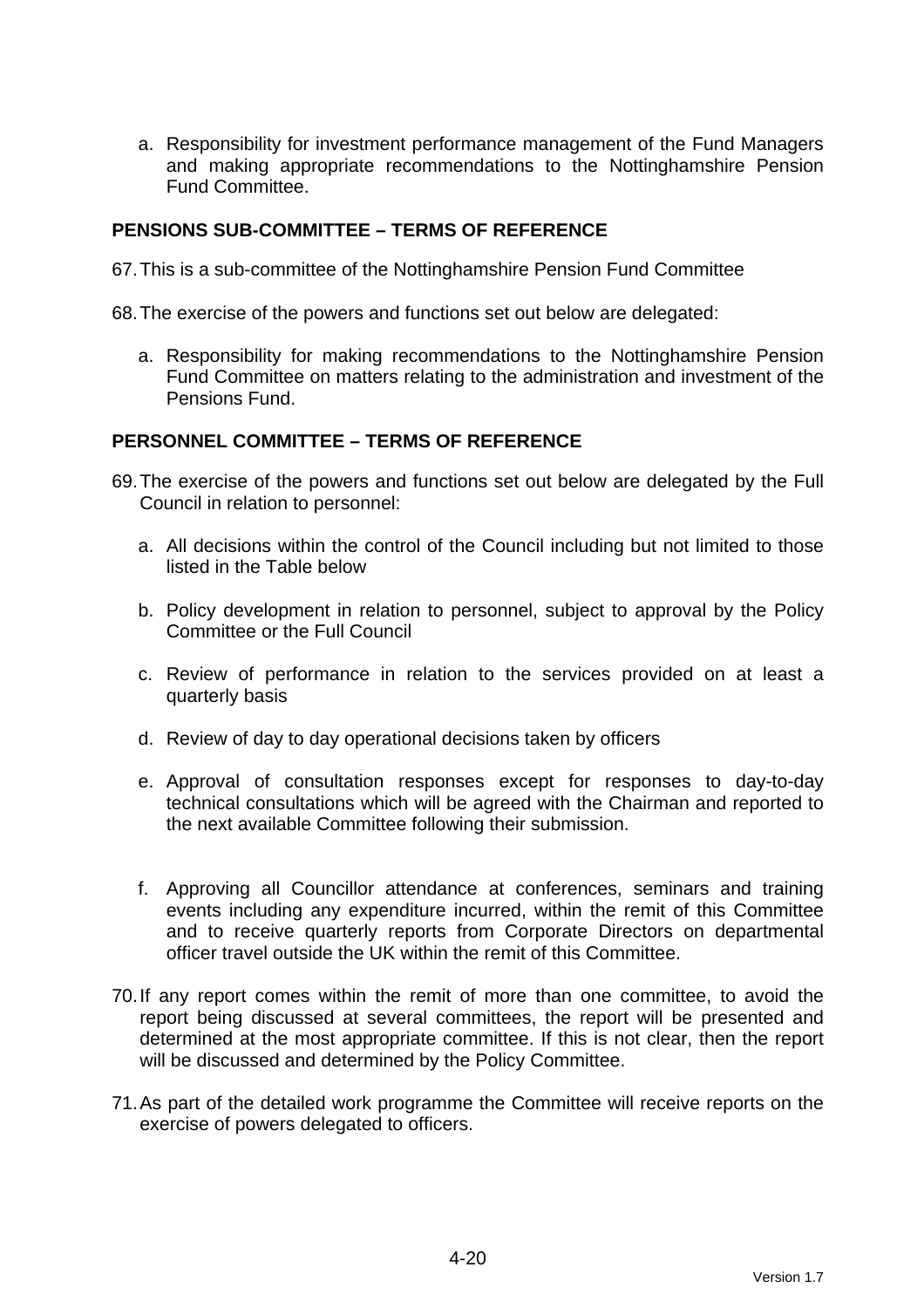72. The Committee will be responsible for its own projects but, where it considers it appropriate, projects will be considered by a cross-committee project steering group that will report back to the most appropriate Committee.

## Table Responsibility for the pay, terms and conditions of service and training of employees except for approving the annual Senior Officer Pay Policy Statement which is reserved to the Full Council Responsibility for employee relations including arrangements for consultation/ negotiation with Trades Unions Responsibility for health and safety related matters Reviewing and recommending Staffing Regulations to the Council for adoption Reviewing annually the overall staffing structure of the Council Considering any matters relating to Trade Union recognition Responsibility for the Council's catering and facilities management internal trading organisation

# **APPEALS SUB-COMMITTEE – TERMS OF REFERENCE**

73. This is a sub-committee of the Personnel Committee

- 74. The exercise of the powers and functions set out below are delegated by the Full Council:
	- a. Responsibility for determining appeals and complaints by employees under the Council's disciplinary, grievance and harassment procedures and other employment related procedures (This does not include appeals relating to pay, grading or discretionary awards in respect of redundancy or early retirement)
	- b. Responsibility for appeals against decisions not to include providers, or to remove them from the Council's directory of providers for funded early years education

**NOTE:** Complaints Review Panels are not formal meetings of the County Council. The responsibilities of these Panels are contained in the Complaints Procedures.

# **SENIOR STAFFING SUB-COMMITTEE – TERMS OF REFERENCE**

- 75. This is a sub-committee of the Policy Committee.
- 76. The exercise of the powers and functions set out below are delegated by the Full Council to the Senior Staffing Sub-Committee:
	- a. Responsibility for the appointment and dismissal of, and taking disciplinary action against, senior employees as set out in the Employment Procedure Rules

**NOTE:-**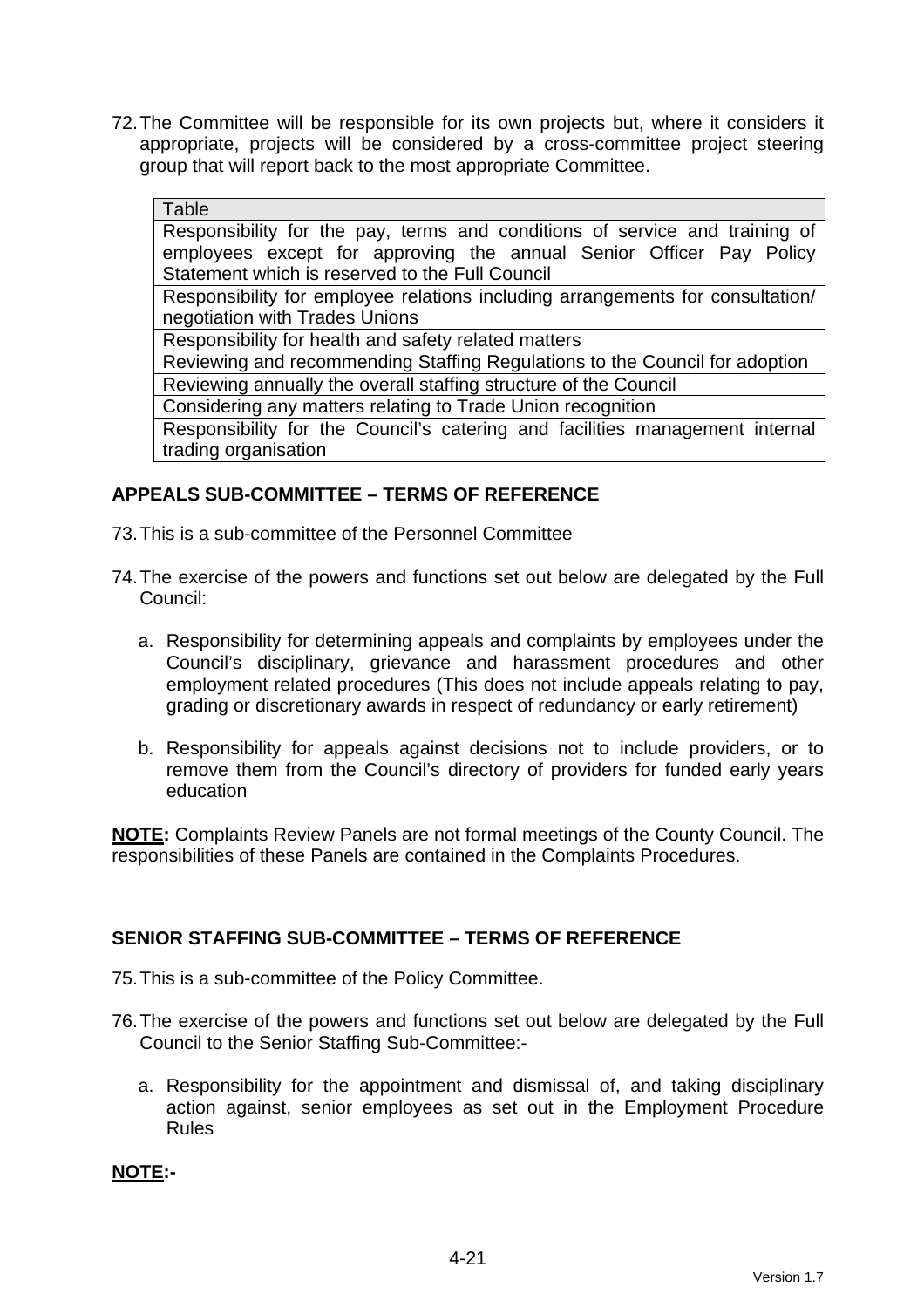- The appropriate committee chairman for the post being considered will always be present as a member of the Sub-Committee. Where the issue being considered relates to the Council's Chief Executive or a Corporate Director the Sub-Committee will have a membership of nine; otherwise the Sub-Committee will have a membership of five.
- The Sub-Committee will be required to follow the Council's Recruitment and Selection Code of Practice.
- The procedures the Sub-Committee is required to follow are set out in the Council's Staffing Regulations.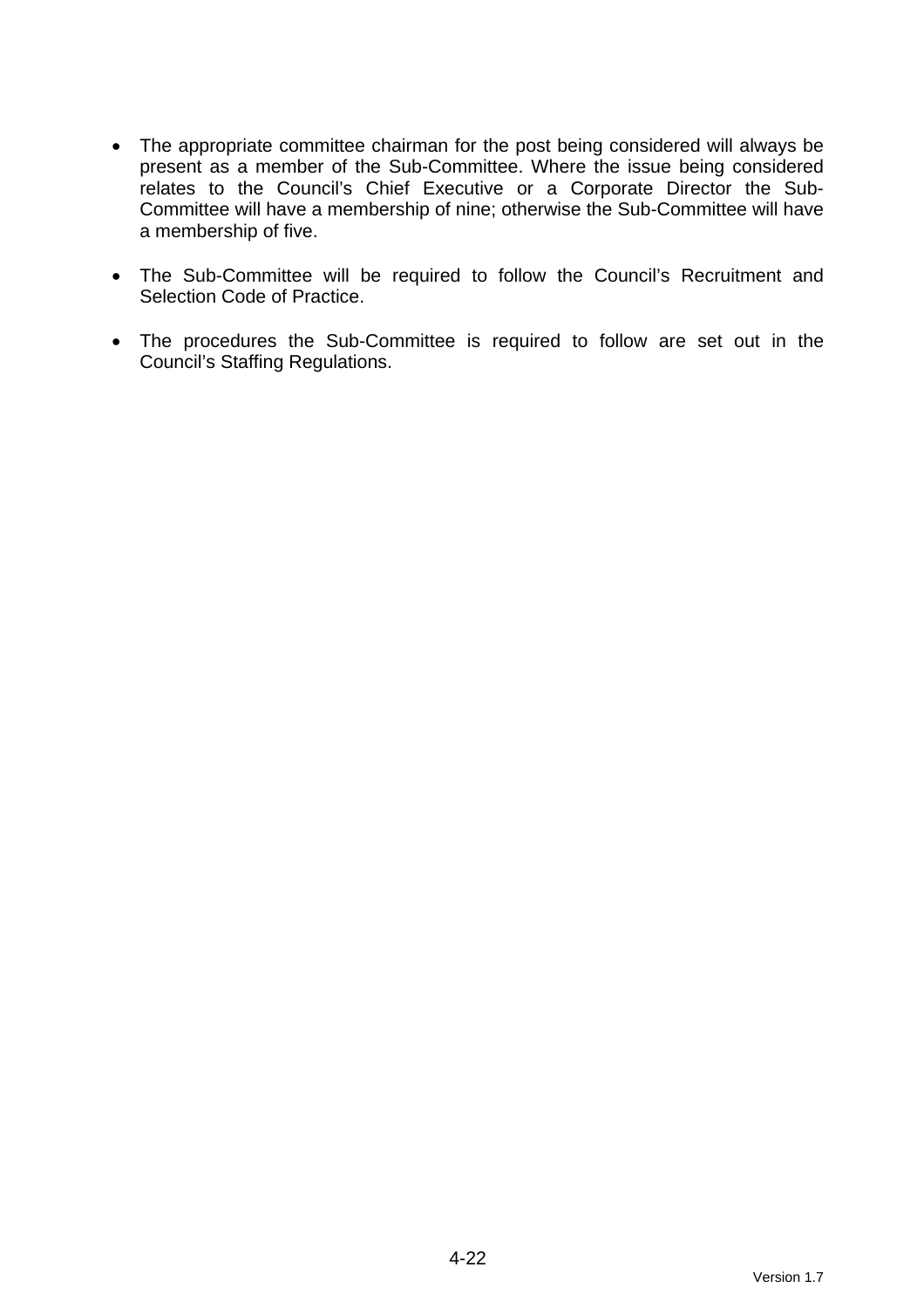# **PART B – SCHEME OF DELEGATION TO OFFICERS**

- 1. 1. This Scheme sets out the delegated powers of officers of the County Council. For the purposes of the Scheme of Delegation the term 'Corporate Director' includes the Chief Executive and the Director of Public Health.
- 2. Corporate Directors may delegate these powers to other officers and must ensure they appoint another officer to substitute in their absence.
- 3. Officers can only exercise delegated powers in accordance with approved policies and decisions made by committees or the Full Council.
- 4. All matters which are not day to day operational matters or contained in this Scheme of Delegation must be decided by the relevant committee. For urgent decisions see the Procedure for Urgent Decisions.
- 5. The chairman of the relevant committee may request an officer not to exercise their delegated power in any particular case and, if so, a report will be taken to the next available meeting of this committee for consideration.
- 6. Appointments of staff below Service Director level will be made by Officers. Any other appointment must be made by the Senior Staffing Sub-Committee.
- 7. Corporate Directors may not add to the establishment of their departments except in accordance with Employment Procedure Regulations, or any other specific committee approval.
- 8. Corporate Directors will agree with their respective chairman and vice-chairman the nature and level of information they require regarding the exercise of officers' delegated powers.
- 9. Corporate Directors must ensure that adequate arrangements are in place to brief and consult committee chairmen (or vice-chairmen in their absence) within their service areas as agreed with these chairmen.
- 10. Corporate Directors will exercise their delegated powers in accordance with any requirements of the Chief Executive.
- 11. Corporate Directors must ensure that their department maintains a list of specific delegations to officers, which must be available for public inspection at all times.
- 12. Corporate Directors have authority to exercise the powers of the County Council in the event of an emergency or disaster, including making or approving any arrangements for the protection of persons or property, and will report back to the next appropriate committee or meeting Council in the event that this authority is exercised.
- 13. Corporate Directors have authority to decide whether or not to commence or defend proceedings within their areas of responsibility. This includes decisions on settlements which must be made in consultation with the Group Manager, Legal and Democratic Services and the Chief Finance Officer. Policy Committee will receive regular reports on settlements. This is not the same as authorising the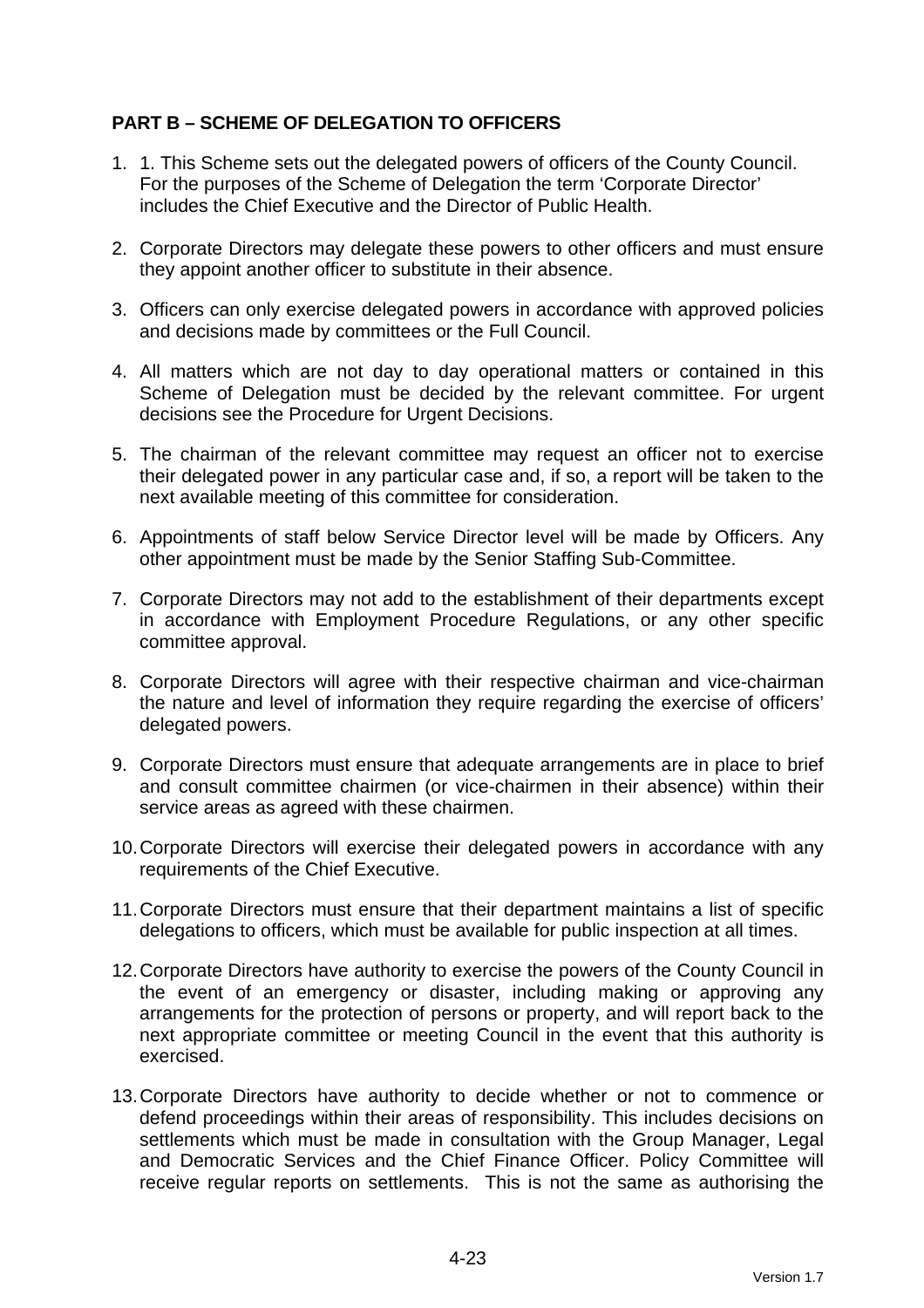formal commencement or defence of, or participation in, any legal proceedings, including appearing in proceedings and signing documents necessary to any legal procedure. The Corporate Director Policy, Planning and Corporate Services is responsible for this (see paragraph 21b below).

- 14. Corporate Directors have authority to settle ombudsman complaints and to determine payments under the Payments for Maladministration Policy. Policy Committee will receive regular reports on the operation of the Policy and payments.
- 15. Corporate Directors have authority to determine ex-gratia claims of up to £1,000 in respect of employees or volunteers carrying out their duties who suffer damage to personal belongings. Personnel Committee will receive regular reports.
- 16. The Chief Executive, the Corporate Director Policy, Planning and Corporate Services, the Group Manager Legal and Democratic Services and Team Managers Legal Services and Senior Solicitors have authority to certify the fixing of the Common Seal of the Council to a document where this is required in order to give effect to a decision.

## **CHIEF EXECUTIVE**

- 17. The exercise of the responsibilities set out below are delegated by the County Council:
	- a. Taking all operational decisions necessary to secure the provision of services and/or the discharge of statutory functions, including the power to enter into contracts, in accordance with approved policies and Financial Regulations across the Authority.
	- b. Making any decision normally reserved to committee or another officer in accordance with the Urgency Procedure Rules.
	- c. Taking decisions whether to grant dispensations to Councillors and co-opted members from requirements relating to interests and their participation in meetings.
	- d. Taking any decision on any matter not reserved to another officer by law.
	- e. Holding to account Corporate Directors for the performance of their departments.

## **CORPORATE DIRECTOR ADULT SOCIAL CARE, HEALTH AND PUBLIC PROTECTION**

- 18. The exercise of the responsibilities set out below are delegated by the County Council:
	- a. Taking all operational decisions necessary to secure the provision of services and/or the discharge of statutory functions, including the power to enter into contracts, in accordance with approved policies and Financial Regulations in relation to the following areas: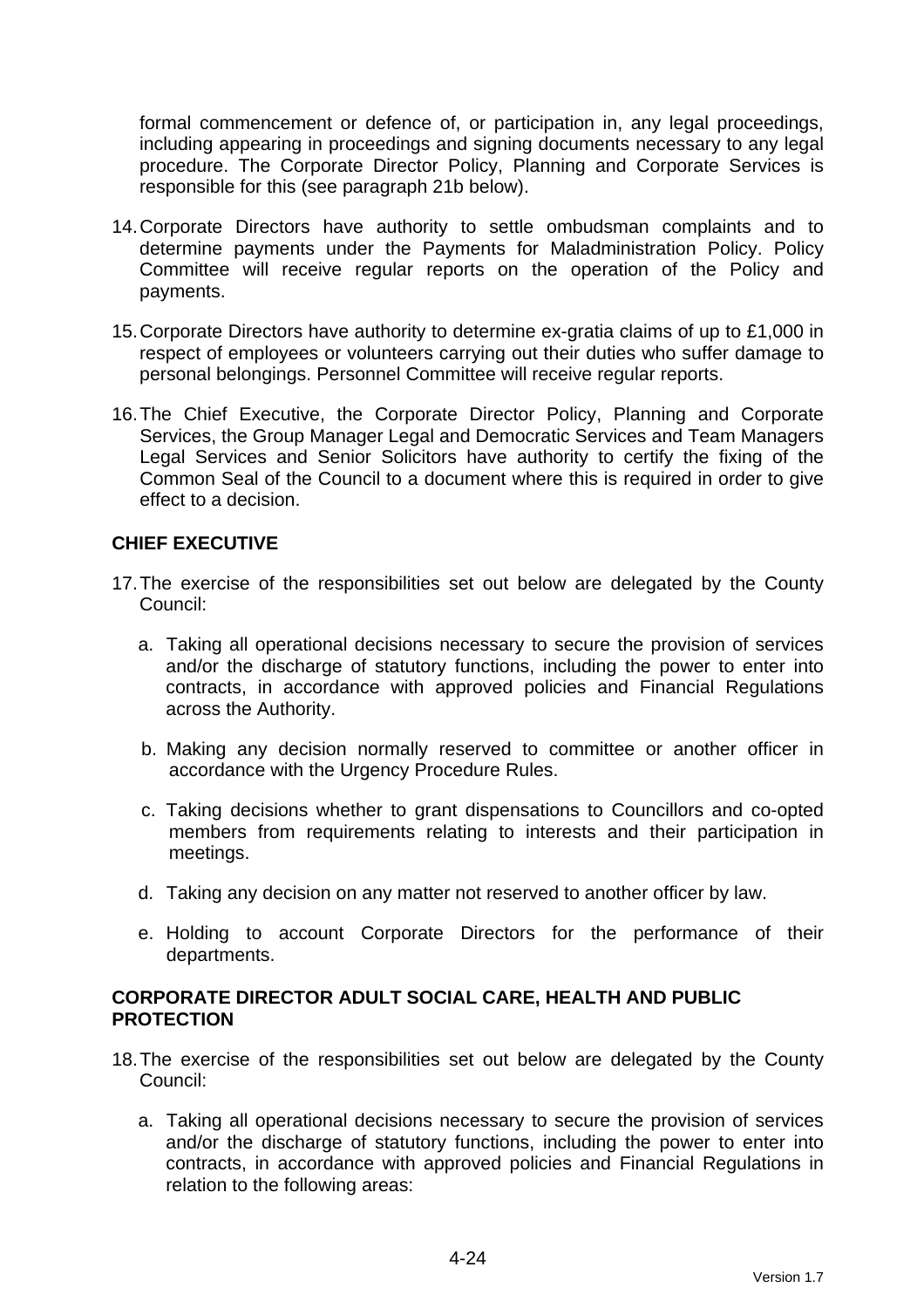Adult social care including:

- Safeguarding
- Mental health
- Disability
- Older people
- Residential services
- Day services

Public protection including:

- Trading Standards
- Emergency management
- Registration services
- b. Holding officers to account for the performance of their service areas
- c. Approving departmental officer travel outside the UK and providing a quarterly report to the relevant Committees on approvals.

# **CORPORATE DIRECTOR CHILDREN, FAMILIES AND CULTURAL SERVICES**

- 19. To be the designated Director of Children Services in accordance with Section 19 of the Children's Act 2004.
- 20. The exercise of the responsibilities set out below are delegated by the County Council:
	- a. Taking all operational decisions necessary to secure the provision of service and/or the discharge of statutory functions, including the power to enter into contracts, in accordance with approved policies and Financial Regulations in relation to the following areas:
		- Education
		- Special educational needs and disability
		- Safeguarding
		- Children's social care
		- Youth services
		- Libraries
		- Country parks
		- Sport and Arts
		- Early Years
	- b. Holding officers to account for the performance of their service areas.
	- c. Approving school governor appointments for which the Council has responsibility and reporting these decisions quarterly to the Children and Young People's Committee.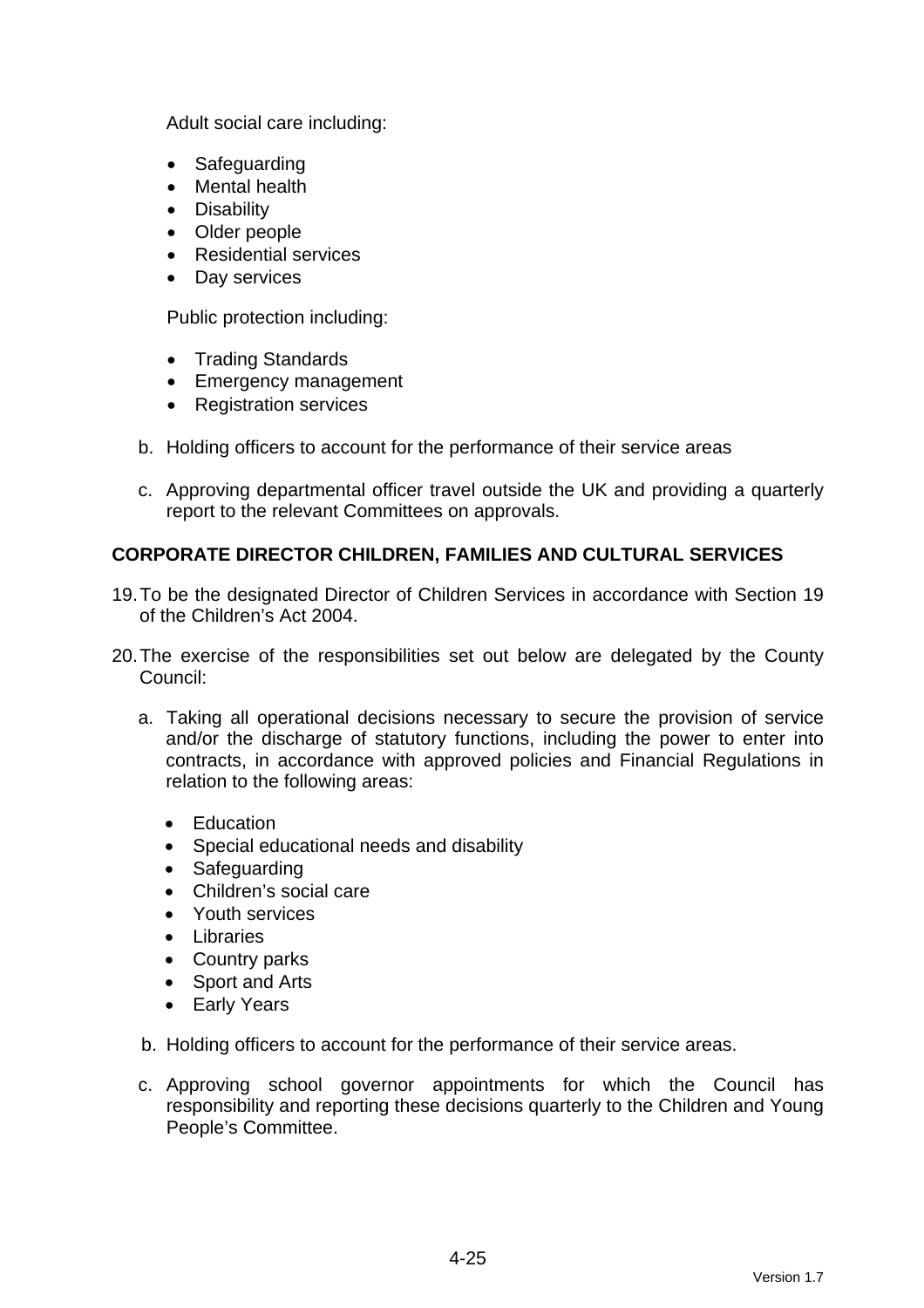d. Approving departmental officer travel outside the UK and providing a quarterly report to the relevant Committees on approvals.

# **CORPORATE DIRECTOR ENVIRONMENT AND RESOURCES**

- 21. The exercise of the responsibilities set out below are delegated by the County Council:
	- a. Taking all operational decisions necessary to secure the provision of service and/or the discharge of statutory functions, including the power to enter into contracts, in accordance with approved policies and Financial Regulations in relation to the following areas:
		- Waste Disposal
		- Transport
		- Highways
		- Property
		- Financial Services
		- Information and Communications Technology (ICT)
		- Catering and Facilities Management
		- Holding officers to account for the performance of their service areas.
		- **Human Resources and Customer Services**
	- b. Approving departmental officer travel outside the UK and providing a quarterly report to the relevant Committees on approvals.

## **CORPORATE DIRECTOR POLICY, PLANNING AND CORPORATE SERVICES**

- 22. The exercise of the responsibilities set out below are delegated by the County Council:
	- a. Taking all operational decisions necessary to secure the provision of service and/or the discharge of statutory functions, including the power to enter into contracts, in accordance with approved policies and Financial Regulations in relation to the following areas:
		- Improvement Programme
		- Planning
		- Corporate performance
		- Complaints
		- Economic development
		- Legal & Democratic Services
		- Policy development
		- Localism
		- Grant aid administration
		- Equalities
		- Community Engagement
		- Community Safety
		- Communications and Marketing
		- Conservation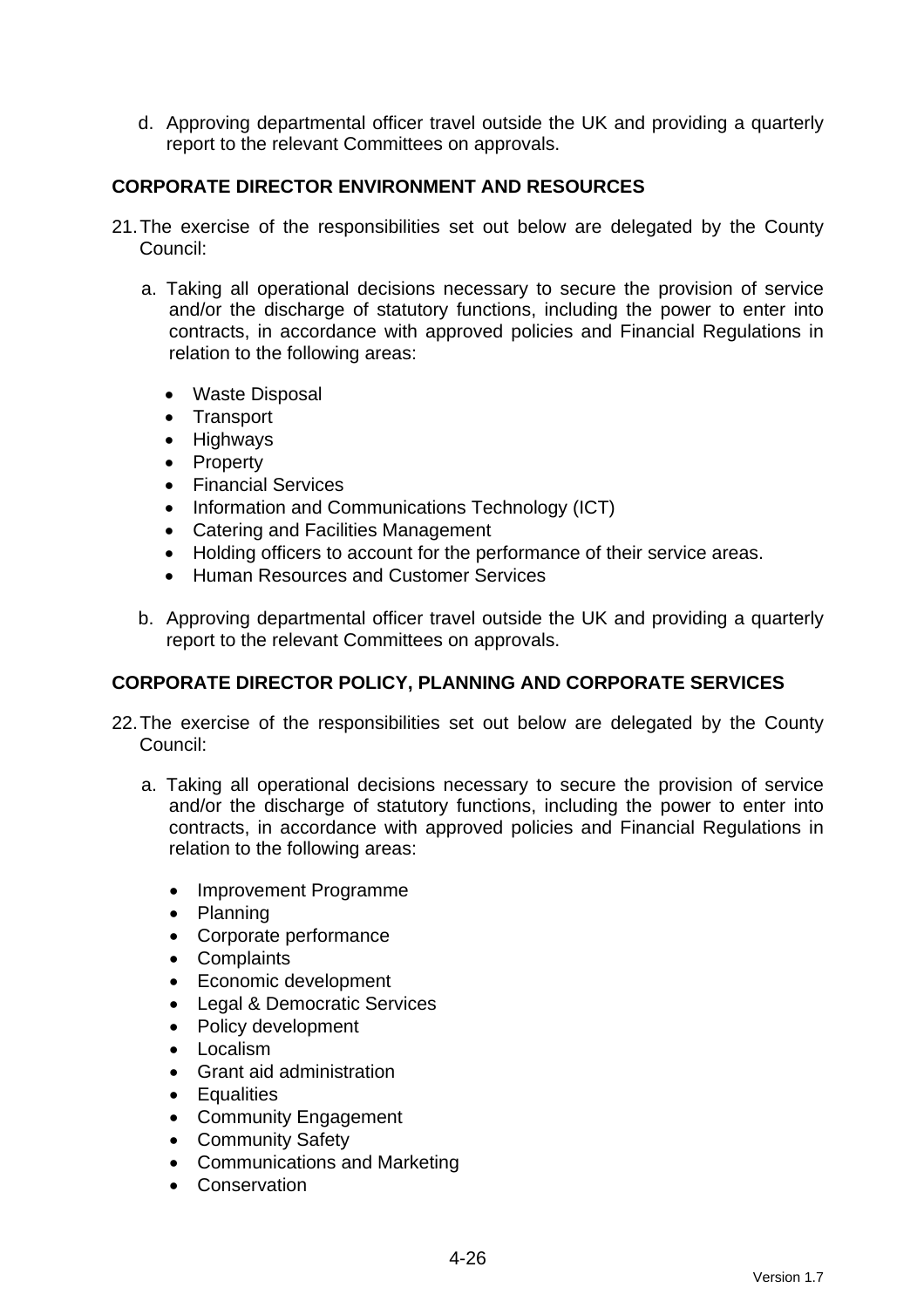- b. Authorising the commencement or defence of, or participation in, any legal proceedings, including appearing in proceedings and signing documents necessary to any legal procedure, and authorising other officers to do so on behalf of the County Council. This is not the same as deciding whether to commence or defend proceedings and making decisions on settlements. The relevant Corporate Director is responsible for this (see paragraph 13 above).
- c. Holding officers to account for the performance of their service areas.
- d. Taking all operational decisions necessary relating to the level and nature of support services for County Councillors, including IT.
- e. Approving departmental officer travel outside the UK and providing a quarterly report to the relevant Committees on approvals.

## **DIRECTOR OF PUBLIC HEALTH**

- 23. The exercise of the responsibilities set out below are delegated by the County Council:
- 24. To be the designated Director of Public Health in accordance with Section 30 of the Health and Social Care Act 2012.
- 25. The exercise of the responsibilities set out below are delegated by the County Council:
	- a. Taking all operational decisions necessary to secure the provision of service and/or the discharge of statutory functions, including the power to enter into contracts, in accordance with approved policies and Financial Regulations in relation to the following areas:
		- Public Health
	- b. Holding officers to account for the performance of their service areas.
	- c. Approving departmental officer travel outside the UK and providing a quarterly report to the relevant Committees on approvals.

# **STATUTORY OFFICERS**

26. There is a legal requirement to allocate some specific responsibilities to officers and the Council has designated the following posts:

| Chief Executive                                          | Head of Paid Service & Proper Officer |
|----------------------------------------------------------|---------------------------------------|
| Corporate Director Policy, Planning   Monitoring Officer |                                       |
| and Corporate Services                                   |                                       |
| <b>Service Director Financial Services</b>               | Chief Finance Officer (also known as  |
|                                                          | Section 151 Officer)                  |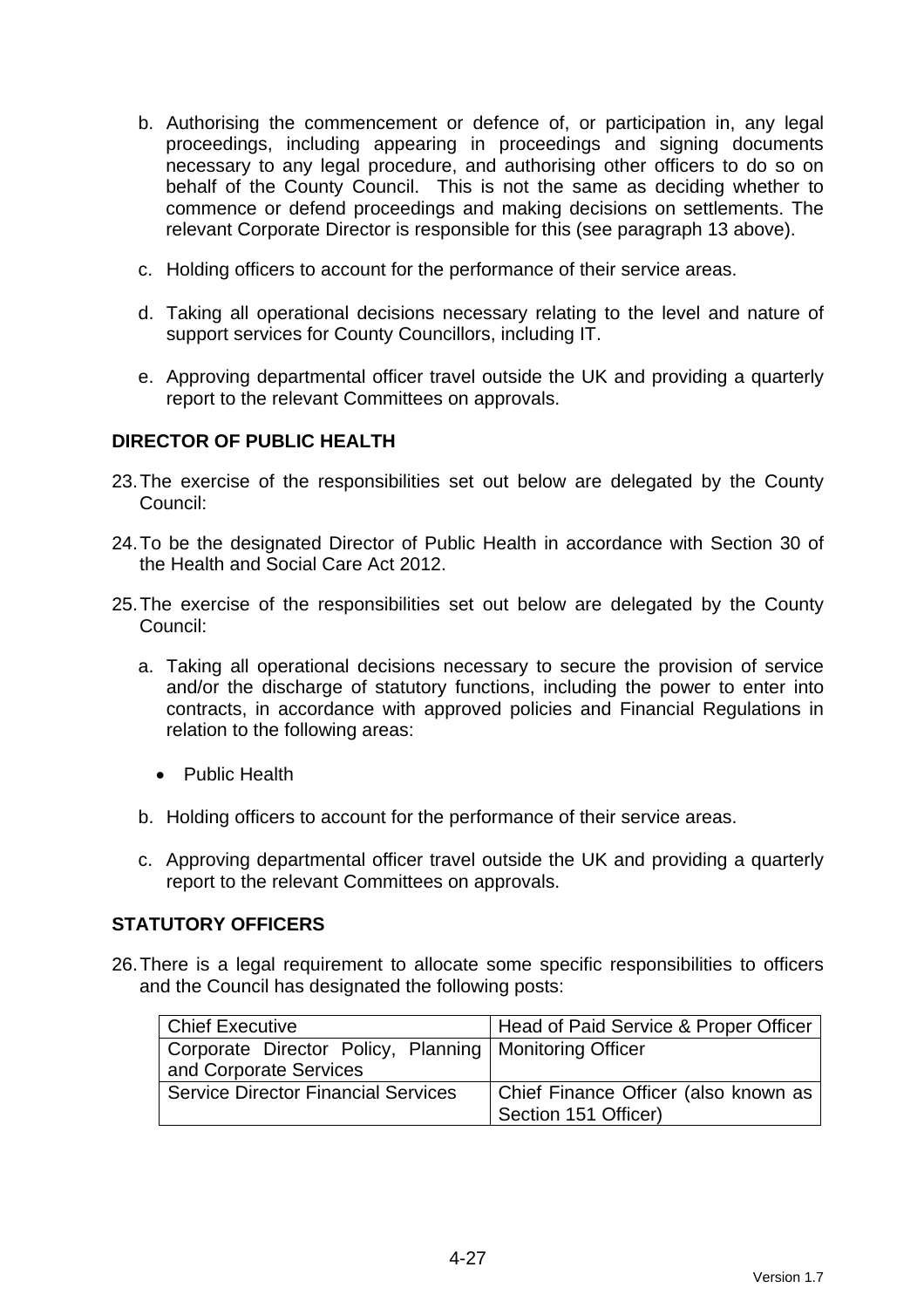## **HEAD OF PAID SERVICE**

- 27. Responsibility for reporting to the Full Council on the manner in which the discharge of the Council's functions is co-ordinated, the number and grade of officers required for the discharge of functions and the organisation of officers.
- 28. Responsibility for considering applications from officers for exemption from political restriction in respect of the post held by that officer.

**NOTE:** The Head of Paid Service may not be the Monitoring Officer but may hold the post of Chief Finance Officer if a qualified accountant.

## **PROPER OFFICER**

29. Responsibility for acting as the Proper Officer as set out in Section 270(3) of the Local Government Act 1972 in connection with committees.

#### **MONITORING OFFICER**

- 30. Responsibility for maintaining the Constitution, ensuring it is available for inspection and making minor changes as a result of any restructuring.
- 31. Responsibility for ensuring the lawfulness and fairness of decision making; this includes authority, after consulting with the Head of Paid Service and Chief Finance Officer, to report to the Full Council if they consider that any proposal, decision or omission would give rise to unlawfulness or maladministration.
- 32. Responsibility for contributing to the promotion and maintenance of high standards of conduct.

**NOTE:** The Monitoring Officer cannot be the Chief Finance Officer or the Head of Paid Service.

#### **CHIEF FINANCE OFFICER**

- 33. Responsibility for ensuring the lawfulness and financial prudence of decision making; this includes authority, after consulting with the Head of Paid Service and Monitoring Officer, to report to the Full Council if they consider that any proposal, decision or omission would give rise to unlawful expenditure, or is unlawful and is likely to cause a loss or deficiency or if the Council is about to enter an item of account unlawfully.
- 34. Responsibility for the administration of the financial affairs of the Council.
- 35. Responsibility for providing advice on the scope of powers and authority to take decisions, maladministration, financial impropriety and probity.
- 36. Responsibility for providing financial information to the media, members of the public and the community.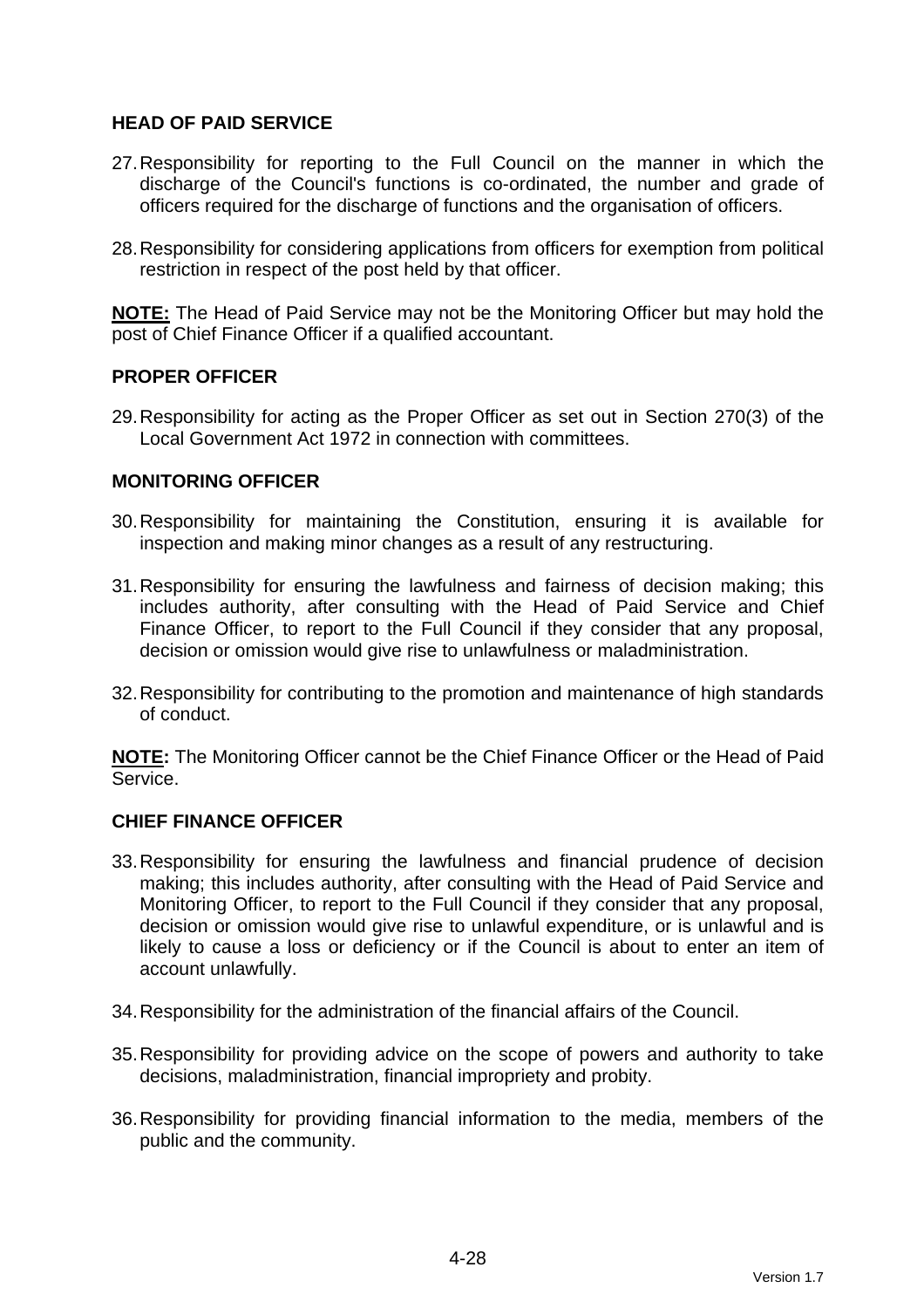**NOTE:** The Chief Finance Officer cannot be the Monitoring Officer but may hold the post of Head of Paid Service.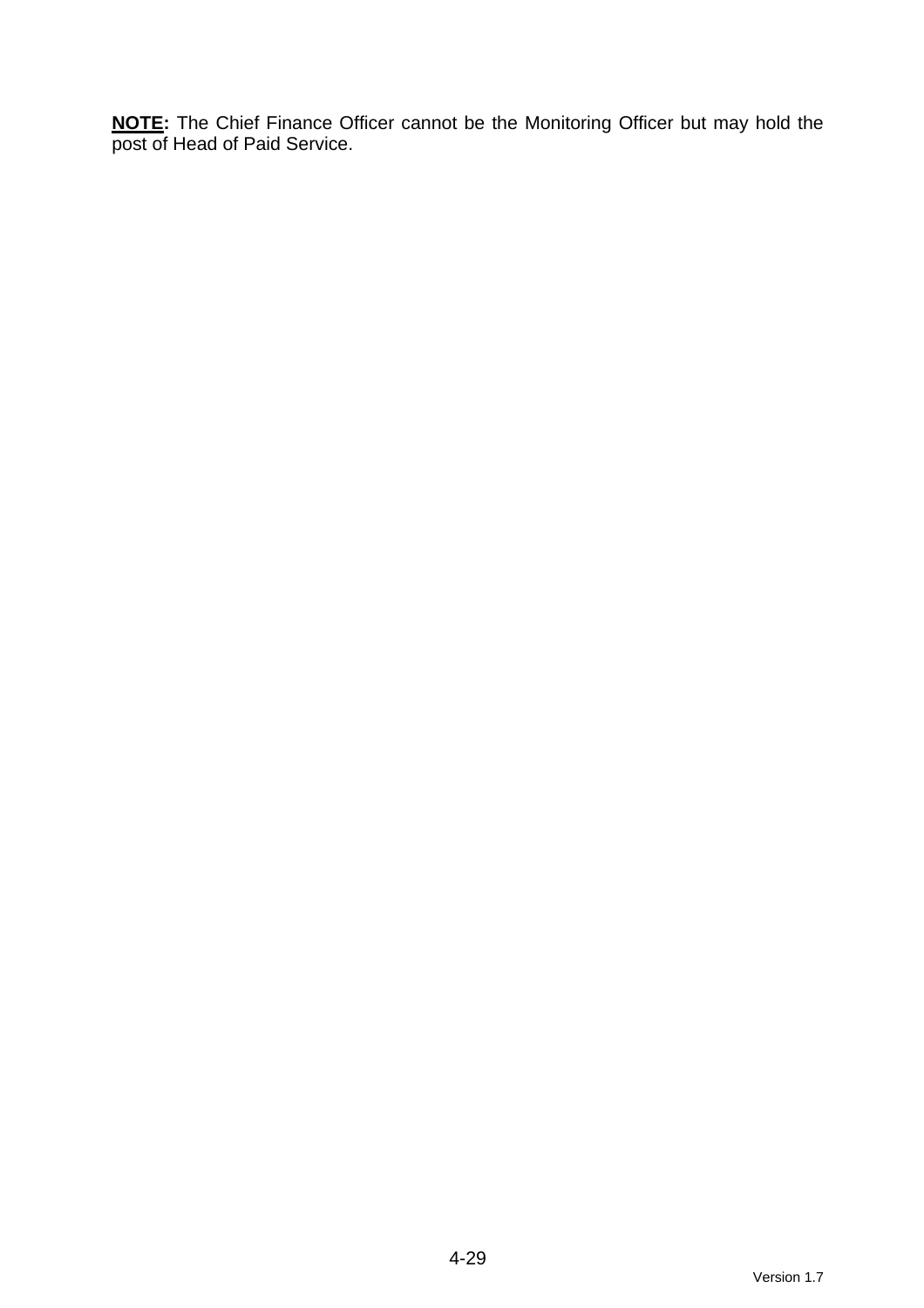**PART FIVE** 

**DEMOCRACY** 

**PROCEDURES**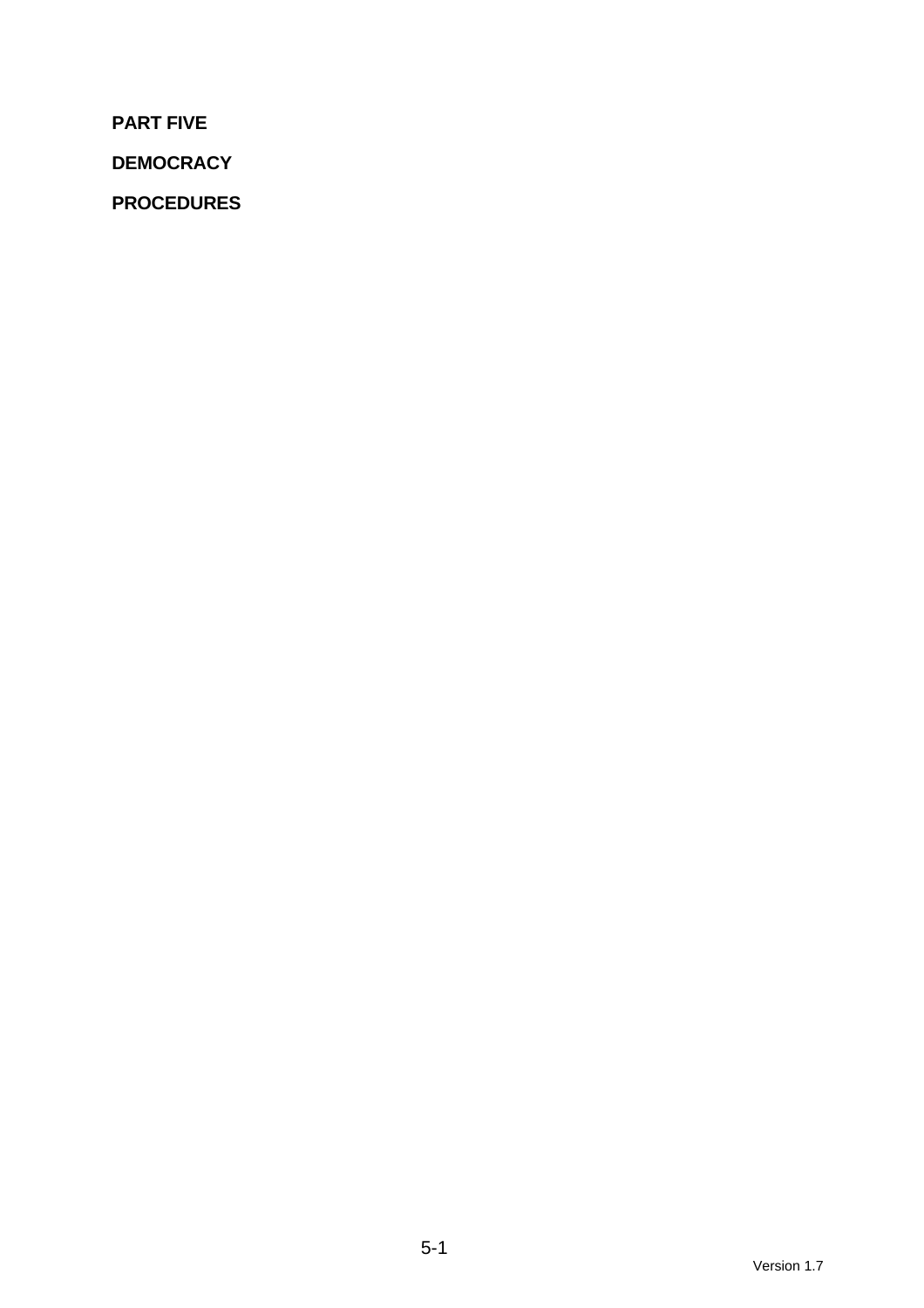## **PART A – PROCEDURE RULES FOR MEETINGS OF THE FULL COUNCIL**

#### **INTRODUCTION**

- 1. These rules are designed to ensure meetings of the Full Council run smoothly and are conducted properly.
- 2. So far as the law allows, any of these rules may be suspended at any meeting of the Full Council, either for the whole meeting or for a particular item on the agenda. In order to achieve this, a motion must be moved and seconded and a vote carried.
- 3. If any issues arise at a meeting in relation to interpretation of the procedure rules, the Chairman's decision will be final.
- 4. For the annual budget meeting some procedure rules will be suspended and alternative rules applied. See paragraph 87 below.

## **ARRANGEMENTS FOR MEETINGS**

- 5. Full Council meetings are normally held every 8 weeks on a Thursday. Meetings normally start at 10.30am.
- 6. The agenda and papers for meetings of the Full Council must be available at least five clear working days before the meeting.
- 7. Meetings of the Full Council will not continue beyond midnight unless it appears to the Chairman that the meeting will finish shortly after that time. Any remaining business will be held over until the next meeting. The annual budget meeting will continue beyond midnight if necessary.
- 8. The annual meeting of the Full Council is normally held each May.
- 9. The County Council's annual budget will normally be considered at the February meeting.
- 10. A special meeting will be arranged if the Chairman of the Council, the Council Leader, or any five County Councillors request such a meeting. A Special Meeting will be held on any day of the week.

#### **MINIMUM ATTENDANCE (QUORUM)**

- 11. At least one quarter (17) of the whole number of elected County Councillors must be present for the meeting to proceed or continue.
- 12. If the Chairman or the Chief Executive concludes that an insufficient number of Councillors is present the meeting will not proceed. The Division Bell will be sounded, and if after more than five minutes there is still an insufficient number present at the meeting it will be adjourned to a time fixed by the Chairman.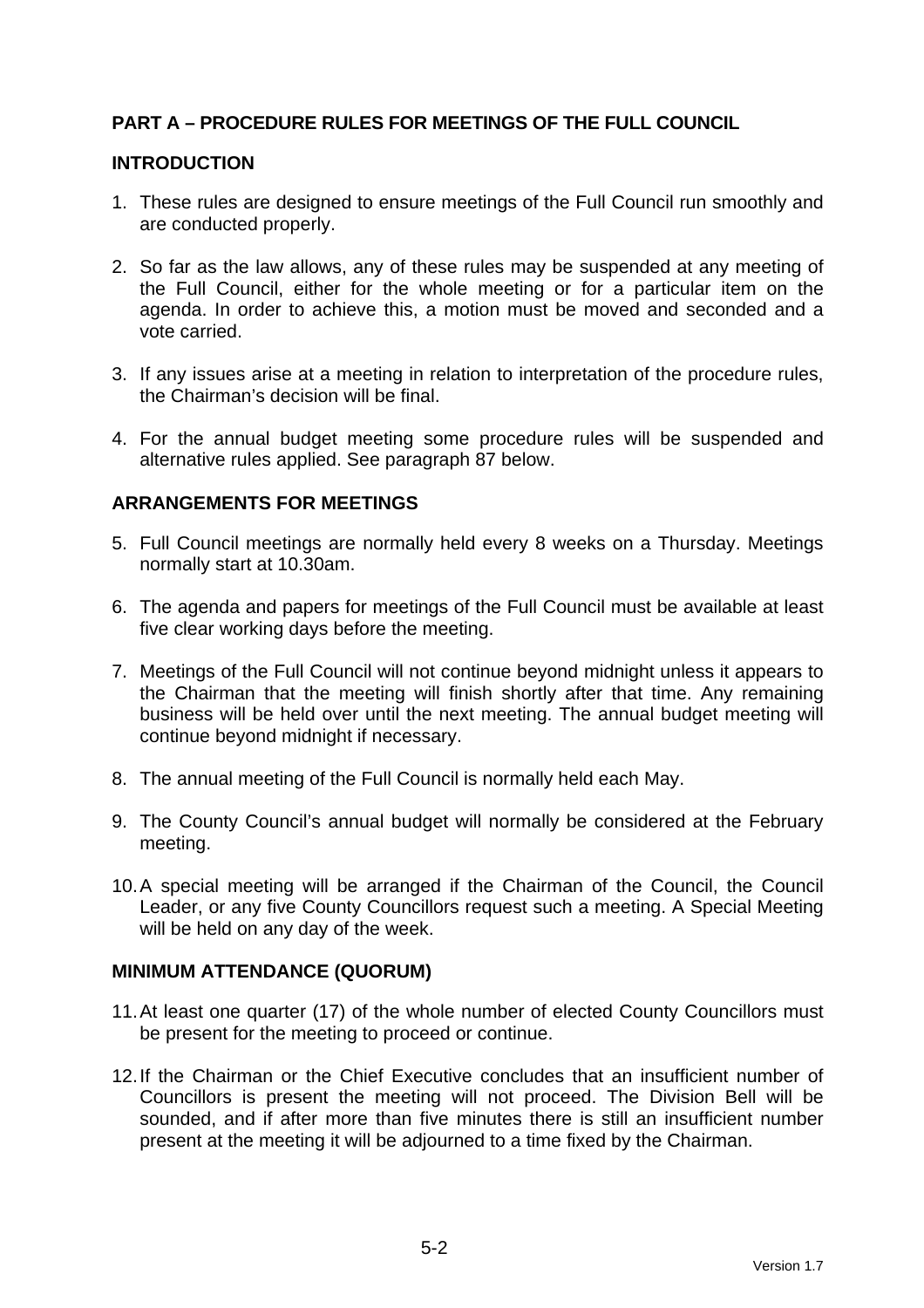## **ORDER OF BUSINESS**

- 13. Except for the annual meeting at which the election of Chairman and Vice-Chairman will be considered first, the order of business will usually be:
	- a. the choice of a person to preside if the Chairman and Vice-Chairman are absent
	- b. any business having priority by law
	- c. confirmation of the minutes of the last meeting of the Full Council
	- d. apologies for absence, including reasons
	- e. declarations of interest
	- f. business outstanding from the last meeting
	- g. Chairman of the County Council's business
	- h. constituency speeches
	- i. petitions
	- j. questions to Nottinghamshire and City of Nottingham Fire Authority and responses
	- k. questions to Committee Chairmen and responses
	- l. clarification on minutes of committee meetings
	- m. reports for decision by the Full Council
	- n. consideration of motions
	- o. any debate adjourned from earlier in the meeting (Adjournment Debate)

## **OTHER POINTS REGARDING THE ORDER OF BUSINESS**

- 14. At any time during the meeting the Chairman can adjourn the meeting.
- 15. The order of business can be varied at the discretion of the Chairman.
- 16. The minutes of ordinary meetings will not normally be confirmed at special meetings.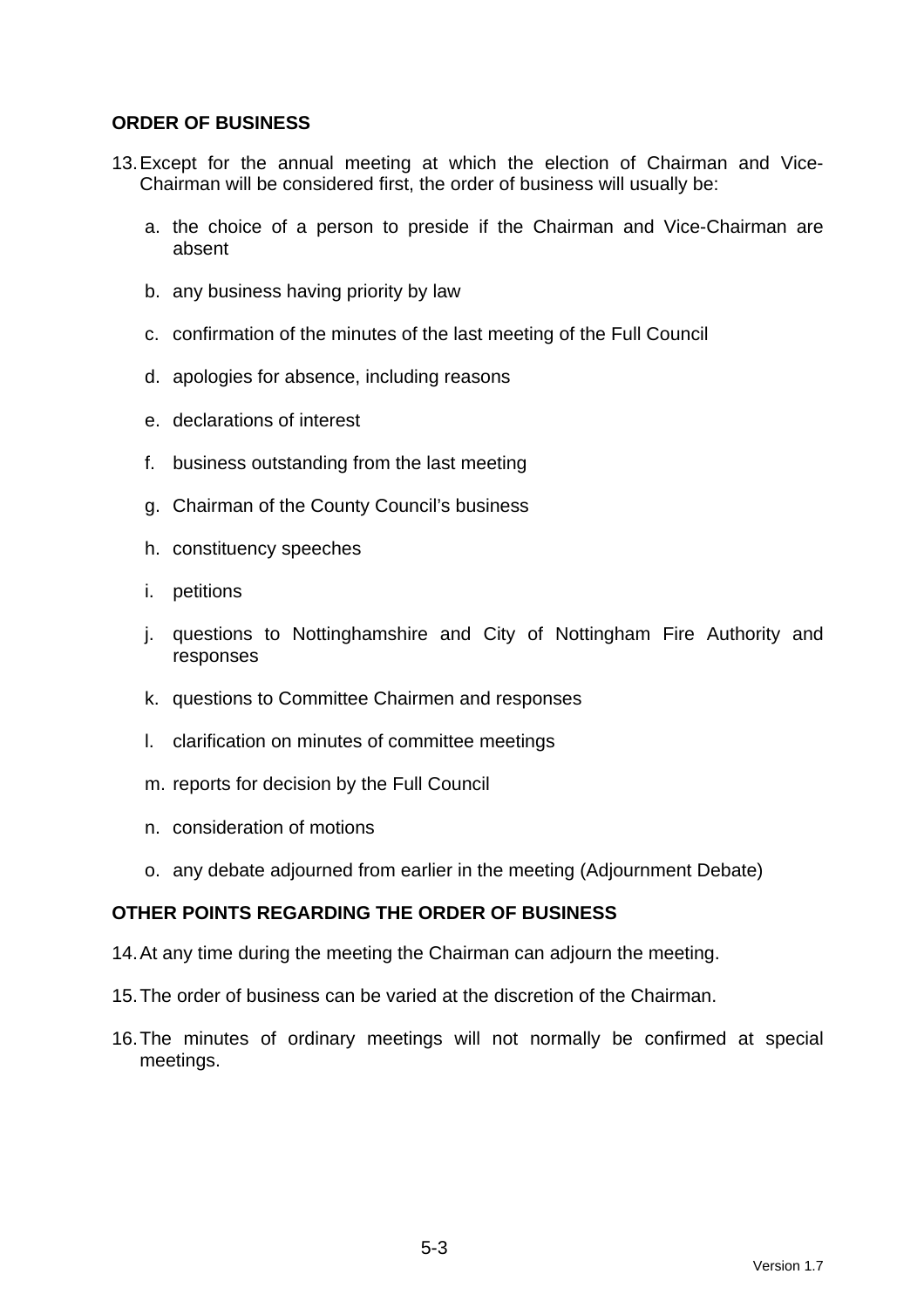## **DECLARATIONS OF INTEREST**

- 17. Where any Councillor has an interest in any matter to be discussed or decided, they will, in accordance with the Code of Conduct for Councillors and Co-opted Members, declare the existence and nature of that interest and whether the interest is a Disclosable Pecuniary Interest. Any declaration of interest will be recorded in the minutes of the meeting.
- 18. Where any Councillor has declared a Disclosable Pecuniary Interest in any matter, they will leave the room in which the meeting is being held while the matter is under consideration unless:
	- a. Policy Committee has granted them a dispensation; or
	- b. the matter is only under consideration by the meeting as part of a report of the Minutes of Council, a committee or sub-committee and is not itself the subject of debate.
- 19. If the Councillor has chosen to remain within easy reach, that Councillor will be recalled by an appropriate officer before any further business is started.
- 20. Any person or officer of the authority who is appointed to do anything in connection with the County Council which enables them to speak at meetings, will make the same disclosures of interests and will withdraw from the room in which the meeting is being held on the same occasions as they would have to do if they were a County Councillor.

# **CONSTITUENCY SPEECHES**

- 21. At any Full Council meeting except the annual meeting, a special meeting and the annual budget meeting, Councillors will be given an opportunity to speak for up to three minutes on any issue arising in their division.
- 22. Such a speech will not give rise to a debate or a question and answer session.
- 23. Any Councillor who wishes to make a three minute speech must notify Democratic Services by 10 am two working days before the Full Council meeting.
- 24. A maximum of 30 minutes is allowed for this item. If the number of Councillors wishing to make three minute speeches is such that this 30 minute allocation would be exceeded, Councillors authorised to speak will be decided by ballot based on political proportionality.

## **PETITIONS**

25. In accordance with the Council's Petitions Scheme, at any Full Council meeting any Councillor may present a petition to the Chairman of the Council on any matter affecting the residents of their division, and in relation to which the County Council has powers or duties.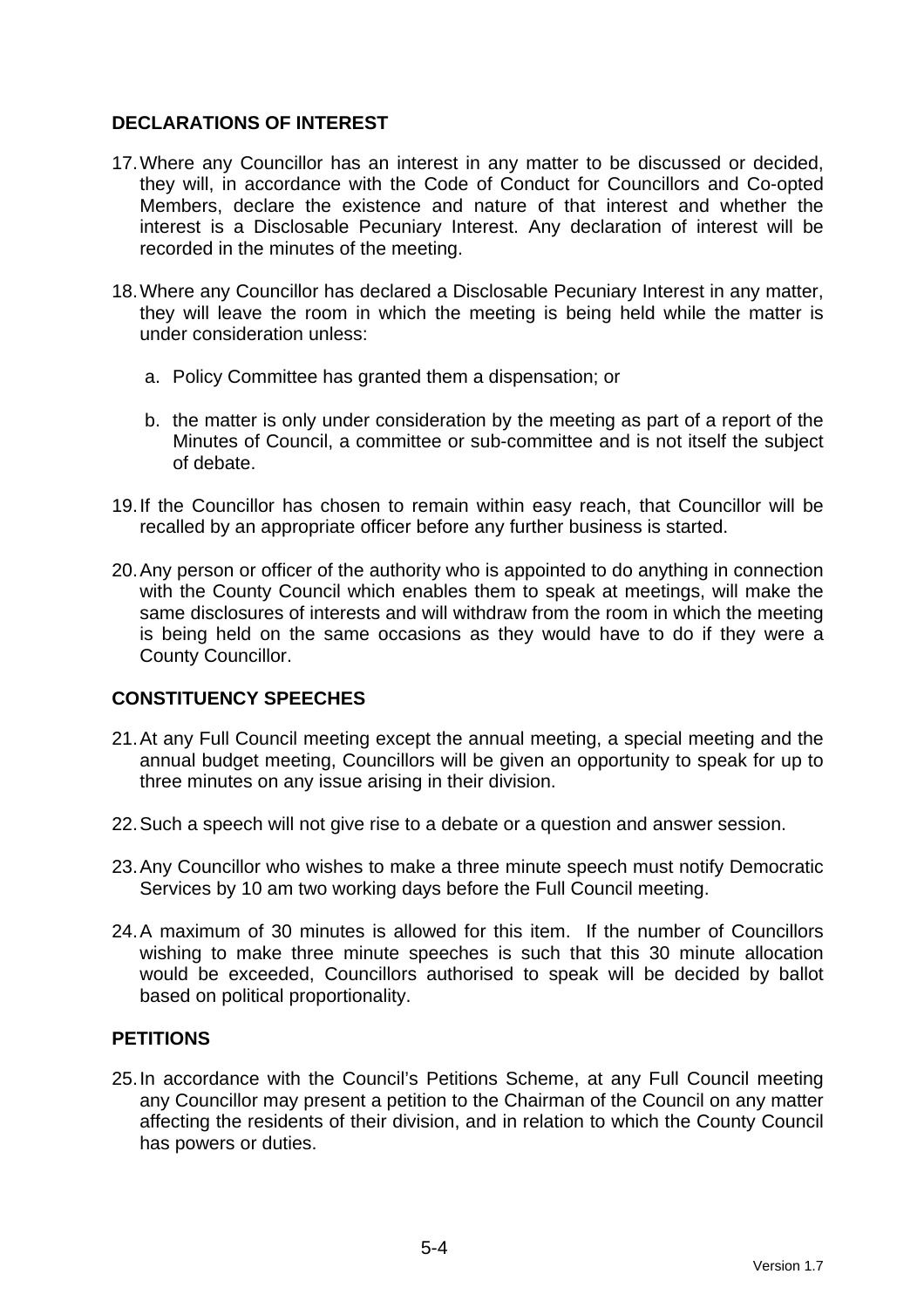- 26. Any Councillor who wishes to submit a petition must notify Democratic Services by 10 am the day before the meeting, giving details about the petition.
- 27. The Councillor presenting the petition can introduce and speak about the petition for up to one minute.
- 28. If a Councillor is unable to be at the meeting, they may request and agree to another Councillor presenting a petition on their behalf.
- 29. If a petition relates to more than one division the petition can be presented jointly if the relevant Councillors agree. If agreement cannot be reached the petition will be presented by the Council's Vice-Chairman.
- 30. Any petition presented will be referred without debate to the appropriate committee for consideration. A report back to Council on the outcome of that consideration will be made at its next meeting.
- 31. If a petition relates to the annual budget it will be included within the consultation responses and will not be presented separately under the normal petitions scheme.

## **QUESTIONS TO COMMITTEE CHAIRMEN**

- 32. At any meeting of the Full Council, except the annual budget meeting, a Councillor may ask any committee chairman one or more questions on matters within the remit of their committee. A maximum of 60 minutes is allowed for questions to Committee Chairmen after which any remaining questions will be dealt with under the procedure set out in paragraph 39.
- 33. At any meeting of the Full Council, except the annual budget meeting, a Councillor may ask the Chairman of Nottinghamshire and City of Nottingham Fire Authority one or more questions on matters within the remit of their authority. A maximum of 30 minutes is allowed for these questions after which any remaining questions will be dealt with under procedure set out in paragraph 38.
- 34. Councillors must post a copy of their question(s) under paragraph 31 and 32 in the box in Democratic Services or email council.questions@nottscc.gov.uk no later than 10 am two working days before the meeting.
- 35. The order in which questions are put at the meeting will be determined by the Chairman.
- 36. After receiving an answer from the relevant chairman, or their nominee, that Councillor, or any other Councillor, may ask supplementary questions on the same matter. The original questioner has the right to ask the first supplementary question. The number of supplementary questions allowed will be at the discretion of the Chairman having regard to paragraph 31 and 32 above.
- 37. Instead of asking a supplementary question the original questioner has the right to require a debate. Such a request must be made prior to any supplementary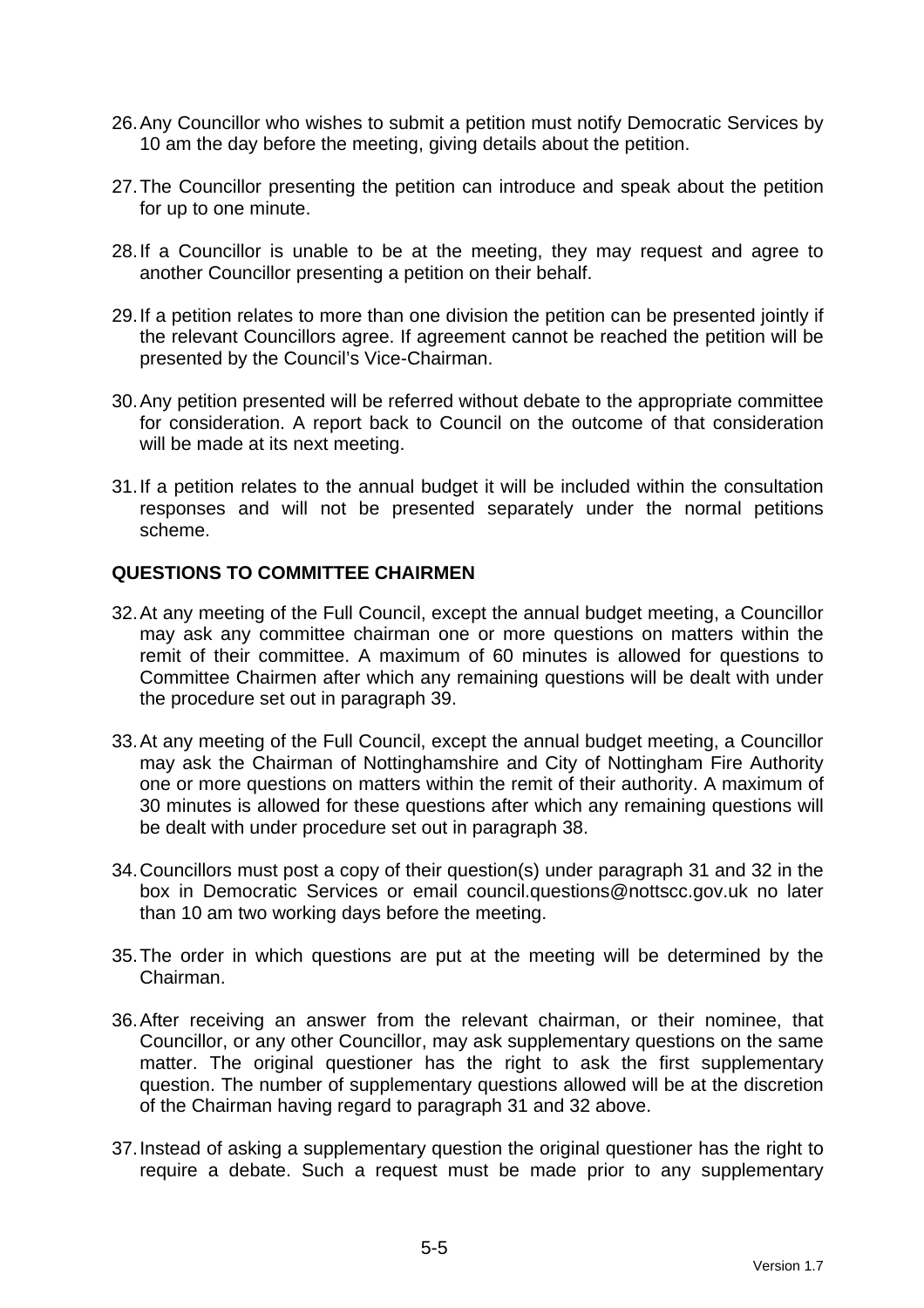questions being asked. If the motion for a debate is seconded the matter will then be adjourned for debate later in the meeting under the 'Adjournment Debate' item on the agenda and no supplementary questions can be asked.

38. The same supplementary question procedures apply to questions to the Chairman of the Fire Authority except that there is no right to request an adjournment debate.

## **QUESTIONS REQUIRING A WRITTEN RESPONSE**

39. Any Councillor may at any time, by writing to Democratic Services, put a question to a committee chairman and will be sent a reply within 15 working days. Every such question and the answer given will be included for information with papers for the next convenient Full Council meeting.

## **CLARIFICATION OF MINUTES**

- 40. Any Councillor may ask the relevant committee chairman for clarification of any issue contained in the minutes of meetings published since the last meeting of Full Council. No general debate will take place.
- 41. The number of points of clarification permitted will be at the discretion of the Chairman.

## **CONSIDERATION OF REPORTS FOR DECISION BY COUNCIL**

- 42. Reports are introduced by the relevant committee chairman.
- 43. The report recommendation is then 'moved' by one Councillor and 'seconded' by another Councillor. It then becomes a 'motion' for debate. The motion is then debated before a vote is taken.

## **CONSIDERATION OF INDIVIDUAL MOTIONS TABLED BY COUNCILLORS IN ADVANCE OF MEETINGS**

- 44. Councillors may raise an issue at Full Council meetings by submitting a motion. The procedure for submitting a motion for debate is as follows:
	- a. Notice must be given either by submitting a signed copy of the motion to Democratic Services or by emailing council.questions@nottscc.gov.uk no later than 10 am six clear working days before the Full Council meeting.
	- b. The motion must be proposed and seconded.
	- c. The motion will be included in the agenda for the meeting.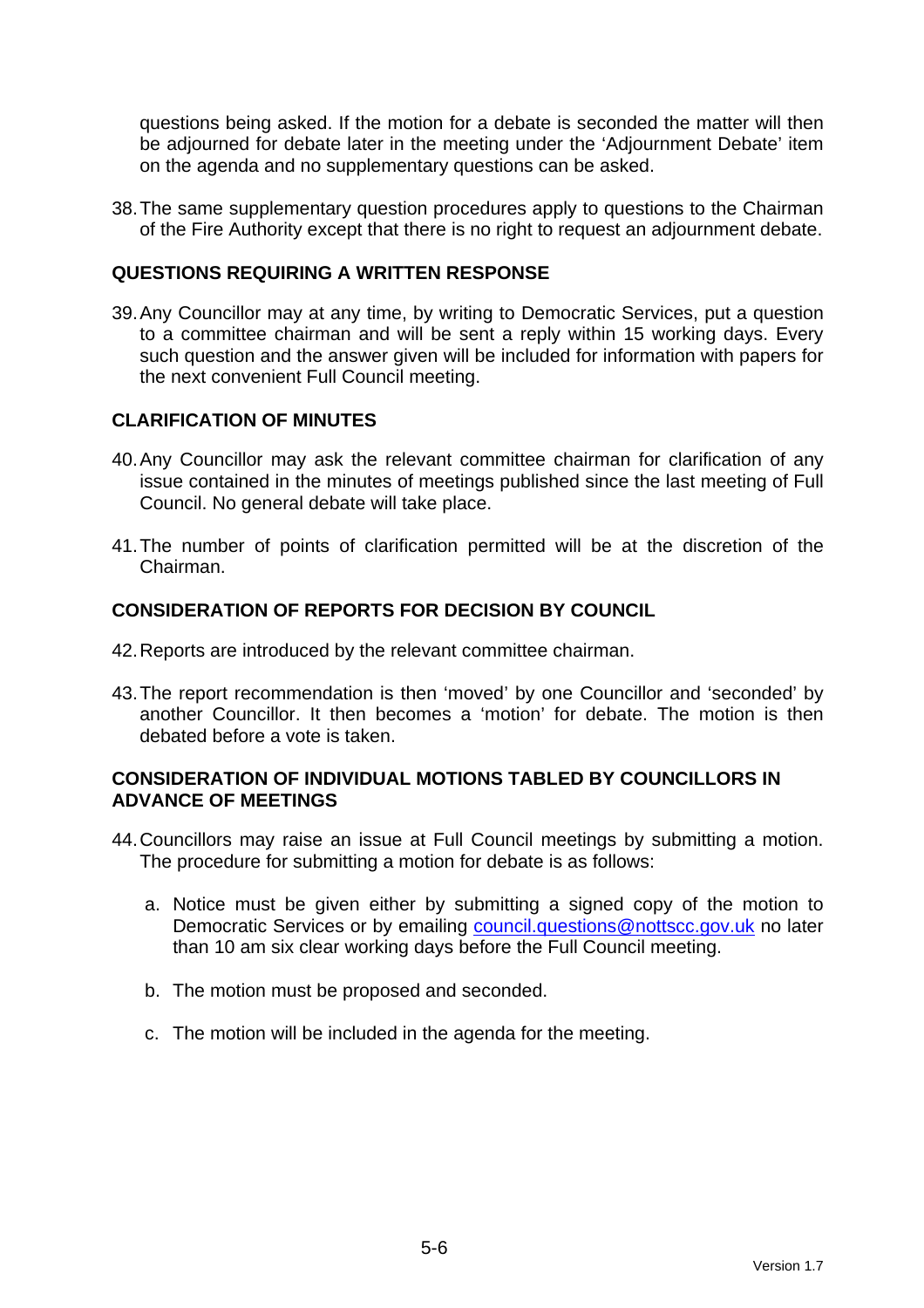## **MOTIONS NOT REQUIRING PRIOR WRITTEN NOTICE**

- 45. Motions can be moved and seconded orally at meetings to ensure meetings run smoothly and are conducted properly. The following are examples of such motions:
	- a. appointment of a chairman for the meeting in the absence of the Chairman and Vice-Chairman
	- b. request to withdraw a motion
	- c. that the matter be put to a vote
	- d. that the meeting be adjourned
	- e. variation of the order of business
	- f. suspension of the procedure rules
	- g. exclusion of the public
	- h. that a named Councillor should not be heard further
- 46. Motions relating to the following may be moved and seconded without notice but must be provided in writing to the Chairman when being moved
	- a. amendments to motions
	- b. the appointment of Councillors to Committees

## **THE RULES OF DEBATE**

- 47. If a Councillor wishes to speak they should indicate their intention by raising their hand.
- 48. The Chairman will decide the order in which speakers will be heard. Any Councillor who wishes to speak will be given the opportunity to do so unless any of the exceptions contained in these rules of debate apply.
- 49. Councillors can speak for a maximum of 20 minutes subject to any exceptions set out below.
- 50. Councillors will stand when speaking and must address the Chairman.
- 51. Councillors must speak strictly to the subject under discussion.
- 52. Whenever the Chairman stands during a debate any Councillor standing must sit down and the Full Council must be silent.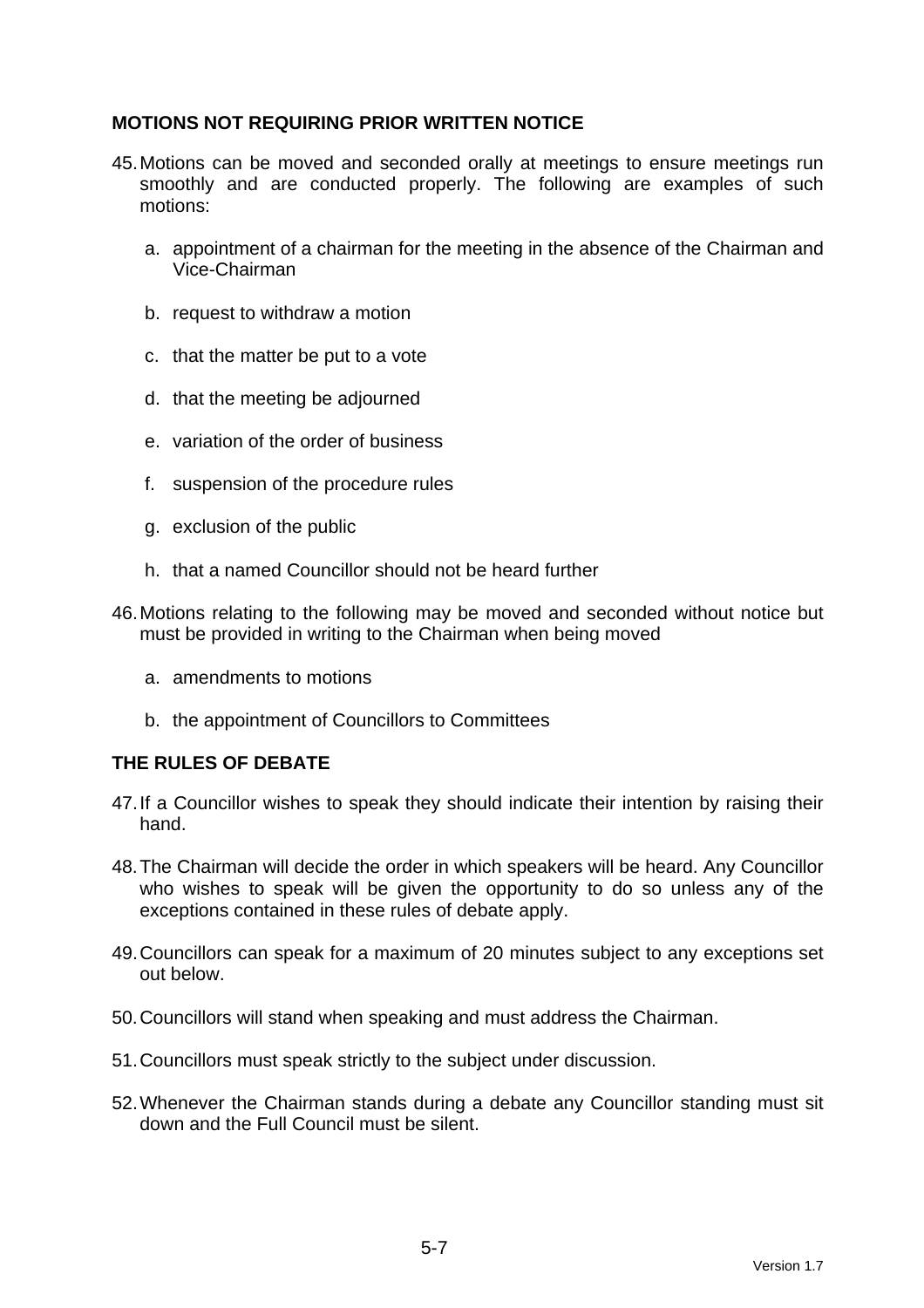- 53. Any Councillor may at anytime during a meeting request that the meeting be adjourned for up to one hour. The Chairman of the meeting has discretion to decide whether to agree the request and, if agreed, to determine the length of any such adjournment
- 54. Councillors may speak once on any motion. However if a motion is amended, Councillors may speak once on each amendment.
- 55. If the motion has been amended since the Councillor last spoke, that Councillor may move a further amendment to the motion.
- 56. The Councillor who moved the original motion has a right of reply at the close of the debate on that motion or any agreed amendment.
- 57. If an amendment to a motion has been moved and seconded, the mover of the original motion has the right of reply at the close of the debate on the amendment, following the mover of the amendment's closing remarks.
- 58. A motion may be altered with the consent of the mover and seconder.

## **POINTS OF ORDER AND PERSONAL EXPLANATIONS**

- 59. With the consent of the Chairman any Councillor may make a brief comment, ask a question designed to clarify a matter which has been raised, or indicate where they feel the procedure rules have not been followed. They may not introduce new material or make a speech on the issue raised.
- 60. The Chairman of the County Council's ruling will be final and they may limit such exchanges to maintain the flow of debate.

## **AMENDMENTS TO RECOMMENDATIONS AND MOTIONS**

- 61. Amendments to a motion can be moved or seconded by any Councillor in the following situations:
	- a. to refer a subject of debate to a committee for further consideration
	- b. to leave out words, to add words or both. However such changes must not have the effect of fundamentally altering the spirit or intention of, or directly reversing the spirit or intention of, the original proposal (for example to recommend approval instead of refusal) and must be relevant to the original motion.
- 62. The motion will remain in the name of the original mover if they propose or accept the amendment.
- 63. Amendments must be dealt with and voted on one at a time, subject to the exceptions set out in the Rules of Debate.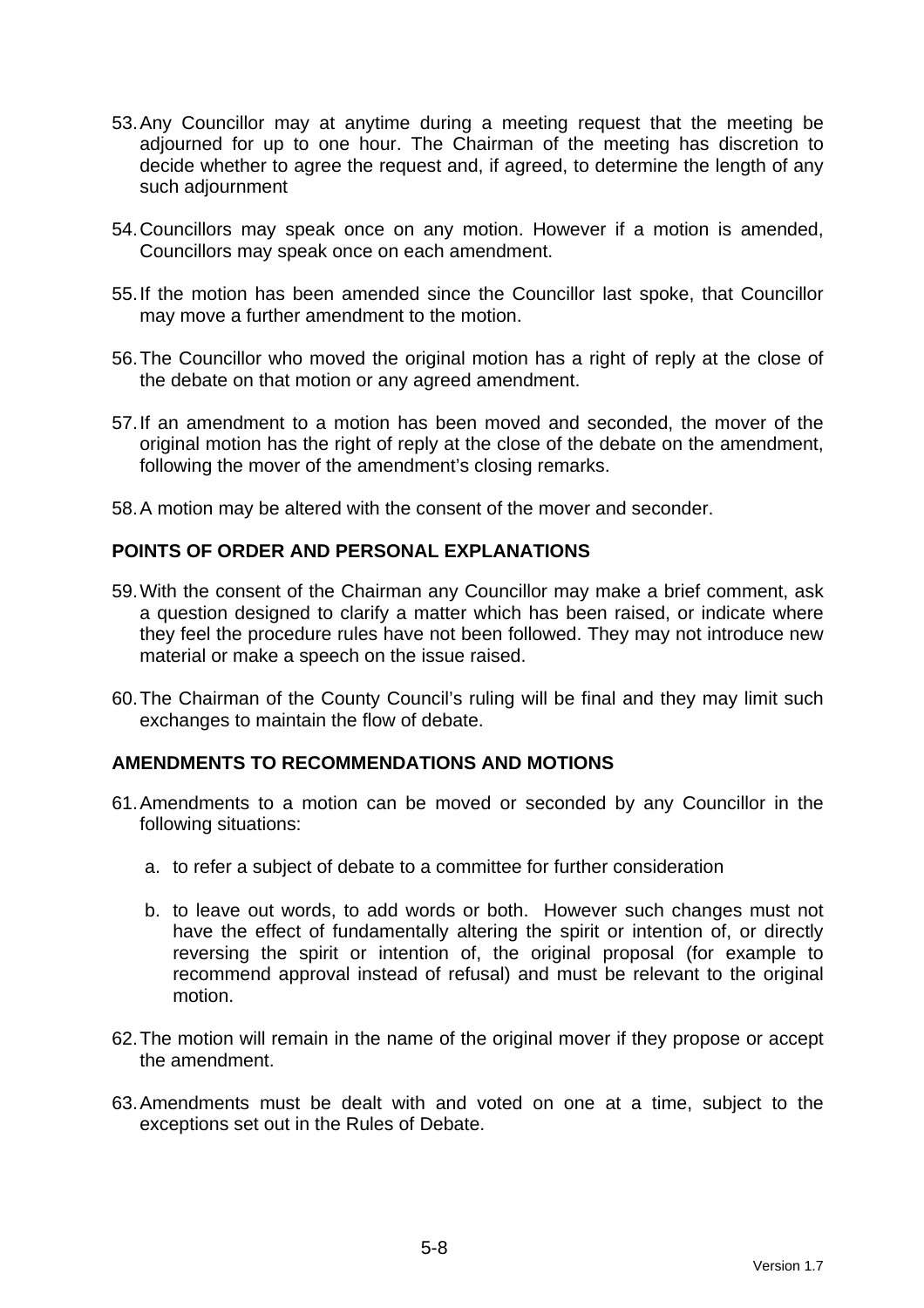- 64. If a motion to move an amendment is rejected following a vote then alternative amendments can be moved.
- 65. If an amendment is not accepted by the mover of the original motion, the following procedure will apply:
	- a. the amendment will be debated
	- b. a vote will then be taken on whether the amendment should become the substantive motion
	- c. if the amendment is carried, then the new substantive motion will be in the name of the Councillor who moved the successful amendment
	- d. debate will continue and further amendments may be moved
	- e. after all amendments have been dealt with using the procedure stated above then a vote will be taken on the final substantive motion

## **BRINGING DEBATE TO EARLY CLOSURE**

- 66. A Councillor who has not already spoken on the matter may orally move a motion that a vote should be taken immediately. This must be seconded.
- 67. If the Chairman feels there has been sufficient discussion of the issue he may put the oral motion to the vote.
- 68. If the vote is carried the motion or amendment will be put to the vote following closing remarks by the proposer of the motion or amendment.

#### **VOTING**

- 69. Votes in Full Council are to be determined by a show of hands.
- 70. Where there is an equal number of votes for and against a motion the Chairman can exercise a second or casting vote.
- 71. A recorded vote will be taken if 10 or more Councillors request it. The process will be as follows:
	- a. The Division Bell will be sounded.
	- b. The Chief Executive will then call the names of all Councillors and record the vote of each Councillor.
	- c. The Chairman will announce the result.
	- d. The minutes will record how each Councillor voted.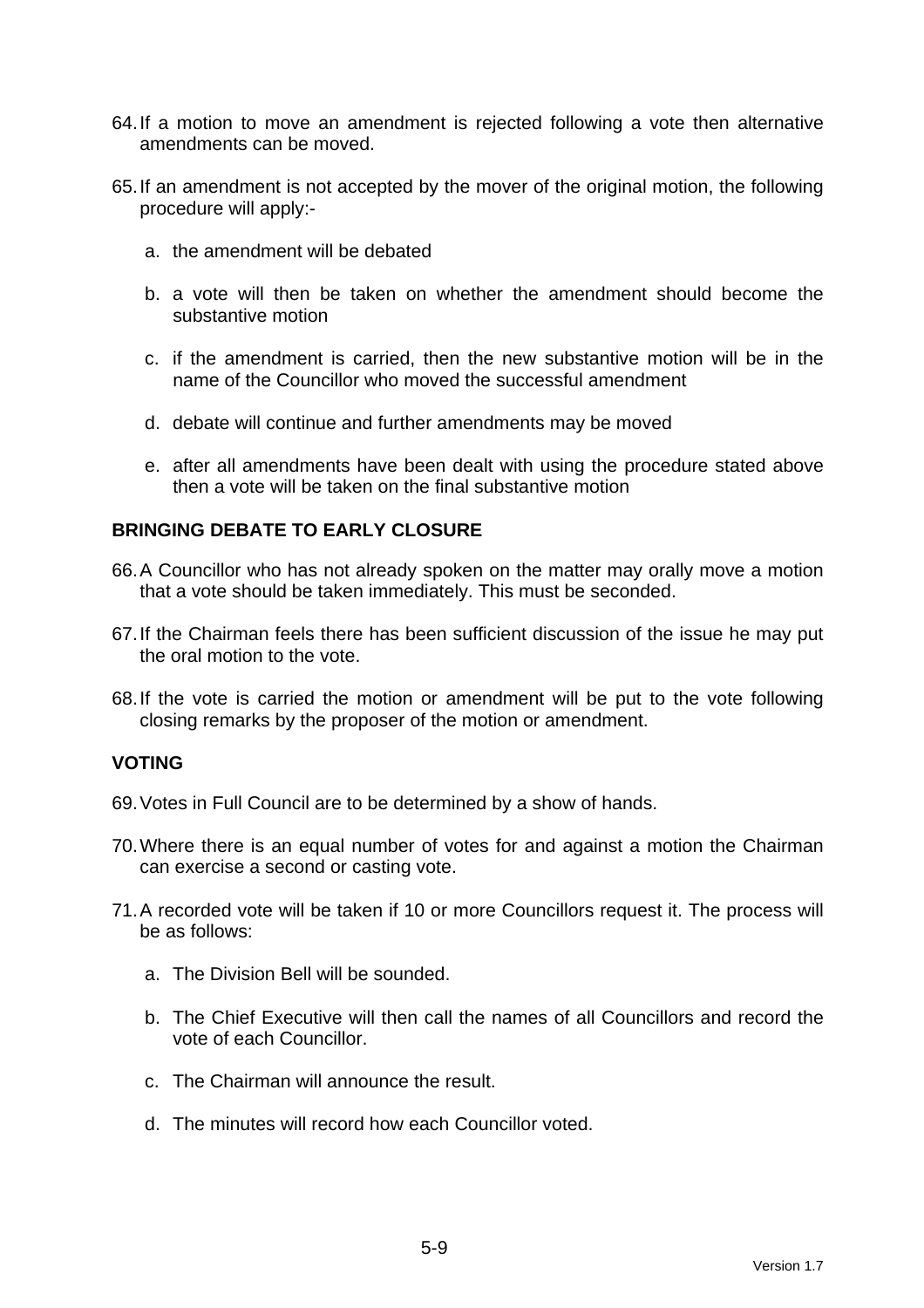72. Any Councillor can require that the minutes of the meeting record how they voted on any decision taken.

## **ADJOURNMENT DEBATES**

- 73. The Councillor who requested the adjournment debate may speak on the matter referred to in their original question for up to five minutes.
- 74. After that, any other Councillor may speak on the matter for up to three minutes.
- 75. The relevant committee chairman may speak for up to five minutes in reply.
- 76. No vote will be taken on an adjournment debate.

#### **REVERSING DECISIONS**

77. Council decisions are final and should normally not be altered or amended for 6 months. However, where a decision proves to be unworkable for whatever reason a further report on the issue will be brought back to Full Council for further consideration on a request from the Council's Chairman and Vice Chairman.

## **DISORDERLY CONDUCT**

- 78. If, at any meeting, any Councillor in the opinion of the Chairman of the County Council misbehaves by persistently disregarding their ruling, or by behaving improperly or offensively, or by obstructing the business of the Full Council, the Chairman may move "that [the Councillor named] should not be further heard" and the motion, if seconded, will be voted on without discussion.
- 79. If any Councillor named continues the misconduct after a "should not be further heard" motion has been carried, the Chairman:
	- a. may request the Councillor to leave the meeting; or
	- b. may adjourn the meeting of the Full Council for any period considered necessary
- 80. In the event of a general disturbance which in the opinion of the Chairman makes business impossible, the Chairman, may adjourn the meeting for any period considered necessary and/or order that the public leave.

## **ESTABLISHMENT OF COMMITTEES**

81. Every committee set up by the Full Council will perform the functions given to them until the Full Council resolves otherwise. Full Council can revise the functions of committees at any time.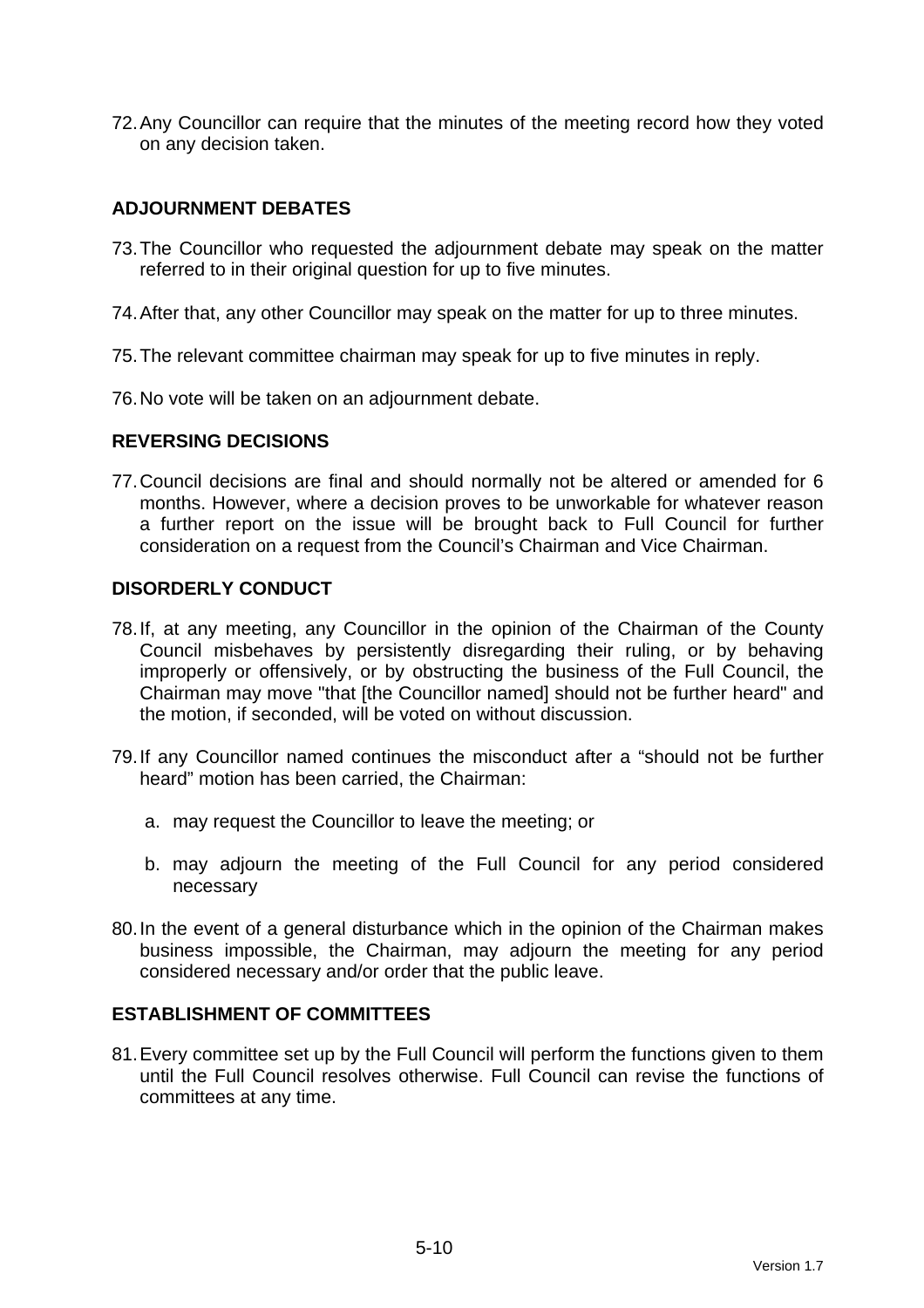# **APPOINTMENTS TO COMMITTEES**

- 82. Every person appointed to be a member of a committee or sub-committee will remain a member of that committee until the first of the following events:
	- a. they cease to be a Councillor
	- b. their resignation
	- c. changes to political balance necessitate changes to committee membership
	- d. removal by the Proper Officer at the request of their group
- 83. The Full Council is required to keep the allocation of seats to groups under review.
- 84. Whenever allocation of seats is considered by the Full Council the Chief Executive will submit a report showing what the allocation of seats should be in order to ensure committees reflect the overall political balance of the Council.
- 85. Democratic Services will ensure that all appointments to committees are reported to the next meeting of the appropriate committee.
- 86. Any changes in membership must be notified to Democratic Services no later than 4 pm on the working day before the relevant meeting.

#### **ANNUAL MEETING**

87. Subject to any statutory requirements, the Full Council at its annual meeting:

- a. Will elect the Chairman and Vice-Chairman of the County Council for the forthcoming year.
- b. Will resolve what committees and sub-committees will be established, the terms of reference and size of these committees and may appoint the chairman and vice-chairman of each committee.
- c. Will note the membership of each group and their agreed officers.

#### **ANNUAL BUDGET MEETING**

- 88. To ensure the smooth flow of business the following provisions will operate for the Annual Budget meeting:
	- a. After the budget proposals have been moved and seconded any budget amendments will be moved and seconded. The seconders of the amendments may either speak to them when seconding or may reserve their speech for later in the debate.
	- b. With the exceptions below, no Councillor will speak more than once or for more than 20 minutes: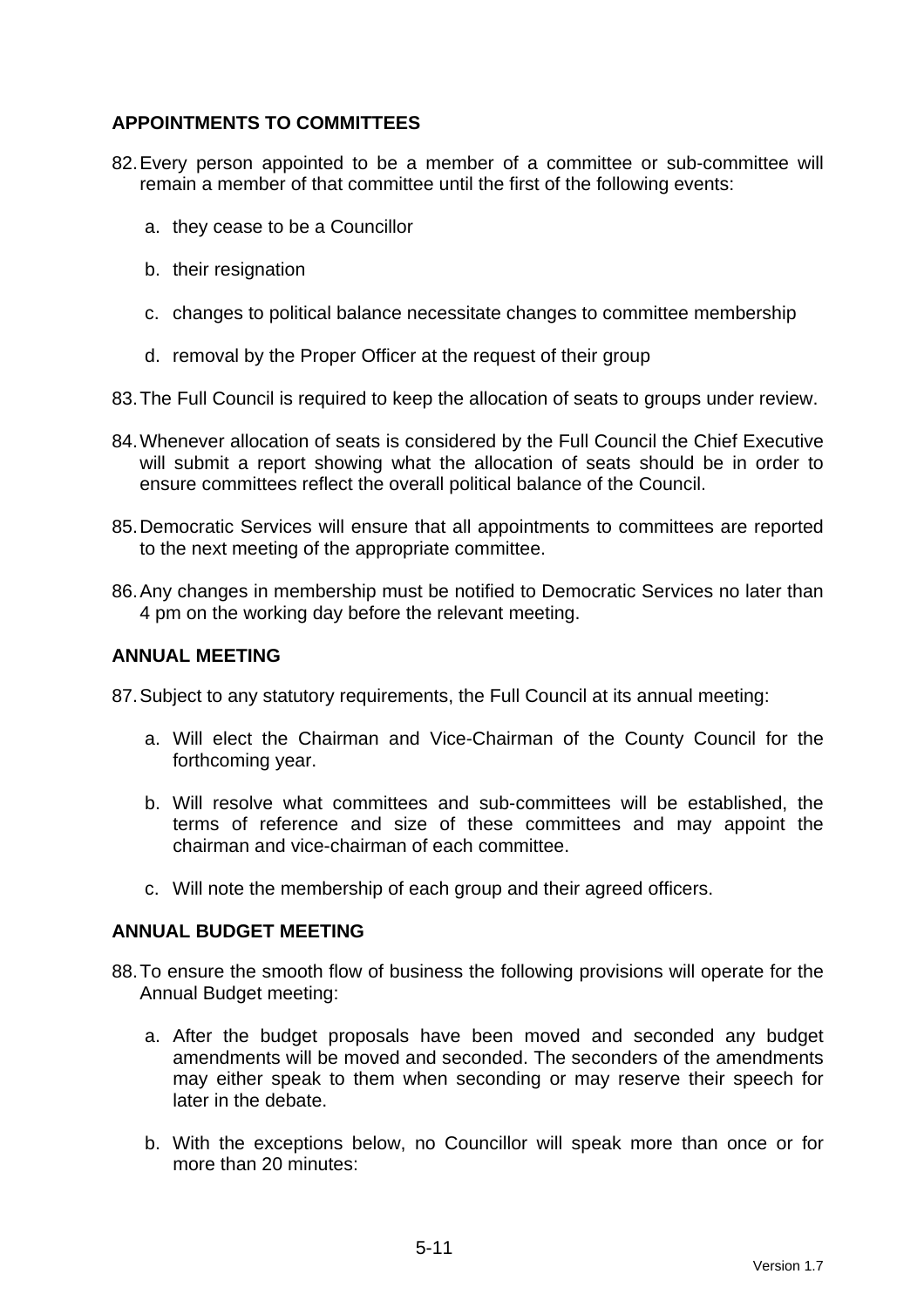- the Councillor who moves the budget proposals is not subject to a time limit and is entitled to speak twice; once when moving proposals and once when replying to the debate
- the movers of any amendments may speak for an unlimited time when moving those amendments and for 20 minutes when summing up
- c. There will be a single debate on the motion and any amendments
- d. At the conclusion of the winding-up speeches, the amendments will be voted on in the order determined by the Chairman then a vote will be taken on the substantive motion.

#### **OTHER**

- 89. Placards, banners, advertising materials and similar items are not permitted in any Council meeting.
- 90. Other than any recording carried out by approved Council staff, the use of recording devices and cameras is only allowed subject to sufficient notice and with the consent of the Chairman. If consent is given the Chairman will notify Full Council at the start of a meeting and in the event of objection by Councillors a vote will be taken.
- 91. Mobile phones must be switched to silent.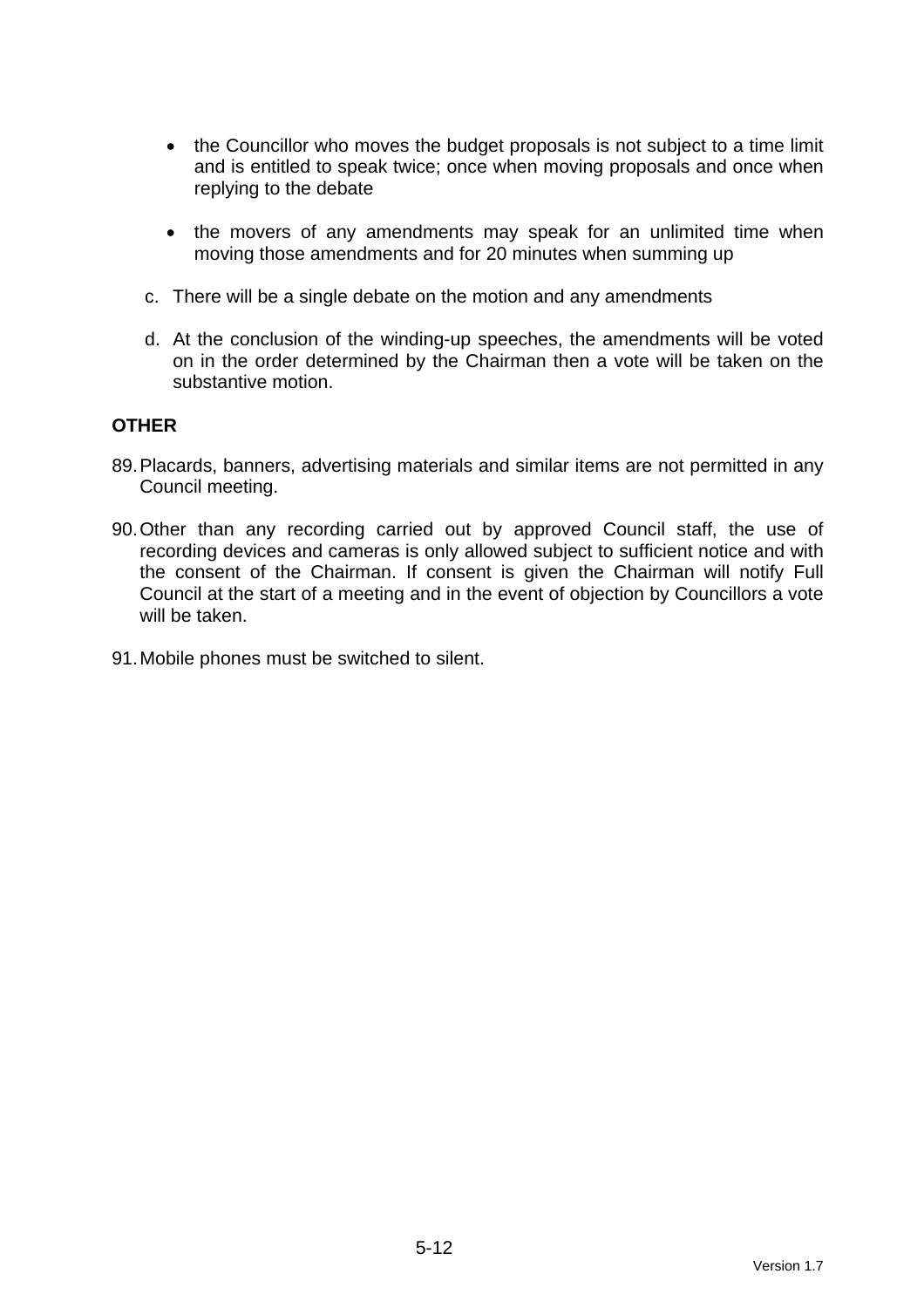## **PART B – PROCEDURE RULES FOR COMMITTEE AND SUB-COMMITTEE MEETINGS**

#### **INTRODUCTION**

- 1. These rules are designed to ensure meetings run smoothly and are conducted properly.
- 2. So far as the law allows any of these rules may be suspended at any meeting, either for the whole meeting or for a particular item on the agenda. In order to achieve this, a motion must be moved and seconded and a vote carried.

## **ARRANGEMENTS FOR MEETINGS**

- 3. The agenda and papers for meetings must be available at least five clear working days before the meeting.
- 4. A special meeting is arranged if the chairman or vice-chairman of the relevant committee, or any 4 of its members request such a meeting.
- 5. If any issues arise at a meeting in relation to interpretation of the procedure rules, the Chairman's decision will be final.

#### **MINIMUM ATTENDANCE (QUORUM)**

- 6. The following number of committee members must be present for the meeting to proceed or continue:
	- a. Less than 15 voting members 3
	- b. 15 to 25 voting members 4
	- c. More than 25 voting members 5
- 7. If there is an insufficient number of committee members present, the meeting will not proceed.

#### **ORDER OF BUSINESS**

- 8. The order of business will usually be:
	- a. at the first meeting after the annual Council meeting, appointing or noting the appointment of the Chairman and Vice-Chairman of the committee
	- b. the choice of a person to preside if the Chairman and Vice-Chairman are absent
	- c. confirmation of the minutes of the last meeting of the committee
	- d. apologies for absence, including reasons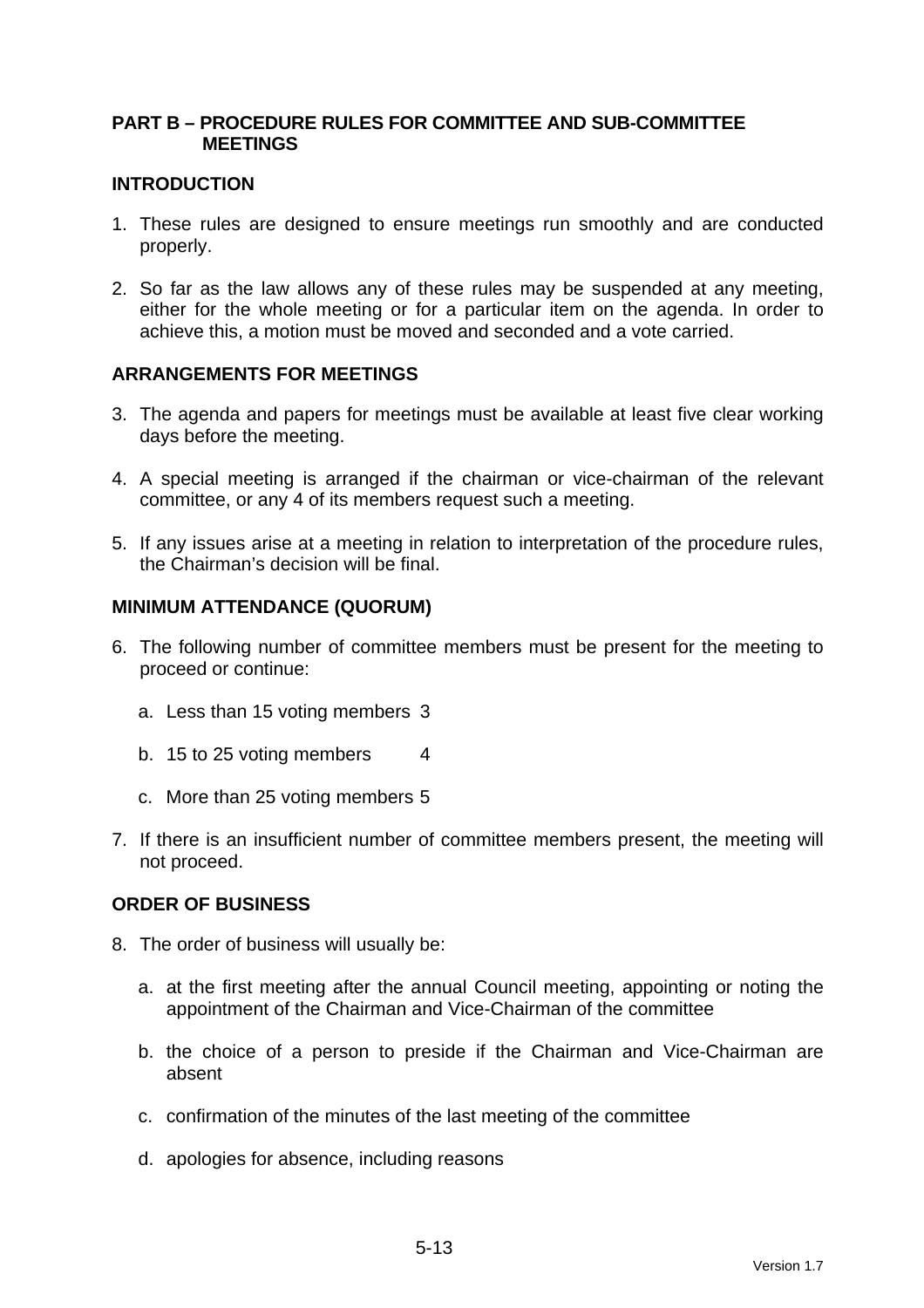- e. declarations of interest
- f. business outstanding from the last meeting
- g. reports for decision by committee
- h. reports for information
- i. work programme (if applicable)

# **OTHER POINTS REGARDING THE ORDER OF BUSINESS**

- 9. At any time during the meeting the Chairman can adjourn the meeting.
- 10. The order of business can be varied at the discretion of the Chairman.
- 11. The minutes of ordinary meetings will not normally be confirmed at special meetings.

## **DECLARATIONS OF INTEREST**

- 12. Where any Councillor has an interest in any matter to be discussed or decided, they will, in accordance with the Code of Conduct for Councillors and Co-opted Members, declare the existence and nature of that interest and whether the interest is Disclosable Pecuniary Interest. Any declaration of interest will be recorded in the minutes of the meeting.
- 13. Where any Councillor has declared a Disclosable Pecuniary Interest in any matter, they will leave the room in which the meeting is being held while the matter is under consideration unless:
	- a. Policy Committee has granted them a dispensation; or
	- b. the matter is only under consideration by the meeting as part of a report of the Minutes of a committee or sub-committee and is not itself the subject of debate.
- 14. If the Councillor has chosen to remain within easy reach, that Councillor will be recalled by an appropriate officer before any further business is started.
- 15. Subject to paragraph 15, any person or officer of the authority who is appointed to do anything in connection with the County Council which enables them to speak at meetings, will make the same disclosures of interests and will withdraw from the room in which the meeting is being held on the same occasions as they would have to do if they were a County Councillor.
- 16. Paragraph 14 above does not apply to members of the public who are entitled to speak at Planning and Licensing Committee or Rights of Way Committee.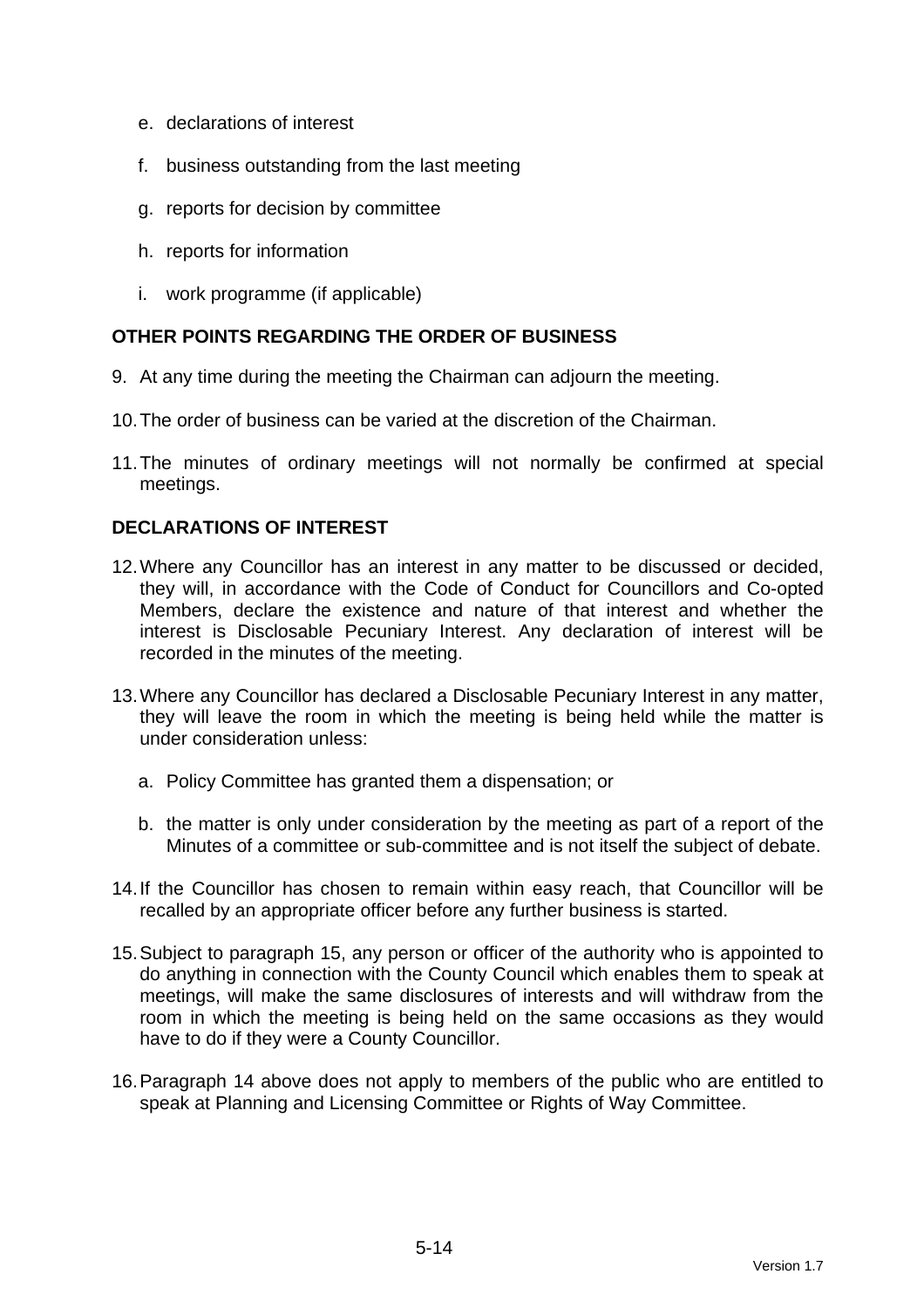## **CONSIDERATION OF RECOMMENDATIONS IN REPORTS**

- 17. The report recommendation should be 'moved' by one committee member and 'seconded' by another committee member. It then becomes a 'motion' which may be debated before a vote is taken.
- 18. Motions relating to the following may be moved and seconded without notice but must be provided in writing to the Chairman when being moved:
	- a. an alternative to a recommendation in the report
	- b. amendments to motions

## **MOTIONS NOT REQUIRING PRIOR WRITTEN NOTICE**

- 19. The following motions can be moved and seconded orally to ensure meetings run smoothly and are conducted properly:
	- a. appointment of a Chairman for the meeting in the absence of the Chairman and Vice-Chairman
	- b. request to withdraw a motion
	- c. that the matter be put to a vote
	- d. that the meeting be adjourned
	- e. variation of the order of business
	- f. suspension of the procedure rules
	- g. exclusion of the public
	- h. that a named committee member should not be heard further

## **THE RULES OF DEBATE**

- 20. If a committee member wishes to speak they should indicate their intention by raising their hand.
- 21. The Chairman will decide the order in which speakers will be heard. Any committee member who wishes to speak will be given the opportunity to do so unless any of the exceptions contained in these rules of debate apply.
- 22. Committee members can speak for a maximum of 20 minutes, subject to any exceptions set out below.
- 23. Committee members when speaking must address the Chairman.
- 24. Councillors must speak strictly to the subject under discussion.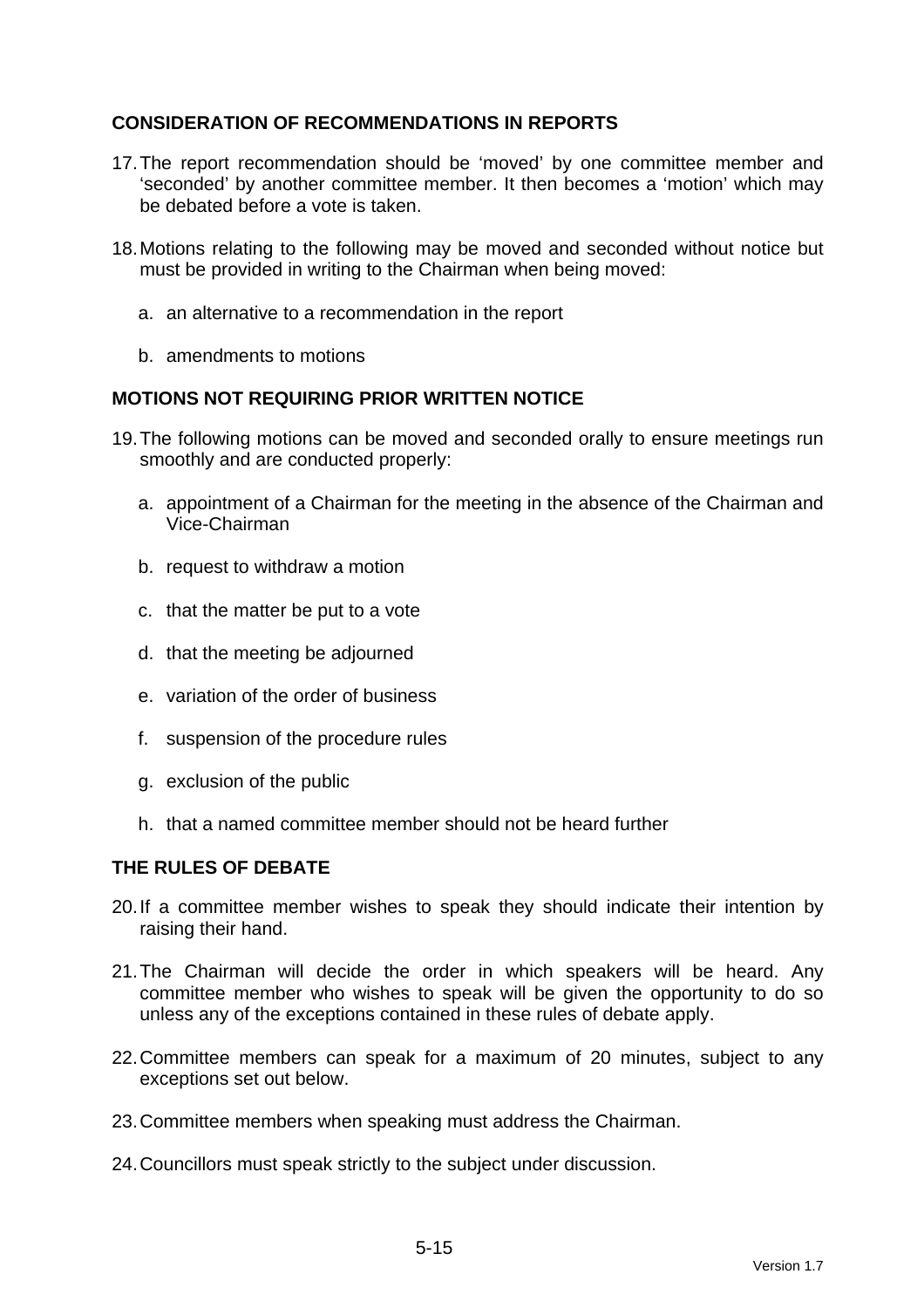- 25. Whenever the Chairman stands during a debate the committee must be silent.
- 26. Any committee member may at anytime during a meeting request that the meeting be adjourned for up to one hour. The Chairman of the meeting has discretion to decide whether to agree the request and, if agreed, to determine the length of any such adjournment.
- 27. If the motion has been amended since the committee member last spoke, that member may move a further amendment to the motion.
- 28. The committee member who moved the original motion has a right of reply at the close of the debate on that motion or any agreed amendment.
- 29. If an amendment to a motion has been moved and seconded, the mover of the original motion has the right of reply at the close of the debate on the amendment following the mover of the amendment's closing remarks.
- 30. A motion may be altered with the consent of the mover and seconder.

## **POINTS OF ORDER AND PERSONAL EXPLANATIONS**

- 31. With the consent of the Chairman any committee member may make a brief comment, ask a question designed to clarify a matter which has been raised, or indicate where they feel the procedure rules have not been followed. They may not introduce new material or make a speech on this.
- 32. The Chairman's ruling on this will be final and they may limit such exchanges to maintain the flow of debate.

#### **AMENDMENTS TO RECOMMENDATIONS AND MOTIONS**

- 33. Amendments to a motion can be moved or seconded by any committee member to leave out words, to add words or both provided that such changes must not have the effect of fundamentally altering the spirit or intention of, or directly reversing the spirit or intention of, the original proposal (for example to recommend approval instead of refusal) and must be relevant to the original motion.
- 34. The motion will remain in the name of the original mover if they propose or accept the amendment.
- 35. Amendments must be dealt with and voted on one at a time, subject to the exceptions set out in the Rules of Debate.
- 36. If a motion to move an amendment is rejected following a vote then alternative amendments can be moved.
- 37. If an amendment is not accepted by the mover of the original motion, the following procedure will apply:-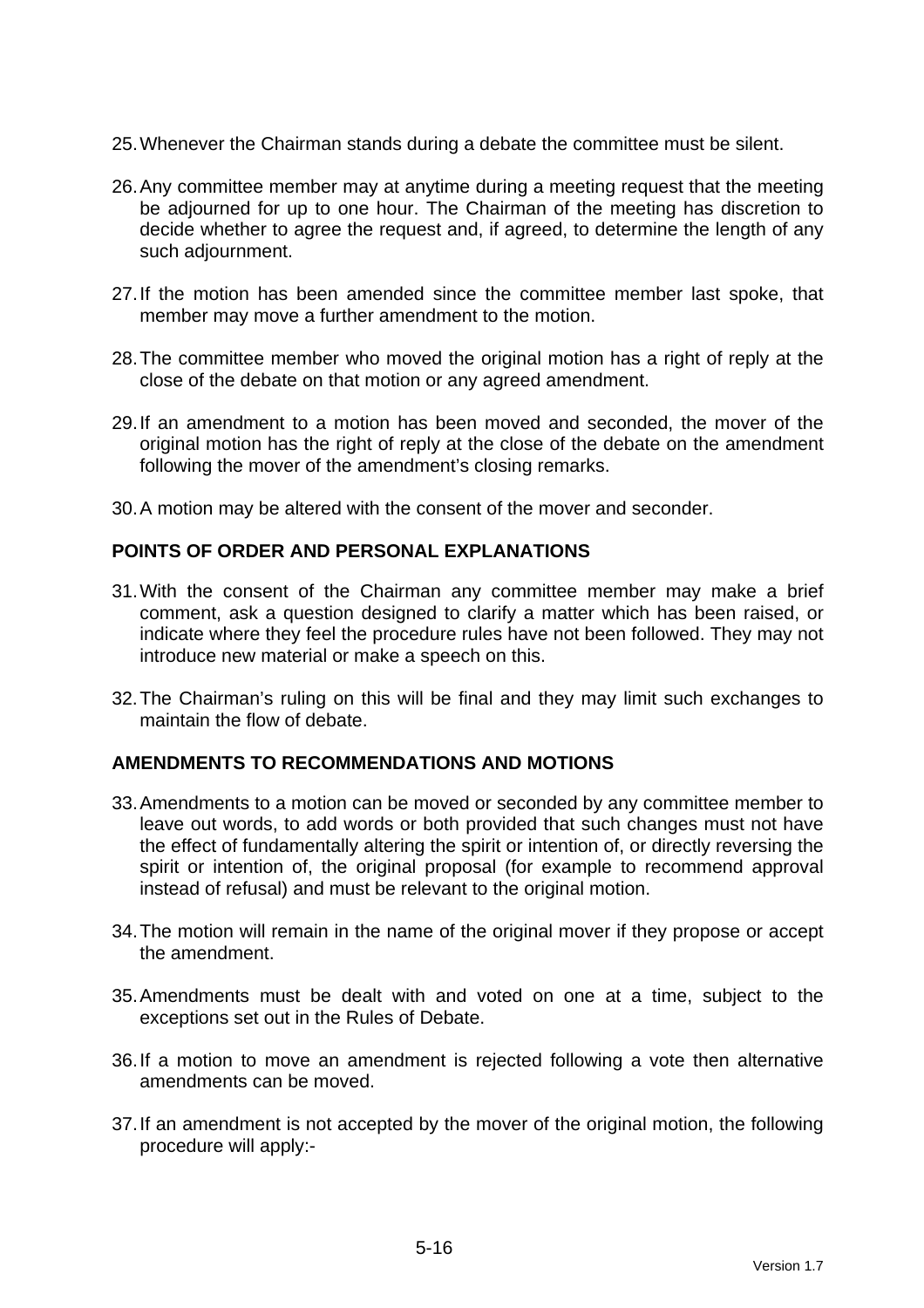- a. the amendment will be debated
- b. a vote will then be taken on whether the amendment should become the substantive motion
- c. if the amendment is carried, then the new substantive motion will be in the name of the committee member who moved the successful amendment
- d. debate will continue and further amendments may be moved
- e. after all amendments have been dealt with using the procedure stated above then a vote will be taken on the final substantive motion

## **BRINGING DEBATE TO EARLY CLOSURE**

- 38. A committee member who has not already spoken on the matter may orally move a motion that a vote should be taken immediately. This must be seconded.
- 39. If the Chairman feels there has been sufficient discussion of the issue he may put the oral motion to the vote.
- 40. If the vote is carried the motion or amendment will be put to the vote following closing remarks by the proposer of the motion or amendment.

#### **VOTING**

- 41. Votes in committee are to be determined by a show of hands.
- 42. Where there is an equal number of votes for and against a motion the Chairman can exercise a second or casting vote.
- 43. A recorded vote will be taken if 2 or more committee members request it. The process will be as follows:
	- a. The names of all committee members will be called and the vote of each member recorded.
	- b. The Chairman will announce the result.
	- c. The minutes will record how each committee member voted.
- 44. Any committee member can require that the minutes of the meeting record how they voted on any decision taken.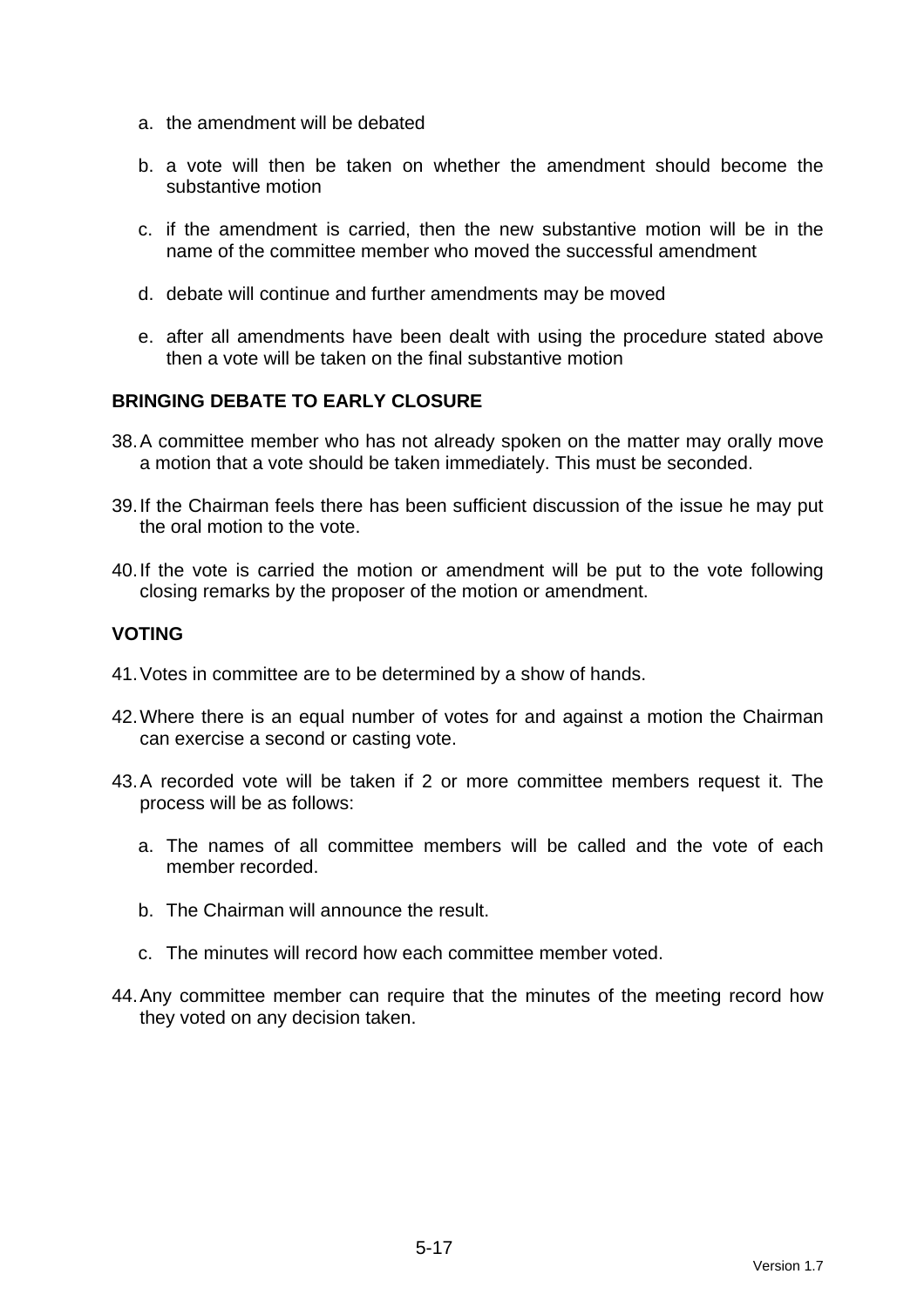## **REVERSING DECISIONS**

45. Committee decisions are final and should normally not be altered or amended for 6 months. However, where a decision proves to be unworkable for whatever reason a further report on the issue will be brought back to the original decision-making meeting for further consideration on a request from the Committee's Chairman and Vice Chairman.

## **DISORDERLY CONDUCT**

- 46. If, at any meeting, any committee member in the opinion of the Chairman of the meeting misbehaves by persistently disregarding their ruling, or by behaving improperly or offensively, or by obstructing the business of the meeting, the Chairman may move "that [the member named] should not be further heard" and the motion, if seconded, will be voted on without discussion.
- 47. If any committee member named continues the misconduct after a "should not be further heard" motion has been carried, the Chairman:
	- a. may request the member to leave the meeting; or
	- b. may adjourn the meeting for any period considered necessary
- 48. In the event of a general disturbance which in the opinion of the Chairman makes business impossible, the Chairman, may adjourn the meeting for any period considered necessary and/or order that the public leave.

## **ATTENDANCE OF OTHER COUNTY COUNCILLORS**

- 49. Any County Councillor who wishes to attend a meeting of a committee or subcommittee of which they are not a member will be entitled to do so. With the consent of the Chairman they will be entitled to speak once and for a maximum of 20 minutes on any matter that is of primary importance to their electoral division or its inhabitants rather than a general matter, but not to vote.
- 50. A County Councillor who attends a meeting in this capacity will be entitled to remain in the meeting when a resolution excluding the public is in force.
- 51. These provisions apply to Planning and Licensing Committee and Rights of Way Committee but not to any other committee or sub-committee that is exercising a function which is judicial in nature.

# **APPOINTMENTS TO COMMITTEES**

- 52. Any changes in a committee's membership must be notified to Democratic Services no later than 4pm on the working day before the relevant meeting. (For the Health and Wellbeing Board, see paragraph 55 below)
- 53. Democratic Services will ensure that all appointments to committees are reported to the next meeting of the appropriate committee.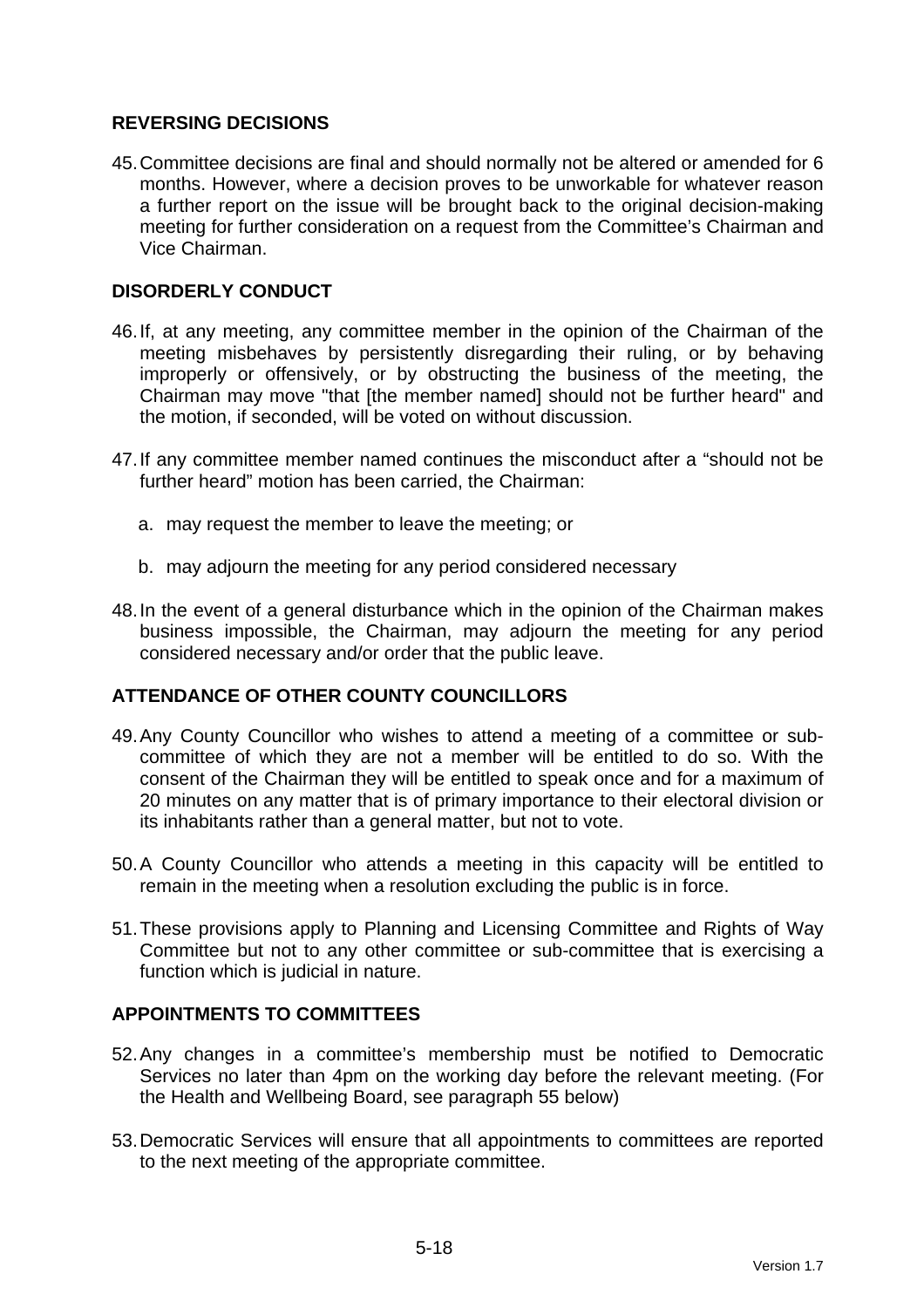# **POLICY COMMITTEE AND COMMUNITY SAFETY COMMITTEE**

54. When exercising scrutiny functions, the Committees may invite people to discuss issues of local concern and/or answer questions. They may for example wish to hear from residents and representatives of other organisations.

## **HEALTH AND WELLBEING BOARD**

- 55. Substitute members can be appointed for the non-County Council representatives. Substitute members will have all the powers and duties of any ordinary member on the Board but will not be able to exercise any special powers or duties exercisable by the person they are substituting. Substitute members may attend meetings in this capacity only:
	- a. To take the place of the ordinary member for whom they are substituting where the ordinary member will be absent for whole of the meeting
	- b. After the Proper Officer has been officially notified

## **PLANNING AND LICENSING COMMITTEE**

- 56. The Committee will comply with its Code of Best Practice
- 57. The Committee's Code of Best Practice sets out who is entitled to speak at meetings of Planning and Licensing Committee.

## **RIGHTS OF WAY COMMITTEE**

- 58. The Committee will comply with its Code of Best Practice
- 59. The Committee's Code of Conduct and Best Practice sets out who is entitled to speak at meetings of Rights of Way Committee.

## **PERSONNEL COMMITTEE**

60. That Trade Union representatives be entitled to speak but not to vote at meetings of Personnel Committee.

## **OTHER**

- 61. Placards, banners, advertising materials and similar items are not permitted in any committee meeting.
- 62. Other than any recording carried out by approved Council staff, the use of recording devices and cameras is only allowed subject to sufficient notice and with the consent of the Chairman. If consent is given the Chairman will notify the committee at the start of a meeting and in the event of objection by committee members a vote will be taken.
- 63. Mobile phones must be switched to silent.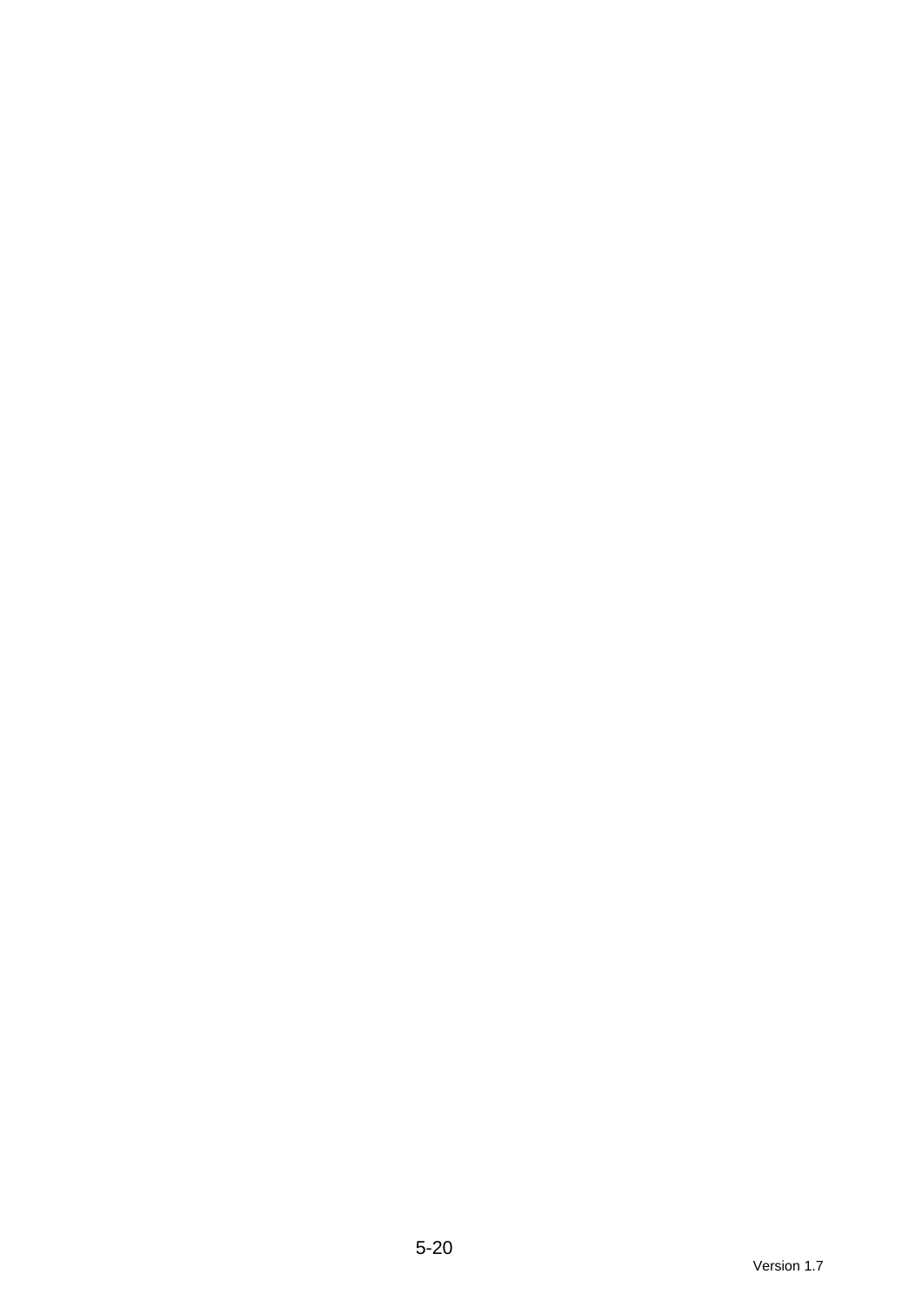# **PART C – THE PROCEDURE FOR TAKING URGENT DECISIONS**

- 1. The Council's Constitution sets out who in the Council has authority to make decisions and the procedures for making those decisions.
- 2. Sometimes events will occur which require decisions to be taken urgently. The County Council needs to be able to respond quickly where failure to do so would not be in the public interest.
- 3. The procedure for taking urgent decisions should only be used where failure to take the decision quickly would, or would be likely to, harm the interests of the Council and the public, for example:
	- a. a service not being provided;
	- b. the Council breaking the law or financial rules;
	- c. the public being put at serious risk of harm;
	- d. the Council suffering financial loss;
	- e. consultation deadlines not being met.
- 4. The following are not suitable reasons for the use of the procedure:
	- a. poor planning;
	- b. the possibility of embarrassment being caused to an officer or Councillor;
	- c. the possibility of adverse publicity being caused to the Council;
	- d. in order to circumvent the requirements of Financial Regulations without good cause and justification.

## **OPTION A – URGENT DECISIONS BY COMMITTEE**

- 5. Where the agenda for the relevant committee has been published, an urgent item may be added to the agenda if it meets the urgency criteria set out in paragraphs 3 and 4. Democratic Services and the chairman of the committee will require an explanation before authorisation is given.
- 6. Every effort must be made to circulate the urgent report to Councillors at least 24 hours before the meeting.
- 7. The urgent report will be made available for public inspection as soon as possible.

## **OPTION B – CALLING AN ADDITIONAL MEETING**

8. The issue may be of such significance that it may be more appropriate to call an additional meeting. The procedure for calling additional meetings is set out in the Council Procedure Rules at paragraph 9 and the Committee Procedure Rules at paragraph 4.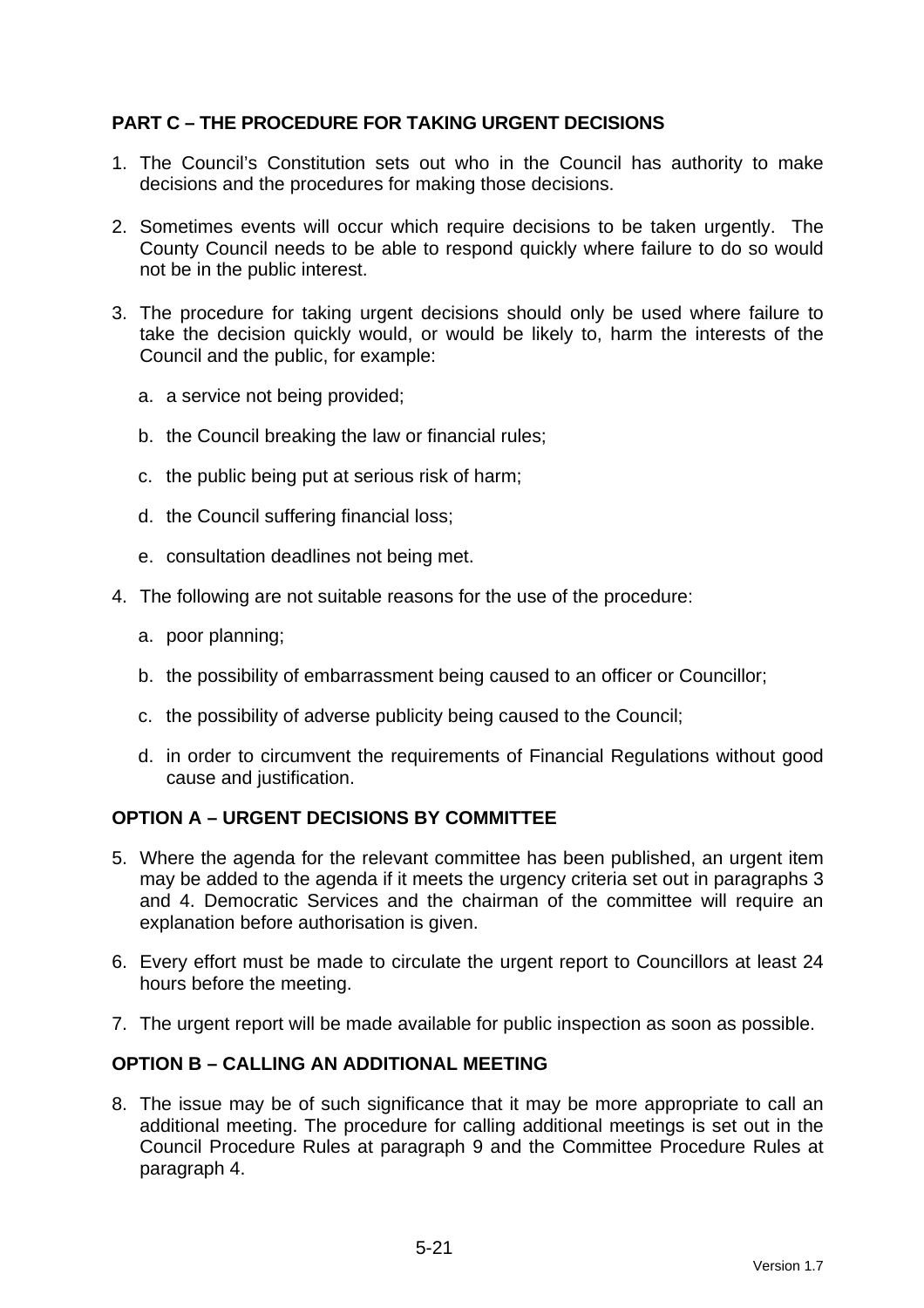# **OPTION C – DECISION BY THE CHIEF EXECUTIVE**

- 9. The Chief Executive may take a decision which is normally reserved to committee or another officer, where he believes that the decision is urgent, after first:
	- a. taking into account the guidelines set out in paragraphs 3 and 4above; and
	- b. where possible, seeking the views of the following in respect of the proposed decision:-
		- the Leader of the Council.
		- the chairman and the vice-chairman of the relevant committee with authority to take the decision, and
		- $\bullet$  the leader(s) of opposition group(s).
	- c. The Chief Executive will take into account any views he considers are relevant. The decision is the Chief Executive's alone.
	- d. The decision together with the reasons why it was urgent must be recorded in writing. The record of urgent decisions will be held by Democratic Services and will be made available for inspection.
	- e. Following the decision, a report will be submitted to the next available relevant committee meeting explaining:
		- the decision:
		- the reasons for it: and
		- why the decision was treated as a matter of urgency.
	- f. In the absence of the Chief Executive, his responsibilities under this procedure are delegated to a Corporate Director and all references to the Chief Executive under this procedure will also apply to that person.

## **REPORT ON USE OF THE URGENCY PROCEDURE**

10. In addition to any reports submitted to the relevant committee, twice yearly a report will be presented to Policy Committee detailing the number of occasions these provisions have been used and the reasons for their use.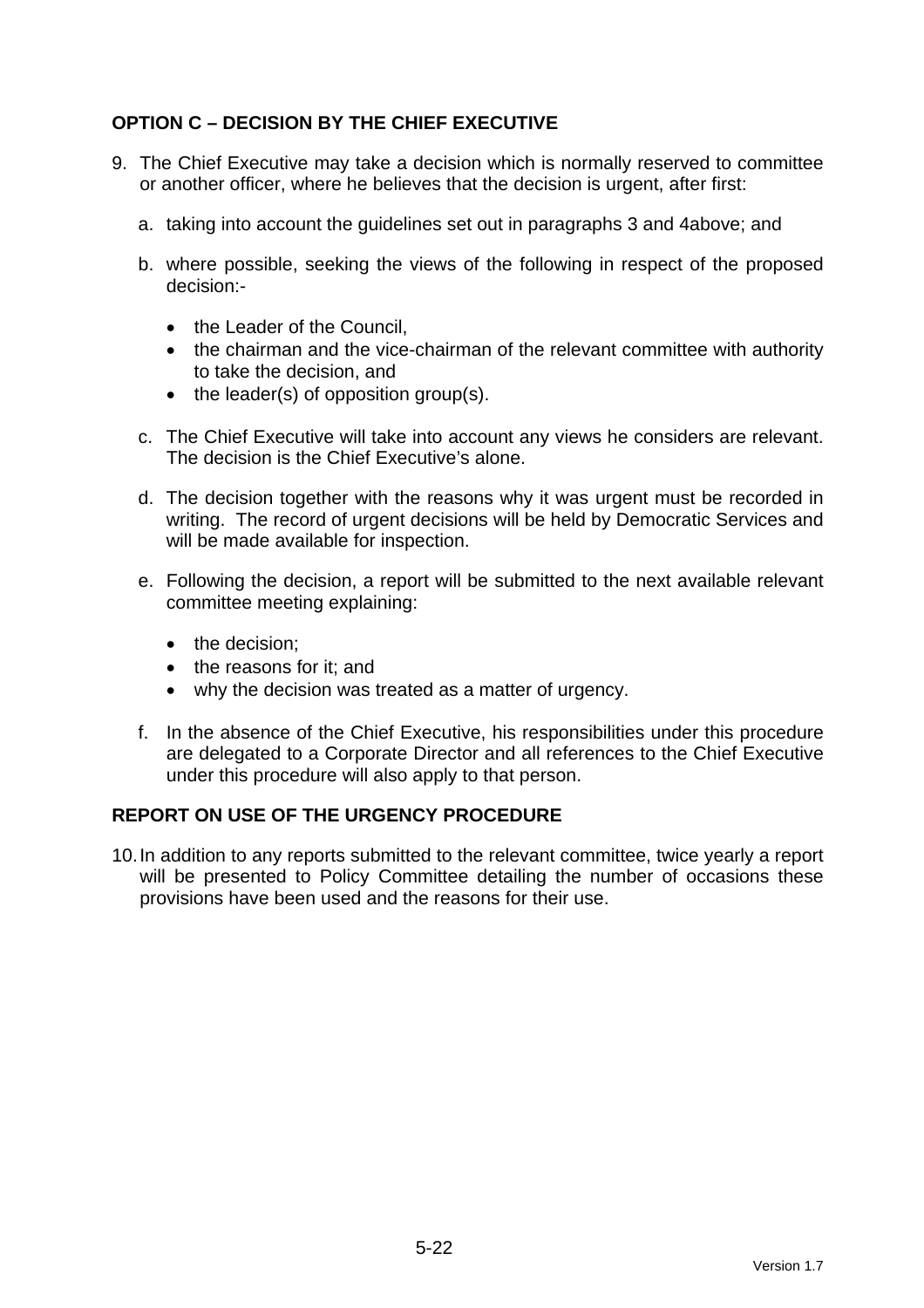**PART SIX** 

**GOVERNANCE**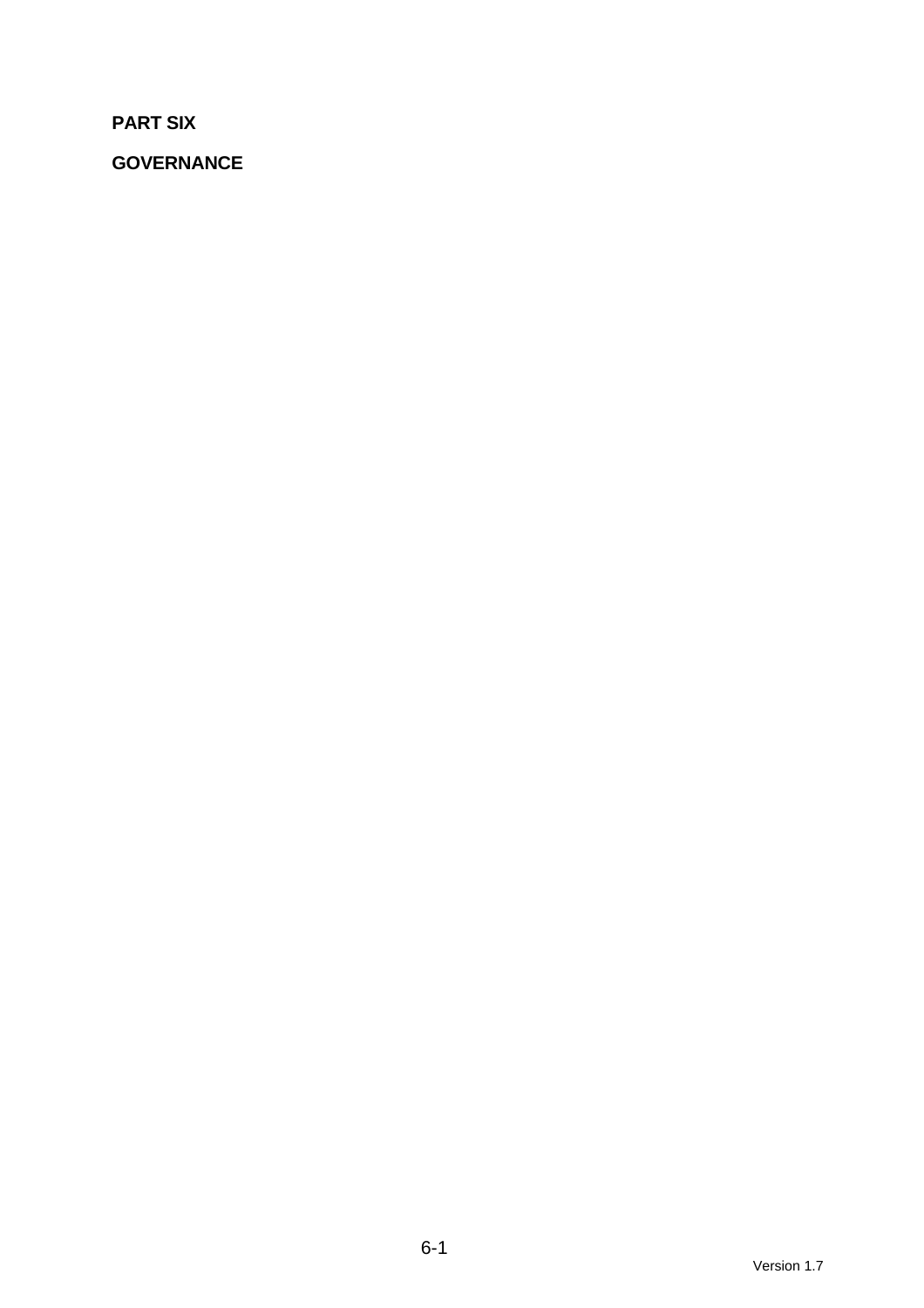## **PART A – FINANCIAL AFFAIRS**

#### **BUDGET FRAMEWORK**

#### **BACKGROUND**

1. The Full Council is responsible for the approval of the Annual Budget. The Council's committees are responsible for implementing it.

## **CONSULTATION**

- 2. Before the budget is adopted the Council will publish initial proposals, having first canvassed the views of local stakeholders and members of the public as appropriate.
- 3. Any representations made will be taken into account in formulating proposals, and shall be reflected in any report dealing with them.

## **APPROVAL OF THE ANNUAL BUDGET**

- 4. The Full Council will be responsible for approving the annual budget.
- 5. In approving the annual budget the Council will also specify the extent of virement (the limits for the transfer of budget provision from one budget head to another) within the budget and degree of in-year changes to the Annual Budget.
- 6. The annual budget must be approved by the end of February each year.

## **DECISIONS OUTSIDE THE ANNUAL BUDGET**

- 7. Subject to the provisions regarding virement set out in the Financial Regulations, committees and officers may take only those decisions which are in accordance with the Annual Budget.
- 8. Any decision outside the Annual Budget and the virement provisions must be taken by Full Council.
- 9. If cases of urgency the Urgency Procedure should be followed.

## **ANNUAL ACCOUNTS**

10. The Council's Section 151 Officer is required by law to sign off the annual accounts by 30 June each year. These accounts will be presented to Full Council. Once the accounts are externally audited the final accounts will be presented to Full Council by 30 September as required by law.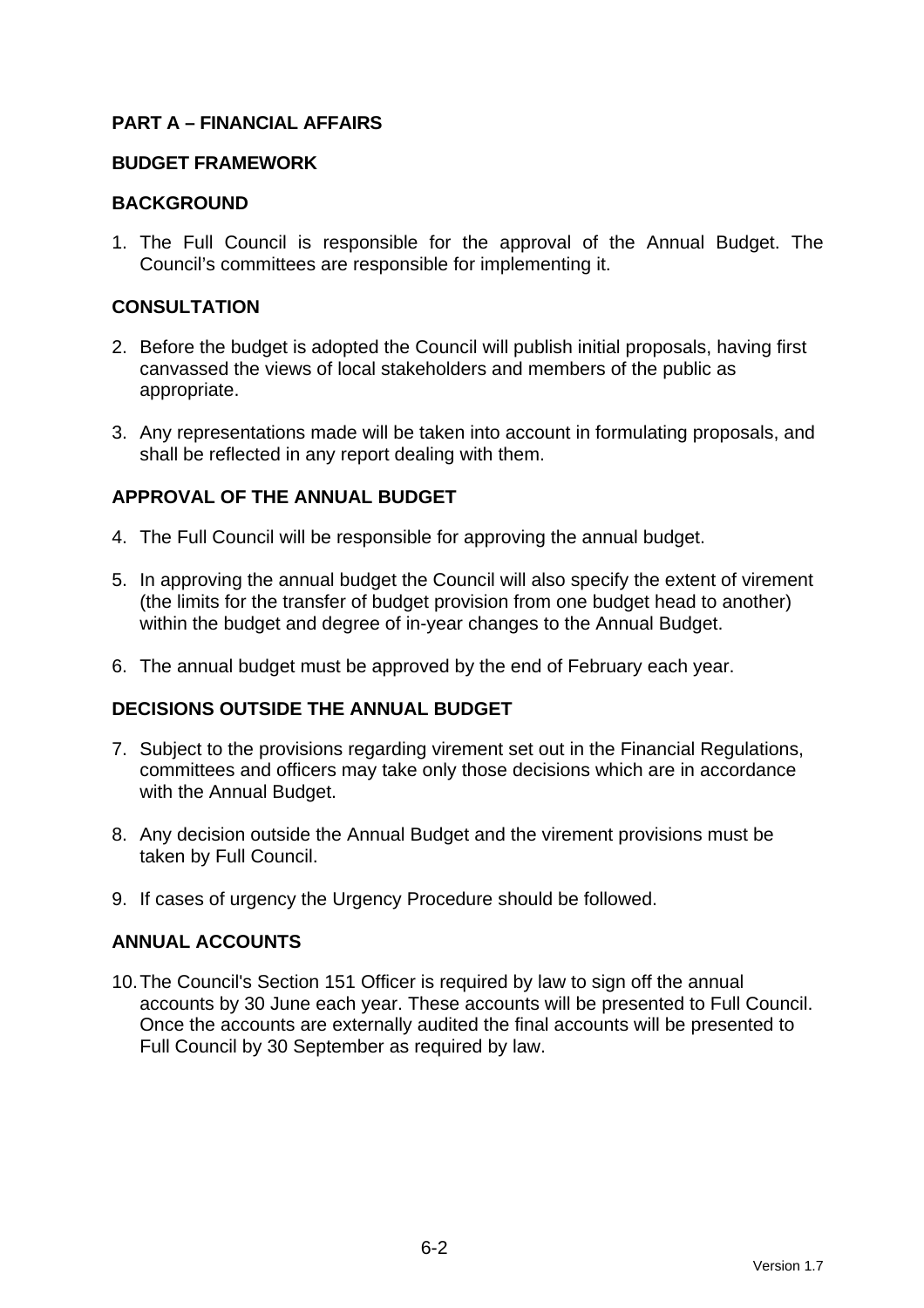# **FINANCIAL REGULATIONS**

| 1.  |                                                     |
|-----|-----------------------------------------------------|
| 2.  | FINANCIAL PLANNING AND BUDGETARY CONTROL6-5         |
| 3.  |                                                     |
| 4.  | CAPITAL EXPENDITURE AND OTHER MAJOR PROJECTS6-11    |
| 5.  |                                                     |
| 6.  | MANAGEMENT, RETENTION, SECURITY AND DISPOSAL OF     |
| 7.  |                                                     |
| 8.  |                                                     |
| 9.  | PROCUREMENT OF GOODS, SERVICES AND WORKS6-23        |
| 10. |                                                     |
| 11. |                                                     |
| 12. |                                                     |
| 13. |                                                     |
| 14. |                                                     |
| 15. |                                                     |
| 16. |                                                     |
| 17. |                                                     |
| 18. |                                                     |
| 19. | INFORMATION AND COMMUNICATIONS TECHNOLOGY (ICT)6-52 |
| 20. |                                                     |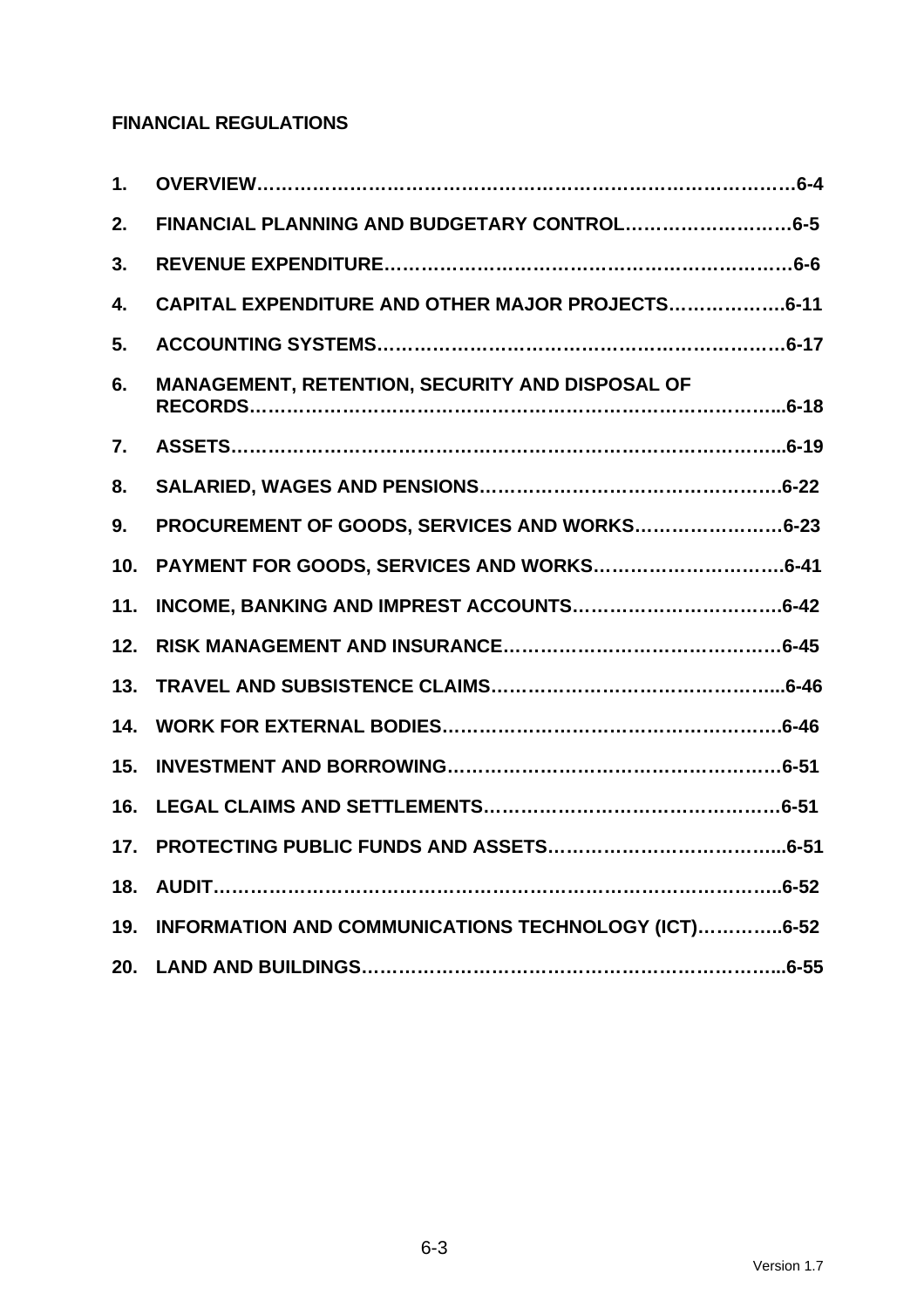## **1. OVERVIEW**

- 1.1 These Financial Regulations provide the framework of financial control and standards necessary to achieve the proper administration of the Council's financial affairs and are designed to safeguard the interests of both the Council and its employees. These Regulations cover the Council's main activities, its Trading Organisations and Pension Funds, and partnerships where the Council acts as the lead authority or where it acts as the accountable body.
- 1.2 A key objective of these regulations is to ensure that the Authority provides services to its users and the community in accordance with best value legislation. The regulations are designed to support Corporate Directors in achieving this aim whilst working within a framework of the principles of best value. Under the former Compulsory Competitive Tendering (CCT) system, value for money was generally proven by following a tendering procedure and awarding the contract to the lowest tenderer. However, in addition to cost, best value requires that the principles of integration, quality, partnering, innovation, performance management, and customer focus are also taken into account as well as the achievement of corporate objectives such as sustainability and social cohesion.
- 1.3 All projects should be managed in accordance with the principles of good project management. Projects **over £250,000** should be managed and delivered using best practice Project Management techniques e.g. PRINCE2. Where significant risks have been identified, they should be included in the Corporate Risk Register and addressed in accordance with the Authority's Risk Management strategy.
- 1.4 For the purpose of Section 151 of the Local Government Act 1972, the Service Director Finance and Procurement is the appointed Section 151 Officer for the Authority. The postholder is responsible for the proper administration of the Council's financial affairs and, subject to the Constitution and any resolutions of any Committee or the Full Council, may do all things necessary for the administration of the Council's financial affairs.
- 1.5 Where the Section 151 Officer considers that there is a likelihood of a significant overall overspending, or a significant overspending on a Committee budget, a report will be taken to Council, in accordance with Section 114 of the Local Government Finance Act 1988.
- 1.6 As the Council's financial and economic advisor, the Section 151 Officer will prepare a budget showing the sources of income and proposed expenditure in each financial year and will keep the Finance and Property Committee informed of the Council's overall financial performance, compared with the approved budget(s). The information required and the frequency of reporting will be determined by the Finance and Property Committee.
- 1.7 The Section 151 Officer, after consulting with the Group Manager for Legal and Democratic Services, may vary, waive or suspend any regulation. Requests to waive Financial Regulations should be submitted in accordance with the approved waiver request procedure.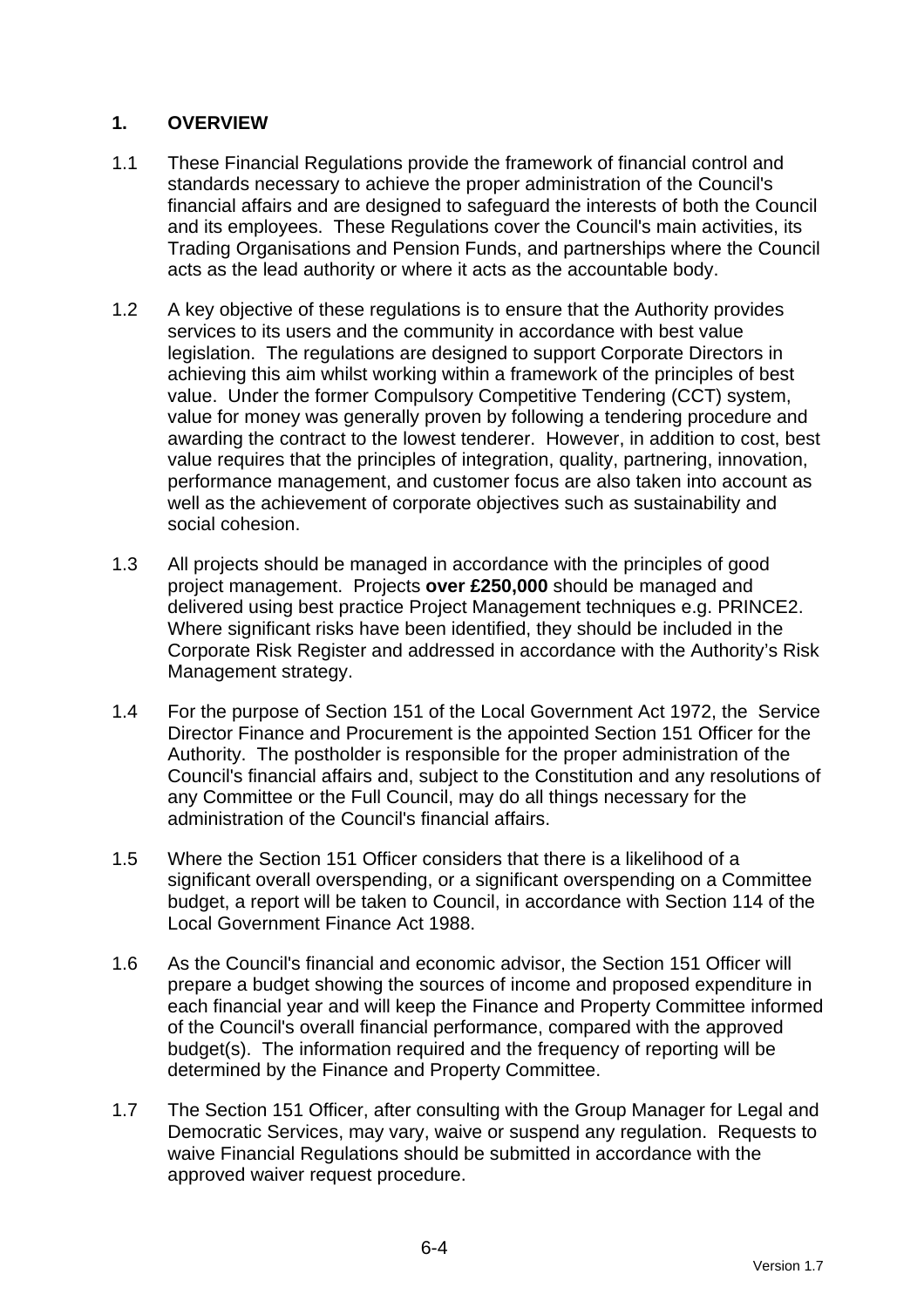- 1.8 Where reference is made in these regulations to specific officers, they may nominate other officers to act on their behalf provided that they keep appropriate up-to-date written records of the nominated officers and the limits to their delegated powers.
- 1.9 Corporate Directors are responsible for ensuring that employees in their departments are aware of, and comply with these Financial Regulations and that failure to comply may result in disciplinary action.
- 1.10 Corporate Directors must consult the Section 151 Officer on any matter which is liable to affect the finances of the Council before any provision or other commitment is incurred or before reporting to the Finance and Property Committee. The Section 151 Officer has the right to be represented at meetings with partnerships or outside bodies where matters of major financial significance are to be discussed.
- 1.11 Each Corporate Director and each Committee is responsible for the observance of Financial Regulations and Codes of Procedures, and for compliance with the decision making process defined in the Constitution.
- 1.12 The Section 151 Officer shall add any financial comments, as thought fit, to reports being submitted to Committee or Council regarding the financial consequences of any proposed action. These comments may include the sufficiency of the budget to finance the proposals being made or set out the action to be taken to make the necessary finance available. All reports will have a Section 151 Officer financial comment. These reports must be submitted to the Section 151 Officer or his/her representative, at least 5 working days before the distribution of papers.
- 1.13 If there is a conflict between the Council's Financial Regulations and other specific County Council regulations or codes of procedure, these Financial Regulations shall prevail.
- 1.14 The Freedom of Information Act 2000 requires the Council to meet standards of openness and transparency with respect to access to all of the information it holds. The Council has an Information Management Policy which should be followed. Particular issues are also addressed in section 6 and section 9 of these regulations. Further guidance is available on the intranet and in the Contracts Manual.

## **2. FINANCIAL PLANNING AND BUDGETARY CONTROL**

- 2.1 In February of each year, Full Council will approve an annual revenue budget, capital programme, Medium Term Financial Strategy and Council Tax Precept.
- 2.2 Each Member of the Council must be provided with a copy of the budget proposals together with a statement by the Section 151 Officer of the effect on the Council's finances and the precept to be levied at least seven days before the Meeting of the Full Council at which such matters will be considered.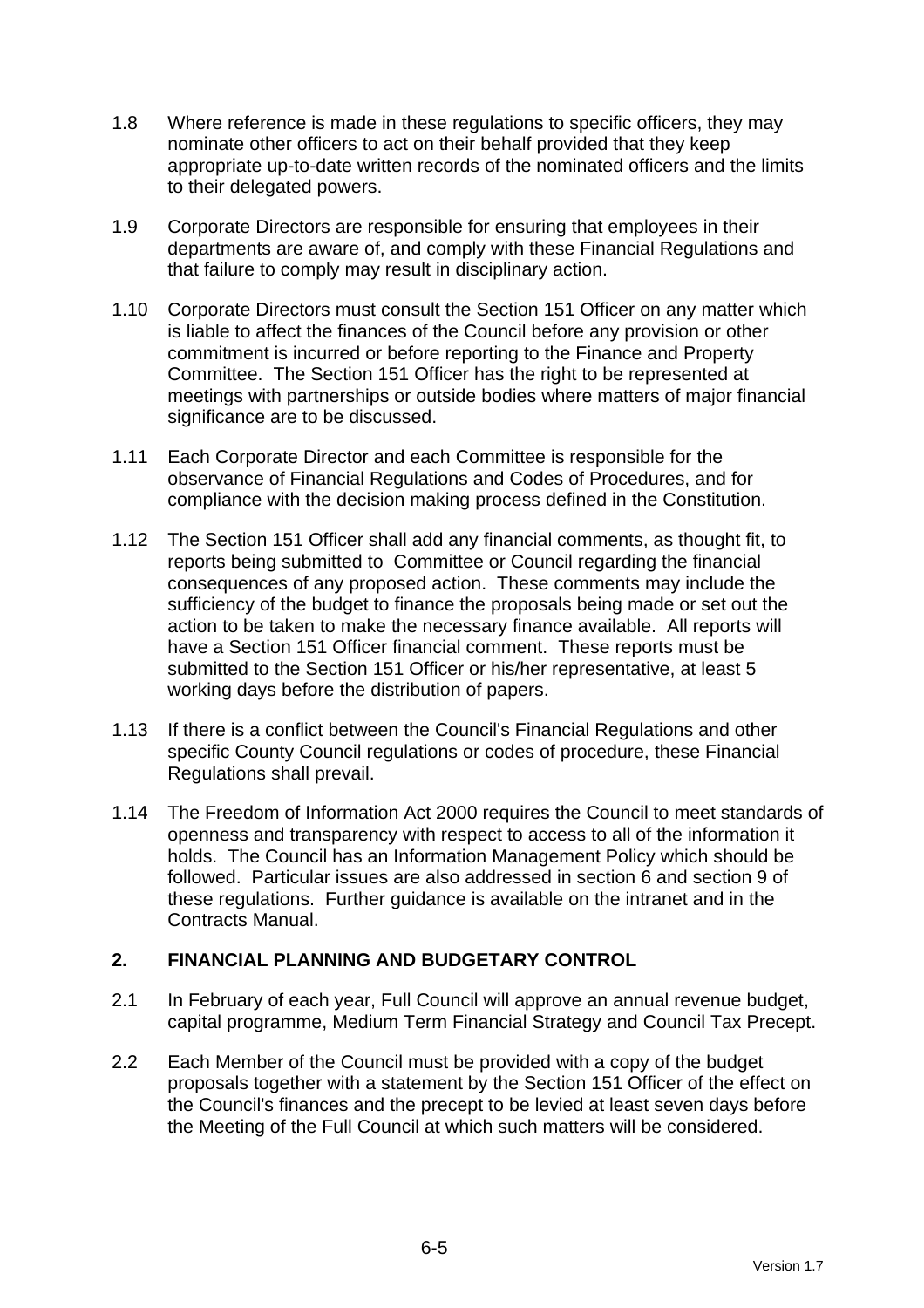- 2.3 It is the responsibility of all Committees, in consultation with the relevant Corporate Directors, to monitor and control the budgets approved for the year.
- 2.4 Amounts provided under each heading of the approved annual revenue estimates must not be diverted to other purposes except as allowed by Financial Regulations.
- 2.5 The inclusion of items in the approved revenue estimates constitutes authority to incur expenditure, subject to the regulations for procurement of Goods, Services and Works, except where the Council, Committee or Financial Regulations of the Council has placed a restriction on any item. Where items cannot be identified from the approved revenue estimates, authority for expenditure on those items must be obtained from the appropriate decision making body within the Council depending on the amount.
- 2.6 Where external funding is available to cover additional revenue expenditure, Corporate Directors must obtain the approval of Finance and Property Committee for the additional expenditure.
- 2.7 Where expenditure is required on items not included within the approved budget, and which cannot be funded within the regulations for virement Corporate Directors must obtain approval from the Finance and Property Committee.
- 2.8 Capital expenditure is not authorised until the necessary regulations have been complied with and a business case accepted by Finance and Property Committee and/or Policy Committee.
- 2.9 Where a Committee wishes to take a course of action which has financial implications contrary to the advice provided by the Section 151 Officer, the Section 151 Officer may submit a report to this effect to Policy Committee.
- 2.10 The Section 151 Officer must submit a report to the Full Council on each year's final accounts as soon as practicable, and in accordance with the statutory Accounts and Audit Regulations.

## **3. REVENUE EXPENDITURE**

## **3.1 Preparation of Revenue Budgets**

- 3.1.1 Revenue budgets must be prepared within the Budget and Policy Framework and the resource allocation limits prescribed by the Council.
- 3.1.2 Detailed annual revenue budgets must be prepared in accordance with all instructions on budgeting issued by the Section 151 Officer. It is the responsibility of Corporate Directors to ensure that detailed budget preparation takes place, that the amounts included are realistic, and that there has been correct application of budget conventions and procedures for their service.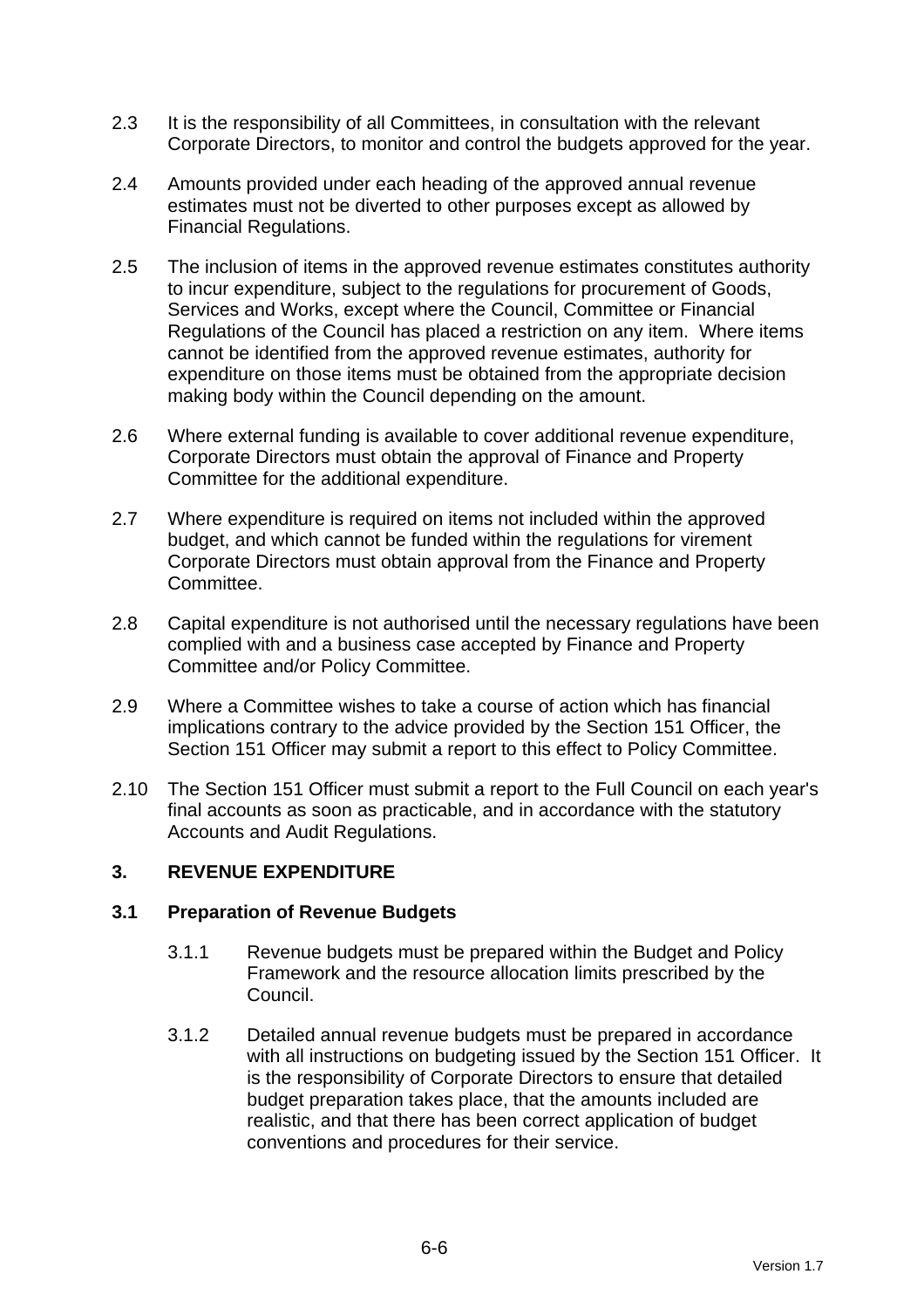- 3.1.3 Where there is uncertainty about the proper approach to be adopted in preparing a budget, guidance should be sought from the Section 151 Officer.
- 3.1.4 The Section 151 Officer will, during the year, seek approval from Finance and Property Committee for allocations from the General Contingency approved by Council.
- 3.1.5 Where external income arises from a set scale of charges, fees etc., the Corporate Director must review the level of fees at least once a year in consultation with the Section 151 Officer. Revised fees must be agreed by the relevant Committee.

## **3.2 Control of Revenue Budget**

- 3.2.1 Corporate Directors and Committees are responsible for controlling expenditure within approved budgets. To assist them with this, virement of budget provision from one budget head to another may be permitted.
- 3.2.2 Variation between any budget head and actual expenditure or income which cannot be covered within the rules for virement must be reported to the Finance and Property Committee after consultation with the Department's Corporate Director and the Section 151 Officer.
- 3.2.3 Where new policies or significant variations to existing policies or practices are proposed, a report must be presented to Policy Committee providing details of the financial implications of the proposed policies for the current year and two further years.
- 3.2.4 A Corporate Director's authority to incur expenditure, for which provision has been made in the detailed annual revenue budget and which is in accordance with Council policies, is subject to the procurement regulations and the conditions below.

## **3.3 Special Items**

## **1. Use of Consultants, Individuals as Contractors and Special Advisors**

- 3.3.1.1 Unless prior approval has been obtained from Policy Committee to engage consultants (e.g. as part of an approved capital programme), the following regulations apply in addition to the normal procurement rules:-
- 3.3.1.2 Corporate Directors may employ consultants, individuals as contractors or specialist advisors provided that there is sufficient budget provision and an annual report is made to the Policy Committee on the use of this discretion.
- 3.3.1.3 If the estimated value of the contract is **over £50,000** prior approval must be obtained from the Chief Executive and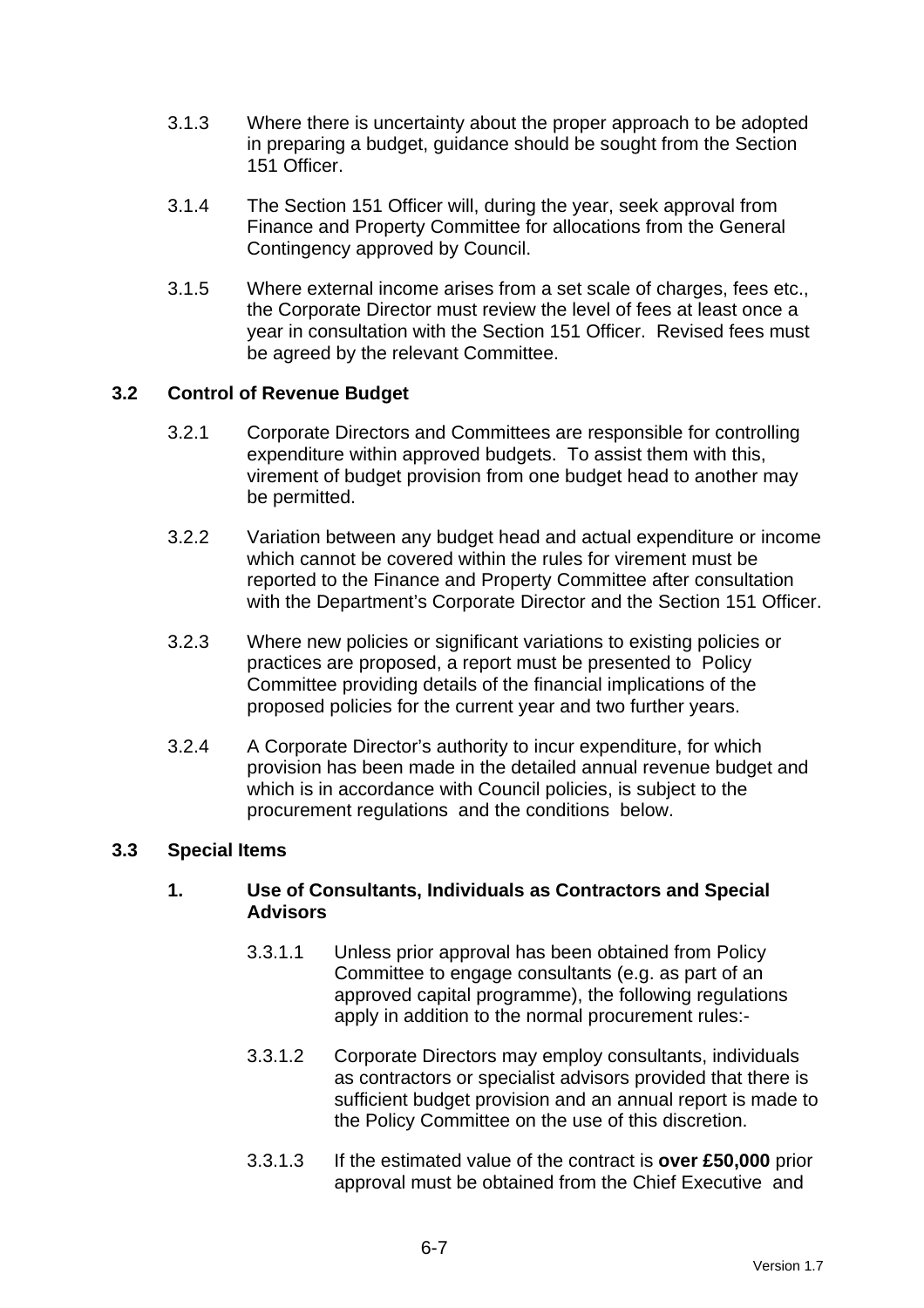the Section 151 Officer. Requests for approval must be submitted on the approved form. (NB Regardless of value, all consultants must be procured in accordance with procurement procedures.)

- 3.3.1.4 Where contracts need to be extended and the total value of the whole contract will **exceed £50,000,** further permission must be obtained from the Chief Executive and the Section 151 Officer before the contract is extended.
- 3.3.1.5 When employing individuals as consultants, contractors or specialist advisors, Corporate Directors must determine whether the nature of their employment is 'Employed' or 'Self Employed' as set out in the guidance note IR56 issued by HM Revenue and Customs. The Authority has produced some guidance and a form to help with this assessment. If a Consultant or Contractor is deemed to be 'Employed' the Corporate Director must arrange for the Consultant or Contractor to be paid through the Authority's payroll.

#### **2. Leases**

- 3.3.1.6 All leases or credit arrangements **over £6,000** which are not for Land and Buildings must be approved by the Section 151 Officer before they are entered into.
- 3.3.1.7 For leases of Land and Buildings, separate regulations must be followed.

## **3. Grants to External Bodies**

3.3.3.1 Grant aid as defined in the grant aid strategy must be approved by the Grant Aid Sub-Committee.

## **4. Loans to External Bodies**

3.3.1.8 All proposals for loans to individuals or outside bodies should be accompanied by an appropriate risk assessment. Loans to individuals or outside bodies must be approved by Policy Committee.

## **5. State Aid**

3.3.1.9 State Aid is financial aid or other advantage to business from a Member State of the EU which meets all the criteria in Article 87(1) of the EC Treaty. State Aid, which could distort competition and affect trade by favouring certain undertakings or the production of certain goods, is incompatible with the common market unless there is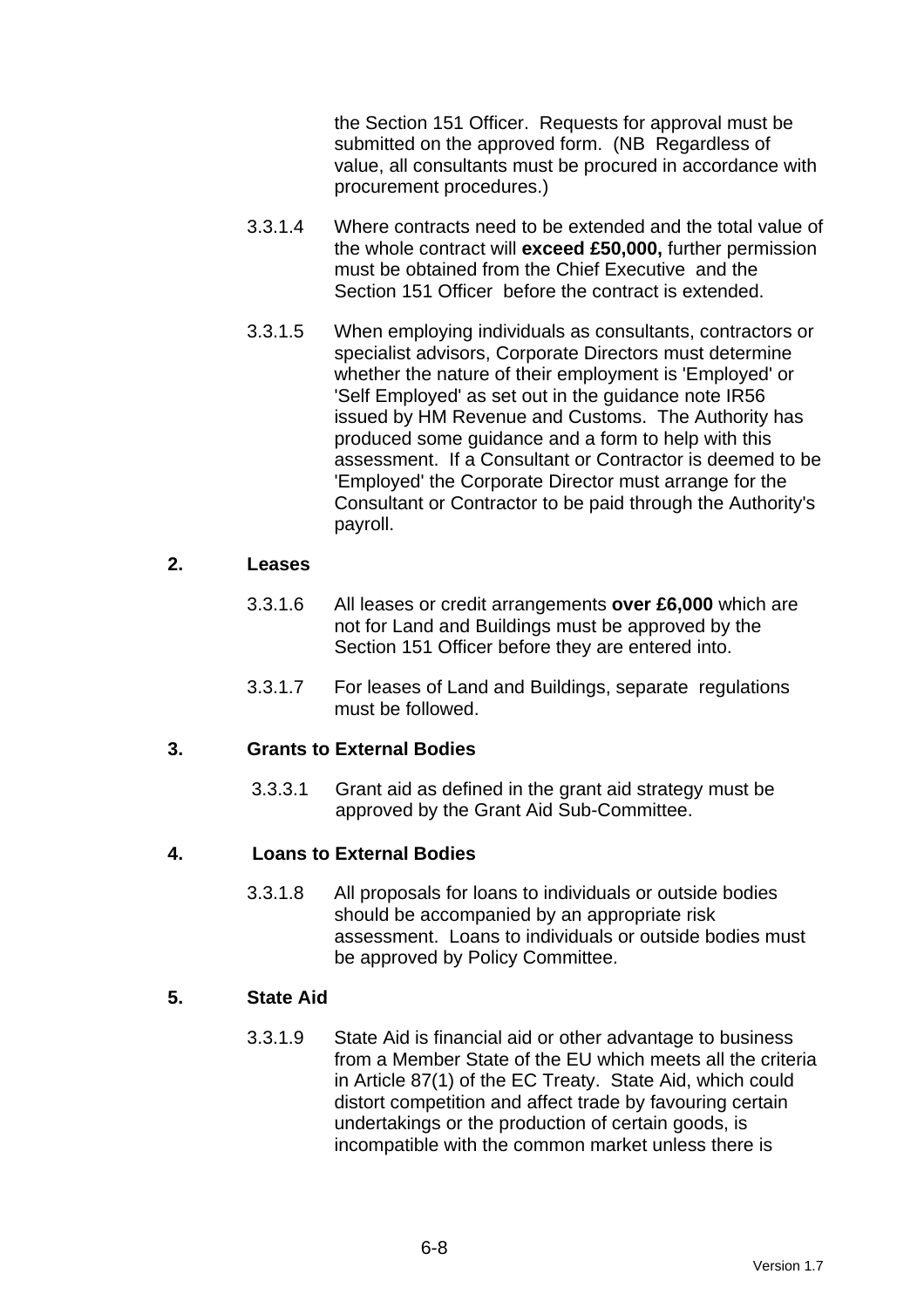special provision for it within the EC Treaty (usually through certain types of block exemption).

- 3.3.1.10 There are four characteristics of State Aid:
	- 3.3.1.10.1 **it is granted through the State or through State resources** (including public funds administered through Local Authorities);
	- 3.3.1.10.2 **it favours certain undertakings or production of certain goods** – ie by conferring an advantage to an entity engaged in economic activity (which can include voluntary and non profit making public or private bodies when they engage in activities which have commercial competitors);
	- 3.3.1.10.3 **it distorts or threatens to distort competition** by actually or potentially strengthening the position of the recipient in relation to competitors. Virtually all selective aid will have this potential regardless of the scale of the potential distortion;
	- 3.3.1.10.4 **it affects trade between Member States.** Most products or services are traded between Member States, therefore, almost any selective aid for business activities is capable of affecting trade between States, even if the business itself does not trade directly with Member States.
- 3.3.1.11 State Aid can take many forms including grants, subsidies, preferential interest rates, loans with preferential terms, acquisition of land either gratuitously or on favourable terms, provision of goods or services on favourable terms, reimbursement of costs in the event of success, capital transfers and many other actions. Some forms of public private partnerships and contracts are not open to competitive tendering.
- 3.3.1.12 The rules on State Aid are lengthy and complex and therefore if there is any concern about activities or proposals possibly contravening these rules then specific advice on the circumstances should be sought from Legal and Democratic Services. See the state aid website.

## **3.4 Virement**

3.4.1 The transfer of budget provision from one budget head to another is permitted as follows: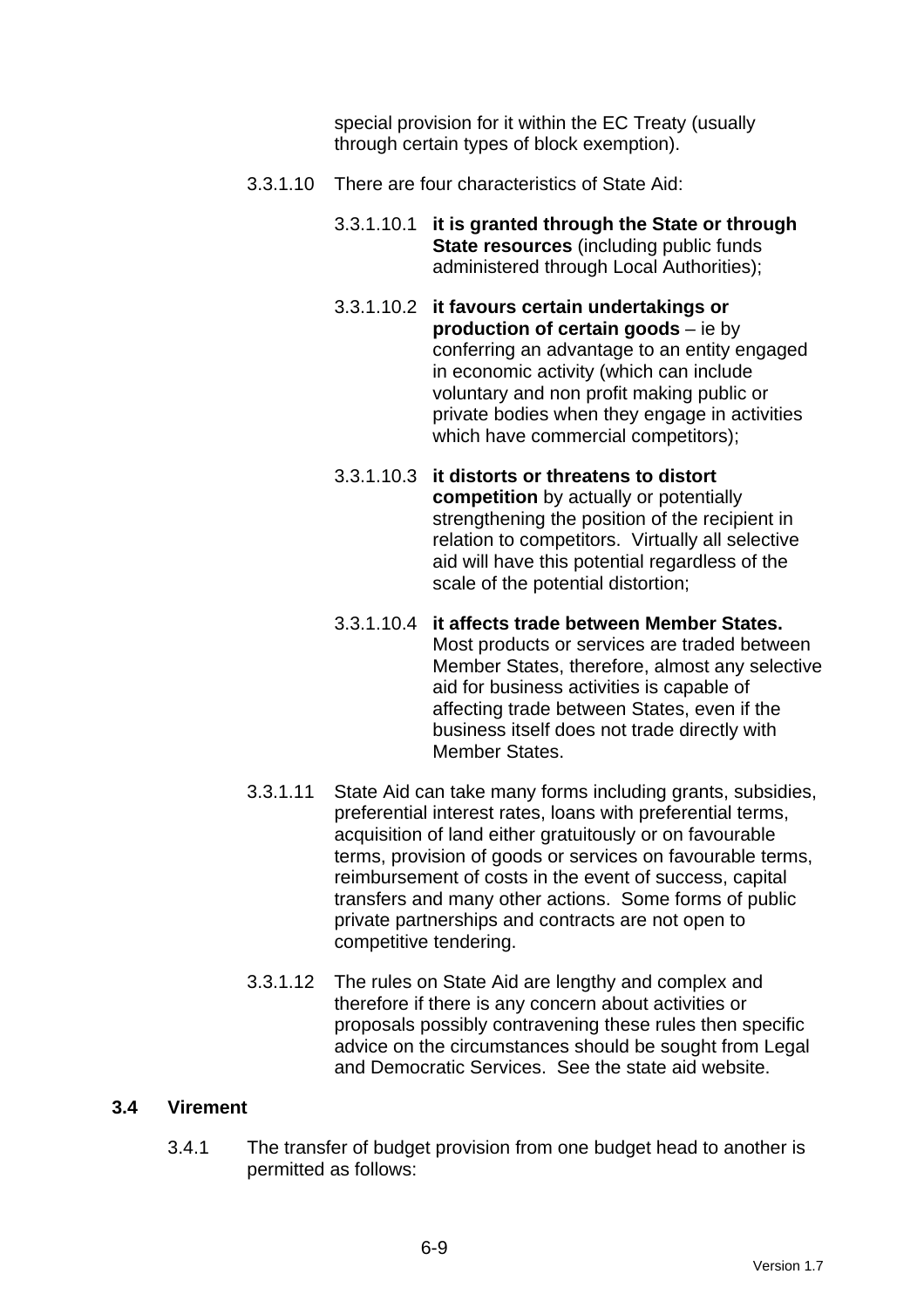- a. **up to £50,000** (£100,000 within the Highways Maintenance budget) within a Committee's revenue budget - by a Corporate Director and the Section 151 Officer;
- 3.4.1.1 **up to £200,000** within a Committee's revenue budget by the Finance and Property Committee;
- 3.4.1.2 **up to £200,000** between the revenue budgets of two or more committees - with the agreement of both or all the relevant committees and the Finance and Property Committee;
- 3.4.1.3 **over £200,000** within or between the revenue budgets of Committees - by the Finance and Property Committee.
- 3.4.2 Where the Section 151 Officer considers that any proposed virement causes a variation to existing policy, s/he may require the Corporate Director to present a report to Policy Committee setting out the reasons for the virement.
- 3.4.3 A Corporate Director may incur expenditure which is essential to meet any immediate needs created by a sudden emergency, subject to this action being reported immediately to the Chief Executive and the Section 151 Officer, and to the next Finance and Property Committee.
- 3.4.4 When a sudden emergency arises, Corporate Directors must keep a separate record of the essential expenditure incurred in connection with the emergency until advised by the Section 151 Officer that separate records are no longer required.

## **3.5 Monitoring of the Revenue Budget**

- 3.5.1 Corporate Directors must ensure that budgets are monitored via the Council's Business Management System. Corporate Directors will report at least quarterly to the relevant Committee and Finance and Property Committee regarding the actual income and expenditure compared with the budget. Explanations of significant variations must be made available to the Section 151 Officer when requested, together with proposals for avoiding any continuing budget problems.
- 3.5.2 Each Corporate Director, in conjunction with the Section 151 Officer, must prepare an annual report for the relevant Committee and Finance and Property Committee comparing actual expenditure for the year with the revenue budget. Explanations for significant variations must be provided by the Corporate Director.
- 3.5.3 The Section 151 Officer must prepare an annual report to Full Council for all budgets, comparing the actual expenditure for the year with the agreed revised estimate for the year and explanations of significant variations. Budgets may be carried forward to the following year after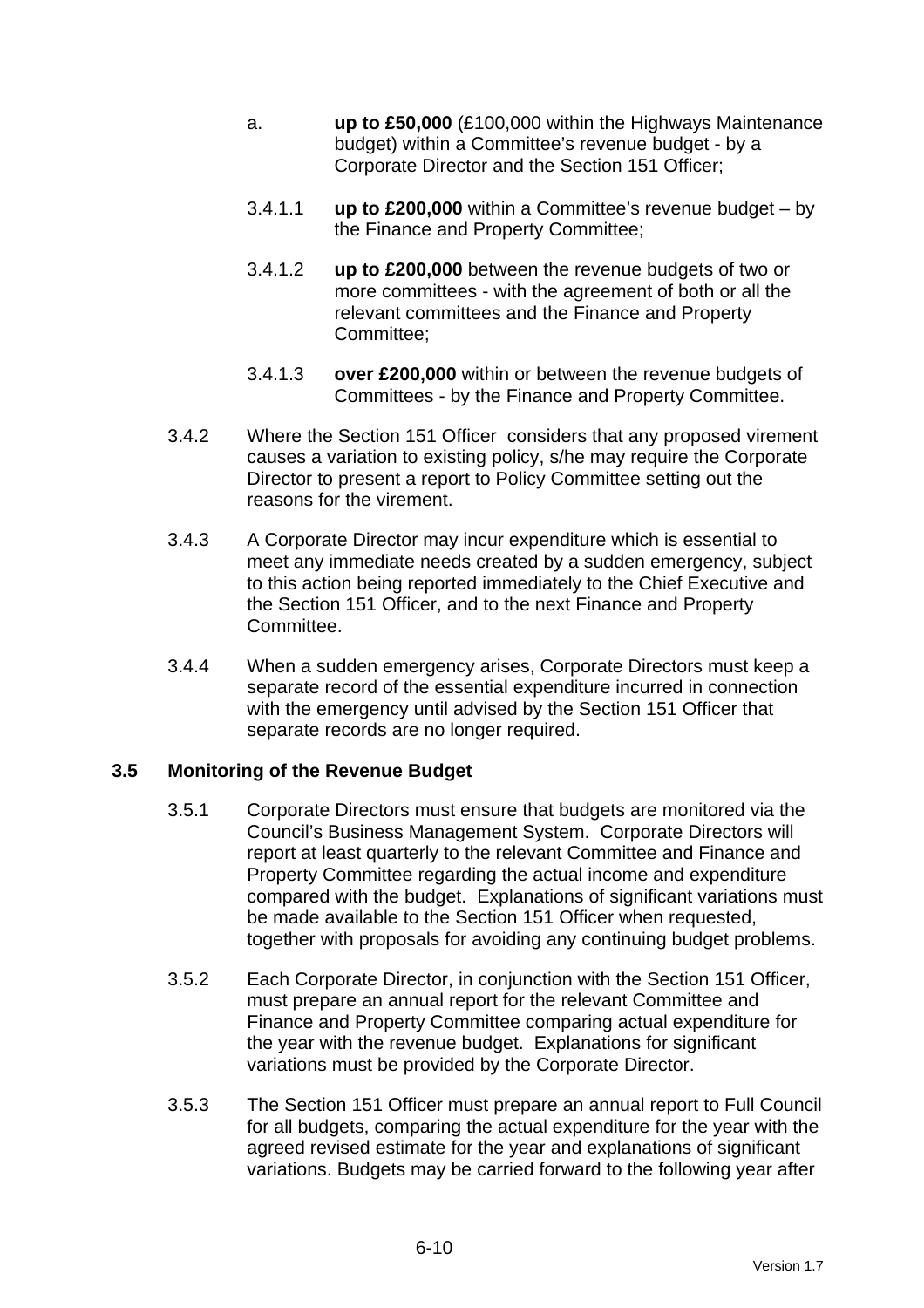consideration by Finance and Property Committee and approval by Council. Other reserves may be created from budget underspending for specific purposes, subject to approval by Finance and Property Committee.

3.5.4 The annual surpluses and deficits of Trading Organisations will be carried forward in an 'Earmarked Reserve'. The level of these reserves will be kept under review by the Section 151 Officer and reported annually to Finance and Property Committee.

## **4. CAPITAL EXPENDITURE AND OTHER MAJOR PROJECTS**

#### **4.1 Management of Projects**

4.1.1 All projects will be managed using a best practice project management methodology eg PRINCE2 by suitably experienced project managers with project reviews at key milestones which meet Gateway Review standards.

#### **4.2 Inclusion of schemes in the Capital Programme**

- 4.2.1 Schemes can be added to the Capital Programme by:
	- 4.2.1.1 the Annual Review Process that culminates in the approval of the County Council's budget each February; or
	- 4.2.1.2 decisions taken during the year on an ad-hoc basis where the schemes are fully funded from external sources; or
	- 4.2.1.3 decisions taken during the year on an ad-hoc basis where additional County Council funds are required.

The processes are shown schematically in the attached decision tree.

- 4.2.2 All proposed schemes, or programmes of work, should include a business case appraisal which has been carried out before detailed design work begins, and, where appropriate, the full lifecycle costs of the investment and the impact on future budgets.
- 4.2.3 The options appraisal report should include:
	- 4.2.3.1 how each scheme, or programme of work, relates to the approved Council objectives and what other options have been considered, what consultation has been undertaken and what the anticipated outcomes are;
	- 4.2.3.2 the estimated capital costs;
	- 4.2.3.3 the estimated revenue costs for each of the first three years of the scheme or programme of work, including the eventual revenue costs for a full year of operating the scheme or programme of work.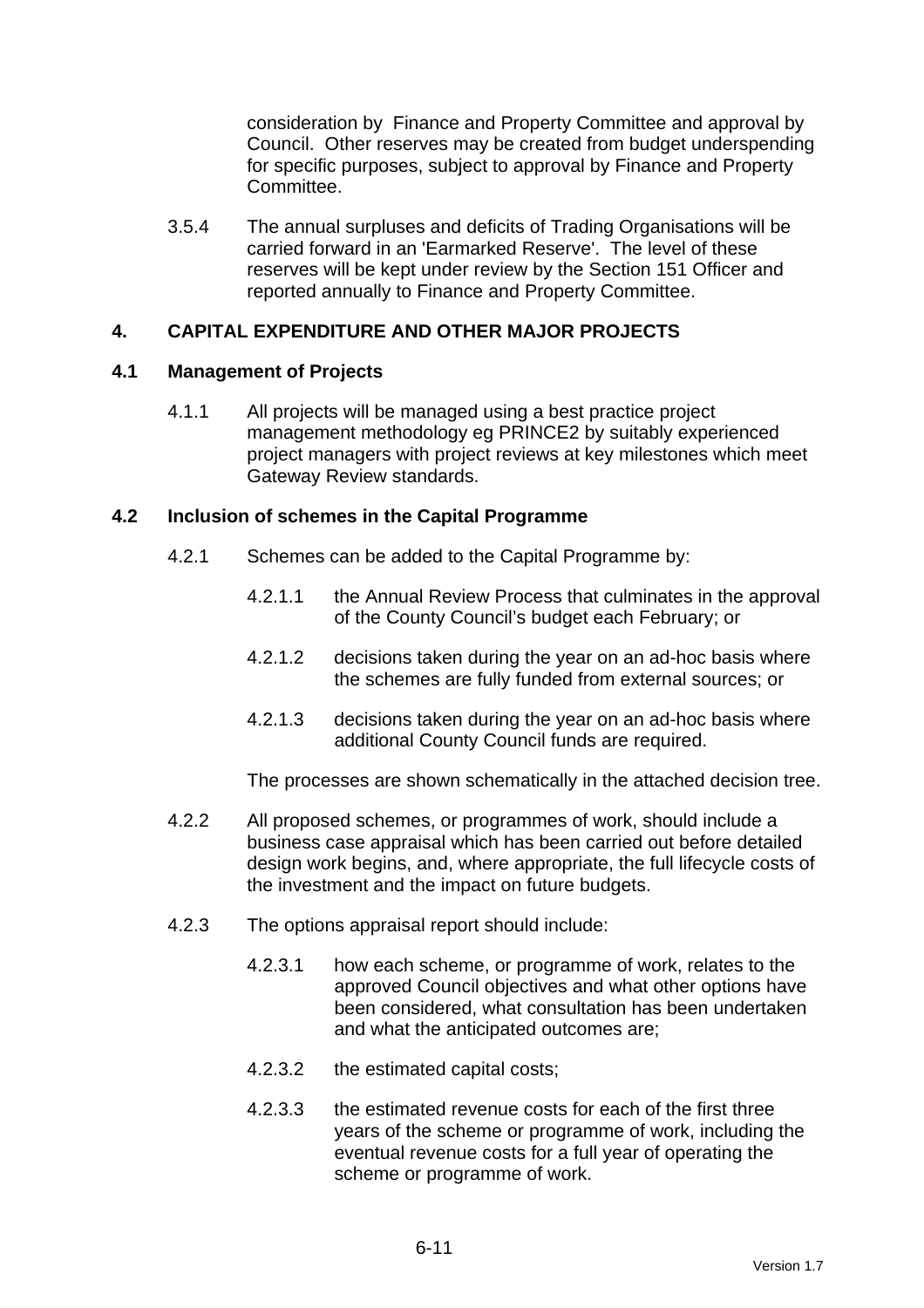- 4.2.4 All proposals for capital expenditure that require additional resources to be found by the County Council should be considered initially by the Corporate Asset Management Group (CAMG) who will advise on the relative priority of future capital schemes, in accordance with the agreed prioritisation criteria within the Capital Strategy. Approval must then be obtained as follows:
	- 4.2.4.1 for schemes being considered through the Annual Review process, CAMG will make recommendations to the Member Reference Group who, in turn, will make recommendations to the Corporate Leadership Team (CLT). CLT will then make their recommendations to Policy Committee for approval;
	- 4.2.4.2 for schemes arising during the budget year on an ad-hoc basis, CAMG will consider and advise the Member Reference Group who, in turn, will advise and seek approval from Policy Committee.
- 4.2.5 The outcome of the Annual Review process is the capital programme approved by Council which includes the schemes approved for the forthcoming financial year and the two following years.
- 4.2.6 Where proposals are made for additional schemes during the year, or for cost variations to existing schemes, decisions can be taken as follows:
	- 4.2.6.1 schemes, or variation increases, **up to £250,000** by the Section 151 Officer after consultation with the Chairman of the Finance and Property Committee;
	- 4.2.6.2 schemes, or variation increases, **over £250,000 and up to £2 million** by Finance and Property Committee;
	- 4.2.6.3 schemes, or variation increases, **over £2 million** by Council.
- 4.2.7 After approvals have been obtained, Latest Estimated Cost (LEC) reports should be prepared and presented before tenders are sought.
- 4.2.8 All schemes with an estimated cost **over £7.5 million** are subject to the following additional requirements:
	- 4.2.8.1 a report on alternative design proposals is taken to Finance and Property Committee;
	- 4.2.8.2 no detailed design work is undertaken prior to the report being approved.
- 4.2.9 Where major projects are being procured through a 'Private Finance Initiative' (PFI) or 'Public Private Partnership' (PPP), an options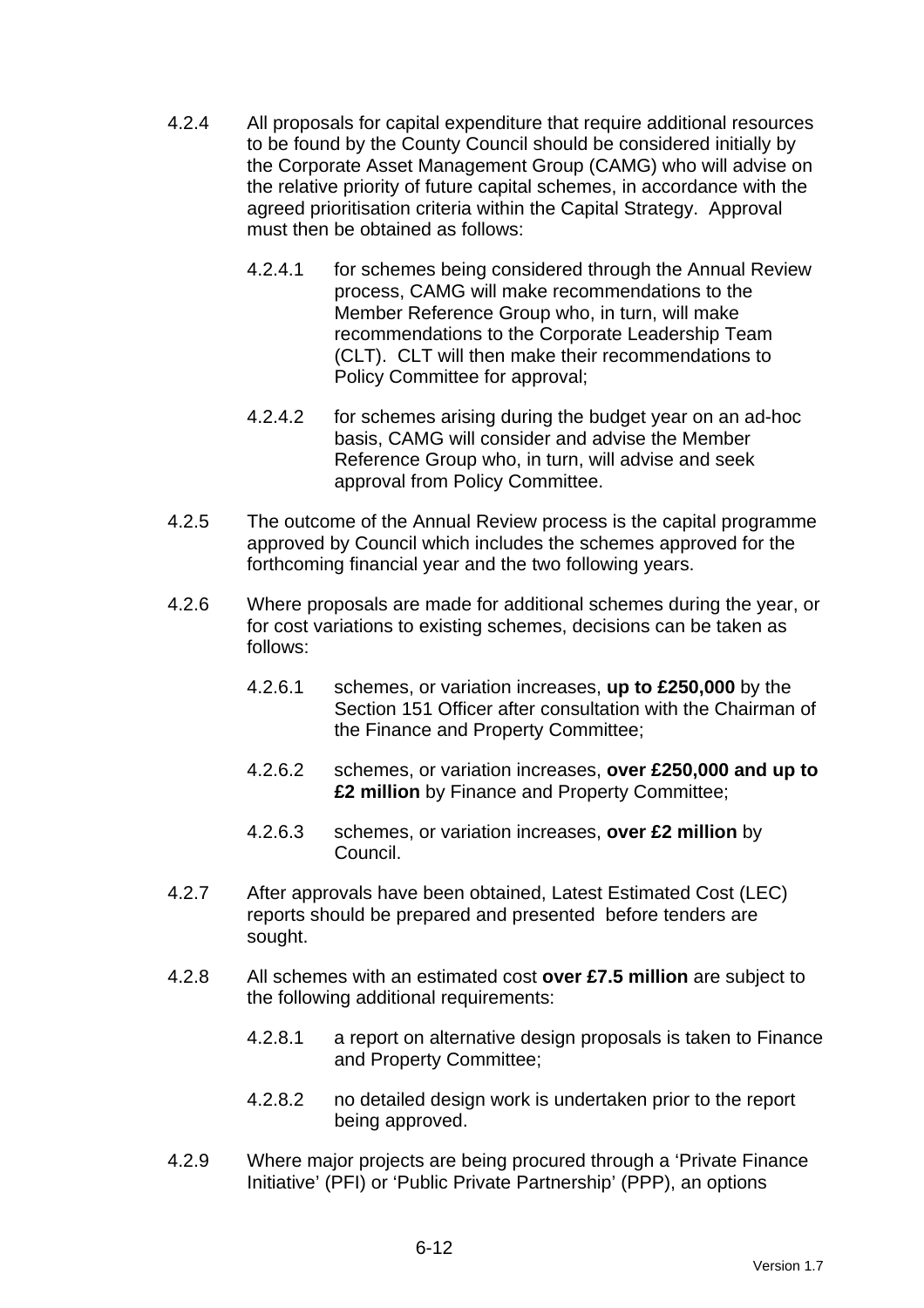appraisal report should be prepared and approval must be obtained from Council before bids are invited.

## **4.3 Content of Bids for Capital Expenditure**

- 4.3.1 All bids for capital expenditure must be prepared by Corporate Directors in the form laid down by the Section 151 Officer.
- 4.3.2 The advice of an appropriate technical officer must always be sought before a scheme is included in any capital programme. The appropriate technical officers are shown below:

| Area of Activity                          | <b>Technical Officer</b>                  |  |
|-------------------------------------------|-------------------------------------------|--|
| Building, Construction and associated     | Service Director, Transport, Property and |  |
| works                                     | Environment                               |  |
| <b>Civil Engineering works</b>            | Corporate Director, Environment and       |  |
|                                           | <b>Resources</b>                          |  |
| Computer technology                       | Service Director, ICT                     |  |
| Expenditure over £100,000 relating to the | Service Director, Transport, Property and |  |
| management of Council Land, Building      | Environment                               |  |
| and Property                              |                                           |  |
| Change of use of land, buildings or       | Service Director, Transport, Property and |  |
| property                                  | Environment                               |  |
| New or replacement land, buildings or     | Service Director, Transport, Property and |  |
| property                                  | Environment                               |  |

- 4.3.3 Construction schemes should not normally be included in the first year of a capital programme unless the following criteria have been considered and the risks evaluated:
	- 4.3.3.1 purchase, lease or lease option of the land or property has been completed. In the case of transportation and land reclamation projects, a right of entry should have been obtained;
	- 4.3.3.2 outline planning permission should have been obtained, where appropriate, especially if the development involves a change of use or is a new development;
	- 4.3.3.3 the sources of funding, including any grants or contributions from outside organisations, have been finalised - except for land reclamation projects where grant notification is not normally received until the year of the project;
	- 4.3.3.4 the service department has prepared a detailed brief for the project which has been agreed with the relevant technical officer who will carry out the design;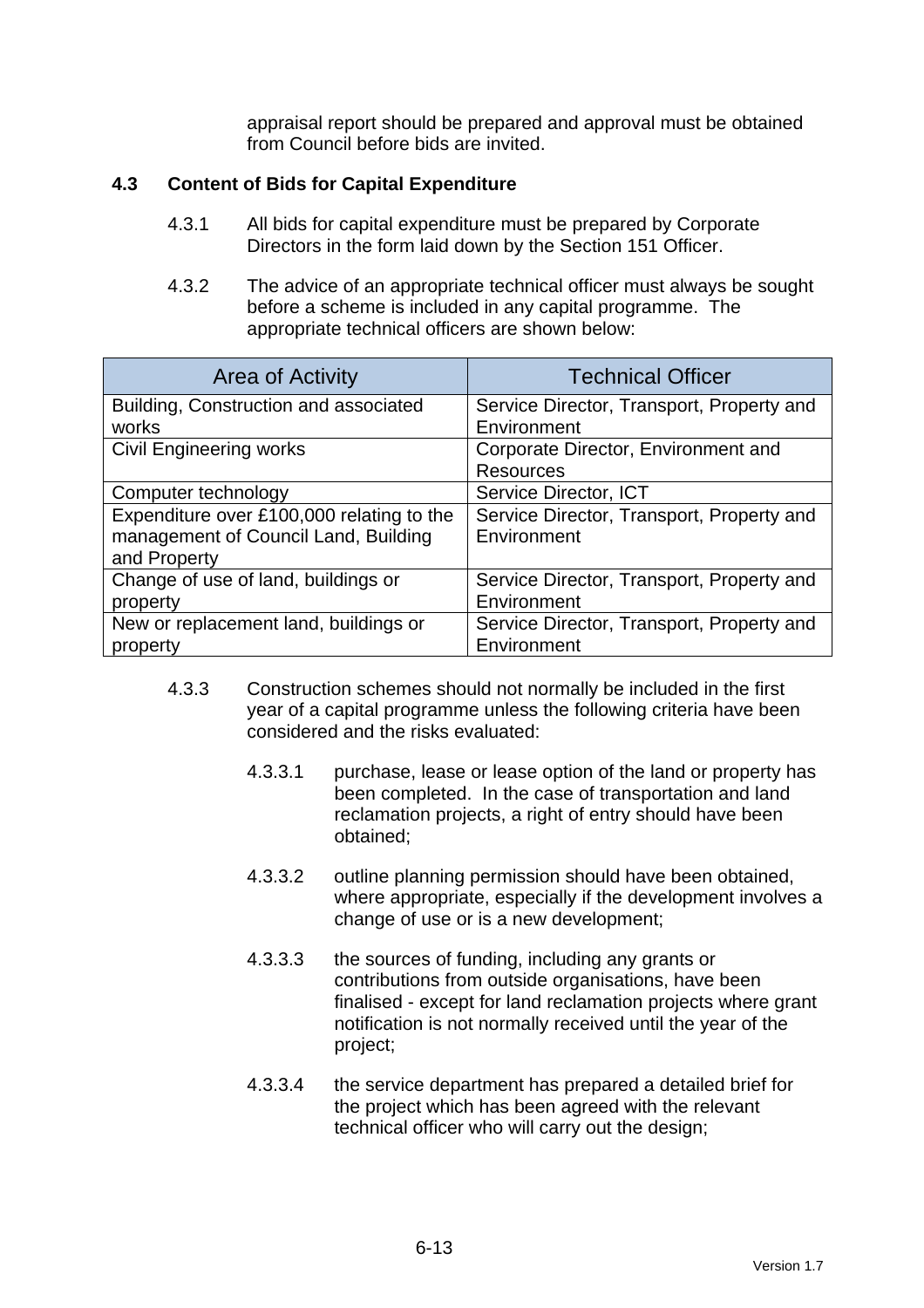- 4.3.3.5 the Service Director, Transport, Property and Environment has confirmed that the proposal complies with Corporate Property Policies;
- 4.3.3.6 a proper assessment of the time-scale required for the project has been made;
- 4.3.3.7 where existing property is affected by the proposed development, the service department has agreed proposals for dealing with staff or clients who might be temporarily displaced during construction; and
- 4.3.3.8 relevant sustainability issues.
- 4.3.4 The capital programme for each Committee must be prepared within the block allocation and individual scheme approvals approved by Finance and Property Committee. All costs should be at estimated out-turn prices, unless otherwise determined by the Section 151 Officer.
- 4.3.5 The revenue costs of all schemes in the capital programme must be assessed each year. The staffing, lifecycle maintenance and other running costs must be included in the revenue budget. The financing costs for expenditure funded by borrowing or leasing will be calculated by the Section 151 Officer and included within the overall revenue budget.

## **4.4 Feasibility Studies**

- 4.4.1 The appropriate technical officer can carry out preparatory work on any scheme included in the approved capital programme. The costs of this work must be charged to that scheme. If for any reason the scheme does not go ahead, then the costs of preparatory work undertaken must be charged to the revenue budget of the Committee concerned, which will need to make available sufficient budget cover for this. In practice, this means that the technical officer should not carry out preparatory work unless an undertaking has been secured for the funding of any abortive costs from the service department.
- 4.4.2 Design work must not take place on schemes which are not included within the approved capital programme unless written approval has been obtained from the Chief Executive and the Section 151 Officer.
- 4.4.3 The appropriate technical officer can carry out feasibility work on any other scheme not in the approved capital programme subject to:
	- 4.4.3.1 the Corporate Director agreeing to the cost being met from its revenue budget for the year; and
	- 4.4.3.2 prior approval from the Section 151 Officer has been obtained if the estimated cost of the feasibility study is **over £25,000.**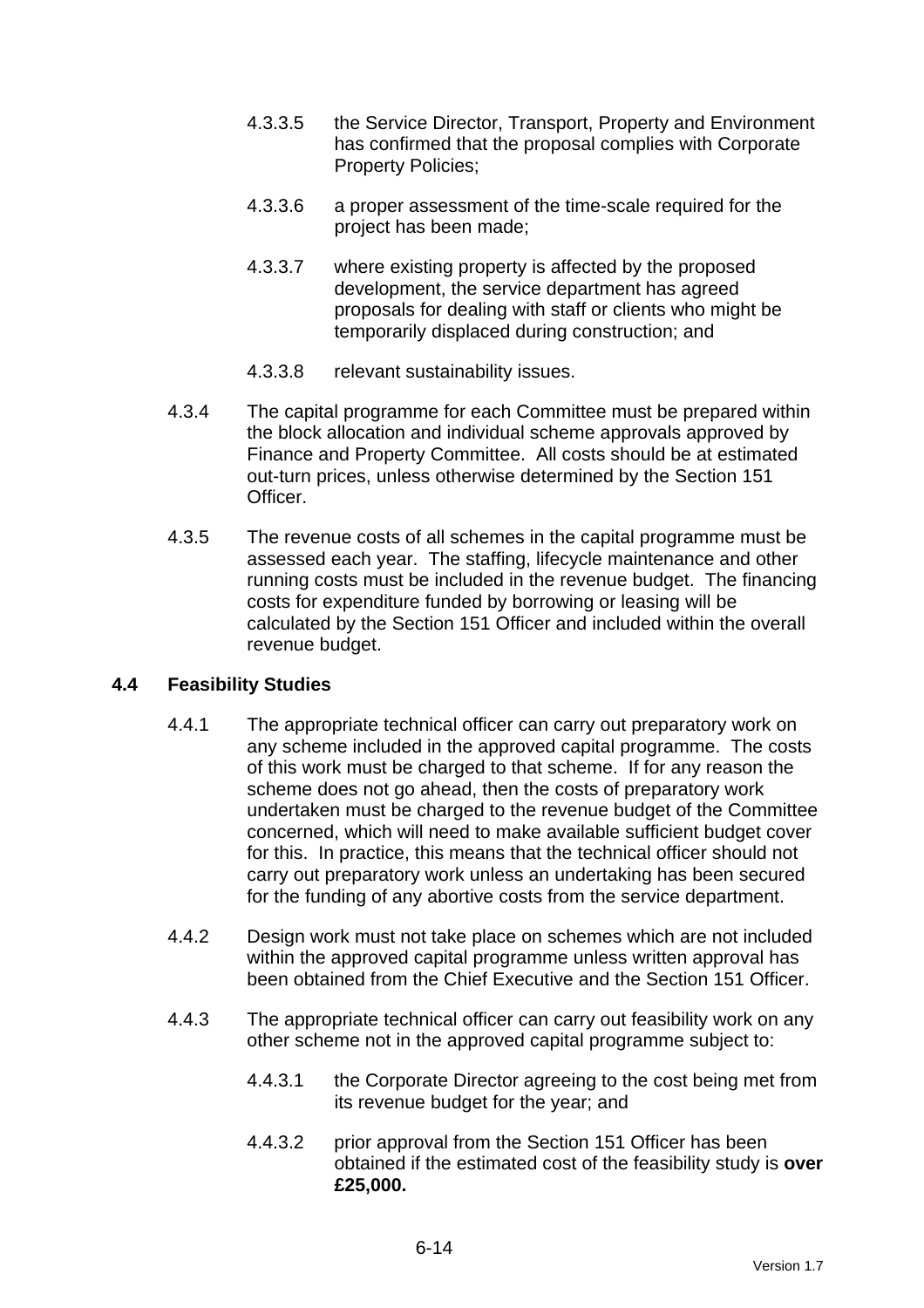## **4.5 Reports on "Latest Estimated Costs" of Proposed Schemes**

- 4.5.1 Corporate Directors must take a report to Finance and Property Committee setting out the latest estimated costs of all proposed capital schemes where the capital cost is over £1 million. The report must be made after detailed design work has been completed but before tenders are invited and should contain:
	- 4.5.1.1 Capital costs analysed into:
		- 4.5.1.1.1 land acquisition;
		- 4.5.1.1.2 construction costs;
		- 4.5.1.1.3 acquisition of plant, equipment and furniture;
		- 4.5.1.1.4 professional fees and project management costs;
		- 4.5.1.1.5 any other relevant costs.
	- 4.5.1.2 Revenue costs identified and analysed into:
		- 4.5.1.2.1 staffing costs;
		- 4.5.1.2.2 other running costs;
		- 4.5.1.2.3 financing costs;
		- 4.5.1.2.4 lifecycle maintenance costs.

In addition to total costs, the phasing of these costs over financial years should also be shown. If the costs exceed the existing capital programme provision for that scheme, the report must contain a statement on how these extra costs can be contained within the approved total capital programme or, if further capital funds are required, approval to increase the capital programme must be sought from the appropriate body within the Council.

- 4.5.2 For all schemes in the capital programme estimated to cost between £250,000 and £1 million**,** the Corporate Director, in conjunction with the appropriate technical officer, must submit a report on the latest estimated costs of the scheme to the Section 151 Officer and to the Finance and Property Committee.
- 4.5.3 Where the gross costs of an existing capital scheme exceed the approved budget, further approval for the increased costs (the capital variation) must be obtained. The requirement to submit an LEC report remains.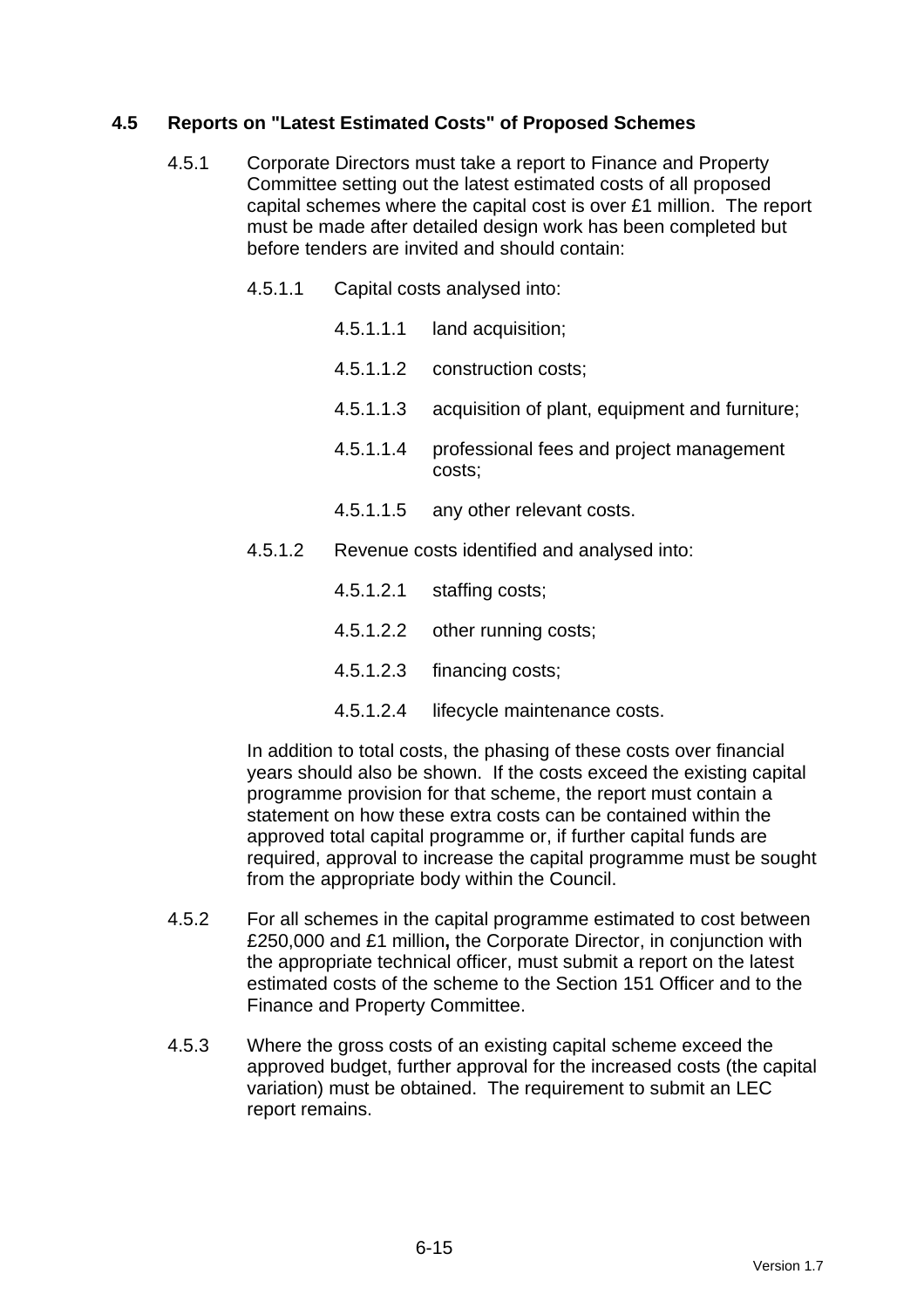#### **4.6 Budgetary approval prior to Contract Award**

 Where the preferred tender exceeds the LEC or Capital Programme estimate, Corporate Directors must submit a revised LEC report and obtain all necessary approvals for the additional expenditure needed before accepting the tender.

 Each Corporate Director must keep a record of the difference between accepted tenders and capital programme provisions.

 The accepted tender cost becomes the figure included in the capital programme. If this gives rise to a variation in professional fees, the Section 151 Officer should be informed so that an amendment can be made to the capital programme.

 The award of contracts must comply with the procedures for the procurement of Goods, Services and Works and the guidance in the Contracts Manual.

#### **4.7 Post-Project Evaluations**

- 4.7.1 For completed projects, post-project evaluations must be carried out by the Corporate Asset Management Group and a report submitted to Finance and Property Committee as follows:
	- 4.7.1.1 projects **up to £5 million** for a sample of projects selected by Corporate Asset Management Group;
	- 4.7.1.2 projects **over £5 million** all projects.
- 4.7.2 The post project evaluation should normally address the following matters:
	- 4.7.2.1 out-turn costs vs original cost estimates and the reasons for any cost increases;
	- 4.7.2.2 breakdown of the professional fees incurred;
	- 4.7.2.3 actual timetable achieved vs original planned timetable and the reasons for slippage and delays;
	- 4.7.2.4 overall project outcomes and quality of project management;
	- 4.7.2.5 achievement of service objectives and benefits;
	- 4.7.2.6 lessons to be learned for future projects.
- 4.7.3 Technical officers should carry out a post project review for all their projects and report to the Corporate Director and, where different, the client, regarding the achievement of projected benefits and lessons to be learned for future projects.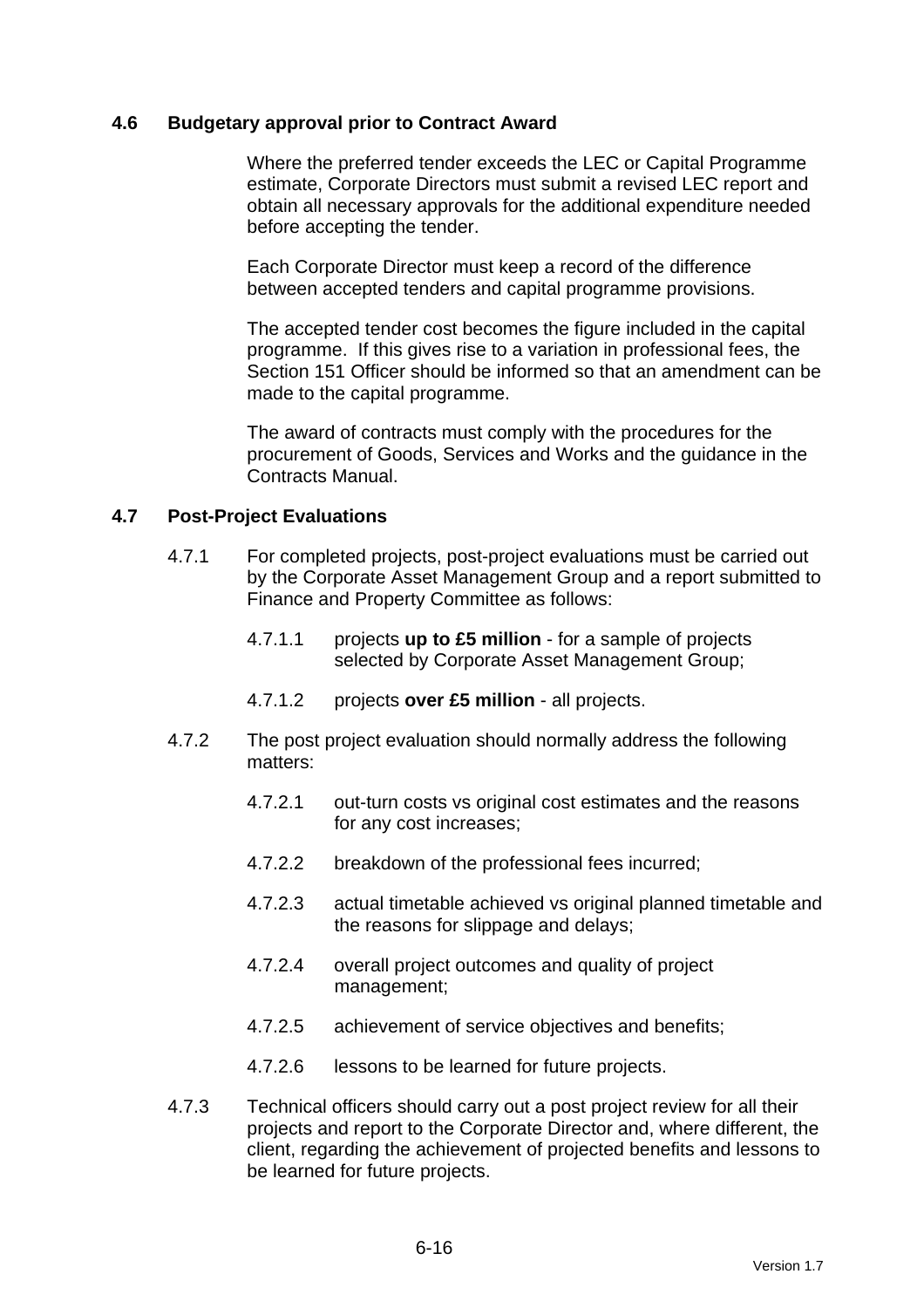## **4.8 Capital Financing**

- 4.8.1 The Section 151 Officer will make arrangements for the financing of capital expenditure in accordance with the CIPFA 'Prudential Code for Capital Finance' and the annual budget report approved by Council.
- 4.8.2 Decisions on leasing must be made by the Section 151 Officer, who will also determine whether proposed leases are 'finance leases' or 'operating leases'.

## **4.9 Capital Loans**

4.9.1 All proposals for loans to individuals or outside bodies should be accompanied by an appropriate risk assessment. Loans to individuals or outside bodies for regeneration purposes must be recommended by the Economic Development Committee for approval by the Finance and Property Committee or Policy Committee.

#### **4.10 Investment in Equities**

- 4.10.1 Investment in equity stock must be recommended by the Economic Development Committee for approval by the Finance and Property Committee or Policy Committee.
- 4.10.2 These restrictions do not apply to pension fund investments.

## **5. ACCOUNTING SYSTEMS**

- 5.1 All staff must comply with accounting instructions issued from time to time by the Section 151 Officer. Accounting systems should provide information that is useful for both stewardship and management responsibilities. Any new accounting systems and retention of associated records, or records of assets and liabilities and any changes to such systems must be approved by the Section 151 Officer.
- 5.2 The Council accepts the CIPFA Accounting Codes of Practice and the supporting guidance statements. Standards of accounting must accord with these codes of best practice.
- 5.3 Corporate Directors and Committees are responsible for ensuring that all opportunities to obtain Government grants and other external funding towards the expenditure of their Department are exploited.
- 5.4 All interim or final claims in respect of Government grant and reimbursements or contributions from outside bodies, other than those recovered by Sundry Debtor accounts, must be signed by the Section 151 Officer. Corporate Directors must supply such information as the Section 151 Officer considers necessary to enable successful claims to be made promptly to ensure a satisfactory cash flow is achieved. The Section 151 Officer will provide guidance on the information required to support grant claims.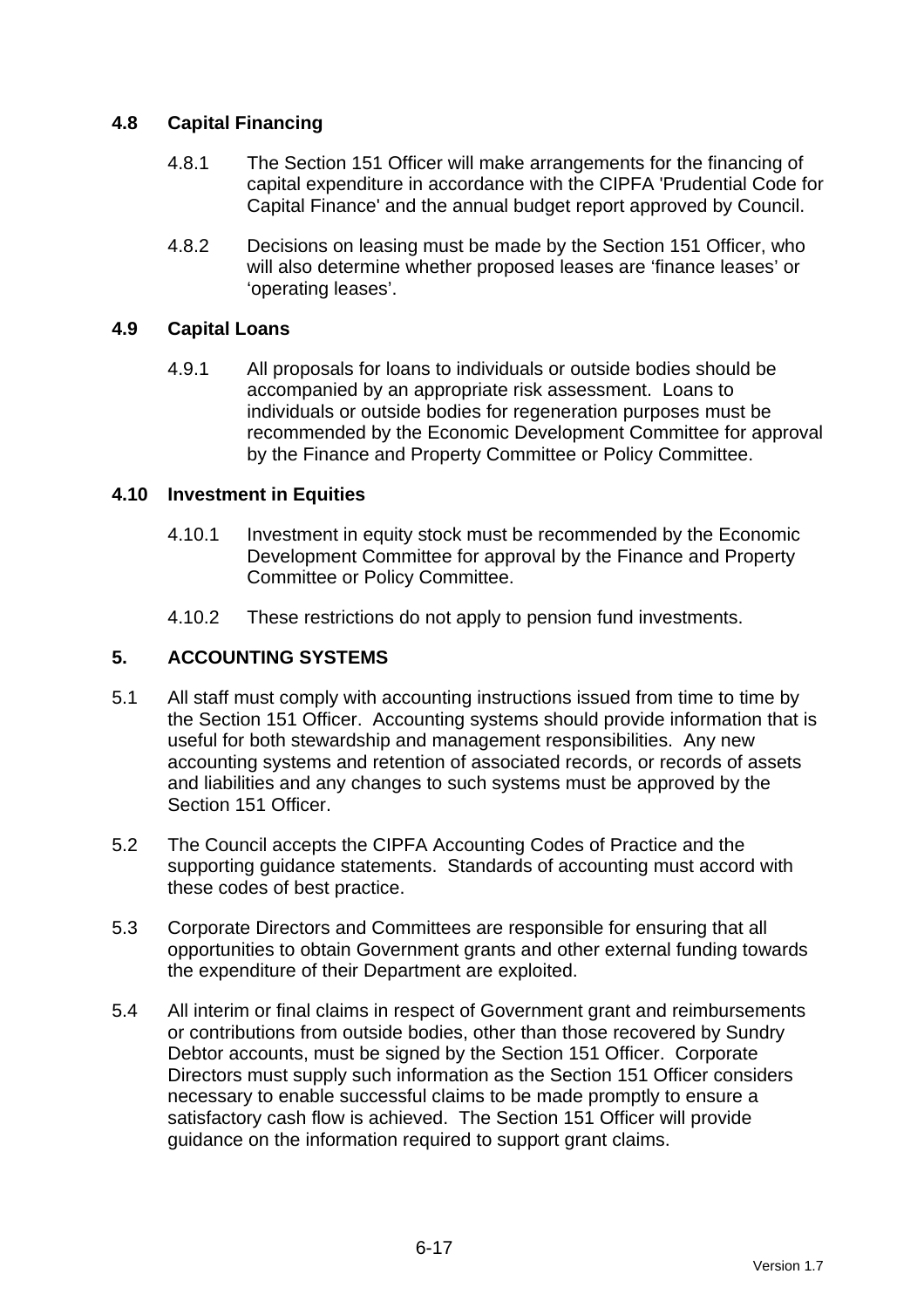- 5.5 Corporate Directors are responsible for ensuring that appropriate systems and procedures are in place for the proper transfer of all financial records and assets, eg stocks, stores, imprest accounts, inventories, valuables, cash, etc, when an officer ceases to be responsible for these items.
- 5.6 The accounting control systems must include:
	- 5.6.1 measures to ensure that the financial transactions of the Authority are recorded as soon as reasonably practicable and as accurately as reasonably possible;
	- 5.6.2 measures to enable the prevention and detection of inaccuracies and fraud, and the ability to reconstitute any lost records promptly and at reasonable cost;
	- 5.6.3 identification of the duties of officers dealing with financial transactions and division of responsibilities of those officers in relation to significant transactions.
- 5.7 At the end of each financial year, Corporate Directors must notify the Section 151 Officer of all outstanding expenditure relating to the previous financial year in such detail and by such date as may be required by the Section 151 Officer so that accounts can be prepared to meet statutory reporting requirements.

## **6. MANAGEMENT, RETENTION, SECURITY AND DISPOSAL OF RECORDS**

## **6.1 General**

- 6.1.1 All Nottinghamshire County Council records, whether electronic or paper-based, are subject to the Authority's Information Management Policy which establishes key principles for the management, retention, security and disposal of these records.
- 6.1.2 Corporate Directors are responsible for providing suitable storage for Departmental records and for ensuring compliance with corporate policies governing the management, retention, security and disposal of records within their Department.
- 6.1.3 All retained records must be held in a manner which allows speedy and efficient retrieval of information, having due regard for the appropriate security requirements.

## **6.2 Retention of Records**

- 6.2.1 All business records should be retained in accordance with the retention schedules contained in the Corporate Information Policy. .
- 6.2.2 Where uncertainty exists about individual documents or records, the nominated Departmental Information Officers should be consulted for guidance.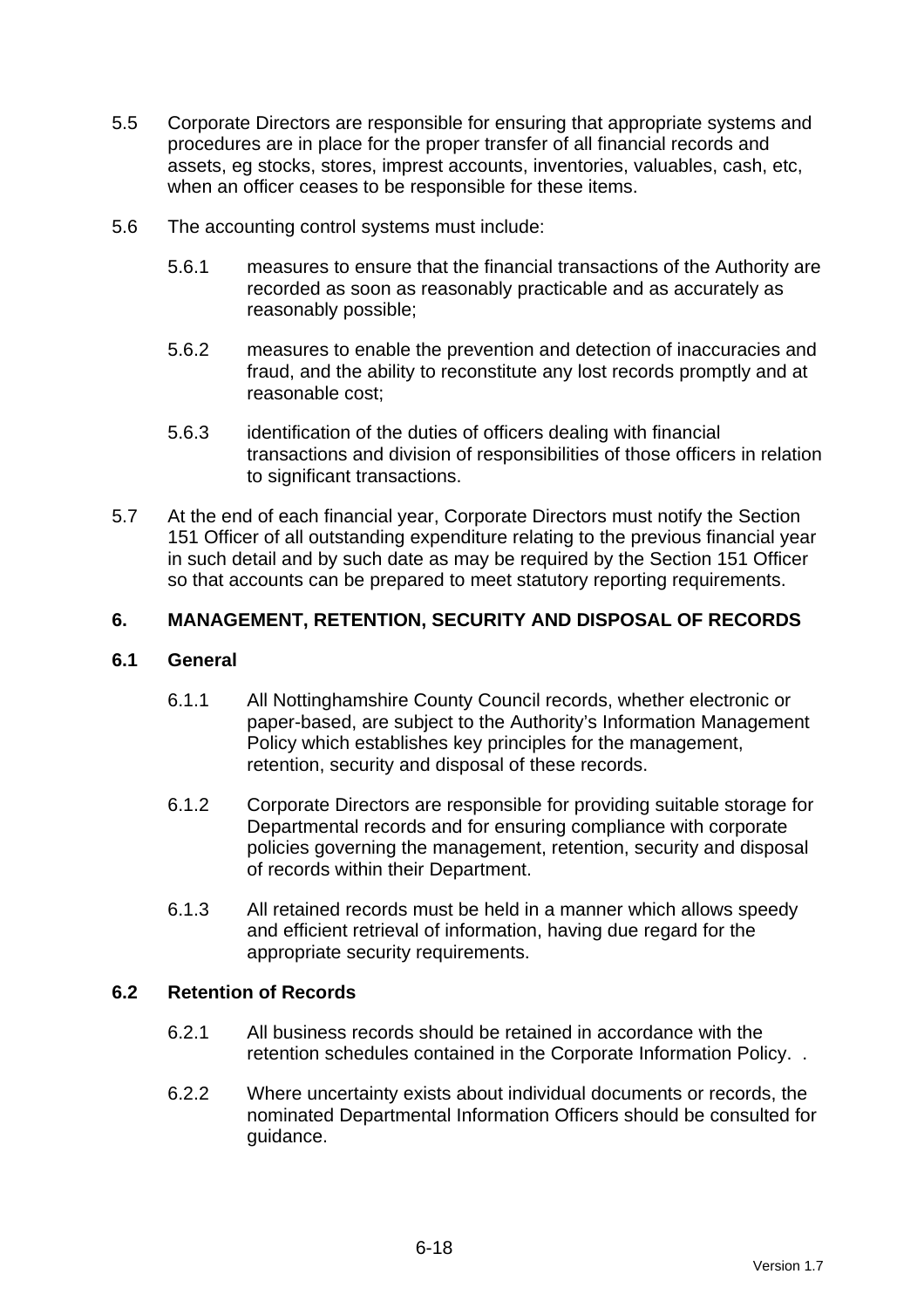## **6.3 Disposal of Records**

6.3.1 All records are subject to disposal policy standards which include the need to obtain prior authorisation and to maintain a record of the disposal. Officers seeking to dispose of business records must complete a records destruction form and follow the disposal guidance contained in the Information Management Policy.

## **6.4 Projects in receipt of European Grant Aid**

- 6.4.1 The European Commission has strict rules governing document retention periods and the format in which documents must be kept. All supporting documents for projects in receipt of European Grant Aid must be kept for the minimum retention period, and in the format, specified by the European Programme of which the project is part. Therefore, it is essential to check with the Managing Authority for the relevant Programme to confirm both the allowable format of documents to be retained and the retention period.
- 6.4.2 Before any original supporting documentation is destroyed, it is essential to confirm with the Managing Authority that the retention requirements have not been extended or changed.

## **7. ASSETS**

Assets include land and buildings, stocks and stores, cash, equipment and furniture, and electronic data.

## **7.1 Stocks and Stores**

- 7.1.1 Corporate Directors are responsible for ensuring that appropriate systems and procedures are in place for the safe custody and physical control of the stocks and stores in their Department. They must arrange for periodic stocktaking by an independent person to ensure that all items are checked at least once per annum or at such other frequency as the Section 151 Officer may agree. Test checks should be carried out from time to time.
- 7.1.2 Records relating to assets and the method and frequency of stores and inventory checks will be determined by the Section 151 Officer.
- 7.1.3 Departments should not hold excessive stocks and Corporate Directors must ensure that a periodic review of stock turnover and stock levels of all items is undertaken and that action is taken to dispose of excessive or obsolete stocks.
- 7.1.4 Corporate Directors must notify the Section 151 Officer each year of the value of stock held by their Department as at 31 March and must supply such other information relating to stocks and stores as may be required by the Section 151 Officer.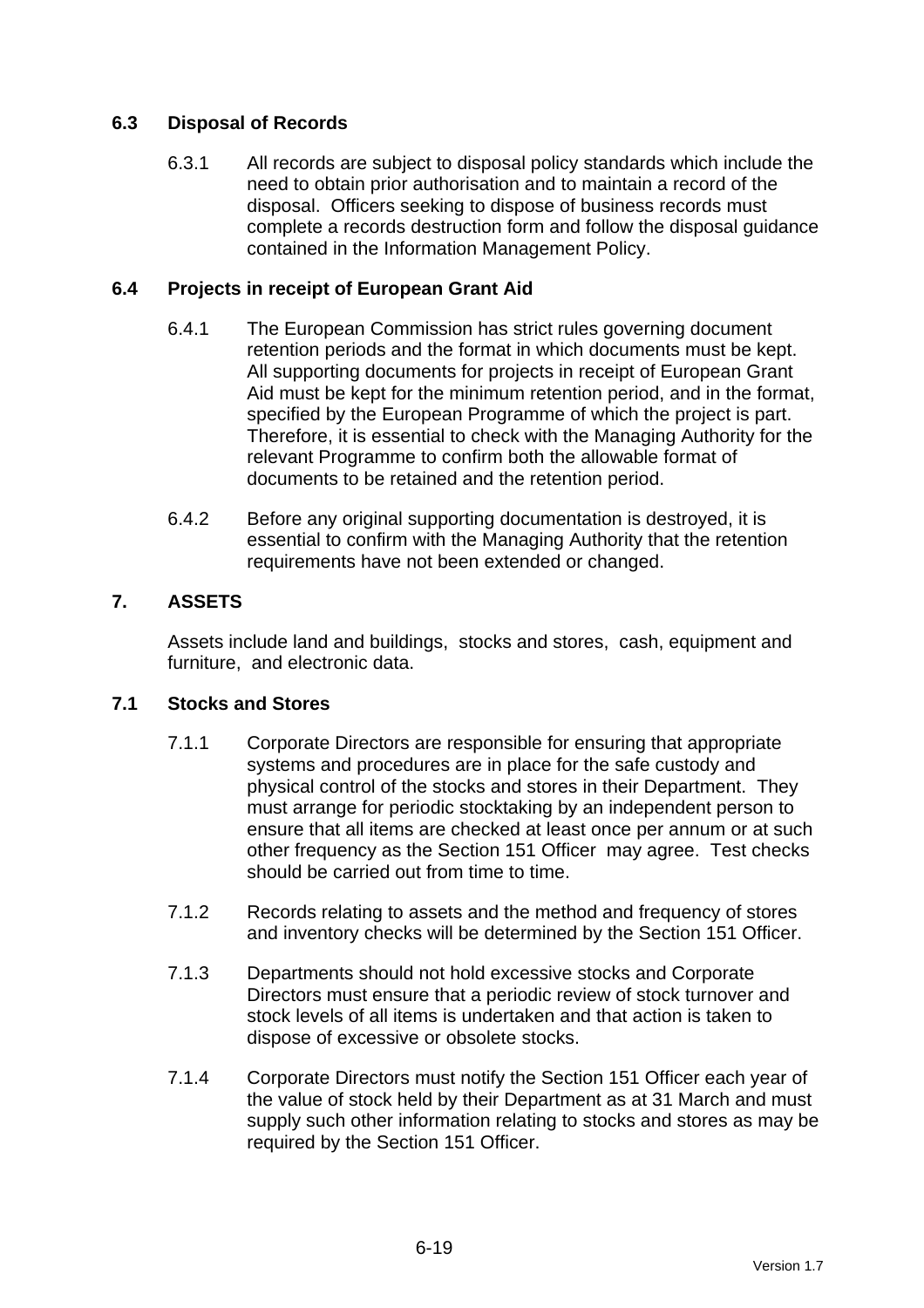- 7.1.5 Discrepancies revealed at a stock taking may be adjusted by the Corporate Director provided that it is under £1,000 in aggregate. Discrepancies over £1,000 must be reported to the Section 151 Officer who may authorise the necessary adjustment or refer any item to Internal Audit.
- 7.1.6 Surplus stocks, stores or materials must be disposed of in accordance with the procedures below:
	- 7.1.6.1 items estimated to realise **£500 or less** at the Corporate Directors' discretion;
	- 7.1.6.2 items estimated to realise **between £500 and £10,000** competitive quotations must be sought;
	- 7.1.6.3 items estimated to realise **more than £10,000** an appropriate number of tenders must be obtained (and retained) to demonstrate that best value has been obtained from the sale of the assets.

## **7.2 Cash, Equipment and Furniture**

- 7.2.1 Corporate Directors are responsible for maintaining appropriate security for all cash, furniture and equipment etc under their control.
- 7.2.2 Money held at premises must be placed in a cash box which must be kept locked and put in a secure place.
- 7.2.3 Safes must be kept locked and the key removed. Keys to safes, strong rooms and similar locked areas are to be stored securely at all times. The loss of such keys must be reported immediately. Master keys and spare safe keys should be stored securely at a separate location.
- 7.2.4 Where several officers use the same safe, each officer must use a separate lockable cash box for the monies they are responsible for.

## **7.3 Protection of Private Property**

- 7.3.1 Where an officer assumes responsibility for moveable property belonging to a private person, s/he must ensure that a formal itemised inventory is prepared promptly, and where possible, in the presence of two officers who must sign and date the inventory to certify its accuracy. The property must be held securely.
- 7.3.2 All valuables such as jewellery, watches and other small articles of a similar nature and documents of title must be kept in safe custody.
- 7.3.3 All reasonable steps must be taken to return the private property to its rightful owner. Where a significant cost has been incurred by the Council in providing safe custody, the cost should be recovered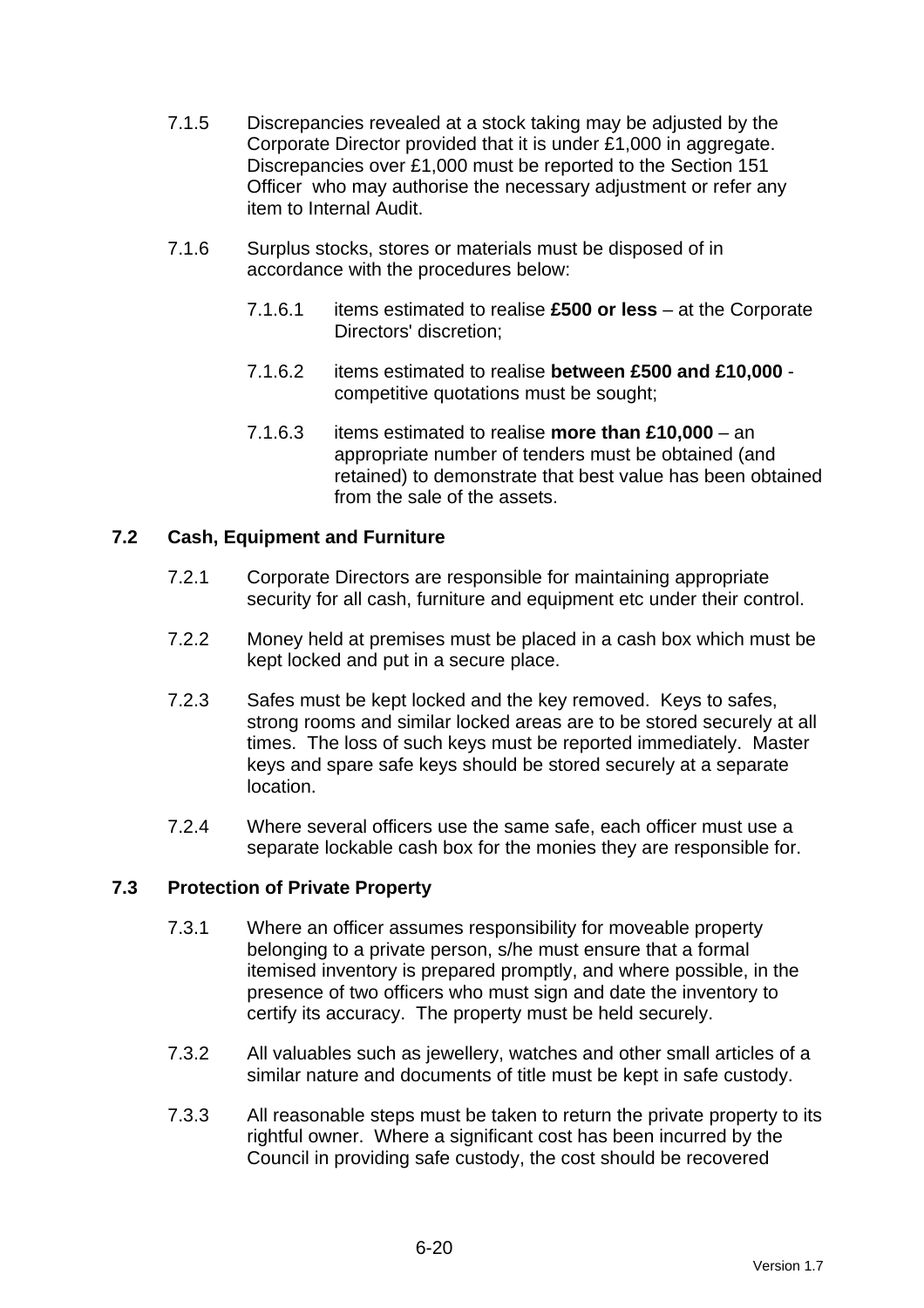before the property is returned and an official receipt provided for monies received.

#### **7.4 Disposal of Assets**

- 7.4.1 Where land or buildings are concerned, the Code of Procedures for the Disposal of Land and Buildings must be complied with.
- 7.4.2 Where ICT equipment is concerned, disposal must comply with the ICT disposal procedures.
- 7.4.3 Before disposing of an asset, officers should consult with the Section 151 Officer and must satisfy themselves that the asset has not been leased and cannot be economically re-used elsewhere in the Authority.
- 7.4.4 Surplus assets must be disposed of in accordance with the procedures below:
	- 7.4.4.1 items estimated to realise **less than £500** at the Corporate Directors' discretion;
	- 7.4.4.2 items estimated to realise **between £500 and £10,000** competitive quotations must be sought;
	- 7.4.4.3 items estimated to realise **more than £10,000** an appropriate number of tenders must be obtained (and retained) to demonstrate that best value has been obtained from the sale of the assets.
- 7.4.5 The Section 151 Officer will advise on the method of disposal to ensure that the most advantageous price is obtained. This will be subject to statutory requirements and any specific County Council policies.
- 7.4.6 Assets which have been sold may be released to the purchaser where payment has been made by cheque (covered by a valid guarantee card), debit card, credit card or by cash. Where payment is made by other means, the assets should not be released to the purchaser until the Section 151 Officer confirms that monies have been deposited in the Council's bank account.

#### **7.5 Inventories**

- 7.5.1 Inventories of the Council's property must be prepared and kept upto-date by each Corporate Director.
- 7.5.2 Inventories must be in a form agreed by the Section 151 Officer and the Corporate Director must arrange for the inventory to be checked with the physical assets at least annually and whenever an officer ceases to be the responsible officer.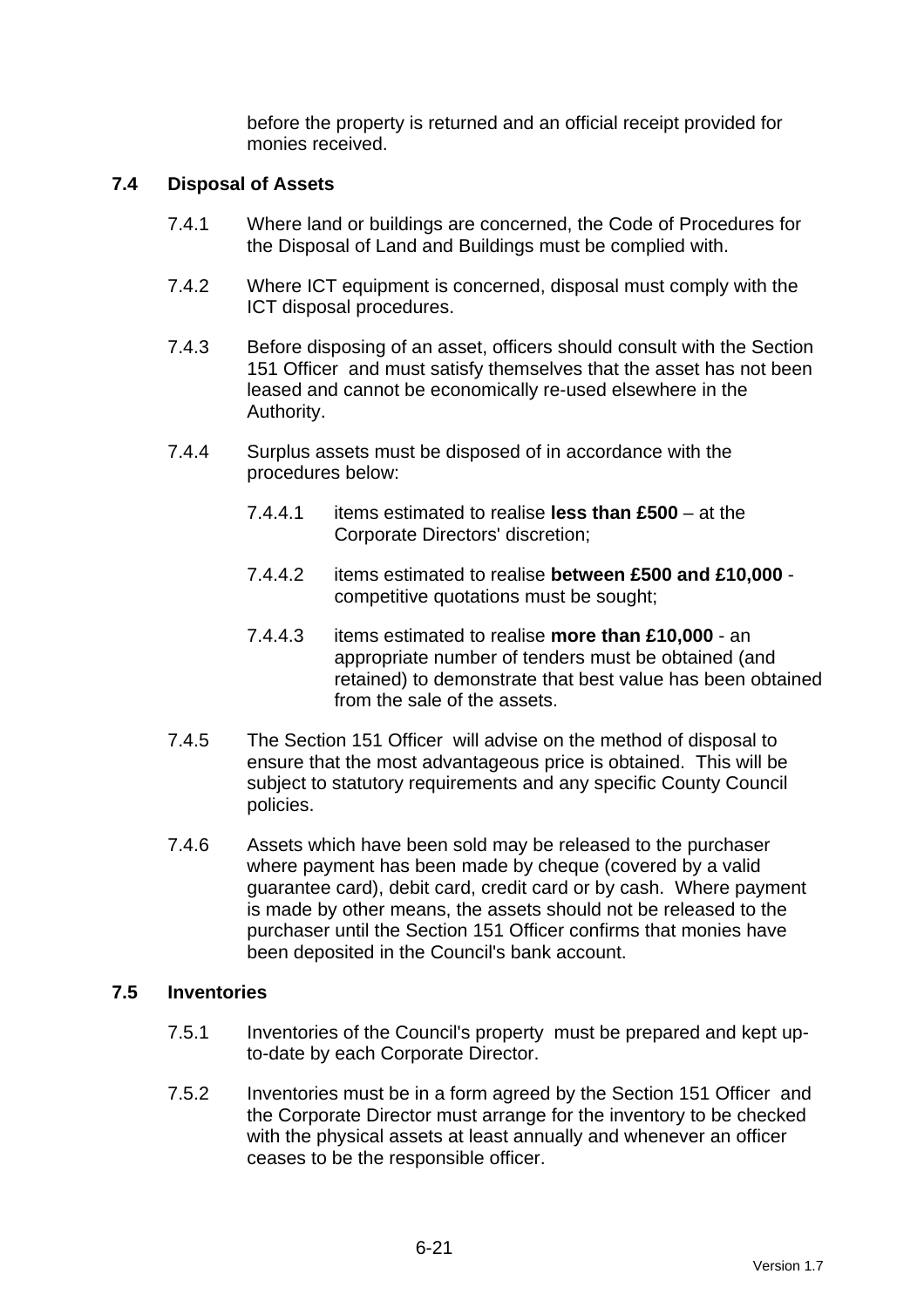- 7.5.3 An annual list of inventory items to be written-off must be submitted to the Corporate Director who may authorise the write-off of those items that have come to the end of their useful life due to fair wear and tear.
- 7.5.4 All other items for write-off must be reported by the Corporate Director to the Section 151 Officer who may authorise the write-off, inform Internal Audit and/or refer any item s/he considers appropriate to Finance and Property Committee.
- 7.5.5 The Council's property must not be removed from its usual location or used for unofficial purposes except with the express permission of the line manager.

## **8. SALARIES, WAGES AND PENSIONS**

- 8.1 The payment of salaries, wages, pensions or other emoluments will be made only by the Service Director, Human Resources and Customer Service. Each Corporate Director must notify the Service Director, Human Resources and Customer Service as soon as possible, and in the form prescribed, of all matters affecting an officer's pay. In particular this includes:
	- 8.1.1 all appointments, resignations, dismissals, suspensions, secondments and transfers;
	- 8.1.2 absences for sickness or other reason, apart from approved leave;
	- 8.1.3 changes in remuneration, other than normal increments and pay awards and agreements of general application;
	- 8.1.4 information necessary to maintain records of service for pension purposes, and other statutory requirements such as income tax and national insurance.
- 8.2 Appointments of all employees must be made in accordance with appropriate conditions of service and any approved establishments or employment procedure rules and staffing standing orders.
- 8.3 All time records or other pay input documents must be in a form prescribed or approved by the Service Director, Human Resources and Customer Service . Corporate Directors must formally nominate the officers authorised to approve pay input documents and maintain a list for reference. Officers authorised to approve pay input documents must comply with the relevant Employment Procedure Rules as set out in the Constitution.
- 8.4 Overtime claims must be submitted promptly. Where these claims are over three months in arrears they will only be paid with the approval of the Service Director, Human Resources and Customer Service.
- 8.5 No person should be paid by the Council unless they have a valid contract of service with the Council.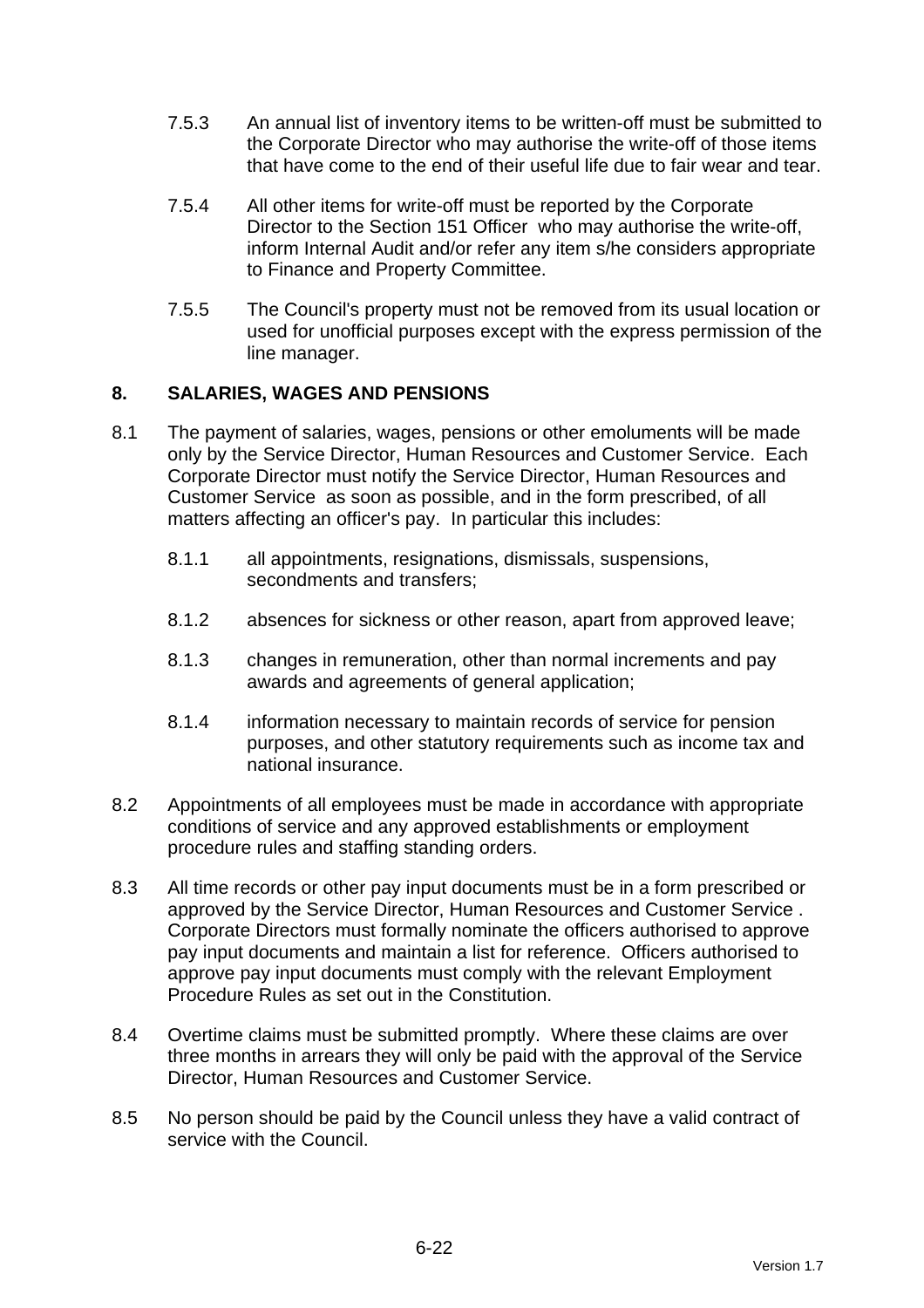8.6 For income tax purposes, temporary staff who are paid directly by the Council, whether describing themselves as self-employed or not, shall be treated as employees unless they provide acceptable documentary evidence from HM Revenue and Customs that they may be paid without deduction of income tax and national insurance.

## **9. PROCUREMENT OF GOODS, SERVICES AND WORKS**

## **9.1 General**

- 9.1.1 All procurement undertaken by the Authority, of whatever value, is subject to EU rules. For the avoidance of doubt, where there is any conflict between UK and EU legislation and these regulations, UK and EU law shall prevail.
- 9.1.2 These procurement regulations are intended to ensure the following objectives are met:
	- 9.1.2.1 **Probity and Openness:** Honesty, integrity and openness in all dealings and the avoidance of corruption;
	- 9.1.2.2 **Best Value:** The optimum outcome for the Authority and the residents of Nottinghamshire;
	- 9.1.2.3 **Equal Treatment of Suppliers:** Fair and equitable treatment for all potential suppliers;
	- 9.1.2.4 **Officer Protection:** Avoidance of situations which may lead to accusations of officer impropriety.
- 9.1.3 To achieve this, the Authority has developed a Corporate Procurement Strategy and these regulations are designed to support this strategy.
- 9.1.4 The procurement of goods, services and works, including the employment of consultants and specialist advisors, must comply with these regulations and the guidance provided in the Contracts Manual. The guiding principle of this Code is that Corporate Directors must, in all cases, comply with the principles of the best value legislation using a combination of tendering, partnering and other innovative procurement methods. All procurement, contracts and related matters must comply with any legislation.
- 9.1.5 Councillors and officers who have a personal or prejudicial interest in a contract, or other procurement decision, which they could influence, must ensure they comply, as appropriate, with the Code of Conduct for Councillors and Co-opted Members or Code of Conduct for Officers and shall not be supplied with or given access to any tender documents, contracts or other relevant related information without the authority of the Group Manager for Legal and Democratic Services.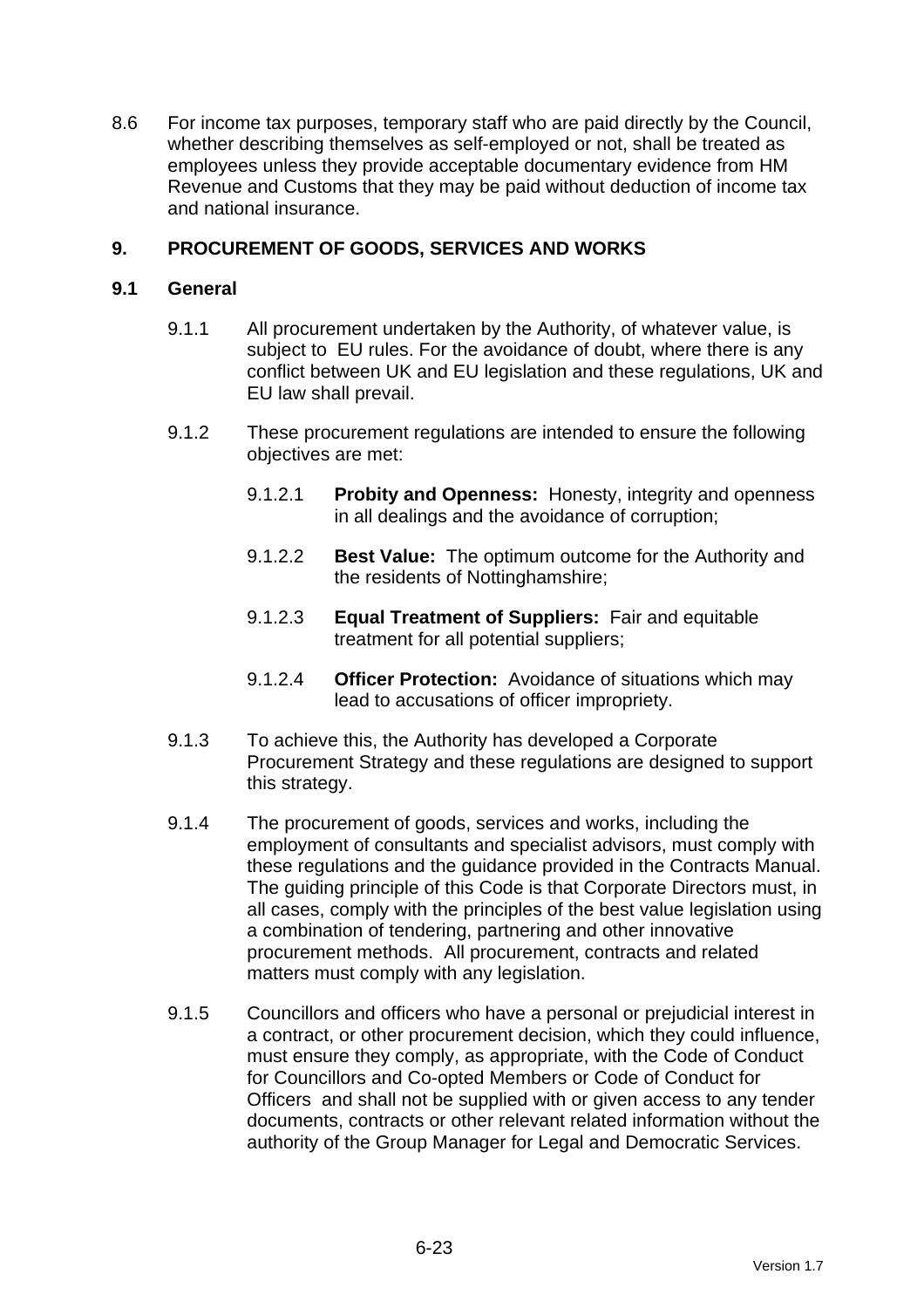## **9.2 Partnerships and Procurement**

- 9.2.1 Working in partnership with external organisations is widespread across the Authority. All partnership agreements should be subject to appropriate contractual arrangements which have been approved by the Group Manager for Legal and Democratic Services.
- 9.2.2 Partnerships are established for varying reasons and can take many different forms. It is important to ensure that the reasons for entering into a partnership are clear and remain under review. Appropriate accounting and audit arrangements must be put in place and the Authority's policy guidance on partnerships and work for outside bodies should be followed.
- 9.2.3 Partners must formally acknowledge and accept their respective roles and responsibilities within the partnership before the project commences, having assessed the risks and resources required to deliver the project.
- 9.2.4 The Council may procure goods, services and works through collaborative procurement exercises or joint commissioning in partnership with other public sector organisations. Where such joint procurement takes place the guidance in this section must be followed. In addition, the authorities involved in the exercise must decide which of them is to act as the lead authority for the purposes of the particular service, supplies or works being commissioned and the procurement procedures of the lead authority must be followed in the joint tendering exercise.
- 9.2.5 Where the County Council acts as lead authority it must carefully assess the risks involved, ensure that it does not take on liabilities of other public bodies by acting as lead and must follow any procedural safeguards as advised by Legal and Democratic Services to protect the Council's position.
- 9.2.6 Goods, services and works must be procured through corporate procurement arrangements wherever they exist. Corporate Directors must contact the Corporate Procurement Unit (CPU) to enquire whether such arrangements exist before commencing a new procurement exercise. When these arrangements are used, there is no requirement for Corporate Directors to obtain further tenders or quotations.
- 9.2.7 Where a Council department provides goods, services or works of a particular kind, and can demonstrate that it provides value for money, that department must be given the opportunity to provide the required goods, services or works. If the goods, services or works are obtained from in-house sources, there is no requirement to obtain quotations and tenders. Where external suppliers have been used to obtain goods, services or works that are available from in-house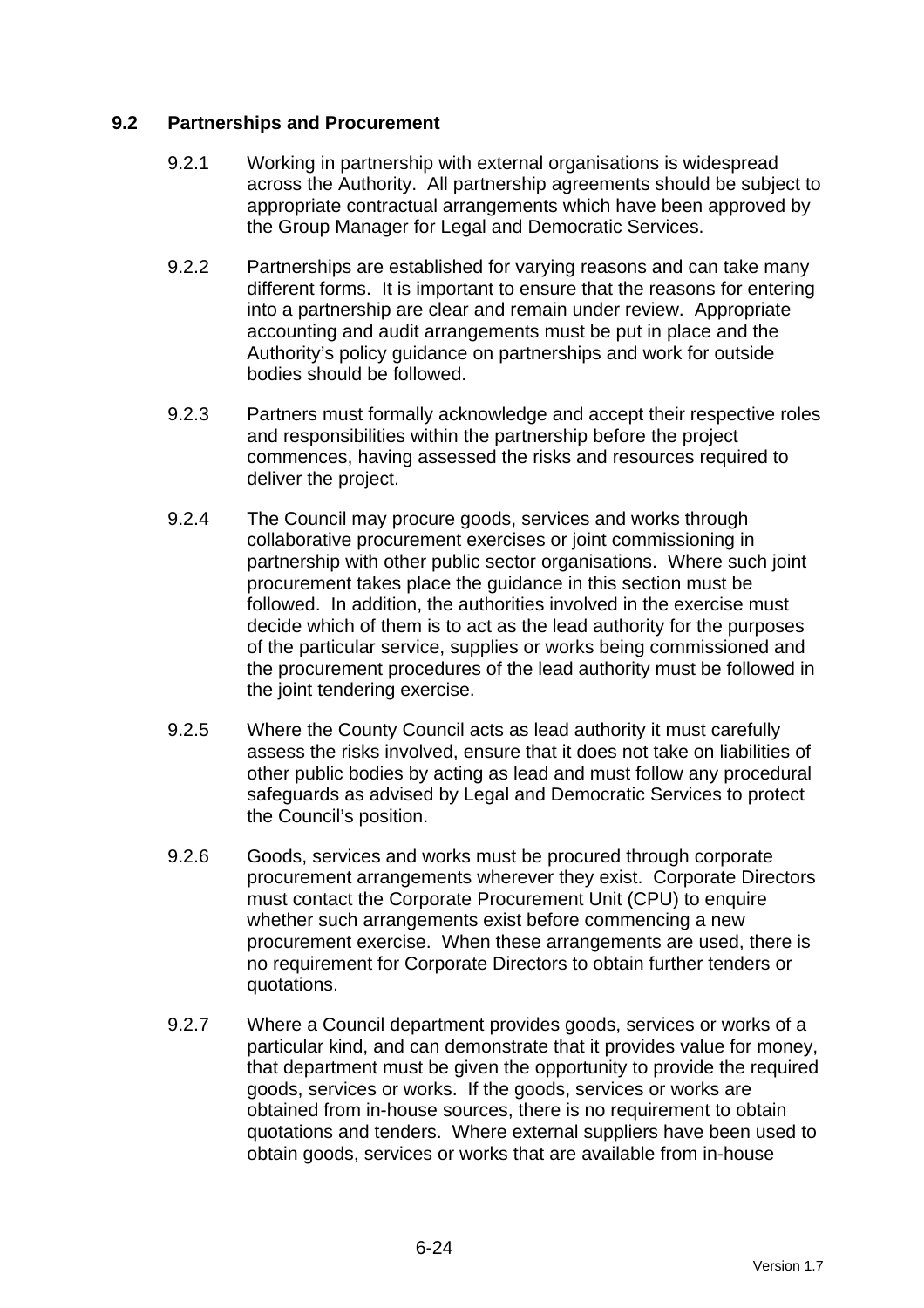providers, the reasons for not using the in-house provider should be retained on file.

9.2.8 Where in-house provision for goods, services or works exists, the decision of whether or not to expose this provision to alternative procurement arrangements, in accordance with the Authority's Procurement Strategy, should be reviewed periodically.

## **9.3 Use of External Suppliers**

- 9.3.1 The Council's Corporate Procurement Unit (CPU) shall be notified in advance of all procurement exercises with an estimated value greater than £10,000 and shall advise on areas for procurement efficiency to be achieved through central procurement arrangements, including framework agreements, partnerships and collaborative procurement. Contracts may be procured using arrangements put in place by Central Purchasing Bodies (such as the Government Procurement Service or the Pro5 Organisations) provided that certain safeguards are followed to minimise the risk to the Council. Guidance can be found in the Contracts Manual.
- 9.3.2 Where goods, services or works are NOT obtained through an existing, approved framework agreement, partnership or in-house provider, the procedure to be followed is dependent on whether the requirement is for 'Supplies and Services' or 'Works' and the estimated total value of the purchase over the full duration of the order or contract.
- 9.3.3 The current thresholds and a link to the procurement rules are set out in the table below, however, valuation of contracts is not always straightforward. The legislation requires the aggregation of contracts having similar characteristics within a particular period. This applies to all Council contracts of that type which exceed the threshold even if the total amount purchased is through lots of small contracts. (NB It is the Council's total purchases that count and not just each Department's total purchases.) Large contracts must not be split up to avoid applying the rules. Further guidance on these rules is available in the Contracts Manual.
- 9.3.4 Where any procurement exercise is undertaken which is backed by or involves the expenditure of European Regional Development Funds (ERDF) or other external funding then it must comply with the procurement requirements attached to that funding from time to time.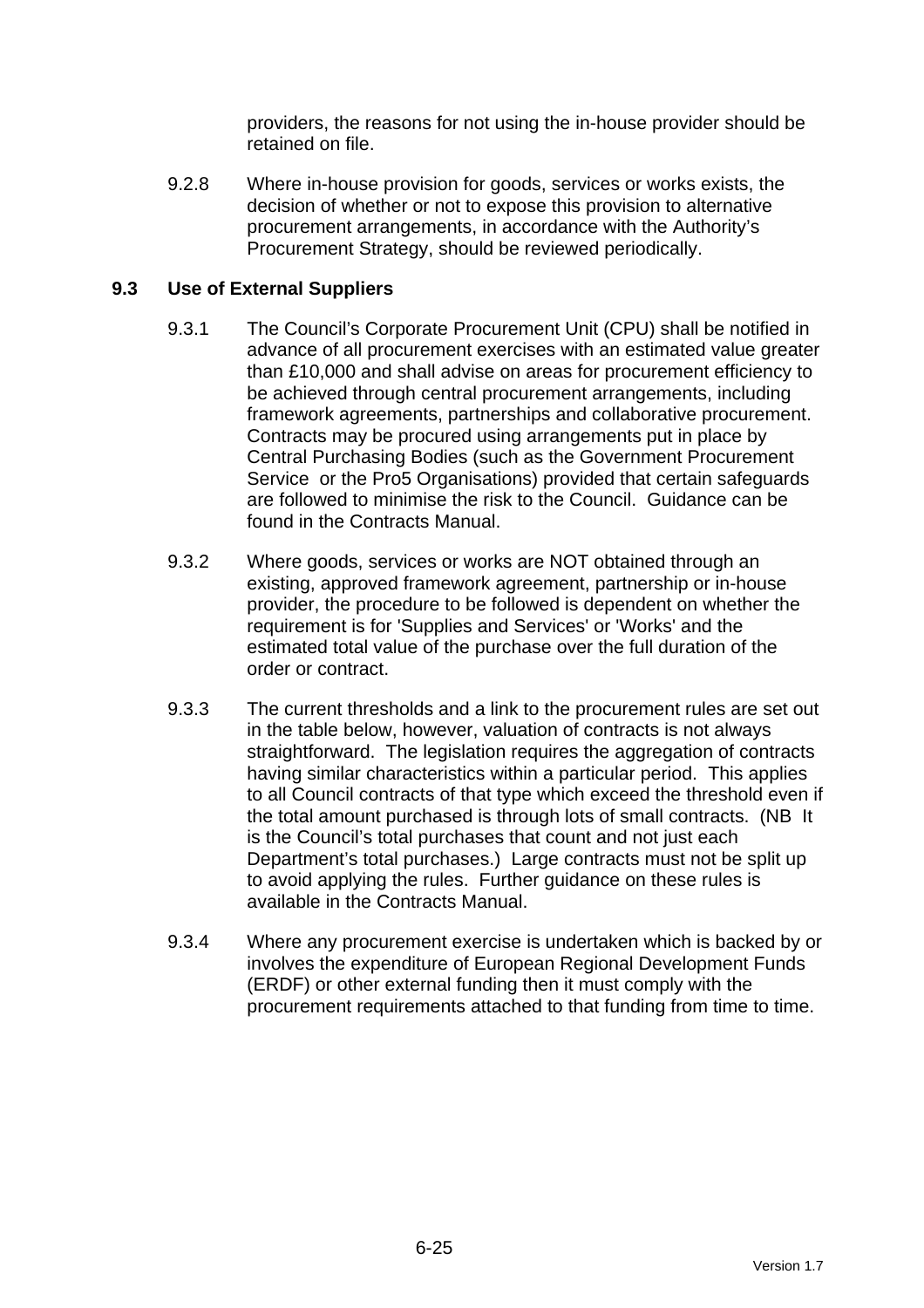#### A. CONTRACTS FOR SUPPLIES AND SERVICES **Estimated Total Contract Value | Minimum Requirements** Up to £1,000  $\vert$  Quotations to be sought if deemed appropriate by the Corporate Director or his/her nominee. Details of the suppliers approached and prices quoted to be kept on file. £1,001 to £10,000 Quotations must be obtained from more than one supplier. Details of the suppliers approached and prices quoted to be kept on file. £10,001 to £25,000 Three written competitive quotations must be obtained. Details of all quotations sought and received to be kept on file. £25,001 to £50,000 Three tenders must be invited. Details of tenders sought and received to be kept on file. £50,001 to EU threshold\* for Supplies and Services (£173,934 as at January 2012) Five tenders must be invited. Details of all tenders sought and received to be kept on file. Above EU threshold\* for Supplies and **Services** EU procurement rules must be complied with. Details of all tenders sought and received to be kept on file. B. CONTRACTS FOR WORKS **Estimated Total Contract Value Minimum Requirements** Up to £10,000 Prices must be obtained from more than one supplier. Details of the suppliers approached and prices quoted to be kept on file. £10,001 to £25,000 Three written competitive quotations must be obtained. Details of all quotations sought and received to be kept on file. £25,001 to £250,000 Three tenders must be invited. Details of all tenders sought and received to be kept on file. £250,001 to EU threshold\* for Works (£ 4,348,350 as at January 2012) Five tenders must be invited. Details of all tenders sought and received to be kept on file. Above EU threshold\* for Works **EU** procurement rules must be complied with. Details of all tenders sought and received to be kept on file.

\*NB The value of EU thresholds is published by OGC at www.ogc.gov.uk

For EU procurement thresholds, the County Council is categorised as 'Other public sector contracting authorities'.

Further guidance can be found in the Contracts Manual.

- 9.3.5 Except in cases of emergency, no work shall be carried out or goods, materials or services ordered or consultant appointed unless there is adequate budget available.
- 9.3.6 For goods, services or works valued up to £50,000 an official order should be raised before they are ordered.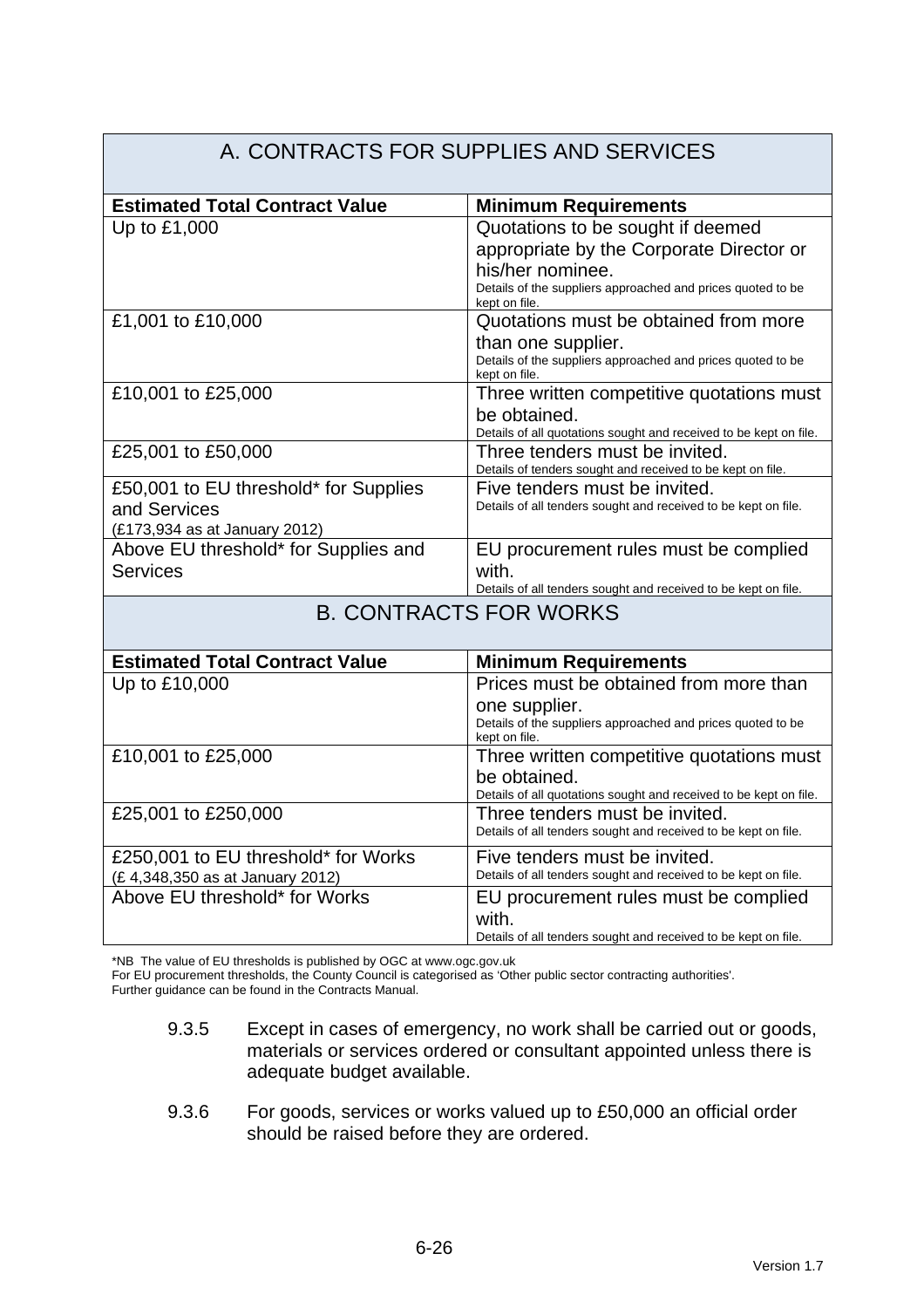- 9.3.7 For goods, services or materials where the total value is over £50,000, no work may be commenced on site or goods ordered, until a formal contract (and a completed bond if appropriate) approved by Legal and Democratic Services, has been duly executed by the contractor and returned to the Council.
- 9.3.8 No work shall be carried out, or goods, materials or services ordered until the relevant client Corporate Director, where appropriate, has been consulted. Where the procurement is delegated or subcontracted to an appropriate technical officer, the responsibility for complying with these procedures is assumed by that officer. All contracts must conform with any directions issued by the Group Manager for Legal and Democratic Services.
- 9.3.9 Where regular use of external contractors is envisaged, suitable framework or partnership arrangements should be established, using appropriate tendering procedures, to minimise the need to obtain quotations or tenders. The use of contractors must be in accordance with the terms of the framework agreement.
- 9.3.10 Where ICT equipment, software and services are to be purchased, separate rules must be complied with.
- 9.3.11 Where it is decided that a pilot scheme is required to test a particular product, services or works (eg due to the existence of a new funding stream or new technological developments that are best assessed through a pilot exercise) then the pilot scheme should be established in accordance with the rules on tendering.
- 9.3.12 If the specification for any tender is developed by or in conjunction with any consultant or supplier, then that consultant or supplier shall be excluded from a future tendering exercise for those services, supplies or works. It is important that no supplier has an unfair advantage over others by having an opportunity to develop the specification for the tender for which it will later be bidding. This does not prohibit the Council from openly consulting with industry to develop its specification and does not prohibit the Competitive Dialogue procedure permitted under the EU procurement rules.

## **9.4 Use of Electronic Procurement Systems**

9.4.1 The use of 'e-procurement' methods, such as 'e-auctions' or 'e-tendering' and dynamic purchasing systems to obtain prices is permissible provided regulation 21 of the Public Contracts Regulations 2006 AND the Authority's procedures for e-procurement are complied with. The Authority's procedures shall be determined jointly by Legal and Democratic Services and Internal Audit.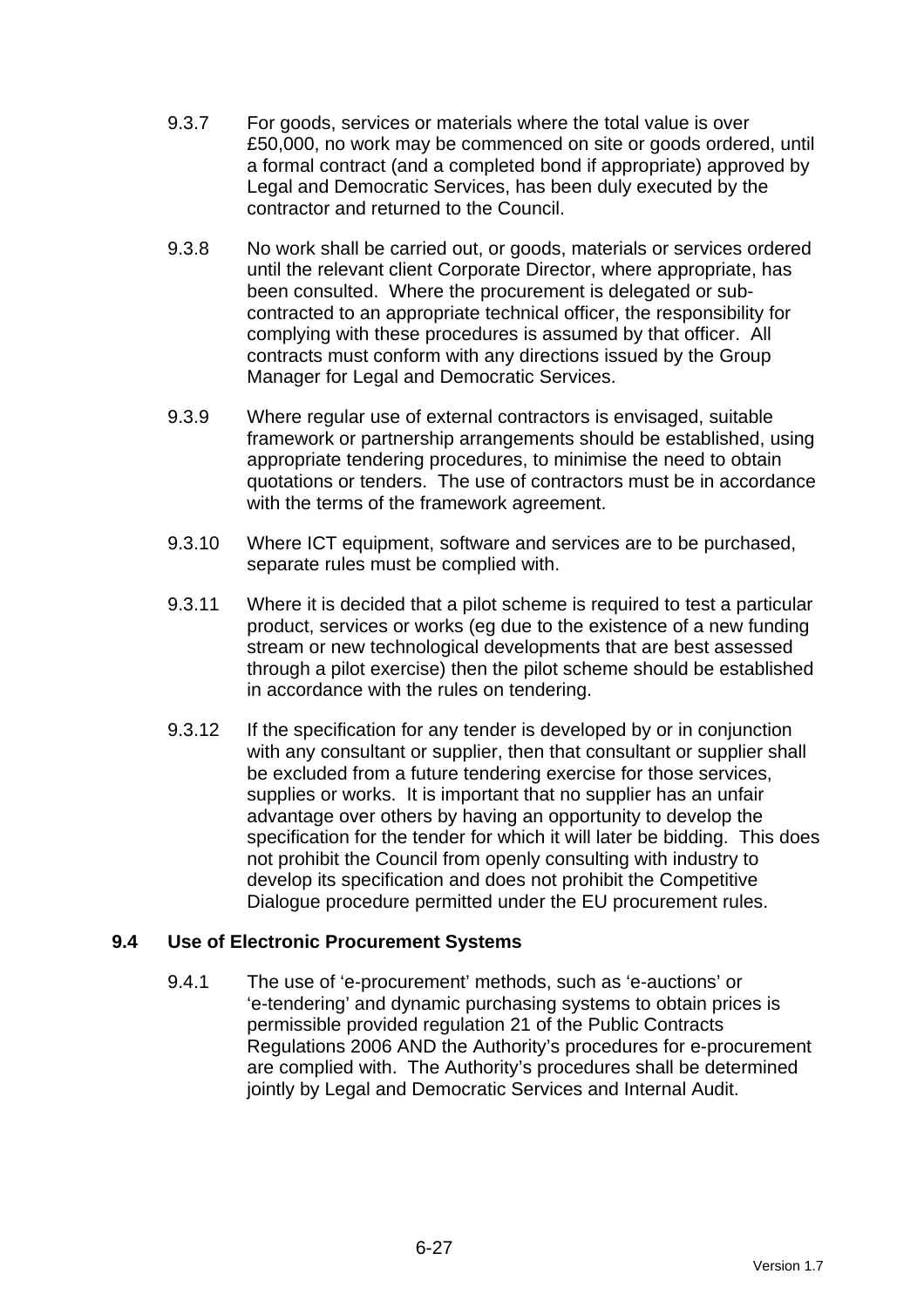## **9.5 Selection of Tenderers**

9.5.1 Contractors should be selected in accordance with the guidance provided in the Authority's Contracts Manual.

## **6. Allowed Exceptions**

- 9.5.1.1 There are a number of circumstances where obtaining quotations and tenders for amounts less than the EU threshold may not be possible or necessary. Subject to the EU rules and proper approval , tenders and quotations need not be sought if:
	- 9.5.1.1.1 the work to be executed or the goods or materials to be supplied constitute the first valid extension of an existing contract, which has been procured through a best value exercise, provided that such an extension has received the necessary budget approval and does not exceed the value of the original contract or the next value threshold . Contracts must not be extended where the total value will exceed the EU threshold. ;
	- 9.5.1.1.2 the Council is buying from a contract entered into following a proper tendering exercise by a consortium, collaboration, or similar central procurement body, of which the Council is a member and which the Council is authorised to buy from or through. Guidance on the use of Central Procurement Bodies is available in the Contracts Manual;
	- 9.5.1.1.3 the work to be executed or the goods or materials to be supplied consist of repairs to, or parts for, existing proprietary machinery, where such repairs or parts are specific to that machinery OR upgrades to existing software packages. For upgrades to software, the Service Director, ICT should also be consulted;
	- 9.5.1.1.4 works, supplies or services are urgently needed for the immediate protection of life or property, or to maintain the immediate functioning of a public service for which the Council is responsible. In such cases the contract must only last as long as is reasonably necessary to deal with the specific emergency;
	- 9.5.1.1.5 the Corporate Director decides that special circumstances make it appropriate and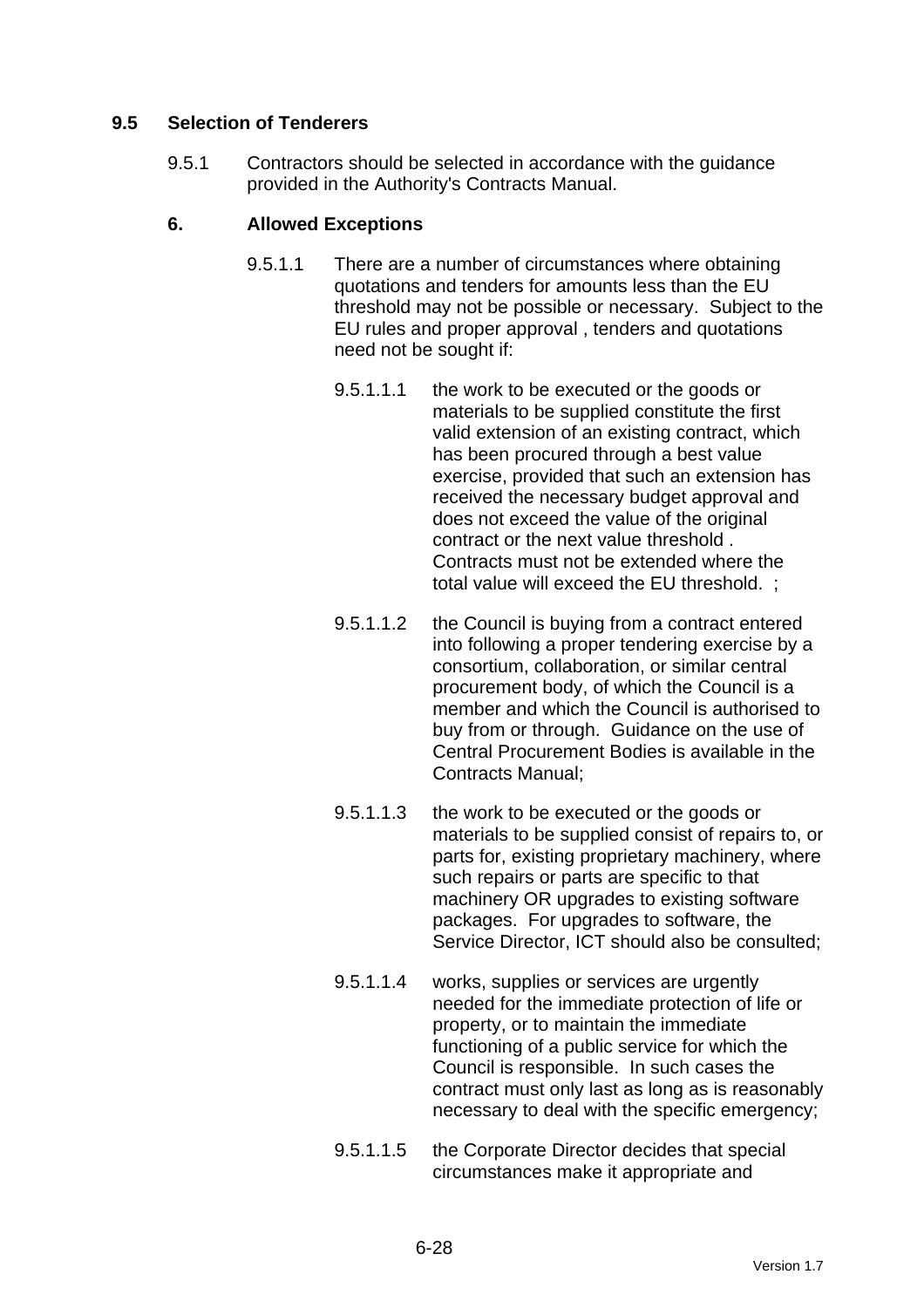beneficial to negotiate with a single firm or that a single tender be invited. This will include occasions when it can be established that there is only a single source available or where the Corporate Director or his/her designate can demonstrate that best value for the Authority can be better achieved by not tendering.

- 9.5.2 Prior approval from the Section 151 Officer must be obtained for all exceptions.
- 9.5.3 Where special circumstances lead to negotiation with a single firm and the expected expenditure is over £25,000, prior approval must be also obtained from the Section 151 Officer AND the Group Manager for Legal and Democratic Services. In all cases formal approval must be sought using the approved waiver request procedure.
- 9.5.4 Corporate Directors must ensure that, for all the above exceptions, there is documented justification for the waiver request and a copy of the formal approval in the relevant project file.

## **9.6 Tender Preparation**

- 9.6.1 Tenders may be invited for submission by any means jointly approved by the Section 151 Officer and the Group Manager for Legal and Democratic Services eg by physical means such as post, courier or hand delivery) OR by electronic means such as approved e-tendering. The invitation to tender (ITT) must clearly specify the means of submission to be used for each tender and any associated rules pertaining to the submission.
- 9.6.2 All invitations to tender must specify that the Council is not bound to accept the lowest or any quotation or tender.
- 9.6.3 Where prior advertisement has not specified the award criteria, the invitation to tender must state the award criteria in objective terms together with the weighting for each of the chosen criteria. (This does not apply to the sale of property.) Further guidance on evaluation and award criteria is available in the Contracts Manual.
- 9.6.4 Subject to the EU Procurement Rules, the invitation to tender should normally include the County Council's contract terms. All invitation documents for contracts above the EU threshold must contain information for tenderers about the way the standstill period will be applied – see Contracts Manual.
- 9.6.5 All invitations to tender must include such other information or instructions as the Section 151 Officer or Group Manager for Legal and Democratic Services may require.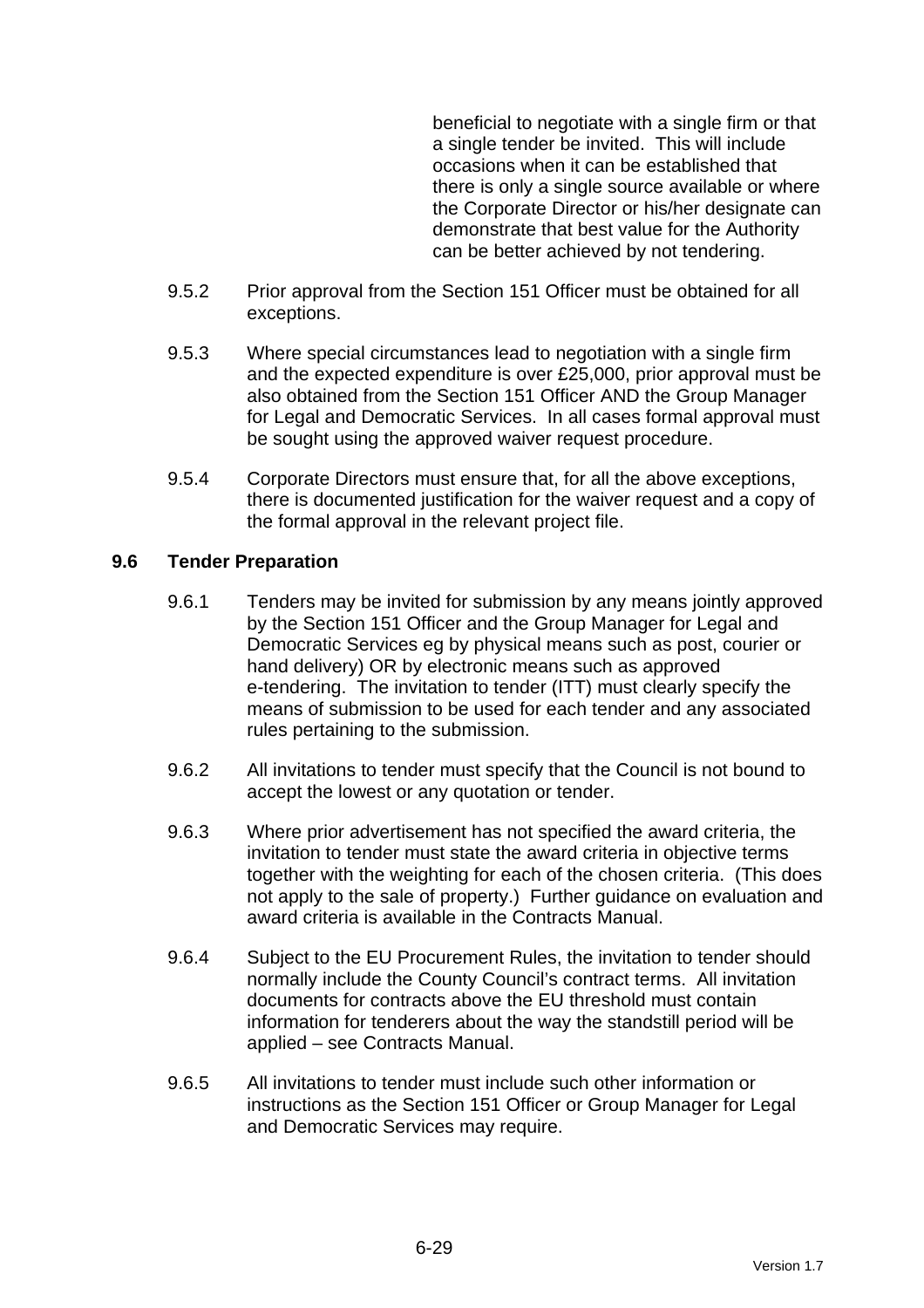- 9.6.6 All instructions to tenderers must include specific instructions on the application of the Freedom of Information Act 2000 and the Human Rights Act 1998. Further guidance on these matters is available in the Contracts Manual.
- 9.6.7 Pre-Tender enquiries may be carried out prior to the issue of an invitation to tender. The purpose is to ensure that an effective Invitation to Tender is prepared, for example, where the technical specification is so complex that it cannot be drawn up without information from prospective contractors. All potential contractors must be treated equally within this process.
- 9.6.8 If post-tender negotiations are anticipated, the tender documents must state that these may take place.
- 9.6.9 The invitation to tender should specify that, where examination of tenders reveals errors which would affect the tender figure in an otherwise successful tender, the tenderer must be notified of such errors and given the opportunity to clarify and confirm or withdraw their tender.
- 9.6.10 Tenders may be evaluated on the basis of price, or a mixture of price and quality criteria. The basis on which the tender will be evaluated must be determined before tenders are invited and included as part of the invitation to tender information.
- 9.6.11 Prospective tenderers must be informed that no work may start on site or goods or materials ordered until either:
	- 9.6.11.1 an official order has been issued; or
	- 9.6.11.2 a formal contract and a completed bond, has been duly executed by the contractor and returned to the Council.
- 9.6.12 If a performance bond is required, the nature and amount of the security to be given should be specified in the conditions of tender.
- 9.6.13 All tenders for the execution of works or the supply of goods or materials must be based on a clearly defined specification or bill of quantities.
- 9.6.14 All tenders shall require that, as a minimum, goods and materials used in their execution must be in accordance with relevant specifications issued by the British Standards Institute, or by the European Union, or its equivalent.
- 9.6.15 Tenders for capital works should include evaluation of the full lifecycle costs applicable to the works. This may also apply to other purchases such as ICT hardware and software where the cost of consumables or annual licences and support contracts can significantly increase costs over time.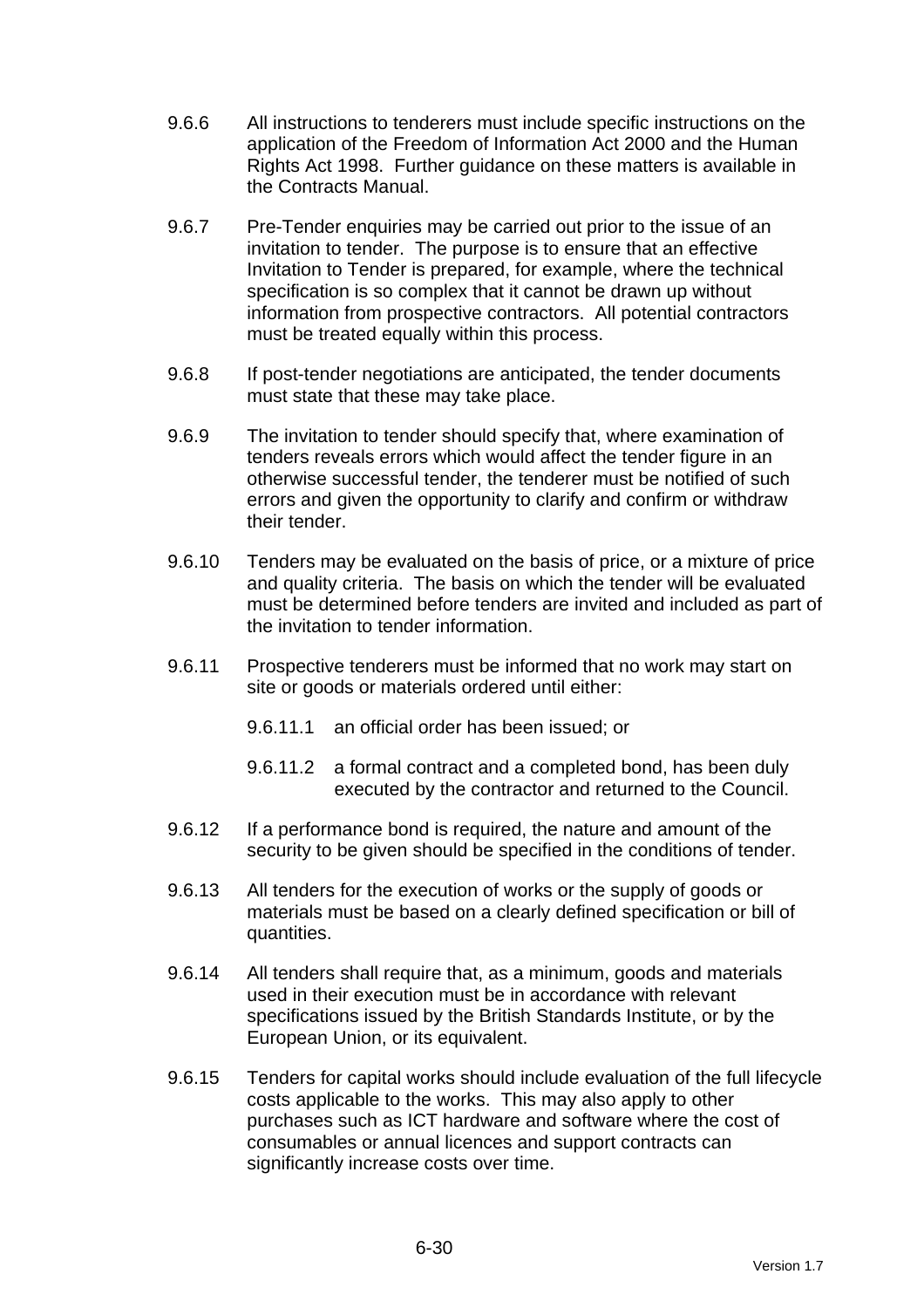## **9.7 Receipt and Opening of Tenders**

- 9.7.1 Every invitation to tender must state that a tender will only be considered if it is submitted in accordance with the instructions provided, and received by the date and time specified in the invitation to tender. The invitation to tender must also state that tenders which do not comply fully may be rejected.
- 9.7.2 Tenders submitted electronically must comply with, and be processed in accordance with the Authority's approved electronic tendering procedures.
- 9.7.3 Tenders submitted by physical means (eg by post or courier) must arrive in a sealed, plain envelope or package with the word "Tender" and the title of the contract clearly written on each envelope or package.
- 9.7.4 Such envelopes and packages must be addressed impersonally to:
	- 9.7.4.1 the appropriate Corporate Director, for tenders where the total expenditure over the duration of the contract is estimated to be **less than £100,000**; or
	- 9.7.4.2 the Group Manager for Legal and Democratic Services, for tenders where the total expenditure over the duration of the contract is estimated to **£100,000 or more.**
- 9.7.5 Until the time specified for opening tenders, tender envelopes or packages received must remain in the custody of the Group Manager for Legal and Democratic Services or the appropriate Corporate Director, as the case may be. Electronic tenders must be held securely in a manner approved by the Section 151 Officer.
- 9.7.6 The opening of tenders must comply with the following requirements:
	- 9.7.6.1 **Total estimated cost less than £100,000** tenders must be opened and recorded at one time in the presence of:
		- 9.7.6.1.1 the person responsible for letting the contract; and
		- 9.7.6.1.2 a supervising officer, with suitable seniority, training and experience in the role and responsibilities of a supervising officer, who must not have any direct involvement in the administration of the contract to be awarded.
	- 9.7.6.2 **Total estimated cost £100,000 or more** tenders must be opened and recorded at one time in the presence of:
		- 9.7.6.2.1 a representative of the Group Manager for Legal and Democratic Services;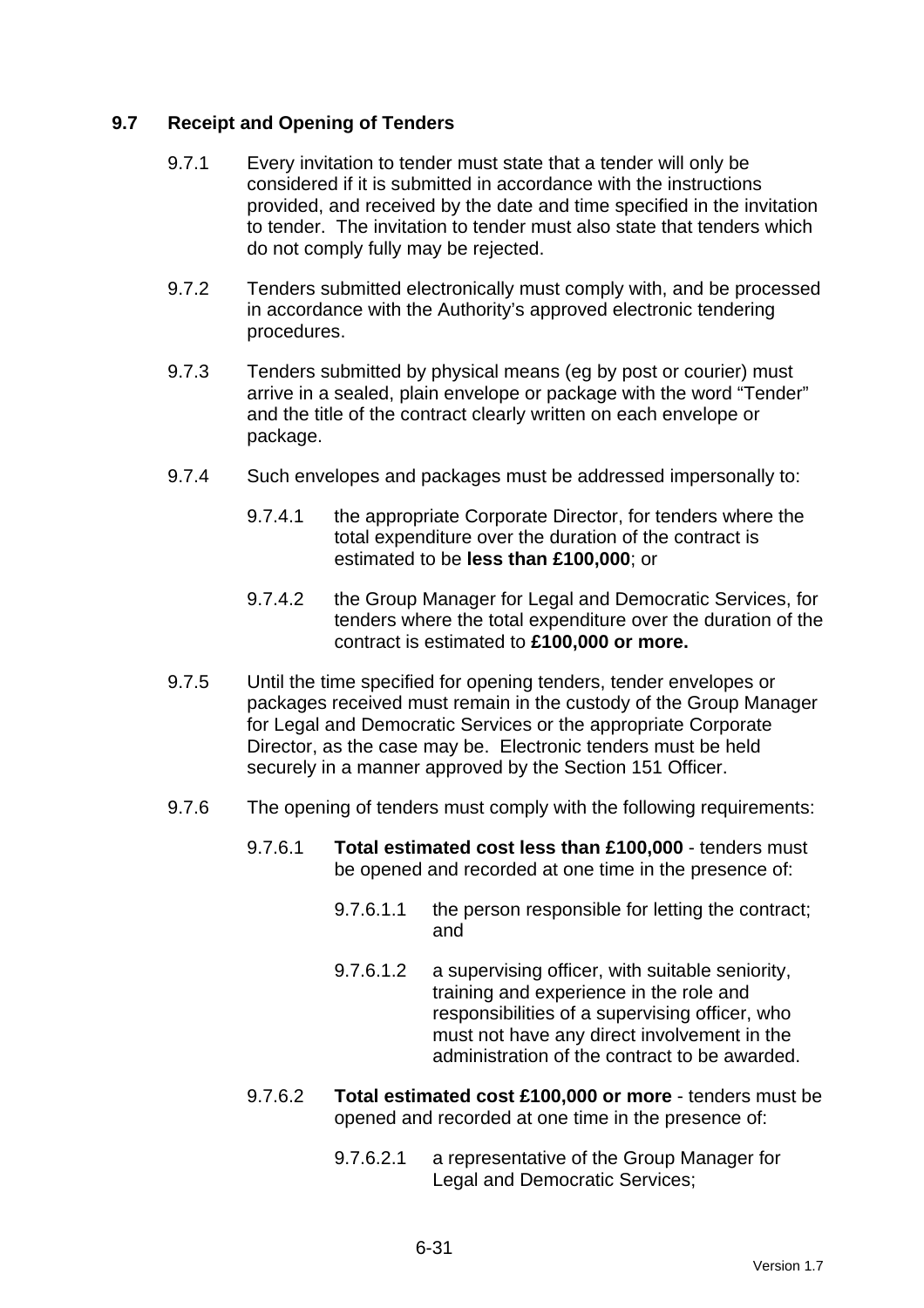- 9.7.6.2.2 a representative from the appropriate department;
- 9.7.6.2.3 a supervising officer of senior officer grade or above, provided by the Group Manager for Legal and Democratic Services or the Section 151 Officer.
- 9.7.7 A formal record of all tenders received for each contract must be retained and must include:
	- 9.7.7.1 description of the contract being let;
	- 9.7.7.2 the date and time set for receipt of tenders;
	- 9.7.7.3 the date and time tenders were opened;
	- 9.7.7.4 the supervising officer and other officers present;

And for each tender:

- 9.7.7.5 the tenderer's name;
- 9.7.7.6 the date received;
- 9.7.7.7 the tendered value (where applicable);
- 9.7.7.8 details of any noteworthy events (eg tender excluded with reasons).
- 9.7.8 The procedures to be followed when opening tenders will be determined by the Group Manager for Legal and Democratic Services and the Section 151 Officer. These procedures must include provision for dealing with late tenders and other complications that may arise – see the Guidance for Supervising Officers.

## **9.8 Clarification of Tenders**

- 9.8.1 If the examination of tenders and supporting documentation reveals errors, discrepancies or ambiguities which would affect an otherwise successful tender, such errors or discrepancies must be dealt with in accordance with the procedures set out in the invitation to tender.
- 9.8.2 Where the procedure for dealing with errors or discrepancies is not clearly specified by the invitation to tender, the tender must be referred to the Group Manager for Legal and Democratic Services and the Section 151 Officer for a decision on the appropriate action to be taken.
- 9.8.3 Under no circumstances must the clarification process be used to attempt to seek an adjustment of prices or other changes to the specification tendered. Nor must prices or other confidential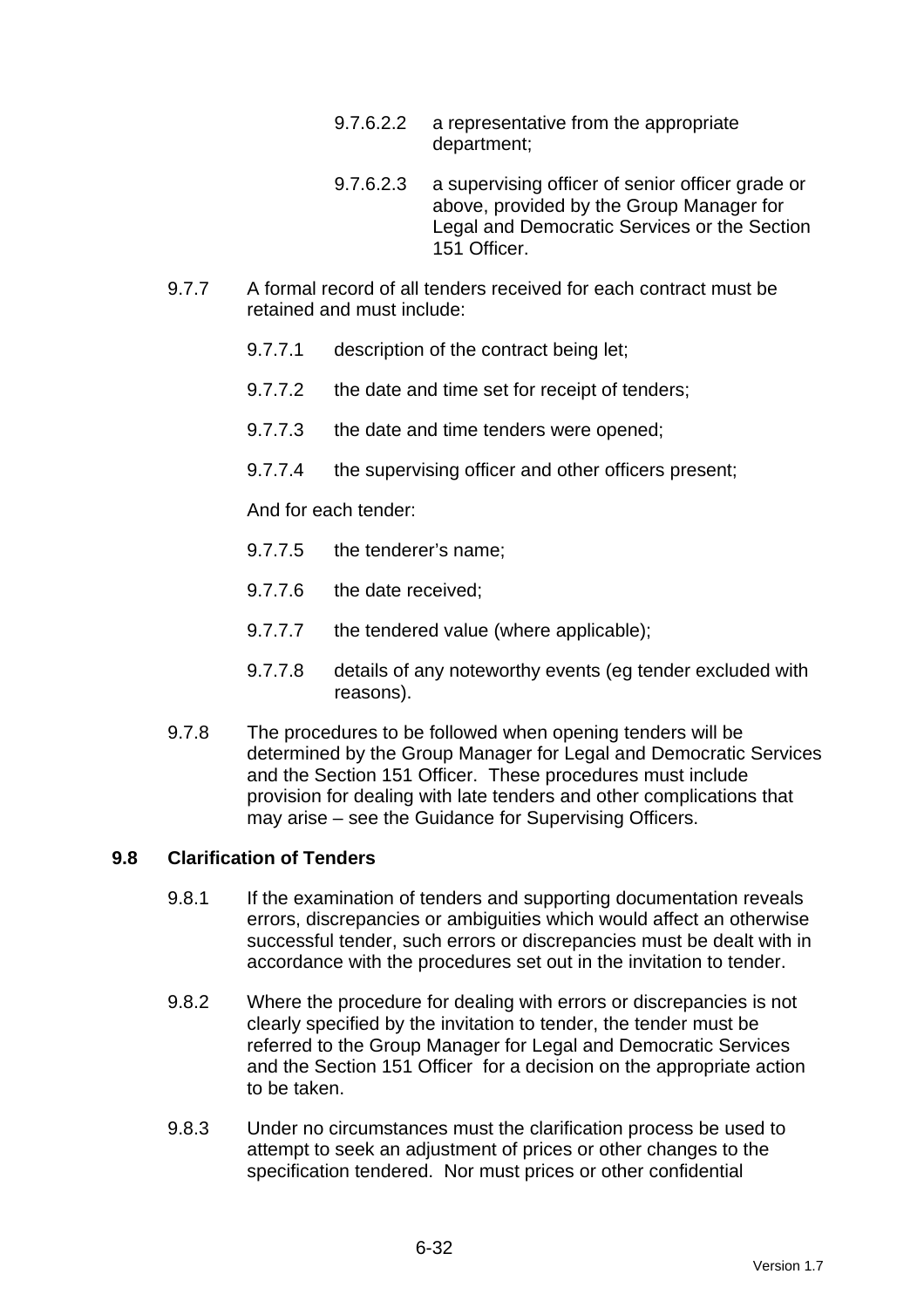information from any tender be divulged to other bidders, or individuals not properly connected with the evaluation of tenders.

9.8.4 Care should be taken to check that tenders submitted contain realistic prices and are not abnormally low. Where tenders are received that appear to be abnormally low they may be rejected but only if certain steps are followed (see Regulation 30(6) of Public Contracts Regulations 2006).

## **9.9 Post-Tender Negotiations**

- 9.9.1 The following rules only apply to tenders under the EU threshold. Where EU procurement regulations apply, negotiations may only be conducted in accordance with EU regulations after consultation with the Group Manager for Legal and Democratic Services and Section 151 Officer.
- 9.9.2 Post-tender negotiation constitutes discussion with tenderers after the submission of a tender, but before the award of the contract, including negotiations following the receipt of non-compliant bids. The purpose of post-tender discussion may be to obtain an adjustment to the price, delivery or content of the contract.
- 9.9.3 Post-tender negotiations may only be entered into if advanced notice is included in the tender documents.
- 9.9.4 The relevant Corporate Director must provide written approval before post tender negotiations are entered into.
- 9.9.5 Negotiations should be conducted by a team of at least three senior officers, one of whom must be from an independent division. A lead officer must be appointed with responsibility for ensuring that these procedures are adhered to. The team must observe the highest standards of integrity and fairness.
- 9.9.6 Negotiations must be conducted with all tenderers to ensure equality of treatment and opportunity, unless there are clear and objectively justifiable reasons for excluding one or more of them. All negotiations must be recorded and retained on file. In case of doubt, the lead officer should seek advice from the Group Manager for Legal and Democratic Services.
- 9.9.7 Comprehensive, written records of all negotiations must be retained to ensure that the requirements for accountability are met. The records must contain details of the officers involved, the name of the tenderer(s), reasons for entering negotiation and any exclusions from the negotiation, time, date, manner (eg meeting, email, telephone etc) and details of discussions and agreements reached. The record must be signed by the officers involved to confirm its accuracy.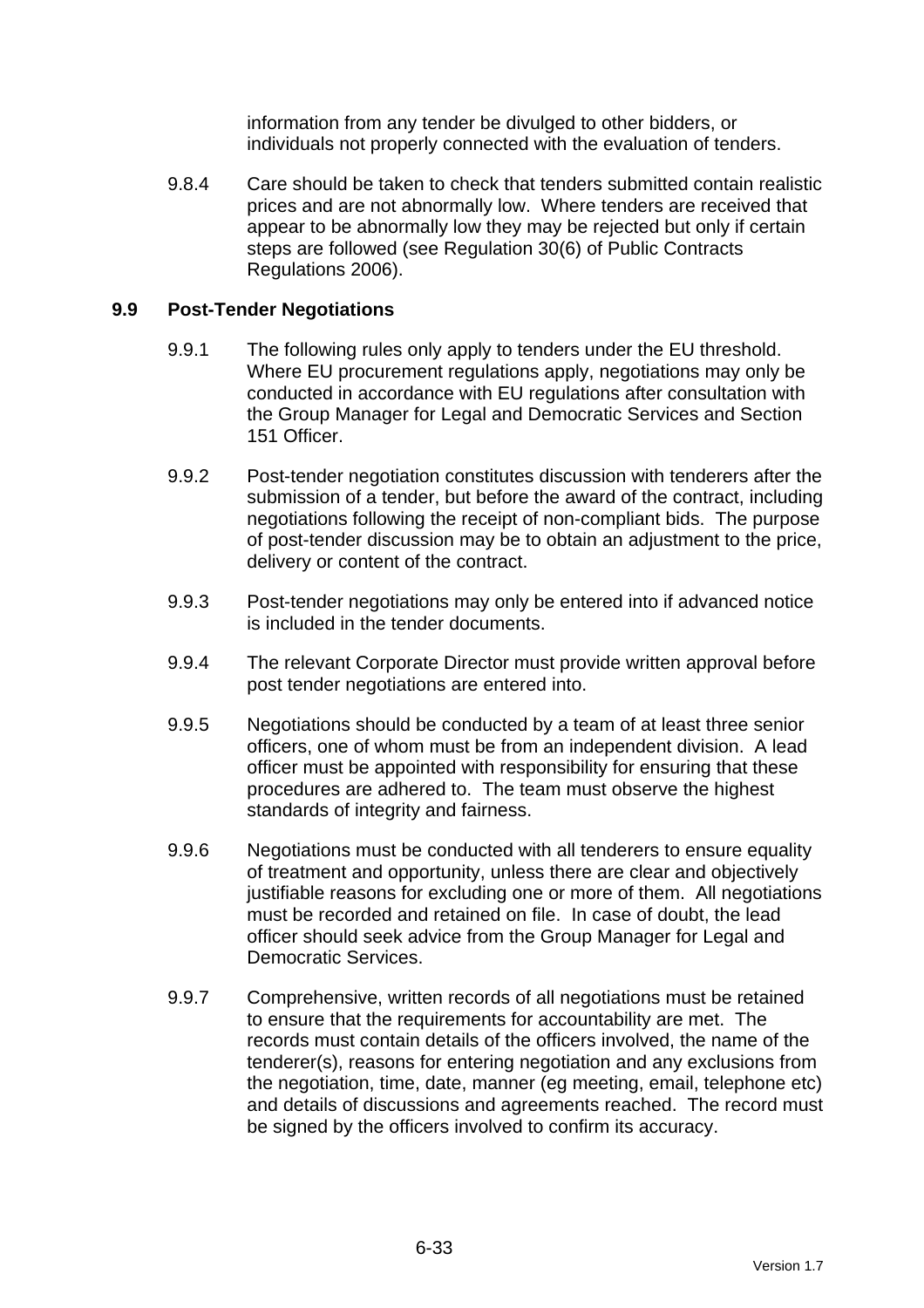9.9.8 Agreements reached during negotiations must be incorporated into the contract.

## **9.10 Acceptance of Tenders**

- 9.10.1 Subject to the relevant requirements a tender may be accepted as the winning tender by the appropriate Corporate Director using a form of acceptance letter approved by Legal and Democratic Services. Notification of acceptance must also be provided to the Corporate Procurement Unit giving the details they need to maintain their Contracts Database.
- 9.10.2 For capital contracts, where the winning tender exceeds the figure in the latest estimated cost (LEC) report, the following requirements apply:
	- 9.10.2.1 where the excess is over 20% of the LEC, the Corporate Director must reappraise the project to confirm it is still viable and must inform the Section 151 Officer about the reappraisal and the proposed methods of financing the additional cost. The Section 151 Officer may submit a report to Finance and Property Committee if considered necessary;
	- 9.10.2.2 approval for the additional funds required to proceed with the scheme must be obtained by the Corporate Director submitting a revised LEC report and obtaining all necessary approvals for the additional expenditure needed before accepting the tender.
- 9.10.3 Where the tender sum **exceeds £2 million** a tender must not be accepted until the Section 151 Officer has been consulted and approved it.
- 9.10.4 The successful tender(s) will be selected by applying the evaluation criteria to each bid received in accordance with the evaluation scheme set out in the invitation to tender (ITT). The selection will be either on the basis of the Most Economically Advantageous Tender to the Council or the lowest price offered. In most cases the Most Economically Advantageous Tender criteria will be applied by considering both price and relevant quality factors. Only in relatively few cases will price alone be capable of meeting the Council's duty to secure best value. Further guidance on tender evaluation is given in the Contracts Manual.
- 9.10.5 Subject to the requirement for a standstill period, all tenderers must be notified of the result of the procurement as soon as possible after the award decision. The notification must contain:

9.10.5.1 the award criteria;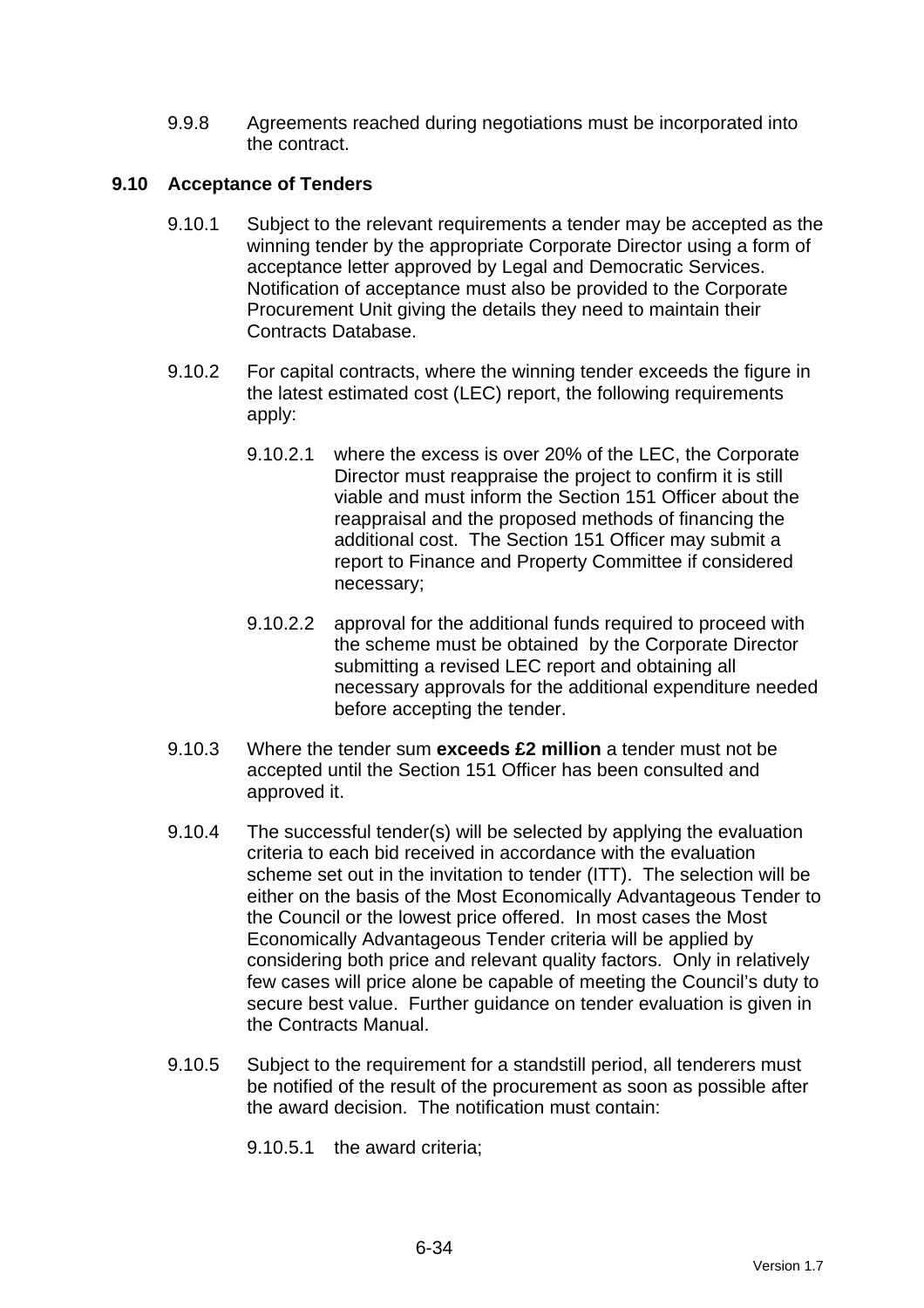- 9.10.5.2 where appropriate, the tenderer's score;
- 9.10.5.3 where appropriate, the winning tenderer's score;
- 9.10.5.4 the name of the winning tenderer.
- 9.10.6 Where a tenderer requests information on how the award decision was reached by midnight of the second working day of the standstill period (called a request for an "Accelerated Debrief") this information must be provided at least 3 days before the end of the standstill period or if necessary the standstill period must be extended accordingly. In all other cases detailed information must be provided within 15 calendar days of the request. (See also debriefing quidance in the Contracts manual.)
- 9.10.7 Within 48 days of awarding an EU contract, a Contract Award Notice, in the prescribed form, must be sent to the Official Journal of the European Union (OJEU).

#### **9.11 Contracts and Orders**

- 9.11.1 Except in cases of emergency no contract may be awarded, or order raised, unless the expenditure has been included in approved estimates or in capital or revenue accounts, or has been otherwise approved by, or on behalf of, the Council.
- 9.11.2 For contracts above the EU threshold, there must be a minimum standstill period of at least 10 calendar days between communicating the award decision to all tenderers and contract conclusion. This does not apply to procurement outside the full scope of EU procurement directives or where single tendering takes place under the extreme urgency provision of the negotiated process. (See guidance provided in the Contracts Manual.)
- 9.11.3 A 10 day standstill period is required before awarding a contract after a stand-alone e-auction is closed (ie an e-auction which is run outside a framework agreement) or at the end of an e-auction run within a Dynamic Purchasing System. E-auctions held within framework agreements are for specific call-offs so they do not need a standstill period. For e-auctions outside of a framework agreement the terms and conditions of contract will need to be amended prior to the e-auction to ensure that the contract is not automatically formed when the final bid is accepted, to ensure compliance with UK and EU legislation.
- 9.11.4 All contracts for construction and maintenance work must be executed as Deeds under Seal along with any other contracts or agreements as may be specified from time to time by the Group Manager for Legal and Democratic Services.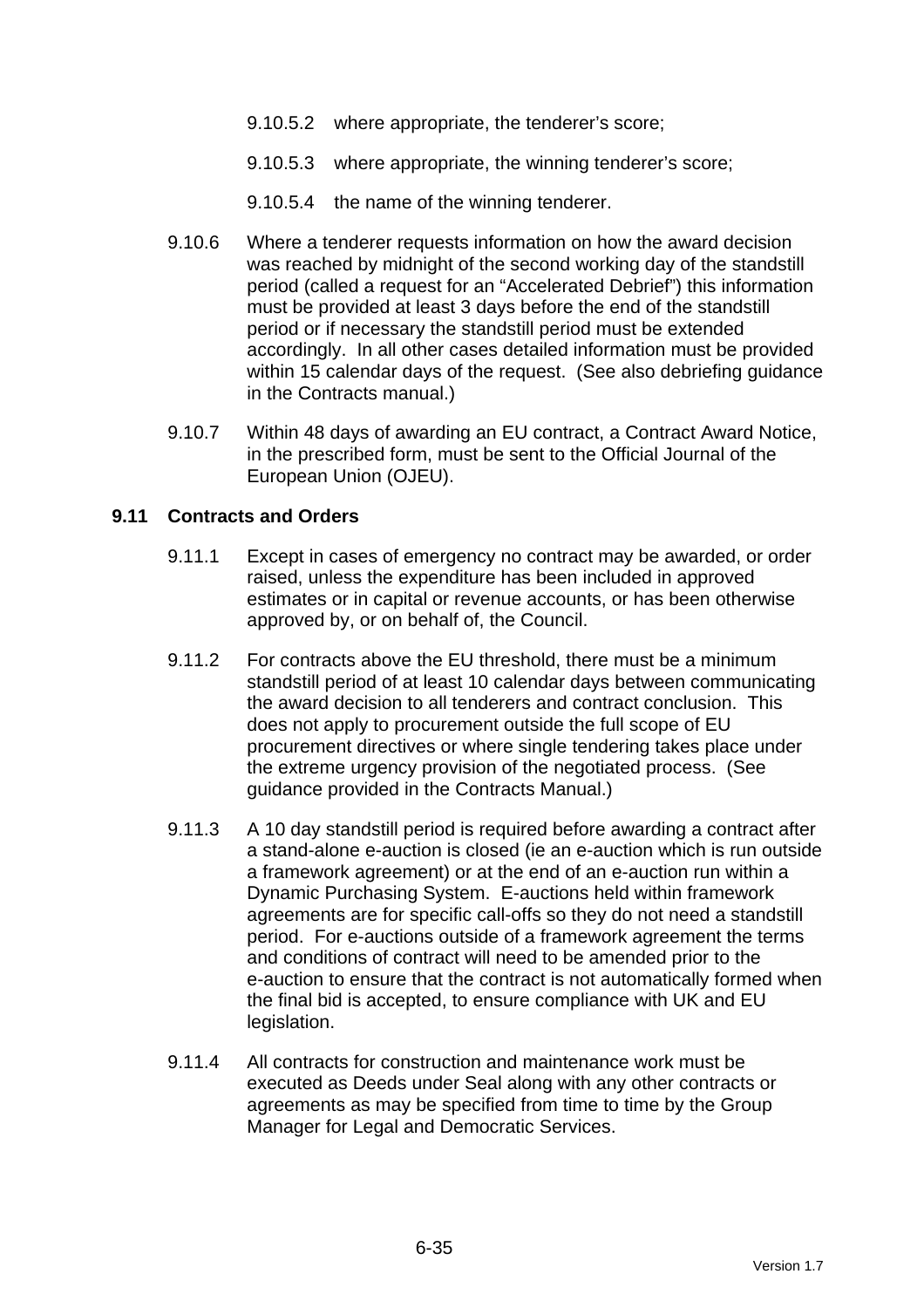9.11.5 Other orders and contracts must, as a minimum, be signed in accordance with the table below. (NB Officers authorised to sign higher value contracts may also sign the lower value orders and contracts):

| <b>Estimated Value</b> | <b>1st Signatory</b>                  | 2nd Signatory               |
|------------------------|---------------------------------------|-----------------------------|
| <b>Under £50,000</b>   | Budget Holder*                        | n/a                         |
| £50,000 - £250,000     | <b>Budget Holder</b>                  | Officer of equal or senior  |
|                        |                                       | status to the Budget Holder |
| £250,001 - £1m         | <b>Budget Holder</b>                  | 3rd tier officer or above   |
| Over £1m               | must be executed as a deed under seal |                             |

\* For orders under £50,000, the budget holder may set up a formal list of officers authorised to sign orders against his/her budget. This list must specify the value limit of the delegated authority for each officer.

- NB Where there is no relevant budget holder for an order or contract (eg where items are procured corporately on behalf of all Departments) the Budget Holder role may be undertaken by an appropriately authorised officer within the Corporate Procurement Unit.
	- 9.11.6 All tender and contract documents and orders must be in a form drawn up or approved by the Group Manager for Legal and Democratic Services and Group Manager Procurement.
	- 9.11.7 Corporate Directors are responsible for the control of all official orders issued from their Department. Order forms should be standardised wherever possible and approved by Legal and Democratic Services every three years to confirm that the terms and conditions in use are appropriate.
	- 9.11.8 Any contract in which the Council provides an indemnity or guarantee must have prior approval from the Group Manager for Legal and Democratic Services.
	- 9.11.9 Official orders are not required for metered supplies of utility services once a contract is in place; for periodic payments such as rents and rates; for petty cash purchases or for other exceptions approved by the Section 151 Officer.

## **9.12 Contract Provisions**

9.12.1 Contracts for the execution of work or for the supply of goods or materials by a particular date, or series of dates, must provide for liquidated and ascertained damages, unless deemed unnecessary by the appropriate technical officer after consultation with Group Manager for Legal and Democratic Services. The amount to be specified in each such contract will be determined by the appropriate technical officer in consultation with the Group Manager for Legal and Democratic Services.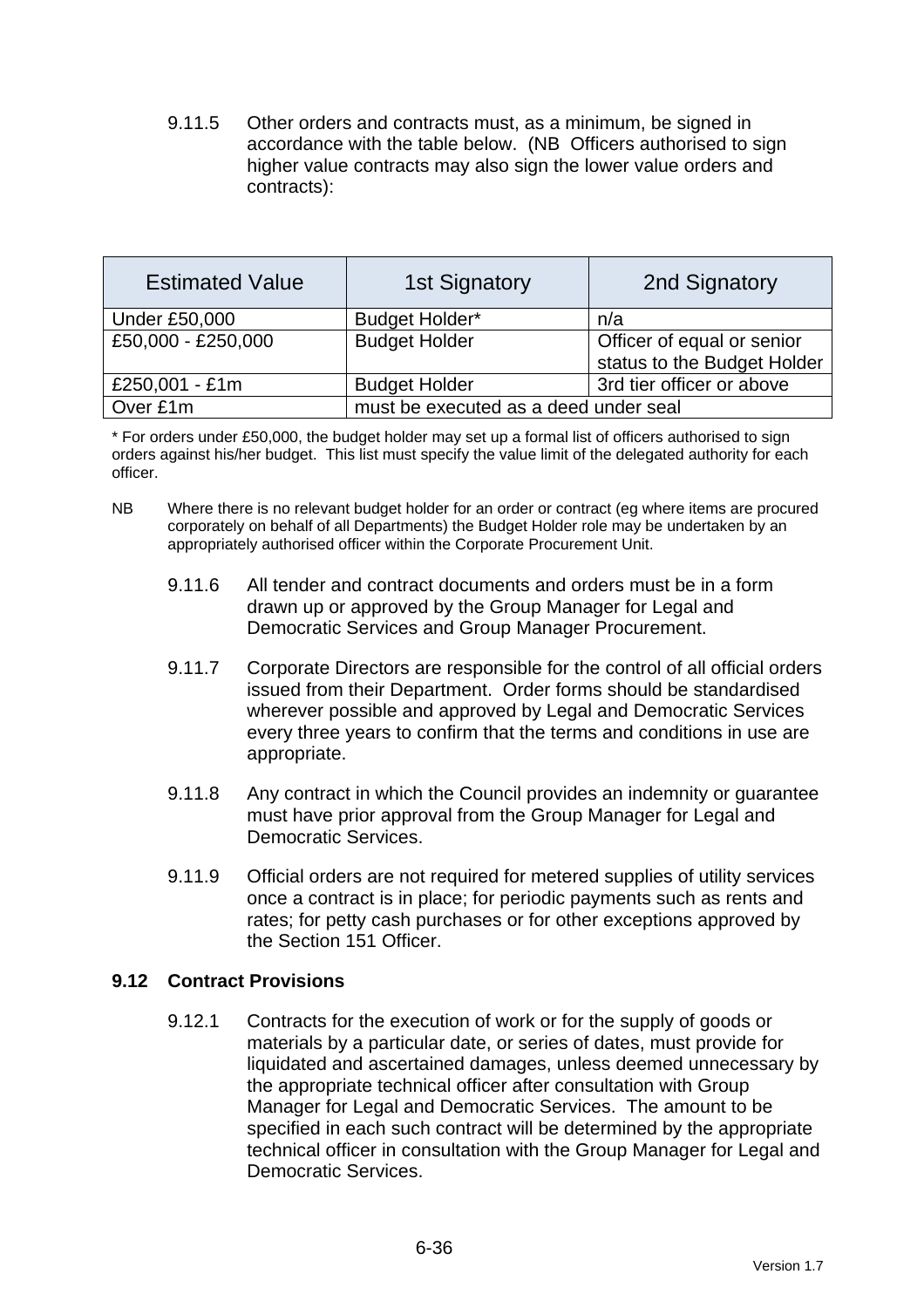- 9.12.2 Security in the form of a bond is required for the due performance of a contract, where:
	- 9.12.2.1 the total value of the contract **exceeds £1 million**; and
	- 9.12.2.2 the contract is for the execution of work or for the supply of goods or services by a particular date or series of dates.
- 9.12.3 The Corporate Director or appropriate technical officer may decide that a bond is required below £1 million if the Authority is at particular risk. This may arise where the contractor concerned has a number of other contracts with the Authority which in aggregate exceed £1 million or if the contract period is particularly long or if the contract is particularly complex.
- 9.12.4 Where a bond is required, the Corporate Director or appropriate technical officer, in consultation with the Group Manager for Legal and Democratic Services and the Section 151 Officer, must specify, as a provisional item in the conditions of tender, the nature and amount of the security to be given. The security must be in a form, and be obtained from an institution, approved by the Section 151 Officer.
- 9.12.5 All construction and maintenance contracts must provide for a payment retention to be withheld for an appropriate period to allow for the rectification of faults and defects. The retention should normally be 5% of the contract sum but technical officers may vary this rate if they consider it appropriate to do so. Justification for using a different retention rate must be retained on file.
- 9.12.6 The requirement for bonds and retentions does not apply when the Corporate Director or appropriate technical officer concerned is of the opinion that such security is unnecessary after consultation with the Group Manager for Legal and Democratic Services and the Section 151 Officer.
- 9.12.7 On satisfactory completion of the work, the release of any security must be authorised by the Corporate Director or appropriate technical officer in consultation with the Section 151 Officer.
- 9.12.8 All contracts for the execution of works or the supply of goods or materials must be based on a clearly defined specification or bill of quantities.
- 9.12.9 All contracts must require that, as a minimum, goods and materials used in their execution will be in accordance with relevant specifications issued by the British Standards Institute, or the European Union or its equivalent.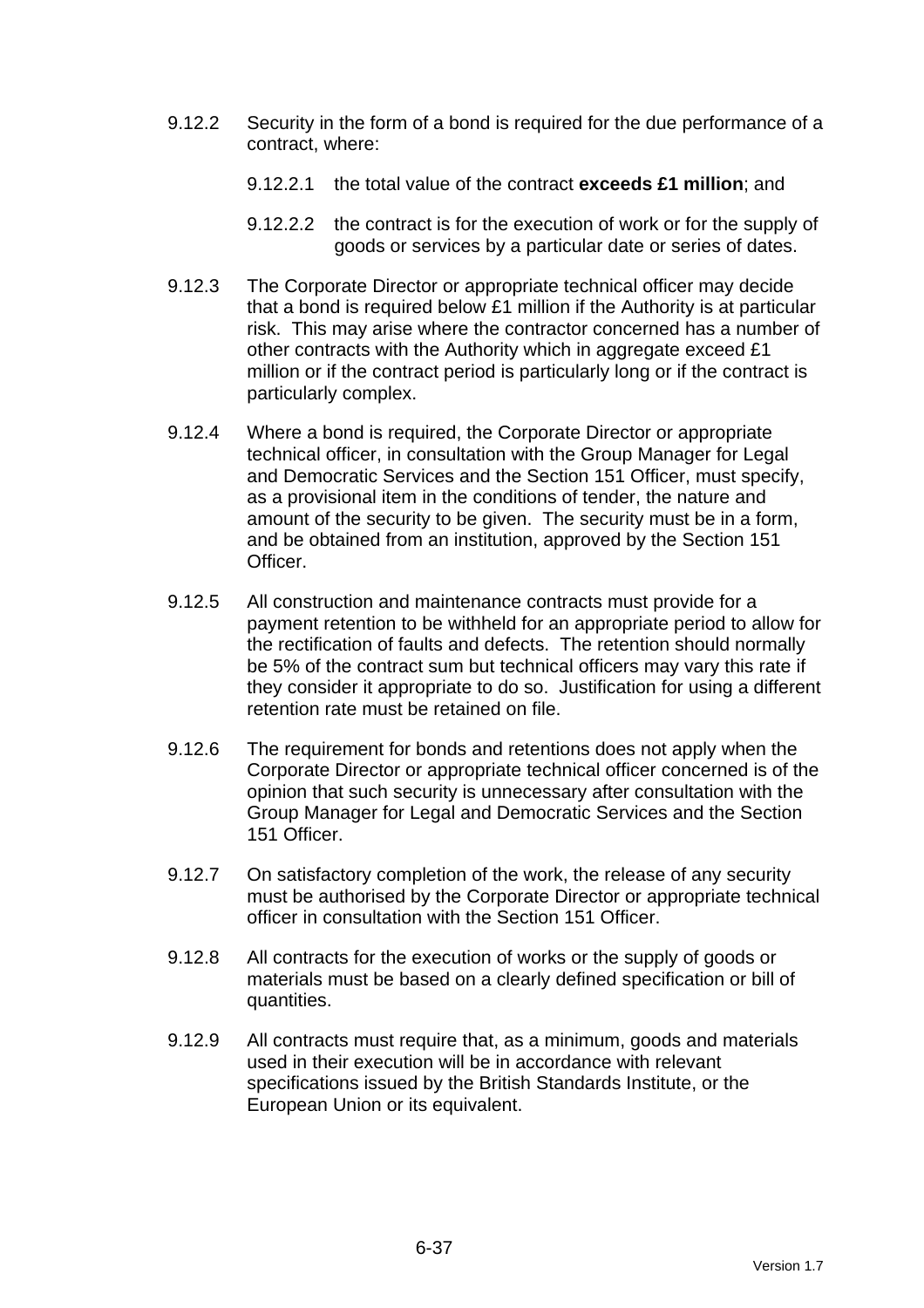### **9.13 Retention of Records and Information on Contracts and Tenders**

- 9.13.1 There are some specific issues to consider in respect of information management where contracts and tenders are concerned.
- 9.13.2 There is a general presumption in favour of disclosure of information and information can and should only be withheld if certain limited exceptions are met. Careful consideration of the issues will be required in accordance with the Council's Information Management Policy.
- 9.13.3 The most relevant exceptions in the context of procurement are:
	- 9.13.3.1 information provided in confidence (where the Council is contractually bound not to disclose certain information and to do so would be liable for breach of contract). Care should, therefore, be taken not to enter into blanket confidentiality clauses in contracts or tender documents;
	- 9.13.3.2 the public interest test (whereby the respective public interests in disclosure versus non-disclosure are weighed);
	- 9.13.3.3 commercial interest (such as trade secrets of information genuinely unique to a bidder or contractor which, if revealed, is likely to cause real or significant harm to that trade or business);
	- 9.13.3.4 timing (very often in a commercial environment the timing of any disclosure of information held will be critical. For example, information submitted during a tender process is more likely to be commercially sensitive whilst the tender process is ongoing compared to after the contract has been awarded, although some information may remain commercially confidential throughout the contract).
- 9.13.4 Due to the particular risks involved the following safeguards should be followed:
	- 9.13.4.1 all tender documents must make reference to the Council's statutory duty in respect of Freedom of Information (FOI) and the potential requirement to disclose information submitted unless the limited exceptions are satisfied;
	- 9.13.4.2 rules to be followed when information requests are received should be set out in the contract (especially larger more complex contracts);
	- 9.13.4.3 consultation with affected bidders is advisable before disclosing information, although ultimately the decision on whether or not to release any information held is a matter for the Council alone.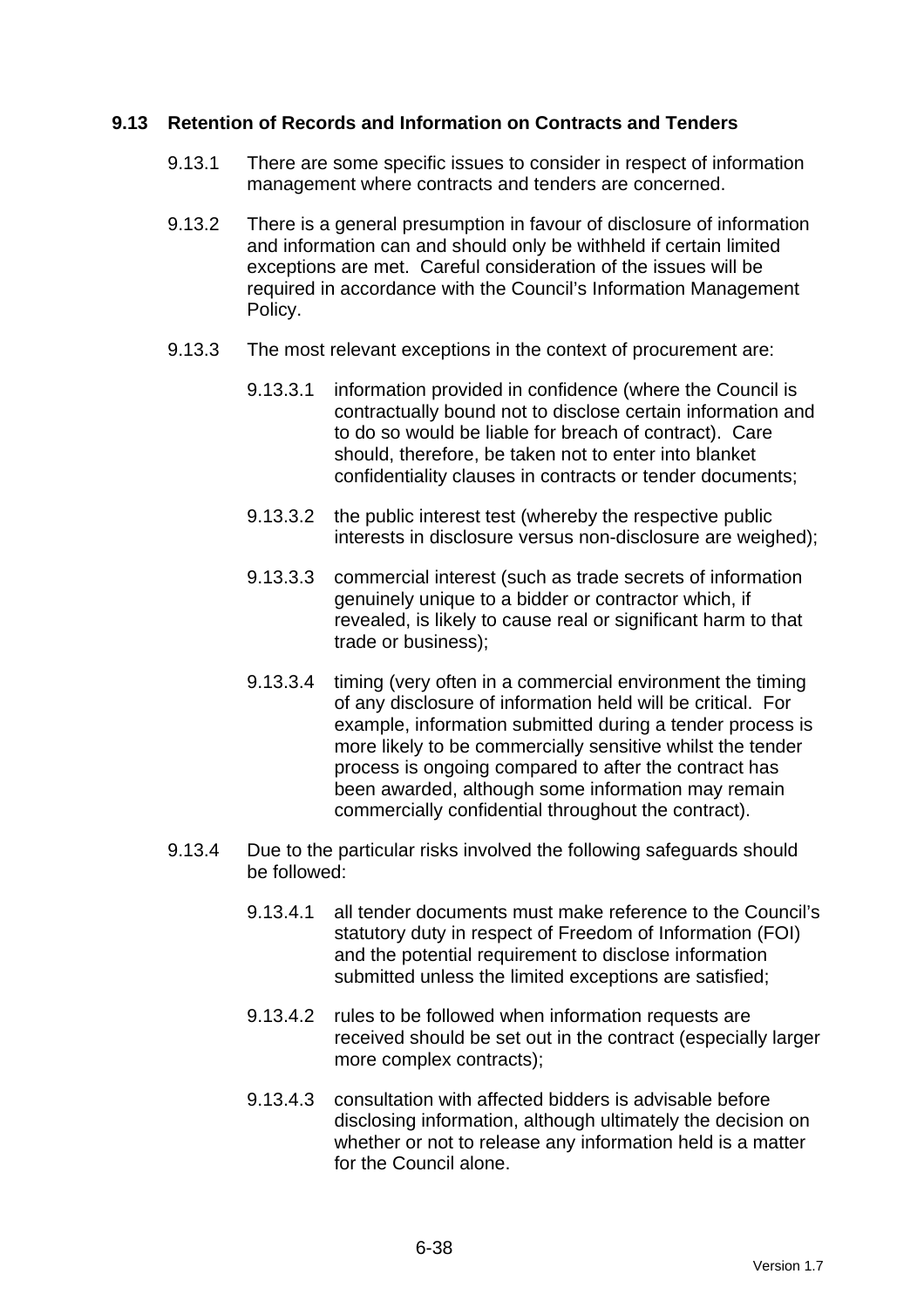9.13.5 Guidance on FOI and the Council's Information Management Policy is available on the Council's Intranet site. Detailed guidance about FOI and procurement is available on the OGC website, from the Information Commissioner's website, in the Contracts Manual and from Legal and Democratic Services.

### **9.14 Contract Payments**

- 9.14.1 Where contracts provide for payment to be made by instalments, the appropriate Corporate Director must maintain a record of the payments made on the project file. The record(s) must show the state of account on each contract between the Council and the contractor together with any other payments and the related professional fees.
- 9.14.2 Payments to contractors on account of such contracts must be made only on provision of a certificate showing the total amount of contract, the value of the work executed to date, retention monies, the amount paid to date and the amount now certified. These certificates should be issued by the appropriate Corporate Director or the Consultant responsible for the contract.
- 9.14.3 The approved sum payable to the contractor is the tender sum as accepted under the procedure plus such additional sums due under the contract as have also been properly approved.
- 9.14.4 Where certificates are submitted for amounts which exceed the approved sum, the Section 151 Officer only has authority to pay such certificates where the amounts can be justified and it is in the best interest of the Council to do so.
- 9.14.5 As soon as it becomes apparent that the approved sum will be exceeded, a report must be presented to the Section 151 Officer, who may also require a report to be submitted to the Finance and Property Committee.
- 9.14.6 In respect of variable price contracts, such as PFI or PPP contracts which have complex variation procedures, the appropriate Corporate Director must periodically review the cost and report to the Section 151 Officer if the contract sum is likely to be exceeded. These reports must be made whenever significant increases are identified and at least every six months up to completion of the contract.

### **9.15 Contract Administration**

- 9.15.1 Corporate Directors or the appropriate technical officers must provide written guidelines on the minimum standards of record keeping required for supervising contracts.
- 9.15.2 Claims from contractors regarding matters which are not clearly within the terms of the contract must be referred to the Group Manager for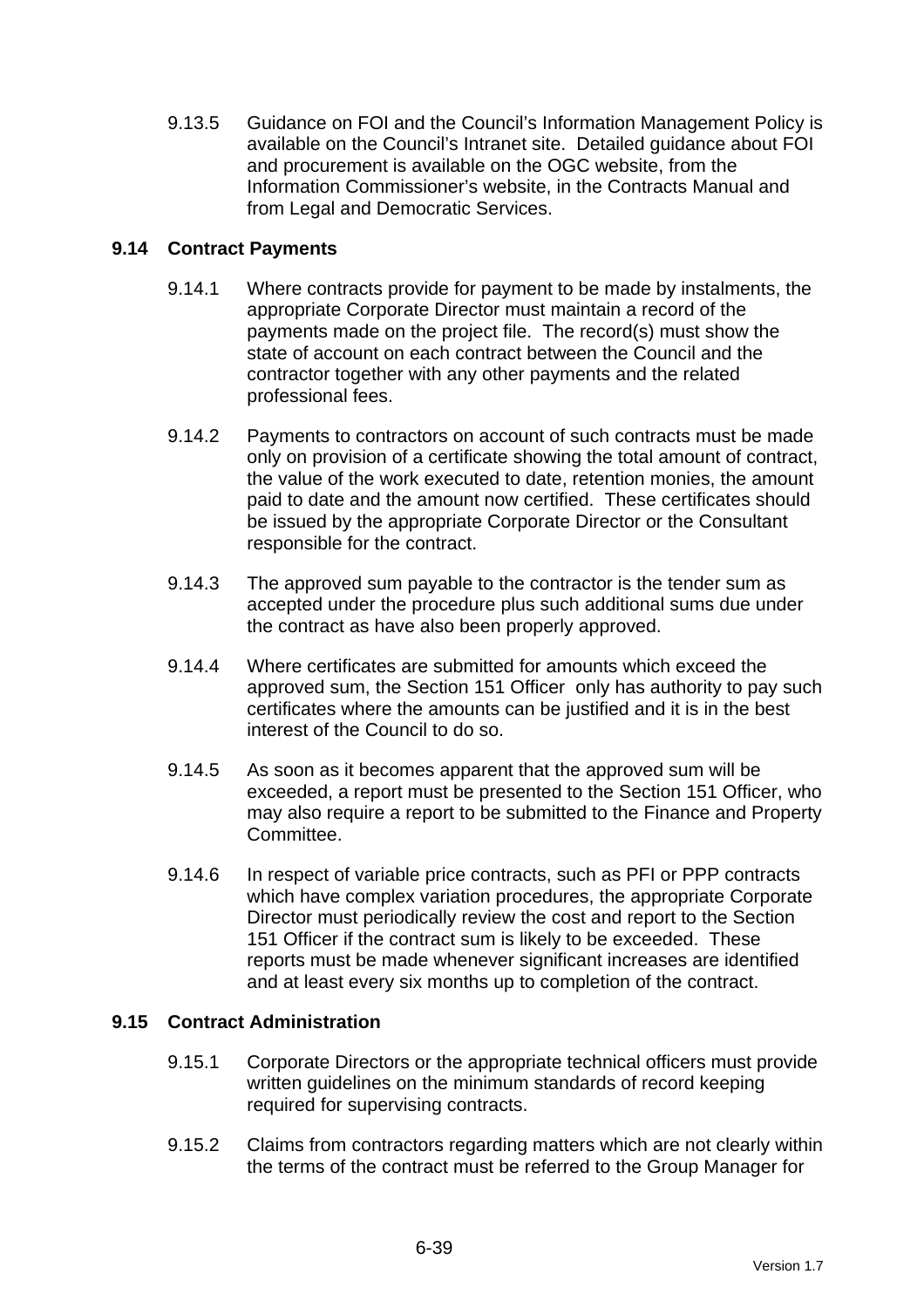Legal and Democratic Services for consideration of the Council's legal liability as soon as they are notified to the Council. Where the Group Manager for Legal and Democratic Services considers it necessary, these claims must also be referred to the Section 151 Officer for financial consideration before a settlement is reached.

- 9.15.3 Valid claims for loss and expense arising from delays and disruption must be notified to the Group Manager for Legal and Democratic Services where they are likely to exceed £100,000 or where there is a possibility of legal proceedings, including arbitration or alternative dispute resolution procedures provided by the contract.
- 9.15.4 Liquidated and ascertained damages, where allowed for, must be applied in respect of contracts which are not completed within the original contract period together with any extensions of time granted in accordance with the contract unless the Section 151 Officer and the Group Manager for Legal and Democratic Services agree otherwise.

#### **9.16 Final Accounts**

- 9.16.1 Final accounts for building and constructional works carried out under formal contract must be reported to the relevant Committee by the appropriate Corporate Director, if required by the Section 151 Officer.
- 9.16.2 The Section 151 Officer shall, where considered necessary, examine the contract final accounts and is entitled to make all such enquiries and receive such information and explanations as may be required to confirm the completeness and accuracy of the accounts.

### **9.17 Administration of Contracts by Consultants**

- 9.17.1 Where a consultant (eg an architect, engineer, surveyor or other consultant) who is not an employee of the Council, is engaged to be responsible to the Council for the administration of a contract on its behalf, the consultant must:
	- 9.17.1.1 be notified of, and comply with, the Council's Financial Regulations as would a Corporate Director;
	- 9.17.1.2 be notified of, and comply with, the Code of Conduct for Officers;
	- 9.17.1.3 retain all relevant records regarding the contract for a period specified by the responsible Corporate Director;
	- 9.17.1.4 allow access to contract records and documentation upon request from the responsible Corporate Director or the Section 151 Officer: and
	- 9.17.1.5 hand over the appropriate "as-built" drawings promptly together with all project and contract documentation to the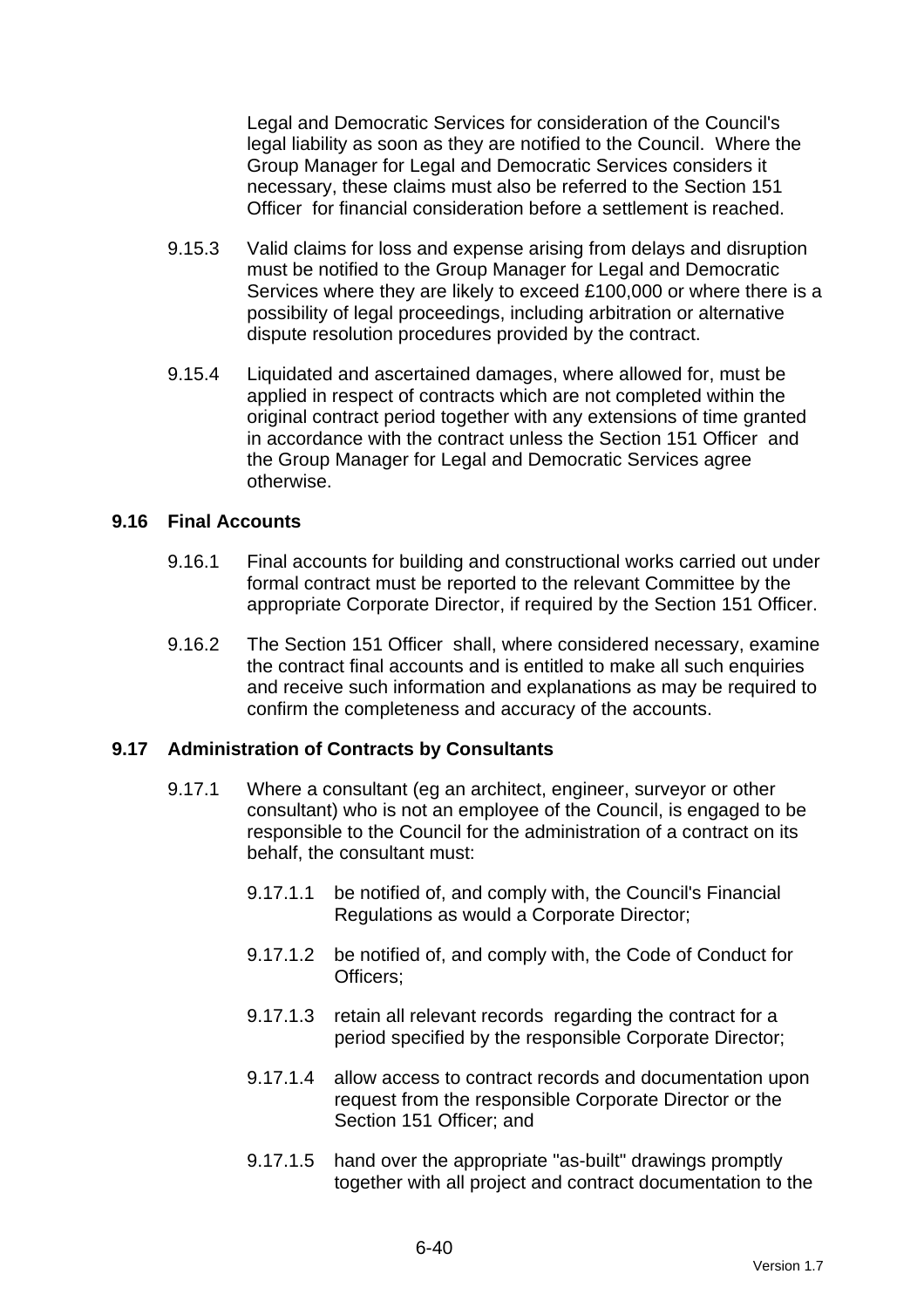Council, and in any case within six months of completion of the works.

### **10. PAYMENT FOR GOODS, SERVICES AND WORKS**

- 10.1 Before authorising an official purchase invoice, or any process that may lead to a payment, officers must:
	- 10.1.1 ensure they are authorised to process the payment;
	- 10.1.2 satisfy themselves that the goods/services/works are a proper charge on the funds under their control;
	- 10.1.3 satisfy themselves that the goods/services/works have been received, conform in all respects with the official order and are acceptable in every way;
	- 10.1.4 ensure that amounts are correct and include all discounts due;
	- 10.1.5 where payment is made by purchase card, charge card or credit card, it may not be possible to be satisfied that goods/services/works have been received, conform and are acceptable, but officers must ensure compliance with the other procedures above and with the guidance for the use of purchase cards.
- 10.2 The Council's normal method of payment of monies owed is by BACS or cheque or purchase card.
- 10.3 Direct Debits must not be set up on any of the Authority's bank accounts, including imprest accounts, without the prior written approval of the Section 151 Officer.
- 10.4 Direct Debits must be cancelled promptly when the related goods or services are no longer being received. All Direct Debits must be reviewed annually to confirm they are still appropriate.
- 10.5 In addition to the responsibilities set out in Financial Regulations, an officer initiating payment should also ensure that the account has not previously been passed for payment and that it is coded to the correct accountancy code for which prior approval has been obtained from the budget holder.
- 10.6 The duties of ordering, receiving goods and certifying invoices for payment must not be performed by the same officer without prior agreement of the Section 151 Officer. Where electronic procurement systems have been approved, these systems may allow single officers to do this, provided that they have suitable security protocols to the satisfaction of the Section 151 Officer.
- 10.7 On no account can VAT invoices be amended. A credit note or replacement invoice must be obtained from the supplier.
- 10.8 Invoices must not be made out by officers of the Council except in the case of recurring or other items, eg rent where no invoice is normally receivable, when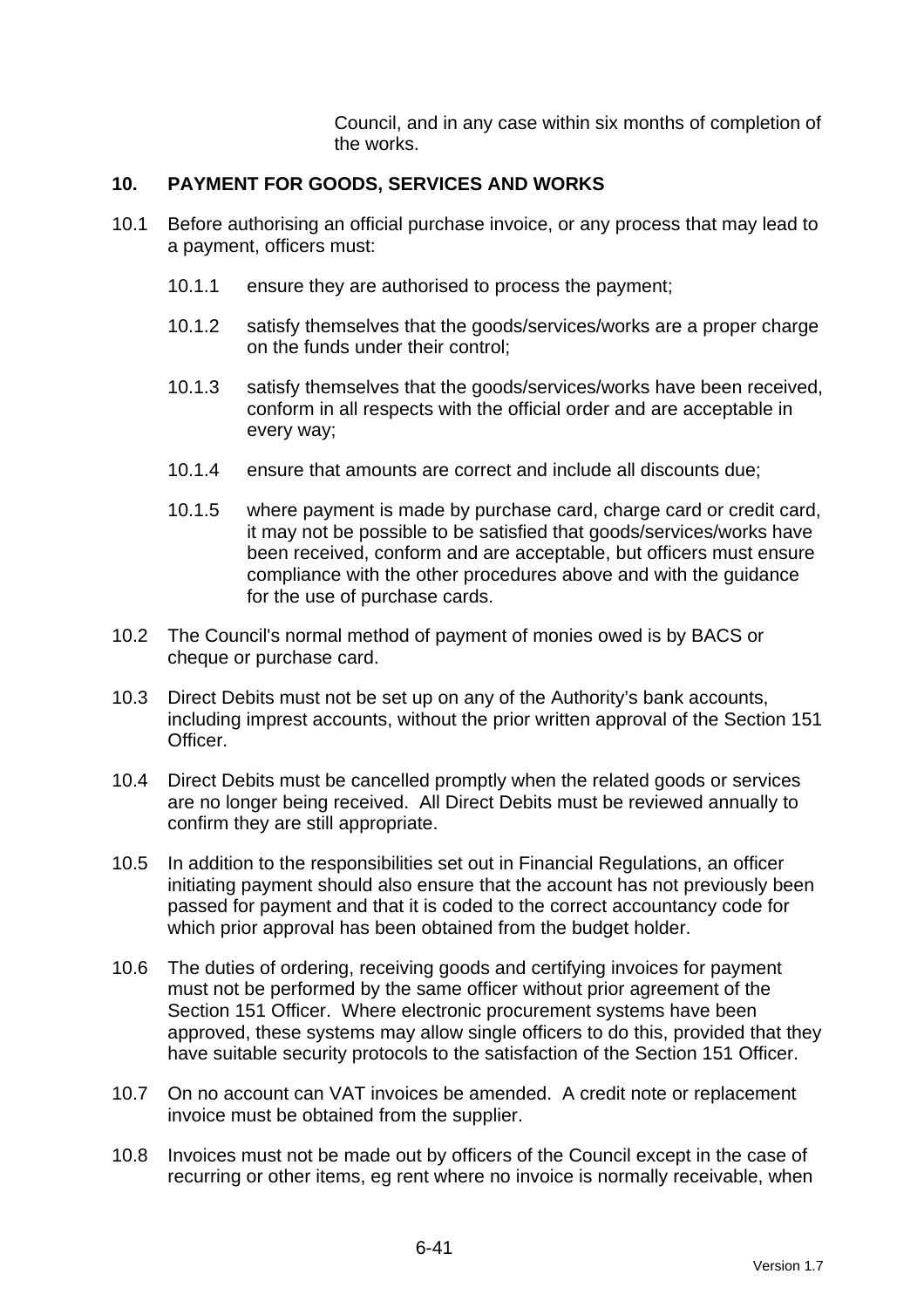a special form of internal invoice may be used. An officer must not add any additional item or items to an invoice received by the County Council.

10.9 The Section 151 Officer may carry out additional checks on high value payments as thought necessary.

### **11. INCOME, BANKING AND IMPREST ACCOUNTS**

#### **11.1 Income and Receipts**

- 11.1.1 To comply with anti money-laundering regulations, the Authority has nominated the Section 151 Officer as its anti money-laundering officer and introduced an anti money-laundering policy and an anti moneylaundering guidance note. Corporate Directors must ensure compliance with this policy.
- 11.1.2 Cash payments of more than £10,000 must not be accepted for a single transaction without the formal approval of the Section 151 Officer.
- 11.1.3 The following requirements apply to all income received:
	- 11.1.3.1 all income must be recorded and accounted for immediately it is received. Where appropriate, an official receipt must be provided;
	- 11.1.3.2 the transfer of money from one employee to another must be properly recorded and acknowledged;
	- 11.1.3.3 income must be banked intact and not used to finance expenditure;
	- 11.1.3.4 encashment of personal cheques is forbidden;
	- 11.1.3.5 income must be held securely until suitable arrangements for banking it are made.
- 11.1.4 All official receipt books relating to the collection of income are ordered, and issued by the Section 151 Officer unless otherwise agreed with the Section 151 Officer. The issue of all such documents must be acknowledged by signature of the officer to whom the issue was made.
- 11.1.5 Where income is received by cheque, it must be cross-referenced on the bank paying-in slip to the drawer, either by receipt number or name. In addition, the reverse of each cheque must show the department, office or establishment that paid the cheque into the bank.
- 11.1.6 All monies received must be banked intact, and as promptly as possible and at least weekly.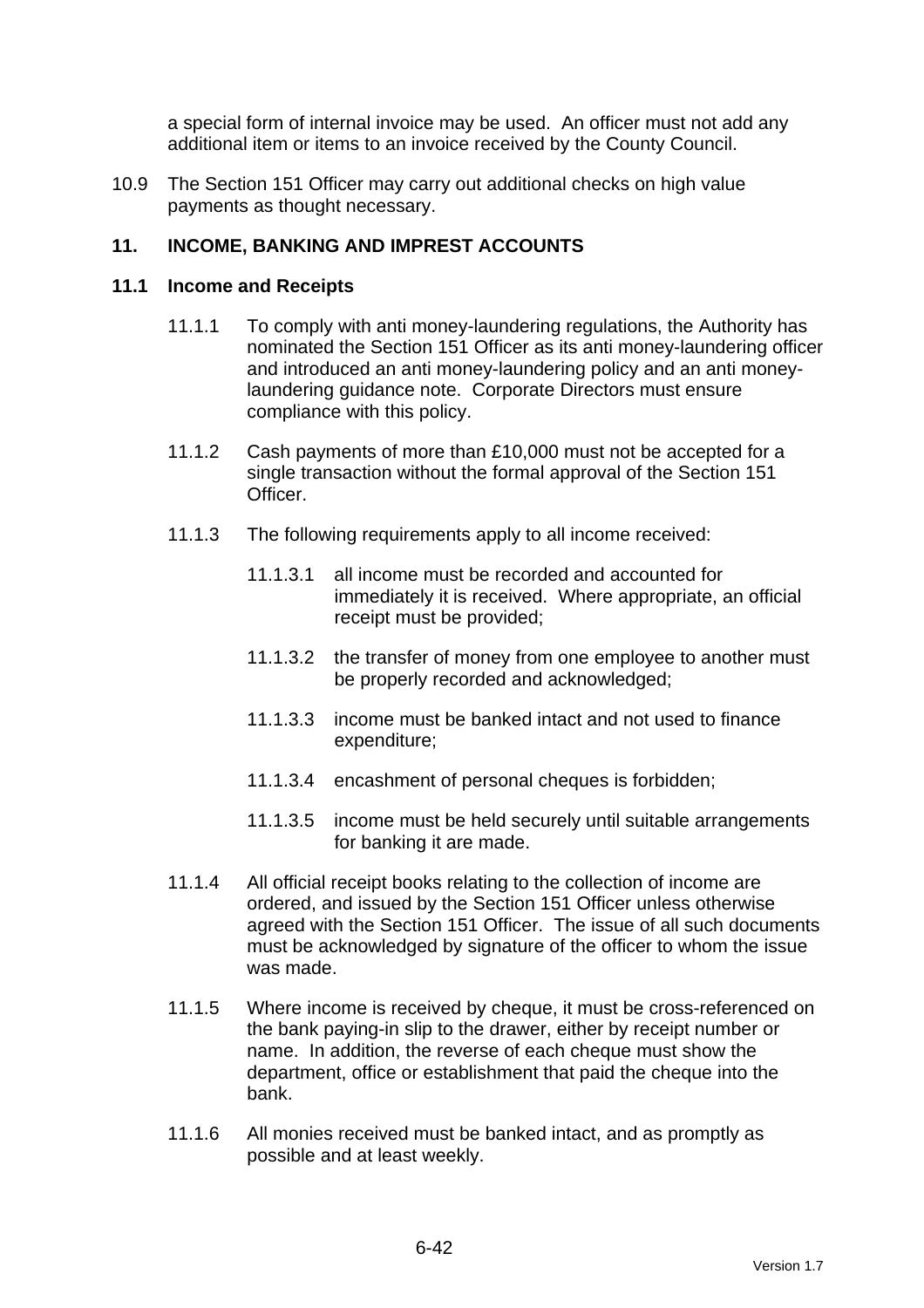- 11.1.7 Where there is a main collection eg school meals money, all monies must be banked, or lodged with the approved collector, on the day of the collection.
- 11.1.8 If an officer fails to comply with the above guidelines and a loss occurs, the Section 151 Officer may, where appropriate, seek restitution from the officer concerned in accordance with the Personnel Handbook.
- 11.1.9 Money received by officers which is held in trust but not being official Council money must be properly recorded in a form agreed by the Section 151 Officer
- 11.1.10 All arrangements to receive payments by Credit Card, Direct Debit, Standing Order, or other e-payment methods must be first approved by the Section 151 Officer.

### **11.2 Debtors**

- 11.2.1 It is the Council's policy to recover all collectable debt owed to it in accordance with the approved payment terms. Corporate Directors are responsible for ensuring that formal invoices, in respect of the goods and/or services being supplied on credit, are raised within 10 working days of the goods and/or services being provided unless all the necessary information to raise the invoice is not available. Guidance is provided on the Council's intranet.
- 11.2.2 Sales invoices should not normally be raised to cover sums due to the County of **less than £30**. Wherever possible small sums should be collected in cash or by cheque in advance. Accounts for sums due to the Council at fixed intervals eg rents, wayleaves, etc, will be issued by the Section 151 Officer and payment should be made to the Section 151 Officer. Corporate Directors must submit sufficient information for the Section 151 Officer to undertake these duties.

### **11.3 Write-Offs**

- 11.3.1 The Section 151 Officer may agree to debts of **up to £1,000** being written-off by the Corporate Director. Amounts **over £1,000** may be written-off by the Section 151 Officer after consultation with the Group Manager for Legal and Democratic Services and appropriate Corporate Directors.
- 11.3.2 A summary of all write-offs must be included in the Final Accounts report to Finance and Property Committee.
- 11.3.3 Where a sales invoice requires cancellation a credit note must be raised, complete with a cross-reference to the original sales invoice. The credit note must be duly certified on behalf of the Corporate Director.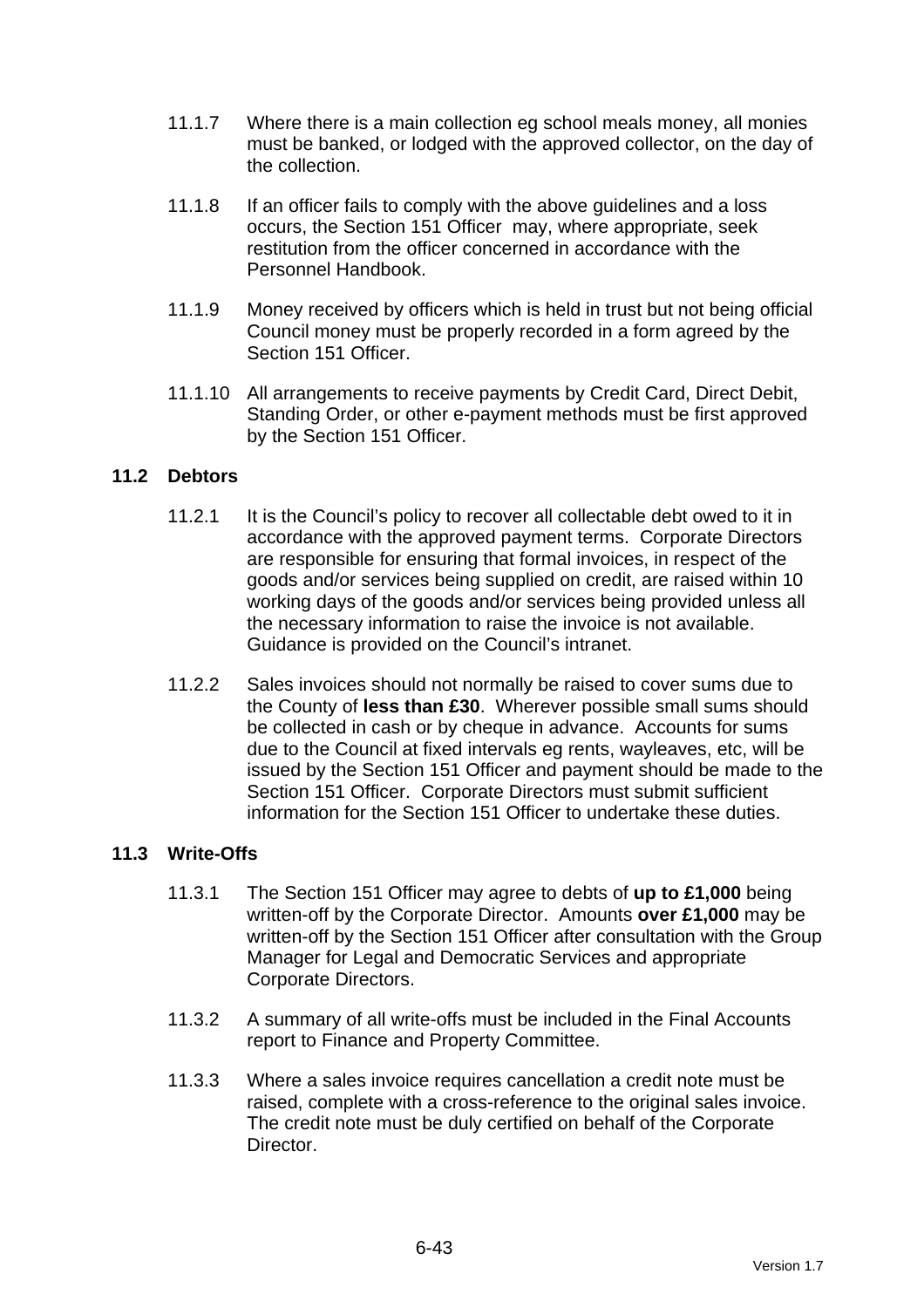### **11.4 Imprest Accounts**

- 11.4.1 Corporate Directors must operate imprest accounts in accordance with the guidance provided and arrangements between their department and the Section 151 Officer.
- 11.4.2 The Section 151 Officer will control the opening and closing of imprest accounts in line with overall banking arrangements at the request of the appropriate Corporate Director.
- 11.4.3 The Section 151 Officer will determine the appropriate level of the Imprest, based on the average monthly level of petty cash expenditure in the establishment concerned.
- 11.4.4 The nominated imprest holder must ensure that all transactions are recorded promptly and that monthly statements are submitted to the Section 151 Officer.
- 11.4.5 The nominated imprest holder must ensure that the imprest account is not overdrawn.
- 11.4.6 Income received on behalf of the Council must not be paid into an imprest account.
- 11.4.7 Payments from an imprest account should normally be limited to minor or urgent items of expenditure, or payments via charge cards. Each payment must be supported by a receipt which should be appended to the subsequent reimbursement claim.
- 11.4.8 All imprest accounts are subject to Council audit. The officer in charge of the account will be required to give to the Section 151 Officer a certificate as to the state of the imprest account upon request.
- 11.4.9 Where an officer responsible for an imprest account leaves the Authority, the Corporate Director concerned must notify the Section 151 Officer as soon as possible that the officer is no longer responsible for that account. On leaving the Authority or upon transfer to another post, the officer responsible must formally hand over responsibility to the new designated person.

### **11.5 Banking**

- 11.5.1 The Section 151 Officer must operate banking accounts in accordance with the bank contract approved by the Finance and Property Committee.
- 11.5.2 All bank accounts must have a title which incorporates the Authority's name and in no circumstances should a bank account be opened or operated in the name of an individual.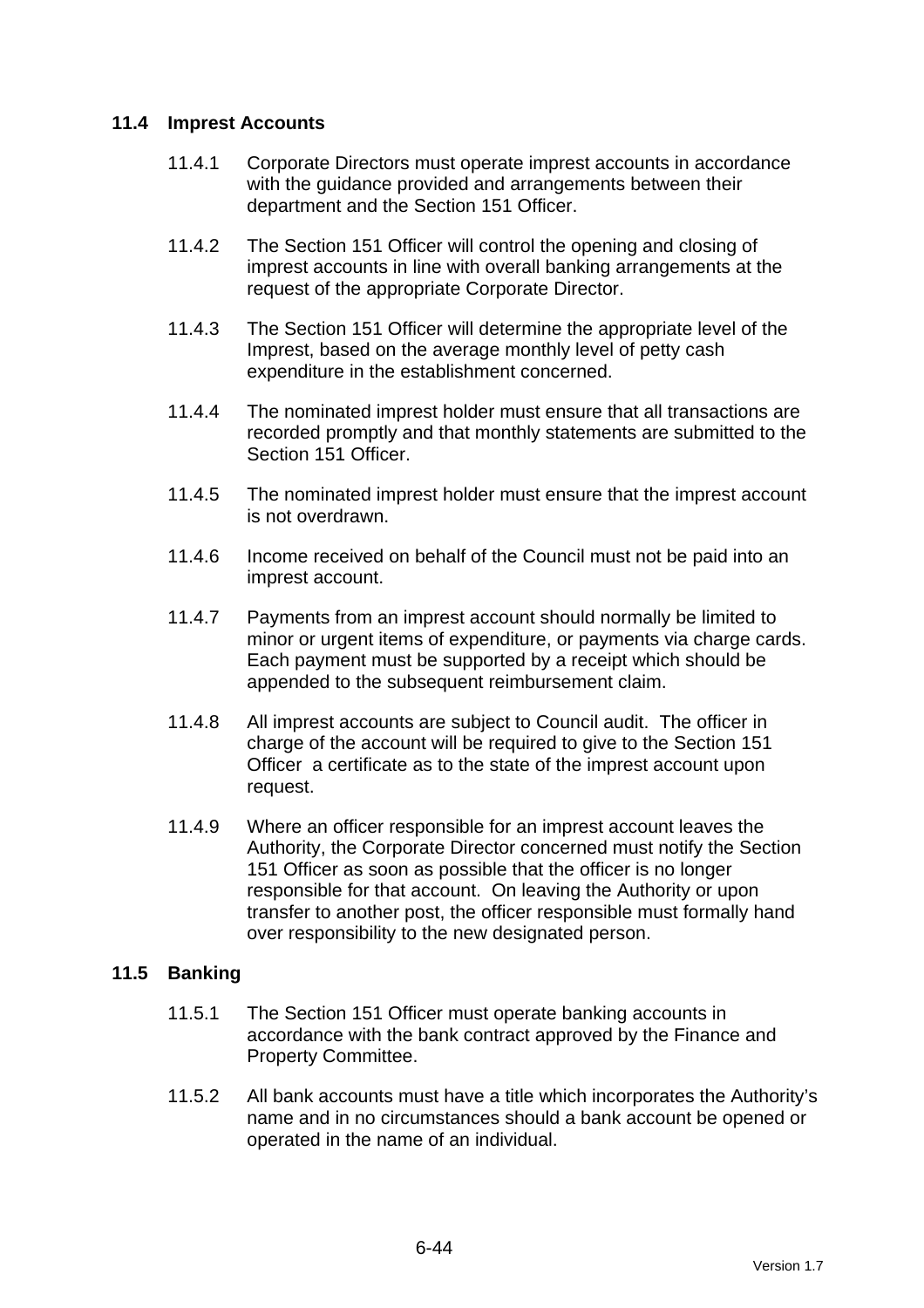- 11.5.3 All payments to and from Council bank accounts must be made under the direction of the Section 151 Officer.
- 11.5.4 All cheques drawn on the Council's main bank accounts must bear the printed signature of the Section 151 Officer. Where required by the Council's bank mandate, cheques must also be countersigned by a second officer who is authorised to do so by the Section 151 Officer. A register of authorised cheque signatories should be maintained.
- 11.5.5 All payments by CHAPS must be authorised by a senior officer nominated by the Section 151 Officer.

### **12. RISK MANAGEMENT AND INSURANCE**

- 12.1 The Authority's approach to risk management is detailed in its Risk Management Strategy and the Corporate Risk Register contains the key risks facing the Authority and how these risks will be managed. Corporate Directors are responsible for ensuring that risk management is applied appropriately within their Department and for notifying the holder of the Corporate Risk Register of all appropriate risks in accordance with the Risk Management Strategy.
- 12.2 The Section 151 Officer is responsible for arranging all necessary insurance cover and for reviewing the adequacy of this cover regularly, in consultation with Corporate Directors. The Section 151 Officer will also keep Corporate Directors informed of claims experience.
- 12.3 Corporate Directors are responsible for notifying the Section 151 Officer of all material changes in insurance risks and must submit insurance claims in accordance with the arrangements made by the Section 151 Officer.
- 12.4 In the event of buildings, contents, motor vehicles etc being damaged, contact must be made with the Risk and Insurance Section as soon as practicable.
- 12.5 Where there is death or very serious injury to an employee or other person arising from County Council operations (including the use of vehicles), the Risk and Insurance Section must be contacted as soon as possible for appropriate insurance advice.
- 12.6 Under no circumstances must liability be admitted in connection with accidents involving a third party.
- 12.7 The Risk and Insurance Manager may negotiate and agree settlements on any insured loss / claim up to the individual policy excess. Above this limit, the Risk and Insurance Manager must consult the Section 151 Officer and agree settlements as appropriate, in consultation with the Authority's Insurers and Loss Adjusters. Reports detailing all significant claims settled will be submitted to the Finance and Property Committee.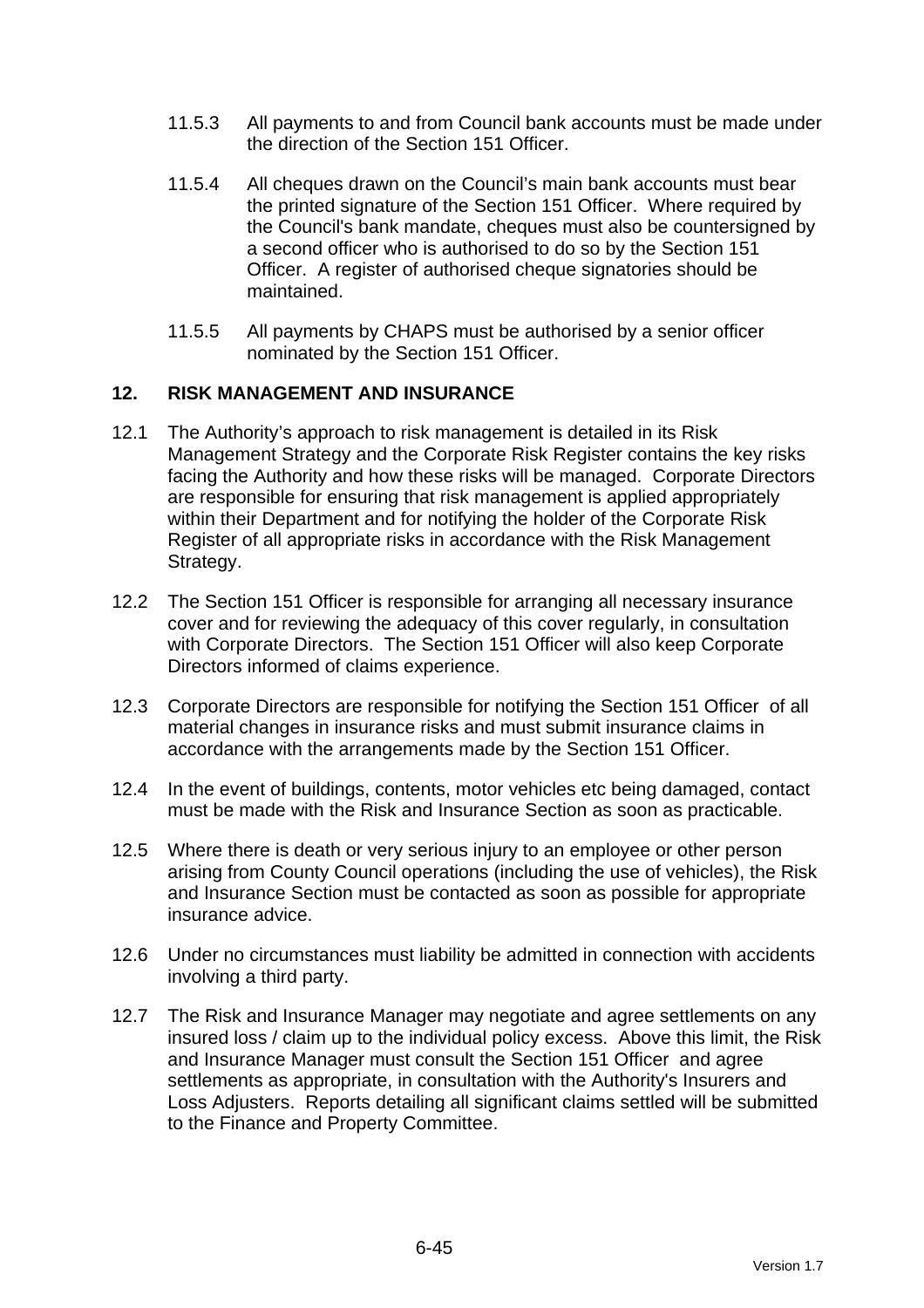# **13. TRAVEL AND SUBSISTENCE CLAIMS**

#### **13.1 Travel and Subsistence**

- 13.1.1 Travel and subsistence incurred by officers in connection with their duties is covered by the Authority's Travel and Accommodation Policy set out in the Constitution.
- 13.1.2 Travel, subsistence and incidental expense claims made by officers are governed by nationally agreed terms and conditions of service. These conditions are supplemented by the Council's local conditions laid down in the Personnel Handbook. The prevailing rates of allowances are available on the intranet.
- 13.1.3 All claims for officers' expenses should be submitted monthly in a form approved by the Section 151 Officer, and be authorised by a Corporate Director, or nominee, prior to payment. VAT receipts should be provided to support all claims, including fuel purchased for private cars where mileage is claimed.
- 13.1.4 The officer certifying claims for payment must be satisfied that the journeys undertaken were legitimate and that the expenses claimed were properly and necessarily incurred. Mileage claims should be verified wherever possible. Officers are responsible for ensuring that the costs claimed are kept to a minimum without unduly reducing the efficiency of the tasks carried out.
- 13.1.5 Where claims are submitted more than six months after the expenses were incurred, the claim will only be paid with the express approval of the relevant Corporate Director, and will be reduced in accordance with the Personnel Handbook.

### **13.2 Taxation Implications**

13.2.1 HM Revenue and Customs regard certain travel expenses to be taxable payments and the Section 151 Officer is required to make appropriate arrangements to recover the sums due. Guidance on Taxable Benefits is available on the NCC Intranet and full details of taxation requirements are obtainable from Departmental Personnel **Officers** 

### **14. WORK FOR EXTERNAL BODIES**

### **14.1 General Requirements**

14.1.1 The Council has the power under the Local Authorities (Goods and Services) Act 1970 to undertake and tender for the work of other public bodies. Public Bodies are defined in the act or can be designated by Order of the secretary of State. Other powers introduced in the Local Government Act 2003 enable the Council to: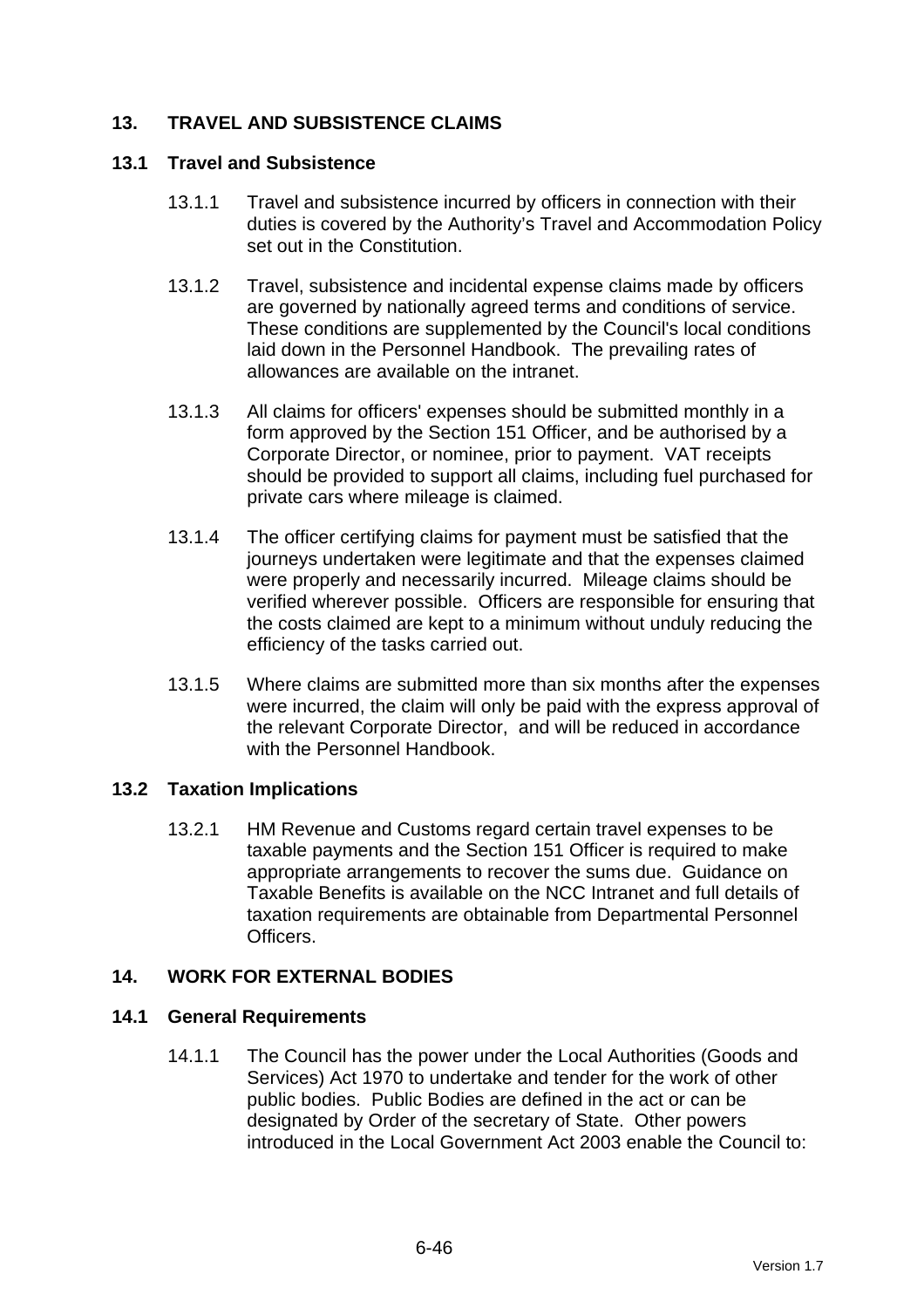- 14.1.1.1 charge for discretionary services subject to certain rules; and
- 14.1.1.2 trade for a profit provided that a separate company is set up.

(See below for further details regarding these powers.)

- 14.1.2 In all cases where a Department wishes to explore the possibility of working for, or trading with, external bodies, Corporate Directors must consult with the Group Manager for Legal and Democratic Services and the Section 151 Officer.
- 14.1.3 Where work is carried out for external bodies, officers must follow the guidance for such work which is available in the Contracts Manual.
- 14.1.4 Before entering into any contract or agreement to work for, or trade with, external bodies, Corporate Directors must present a report to, and obtain prior approval from the relevant Committee.
- 14.1.5 Where it is intended to trade for a profit, Corporate Directors must prepare a sound business case, based on a genuine risk-based approach, for the proposed trading activity. The business case must be a robust commercial assessment and explain why trading through a company is desirable and will provide best value for the Council.
- 14.1.6 The Group Manager for Legal and Democratic Services and the Section 151 Officer must be informed of all contracts to supply services governed by the 1970 Act or the 2003 Act and all new contracts must be approved by the Group Manager for Legal and Democratic Services.

### **14.2 Background**

14.2.1 The powers for local authorities to work for, and trade with, external bodies are governed by the Local Authorities (Goods and Services) Act 1970, Local Government Act 2000 and the Local Government Act 2003.

# **a. Local Authorities (Goods and Services) Act 1970**

- 14.2.1.1.1 The Council has the power under the Local Authorities (Goods and Services) Act 1970 to undertake and tender for the work of other public bodies. Public bodies are defined in the Act or can be designated by order of the Secretary of State.
- 14.2.1.1.2 The Council has some discretion under the 1970 Act whether to charge for any work undertaken for another public body. However, as a general principle the charge for any work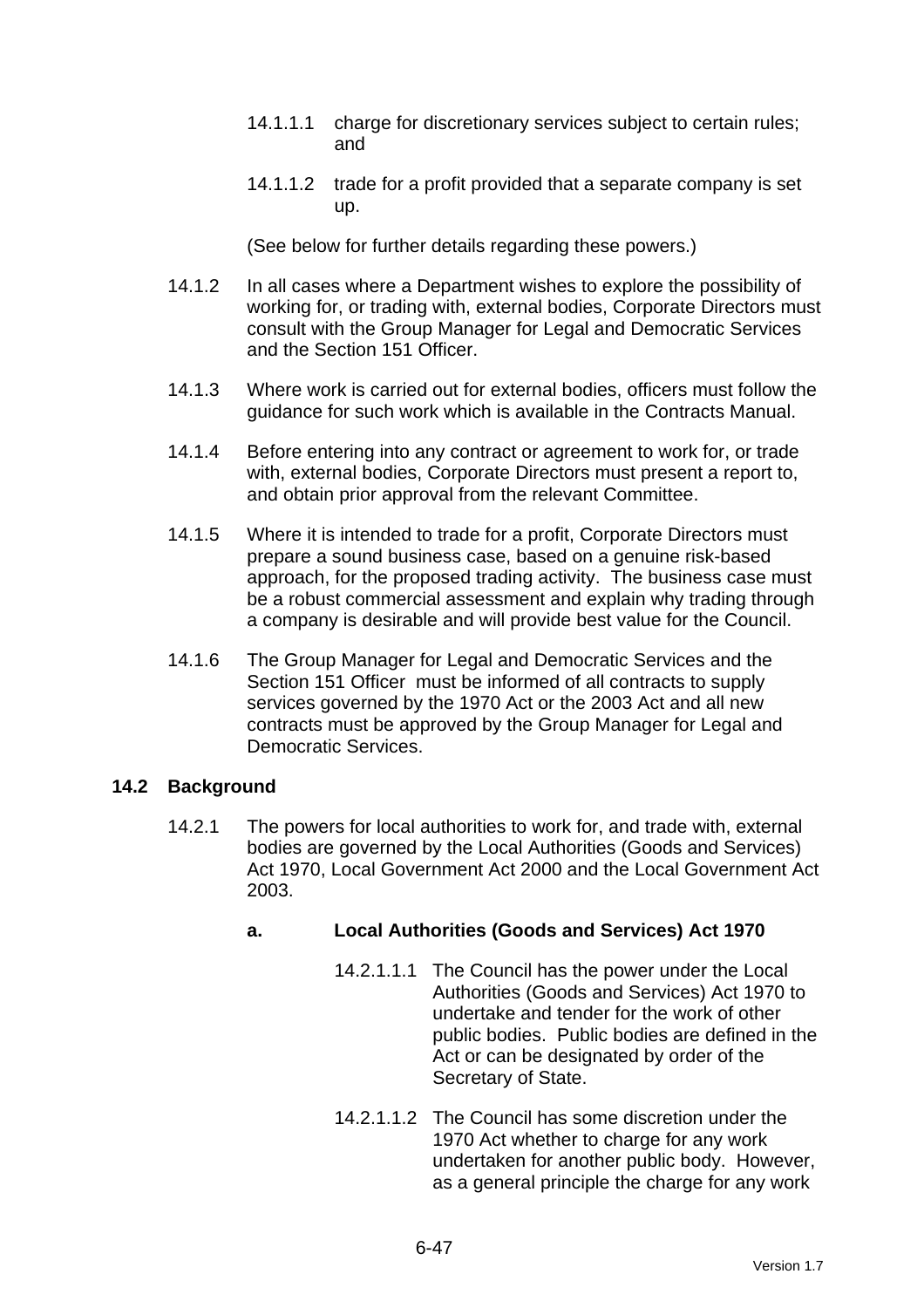should cover the estimated full cost of undertaking the work, including the direct cost eg staff time costs, travel and printing expenses and a contribution towards overheads eg office expenses and accommodation costs.

### **b. Local Government Act 2003**

14.2.1.1.3 The Local Government Act 2003 provides best value authorities with new powers to trade for profit, and charge for discretionary services. This extends beyond the powers under the 1970 Act referred to above.

#### **14.3 Charging for Discretionary Services**

- 14.3.1 The Council is able to charge for services which it has the power to provide, but is not obliged to provide to the public, ie discretionary services.
- 14.3.2 The Council is under a duty to ensure that, taking one year with another, the charges made do not exceed the cost of providing the services (ie the provision of the service should not amount to trading for a profit). Charges can be set so that different people are charged different amounts, or are not charged for the service at all.
- 14.3.3 The person receiving the service must have agreed to receive the service and pay for it.
- 14.3.4 The power does not override any other legislation which expressly prohibits the Council from charging for a discretionary service.
- 14.3.5 Where charges are made for discretionary services arrangements should be put in place, and fully documented in a form approved by Legal and Democratic Services, to provide the recipient of the service with:
	- 14.3.5.1 the terms and conditions for the provision of the service;
	- 14.3.5.2 information about charges, including discounts and annual increases;
	- 14.3.5.3 billing and payment arrangements.
- 14.3.6 Careful consideration should also be given by the relevant department to issues such as:
	- 14.3.6.1 the risks to the Council as a whole of engaging in such activity;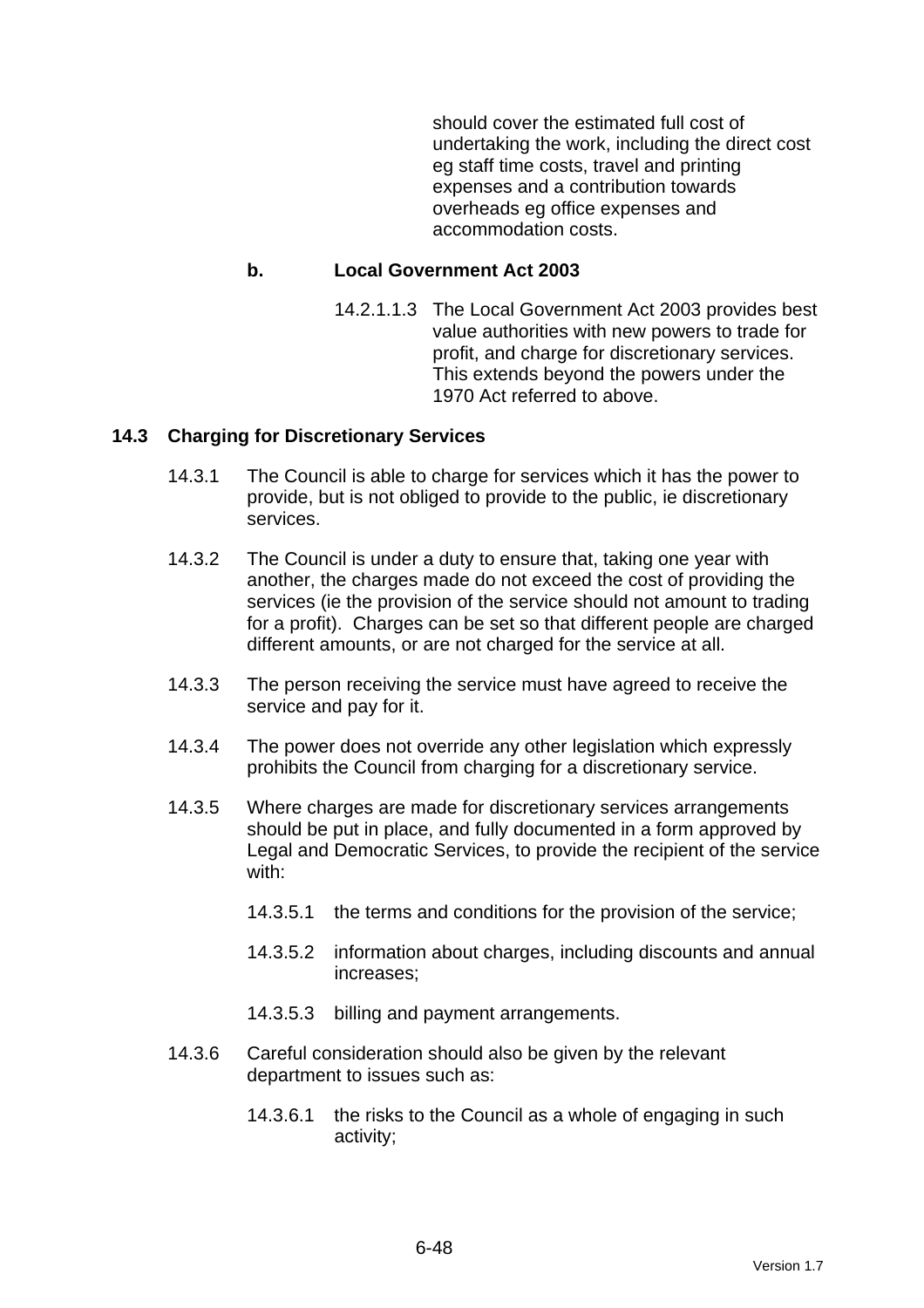- 14.3.6.2 the need to ensure appropriate skill and expertise is in place before offering to undertake work for external bodies;
- 14.3.6.3 the need to ensure that the proposals are properly costed before agreeing to supply the goods, works or services;
- 14.3.6.4 the type of warranties and/or indemnities that the external body may require from the Council regarding the quality of work/service provided (this is especially likely when tendering for work for other bodies);
- 14.3.6.5 the provision of adequate insurance arrangements to cover the Council for any liability in negligence or contract for the work undertaken;
- 14.3.6.6 due consideration being given to the impact of such arrangements on the Council's core duties, functions and obligations to prevent any adverse impact on them;
- 14.3.6.7 ensuring that the Council is not at risk from bad debts and to seek, where appropriate and possible, advance payment for goods, works or services to be supplied;
- 14.3.6.8 ensuring that no contracts for external bodies are subsidised by the Council from public funds.

#### **14.4 The power to trade**

- 14.4.1 This power allows the Council to trade in any of its ordinary functions for a commercial purpose (ie for profit) through a company.
- 14.4.2 Where it is intended to trade for profit, Corporate Directors must prepare a sound business case for the proposed activity, based on a genuine risk-based approach. The business case must be a robust commercial assessment which explains why trading through a company is desirable and will provide best value for the Council.
- 14.4.3 All work for, or trade with, external bodies for profit must be conducted through a separate incorporated company which has been formally set up for the purpose.
- 14.4.4 The approval of the County Council will need to be sought to exercise a power to trade and to set up the company. It should be noted that when the company has been established it will be a separate legal entity from the Council and consideration within the business case will be required for each of the matters set out above plus such issues as:
	- 14.4.4.1 the need to transfer staff and consideration of the Transfer of Undertakings (Protection of Employment) regulations (TUPE);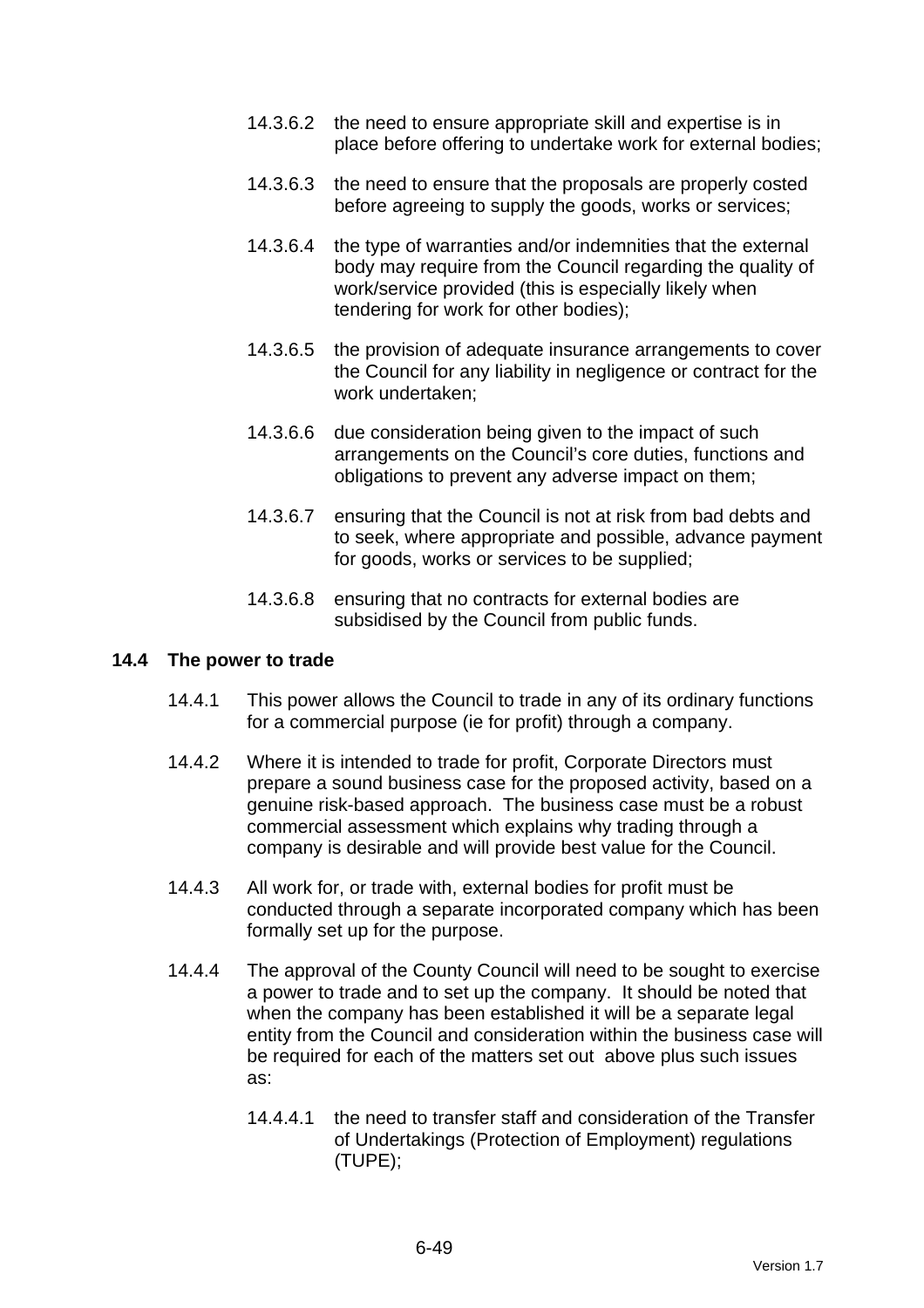- 14.4.4.2 the impact of the trading activities of the service, as it may no longer be possible to award work directly to the company – they may have to bid for it via a tender process and may not therefore win the work which they previously provided to the Council as an in-house service;
- 14.4.4.3 pensions implications;
- 14.4.4.4 premises requirements;
- 14.4.4.5 taxation implications.
- 14.4.5 More information about charging and trading, including the preparation of a business case, can be found in the Contracts Manual.

### **14.5 Pricing, Charging and Accounting Issues**

- 14.5.1 Under the 1970 Act and the 2003 Act in respect of charging for discretionary services, the Council has some discretion in terms of whether or not to charge for the services provided and how much. In the case of charging for discretionary services the Council is under a duty to secure that, taking one year with another, the income from charges does not exceed the costs of provision.
- 14.5.2 As a general principle, the charge for any work performed for an external organisation should cover the estimated full cost of undertaking the work. The full cost would include the direct cost of undertaking the work (eg based on the number of days of staff time the work is likely to take, any associated travelling expenses, printing costs etc) and a contribution towards overheads (eg office expenses, management overheads, accommodation costs etc). Any deviation from this principle must be approved by the Section 151 Officer.
- 14.5.3 Charging, accounting and monitoring arrangements should be as follows:
	- 14.5.3.1 income should be collected in accordance with the Council's Financial Regulations;
	- 14.5.3.2 invoices should be rendered promptly and normally within one month of supply or in accordance with the contractual arrangements;
	- 14.5.3.3 the income arising from the performance of work for external organisations must be identified separately within the relevant service's accounts and it should be possible to determine associated direct expenditure;
	- 14.5.3.4 appropriate arrangements should be devised to monitor resource inputs, eg if the contract price is based on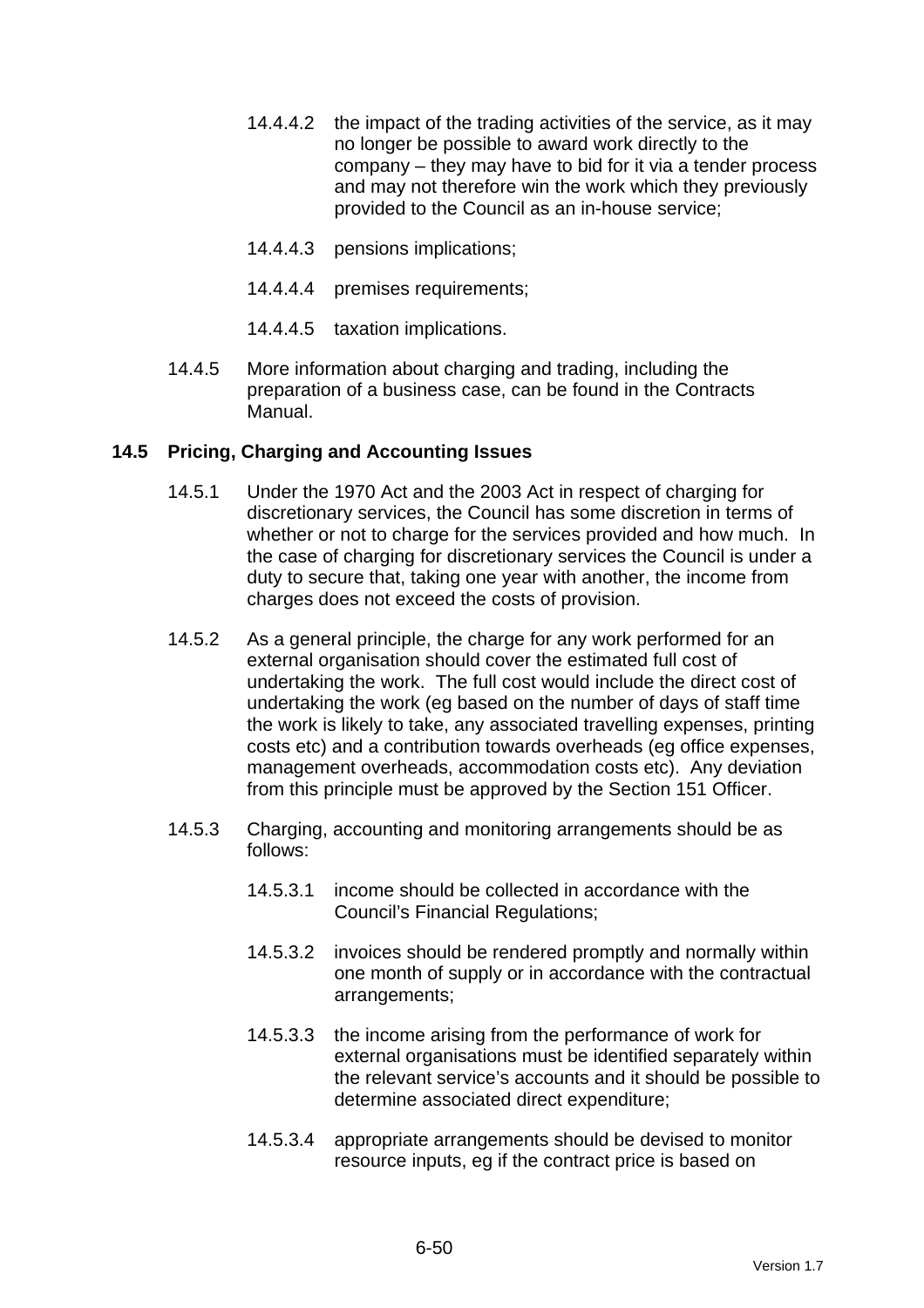person-days, the number of person-days actually taken should be monitored;

- 14.5.3.5 for External Audit requirements it is important to be able to identify work carried out for external organisations separately in the Authority's accounts.
- 14.5.4 Corporate Directors should produce an annual report on the work carried out for external organisations for the relevant Committee, providing the information outlined in the Guidance Note to the Code of Practice on Local Authority Accounting, but without breaking the Commercial Code.

### **15. INVESTMENT AND BORROWING**

- 15.1 The Section 151 Officer is responsible for arranging the investment of Council funds and the Pension Fund in accordance with approved Council policies.
- 15.2 The Section 151 Officer is responsible for arranging the borrowing and lending of money on the best available terms taking into account present and anticipated economic conditions and projected flow of funds.
- 15.3 The Council has accepted the CIPFA Prudential Code for Capital Finance, and the Code of Treasury Management. The Section 151 Officer must report any significant variations to the Prudential Indicators, with any necessary explanations to the Finance and Property Committee as soon as practical.

### **16. LEGAL CLAIMS AND SETTLEMENTS**

- 16.1 Corporate Directors must inform the Group Manager for Legal and Democratic Services of all matters where the Council might have a legal claim against a third party and of all occasions where there is a likelihood that the Council will be sued by an outside body or individual.
- 16.2 Corporate Directors must inform the Section 151 Officer where the Council's finances might be affected and the Section 151 Officer should be involved in any resultant negotiations.
- 16.3 The Group Manager for Legal and Democratic Services, in consultation with the appropriate Corporate Director and the Section 151 Officer, have the power to settle such claims in order to avoid litigation and/or to achieve best value for the Authority.
- 16.4 Any financial settlements, including redundancy payments made in relation to the employment of any staff, must be reported on a quarterly basis to the Personnel Committee.

# **17. PROTECTING PUBLIC FUNDS AND ASSETS**

17.1 The Council has a responsibility to protect its public funds and assets and has developed a strategy to deter fraud and corruption whether attempted on the Council from outside or from within.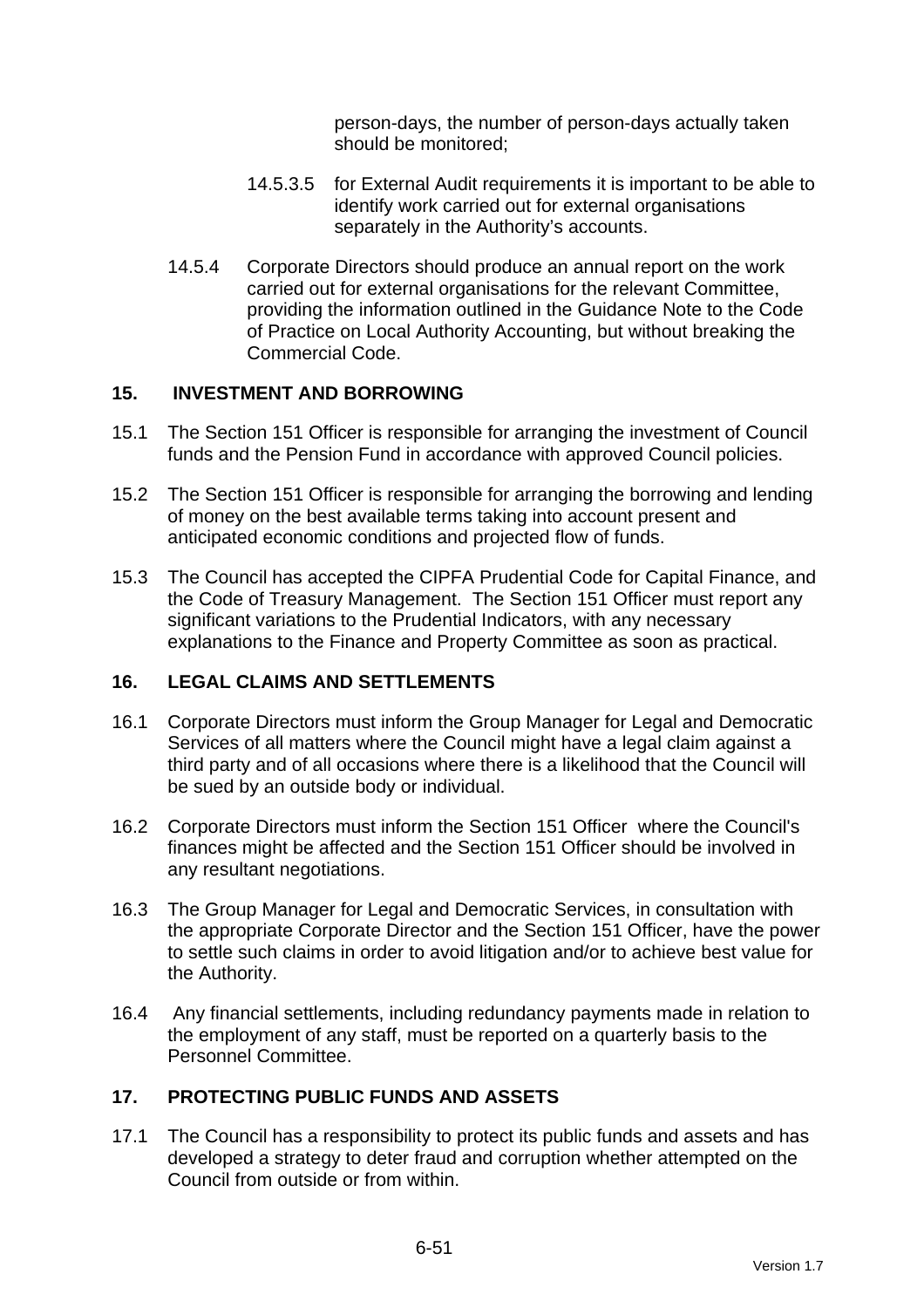17.2 The Council is committed to the highest possible standards of openness, probity and accountability. Part of meeting that commitment is to encourage employees and others who have serious concerns about any aspect of the Council's work to come forward and voice those concerns. To facilitate this, the Council has approved a Whistle Blowing Policy to allow these concerns to be raised in confidence and dealt with appropriately.

### **18. AUDIT**

- 18.1 The Section 151 Officer is responsible for arranging the continuous independent internal audit of the Council. The Internal Audit Service will be provided in accordance with its terms of reference and the CIPFA Code of Practice for Internal Audit in Local Government in the United Kingdom (2006).
- 18.2 Internal Audit focuses on the Authority's control environment and independently appraises the internal controls present in financial and other systems. The arrangements made by Corporate Directors to secure the economic, efficient and effective use of resources are also reviewed. Internal Audit reports are produced containing recommendations which should be responded to formally in writing. The results of Internal Audit work contribute to the Authority's Statement on Internal Control.
- 18.3 Internal Audit staff have the right of access to such records, assets, premises and personnel, and are entitled to receive such information and explanation, as they think necessary for the proper fulfilment of their duties.
- 18.4 If an irregularity occurs or is suspected, which may involve financial loss, it must be reported immediately to the Section 151 Officer who may investigate and report to the Group Manager for Legal and Democratic Services and the relevant Corporate Director. The Section 151 Officer and the Group Manager for Legal and Democratic Services will jointly determine what further action to take, in consultation with the Corporate Director and Chairman of the Finance and Property Committee.
- 18.5 The Internal Audit Service reports on relevant audit issues on a regular basis to the Authority's Audit Committee. Frequent liaison also occurs between Internal Audit and the Authority's External Auditors who rely upon the work of Internal Audit when forming their opinion on the Authority's key financial and other systems.

# **19. INFORMATION AND COMMUNICATIONS TECHNOLOGY (ICT)**

- 19.1 The Service Director, ICT is responsible for ICT services, and for advising on all ICT equipment, software and services acquired by the Council.
- 19.2 The acquisition, development, maintenance and use of ICT equipment, services and solutions must conform with the Council's ICT Strategy and Standards. Proposed ICT activity, which may contravene any of the ICT policies and standards, should be referred to the Service Director, ICT for prior approval. In all cases such approval must be sought using the approved ICT waiver request procedure.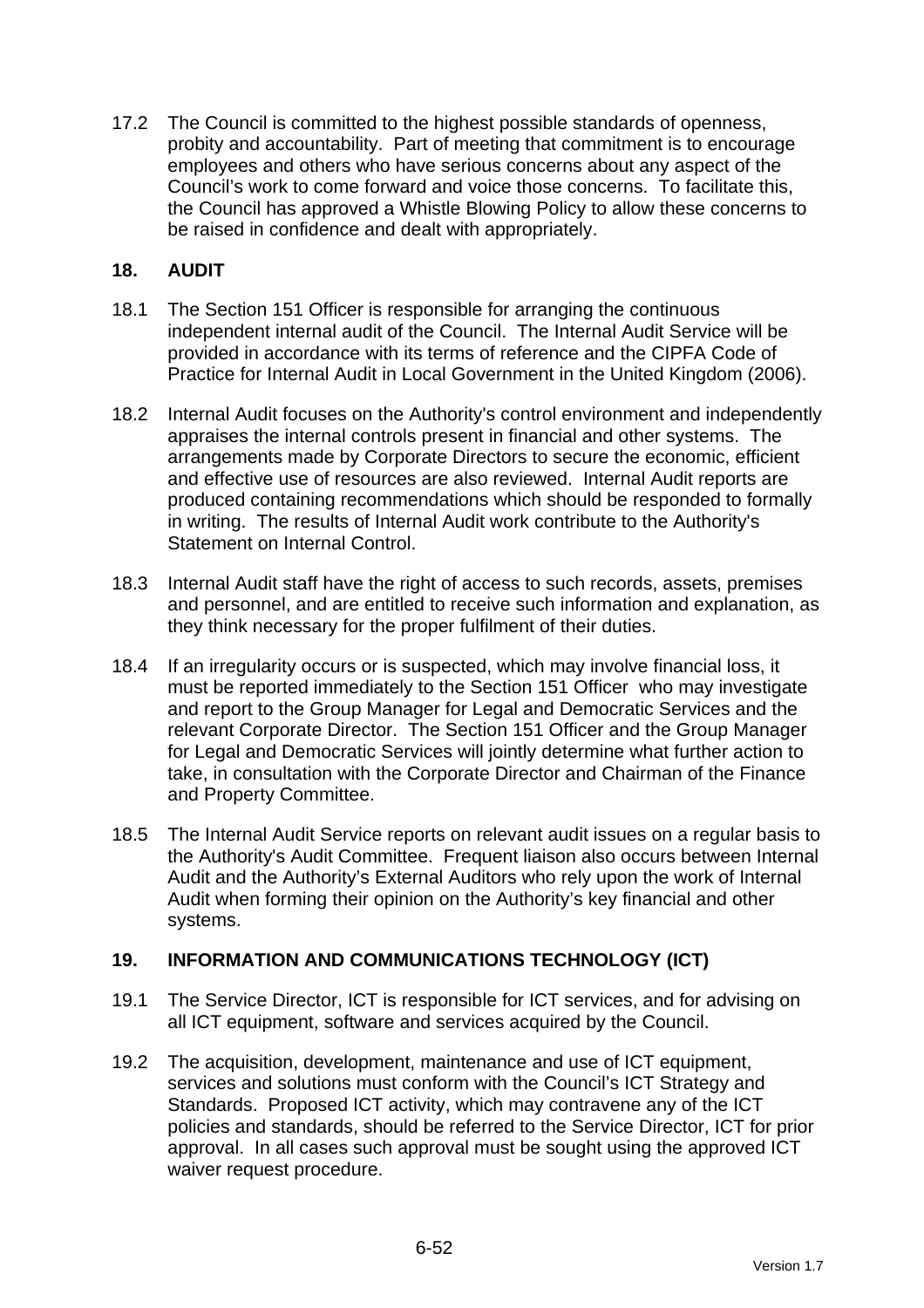- 19.3 The procurement of ICT equipment, software and services, must comply with the Procurement of Goods, Services and Works guidance within Financial Regulations.
- 19.4 All ICT equipment, software and facilities acquired by the Council must only be used in accordance with conditions and guidelines issued by the Council.
- 19.5 The development of new networked systems, or major enhancements to existing systems, should first be agreed with the Service Director, ICT, whether or not the services of the IT Division will be used.
- 19.6 Projects must demonstrate that value for money will be achieved through the application of ICT. Evidence of the justification, expected benefits and valuefor-money should accompany each request for approval. The level of supporting documentation to be submitted is given below:

| <b>Project Value</b>   | <b>Supporting Documentation</b>                                          |
|------------------------|--------------------------------------------------------------------------|
| Up to £10,000          | Reasoned justification and expected<br>timescales                        |
| £10,001 up to £50,000  | Above plus options appraisal and full Life-<br>cycle costing             |
| £50,001 up to £100,000 | Options appraisal, Risk assessment, full<br>Cost-benefit appraisal + PID |
| Over £100,000          | Full PRINCE2 business case                                               |

19.7 Formal approval must be obtained for all proposed projects and purchases before expenditure is committed. Approval should be sought as follows:

| <b>Project Value</b> | <b>Approval Required</b>  |
|----------------------|---------------------------|
| Up to $£50,000$      | Service Director, ICT     |
| Over £50,000         | <b>ICT Strategy Board</b> |

- 19.8 Projects presented to the ICT Strategy Board must follow the approved ICT governance arrangements and supporting procedures.
- 19.9 Maintenance, upgrade and replacement of central hardware, software and networks are the responsibility of the Service Director, ICT and will be undertaken in accordance with ICT standards and governance arrangements.
- 19.10 Where Departmental hardware, software, or networks need to be replaced or upgraded, Corporate Directors must consult the Service Director, ICT regarding the requirements and specifications before proceeding.
- 19.11 Where ICT equipment becomes surplus to requirements, it should be disposed of using the ICT disposal procedures. Data storage media, eg disks and tapes,

6-53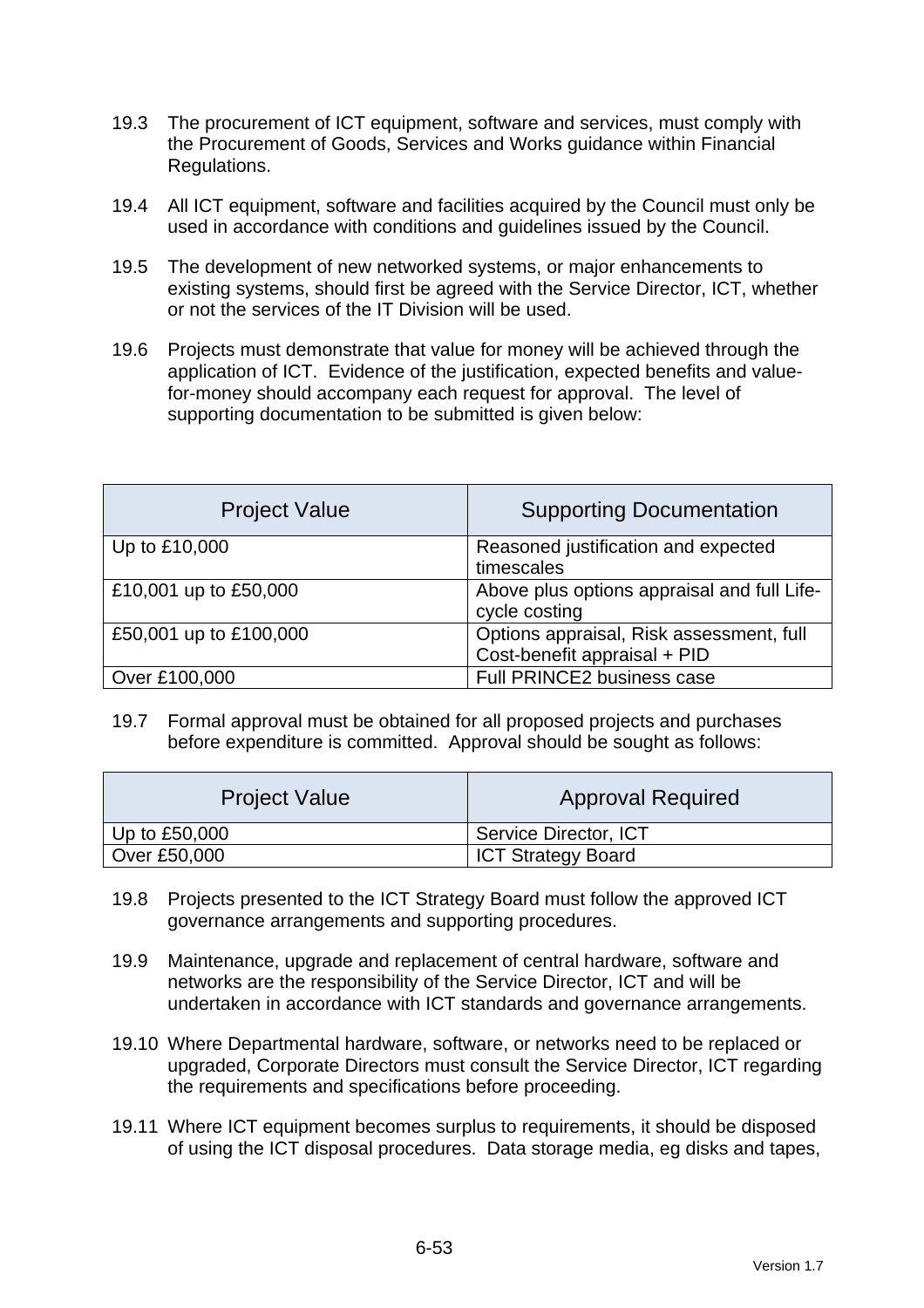should be disposed of in accordance with the procedures for disposal of storage media.

### **19.12 IT Security Policy**

- 19.12.1 The Service Director, ICT and, where appropriate, the Group Manager for Legal and Democratic Services, and the relevant Corporate Director, are responsible for maintaining proper security and privacy of data in accordance with current legislation eg Data Protection Act 1998, Computer Misuse Act 1990, Freedom of Information Act 2000.
- 19.12.2 All users of the Council's ICT systems must comply with published ICT standards and codes of practice, including:
	- 19.12.2.1 the Council's Information Security Policy which is approved by Council; and
	- 19.12.2.2 the Information Security Standards which are published and maintained by the Service Director, ICT. The Information Security Standards incorporate guidance on legal requirements such as the Computer Misuse Act 1990 and the Data Protection Act 1998, and on codes of best practice such as the International Standard on Information Security Management (ISO 17799).
	- 19.12.2.3 the internet policy and internet code of practice;
	- 19.12.2.4 the email policy and email code of practice.
- 19.12.3 Compliance with the key principles outlined in the ICT Security Policies and Framework is mandatory, including the following:
	- 19.12.3.1 employees must access only those ICT systems and data in the prescribed manner, to which they have been granted authorisation;
	- 19.12.3.2 passwords relating to a personal user identity must never be divulged to another person;
	- 19.12.3.3 attempts to obtain unauthorised access to an ICT system may constitute a criminal offence punishable by a fine or imprisonment or both;
	- 19.12.3.4 unauthorised copying of software is forbidden and may contravene copyright legislation;
	- 19.12.3.5 use of the Internet can incur potentially serious security risks, and all guidance must be strictly observed;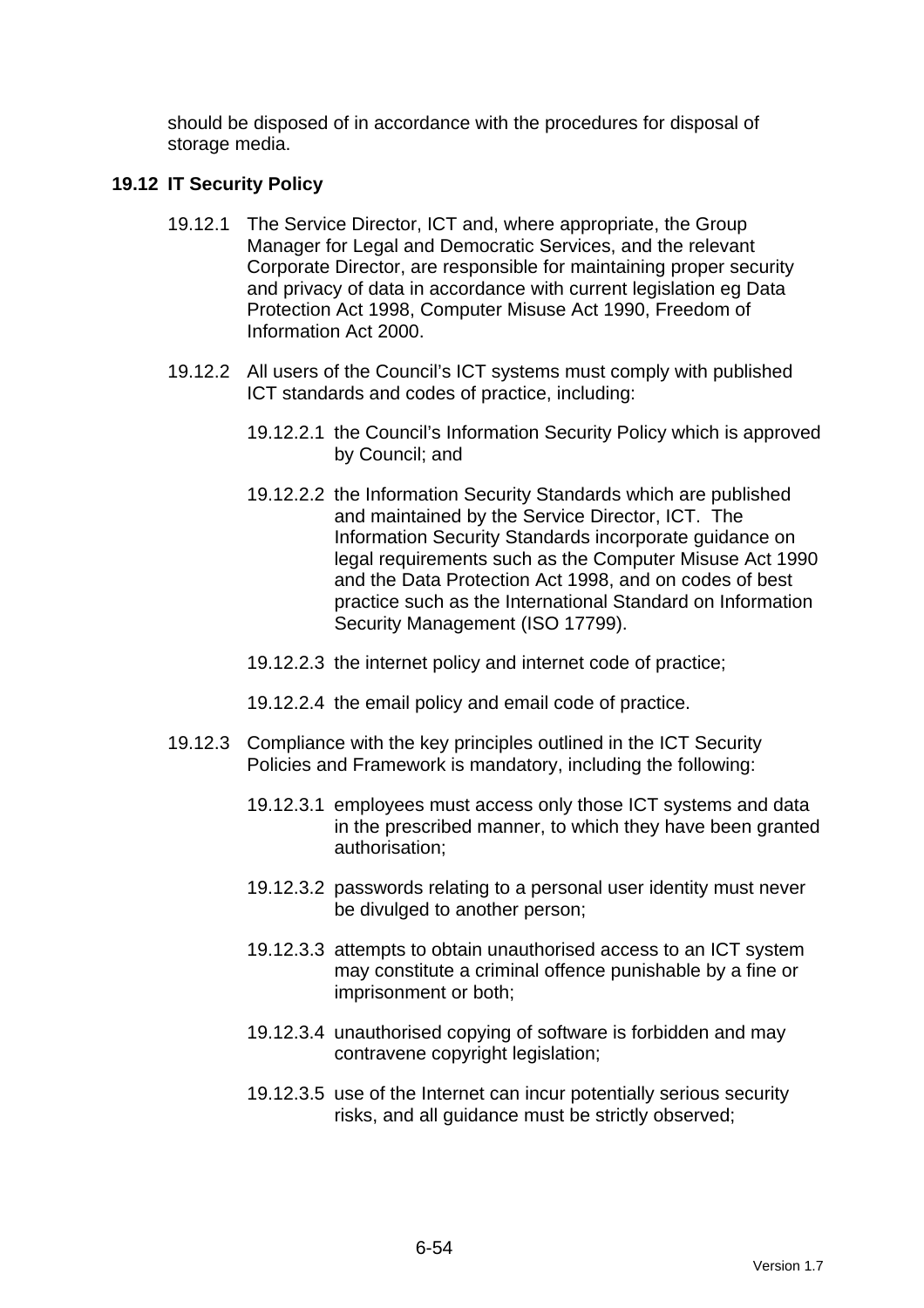- 19.12.3.6 the use of personal data relating to a living individual is regulated by the Data Protection Act 1998, contravention of which may lead to criminal prosecution.
- 19.12.4 Employees must report all suspected breaches of ICT security to the Service Director, ICT.

### **20. LAND AND BUILDINGS**

#### **20.1 INTRODUCTION**

- 20.1.1 The Finance and Property Committee is responsible for the acquisition and disposal of land and buildings. Where the proposed acquisition of land and buildings falls outside the capital programme, such acquisition may proceed only after the additional resources required have been identified and allocated.
- 20.1.2 The Service Director, Transport, Property and Environment must maintain the Corporate Asset Register for all land and buildings owned by the Council and a separate record of all leased property. If acquisition is by means of a lease of 10 years or more, then the best value implications of entering into the lease must be considered.
- 20.1.3 Details of all transfers of land and buildings must be notified to the Section 151 Officer in order that the transactions may be properly recorded in the financial records.

### **20.2 GENERAL**

20.2.1 Councillors and officers who have any relevant interest in the acquisition or disposal of any Council land or buildings must ensure they comply, as appropriate, with the Code of Conduct for Councillors and Co-opted Members or Officer Code of Conduct, and shall not be supplied with or given access to any tender documents, contracts or other information relating thereto without the authority of the Group Manager for Legal and Democratic Services.

#### **20.3 DISPOSAL**

- 20.3.1 When disposing of its land the Council is required to obtain the best price reasonably obtainable on the open market. Every effort must therefore be made to maximise the consideration realised by the Council on the disposal of land and buildings, including any clawback, as appropriate. These efforts will include contacting major national and local purchasers and a list of such land purchasers will be maintained by the Service Director, Transport, Property and Environment. A suitable advertisement inviting interested parties to add their names to the list will be placed annually.
- 20.3.2 Where the Council provides public sector support to a third party in connection with any property transaction or project involving property, this could trigger the State Aid rules. In such circumstances the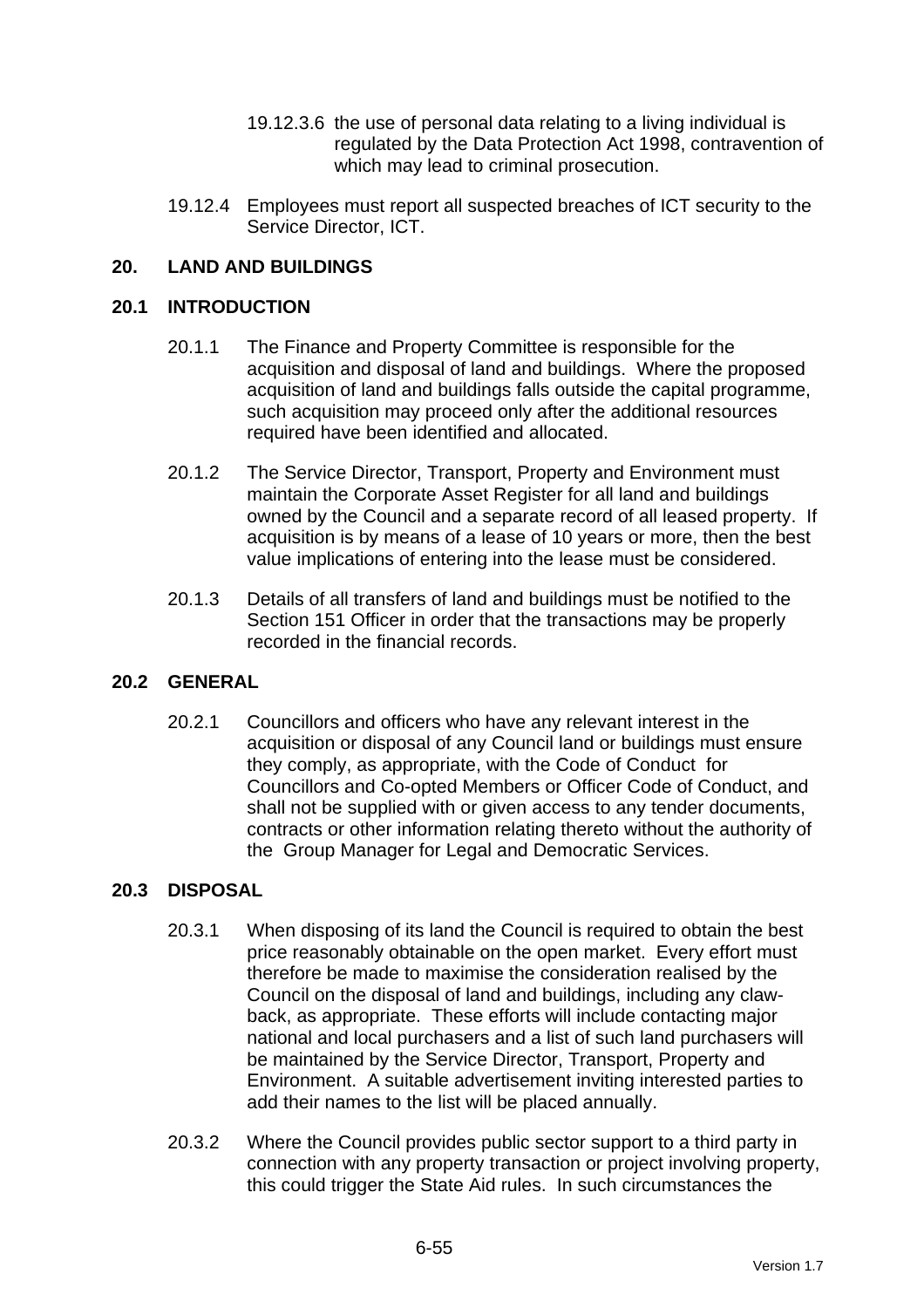guidance set out in the 'European Commission statement on State Aid elements in sales of land and buildings by public authorities' must be taken into account when disposing of land and buildings. Further advice should be sought from Legal and Democratic Services.

Disposal must be by one of the methods outlined below:

### **7. Open Binding Tender**

- 20.3.2.1 At least 28 days before the last date for the receipt of tenders, an initial public notice must be placed in one or more of the local newspapers and, dependent on the nature of the land or buildings to be sold, in national newspapers and in such other publications as the Service Director, Transport, Property and Environment considers desirable. The notice must describe the land to be sold, invite requests for tender documents and state the date and time by which tenders are to be returned.
- 20.3.2.2 The form of tender will be settled by the Service Director, Transport, Property and Environment after consultation with the Group Manager for Legal and Democratic Services and must be capable of acceptance as a binding contract.
- 20.3.2.3 The Service Director, Transport, Property and Environment, in consultation with the Chairman of Finance and Property Committee , will evaluate tenders and determine which, if any, is to be accepted.

### **8. Limited Binding Tender**

- 20.3.2.4 At least 28 days before the last date for the receipt of tenders, selected tenderers will be issued with the appropriate form of tender.
- 20.3.2.5 The form of tender will be settled by the Service Director, Transport, Property and Environment after consultation with the Group Manager for Legal and Democratic Services and must be capable of acceptance as a binding contract.
- 20.3.2.6 The Service Director, Transport, Property and Environment, in consultation with the the Chairman of Finance and Property Committee will evaluate tenders and determine which, if any, is to be accepted.

### **9. Public Auction**

20.3.2.7 The Service Director, Transport, Property and Environment, in consultation with the the Chairman of Finance and Property Committee, will decide which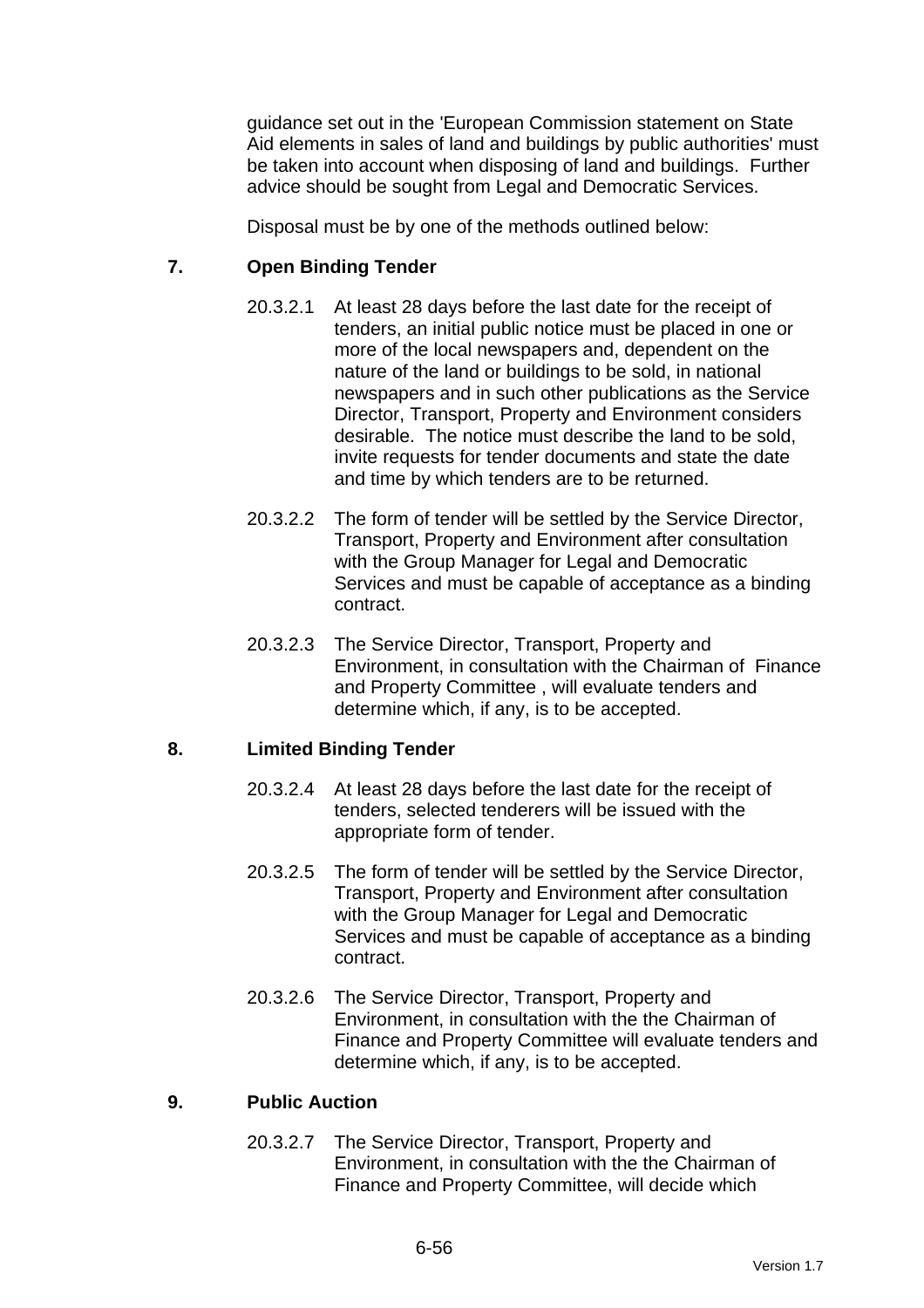auctioneers are to be used. The contract and conditions of sale should be prepared by the Group Manager for Legal and Democratic Services. Any reserve price will be agreed by the Service Director, Transport, Property and Environment, in consultation with the the Chairman of Finance and Property Committee and with the chosen auctioneers.

### **10. Private Treaty Sale to One Party**

20.3.2.8 Where only one party is interested or is to be invited to submit a signed contract, the Service Director, Transport, Property and Environment, in consultation with the the Chairman of Finance and Property Committee shall take a decision after discussing the circumstances with the Group Manager for Legal and Democratic Services and the Section 151 Officer.

### **11. Open Informal Tender**

20.3.2.9 The Service Director, Transport, Property and Environment, in consultation with the the Chairman of Finance and Property Committee, will make arrangements in appropriate cases for properties to be sold by Open Informal Tender which must be preceded by public advert subject to appropriate time limits.

# **20.4 TENDERS**

- 20.4.1 The invitation, receipt, opening and evaluation of tenders should be conducted in accordance with Financial Regulations Procurement of Goods, Services and Works section and the Contracts Manual.
- 20.4.2 The Service Director, Transport, Property and Environment will make available to the Group Manager for Legal and Democratic Services and the Section 151 Officer on request a copy of the register of accepted tenders, maintained in accordance with Procurement of Goods, Services and Works section and the Contracts Manual.
- 20.4.3 All parties submitting unsuccessful tenders must be notified promptly of the outcome to their offer.

### **20.5 COMPLETION OF SALE**

20.5.1 Once a sale has been agreed a reasonable period (not exceeding six months) will be allowed for the completion, except where a longer period is agreed during the original negotiations. If completion has not taken place by the end of the agreed period the Service Director, Transport, Property and Environment should make a report to theFinance and Property Committee , recommending that either:

20.5.1.1 the period for completion be extended; or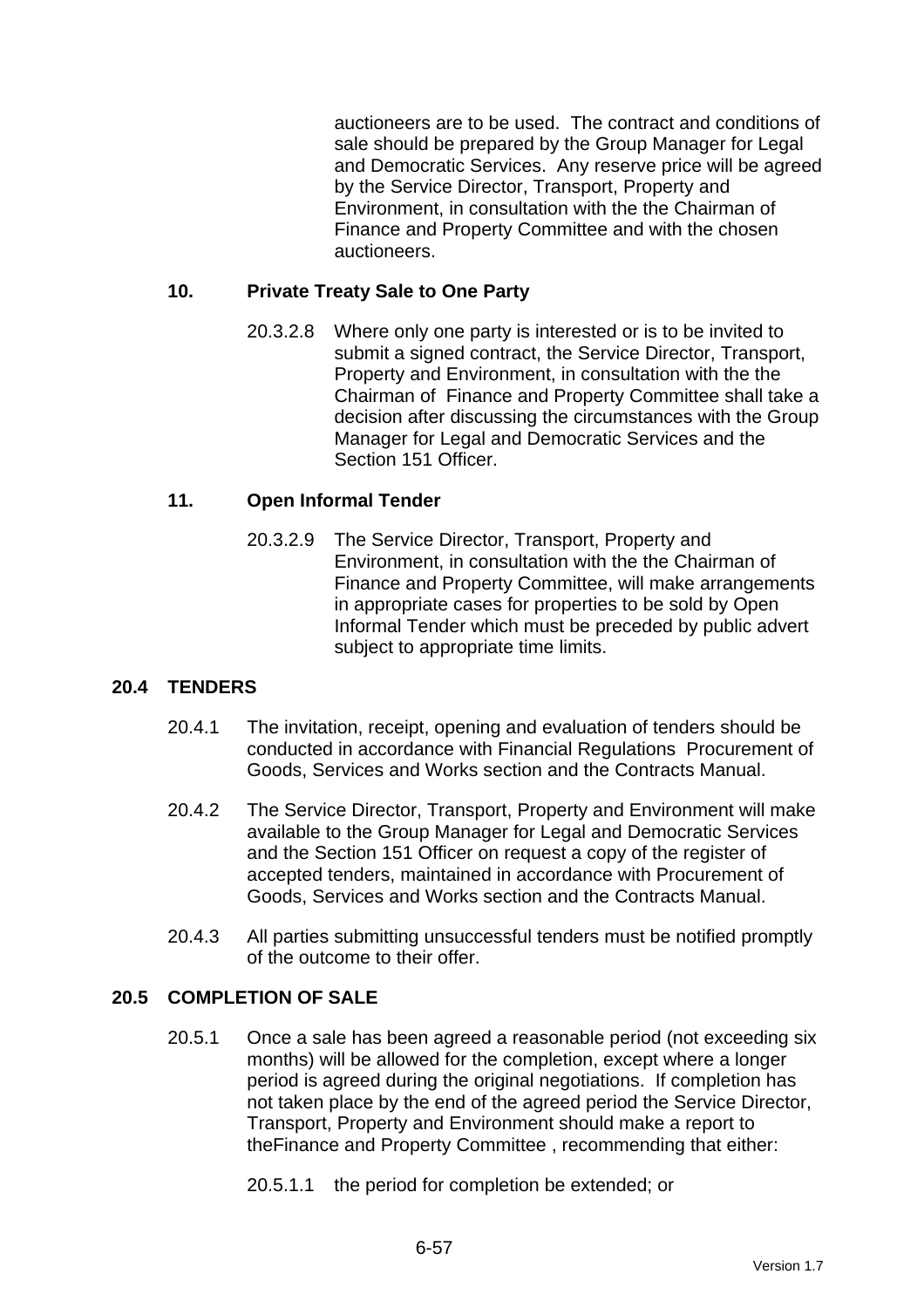- 20.5.1.2 sale proceedings should be started afresh.
- 20.5.2 The Group Manager for Legal and Democratic Services must be advised of all decisions to extend the completion date or to begin the sale proceedings afresh, so that they can inform all interested parties of the decision.

### **20.6 CANCELLATION**

- 20.6.1 Every contract for the disposal of land or property must include a clause to allow the Council to cancel the contract with the purchaser and to recover from them the amount of any loss resulting from the cancellation if:
	- 20.6.1.1 the person, firm or company has offered or given or agreed to give to any person a gift or consideration of any kind as an inducement or reward:
		- 20.6.1.1.1 for doing or refraining from doing or for having done or refrained from doing any action in relation to the contract or any other contract with the Council; or
		- 20.6.1.1.2 for showing or not showing favour or disfavour to any person in relation to the contract or any other contract with the Council; or
		- 20.6.1.1.3 such acts having been done by any person employed by them or acting on their behalf (whether with or without the knowledge of the purchaser).
	- 20.6.1.2 In relation to any contract with the Council the person, firm or company or any person employed by them or acting on their behalf shall have committed any offence under the Prevention of Corruption Acts 1889 to 1916, or any amendment of them, or shall have given any fee or reward the receipt of which is an offence under Section 117 of the Local Government Act 1972.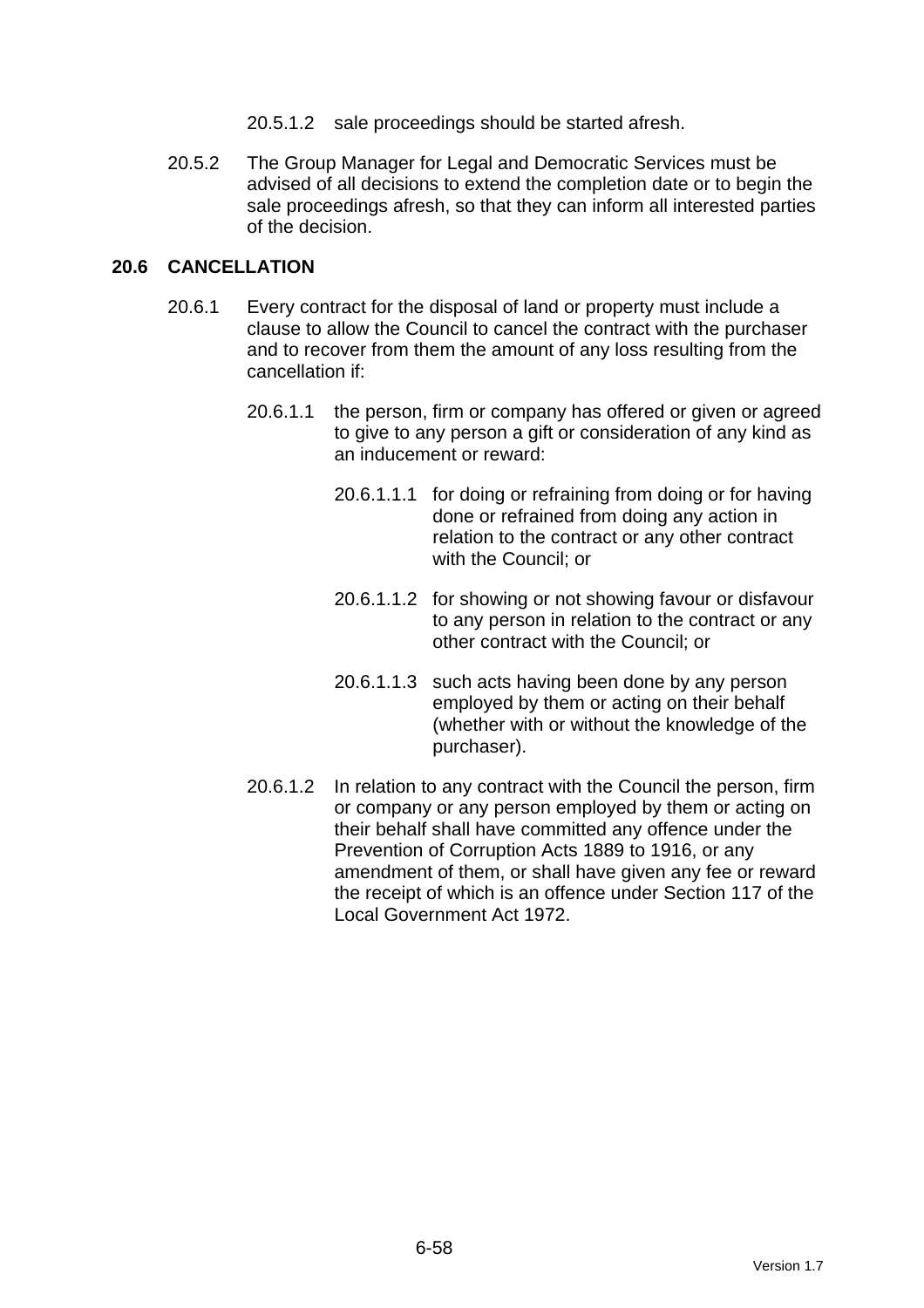#### **4.2.1 DECISION TREE - HOW TO GET A SCHEME INTO THE CAPITAL PROGRAMME**

All capital expenditure requires approval by the relevant approval body. All County Council projects requiring County Council funds should be appraised and prioritised by<br>CAMG. Proposed expenditure on land acquisitions an

**a. At the beginning of a Financial Year - The Annual Review Process.**

**LEC** = **L** atest **E** stimate **C** ost

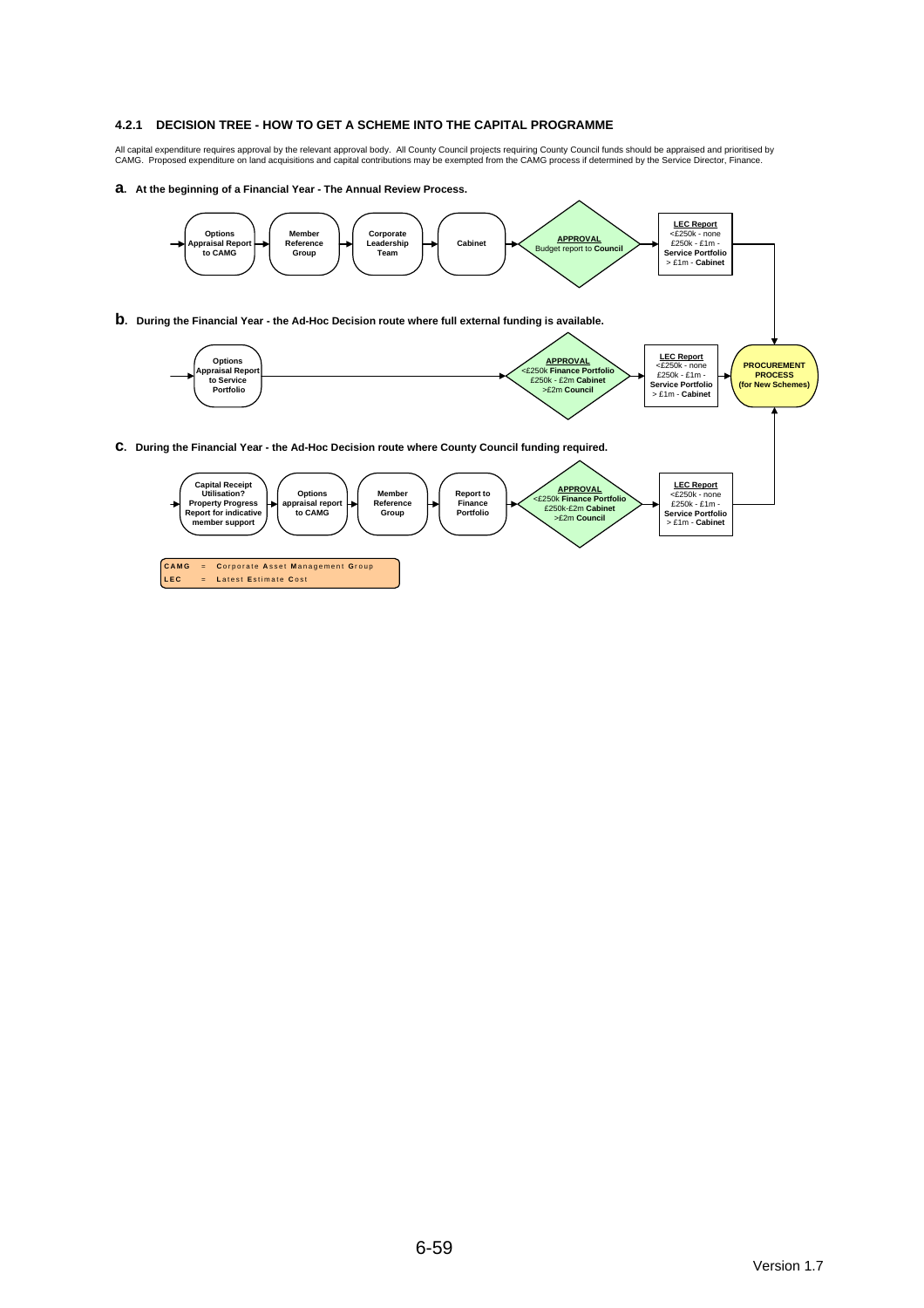### **COUNCILLOR'S ALLOWANCES SCHEME**

- 1. This scheme, which may be cited as the **Nottinghamshire County Council Members' Allowances Scheme**, was approved by Nottinghamshire County Council on 17 May 2012, in exercise of the powers conferred by the Local Authorities (Members' Allowances) (England) Regulations 2003 ("the Regulations").
- 2. This Scheme replaces all previous Members' Allowances Schemes.
- 3. The Allowances mentioned in this scheme:

be implemented with effect from 17 May 2012;

be uprated annually in line with the pay award for Local Authority staff. Each annual increase will be reported to the County Council for information at the earliest opportunity.

- 4. Any other amendments to the scheme will be determined solely by the County Council following receipt of recommendations from the Independent Remuneration Panel.
- 5. In this scheme:

"councillor" means a Member of Nottinghamshire County Council who is a councillor;

"Independent Person" means a person appointed by the Council to provide their views regarding complaints under the Code of Conduct for Councillors and Coopted Members;

"statutory Co-optee means a person (other than a councillor) who is statutorily appointed to membership of a Council committee or and independent member of the Nottinghamshire Police and Crime Panel;

"year" means the 12 months ending with 31 March.

- 6. The amounts of Basic, Special Responsibility and Statutory Co-optees' Allowances specified in this Scheme will be rounded to the nearest £3.00 in accordance with normal Local Government practice.
- 7. A Nottinghamshire county councillor who is in receipt of a Basic Allowance and/or Special Responsibility Allowance under this Scheme and who is under 70 years of age is eligible to join the Local Government Pension Scheme.

# **PART A – ALLOWANCES FOR COUNCILLORS**

### **BASIC ALLOWANCE**

8. Subject to paragraphs 15, 16 and 21, for each year a Basic Allowance of £12,906.00 shall be paid to each councillor.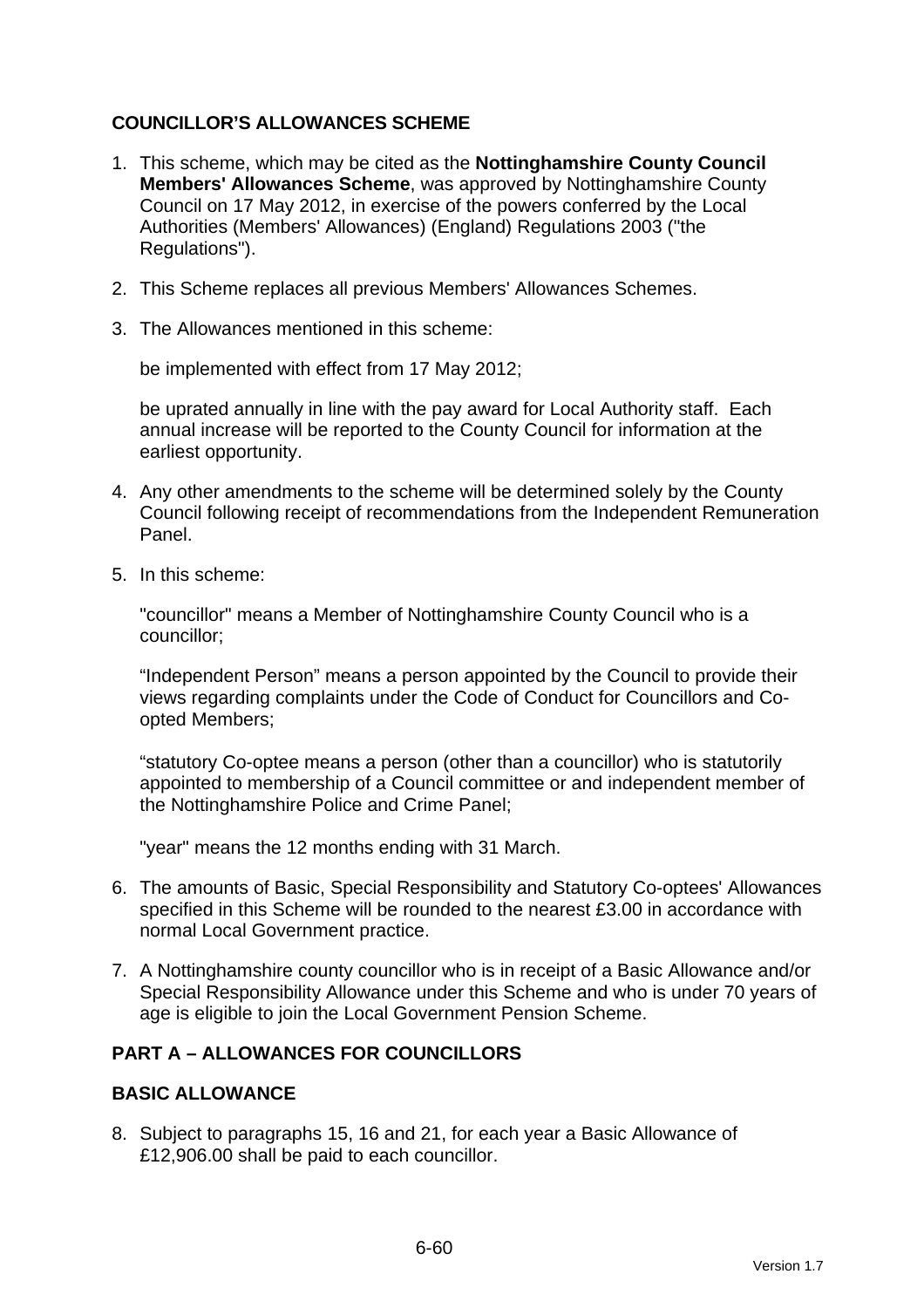9. Basic Allowance shall be eligible for pensionable purposes

### **SPECIAL RESPONSIBILITY ALLOWANCES**

- 10. Subject to paragraphs 15, 16 and 21, for each year a Special Responsibility Allowance shall be paid to those councillors who have been appointed or recognised by the Council or have been notified to the Chief Executive by their Group as holding the special responsibilities in relation to the authority that are specified in Schedule 1 to this scheme.
- 11. Subject to paragraphs 15, 16 and 21, the amount of each such allowance shall be the amount specified against that special responsibility in Schedule 1.
- 12. Special Responsibility Allowances shall be eligible for pensionable purposes.
- 13. No councillor may receive more than one Special Responsibility Allowance. In the event that a councillor holds more than one position for which a Special Responsibility Allowance is payable then s/he shall receive whichever of the applicable Allowances which s/he selects.

# **ATTENDANCE ALLOWANCE**

14. No attendance allowance shall be payable under this scheme, either for Council duties per se, or in respect of appointments to outside bodies.

### **RENUNCIATION**

15. A councillor may by notice in writing given to the Chief Executive elect to forego any part of his/her entitlement to an allowance under this scheme.

### **PART-YEAR ENTITLEMENTS**

- 16. In accordance with the requirements of the Regulations, pro-rata payments of Basic Allowance or Special Responsibility Allowances shall be payable to eligible councillors in any of the following circumstances:
	- a. if an amendment to this scheme changes the amount to which a councillor is entitled by way of a Basic Allowance or a Special Responsibility Allowance;
	- b. where the term of office of a councillor or their appointment to a role eligible for Special Responsibility Allowance begins or ends otherwise than at the beginning or end of a year.

### **LONG-TERM SICKNESS**

- 17. Nothing in this section overrides the provisions of the Local Government Act 1972 relating to vacation of office by failure to attend meetings throughout a period of six months.
- 18. In the event of long-term sickness absence full Special Responsibility Allowance shall be payable to eligible councillors, reducing to 50% after six months and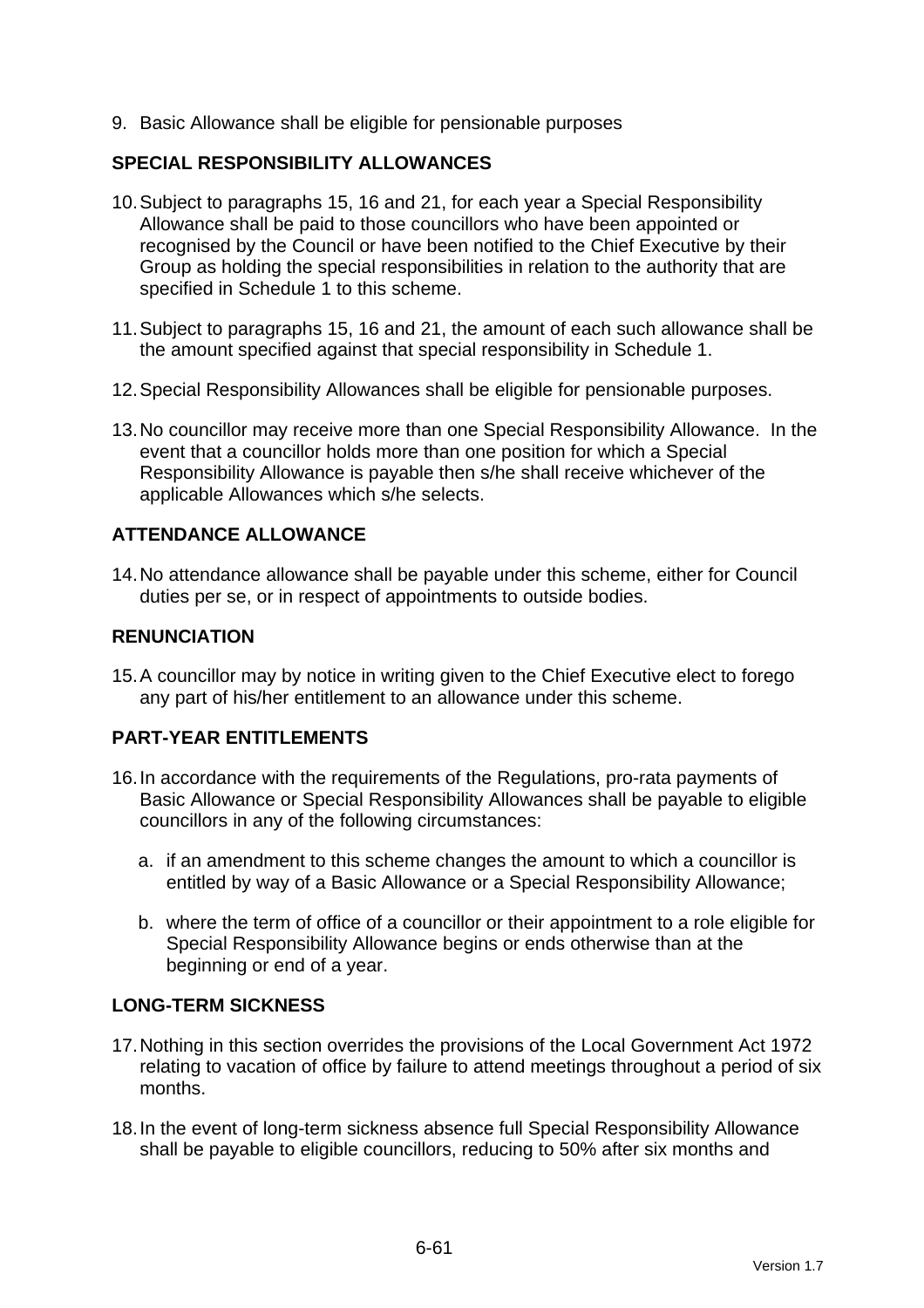ceasing after 12 months. The Council's Policy Committee may vary this in exceptional circumstances.

19. If a councillor is appointed to deputise for a councillor on long-term sickness the Policy Committee may create a deputising allowance payable after the first three months.

### **MATERNITY LEAVE AND ADOPTION LEAVE**

20. In the event of absence for maternity or adoption full Special Responsibility Allowance shall be payable to eligible councillors for a period of up to three months.

### **PAYMENT**

21. Payment of Basic and Special Responsibility Allowances shall be made in equal instalments. The frequency of those instalments shall be monthly in arrears.

### **TRAVEL AND SUBSISTENCE ALLOWANCES**

22. Travel and in some circumstances subsistence allowances may be claimed by councillors. The arrangements for these allowances are included in Part D of this scheme.

# **DEPENDANTS' CARERS' ALLOWANCES**

- 23. Councillors may claim up to £5.84 per hour per child for child care and up to £11.58 per hour per dependant for other dependants in respect of expenses for the care of their children or other dependants when attending meetings of the Council, its subordinate bodies or other approved duty as described in Schedule 2 to this scheme.
- 24. Only one payment of Dependants' Carers' Allowance may be claimed in respect of the household of each councillor.
- 25. Payments, which will not be payable to a member of the claimant's own household, will be made only when supported by a receipt.
- 26. In circumstances of particular difficulty the Policy Committee is authorised to increase the allowance payable.

### **PART B – ALLOWANCES FOR STATUTORY CO-OPTEES**

27. That any statutory co-optee receives an allowance of £582.

#### **Attendance Allowance**

28. No attendance allowance shall be payable under this scheme, either for Council duties per se, or in respect of appointments to outside bodies.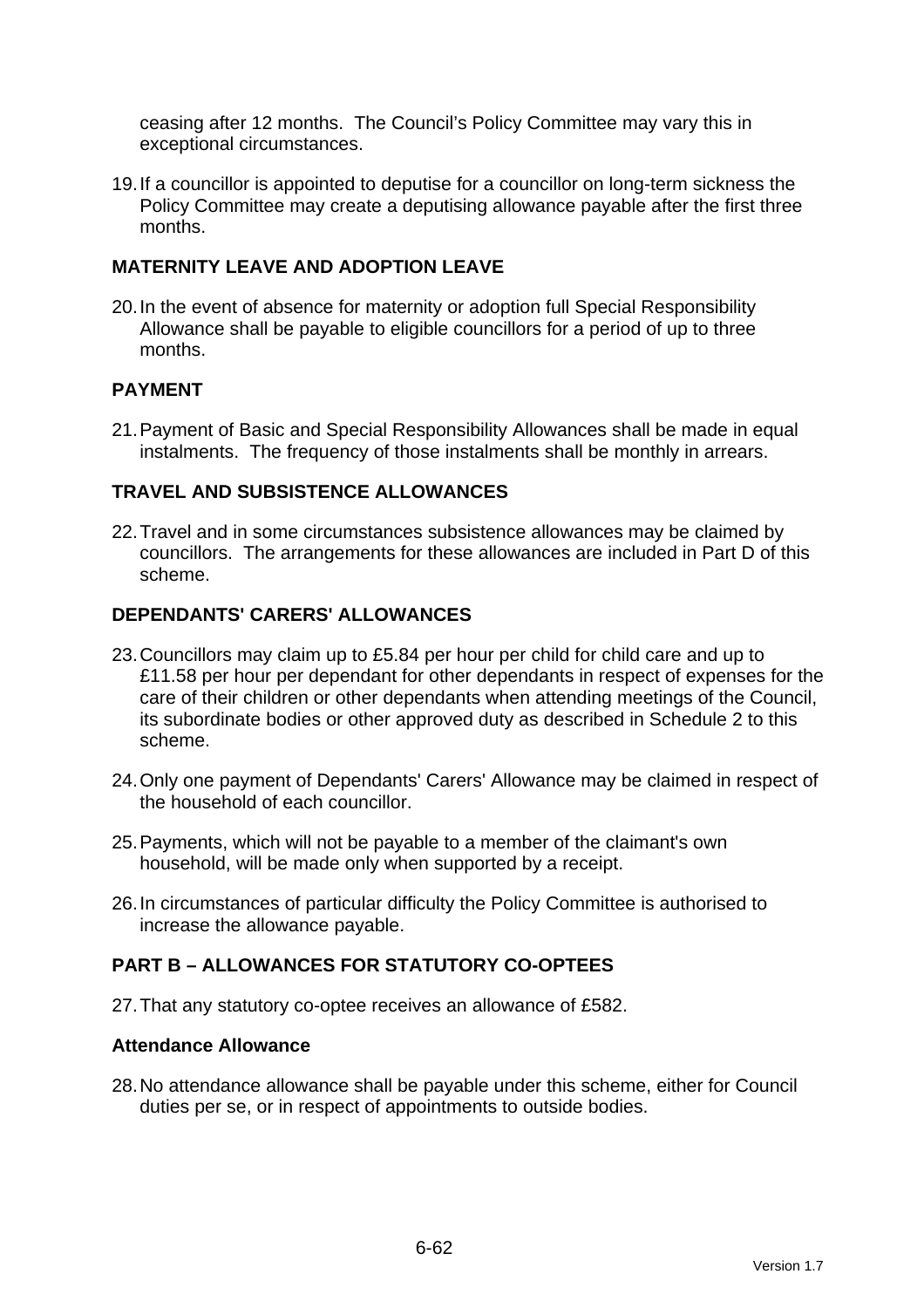# **Renunciation**

29. A Statutory Co-optee may by notice in writing given to the Chief Executive elect to forego any part of their entitlement to an allowance under this scheme.

### **Part-Year entitlements**

- 30. Pro-rata payments of the Statutory Co-optees Allowance shall be paid in any of the following circumstances:
	- a. if an amendment to this scheme changes the amount to which a Statutory Cooptee is entitled;
	- b. where the term of office of a Statutory Co-optee begins or ends otherwise than at the beginning or end of a year.

### **Payment**

31. Payment of the allowance described in paragraphs 28 to 30 shall be made in equal instalments. The frequency of those instalments shall be monthly in arrears.

### **Travel and subsistence allowances**

32. Travel and in some circumstances subsistence allowances may be claimed by Statutory Co-optees. The arrangements for those allowances are included in Part D of this Scheme and a description of the duties for which they may be claimed is shown at Schedule 2 to this scheme.

# **PART C – ALLOWANCES FOR EDUCATION APPEAL PANEL MEMBERS**

- 33. For the purposes of the payment of financial loss allowance under Section 173(4) of the Local Government Act 1972, members of Education Appeal Panels are to be treated as Members of the authority.
- 34. Subject to providing sufficient documentary evidence identifying actual financial loss, allowances up to a maximum of £226.00 per day may be claimed by Panel Members for attendance at Panel meetings.
- 35. Travel allowances may be claimed by Panel Members. The arrangements for those allowances are included at Part D of this scheme. Lunch will be provided by the Council at no charge for Panel meetings.

# **PART D – TRAVELLING AND SUBSISTENCE**

- 36. This part is in accordance with Sections 174-175 and Regulations made under the Local Government Act 1972. It applies to councillors, Statutory Co-optees, members of Education Appeals Panels, Independent Persons and other Co-opted members.
- 37. The provisions contained in this part are aligned with the terms and conditions for County Council employees and any future changes to employee terms and conditions will also be reflected by changes to this part.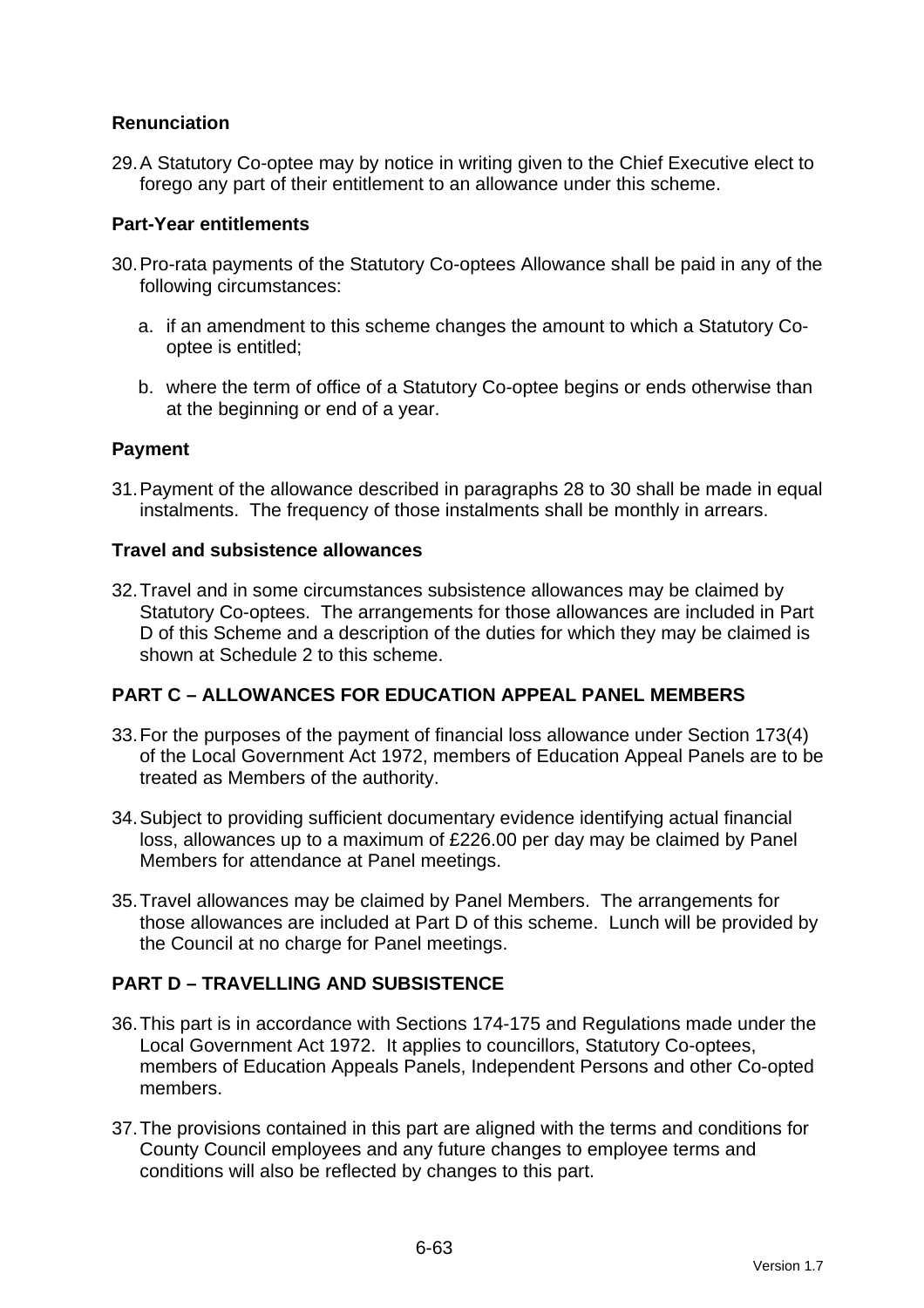### **TRAVELLING ALLOWANCE**

- 38. Travelling allowances may be claimed in respect of each occasion on which one of the persons described above carries out a duty as described in Schedule 2 to this Scheme.
- 39. All travel arrangements must be in accordance with the County Council's TRAVEL AND ACCOMMODATION POLICY, which is appended to this scheme.
- 40. If a claimant uses their own motor car or one belonging to a member of his/her family, or otherwise provided for their use and subject to the claimant having the appropriate insurance, the rate for travel, which is the same as for officers using their own vehicles on a casual basis, shall be as follows:

| up to 10,000<br>miles<br>45.0p | over 10,000<br>miles<br>25.0 <sub>p</sub> |                   |
|--------------------------------|-------------------------------------------|-------------------|
| <b>Motor Cycles</b>            |                                           | 24.0p             |
| Cycles                         |                                           | 20.0 <sub>p</sub> |
| <b>Public Transport Rate</b>   |                                           | 22.6p             |

- 41. The distance claimed for mileage should be the shortest most reasonable journey by road from the point of departure to the point at which the duty is performed, and similarly from the duty point to the place of return.
- 42. If a claimant travels by taxi, the claim must not exceed:
	- a. in cases of urgency or where no public transport is reasonably available, the amount of the actual fare and any reasonable gratuity actually paid;
	- b. in any other case, the amount of the fare for travel by appropriate public transport.
	- c. Any claims by members for travel costs where the Council has provided shared transport will only be payable in exceptional circumstance and subject to the agreement of the Team Manager (Democratic Services).

### **SUBSISTENCE ALLOWANCES**

- 43. Subsistence allowances may be claimed only in exceptional circumstances such as overnight stays on occasions on which a person described in paragraph 63 above carries out a duty as specified in Schedule 2 to this scheme.
- 44. When carrying out approved duties within the UK and subsistence is payable due to exceptional circumstances, the amounts shown below may be claimed.
	- a. Breakfast where leave home before 7.00 am £4.48
	- b. Lunch where away from base for whole of lunch period (12.00 and 2.00 pm) - £6.17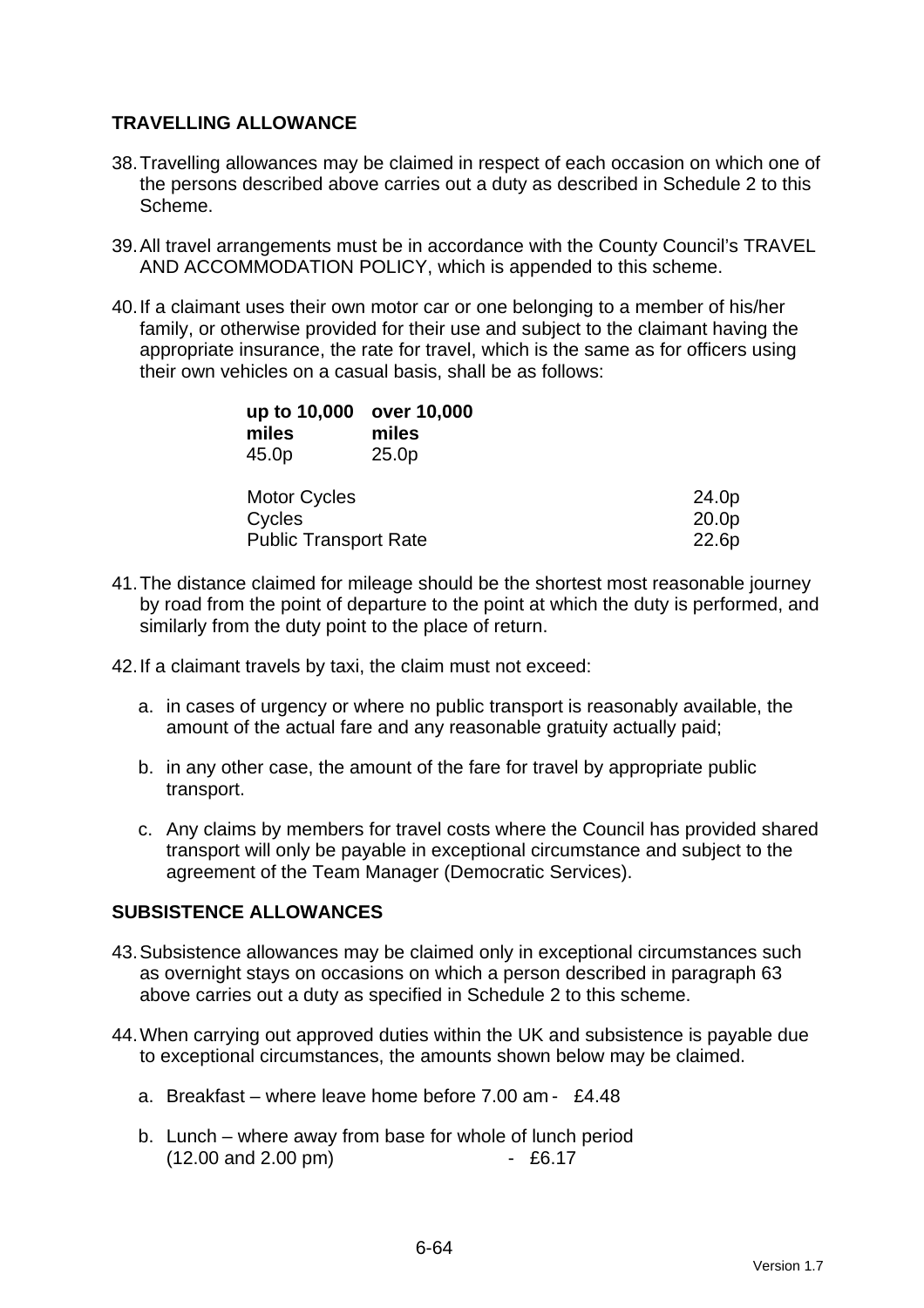- c. Tea if work continues after  $6.30 \text{ pm}$  £2.43
- d. Evening meal if work continues after 8.30 pm £7.64
- e. Tea and evening meal allowances are not normally payable on same day.
- f. Out of pocket expenses  $-$  single night  $-$  £3.63

 $-$  weekly rate  $-$  £14.55

- 45. Councillors, Statutory and other Co-optees may aggregate daily subsistence allowances.
- 46. Where a councillor, Statutory or other Co-optee attends a UK conference or other event which involves an overnight stay, hotel accommodation will be booked and paid for by Travel and Transport Services in accordance with the TRAVEL AND ACCOMMODATION POLICY. In exceptional circumstances where this has not been possible, the County Council will reimburse reasonable expenses, provided they are supported by receipts and subject to a maximum overnight expenditure on accommodation of £115.00 (including VAT).
- 47. Where a claimant attends a conference or other event which is held outside the UK, s/he may claim the amounts shown in the Council's TRAVEL AND ACCOMMODATION POLICY.

### **SPECIAL PROVISIONS**

48. In respect of full County Council meetings, councillors will have the choice of paying for the meals provided by the Council. The exercise of this option will be on an annual basis rather than for each individual County Council meeting.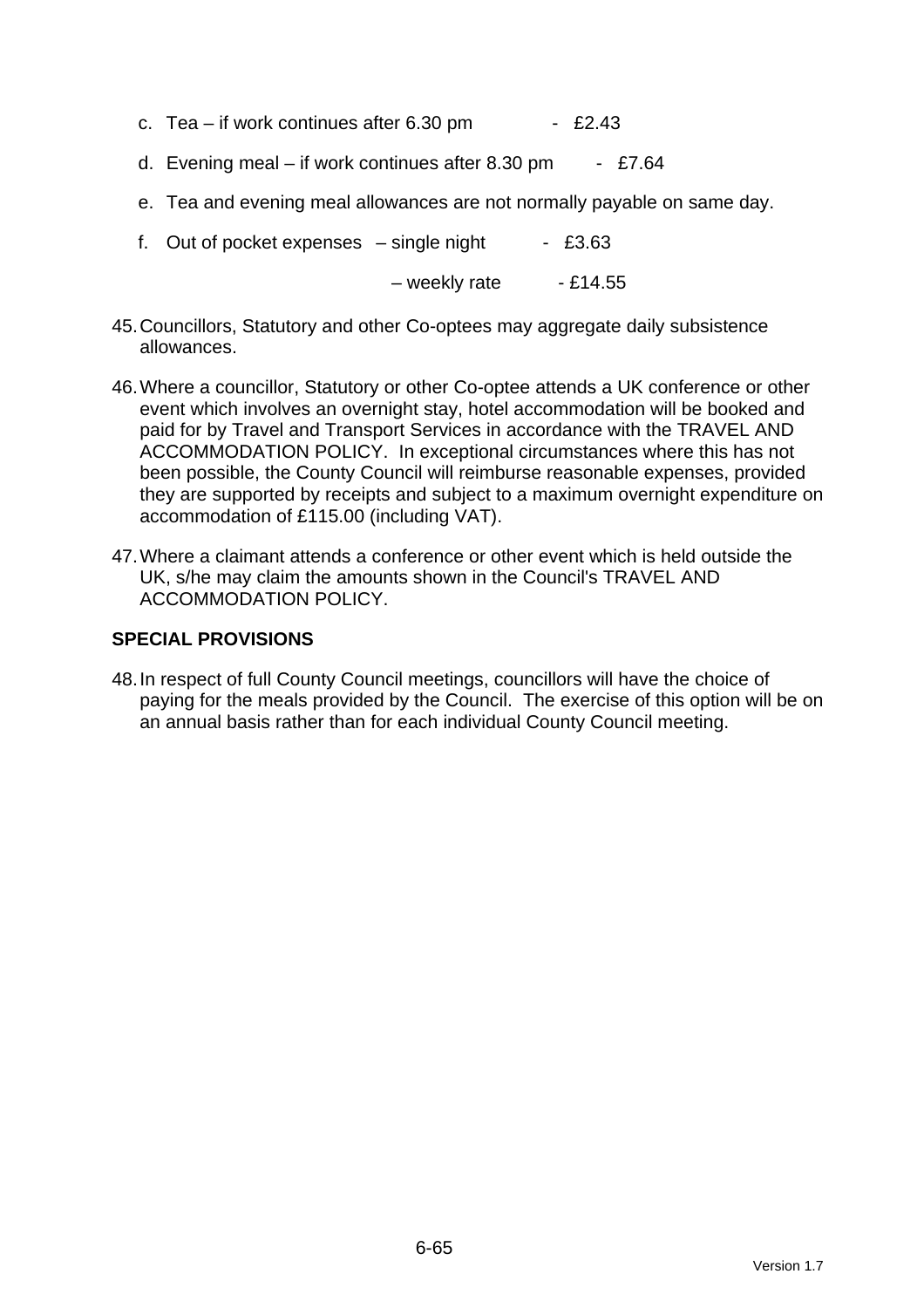# **SCHEDULE 1**

### **SPECIAL RESPONSIBILITY ALLOWANCES**

| <b>Band</b>    | $%$ of                 | <b>Amount of</b>         | <b>Current role</b>                                        |  |
|----------------|------------------------|--------------------------|------------------------------------------------------------|--|
|                | Leader's<br><b>SRA</b> | <b>Allowance</b><br>(pa) |                                                            |  |
| $\mathbf{1}$   | 100                    | £31,906                  | Leader of the Council<br>$\bullet$                         |  |
| $\overline{2}$ | 70                     | £22,331                  | Deputy Leader of the Council<br>$\bullet$                  |  |
| $\overline{3}$ | 66                     | £21,271                  | <b>Chairmen of Band A Committees</b><br>$\bullet$          |  |
|                |                        |                          | <b>Business Manager of Majority Group</b><br>$\bullet$     |  |
|                |                        |                          | Leader of the main Minority Group                          |  |
| $\overline{4}$ | 50                     | £15,953                  | Chairman of County Council*<br>$\bullet$                   |  |
| 5              | 40                     | £12,762                  | Chairman of Joint Health Committee (when<br>$\bullet$      |  |
|                |                        |                          | chaired by a county councillor)                            |  |
|                |                        |                          | <b>Chairman of Pensions</b><br>$\bullet$                   |  |
| 6              | 33                     | £10,635                  | <b>Chairmen of Band B Committees:</b><br>$\bullet$         |  |
|                |                        |                          | Vice-Chairmen of Band A Committees                         |  |
|                |                        |                          | Leader of smaller Minority Groups on the<br>$\bullet$      |  |
|                |                        |                          | Council (provided the group has more than 10%              |  |
|                |                        |                          | of the Members of the Council)                             |  |
| $\overline{7}$ | 25                     | £7,975                   | Vice-Chairman of Joint Health Committee (when<br>$\bullet$ |  |
|                |                        |                          | this position is occupied by a county councillor)          |  |
| 8              | 24                     | £7,657                   | Vice-Chairman of the County Council*<br>$\bullet$          |  |
|                |                        |                          | Business Manager of the main Minority Group<br>$\bullet$   |  |
| 9              | 22                     | £7,021                   | Deputy Leader of the main Minority Group<br>$\bullet$      |  |
|                |                        |                          | Vice-Chairmen of Band B Committees<br>$\bullet$            |  |
|                |                        |                          | Main Minority Group Spokesmen on Band A                    |  |
|                |                        |                          | Committees                                                 |  |
| 10             | $\overline{4}$         | £1,276                   | <b>Business Manager of any Minority Group</b><br>$\bullet$ |  |
|                |                        |                          | consisting of more than 10% of the Members of              |  |
|                |                        |                          | the Council                                                |  |
|                |                        |                          | Ordinary Members of the Appeals Committee<br>$\bullet$     |  |
|                |                        |                          | when undertaking work of exceptional frequency             |  |

#### Note

\* These SRAs include an element for clothing. Sections 3(5) and 5(4) (as appropriate) of Part 1 of the Local Government Act 1972, enables the County Council to make a reasonable payment to the Chairman and Vice-Chairman to enable them to meet the expenses of their office.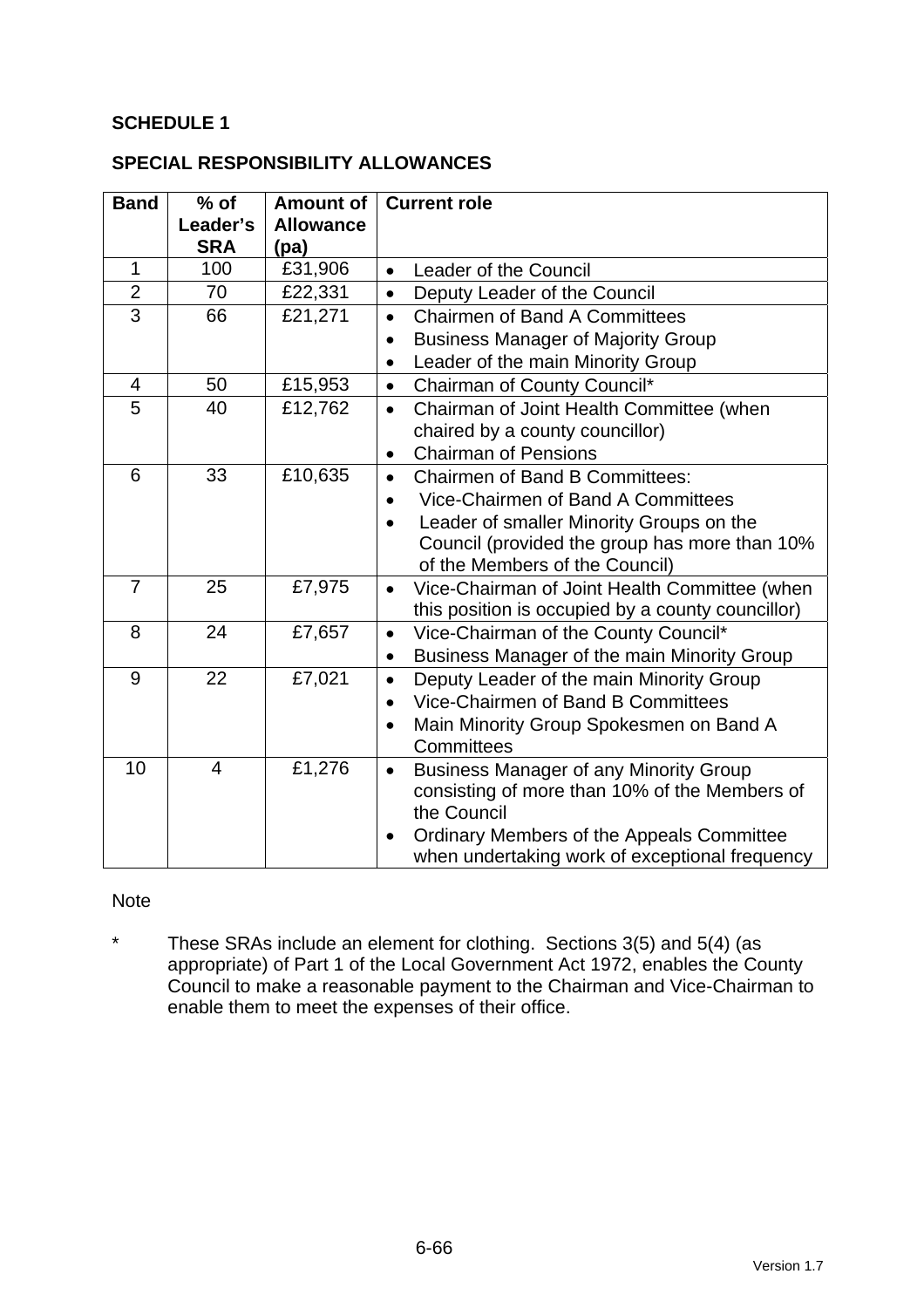### **BAND A COMMITTEES**

Children and Young People Finance and Property Community Safety **Personnel** Culture Culture **Transport and Highways** Economic Development

Adult Social Care and Health **Environment and Sustainability** 

The Health and Wellbeing Board is a Band A Committee but it is assumed that it will always be chaired by the holder of an existing SRA

### **BAND B COMMITTEES**

Audit **Audit** Rights of Way Health Scrutiny

Appeals Sub **Planning and Licensing** 

Corporate Parenting Sub-Committee is a Band B committee but it is assumed that the Vice-Chairman of the Children and Young People Committee will chair it

Grant Aid Sub-Committee is a Band B committee but it is assumed that the Deputy Leader of the Council will chair the sub-committee

It is assumed that the Senior Staffing Committee and Local Joint Resolutions Committee will always be chaired either by named members or by councillors already in receipt of a special responsibility allowance.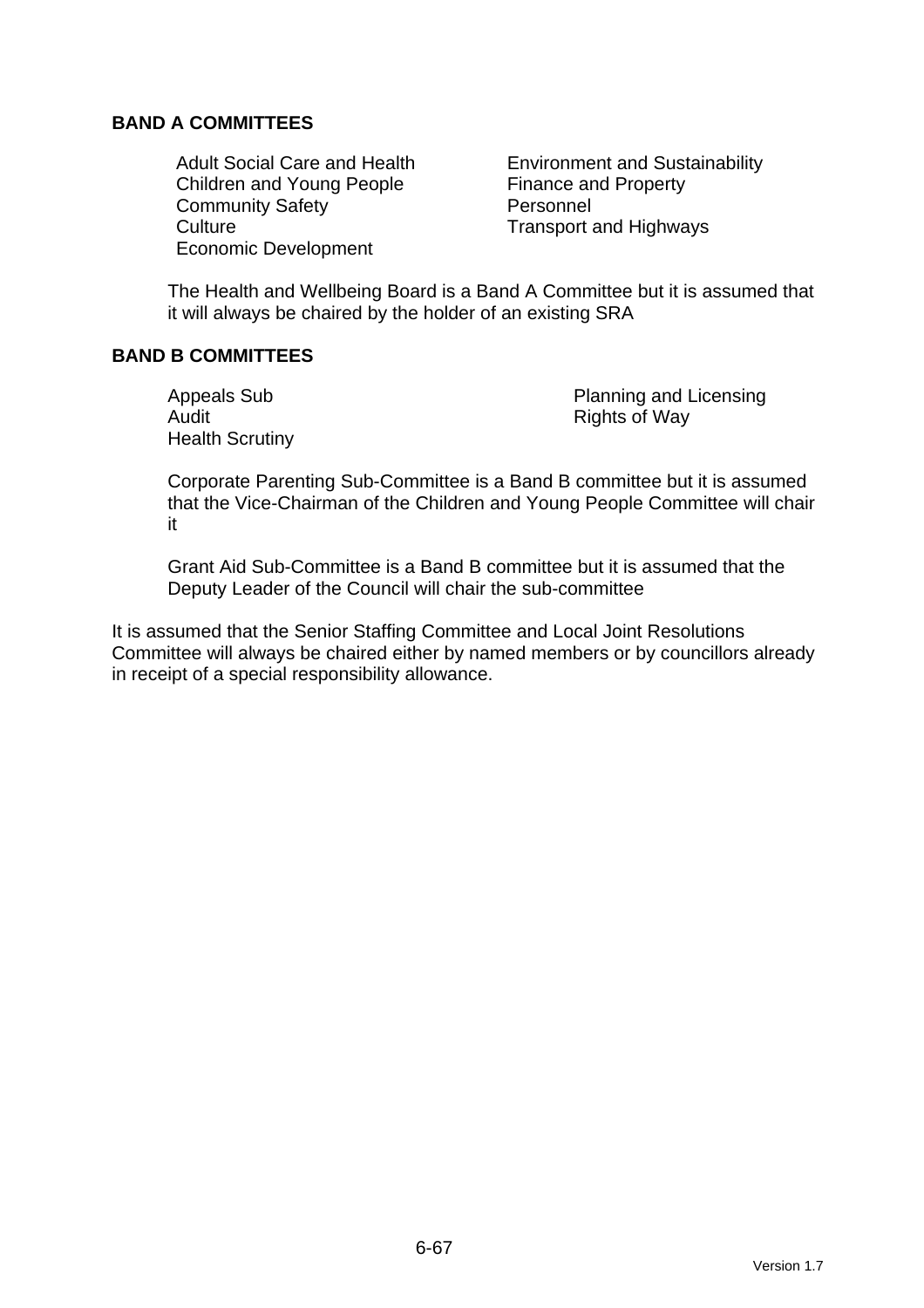### **SCHEDULE 2**

### **APPROVED DUTIES (TRAVELLING AND SUBSISTENCE ALLOWANCES)**

#### **FOR COUNCILLORS**

- 1. Approved duties for the payment of travelling and/or subsistence allowances (the latter in exceptional circumstances only such as overnight stays) will include:
	- a. any attendance as a member or "observer" at meetings of the Council or its subordinate bodies (eg a committee, sub-committee, working party, panel, project steering group);
	- b. pre-agenda meetings of committees and sub-committees of the County Council or of any joint committee of local authorities covering the attendance of its Chair and Vice-Chair (and Opposition Spokesperson if appropriate, by invitation);
	- c. any attendance as a member of a joint committee of two or more local authorities or any sub-committee of that joint committee at a meeting of the joint committee or other body connected with the functions of that joint committee to which a Member is appointed by that joint committee;
	- d. any attendance at conferences, seminars and similar events, provided that attendance is approved in advance under the TRAVEL AND ACCOMMODATION POLICY;
	- e. rota visits to County Council establishments;
	- f. annual tour of inspection for any County Council service;
	- g. any attendance upon land or premises within the County area, for the purposes of, or in connection with, the discharge of any of the functions of the County Council, to include:
		- consultations with officers of the County Council;
		- visits to County Council premises to acquaint him/herself with conditions there;
		- visits to exhibitions relating to the functions of the County Council;
		- "surgeries" for constituents;
		- visits to sites and premises associated with actual or proposed projects of the Council;
		- visits to County Hall to deal with essential correspondence, paperwork, etc;
		- attendance by invitation at a Parish Council or Parish Meeting to participate in the discussion of a County Council function.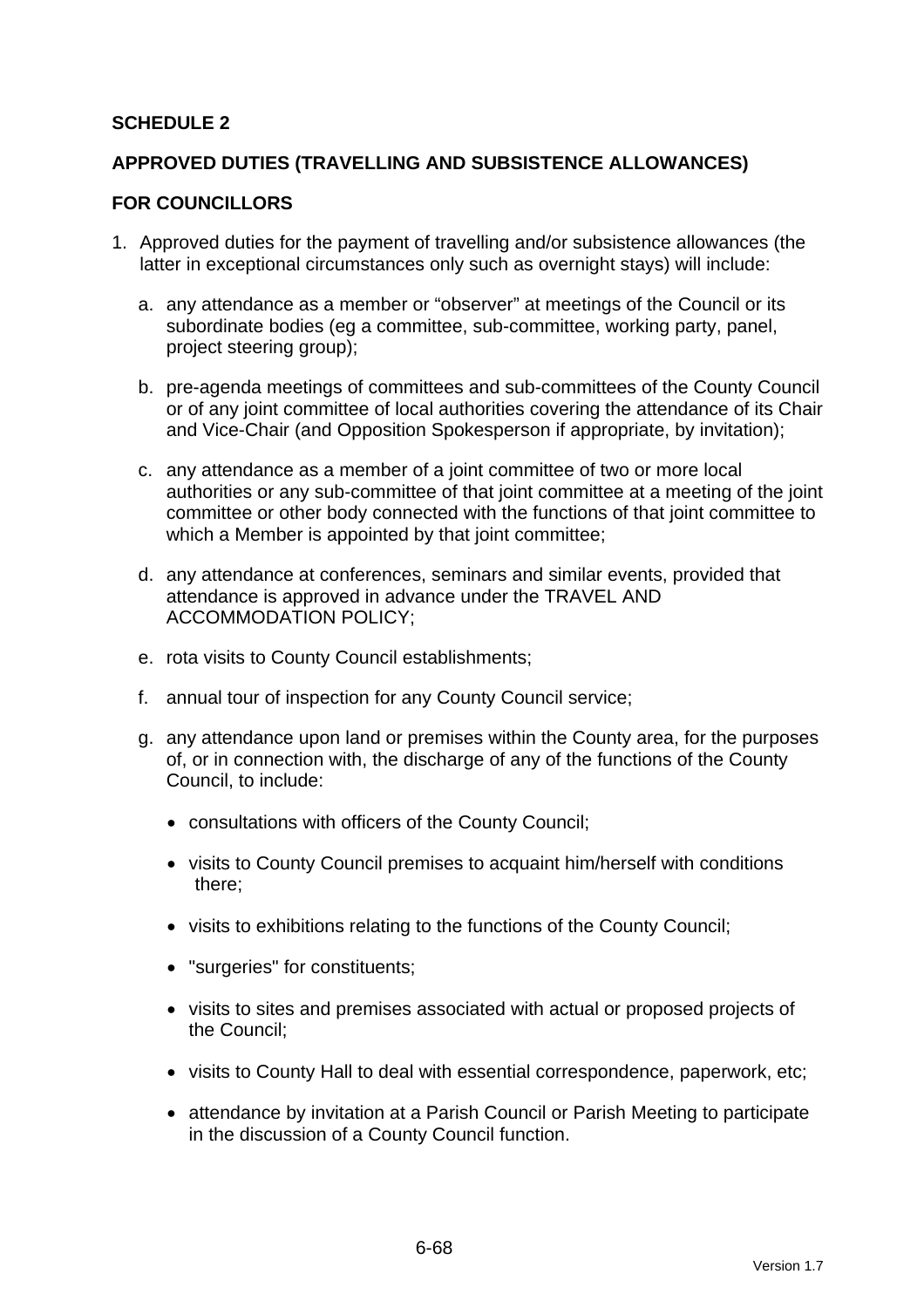- h. subject to (i.) below any attendance at a meeting of any outside body, external or partnership organisation to which the Councillor has been appointed by, or on the nomination of the Council or the Policy Committee;
- i. where an outside body has its own scheme for the payment of allowances, the Member should claim his/her travelling and subsistence allowances from the other body and not from the County Council.
- j. any attendance at a meeting of a Group (under Standing Orders) which is called by the Chief Executive for the sole purpose of discussing County Council business;
- k. Group Management meetings called for the sole purpose of discussing County Council business;
- l. visits and duties outside the County area but within Great Britain for a period not exceeding 72 hours in connection with the discharge of any the Council's functions made by committee Chairmen/Spokespersons of the main Minority Group/Group officers;
- m. attendance at seminars etc to address non-political bodies at national/regional level on subjects of which they have specialist knowledge by committee Chairmen/Spokespersons of the main Minority Group;
- n. any single Member duty undertaken on behalf of the County Council:
	- in pursuance of any Standing Order requiring an Elected Member(s) to be present while tender documents are opened;
	- in connection with the discharge of any function of the authority conferred by or under any enactment and empowering or requiring the authority to inspect or authorise the inspection of any premises; or
	- in connection with arrangements made by the authority for the attendance of pupils at a school approved for the purposes of Section 188 (Special Schools) of the Education Act 1993;
- o. attendance by formal invitation at a county hospitality function (eg Chairman's reception, county dinner);
- p. attendance as a representative of the County Council at a local function to present an award or cheque;

but shall not include:

- disciplinary matters within a Group;
- correspondence relating to a Group's policy:
- matters relating to the internal organisation of a Group;
- selection of candidates to stand at County Council elections;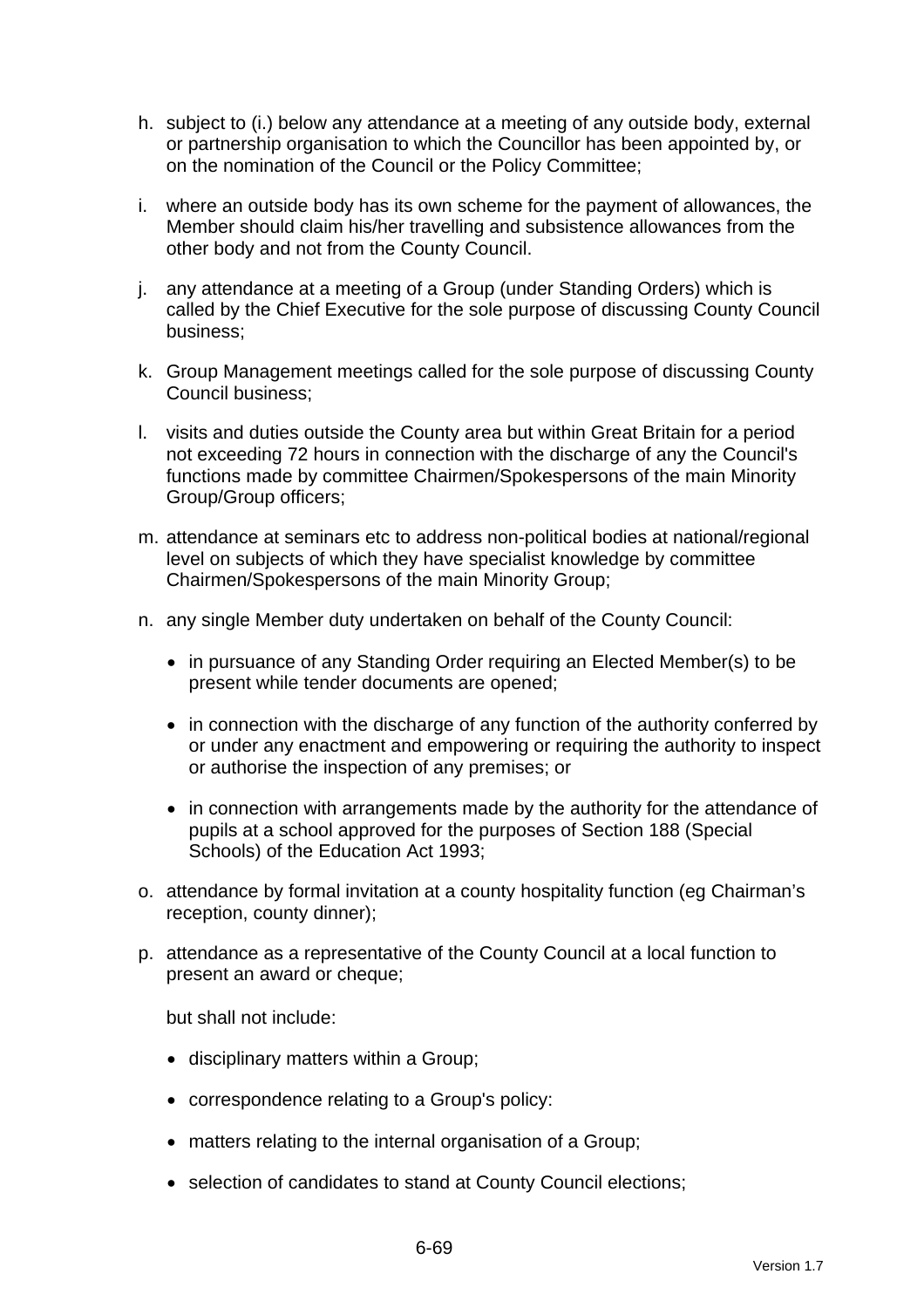- attendance at a Governing Body meeting of a school or college;
- taking up a constituent's grievance with anybody other than the County Council (eg following up a complaint against the services of a public body, private company or another council).

### **FOR STATUTORY CO-OPTEES AND OTHER CO-OPTED MEMBERS OF THE COUNCIL'S COMMITTEES AND SUB-COMMITTEES**

- 2. Approved duties for the payment of travelling and/or subsistence allowances (the latter in exceptional circumstances only such as overnight stays) are as follows:
	- a. any attendance at a meeting of committee or a sub-committee of which the claimant is a properly appointed member;
	- b. any visit arranged and approved in advance under the TRAVEL AND ACCOMMODATION POLICY in connection with the business of the bodies shown in a above (including conferences, seminars, training events, tours or inspection, rota visits).

# **FOR MEMBERS OF EDUCATION APPEALS PANELS**

3. Members of Education Appeals Panels may claim travelling in respect of meetings of Panels.

# **FOR INDEPENDENT PERSONS**

4. Independent Persons may claim travelling in respect of their duties.

# **FOREIGN TRAVEL**

- 5. Councillors and Statutory or other Co-opted Members of committees etc are normally allowed to travel abroad on County Council business only with express approval as required by the TRAVEL AND ACCOMMODATION POLICY.
- 6. All arrangements for travel and hotel accommodation will be made by Travel and Transport Services in accordance with the TRAVEL AND ACCOMMODATION POLICY.
- 7. Expenses will be reimbursed in accordance with the TRAVEL AND ACCOMMODATION POLICY.
- 8. Councillors and others are required to provide receipts of actual expenses and details of meals provided when they submit claims for reimbursement.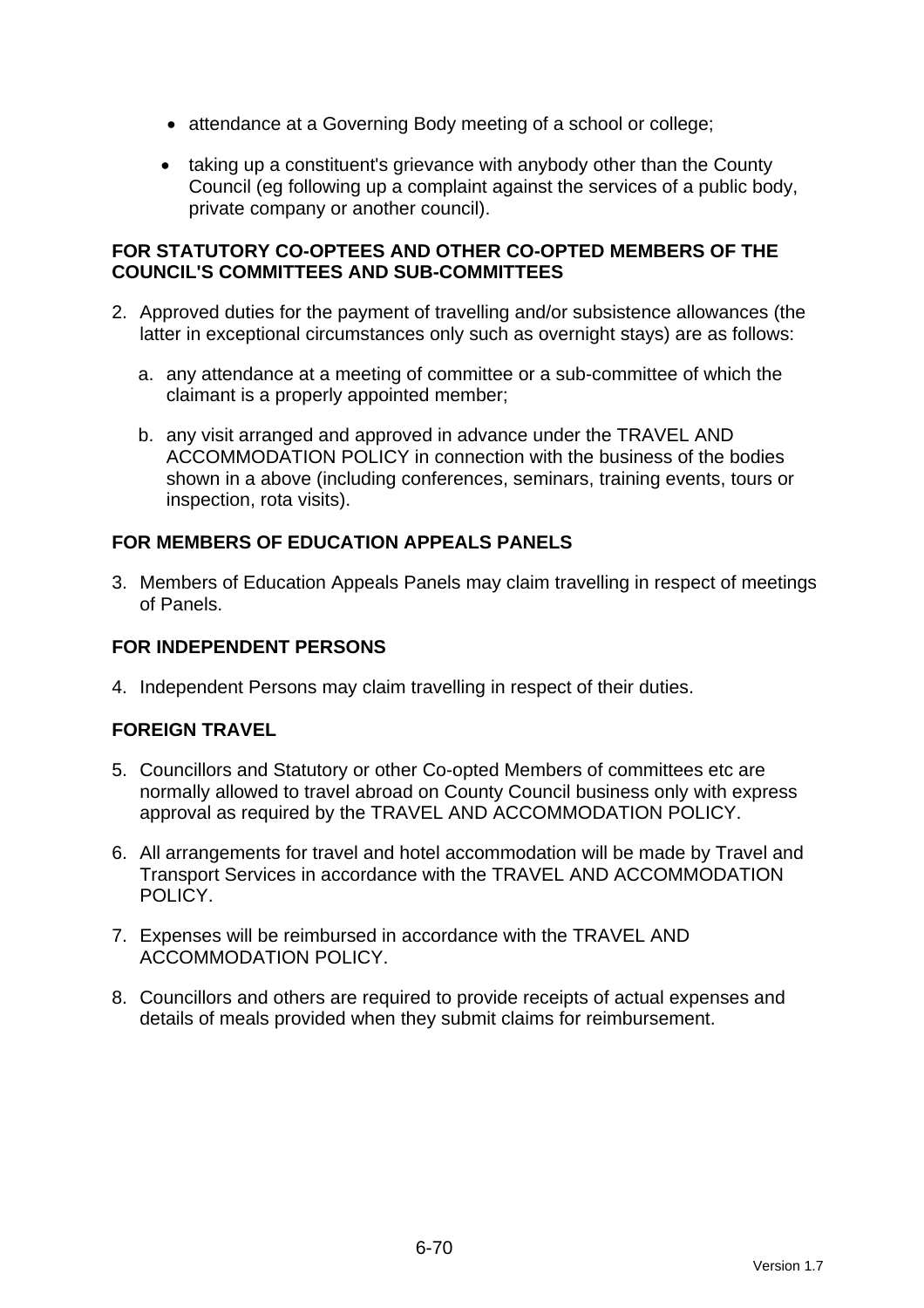### **APPENDIX**

### **ADMINISTRATIVE MATTERS**

#### **SUBMISSION OF CLAIMS**

- 1. Claims are processed through Democratic Services and paid through the payroll system.
- 2. The following deductions will be applied to late claims:
	- a. up to 3 months' delay full payment
	- b.  $3 6$  months' delay  $-50\%$  reduction
	- c. after 6 months' delay no payment made, except in exceptional circumstance where the matter would be referred to the Policy Committee for determination.

#### **INCOME TAX**

- 3. Tax will be deducted from payments of Basic Allowance and Special Responsibility Allowances. This will be at the standard rate of tax unless a Member makes arrangements with his Tax Inspector for a tax code to be allotted and notified to the County Council.
- 4. The County Council deals with:

HM Inspector of Taxes (Nottingham 1) Castle Meadow Castle Meadow Road Nottingham NG2 1AB

- 5. A return of tax deducted from allowances is made to the Inland Revenue at the end of each financial year and a P60 is provided to each councillor.
- 6. Arrangements have been made with the Inspector of Taxes (Nottingham 1) whereby Councillors on application can obtain, where appropriate, tax relief on their expenses of office. Further guidance is available from the Chief Finance Officer.

### **SOCIAL SECURITY**

- 7. Contributions
	- a. National insurance contributions are payable on any payment of Basic Allowance and Special Responsibility Allowances provided the gross amount reaches a lower earnings limit in a certain period, unless a certificate of nonliability is produced (supplied by the Contributions Agency). The Chief Finance Officer will advise on the detailed operation of the scheme.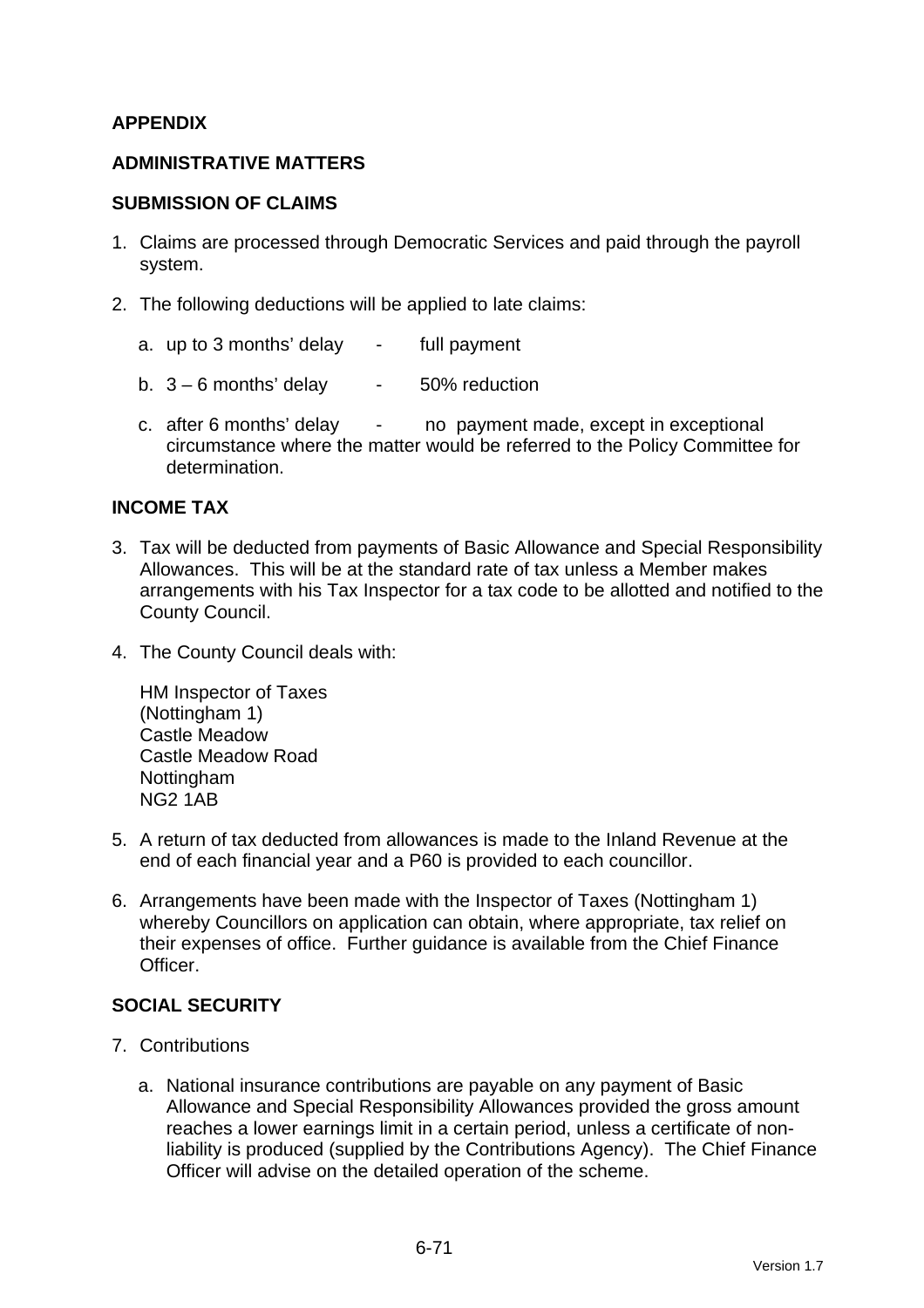### 8. Benefits

- a. The receipt of Basic and Special Responsibility Allowances affects benefits. Councillors should notify the Benefits Agency of amounts received.
- b. The contribution paid by Councillors counts toward the full range of contributory benefits.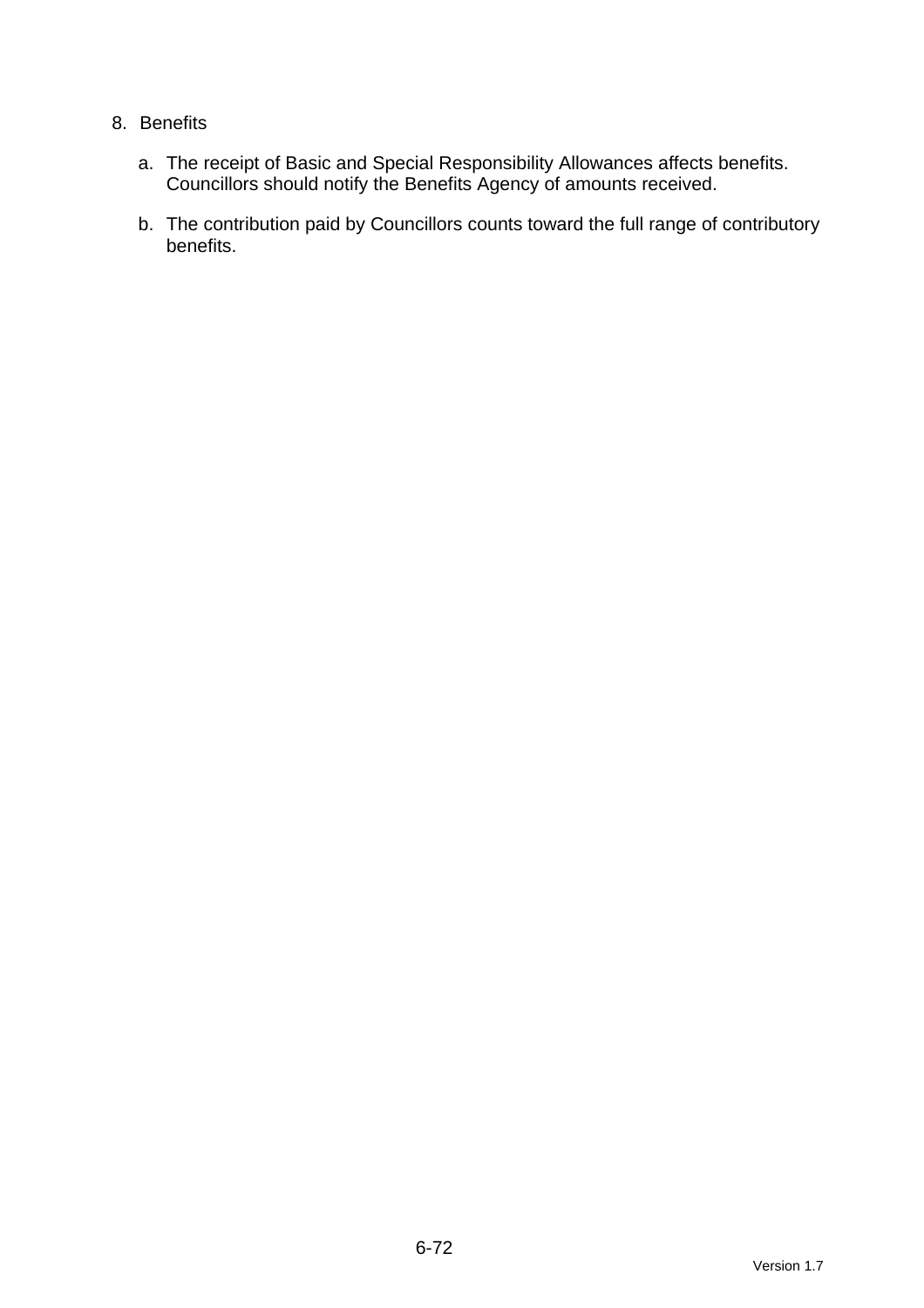# **TRAVEL AND ACCOMODATION POLICY**

- 1. This policy (the Nottinghamshire County Council Travel Policy) covers the approval and booking arrangements for travel and accommodation required in connection with the Council's business. It does not apply to travel and accommodation required in connection with direct service delivery e.g. school, trips, service users' outings, where the relevant Departments will have their own procedures.
- 2. This policy replaces all previous policies, decisions and/or precedents relating to travel undertaken in connection with the business of the Council.
- 3. The power to amend this policy is reserved to the full Council.
- 4. The practices in this policy shall, as far as possible, reflect the contents of the County Council's Members' Allowances Scheme and the Terms and Conditions of Service for Employees (see paragraph 9 of the Financial Regulations and D7 and D10 of the Personnel Handbook).
- 5. In the event that a conflict arises between this Policy and the Members' Allowances Scheme the Monitoring Officer and the Chief Executive will mediate and determine the matter following consultation with the Leader.

### **GENERAL PRINCIPLES**

- 6. The policy is based on the following principles:
	- a. the proper conduct of business, and the overall efficiency of the Council;
	- b. transparency and accountability;
	- c. achieving Best Value in the use of the Council's resources, benefiting the community, the Council and councillors;
	- d. meeting the needs of those with disabilities and/or health problems.

### **APPROVAL PROCESSES**

- 7. The following travel may be undertaken without prior approval:
	- a. day to day travel within Nottinghamshire in connection with Nottinghamshire County Council business;
	- b. travel in connection with training and development events within the East Midlands which have been authorised in accordance with relevant policies.
- 8. All other travel must be approved in advance in accordance with the following: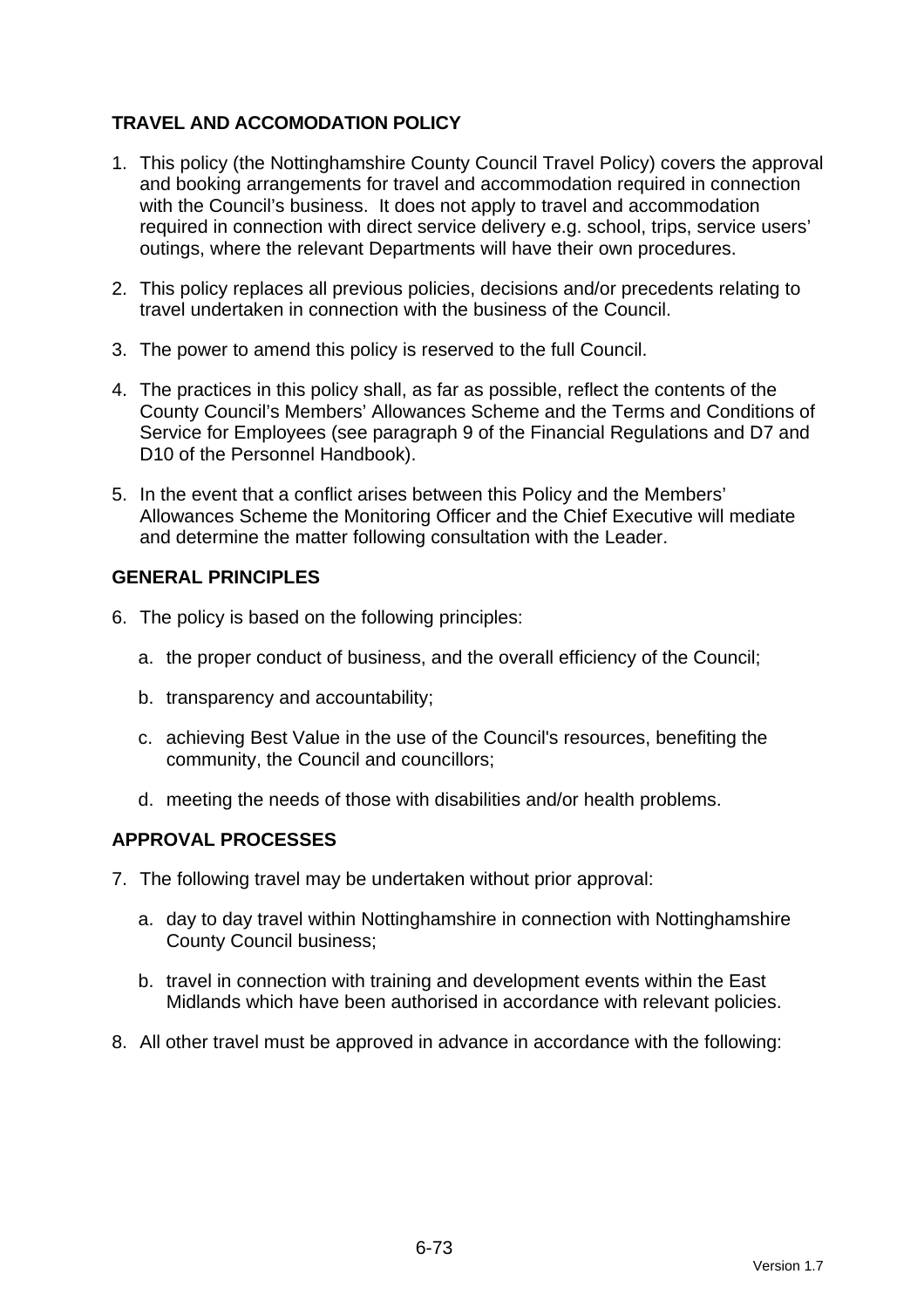| Participant                                             | <b>Description</b>                                                                                                     | Approval required from                                                                     |
|---------------------------------------------------------|------------------------------------------------------------------------------------------------------------------------|--------------------------------------------------------------------------------------------|
| Councillors, Statutory<br>and other co-opted<br>members | All travel within mainland<br>(a)<br>UK not described in<br>Schedule 2 of the<br><b>Members' Allowances</b><br>Scheme. | <b>Policy Committee</b>                                                                    |
|                                                         | Outside the UK<br>(b)                                                                                                  | <b>Policy Committee</b>                                                                    |
| <b>Officers</b>                                         | Within the UK<br>(a)                                                                                                   | Relevant chief or other<br>officer in accordance with<br>departmental procedures           |
|                                                         | Outside the UK<br>(b)                                                                                                  | <b>Relevant Corporate Director</b><br>with a quarterly report to the<br>relevant committee |

9. The County Council recognises that, in cases of genuine urgency, it may not be possible to obtain formal approval from the relevant committee prior to the expected date of travel. In these cases, the Urgency Procedure (Part Five of the Constitution) should be used.

# **BOOKING ARRANGEMENTS**

- 10. With the exception of travel by private car in connection with the day to day business of the Council, all arrangements and/or bookings for travel and accommodation approved under this policy must be made by Transport and Travel Services in the Environment and Resource Department.
- 11. Provisional bookings will not be made unless approval has been given in accordance with paragraph 73 of this policy.

# **METHOD OF TRAVEL**

12. At all times, the chosen method of travel must be the most cost-effective method, taking into account the value of time saved, anticipated subsistence and other expenses and any other relevant matters.

# **TRAVEL WITHIN THE UK (MAINLAND)**

- 13. Public transport should normally be used, unless the use of private/self-drive hire/civic cars is proved to be the most cost effective option, taking into account mileage charges, anticipated subsistence, other expenses and any other relevant consideration including but not limited to those at paragraph 74
- 14. The use of private cars to attend events out of the County area must be determined in relation to the following criteria:
	- a. cost in comparison to other options;
	- b. availability of public transport;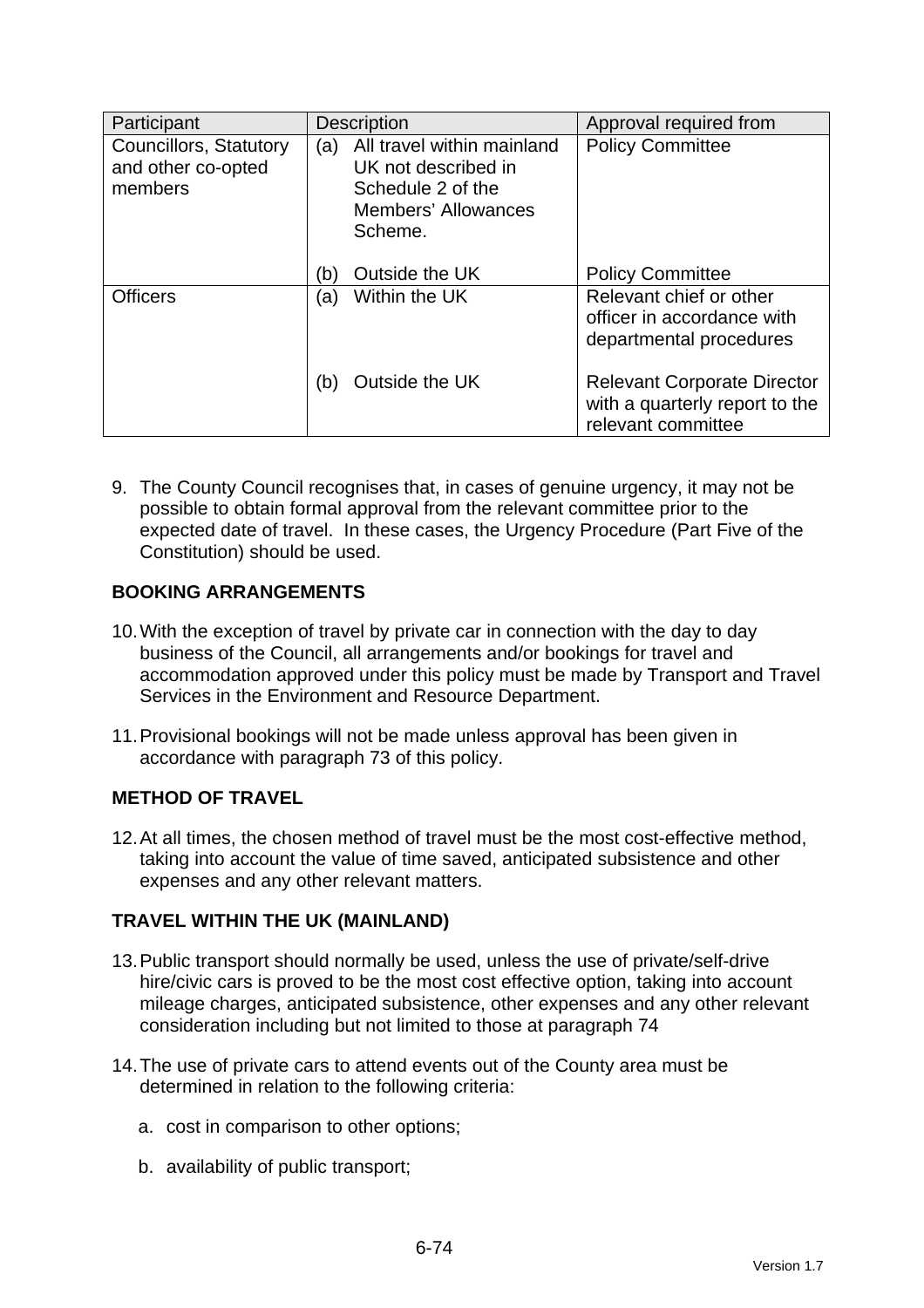- c. business requirements;
- d. disability or health considerations.
- 15. Other options which must be considered prior to approving the use of private cars are:
	- a. car sharing;
	- b. use of hire cars/pool cars;
	- c. use of civic cars.
- 16. Any travel by train within mainland UK will usually be standard class fare unless travel by other classes of ticket is cheaper overall.
- 17. Any councillor or officer requesting first class rail travel must give reasons which shall be recorded in the register referred to the section below.
- 18. Councillors are encouraged to purchase appropriate railcards if eligible, in which case the Council will reimburse two-thirds of the cost. Councillors should advise Transport and Travel Services that they have a railcard at the time of booking, to ensure that a reduced price ticket is obtained.
- 19. Air travel within mainland UK will be permitted only where the cost/convenience brings benefits to the Council.

#### **TRAVEL TO NORTHERN IRELAND/REPUBLIC OF IRELAND/OUTSIDE THE UK**

- 20. Where available, and subject as follows, economy class should be used for all air, sea or land (i.e. rail) travel where this the most cost effective.
- 21. The County Council recognises that there will be occasions where it is not appropriate to use economy class i.e. where there are health or disability issues to be considered. In these cases, a higher class of travel may be permitted, wherever possible, subject to prior approval being by Policy Committee.

### **ACCOMMODATION**

- 22. Mid range hotels of good standard with appropriate business facilities will be chosen within safe and reasonable access to where the business of the visit is to take place.
- 23. For conferences, the added value of all-inclusive packages will be evaluated against making separate hotel arrangements.

#### **SUBSISTENCE AND OTHER EXPENSES**

#### **WITHIN THE UK (INCLUDING NORTHERN IRELAND)**

24. All costs of the approved method of travel will be paid by the County Council.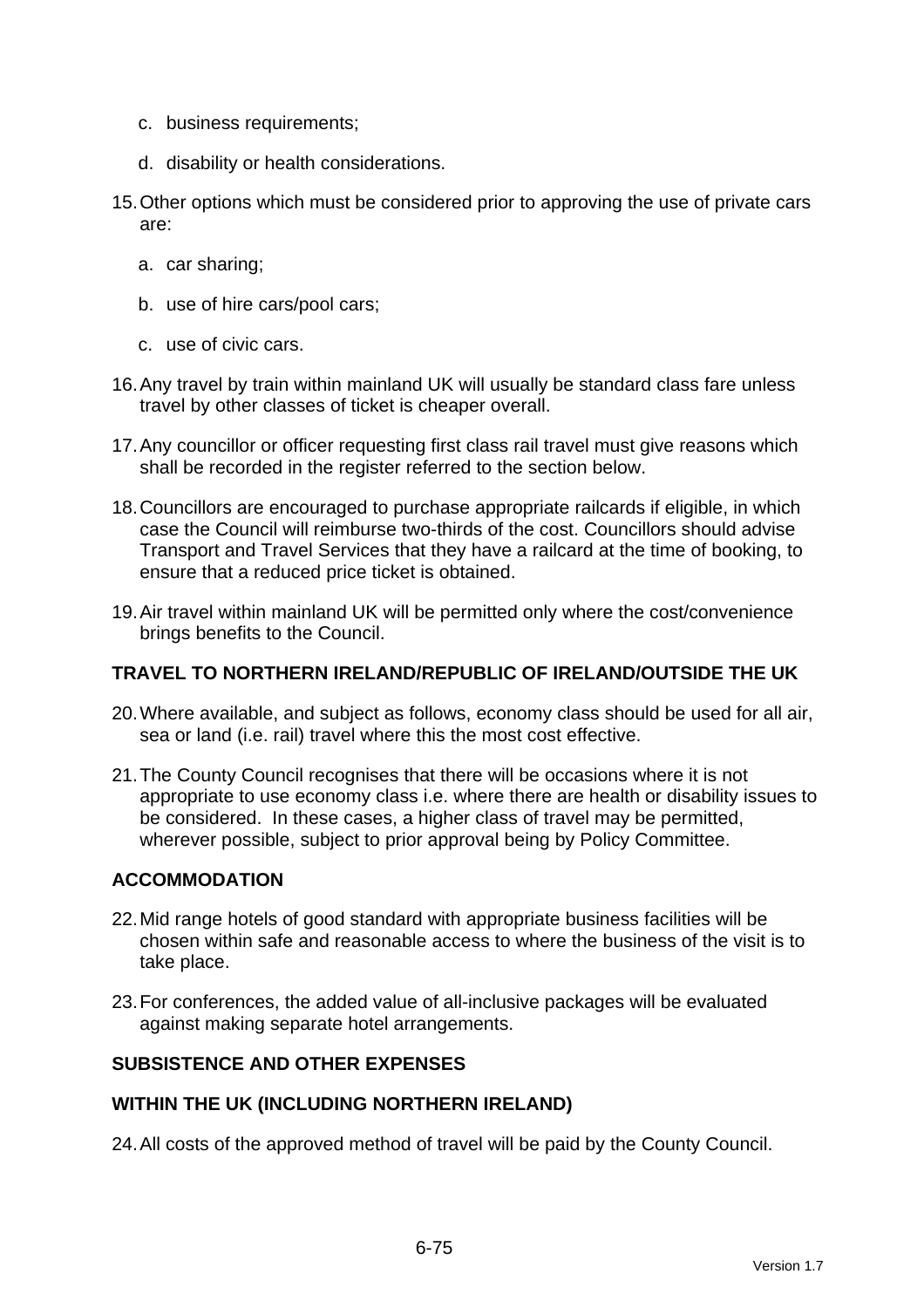- 25. Subsistence allowances may be claimed in exceptional circumstances. They will be the same for councillors, Statutory Co-optees, other co-opted Members and officers. Details of the amounts which may be claimed are in the Members' Allowances Scheme.
- 26. Claims should be made on the forms provided as follows:
	- a. officers from their Department;
	- b. councillors and others covered by the Members' Allowances Scheme from Democratic Services.
- 27. Receipts should be obtained for all expenditure incurred.

#### **OUTSIDE THE UK**

- 28. Accommodation will be booked and paid for by Transport and Travel Services in the Environment and Resource Department on behalf of the County Council.
- 29. Subsistence allowance may be claimed for actual reasonable expenses incurred on meals, beverages, transport within the foreign country, laundry, 'phone calls etc.
	- a. The current maximum amount for subsistence per 24 hours for countries within the European Union is £75.00 (plus £10 per day for unreceipted out of pocket expenses).
	- b. For travel to other destinations, Transport and Travel Services will calculate a maximum amount for subsistence per 24 hours. That amount will be notified to relevant committee when approval is sought for the travel to be undertaken.
- 30. The above rates assume that all meals (excluding breakfast) will have to be paid for from the subsistence allowance. If meals are provided as part of the visit and at no personal cost to the Council's representative(s) the daily allowance will be reduced by 20% for each meal provided.
- 31. Receipts must be obtained wherever practicable for all claimable expenditure. Where this is not possible, a written statement will be required from the person claiming allowances.

#### **ADMINISTRATION OF THE POLICY**

- 32. All travel tickets and/or accommodation required under this policy must be booked through Transport and Travel Services in the Environment and Resource Department.
- 33. Before any bookings are made, Transport and Travel Services will require written confirmation of approval. Where the cost is to be met by a Department, the appropriate budget code(s) for the expenditure will also be required.
- 34. Subject to normal formalities, Transport and Travel Services can arrange advances of cash, foreign currency and travellers' cheques. Any unspent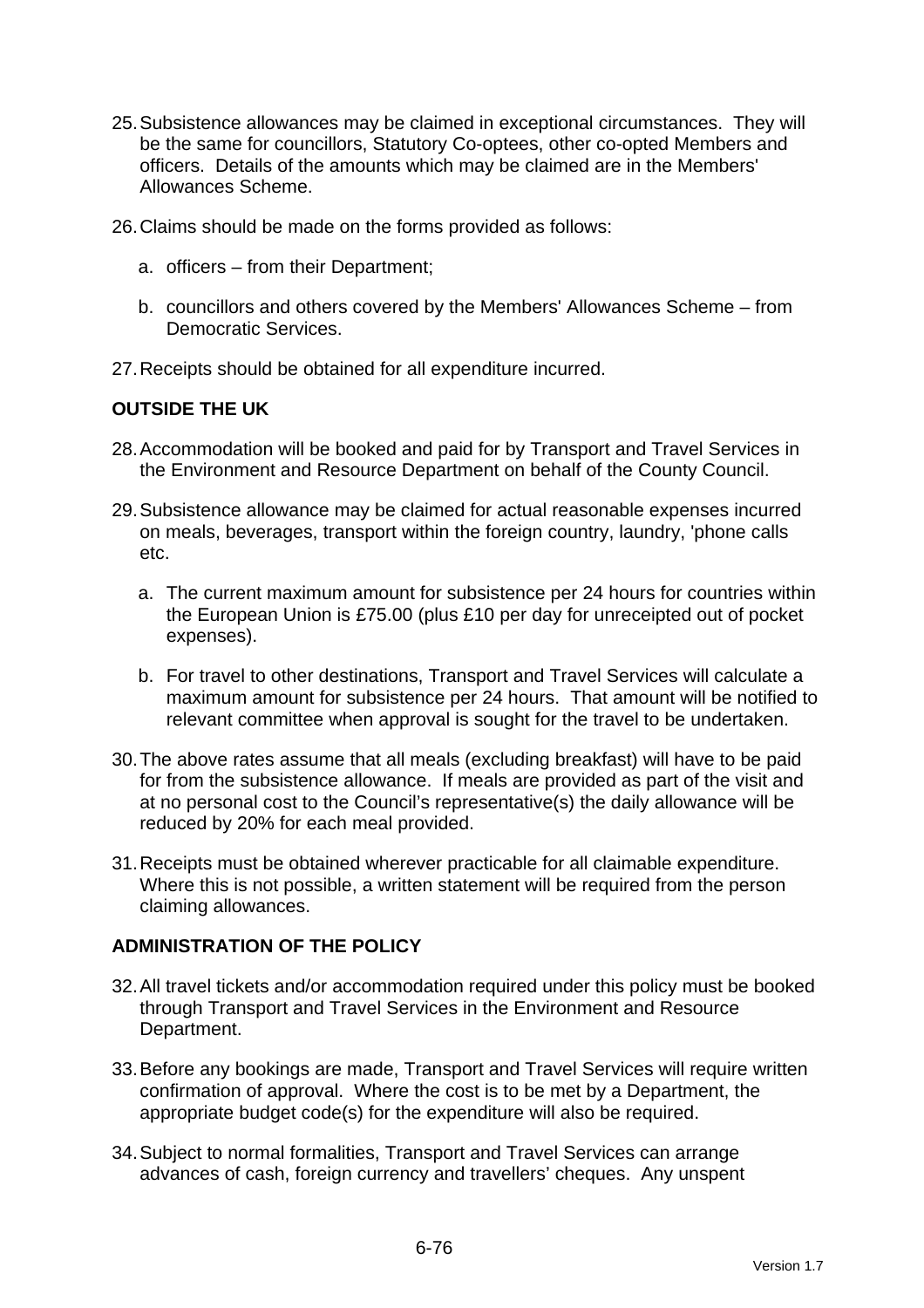cash/currency or travellers cheques must be returned to Transport and Travel Services within one month of return from the visit.

- 35. All claim forms, together with receipts and details of expenses incurred must be submitted within one month of return from the visit.
- 36. County Council credit cards must only be used for claimable expenses incurred in carrying out the County Council's business and all receipts/vouchers in respect of any expenditure met in this way must be passed to Financial Services within one month of return from the visit.
- 37. Where the Council's representative wishes, for personal reasons, to extend their stay at the destination to which they have travelled, this is permitted on the strict understanding that no additional cost falls to be met by the Council and that all expenses in connection with the extension of stay are reimbursed before the date of outward travel.
- 38. Where the Council's representative is accompanied by a partner, the Council must be reimbursed for all expenses to be incurred in respect of travel arrangements made by Transport and Travel Services in respect of the partner before the date of outward travel.

## **RECORD KEEPING**

- 39. Transport and Travel Services will maintain a public register of the following information in respect of each item or travel undertaken under this policy:
	- a. name of traveller/participant;
	- b. purpose of travel/visit;
	- c. dates of travel;
	- d. destination;
	- e. method/class/cost of travel and/or accommodation;
	- f. cost of insurance;
	- g. amount(s) of allowances paid;
	- h. details of the date approval was given and the identity of the decision maker (including details of specific additional approvals from time given in respect of, for instance, travel by other than standard class);
	- i. the date on which the Council's representative(s) submitted a report on the outcome/value of the visit, where appropriate.
- 40. The register shall be available for public inspection and shall be published on the Council's website.
- 41. Annual reports shall be made which shall give: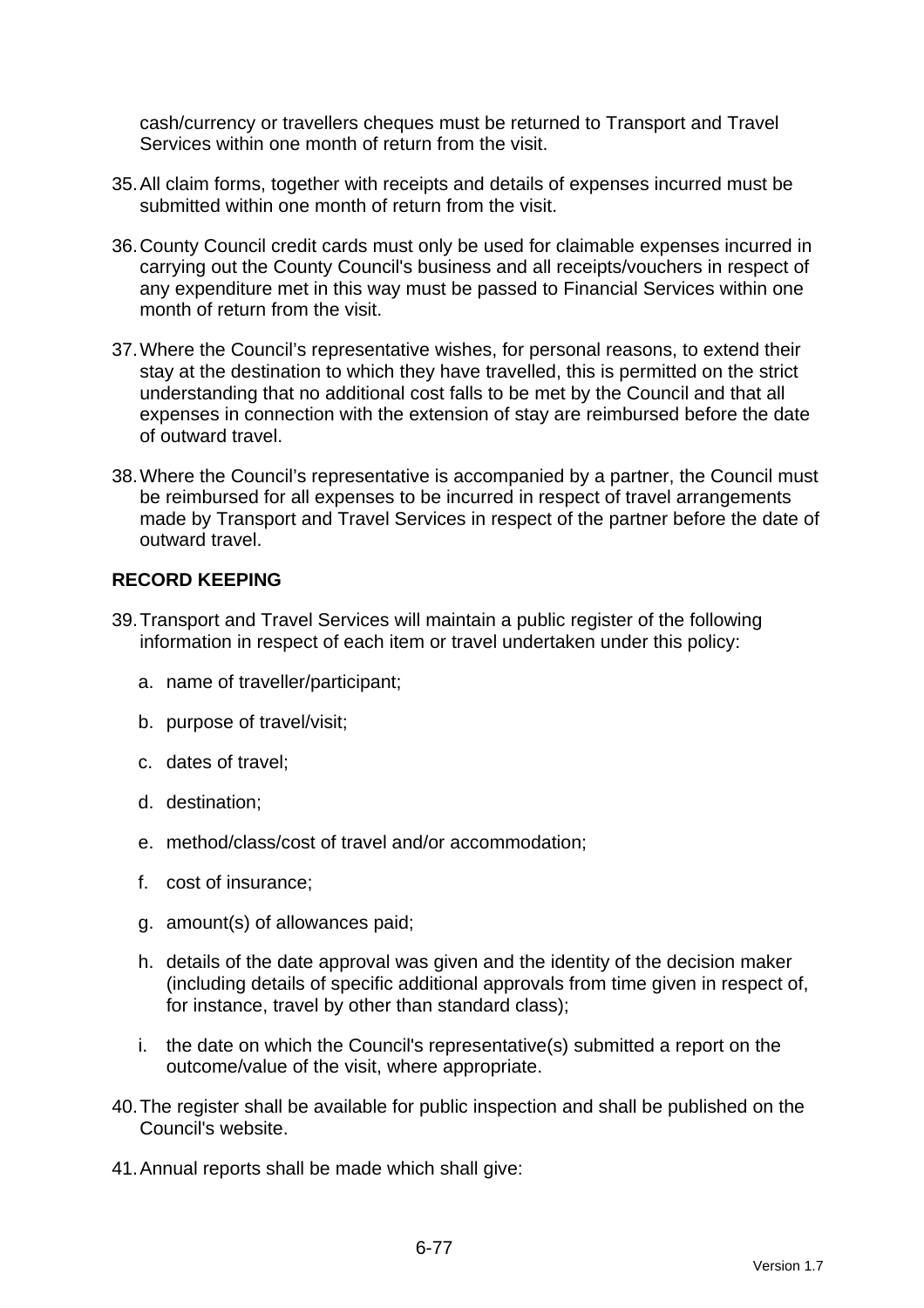- a. details of the totality of travel undertaken under this policy;
- b. information as to occasions upon which other than standard/economy class travel or its equivalent has been used.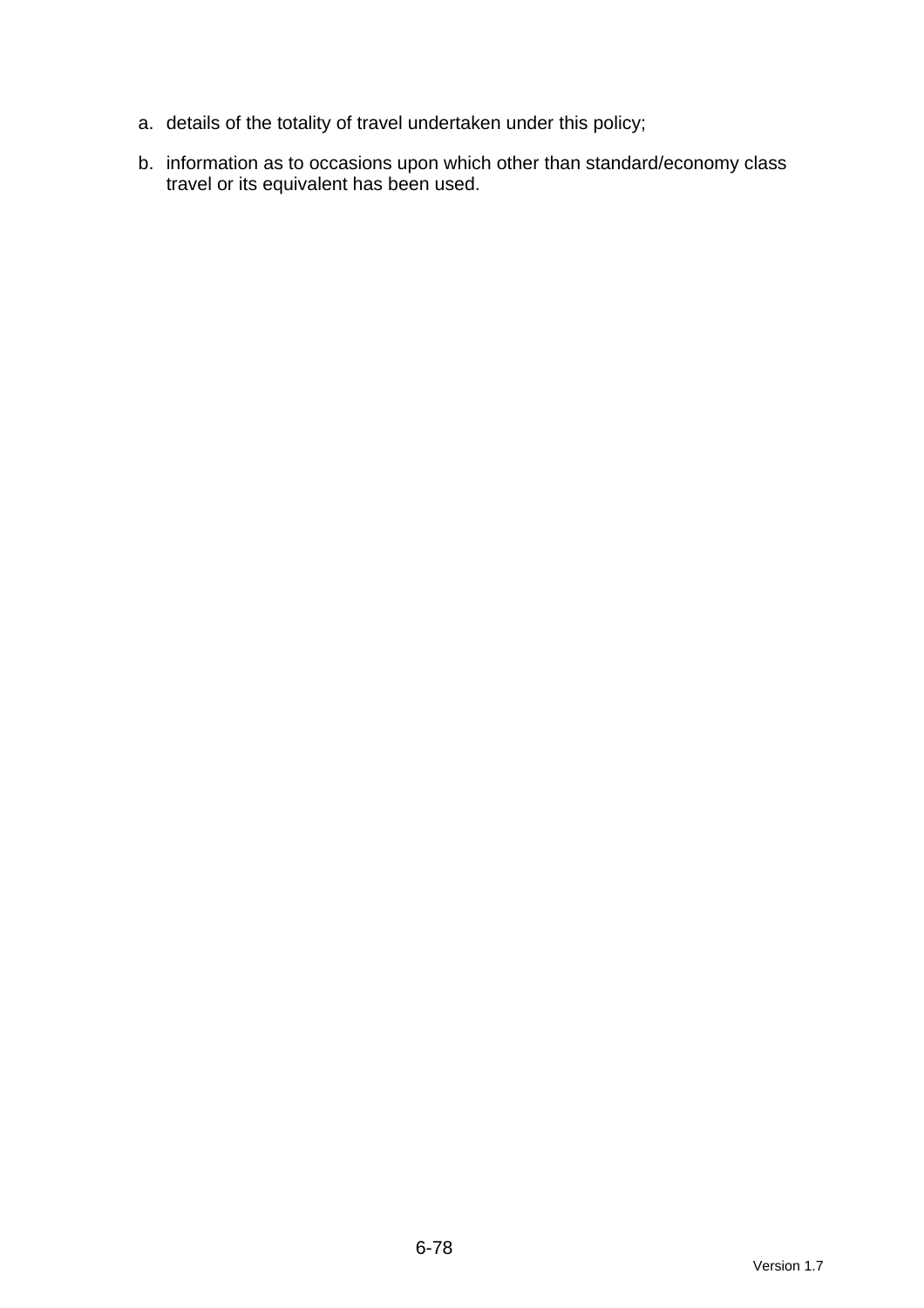#### **PART B – CODES OF CONDUCT AND GUIDANCE FOR COUNCILLORS AND OFFICERS**

## **CODE OF CONDUCT FOR COUNCILLORS AND CO-OPTED MEMBERS**

## **INTRODUCTION**

- 1. The public is entitled to expect the highest standards of conduct from all Councillors and co-opted members of the County Council.
- 2. The Code sets out the standards of service that are expected from Councillors and co-opted members of the Council. In particular, Councillors and co-opted members should act in an open and transparent manner and should not do anything which would prejudice the reputation of the Council.
- 3. It is important Councillors and co-opted members understand their position as regards standards of conduct, and if in any doubt should seek guidance. This is because in some circumstances a breach of the Code could be a criminal offence and because any person could make a complaint to the Council if they believe a Councillor or co-opted member has breached the Code.
- 4. This Code is adopted in accordance with Section 27(2) of the Localism Act 2011.

## **UNDERLYING PRINCIPLES**

5. As a Councillor or co-opted member of the Council you must have regard to the following principles – selflessness, integrity, objectivity, accountability, openness, honesty and leadership.

# **GENERAL CONDUCT**

- 6. Accordingly, when acting in your capacity as a Councillor or co-opted member:
	- a. You must act solely in the public interest and should never improperly confer an advantage or disadvantage on any person or act to gain financial or other material benefits for yourself, your family, a friend or close associate;
	- b. You must not place yourself under a financial or other obligation to outside individuals or organisations that might seek to influence you in the performance of your official duties;
	- c. When carrying out your public duties you must make all choices, such as making public appointments, awarding contracts or recommending individuals for rewards or benefits, on merit;
	- d. You are accountable for your decisions to the public and you must cooperate fully with whatever scrutiny is appropriate to your office;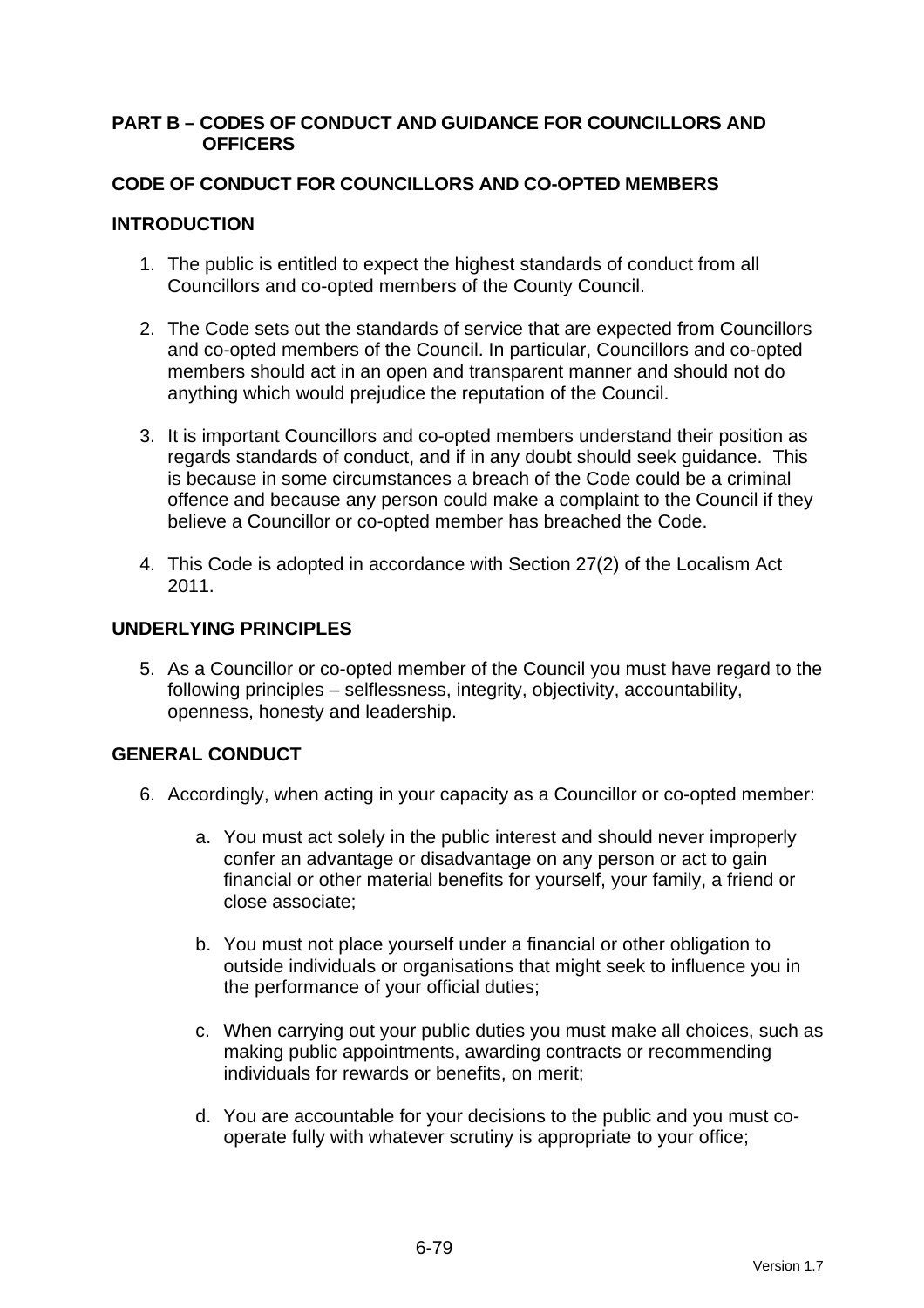- e. You must be as open as possible about your decisions and actions and the decisions and actions of the Council and should be prepared to give reasons for those decisions and actions;
- f. You must declare any private interests, both pecuniary and nonpecuniary, that relate to your public duties and must take steps to resolve any conflicts arising in a way that protects the public interest, including registering and declaring interests in a manner conforming with the procedures set out in the box below;
- g. You must, when using or authorising the use by others of the resources of the Council, ensure that such resources are not used improperly for political purposes (including party political purposes) and you must have regard to any applicable Local Authority Code of Publicity made under the Local Government Act 1986;
- h. You must promote and support high standards of conduct when serving in your public post, in particular as characterised by the above requirements, by leadership and example

### **REGISTERING AND DECLARING PECUNIARY AND NON-PECUNIARY INTERESTS**

- 7. You must, within 28 days of taking office as a Councillor or co-opted member, notify the Council's Monitoring Officer of any Disclosable Pecuniary Interest (we have set out the definition of a Disclosable Pecuniary Interest in the Appendix to this Code), where the pecuniary interest is yours, or that of your spouse, civil partner, or a person you are cohabiting with.
- 8. You must declare any Disclosable Pecuniary Interests and private interests, both pecuniary and non-pecuniary, to any meeting of the Council at which you are present and have an interest in any matter being considered.
- 9. If the interest being declared is a "sensitive interest" you only have to disclose the fact you have an interest but do not need to disclose the nature of the interest.
- 10. Following any disclosure of a Disclosable Pecuniary Interest not on the Council's register, you must notify the Monitoring Officer of the interest within 28 days of the date of disclosure.
- 11. Unless dispensation has been granted, you may not participate in any discussion of, vote on, or discharge any function related to any matter in which you have a Disclosable Pecuniary Interest.
- 12. Additionally, you are required to leave the room in which the meeting is being held whilst the matter is under consideration in accordance with the Council and Committee procedure rules, paragraphs 17 and 12 respectively.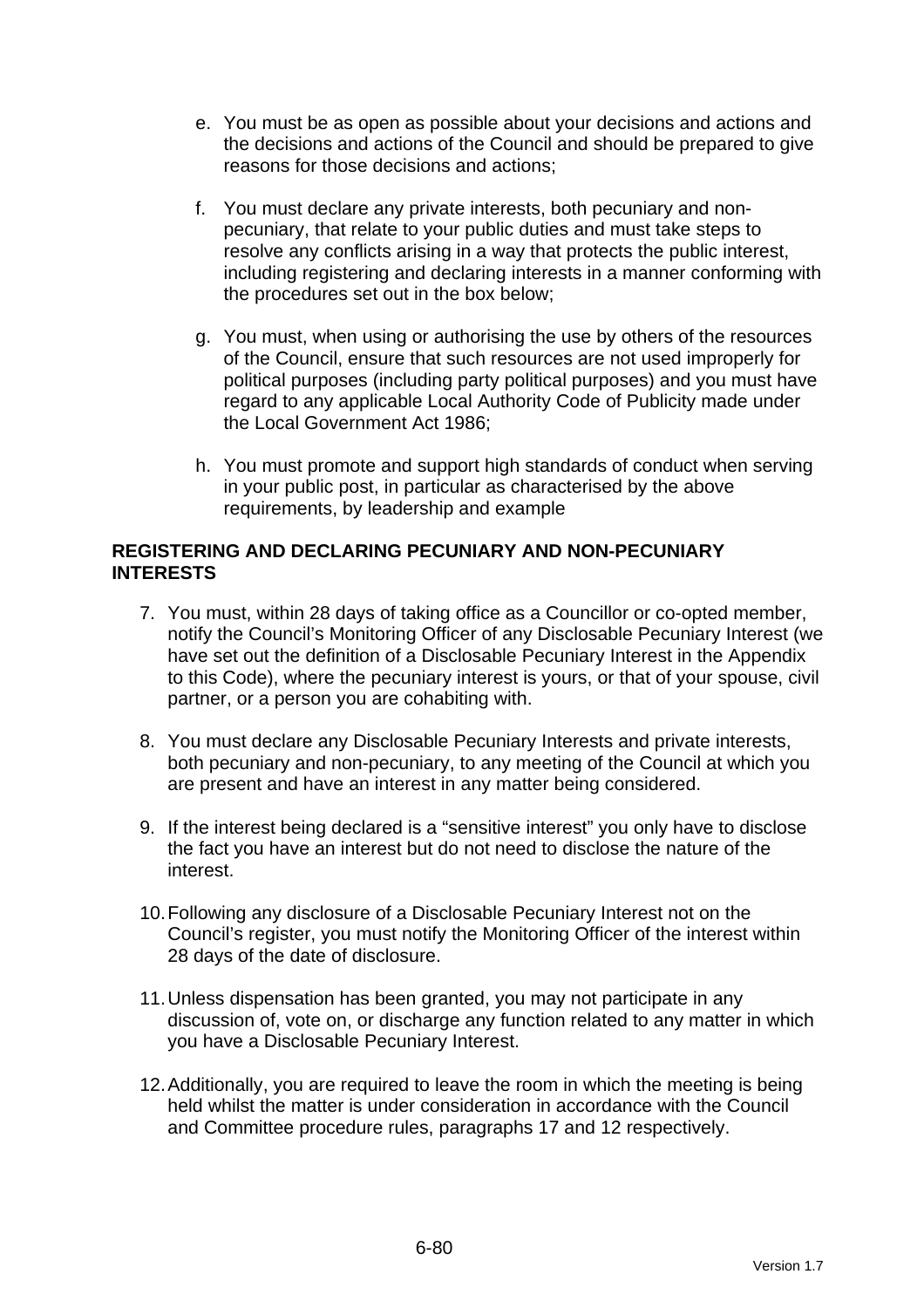## **SENSITIVE INTEREST**

- 13. Where you are concerned that the disclosure of an interest would lead to you or a person connected with you being subject to violence or intimidation, you may request the Monitoring Officer to agree that the interest is a "sensitive interest".
- 14. If the Monitoring Officer agrees, then you merely have to disclose the existence of the interest rather than the detail of it, at a meeting, and the Monitoring Officer can exclude the detail of the interest from the Council's publicly available version of the register.
- 15. You must, within 28 days of becoming aware of any change of circumstances which means that information excluded is no longer a "sensitive interest", notify the Council's Monitoring Officer in writing.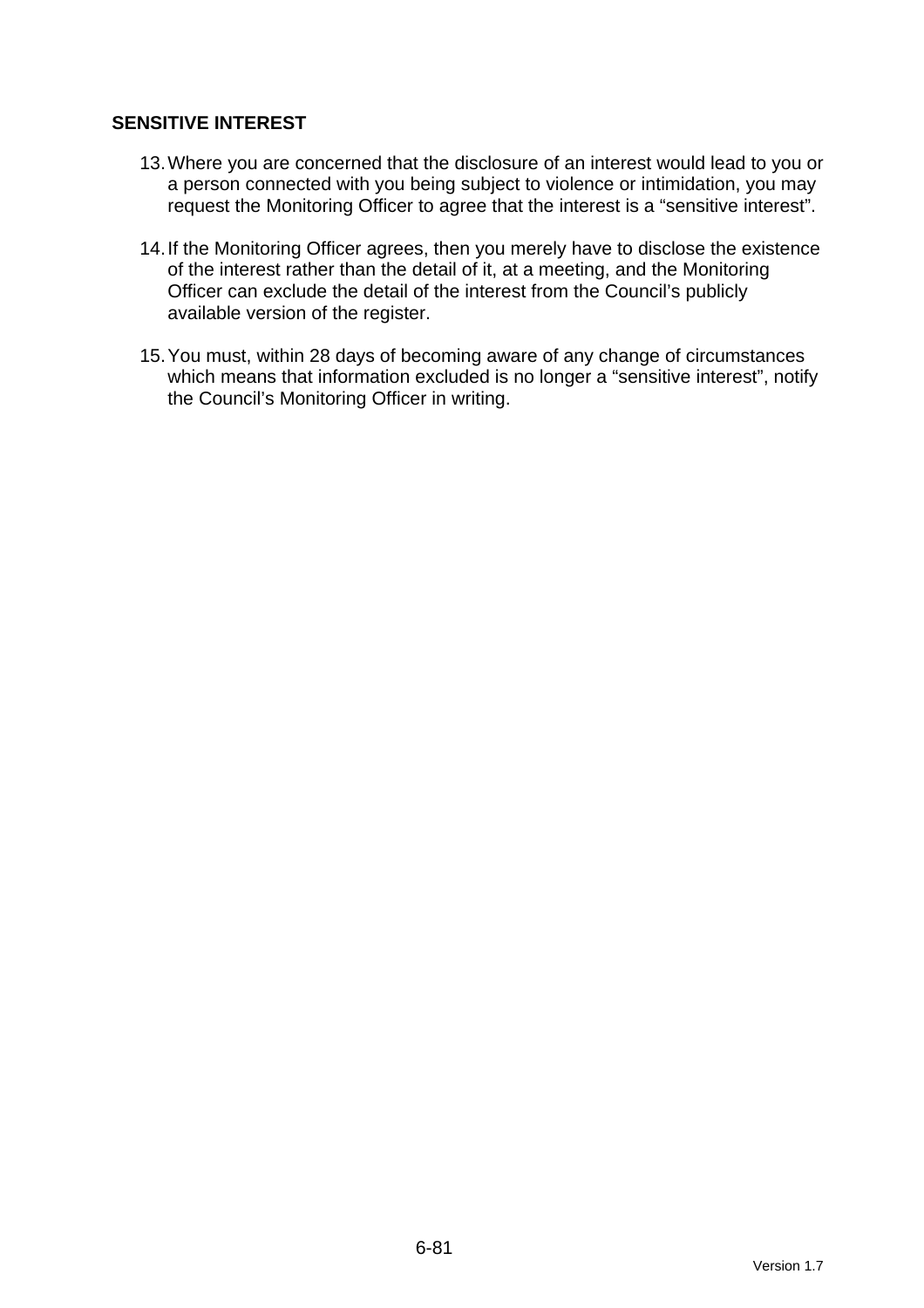# **APPENDIX**

# **DISCLOSABLE PECUNIARY INTERESTS**

| <b>Interest</b>                                      | <b>Prescribed description</b>                                                                                                                                                                                                                                                                                                                                                                               |
|------------------------------------------------------|-------------------------------------------------------------------------------------------------------------------------------------------------------------------------------------------------------------------------------------------------------------------------------------------------------------------------------------------------------------------------------------------------------------|
| Employment, office, trade, profession or<br>vocation | employment, office,<br>Any<br>trade,<br>profession or vocation carried on for<br>profit or gain.                                                                                                                                                                                                                                                                                                            |
| Sponsorship                                          | Any payment or provision of any other<br>financial benefit (other than from the<br>Council) made or provided within the<br>previous 12 months (up to and including<br>the date of notification of the interest) in<br>respect of any expenses incurred by you<br>carrying out duties as a member, or<br>towards your election expenses.                                                                     |
|                                                      | This includes any payment or financial<br>benefit from a trade union within the<br>meaning of the Trade Union and Labour<br>Relations (Consolidation) Act 1992.                                                                                                                                                                                                                                             |
| Contracts                                            | Any contract which is made between<br>you, your spouse or civil partner or<br>person with whom you are living as a<br>spouse or civil partner (or a body in<br>which you or they have a beneficial<br>interest) and the Council<br>(a) under which goods or services are<br>to be provided or works are to be<br>executed; and<br>(b) which<br>fully<br>has<br>not<br>been<br>discharged                    |
| Land                                                 | Any beneficial interest in land which is<br>within the Council's area.<br>For this purpose "land" includes an<br>easement, servitude, interest or right in<br>or over land which does not carry with it<br>a right for you, your spouse, civil partner<br>or person with whom you are living as a<br>spouse or civil partner (alone or jointly<br>with another) to occupy the land or to<br>receive income. |
| Licences                                             | Any licence (alone or jointly with others)<br>to occupy land in the Council's area for a<br>month or longer.                                                                                                                                                                                                                                                                                                |
| Corporate tenancies                                  | Any tenancy where (to your knowledge)<br>(a) the landlord is the Council; and                                                                                                                                                                                                                                                                                                                               |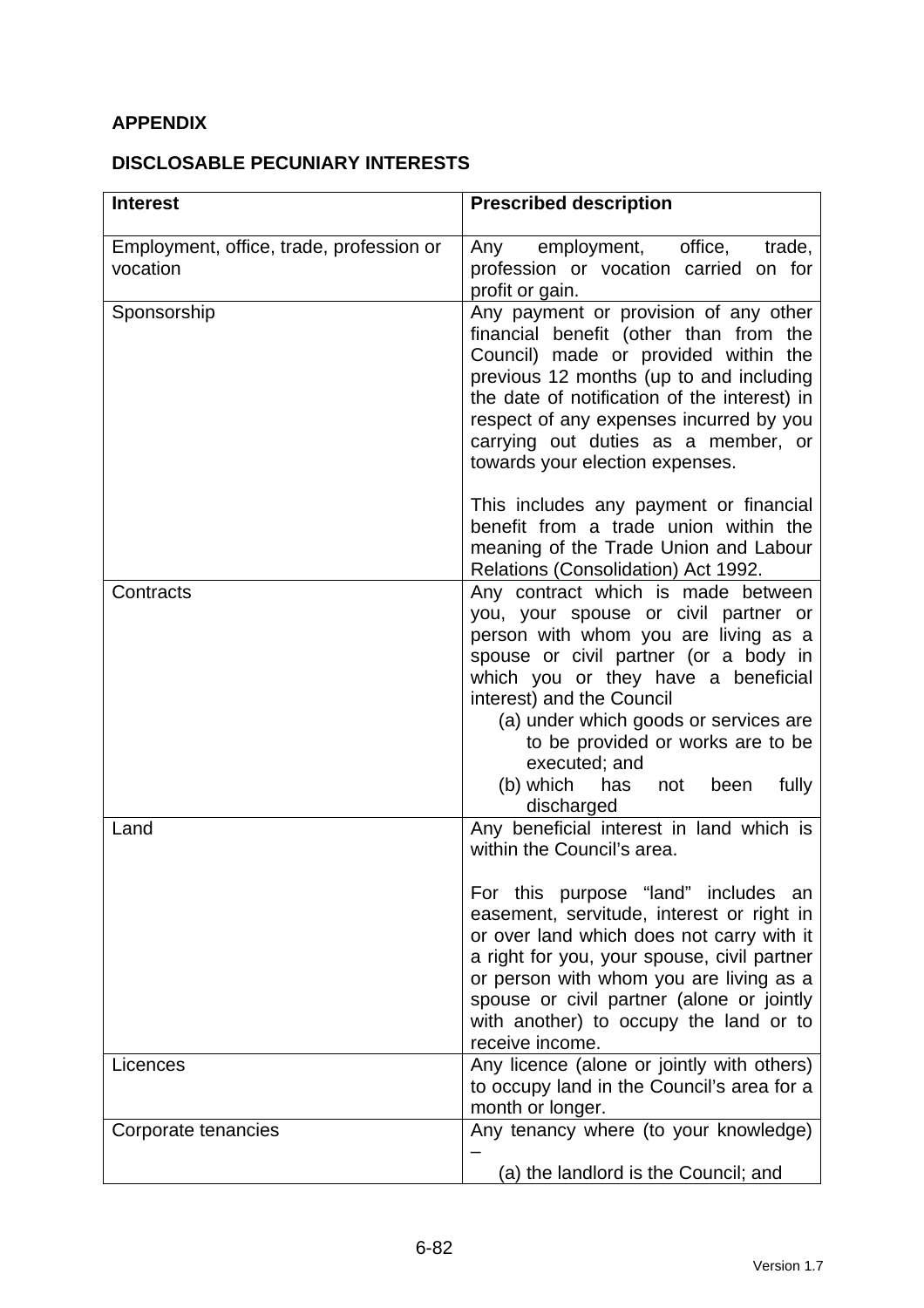| <b>Securities</b> | (b) the tenant is a body in which you,<br>your spouse or civil partner or a<br>person you are living with as a<br>spouse or civil partner has a<br>beneficial interest<br>Any beneficial interest in securities of a<br>body where -                                                                                                                                       |  |
|-------------------|----------------------------------------------------------------------------------------------------------------------------------------------------------------------------------------------------------------------------------------------------------------------------------------------------------------------------------------------------------------------------|--|
|                   | (a) that body (to your knowledge) has<br>a place of business or land in the<br>Council's area; and                                                                                                                                                                                                                                                                         |  |
|                   | (b) either $-$                                                                                                                                                                                                                                                                                                                                                             |  |
|                   | i.<br>The total nominal value of the<br>securities exceeds £25,000 or<br>one hundredth of the total<br>issued share capital of that<br>body; or                                                                                                                                                                                                                            |  |
|                   | ii.<br>If the share capital of that body<br>is of more than one class, the<br>nominal value<br>of the<br>total<br>shares of any one class in<br>which you, your spouse or civil<br>partner or person with whom<br>you are living as a spouse or<br>civil partner has a beneficial<br>interest exceeds one hundredth<br>of the total issued share capital<br>of that class. |  |
|                   | For this purpose, "securities"<br>means<br>shares, debentures, debenture stock,<br>loan stock, bonds, units of a collective<br>investment scheme within the meaning of<br>the Financial Services and Markets Act<br>2000<br>and other securities of<br>any<br>description, other than money deposited<br>with a building society.                                          |  |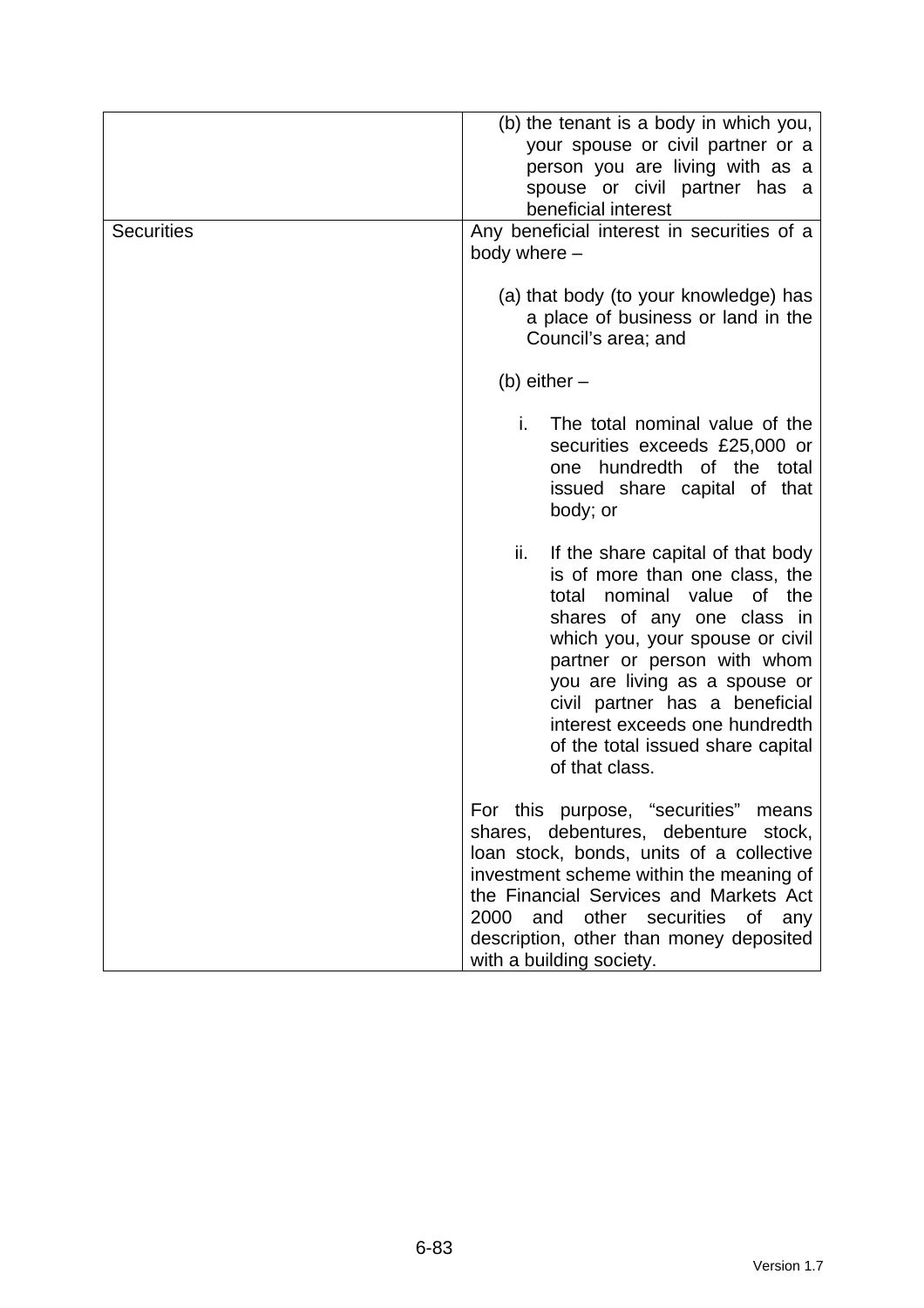# **OFFICER CODE OF CONDUCT**

#### **INTRODUCTION**

- 1. The public is entitled to expect the highest standards of conduct from all officers of the County Council.
- 2. The Code sets out the standards of service that are expected from officers of the Council. In particular, officers should act in an open and transparent manner and should not do anything which would prejudice the reputation of the Council.
- 3. The Code should be read and operated in conjunction with the Council's Constitution and the Personnel Handbook. It is important officers understand their position as regards standards of conduct, and if in any doubt should seek guidance.

## **UNDERLYING PRINCIPLES**

- 4. All officers of the Council must at all times observe this Code. Failure to comply with the Code and the standards of service expected could result in disciplinary action.
- 5. All officers must act within the law whilst undertaking their official duties. Where an officer is a member of a professional body, the officer must also comply with any standards of conduct which are set by that body.
- 6. Officers are expected to:
	- a. Provide the highest possible standard of service to the public. Where officers are aware of any contraventions of this Code, illegality, misconduct or breach of procedure they should notify their line manager;
	- b. Provide appropriate advice to Councillors and other officers with impartiality.
- 7. Officers must consult the Monitoring Officer and the Chief Finance Officer if they have doubts about the legality of a decision, or suspect maladministration or financial impropriety.
- 8. The Code does not seek to address every possible circumstance, and simply because a particular action may not be addressed within the Code, this does not condone that action by omission.

#### **PERSONAL INTERESTS**

- 9. Officers must declare to their Corporate Director any financial interests or non-financial interests which could or could be perceived to conflict with their role with the Council.
- 10. A record of any such interests will be maintained by the relevant Corporate **Director**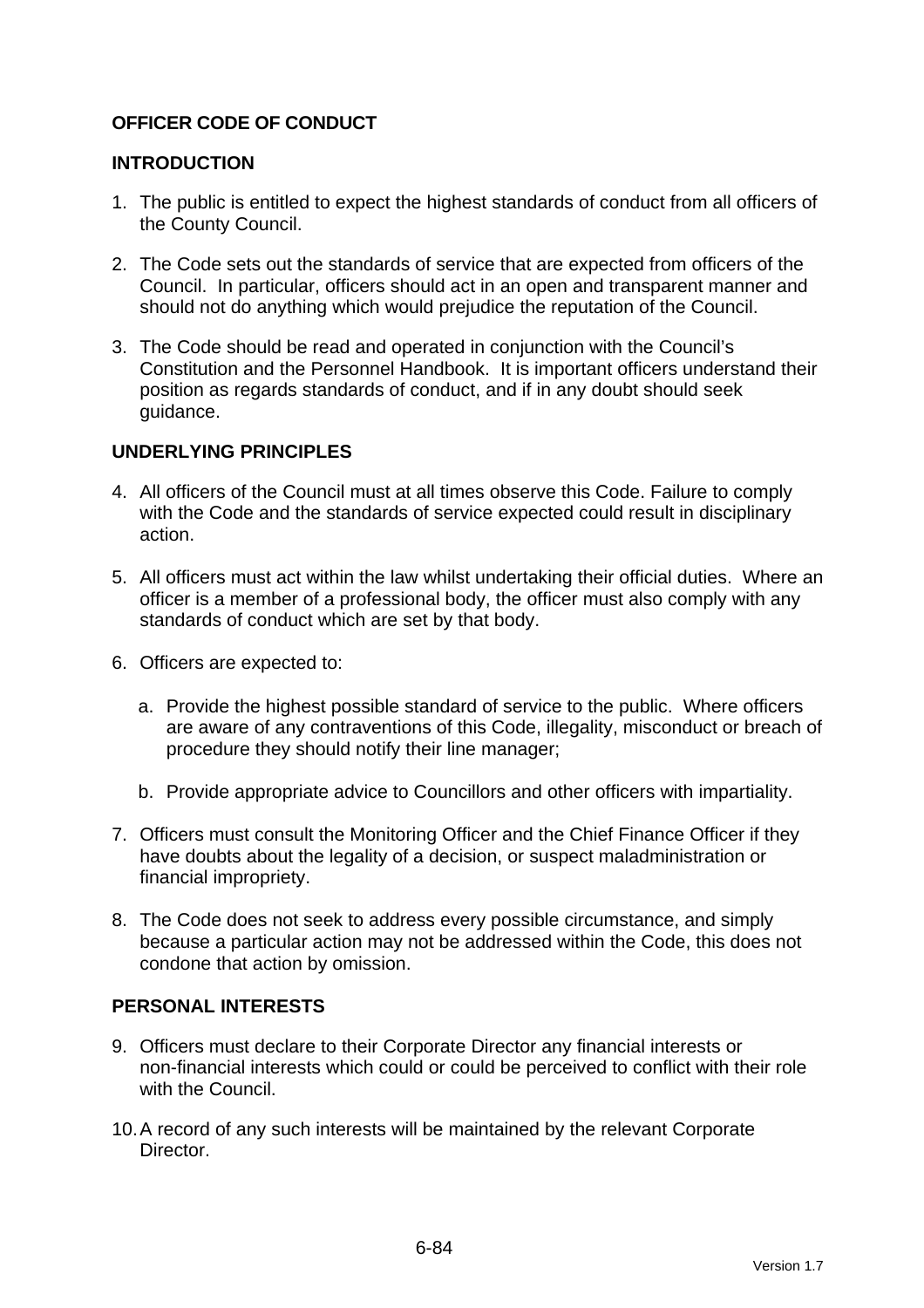- 11. Officers who have a direct or indirect financial interest in any contract must ensure that their Corporate Director is aware and should have no involvement with the award of or management of that contract.
- 12. If an officer is not sure about whether they have an interest, they should seek advice from the Monitoring Officer.

## **BRIBERY AND CORRUPTION**

- 13. Officers must be aware that it is a serious criminal offence for them to receive or give any gift, loan, fee, reward or advantage for doing or not doing anything or showing favour or disfavour to any person in their official capacity as a result of any such gift, etc.
- 14. It should be stressed that this covers all aspects of an officer's responsibilities. For example, showing favouritism to a client in the provision of a service in return for a favour or gift would be corrupt. As would awarding a contract to a contractor as a direct result of receiving a gift.
- 15. In particular:
	- a. Officers should not accept a gift or hospitality from a contractor or other person outside the Council if they know or suspect that it is offered or provided with the expectation that a commercial or contractual advantage will be provided in return;
	- b. Officers should not accept a payment from a contractor or other person outside the Council if they know or suspect that it is offered or provided with the expectation that they will obtain a commercial or contractual advantage in return;
	- c. Officers should not give, promise to give, or offer a payment, gift or hospitality with the expectation or hope that a commercial or contractual advantage will be received, or to reward a commercial or contractual advantage already given.

#### **WHAT TO DO IF YOU ARE OFFERED A GIFT**

- 16. It is reasonable to accept a modest gift of a promotional character given to a wide range of people, and not uniquely to the officer, such as calendars, diaries, pens and other articles of use in the office or job. Modest gifts at the conclusion of any courtesy visit to a factory or firm of the sort normally given by that firm may also be accepted.
- 17. From time to time, officers may be offered other higher value or personal gifts. You need to consider why you have been offered the gift. If you are in doubt as to the motive behind the gift, you should seek advice from your Corporate Director as to whether it is appropriate to accept it. No gift worth over £25 should be accepted under any circumstances. Any gift offered, whether accepted or refused, should be recorded in the departmental gift and hospitality register.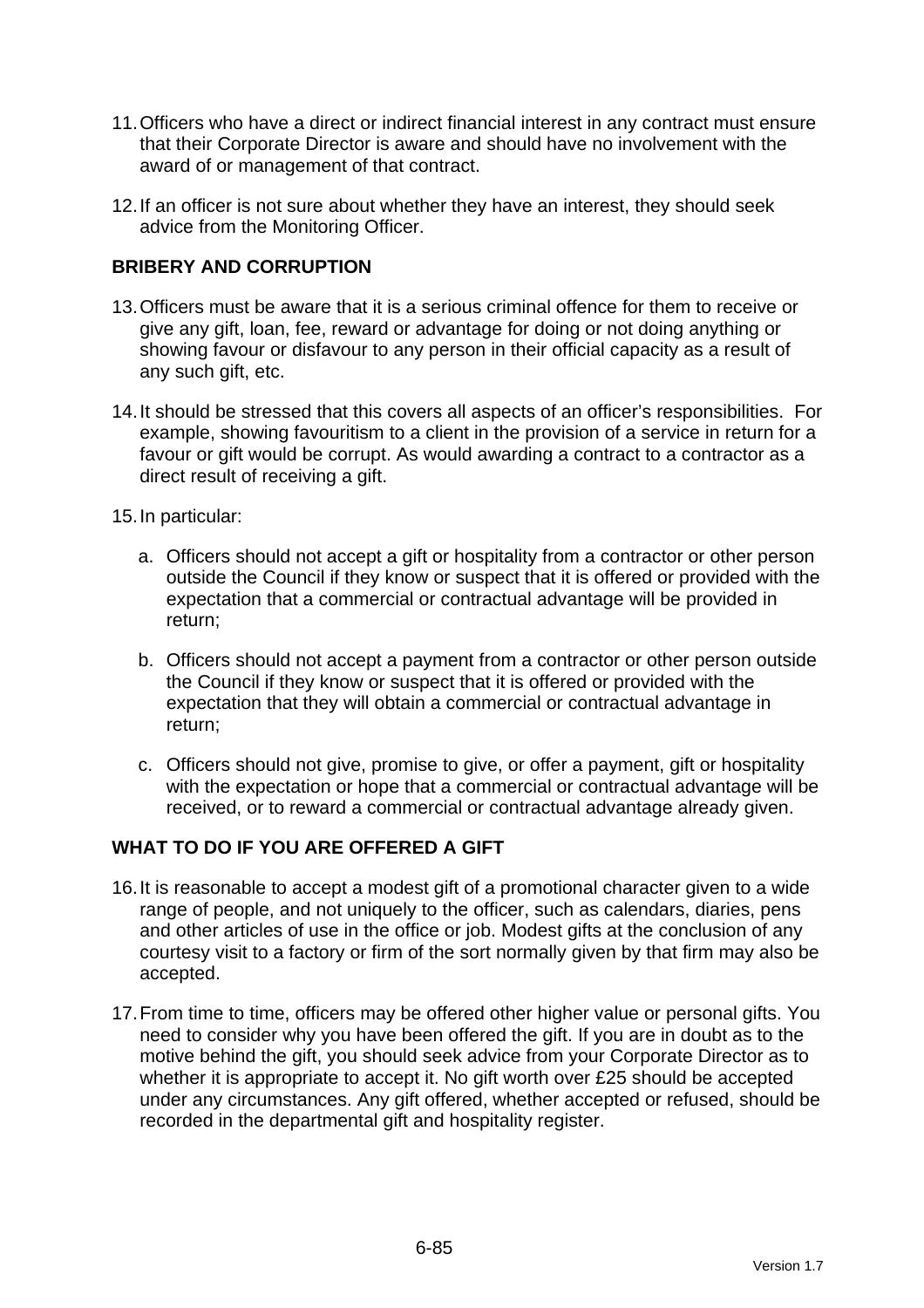# **WHAT TO DO IF YOU ARE OFFERED HOSPITALITY**

- 18. Officers of the Council should only accept offers of hospitality if they are invited in their role as a Council representative. Offers to attend purely social or sporting functions should be accepted only when these are significant for Nottinghamshire, or where the Council should be seen to be represented. Acceptance of such invitations should be cleared in advance with the relevant Corporate Director, and should be recorded in the departmental gift and hospitality register.
- 19. When hospitality has to be declined, the third party offering the hospitality should be courteously but firmly informed of the procedures and standards operating within the Council. When receiving hospitality, officers should be particularly sensitive as to its timing in relation to decisions which the Council may be taking affecting those providing the hospitality.
- 20. There may be circumstances where it will not always be possible, or even desirable, to reject offers of hospitality on a modest scale. Acceptable examples would include official hospitality at a function organised by a public authority; refreshments following a site visit; or a working lunch of a modest standard to enable the parties to continue to discuss business. The decision whether to accept or not must depend on the circumstances in each case. These circumstances will also determine whether the hospitality needs to be entered in the register of officers' interests. If in doubt officers should err on the side of caution and enter the appropriate details in the departmental register of officers' interests.

# **RECEIVING SPONSORSHIP OR GRANT AID**

21. Officers must provide details to their Corporate Director of any benefit they (or their partner, spouse or relative) may be likely to receive as a result of any proposed Council sponsorship or grant aid.

# **USE OF PUBLIC FUNDS**

22. Officers must ensure that they use public funds entrusted to them in a responsible and lawful manner. They should strive to ensure value for money to the local community and to avoid legal challenge to the Council.

# **POLITICAL NEUTRALITY**

- 23. Officers serve the Council as a whole. It follows they must serve all Councillors and not just those of the majority group, and must ensure that the individual rights of all Councillors are respected.
- 24. Officers may be required to advise political groups. They must do so in ways which do not compromise their political neutrality.
- 25. Officers must follow Council policies and must not allow their own personal or political opinions to interfere with their work.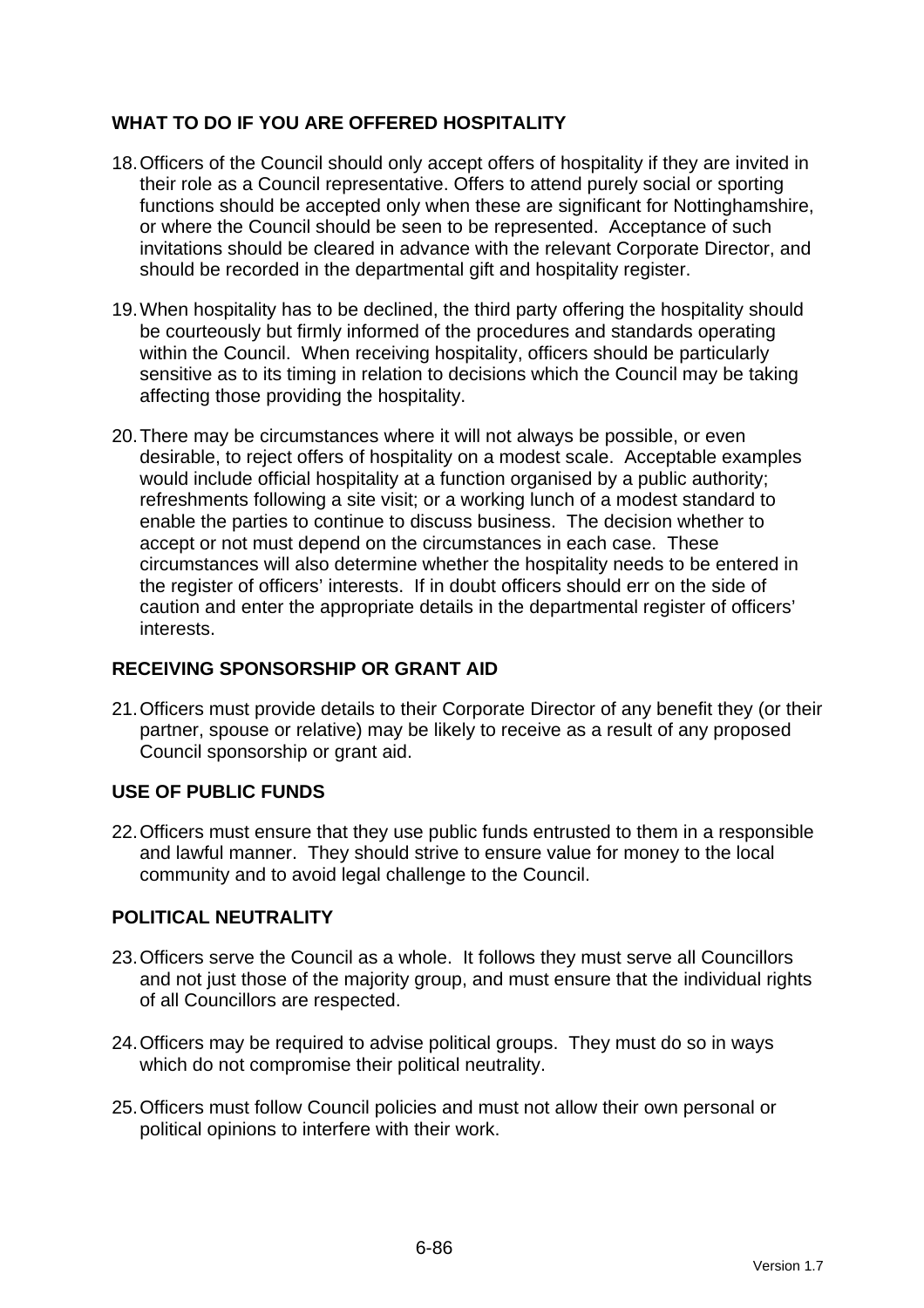## **EQUALITY ISSUES**

- 26. The Council believes in equality and will not tolerate any harassment, intimidation, unfair discrimination or victimisation, by officers.
- 27. The Council has a statutory duty to promote equality. Officers should not by their manner or speech be discriminatory with regards to a person's age, disability, gender reassignment, marriage and civil partnership, pregnancy and maternity, race, religion or belief, sex or sexual orientation.
- 28. Each officer has a duty to ensure that the appropriate standards of conduct are upheld both by themselves and by colleagues at all times.

## **THE RELATIONSHIP BETWEEN OFFICERS AND COUNCILLORS**

29. Officers should refer to the Protocol for Councillor/Officer Working Relations in Part Six of this Constitution.

## **THE RELATIONSHIP BETWEEN OFFICERS AND THE PUBLIC**

- 30. Officers should always remember their responsibilities to the community of Nottinghamshire and ensure courteous, efficient and impartial service delivery to all groups and individuals they have dealings with.
- 31. Officers should be cautious when blogging or using social networking sites outside of work and avoid publishing, or allowing to be published, any material, including comments or images, which could damage their professional reputation and/or bring the Council into disrepute.

## **THE RELATIONSHIP BETWEEN OFFICERS AND CONTRACTORS**

- 32. All relationships of a business or private nature with external contractors, or potential contractors, should be made known to an appropriate senior manager.
- 33. Officers must exercise fairness and impartiality when dealing with all customers, suppliers, other contractors and sub-contractors.
- 34. Officers who are privy to confidential information on tenders or costs for either internal or external contractors should not disclose that information to any unauthorised party or organisation.
- 35. Further guidance on the procedures to follow during the tendering process is contained in the Financial Regualtions in Part Six of this Constitution.

#### **APPOINTMENT AND OTHER EMPLOYMENT MATTERS**

- 36. Officers involved in appointments should ensure that these are made on the basis of merit.
- 37. In order to avoid any possible accusation of bias, officers wherever possible should not be involved in an appointment where they are related to an applicant, or have a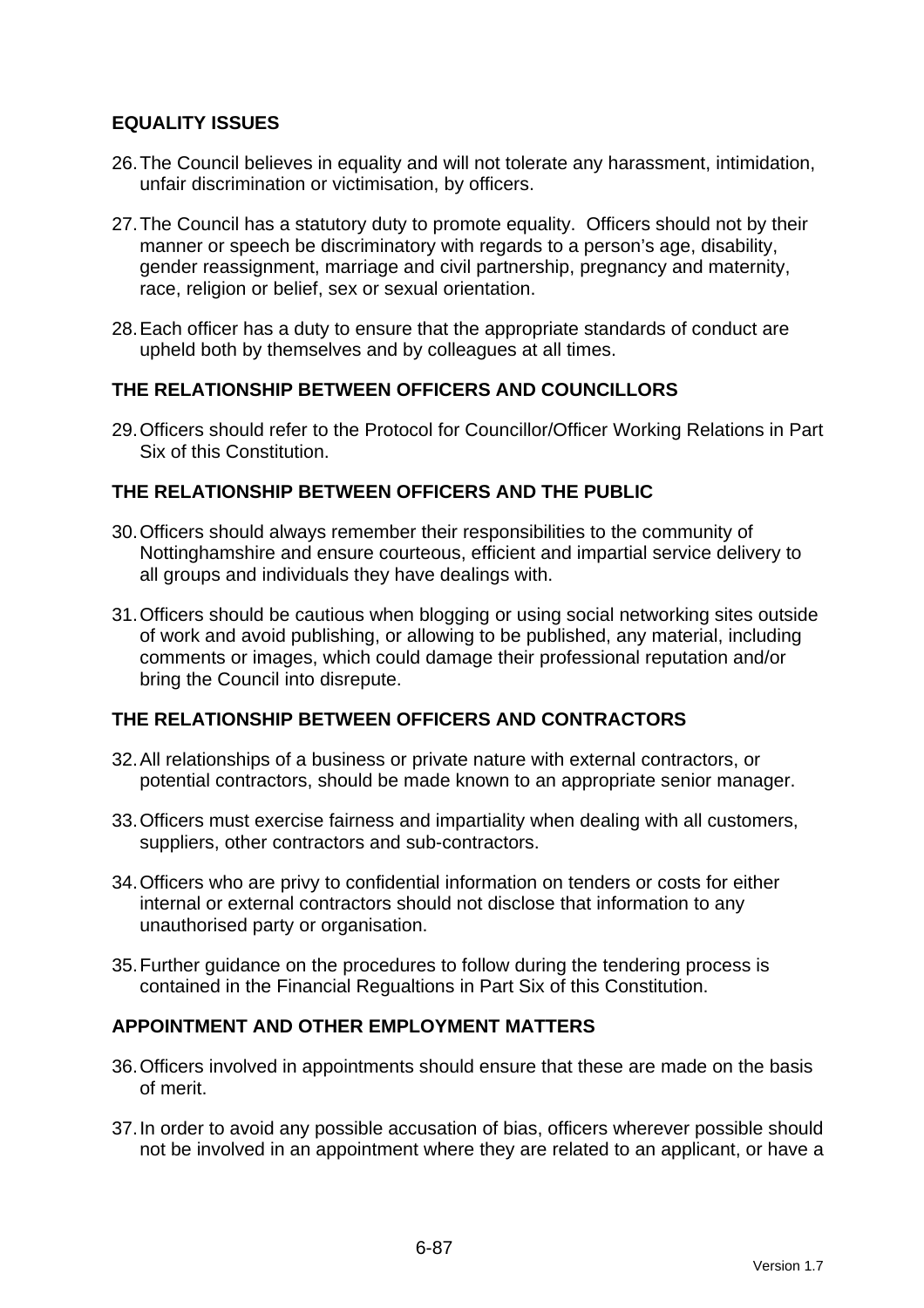close personal relationship outside work with him or her. If they must be involved, then the relationship must be disclosed to all the parties.

38. Similarly, officers should not be involved in decisions relating to discipline, promotion or pay adjustments for any officer who is a relative, partner etc.

### **WORKING FOR OUTSIDE ORGANISATIONS**

39. Officers working for outside organisations should refer to the Protocol for Involvement in Outside Bodies.

### **USE OF COUNCIL PREMISES OR FACILITIES FOR WORK NOT CONNECTED WITH THE COUNCIL**

40. Officers must not use the Council's premises or facilities for activities which are not connected with their employment with the Council, for instance the use of email, telephones, computers, photocopiers, typists, etc. A small amount of personal use may be acceptable.

## **PUBLIC SPEAKING**

- 41. Where officers are invited to address public meetings, undertake radio or television interviews etc, they will be acting as the representative of the Council, and as such should communicate the policies and procedures of the County Council in a factual and unbiased way. Officers must not express personal views in such situations.
- 42. If in a private capacity an officer is invited to comment publicly on Council policies, they should reflect upon the impact of this on the County Council's reputation and consider whether it is appropriate to comment.

### **OFFICERS FACING CRIMINAL CHARGES**

43. Any officer facing criminal charges must inform their line manager without delay.

#### **HEALTH AND SAFETY**

44. It is the responsibility of all officers to take reasonable care for the health and safety of themselves and others.

#### **DISCLOSURE OF INFORMATION**

- 45. Officers must not disclose information given to them in confidence without consent, unless the circumstances are exceptional. In this situation, advice should be sought from their line manager.
- 46. Officers disclosing personal information must comply with the Data Protection Act.
- 47. Officers should not use confidential information obtained in the course of their employment with the Council for personal use, nor should they pass it on to others who might use it for unauthorised purposes.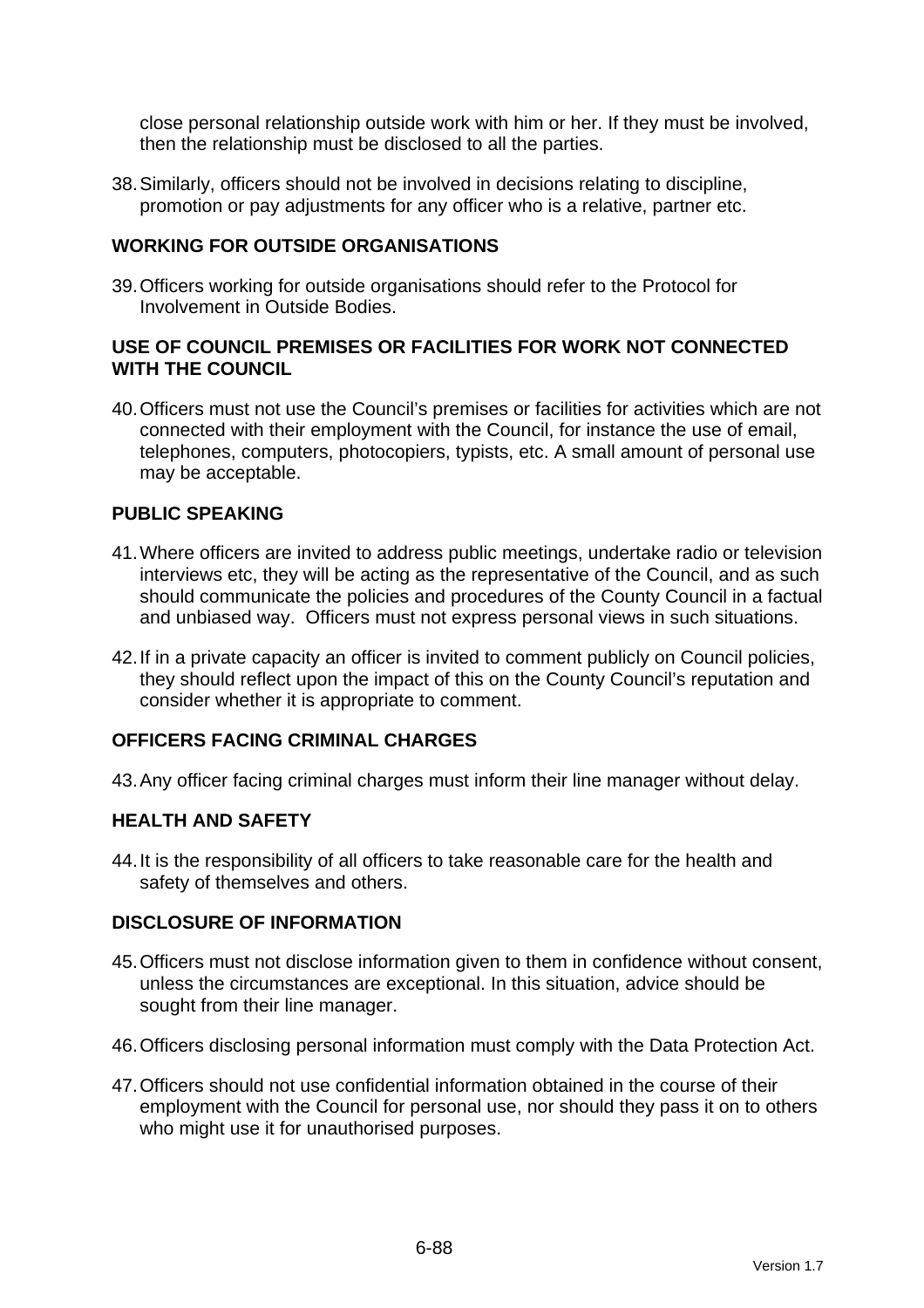48. Guidance about the information which Councillors and the public are entitled to is contained in Part Three of this Constitution.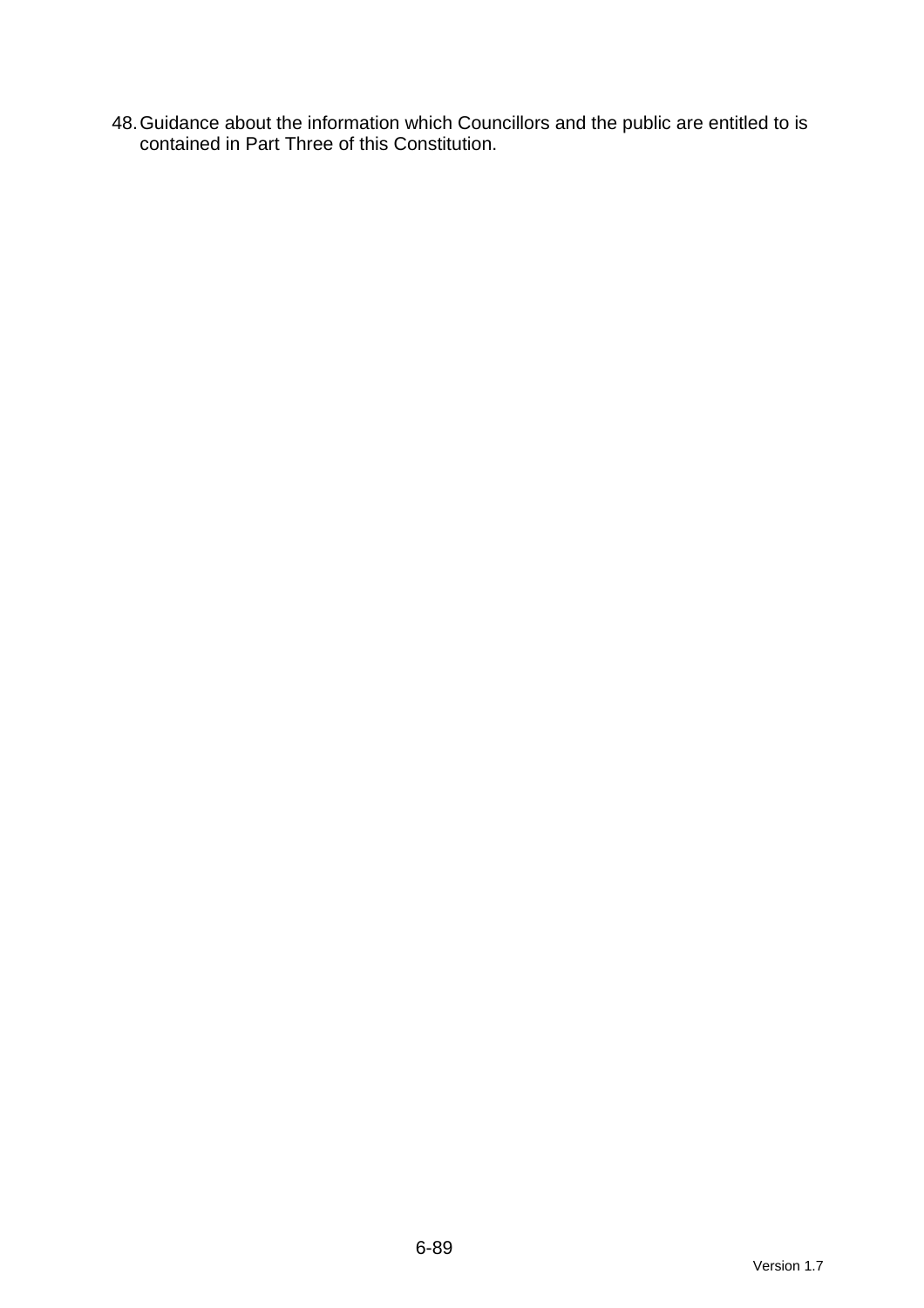# **PROTOCOL FOR COUNCILLOR AND OFFICER RELATIONSHIPS**

### **INTRODUCTION**

- 1. Mutual trust and respect between Councillors and employees is at the heart of good governance for councils. They are essential elements of the partnership necessary for the effective running of a local authority.
- 2. This protocol is a written guide to the basic elements of the relationships between Councillors and employees and seeks to:
	- a. promote trust, openness, fairness and honesty;
	- b. define roles to clarify responsibilities, avoid conflict, prevent duplication and secure compliance with the law and codes of conduct;
	- c. maintain and enhance the integrity of local government which demands the highest standards of personal conduct.
- 3. This protocol should be read and operated in conjunction with the Council's constitution, codes of conduct relating to Councillors and employees and relevant legislative requirements.
- 4. Unless the context otherwise requires, reference to a Councillor will include reference to a co-opted member.

# **UNDERLYING PRINCIPLES**

- 5. Councillors and employees must at all times observe this protocol.
- 6. Councillors and employees must always respect the roles and duties of each other as set out below.

#### **THE ROLE OF MEMBERS**

- 7. It is the role of Councillors:
	- a. To represent the people within their communities and bring their views into the Council's decision making process through working individually or in partnership
	- b. To promote the interests of the people of Nottinghamshire when acting collectively as the Council's decision-makers
	- c. To promote the social, economic and environmental well being of the community.
	- d. Collectively to agree the policy of the County Council
	- e. To deal with individual casework and act as an advocate for constituents in resolving concerns or complaints.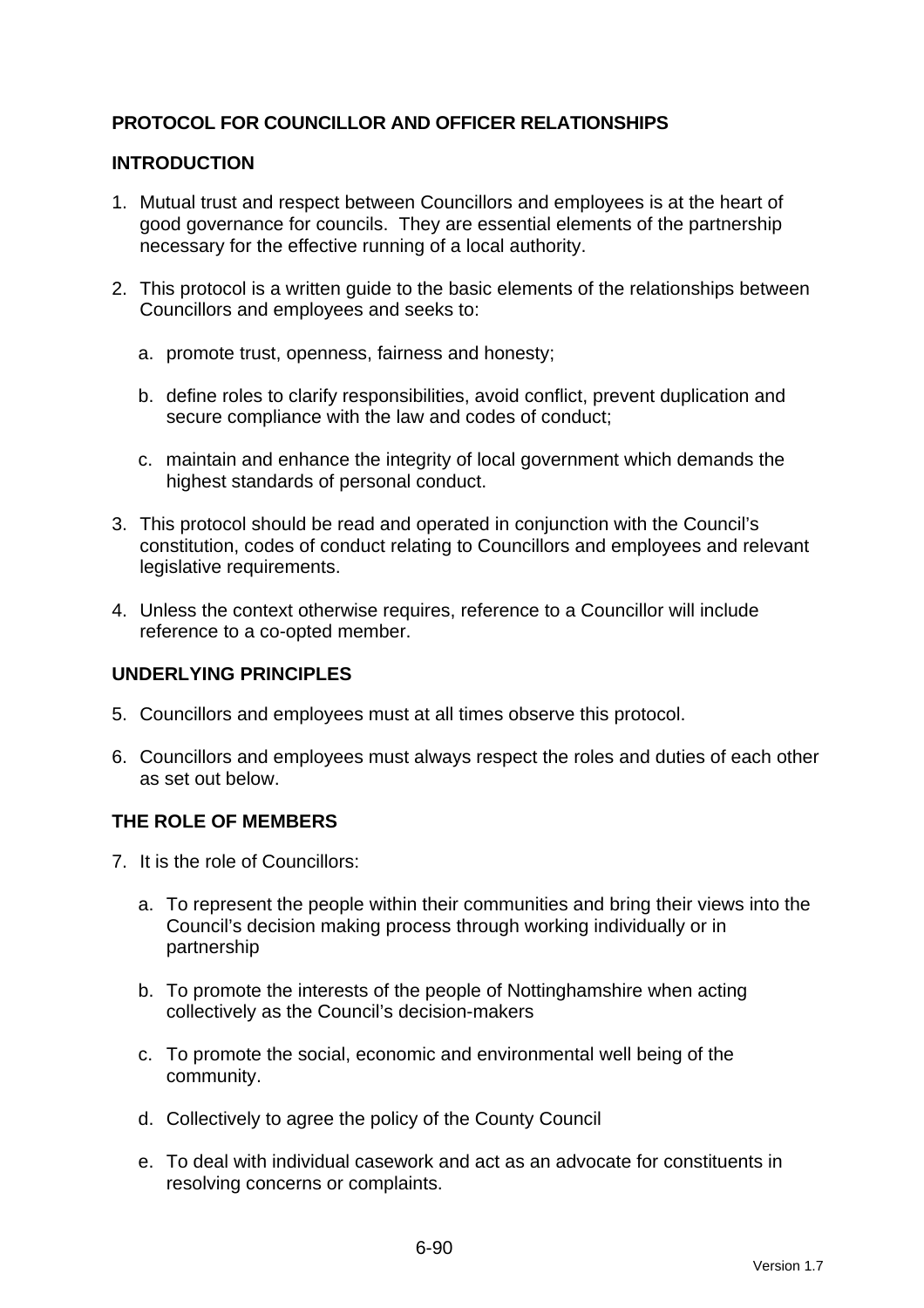- f. To balance different interests within their electoral division and represent the division as a whole.
- g. To represent the Council on external bodies as required.
- h. To promote the highest standards of conduct and ethics.

## **THE ROLE OF OFFICERS**

- 8. It is the role of officers:
	- a. To serve the community of Nottinghamshire and to deliver the highest standards of service in the most cost effective, efficient and professional manner.
	- b. To implement the policies and decisions made by Councillors.
	- c. To provide professional and technical advice.
	- d. To carry out the functions delegated to them, including the management of staff.
	- e. To provide help, support and advice to Councillors in respect of their duties and responsibilities
	- f. To report to Government departments, as required.
	- g. To represent the Council on external bodies as required.

# **THE RELATIONSHIP BETWEEN EMPLOYEES AND COUNCILLORS**

- 9. The relationship between employees and Councillors should be characterised by mutual respect and courtesy and recognition of each others roles and responsibilities.
- 10. Collaborative working between Councillors and employees is essential but close personal familiarity can lead to damaging assumptions by others. Councillors and employees should inform the Monitoring Officer of any relationship either personal or family, or business connection which might be seen as unduly influencing their work in their respective roles. The Monitoring Officer will consider what action, if any, should be taken.
- 11. With the exception of staff specially appointed to support political groups, employees work to the instructions of their managers not individual Councillors.
- 12. Councillors must not require employees to change their professional advice or take any action which the employee considers unlawful or illegal or which would amount to maladministration or breach of a statutory duty.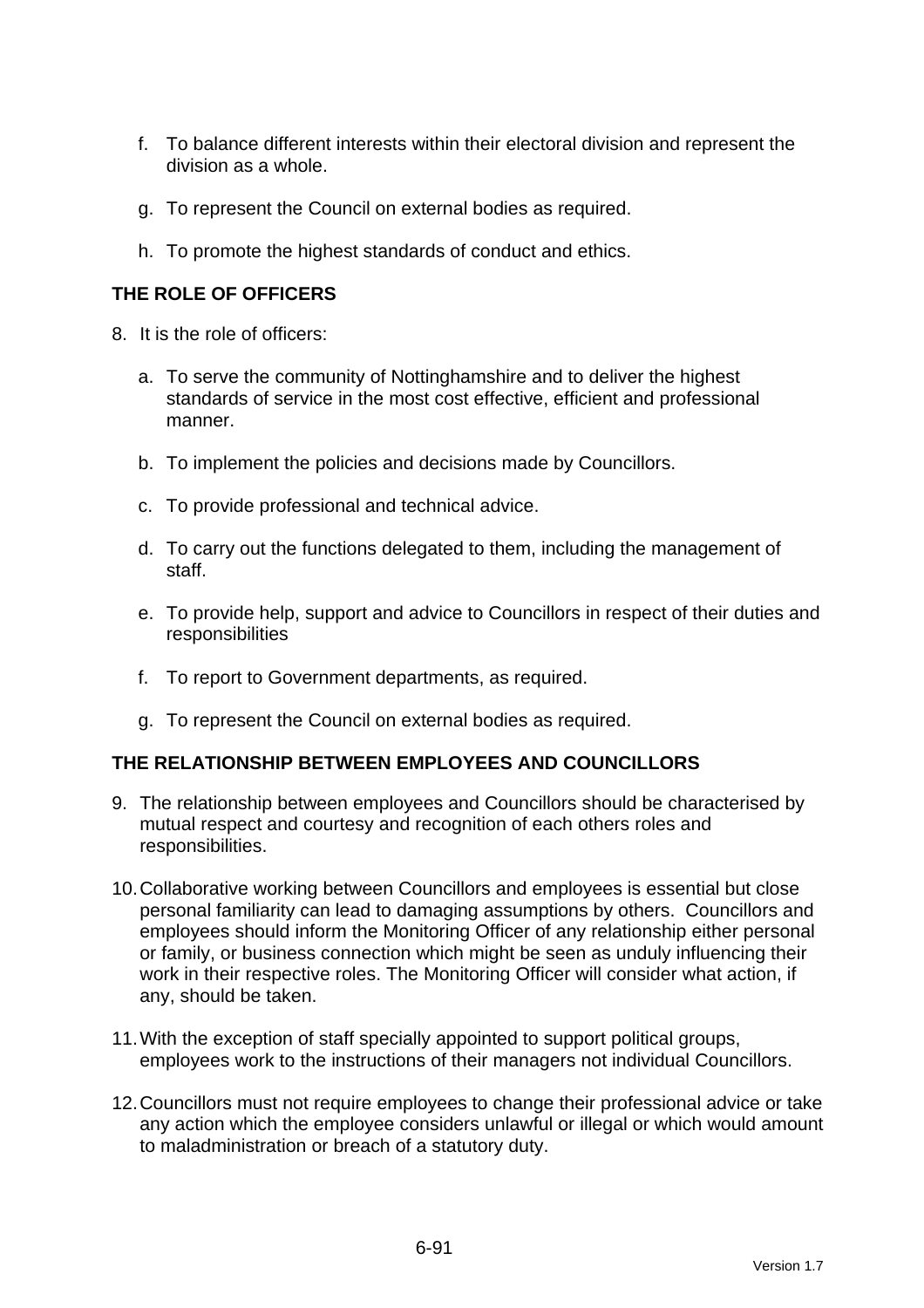- 13. Councillors should not raise matters relating to the conduct or capability of a Council employee or of employees collectively at meetings held in public or in the press. Any concerns should be raised using the procedure set out at paragraph 25 below.
- 14. The advice provided and actions taken by employees should be sensitive to the political nature of the organisation, but their advice should always be independent and unbiased.
- 15. Members must consult with the Monitoring Officer and the Chief Finance Officer about legality, maladministration and financial impropriety and if they have doubts as to whether a particular decision is or is likely to be contrary to the policy framework or budget.
- 16. The Council has a statutory duty to positively promote equality. Councillors and employees should not by their manner, speech, or in any written communication, be discriminatory with regards to a person's age, disability, gender reassignment, marriage and civil partnership, pregnancy and maternity, race, religion or belief, sex or sexual orientation.

# **OFFICER RELATIONSHIPS WITH PARTY GROUPS**

- 17. It must be recognised by all employees and Councillors that in discharging their duties employees serve the Council as a whole and not exclusively any political group, combination of groups or individual Councillors.
- 18. Employees may properly be called upon to provide advice and information to political groups but must at all times maintain political neutrality. All employees must, in their dealings with political groups and individual Councillors, treat them in a fair and even handed manner.
- 19. Employees must respect the confidentiality of any party group discussions at which they are present and unless they are requested to do so by that party group, must not relay the content of such discussions to another party group or to any other Councillor.
- 20. The only basis on which the Council can lawfully provide support services (eg stationery, typing, printing, photocopying) to Councillors is to assist them in discharging their role in their official capacity as Councillor. Such support services must therefore only be used for Council business. They must never be used for party political or campaigning activity or for private purposes.

# **EMPLOYEES TO KEEP COUNCILLORS INFORMED ABOUT LOCAL ISSUES**

21. To enable them to carry out their divisional role effectively, Councillors need to be fully informed about matters affecting their division. Corporate Directors must ensure that their staff are aware of the requirement to keep local Councillors informed.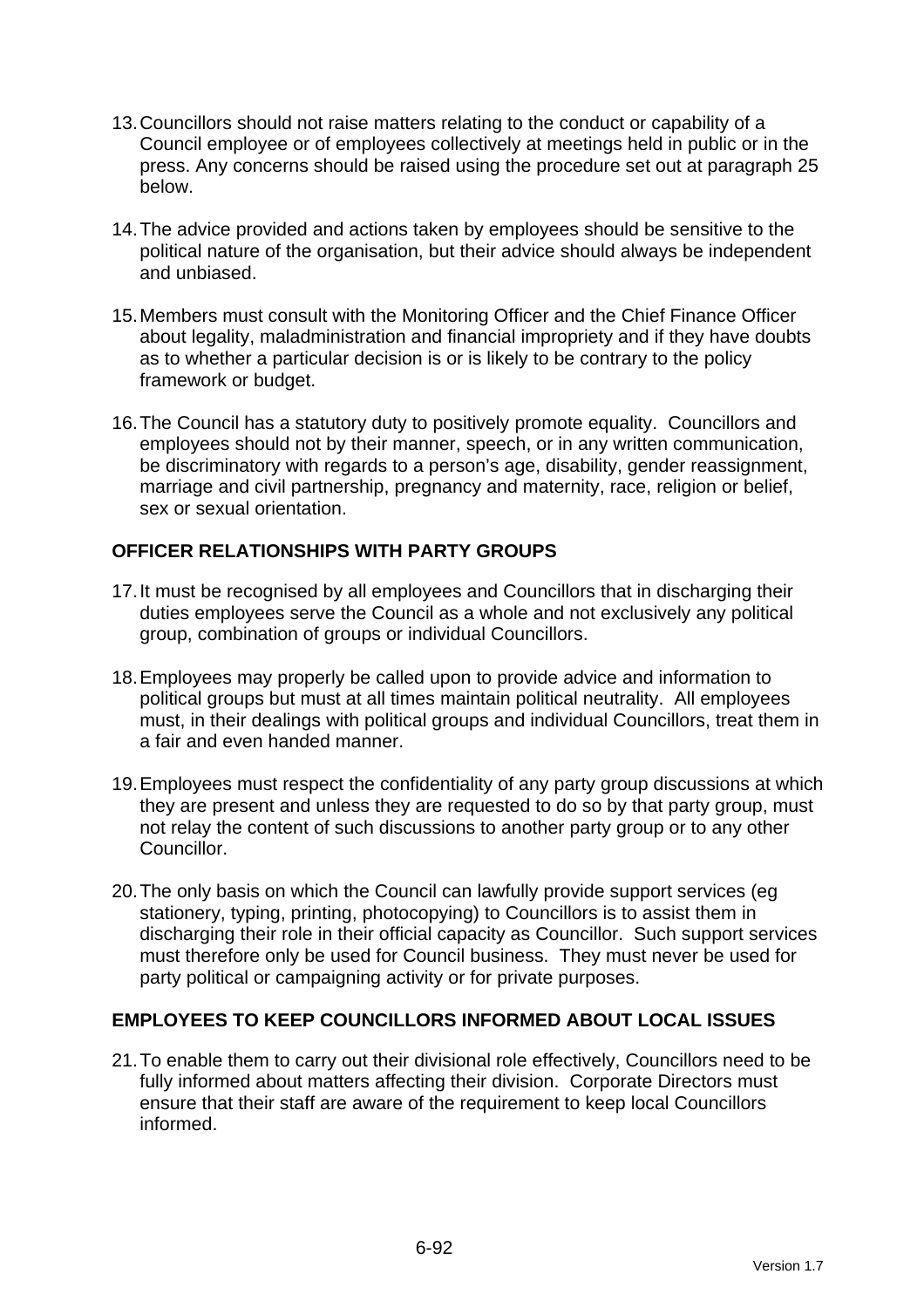22. Whenever a public meeting is organised by the Council to consider a local issue it is recommended that all Councillors representing the divisions affected should be invited to attend the meeting.

### **MEDIA RELATIONS**

- 23. All relations with the media must be conducted in accordance with the Council's agreed procedures and the law on Local Authority publicity.
- 24. Employees will make every effort to keep Councillors informed of media interest in Council activities relevant to their responsibilities and the electoral divisions they represent, especially regarding strategic or contentious matters.

#### **COMPLAINTS/CONCERNS**

#### **PROCEDURE FOR COUNCILLORS**

25. If a Councillor is dissatisfied with the conduct, behaviour or performance of an officer they should raise the matter privately with the relevant Corporate Director. If their concerns relate to a Corporate Director the concern should be raised with the Chief Executive. If the concerns relates to the Chief Executive then the concern should be raised with the Monitoring Officer and Service Director responsible for Human Resources.

## **PROCEDURE FOR EMPLOYEES**

- 26. If an employee is unhappy with the conduct or behaviour of a Councillor they should seek to resolve the matter by appropriate discussion and involvement of their Corporate Director.
- 27. In the event that matters remain unresolved they should inform the Monitoring Officer who will consider what action should be taken.

#### **SUMMARY**

28. Councillors and employees can expect the following from each other:

- a. Respect and courtesy
- b. The highest standards of integrity
- c. A working partnership
- d. An understanding of and support for respective roles, work loads and pressures
- e. Confidentiality
- f. A commitment to the Council as a whole
- 29. In addition Councillors can expect from employees:
	- a. Timely responses to enquiries
	- b. Professional advice
	- c. Regular up to date information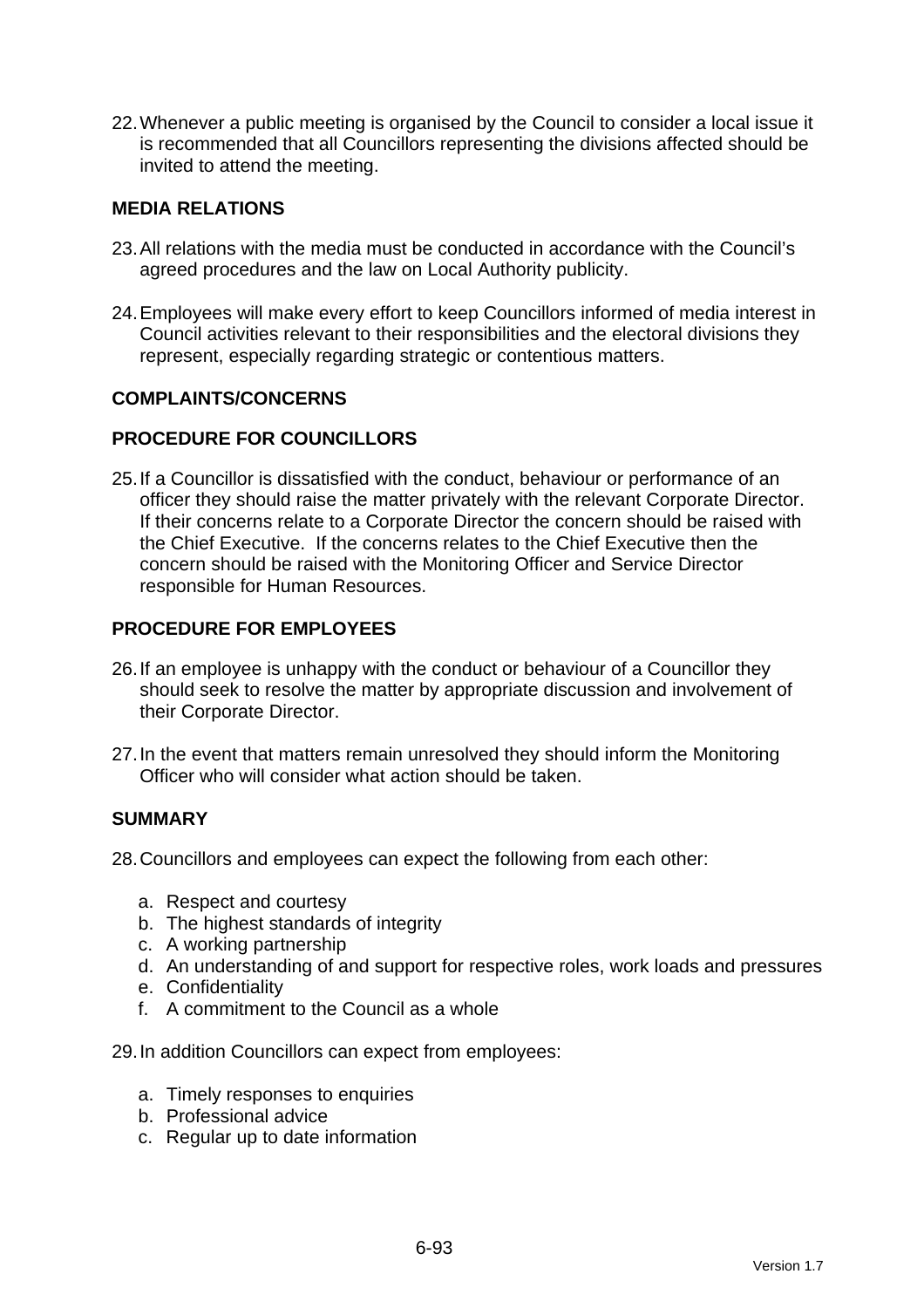## **PROTOCOL FOR INVOLVEMENT IN OUTSIDE BODIES**

1. The Council is committed to working with other local authorities, the private, voluntary and community sectors to deliver services in the most effective way. As a result Councillors and officers are often required to act as representatives on outside bodies. This document provides guidance for those acting as representatives.

### **APPOINTMENTS TO OUTSIDE BODIES**

2. The Council's Policy Committee is responsible for approving appointments to outside bodies and each committee will determine which outside bodies it should receive regular updates from.

## **SUPPORT FOR REPRESENTATIVES ON OUTSIDE BODIES**

- 3. The Council will provide indemnity insurance in appropriate circumstances.
- 4. The Council will make every effort to maintain a fact sheet on each outside body, stating the purpose of representation, the responsibilities of Council representatives on those bodies, and the insurance position.
- 5. The Council has produced guidance regarding representatives' specific responsibilities when sitting on different types of bodies, such as limited and local authority companies, statutory bodies and charities. Further support is available from Democratic Services.

#### **RESPONSIBILITIES OF COUNTY COUNCIL REPRESENTATIVES ON OUTSIDE BODIES**

- 6. Representatives must ensure they understand the capacity in which they are appointed to the outside body. This is important for two reasons:
	- a. The terms of appointment could mean that the individual takes on formal responsibilities, such as those of a company director or charitable trustee, and in some cases, personal liability. Representatives need to understand the extent of their role and be satisfied that appropriate indemnity insurance cover is provided either by the Council or the outside body.
	- b. In some instances the primary purpose is to represent the interests of the County Council, and in some the main duty is to the outside body. This may affect the considerations that are taken into account when contributing to the outside body's decision-making. Also, it is possible that a conflict of interest will arise between the Council and the outside body, for example where there is a disagreement over a funding issue. In the event this happens the representative must be clear in whose interests they are acting. If a conflict does arise the representative must seek advice from the Council's Monitoring Officer.
- 7. Representatives must follow the Council's Code of Conduct for Councillors and Co-opted Members or the Code of Conduct for Officers when they are acting in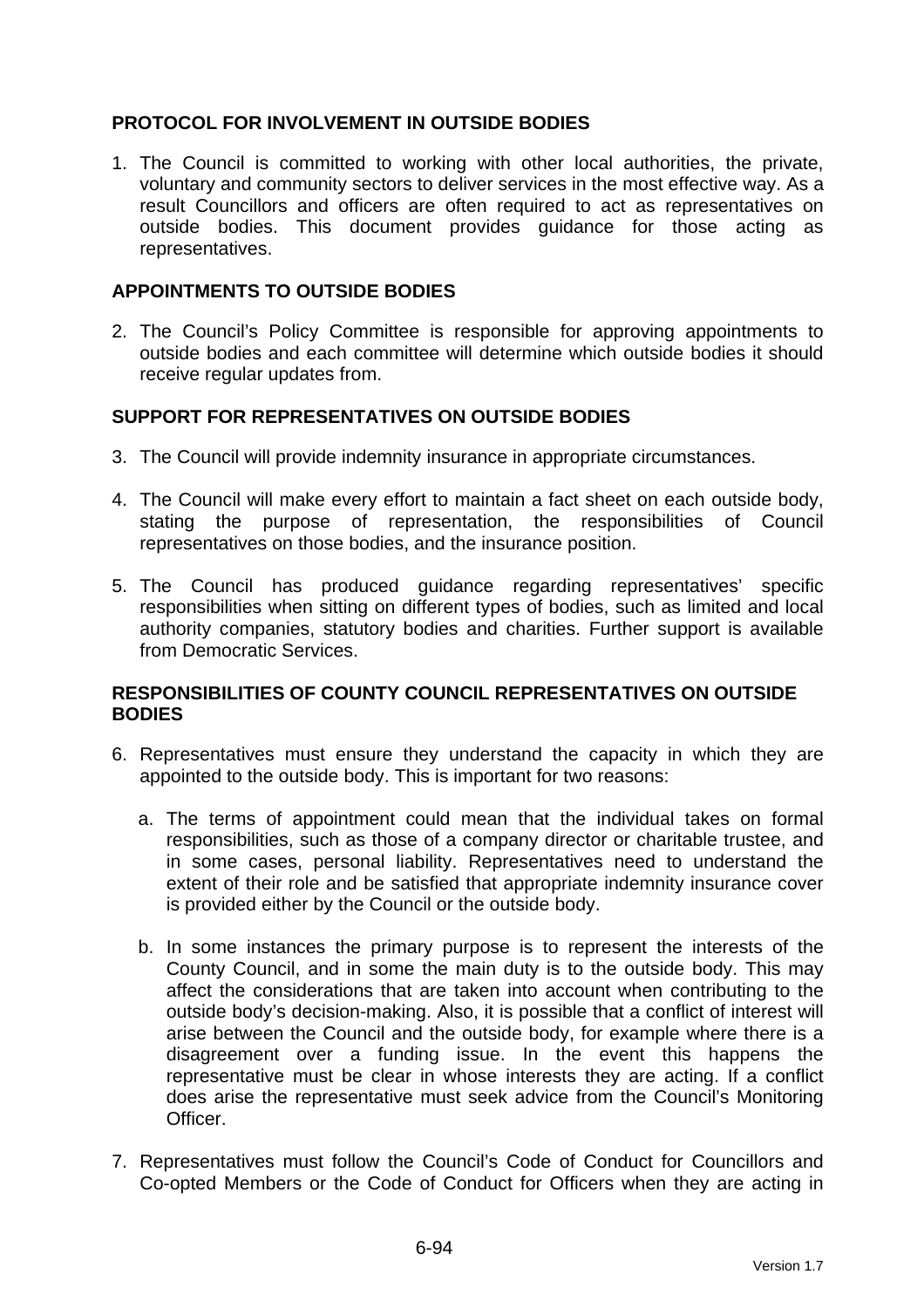that capacity, including where they are representing the Council on an outside body. They must also ensure they follow any separate code of conduct that applies to the outside body. In the unlikely event there is a conflict they must seek advice from the Council's Monitoring Officer.

- 8. Representatives should always consider their duty of confidentiality to the Council, and where appropriate, to the outside body.
- 9. Representatives must report back to the relevant County Council committee as required.
- 10. It is good practice to check when first appointed whether expenses for travel and/or subsistence should be claimed from the County Council or the outside body.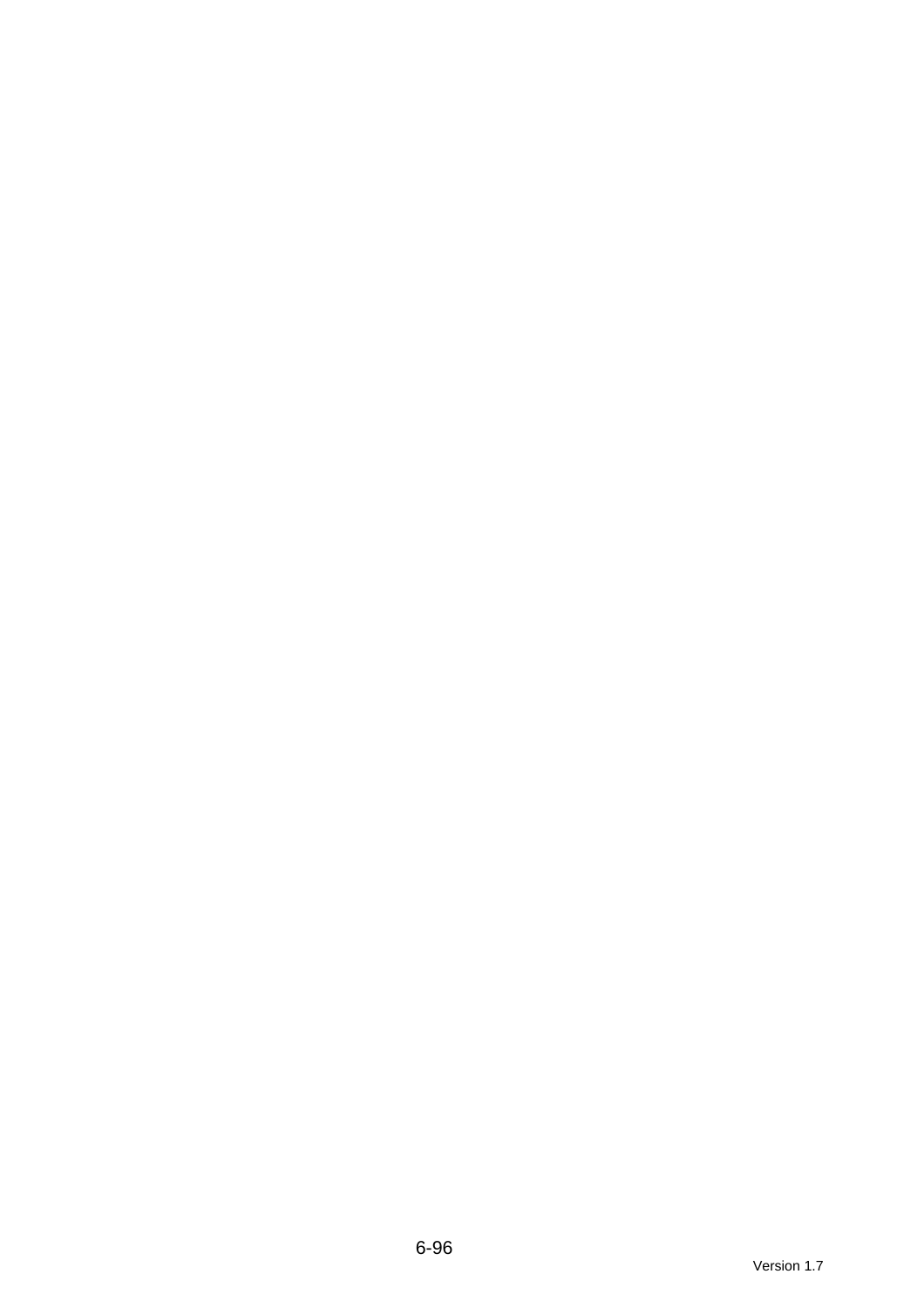# **PART C – EMPLOYMENT PROCEDURE RULES**

#### **INTRODUCTION**

- 1. The Council has developed these regulations in order to outline the process to be followed when appointing or dismissing employees or taking disciplinary action against employees.
- 2. These regulations also deal with who has responsibility for changes to staffing structures. Staffing structures specify the number and types of posts that exist in each department.

## **APPOINTMENT AND DISMISSAL - SENIOR EMPLOYEES**

- 3. The Senior Staffing Sub-Committee is responsible for the appointment and dismissal of, and the taking of disciplinary action against, the following employees (who will be know as "Senior Employees" for the purposes of these regulations):
	- a. Chief Executive;
	- b. Corporate Directors;
	- c. Service Directors;
	- d. where the statutory role of the Head of Paid Service, Chief Finance Officer or Monitoring Officer is held by another post holder, that post holder.
- 4. The Senior Staffing Sub-Committee will meet as and when required.
- 5. The appropriate committee Chairman for the post being considered will always be present as a member of the Senior Staffing Sub-Committee. Where the issue being considered relates to the Chief Executive or a Corporate Director, the Senior Staffing Sub-Committee will have a membership of nine; otherwise the Senior Staffing Sub-Committee will have a membership of five.
- 6. The Senior Staffing Sub-Committee will be required to follow the Council's Recruitment and Selection Policy.

#### **APPOINTMENTS**

- 7. The Council may choose to appoint any of the Senior Employees from an internal pool of candidates or by externally advertising.
- 8. The Council will draw up a job description and person specification which will be sent to any person on request.
- 9. The Senior Staffing Sub-Committee will draw up a shortlist of candidates for interview and assessment and will interview all short-listed candidates in accordance with:
	- a. the Recruitment and Selection Policy; and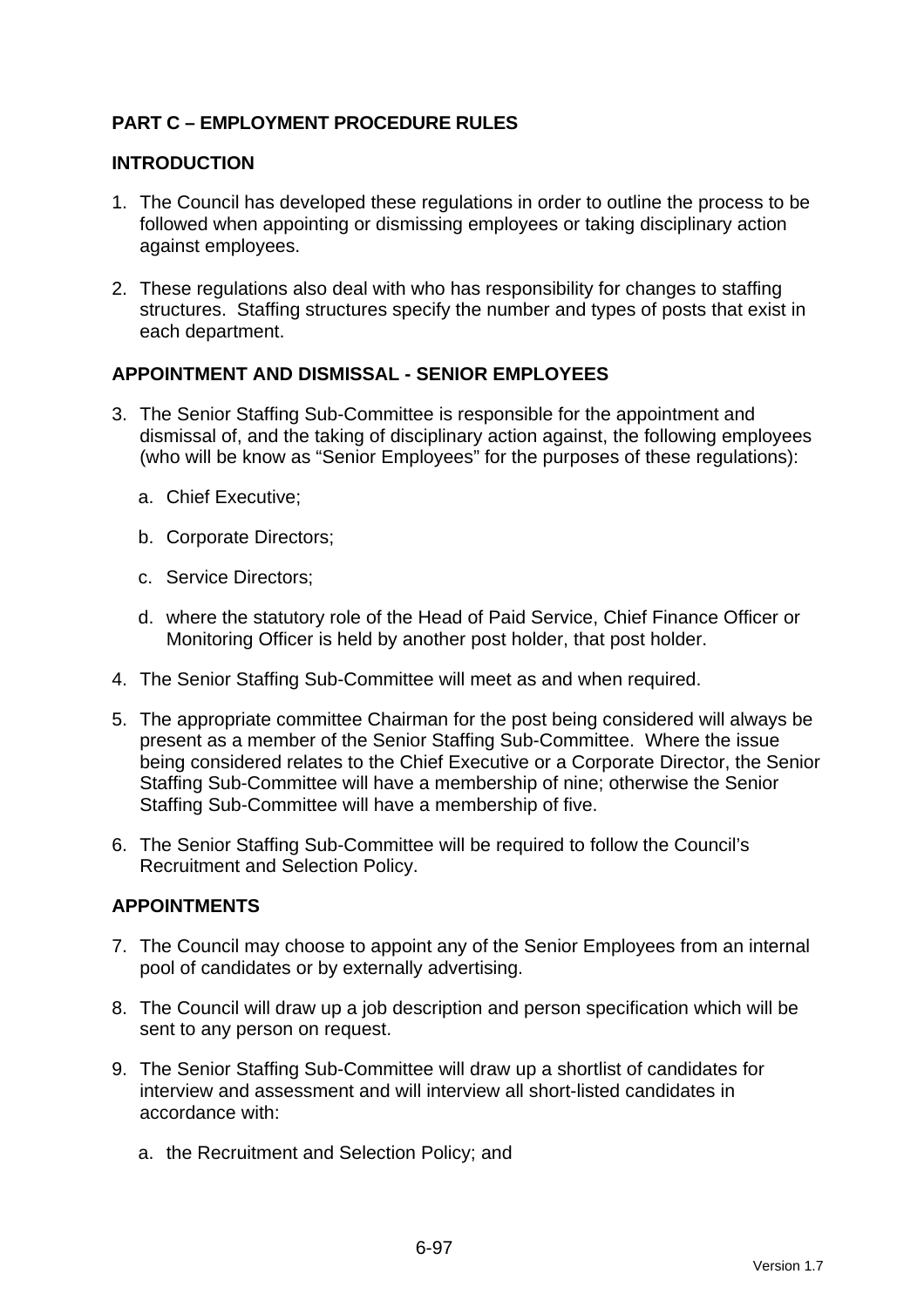- b. the advice of an appropriate HR advisor.
- 10. The preferred candidate will be offered the post subject to satisfactory references and pre-employment checks.
- 11. A final decision in respect of the appointment of the Head of Paid Service, Chief Finance Officer and Monitoring Officer rests with Full Council.
- 12. Where a reorganisation affects the structure/numbers of Senior Employee posts, posts in the new structure will be filled in line with the enabling process agreed at the time. Any competitive interviews will be carried out by the Senior Staffing Sub-Committee in accordance with the enabling process.

#### **DISMISSALS AND DISCIPLINARY ACTION**

- 13. In the case of dismissals, the Senior Staffing Sub-Committee will hear the case against the Senior Employee concerned and the hearing will be conducted in accordance with the Council's Disciplinary Procedure.
- 14. A final decision in respect of the dismissal of the Head of Paid Service, the Chief Finance Officer and the Monitoring Officer rests with full Council. Full Council will approve such dismissal before the notice of dismissal is issued.
- 15. The Senior Employee (unless the employee is the Head of Paid Service, the Chief Finance Officer or the Monitoring Officer) will have a right of appeal to the Appeals Sub-Committee in accordance with the appeals process set out in the Personnel Handbook. The Appeals Sub-Committee will be advised by an appropriate HR adviser who has had no previous dealings with the matter.
- 16. In the case of the Head of Paid Service, the Chief Finance Officer and the Monitoring Officer, no disciplinary action may be taken until a recommendation has been made following an investigation by a designated independent person. The neutral act of suspension for the purpose of investigating the alleged misconduct can be made by:
	- a. the Monitoring Officer in relation to the Head of Paid Service; or
	- b. the Head of Paid Service in relation to the Chief Finance Officer or the Monitoring Officer,

in consultation with the Council Leader and Chairman of the Personnel Committee and any suspension will be on full pay and for a period of no longer than two months.

### **APPOINTMENT OF ASSISTANTS TO POLITICAL GROUPS**

17. The appointment of any person as a political assistant must be done in accordance with legislative requirements.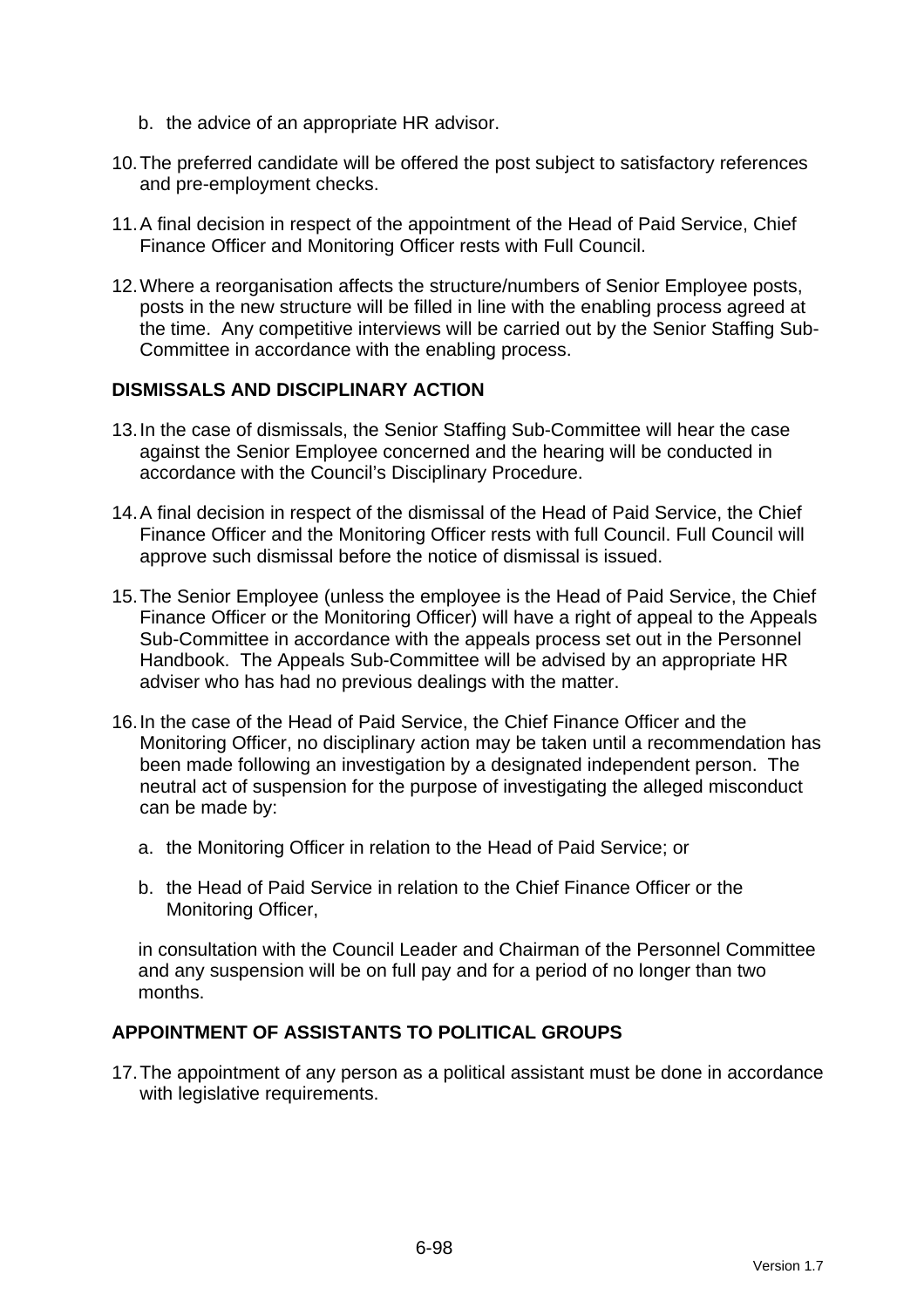# **APPOINTMENT, DISMISSAL AND MANAGEMENT OF ALL OTHER EMPLOYEES**

18. The appointment, dismissal and management of employees (except Senior Employees) including disciplinary action will be carried out by properly authorised officers of the Council in line with the Recruitment and Selection Policy, other employment policy and procedures agreed by the Council and in compliance with statutory obligations.

## **EMPLOYMENT POLICIES AND PROCEDURES**

- 19. The Council recognises national collective bargaining and acknowledges the role of national negotiating bodies in agreeing a framework of terms and conditions for local government employees.
- 20. Regular information will be provided to committees as and when required and requested regarding staffing.
- 21. The Council will develop and amend employment policies as required.
- 22. Proposals for new initiatives, for changes to existing employment policies and the development of management guidance will be developed by Personnel Committee.
- 23. Proposals for new employment policies or changes to existing policies will be subject to consultation and negotiation with the recognised trade unions through the agreed mechanisms as set out in the Employment Relations Agreement as amended from time to time. Following consultation changes to existing employment policies and new policy matters will be considered by Personnel Committee and recommended to Policy Committee for approval.
- 24. Details of approved employment policies and procedures and any changes will be set out in the Personnel Handbook, policy documents or guidelines as appropriate.
- 25. The Council will recommend that community schools adopt the Council's approved employment policies and procedures; however the adoption or otherwise of such policies will be a matter for the school governing body, if such responsibility rests with them.

# **CHANGES TO STAFFING STRUCTURES**

- 26. Changes to staffing structures must be made by the relevant committees unless the post is temporary for less than 3 months. In such cases, the relevant Corporate Director can authorise the appointment (provided that, if the requirement for the temporary appointment continues after this time, the relevant committee's approval will be required).
- 27. A formal report will need to be presented to the relevant committee and will include the required advice and HR comments.
- 28. The recognised trade unions will be consulted on all proposed changes to staffing structures and any views given should be fully considered prior to a decision being made.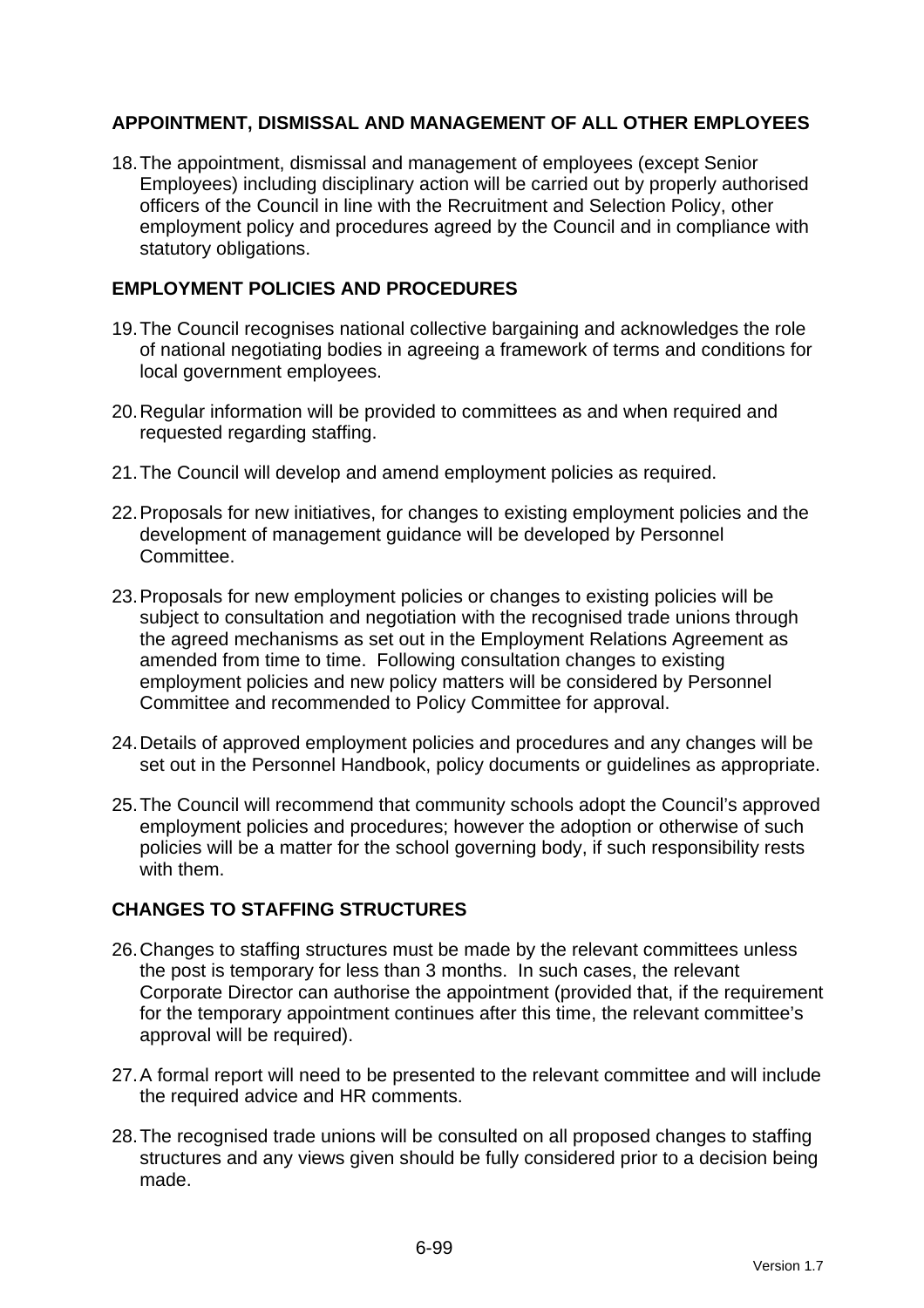# **CHANGES TO STAFFING AND STRUCTURE RECORDS**

29. The Business Services Centre (BSC) will maintain staffing and structure records. The Chief Executive and his/her nominees must ensure that any changes to the staffing structures within their departments are notified to the BSC immediately after authorisation via the established procedures.

# **PAY AND GRADINGS**

- 30. Full Council will approve the Council's annual Pay Policy Statement.
- 31. For posts occupied by staff employed under the NJC for Local Government Services Agreement, the initial grading and any subsequent re-grading will be determined by the application of either the NJC or Hay Job Evaluation Schemes.
- 32. The re-grading of existing posts following evaluation using the Hay or National Job Evaluation Schemes will be automatically incorporated into contracts of employment.
- 33. The grading of new posts needs to be detailed in the reports to the relevant Committee regarding establishing those posts.
- 34. The re-grading of posts for those employee groups where job evaluation is not applied will require authorisation by the relevant Corporate Director (or their nominee) and will be reported back periodically to the relevant Committee for information.
- 35. With the exception of honoraria and market factor supplement payments that have been considered through the approved process set out in the Personnel Handbook, there is no discretion to apply extensions of pay above or outside of authorised pay bands. All honoraria and market supplement payments will be reported back to the relevant Committee periodically.
- 36. As a result of national collective bargaining, the Council will implement national pay awards as agreed by the various national joint negotiating bodies from time to time. The Council will determine a local pay structure comprising a number of salary bands, based on the National Pay Spine, extended as appropriate.

# **RESOLUTION OF DISPUTES UNDER THE EMPLOYMENT RELATIONS AGREEMENT**

- 37. Arrangements for the conduct of relationships with the recognised trade unions will be set out in the Employment Relations Agreement which is agreed between the parties.
- 38. The Employment Relations Agreement will incorporate the structure and mechanisms for dialogue, consultation and negotiation with recognised trade unions at both corporate and departmental level and will include joint arrangements for the resolution of disputes including the establishment of a Local Joint Resolutions Committee.